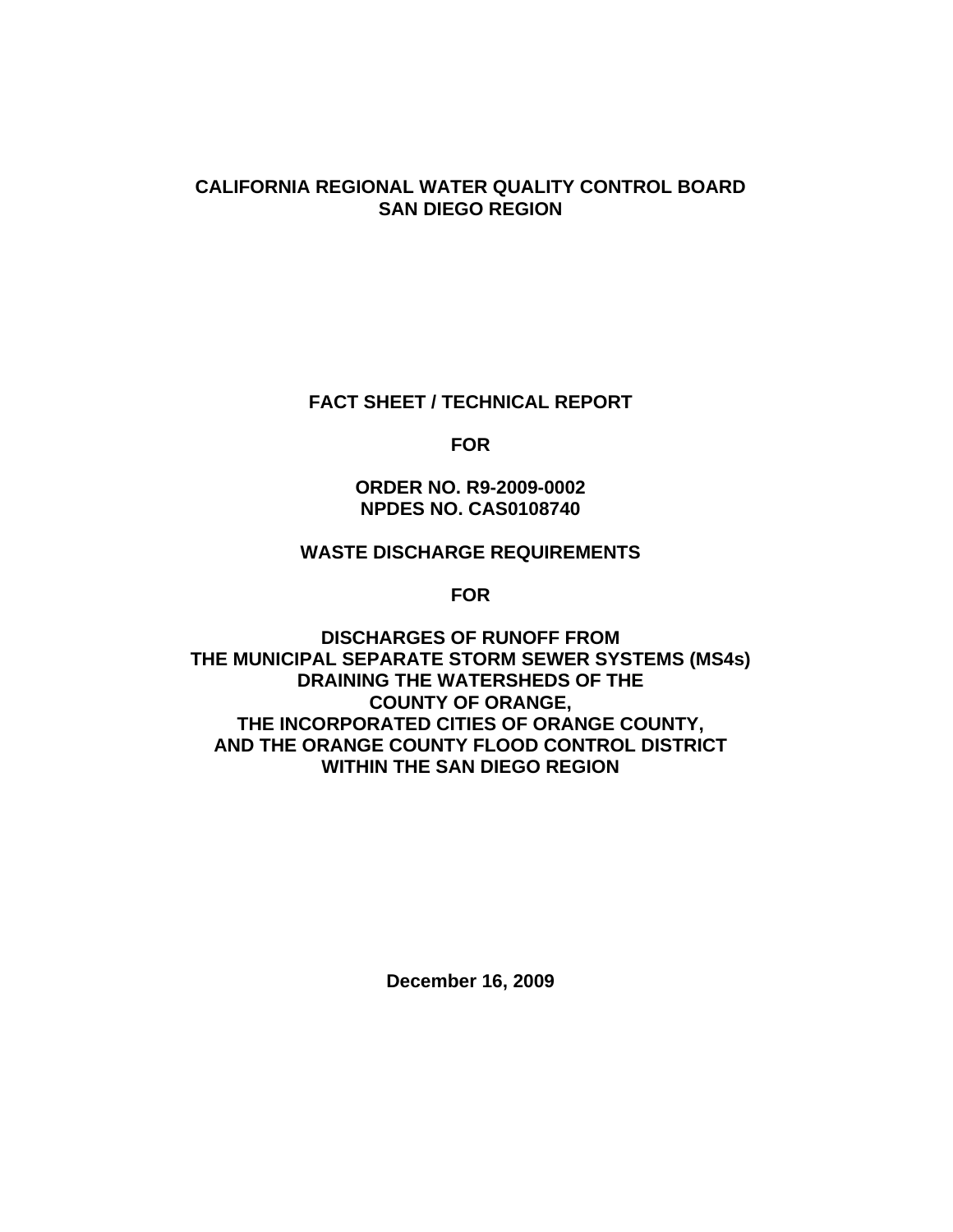# **TABLE OF CONTENTS**

|                           | LIST OF ACRONYMS AND ABBREVIATIONS                             | 2               |
|---------------------------|----------------------------------------------------------------|-----------------|
| L.                        | <b>FACT SHEET FORMAT</b>                                       | 4               |
| Ш.                        | <b>CONTACT INFORMATION</b>                                     | 5               |
| Ш.                        | PUBLIC PROCESS AND NOTIFICATION PROCEDURES                     | $\,6$           |
| IV.                       | <b>BACKGROUND</b>                                              | $\overline{7}$  |
| V.                        | PERMITTING APPROACH                                            | 10              |
| VI.                       | <b>ECONOMIC ISSUES</b>                                         | 12 <sub>2</sub> |
| VII.                      | <b>LEGAL AUTHORITY</b>                                         | 19              |
| VIII.                     | <b>FINDINGS</b>                                                | 21              |
| А.                        | <b>Basis For the Order</b>                                     | 21              |
| В.                        | <b>Regulated Parties</b>                                       | 23              |
| C.                        | <b>Discharge Characteristics</b>                               | 24              |
| D.                        | <b>Runoff Management Programs</b>                              | 50              |
| Е.                        | <b>Statute and Regulatory Considerations</b>                   | 84              |
| F.                        | <b>Public Process</b>                                          | 101             |
| IX.                       | <b>DIRECTIVES</b>                                              | 102             |
| А.                        | <b>Prohibitions and Receiving Water Limitations</b>            | 102             |
| В.                        | Non-Storm Water Discharges                                     | 105             |
| C.                        | Non Storm Water Dry Weather Action Levels                      | 108             |
| D.                        | <b>Storm Water Action Levels</b>                               | 119             |
|                           | E. Legal Authority                                             | 122             |
|                           | F. Jurisdictional Runoff Management Program                    | 124             |
| F.1. Development Planning |                                                                | 124             |
|                           | F.2. Construction                                              | 138             |
|                           | F.3 Existing Development                                       | 144             |
|                           | F.4. Illicit Discharge Detection and Elimination               | 155             |
|                           | G. Watershed Runoff Management Programs                        | 159             |
|                           | H. Fiscal Analysis                                             | 162             |
| I.                        | <b>Total Maximum Daily Loads</b>                               | 165             |
| J.                        | Program Effectiveness Component                                | 165             |
| K.                        | Reporting                                                      | 167             |
| L.                        | <b>Modification of Programs</b>                                | 170             |
| М.                        | <b>Principal Permittee Responsibilities</b>                    | 171             |
| N.                        | Receiving Waters Monitoring and Reporting                      | 172             |
| О.                        | Standard Provisions, Reporting Requirements, And Notifications | 173             |
| Р.                        | Attachment A - Basin Plan Prohibitions                         | 174             |
| Q.                        | Attachment B - Standard Provisions                             | 175             |
| R.                        | Attachment C - Definitions                                     | 176             |
| S.                        | Attachment D - Summary of Submittals                           | 177             |
| Т.                        | Attachment E - Receiving Waters and MS4 Discharge Monitoring   |                 |
|                           | and Reporting Program                                          | 178             |
| U.                        | Attachment F - Source Data                                     | 190             |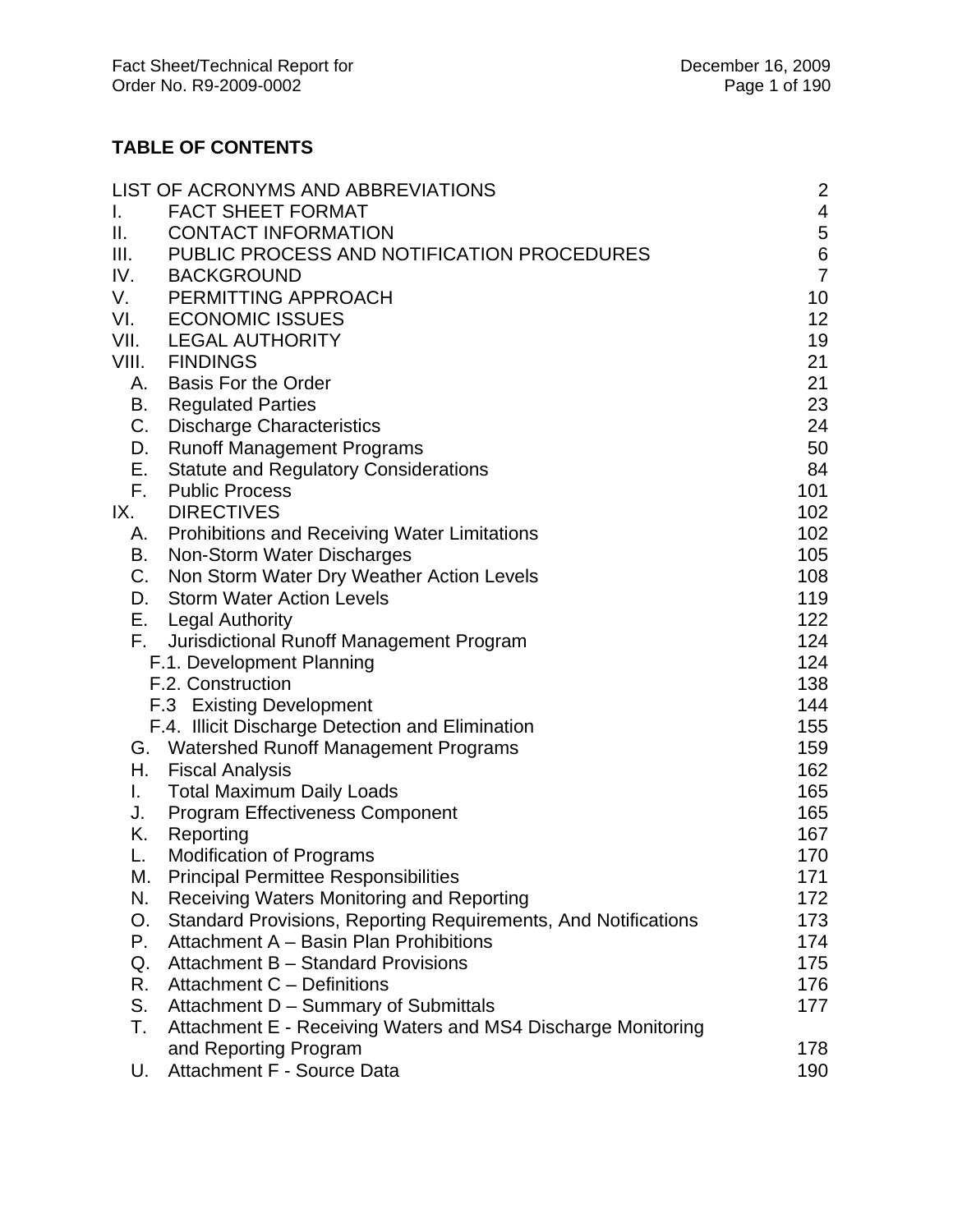### **LIST OF ACRONYMS AND ABBREVIATIONS**

ADT - Average Daily Traffic ASBS - Area of Special Biological Significance AST – Active Sediment Treatment BAT - Best Available Technology BIA - Building Industry Association of San Diego County BMP - Best Management Practice Basin Plan - Water Quality Control Plan for the San Diego Basin BU – Beneficial Uses CASQA - California Stormwater Quality Association CCC - California Coastal Commission CDFG - California Department of Fish and Game CEQA - California Environmental Quality Act CFR - Code of Federal Regulations Copermittees - County of Orange, the 11 incorporated cities within the County of Orange in the San Diego Region, and the Orange County Flood Control District CWA - Clean Water Act CWC - California Water Code CZARA - Coastal Zone Act Reauthorization Amendments of 1990 DAMP – Drainage Area Management Plan ESAs - Environmentally Sensitive Areas FR - Federal Register GIS - Geographic Information System HMP – Hydromodification Management Plan IBI – Index of Biotic Integrity IC/ID - Illicit Connections and Illicit Discharges JRMP - Jurisdictional Runoff Management Plan LARWQCB – California Regional Water Quality Control Board, Los Angeles Region LID – Low Impact Development MEP - Maximum Extent Practicable MRP - Receiving Waters Monitoring and Reporting Program MS4 - Municipal Separate Storm Sewer System NOI - Notice of Intent NPDES - National Pollutant Discharge Elimination System NRDC - Natural Resources Defense Council NURP - Nationwide Urban Runoff Program OCVCD – Orange County Vector Control District Regional Board – California Regional Water Quality Control Board, San Diego Region RGOs - Retail Gasoline Outlets ROWD - Orange County Copermittees' Report of Waste Discharge (application for NPDES reissuance) RWLs - Receiving Water Limitations SAL - Storm Water Action Level SIC - Standard Industrial Classification Code SSMP - Standard Storm Water Mitigation Plan State Board - State Water Resources Control Board SWMP - Storm Water Management Plan SWPPP - Storm Water Pollution Prevention Plan SWQPA - State Water Quality Protected Area TAC - State Water Resources Control Board Urban Runoff Technical Advisory Committee TIE - Toxicity Identification Evaluation TMDL - Total Maximum Daily Load USEPA - United States Environmental Protection Agency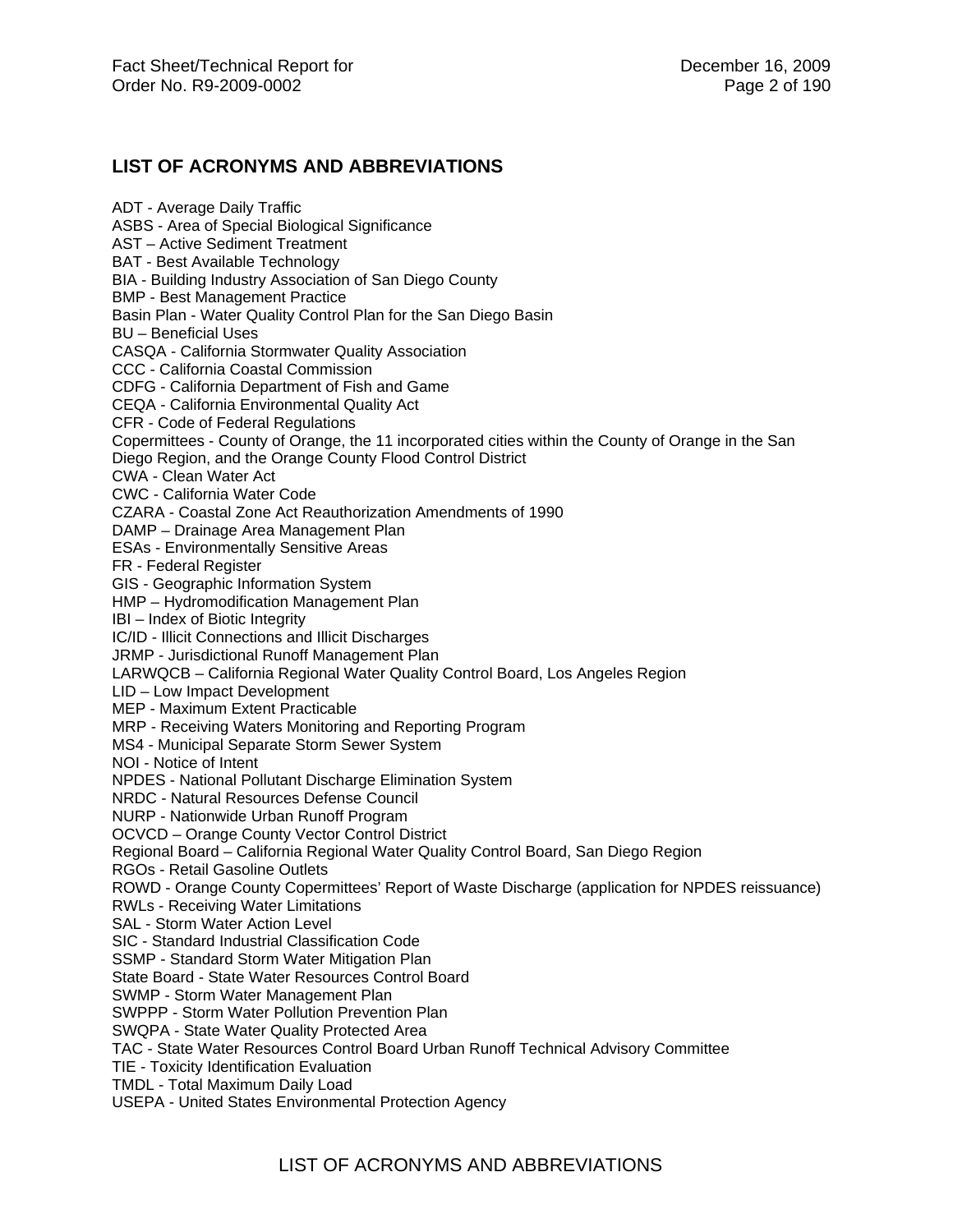USACE – United States Army Corps of Engineers WDRs - Waste Discharge Requirements WLA - Waste Load Allocation WQC - Water Quality Criteria WQBEL - Water Quality Based Effluent Limitations WQMP – Water Quality Management Plan WSPA - Western States Petroleum Association WRMP - Watershed Runoff Management Plan

LIST OF ACRONYMS AND ABBREVIATIONS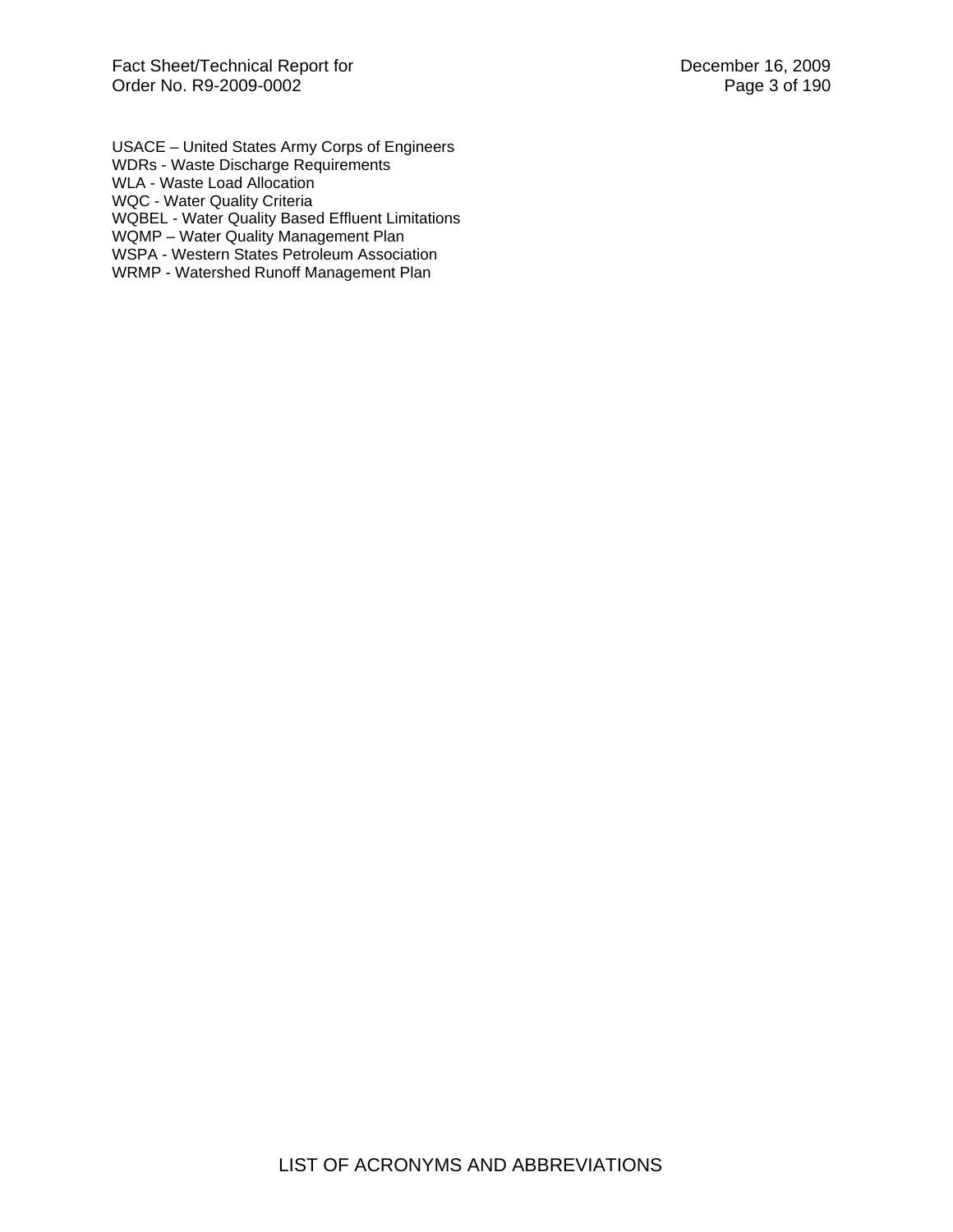# **I. FACT SHEET FORMAT**

This Fact Sheet briefly sets forth the principle facts and the significant factual, legal, methodological, and policy questions that the California Regional Water Quality Control Board, San Diego Region (Regional Board) considered in preparing Order No. R9-2009-0002. In accordance with the Code of Federal Regulations (CFR) title 40 parts 124.8 and 124.56, this Fact Sheet includes, but is not limited to, the following information:

- A. Contact information
- B. Public process and notification procedures
- C. Background information
- D. Permitting approach
- E. Economic issues
- F. Legal authority
- G. Findings
- H. Directives

Tentative Order No. R9-2008-0001 was distributed for review on February 9, 2007. A public hearing was subsequently held on April 11, 2007 in the City of Mission Viejo to receive oral comments from interested persons, and the Regional Board accepted written comments on the Tentative Order until April 25, 2007. Following review of the comments, a Revised Tentative Order was distributed on July 6, 2007 with a Response to Comments document (RTC 1). A second set of written comments were received on the revisions until August 23, 2007. Following review of the second round of written comments, the Regional Board further revised specific sections of the Order and distributed a second Response to Comments document (RTC 2). Tentative Order No. R9-2008-0001 was submitted to the Board for adoption on February 13, 2008. Upon review and comment, the Board chose not to adopt Tentative Order No. R9- 2008-0001 and sent the Order back to staff with comments for changes. Tentative Order No. R9-2009-0002 was distributed for review on March 13, 2009. Written comments received on the tentative Order prior to June 19, 2009 were provided to Regional Board members for a public hearing regarding the Tentative Order held on July 1, 2009. On August 12, 2009, the sixth version of the Tentative Order was distributed for review. On November 18, 2009 an adoption hearing was held on the Tentative Order. The Regional Board directed staff to make specific changes and bring the Tentative Order back for consideration.

The Regional Board's files applicable to the issuance of Order No. R9-2009-0002 are incorporated into the administrative record in support of the findings and requirements of Order No. R9-2009-0002.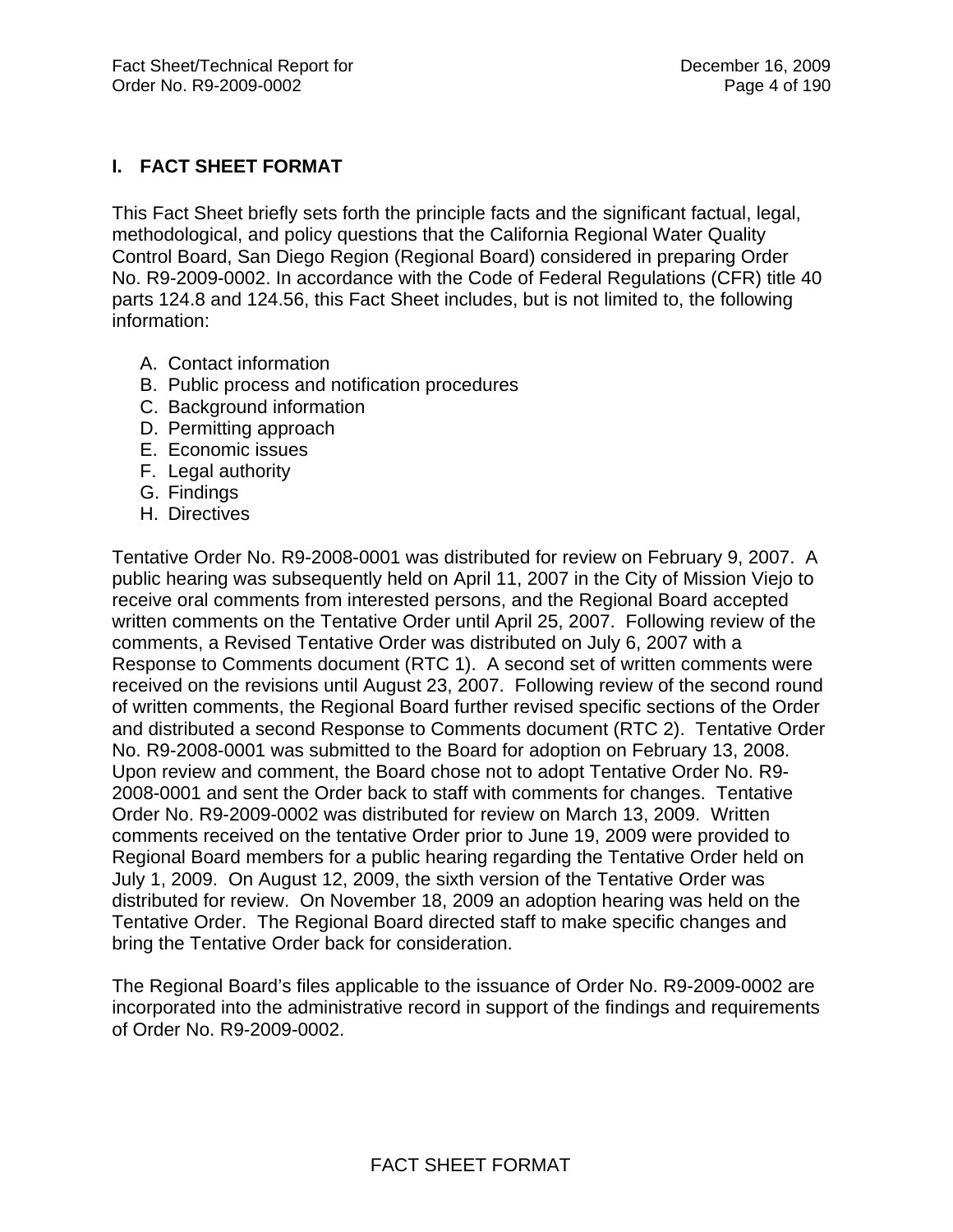## **II. CONTACT INFORMATION**

### **Regional Board**

James Smith Senior Environmental Scientist 9174 Sky Park Court, Suite 100 San Diego, CA 92123 858-467-2732 858-571-6972 (fax) email: jsmith@waterboards.ca.gov Benjamin Neill, Water Resource Control Engineer 9174 Sky Park Court, Suite 100 San Diego, CA 92123 858-467-2983 858-571-6972 (fax) email: bneill@waterboards.ca.gov

The Order and other related documents can be downloaded from the Regional Board website at http://www.waterboards.ca.gov/sandiego/programs/oc\_stormwater.html.

All documents referenced in this Fact Sheet and in Order No. R9-2009-0002 are available for public review at the Regional Board office, located at the address listed above. Public records are available for inspection during regular business hours, from 8:00 am to 5:00 pm Monday through Friday. To schedule an appointment to inspect public records, contact Sylvia Wellnitz at 858-637-5593 or DiAnne Broussard at 858-492-1763.

#### **Copermittees**

| County of Orange                            | City of Laguna Woods           |  |
|---------------------------------------------|--------------------------------|--|
| <b>Orange County Flood Control District</b> | City of Lake Forest            |  |
| City of Aliso Viejo                         | City of Mission Viejo          |  |
| City of Dana Point                          | City of Rancho Santa Margarita |  |
| City of Laguna Beach                        | City of San Clemente           |  |
| City of Laguna Hills                        | City of San Juan Capistrano    |  |
| City of Laguna Niguel                       |                                |  |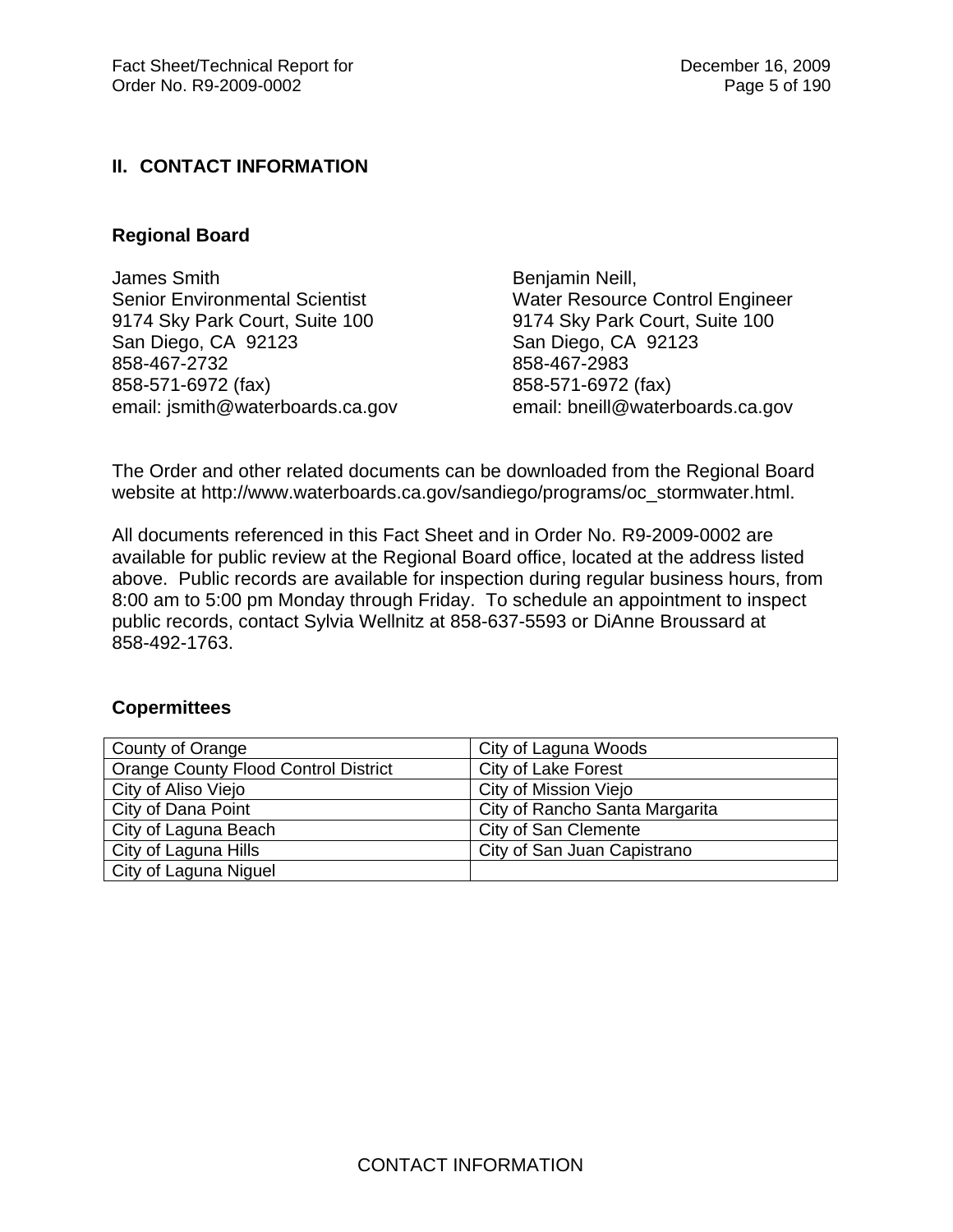# **III. PUBLIC PROCESS AND NOTIFICATION PROCEDURES**

The Regional Board followed the schedule listed below for the preparation of Order No. R9-2009-0002:

- A. In April 2006 and July 2006, the Northern Watershed Unit of the Regional Board met with the Copermittees to discuss the Report of Waste Discharge (ROWD) and potential changes to the permit based on the annual reports and the tentative permit for San Diego County.
- B. On August 18, 2006, the Regional Board received the ROWD for the permit renewal.
- C. On October 20, 2006 the Regional Board provided written comments on the ROWD to the Copermittees.
- D. On November 15, 2006, the Regional Board received the 2005-06 annual reports from the Copermittees for the existing permit.
- E. On January 11, 2007, the Regional Board notified all known interested parties that an electronic email listserv had been established to provide information and notices on the reissuance of the municipal storm water NPDES permit for southern Orange County.
- F. On February 9, 2007, the Regional Board released the tentative Order and notified interested parties of a planned workshop. Written comments were accepted until April 25, 2007.
- G. A public workshop was held on March 12, 2007.
- H. A public hearing of the tentative Order was conducted on April 11, 2007.
- I. A revised tentative Order was released on July 6, 2007. Written comments were accepted until August 23, 2007.
- J. A second revised tentative Order was released on December 12, 2007.
- K. A public hearing was conducted on February 13, 2008. The Regional Board chose not to adopt the tentative Order, and sent it back to staff for revision.
- L. On March 13, 2009 the Regional Board released a fourth version of the revised tentative Order and notified interested parties of a planned workshop.
- M. On April 03, 2009 and May 06, 2009 the Regional Board held public workshops.
- N. A public hearing of the tentative Order was held on July 01, 2009.
- O. On August 12, 2009 the Regional Board released an additional version of the revised tentative Order for public review. Written comments were accepted until September 28, 2009.
- P. An adoption hearing of the tentative Order was conducted on November 18, 2009. The Regional Board chose not to adopt the tentative Order and directed staff to make specific changes.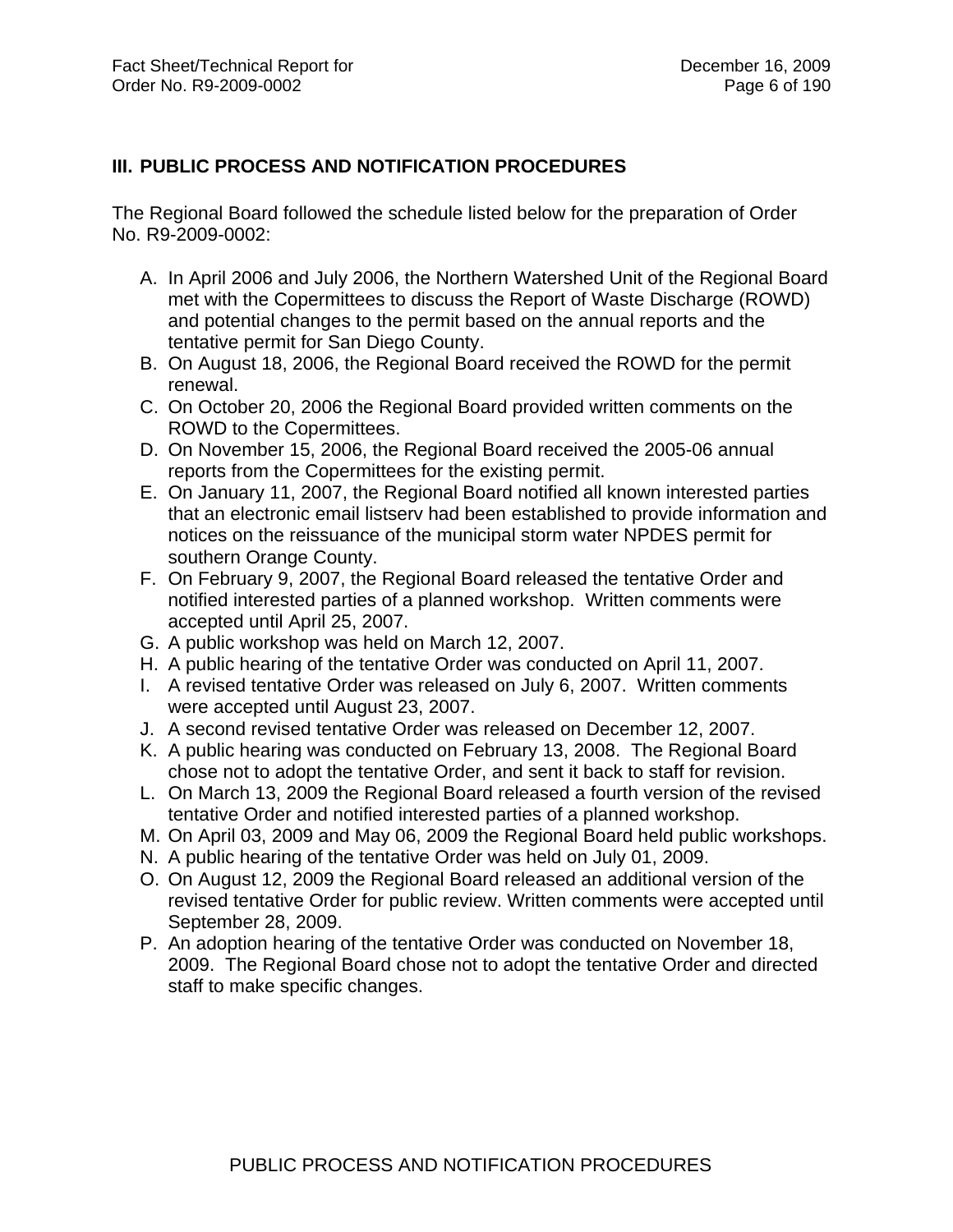# **IV. BACKGROUND**

Tentative Order No. R9-2009-0002 is the fourth iteration of the storm water permit for the municipal separate storm sewer systems (MS4s) in the Orange County portion of the San Diego region. The first permit was adopted in 1990, and the permit was reissued in 1996 and 2002.

**Municipal Storm Water Permits are required by the Federal Clean Water Act 1987 Amendments**. The federal Clean Water Act (CWA) was amended in 1987 to address storm water runoff from municipal and industrial dischargers. One requirement of the amendment was that many municipalities throughout the United States were obligated for the first time to obtain National Pollutant Discharge Elimination System (NPDES) permits for discharges of storm water runoff from their MS4s. In response to the CWA amendment (and the pending federal NPDES regulations which would implement the amendment), the Regional Board issued a municipal storm water permit, Order No. 90-38, in July 1990 to the Copermittees for their MS4 discharges.<sup>1</sup>

**The First and Second Term Permits, Order Nos. 90-38 and 96-03, provided maximum flexibility.** Order No. 90-38 contained the "essentials" of the 1990 regulations, but the requirements were written in very broad, generic terms. This was done in order to provide the maximum amount of flexibility to the Copermittees in implementing the new requirements (flexibility was, in fact, the stated reason for issuing the permit in advance of the final regulations). This lack of specificity was reflected in the Drainage Area Management Plan (DAMP) implemented under this First Term Permit in 1993 and renewed under the Second Term Permit in 1996. From staff's perspective however, this same lack of specificity, combined with the lack of funding and political will, also provided the Copermittees with ample reasons to take few substantive steps towards permit compliance. The situation was exacerbated by the Regional Board's own lack of storm water resources.

**By 2000 the Regional Board and Copermittees recognized the importance of an improved storm water program.** Although renewed in 1996 as Order No. 96-03, the 1993 DAMP implemented by the Copermittees was not significantly updated until 2000. The 2000 DAMP submitted to the Regional Board for the Third-Term Permit renewal was improved over the earlier DAMP. Regional Board staff concluded, however, that it reflected only the basic requirements of the 1990 Federal Regulations and in most cases did not represent significant improvement over the 1993 DAMP. Continued implementation of the DAMP without amendment would not have adequately addressed the impacts to receiving waters resulting from the discharge of storm water runoff and would not have achieved the maximum extent practicable standard (MEP) as defined in the Order.

 $\overline{a}$  $1$  The 1990 permit was issued to the County of Orange, the Orange County Flood Control District, and six incorporated cities. Additional municipalities have been added to the MS4 NPDES permit as they have incorporated.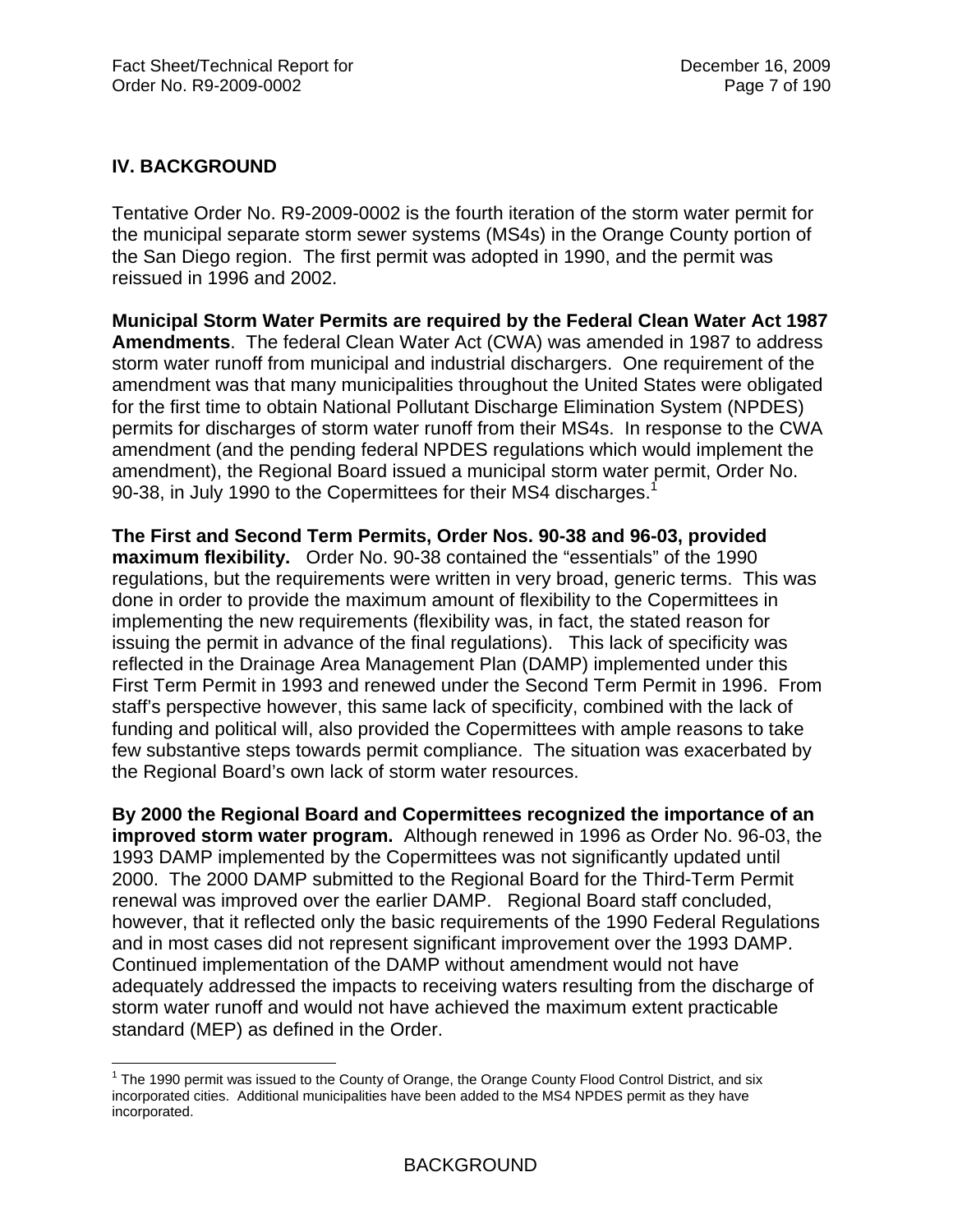1

In order to provide the Copermittees with the minimum requirements to meet the MEP standard for storm water of the Regional Board, a more detailed Order was adopted (Order No. R9-2002-01) that emphasized the strong jurisdictional level programs developed by the Copermittees during the First and Second Term Permits as well as the watershed-level approach embodied in the proposed DAMP.

**The Third-Term Permit introduced specific requirements.** The regulatory approach incorporated into Order No. R9-2002-01 was a significant departure from the regulatory approach of the First and Second-Term Permits. Where Order Nos. 90-38 and 96-03 included broad, nonspecific requirements in order to provide the Copermittees with the maximum amount of flexibility in developing their programs, Order No. R9-2002-01 used detailed, specific requirements which outlined the minimum level of implementation required for the Copermittees' programs. The shift in permitting approaches resulted from the Regional Board's conclusion that the lack of specificity in earlier Orders resulted in frequently unenforceable permit requirements, which in turn allowed some Copermittees to only make limited progress in implementing their programs.

**The Third-Term Permit followed the San Diego County permit template.** The shift in regulatory approaches for MS4 permits was first manifested in the 2001 MS4 permit to the owners and operators of San Diego County MS4s (Order No. R9-2001-01). The Third-Term Orange County Permit included similar requirements as the 2001 San Diego County Permit. Both the San Diego and Orange County Permits were appealed to the State Water Resources Control Board (State Board).<sup>2</sup> Minor modifications of each were made by the State Board, but the vast majority of the requirements were upheld. The San Diego County permit was also challenged in the Superior Court of the State of California and the Court of Appeal, Fourth Appellate District. Further litigation on the Orange County permit was held pending the precedential decisions on the San Diego Permit. The San Diego Permit was largely upheld in the Superior and Appellate Courts. The State of California Supreme Court declined to hear a final appeal from the Building Industry Association in March 2005. Thus, the Third-Term Orange County permit requirements remained as slightly modified by the State Board.

 $2$  Seven petitions were filed with the State Board over the Third-Term Orange County Permit. Six were placed in abeyance. Three of the petitioners sought stays. One stay request was dismissed and one was withdrawn. The active petition and stays were addressed by the State Board in Order No. WQO 2002-0014. That Order stayed provision F.5.f regarding sewage spills and modified Finding No. 26 regarding chronic toxicity.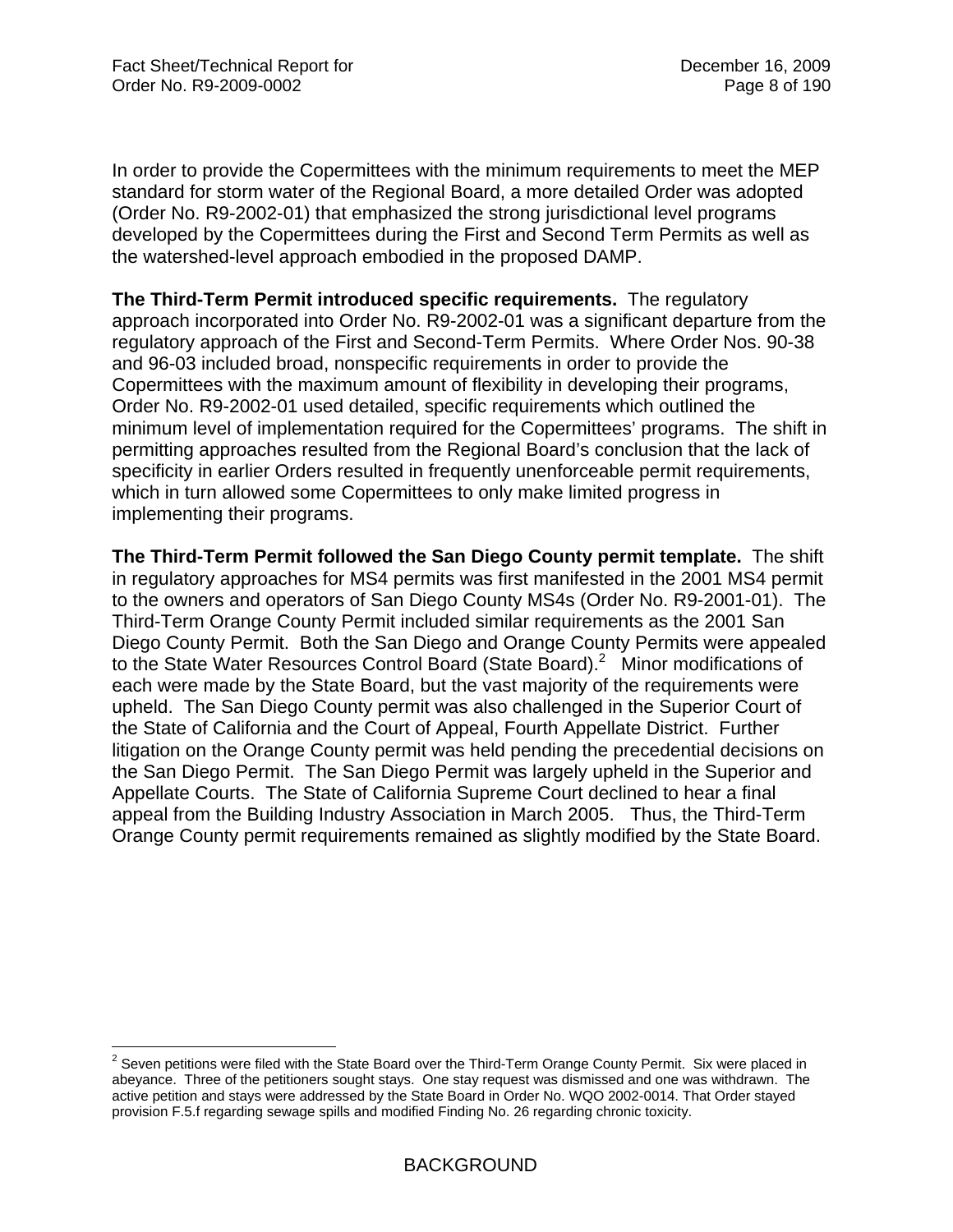$\overline{a}$ 

#### **The Third-Term Permit was adopted following substantial public participation.**

Public participation was extensive during the adoption process of the Third-Term Permit. The draft permit was released for public review and comment on July 2, 2001, and revised in response to comments and State Board Order WQ 2001-15 on the petition to review the San Diego Municipal Storm Water Permit. Because the proposed requirements for Orange County were similar to those that had recently been adopted and contested in San Diego County, much of the public participation dialogue echoed the discussions held during the San Diego renewal. Approximately 684 comments were received and responded to during two public workshops and a written comment period on the Tentative Order for the Third-Term Orange County permit. Following the extensive public participation process, the Regional Board adopted Order No. R9-2002-01 on February 13, 2002.

**Storm water programs have improved under the Third-Term Permit.** Since adoption of Order No. R9-2002-01, the Copermittees' storm water programs have expanded dramatically. Audits of the Copermittees' programs and reviews of annual reports exhibit that the Copermittees' jurisdictional programs are largely in compliance with the Order. Some of the efforts currently being conducted on a regular basis by the Copermittees that were not conducted on a widespread basis prior to adoption of Order No. R9-2002-01, include: construction site storm water inspections, industrial and commercial facility storm water inspections, municipal facility storm water inspections, management of storm water quality from new development, development of BMP requirements for existing development, interdepartmental coordination, comprehensive water quality monitoring, and assessment of storm water program effectiveness.

**Significant challenges remain.** When viewed relative to the magnitude of the storm water runoff problem, enormous challenges remain, particularly regarding the management of storm water runoff on a watershed scale. Today, storm and nonstorm water discharges from the MS4 continue to be the leading cause of water quality impairment in the San Diego Region. $3$  The Copermittees' monitoring data exhibits persistent exceedances of water quality objectives in most watersheds.<sup>4</sup> Many watersheds also have conditions that are frequently toxic to aquatic life. Bioassessment data from the watersheds further reflects these conditions, finding that macroinvertebrate communities in creeks have widespread Poor to Very Poor Index of Biotic Integrity ratings. Finally, the now too familiar "health advisory" or "beach closure" signs, which often result from high levels of bacteria in storm and non-storm water, exhibit the continued threat to public health by such discharges.

 $3$  The potential sources of impairments are identified on the CWA section 303(d) list of impaired water bodies for the

San Diego Region.<br><sup>4</sup> Data is provided in annual reports to the Regional Board. A summary of data collected during the third-term permit is provided in the Copermittees' application for permit reissuance. That summary is available on-line at: http://www.ocwatersheds.com/StormWater/documents\_ROWD.asp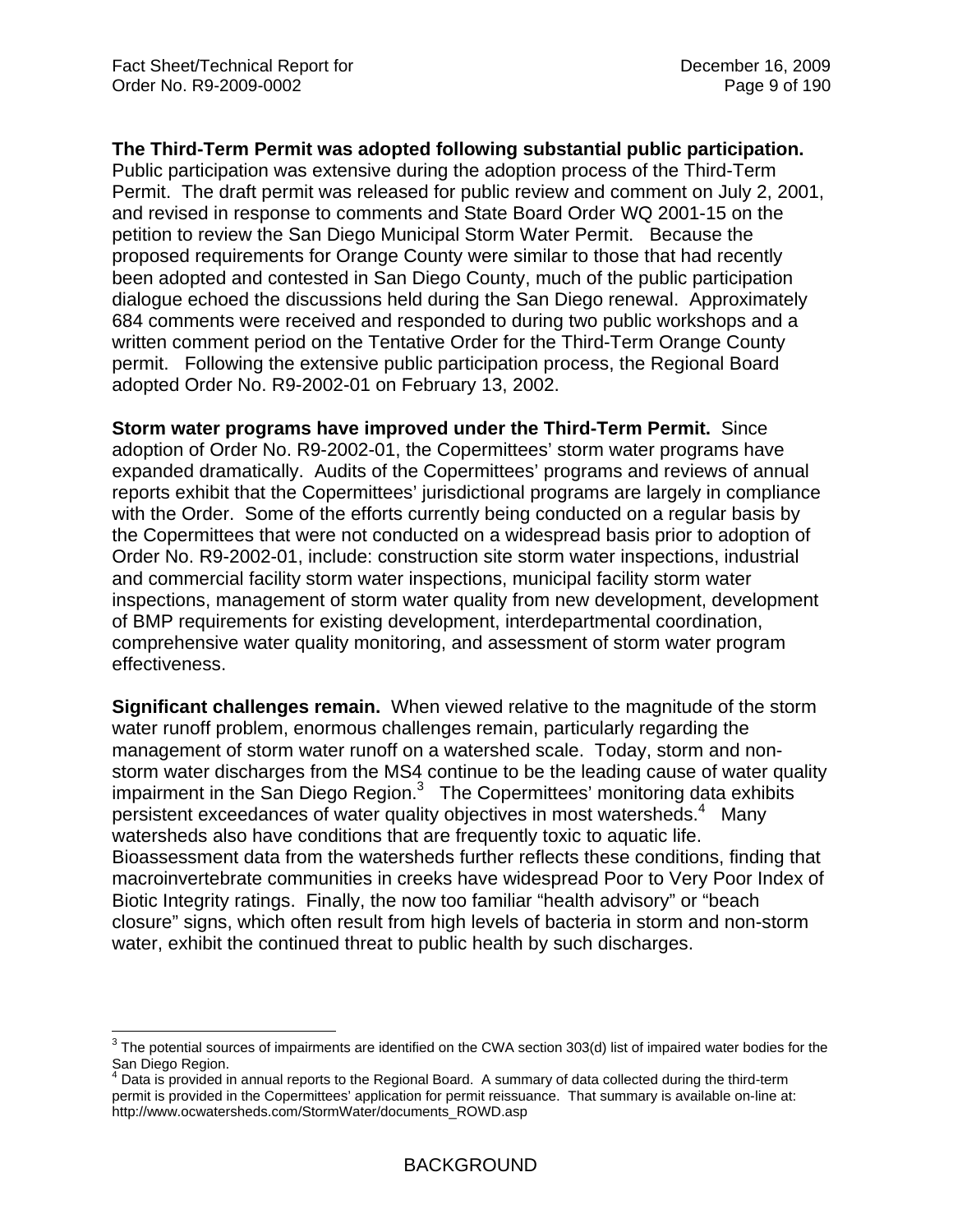# **V. PERMITTING APPROACH (PROGRAM INTEGRATION, FLEXIBILITY, AND DETAIL)**

The Order contains an increased emphasis on storm water discharge management on a watershed basis. This shift towards increased watershed management is consistent with planning efforts conducted by the Regional Board regarding reissuance of the San Diego Permit (Order No. R9-2007-0001), and it is also consistent with the Copermittees' most recent Report of Waste Discharge (ROWD).<sup>5</sup> This shift reflects recognition of the maturity of the storm water programs since they began implementing the Third-Term Permit. Addressing storm water discharge management on a watershed basis is only possible if effective jurisdictional programs have been established, and maintaining effective jurisdictional programs is crucial to the success of watershed-focused management.

There are several reasons for this shift in emphasis. First, the Copermittees are generally doing an effective job at implementing their jurisdictional programs; while on the other hand, an emphasis on watersheds is necessary to shift the focus of the Copermittees from program development and implementation to water quality results. After over 15 years of Copermittee program implementation, it is critical that the Copermittees link their efforts with positive impacts on water quality. Addressing storm water on a watershed scale focuses on water quality results by emphasizing the receiving waters within the watershed. The conditions of the receiving waters drive management actions, which in turn focus on the water quality problems in each watershed.

Focusing on watershed implementation does not mean that the Copermittees must expend funds outside of their jurisdictions. Rather, the Copermittees within each watershed are expected to collaborate to develop a watershed strategy to address the high priority water quality problems within each watershed. They have the option of implementing the strategy in the manner they find to be most effective. Each Copermittee can implement the strategy individually within its jurisdiction, or the Copermittees can group together to implement the strategy throughout the watershed.

While the Order includes a new emphasis on addressing storm water discharges on a watershed basis, the Order includes recognition of the importance of continued program implementation on jurisdictional and countywide levels. The Order also acknowledges that jurisdictional, watershed, and countywide efforts are not always mutually exclusive. For this reason, an attempt has been made to allow for the Copermittees' jurisdictional, watershed, and countywide programs to integrate.

 5 The Report of Waste Discharge (ROWD) was submitted to the Regional Board on August 18, 2006 by the Principal Permittee (County of Orange) on behalf of all Copermittees.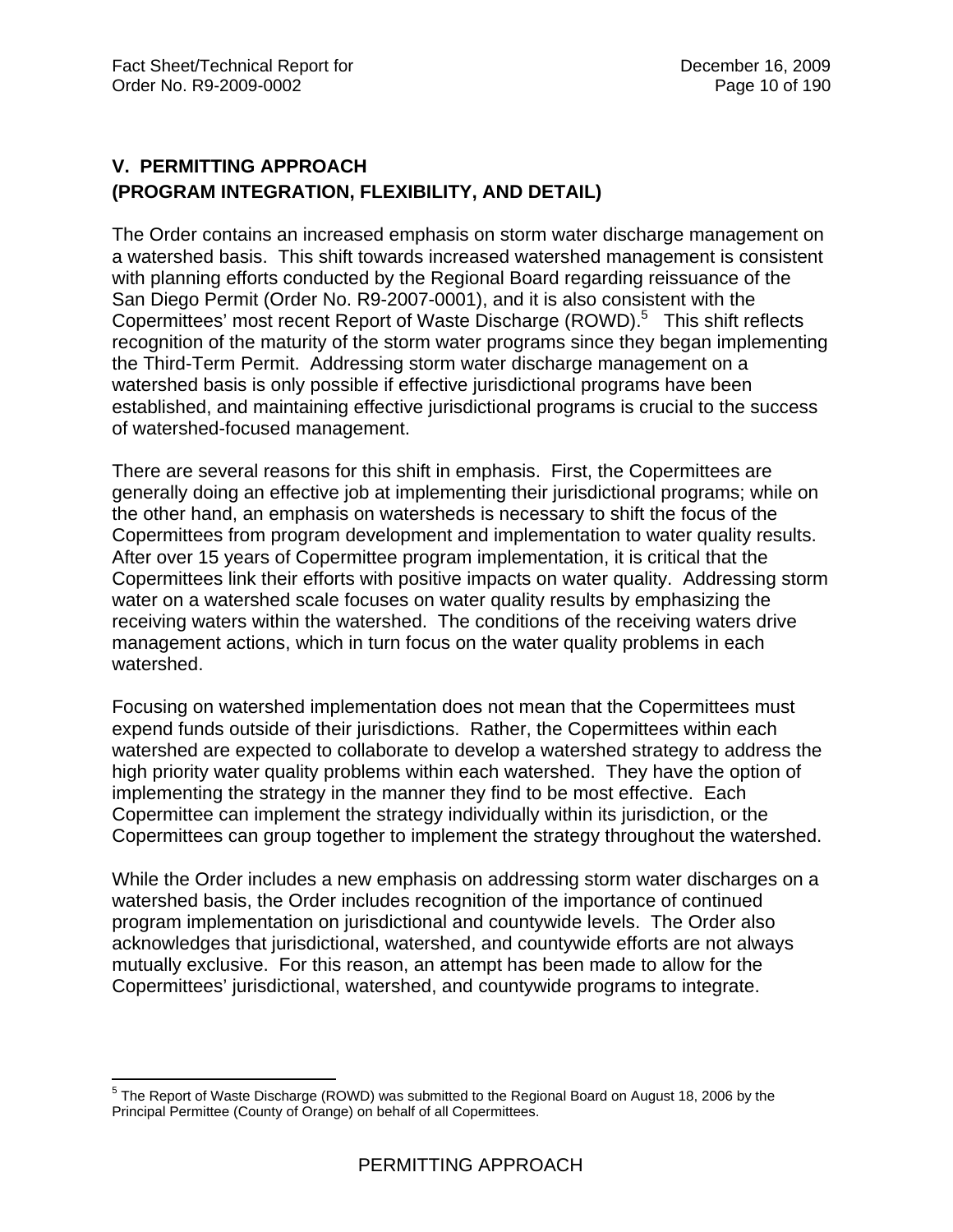In the Order, the watershed requirements serve as the mechanism for this program integration. Since jurisdictional and countywide activities can also serve watershed purposes, such activities can be integrated into the Copermittees' watershed programs, provided the activities meet certain criteria. In this manner, the Copermittees' activities do not always need to distinguish between jurisdictional, watershed, and countywide levels of implementation. Instead, they can be integrated on multiple levels.

Such opportunities for program integration inherently provide flexibility to the Copermittees in implementing their programs. Program integration can be expanded or minimized as the Copermittees see fit. For example, there is flexibility provided in determining the activities to be integrated and implemented in the watershed programs – watershed-based efforts, countywide efforts, enhanced jurisdictional efforts, or a mixture of the three. Significant flexibility is also provided throughout other portions of the Order.

Copermittees can choose the best management practices (BMPs) to be implemented, or required to be implemented, for development, construction, and existing development areas. Flexibility to determine which industrial or commercial sites are to be inspected is also provided to the Copermittees. Educational approaches are also to be determined by the Copermittees under the Order. Implementation of certain efforts on a countywide basis is largely optional for the Copermittees as well. Significant leeway is also provided to the Copermittees in using methods to assess the effectiveness of their various runoff management programs. This flexibility is further extended to the monitoring program requirements, which allow the Copermittees to develop monitoring approaches to several aspects of the monitoring program.

The challenge in drafting the Order is to provide the flexibility described above while ensuring that the Order is still enforceable. To achieve this, the Order frequently prescribes minimum measurable outcomes, while providing the Copermittees with flexibility in the approaches they use to meet those outcomes. Enforceability has been found to be a critical aspect of the Order. For example, the watershed requirements of Order No. R9-2002-01 were some of the Order's most flexible requirements. This lack of specificity in the watershed requirements resulted in inefficient watershed compliance efforts. This situation reflects a common outcome of flexible permit language. Such language can be unclear and unenforceable, and it can lead to implementation of inadequate programs.

To avoid these types of situations, a balance between flexibility and enforceability has been crafted into the Order. Minimum measurable outcomes are utilized to ensure the Order is enforceable, while the Copermittees are provided flexibility in deciding how they will implement their programs to meet the minimum measurable outcomes.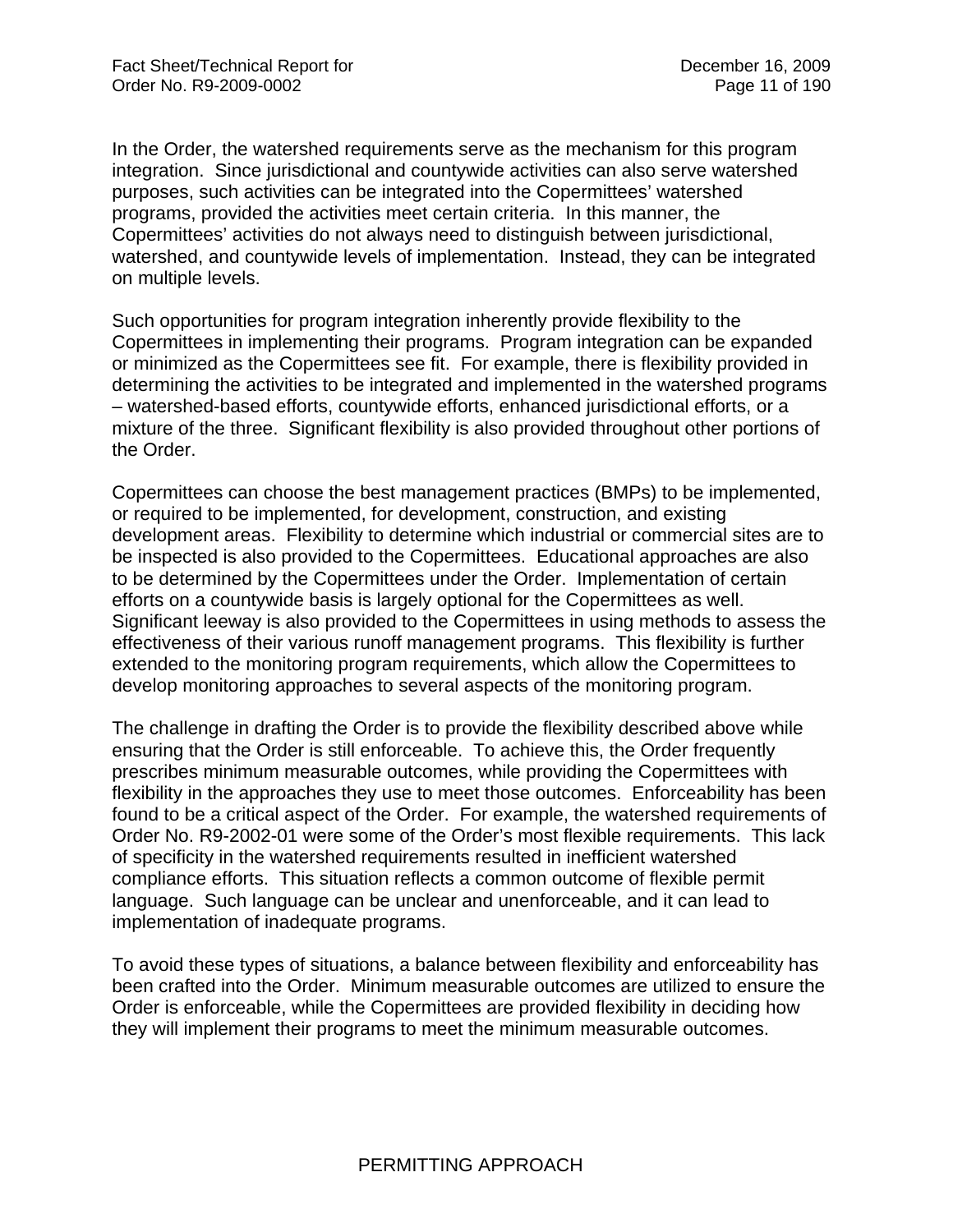## GENERAL CRITERIA

Non-storm water discharges may contain pollutants which result from various activities that occur within areas draining into the MS4. This includes, but is not limited to, illicit discharges and connections, exempted categories of discharge not a source of pollutants (40 CFR 122.26(d)), and discharges into the MS4 covered under a separate NPDES permit. As such, existing and proposed discharges of non-storm water from MS4s:

- a) Result from similar activities through the MS4 system;
- b) Are the same type of water;
- c) Require similar effluent limitations for the protection of the Beneficial Uses of the receiving waters;
- d) Require similar monitoring;
- e) Are under the control of the owner and operator of the MS4 system; and
- f) Are more appropriately regulated under a general permit than individual permits.

# **VI. ECONOMIC ISSUES**

 $\overline{a}$ 

Economic discussions of storm and non-storm water management programs tend to focus on the significant costs incurred by municipalities in developing and implementing the programs. However, when considering the cost of implementing the programs, it is also important to consider the alternative costs incurred by not fully implementing the programs, as well as the benefits which result from program implementation. For instance, unhealthful coastal water quality conditions negatively affect residents, tourists, and related portions of the Orange County economy.<sup>6</sup>

<sup>&</sup>lt;sup>6</sup> Orange County 2006 Community Indicators Project. 2006. Sponsored by the County of Orange, the Orange County Business Council, and the Children and Families Commission of Orange County. Available on-line at www.oc.ca.gov/ceocommunity.asp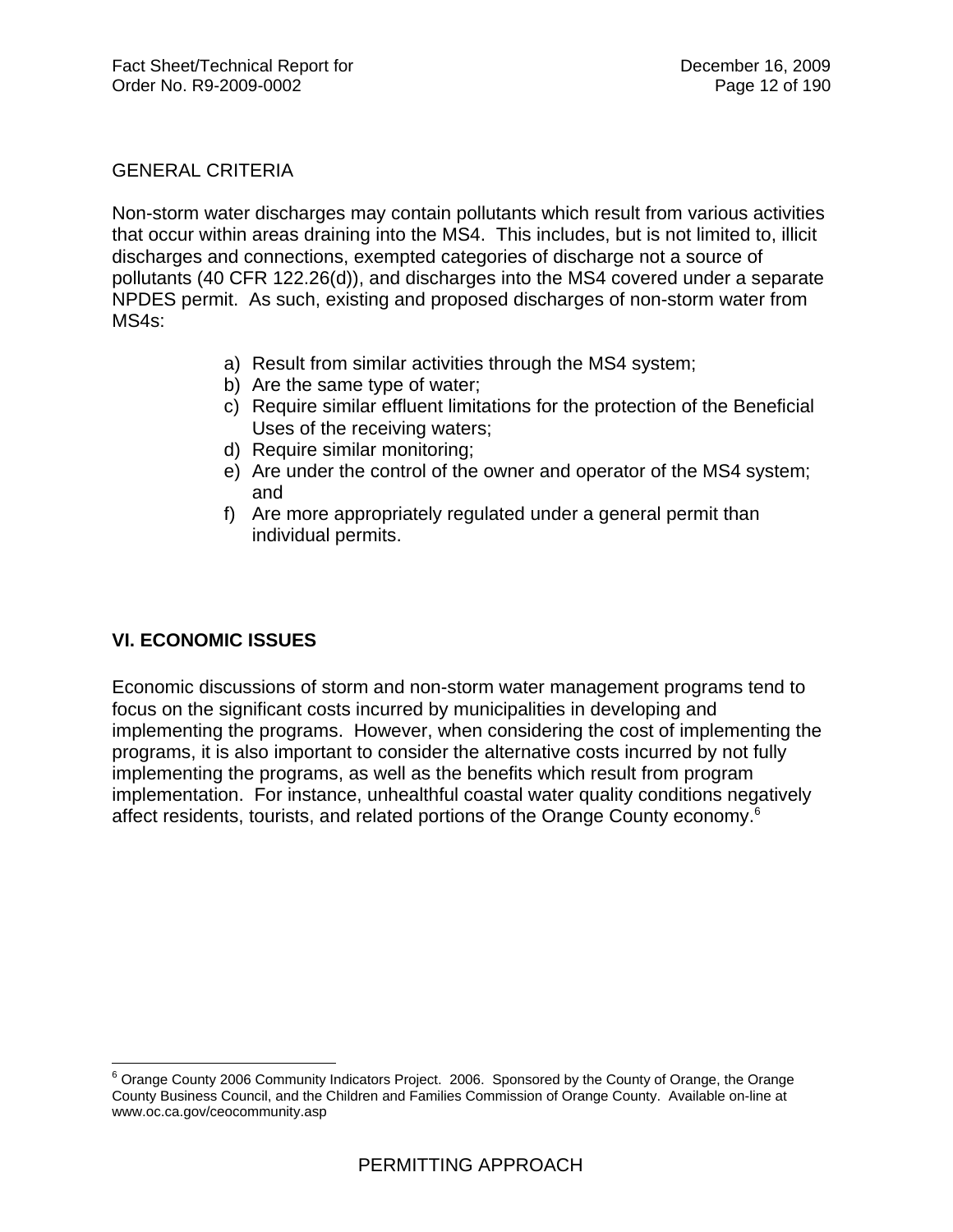It is very difficult to ascertain the true cost of implementation of the Copermittees' management programs because of inconsistencies in reporting by the Copermittees. Reported costs of compliance for the same program element can vary widely from city to city, often by a very wide margin that is not easily explained.<sup>7</sup> Despite these problems, efforts have been made to identify management program costs, which can be helpful in understanding the costs of program implementation. The Orange County Municipalities plan to prepare a common fiscal reporting strategy to better define the expenditure and budget line items included in annual reports.<sup>8</sup>

## **Estimates of Phase I Storm Water Program Costs.**

The United States Environmental Protection Agency (USEPA), the California Regional Water Quality Control Boards, and the State Board have attempted to evaluate the costs of implementing municipal storm water programs. The assessments demonstrate that true costs are difficult to ascertain and reported costs vary widely. Nonetheless, they provide a useful context for considering the costs of requirements within Tentative Order No. R9-2008-0001. In addition, reported fiscal analyses tend to neglect the costs incurred to municipalities when storm water runoff is not effectively managed. Such costs result from pollution, contamination, nuisance, and damage to ecosystems, property, and human health.

In 1999 USEPA reported on multiple studies it conducted to determine the cost of management programs. A study of Phase II municipalities determined that the annual cost of the Phase II program was expected to be \$9.16 per household. USEPA also studied 35 Phase I municipalities, finding costs to be \$9.08 per household annually, similar to those anticipated for Phase II municipalities.<sup>9</sup> The USEPA cost estimate for Phase I municipalities is valuable because it considers municipalities in Orange County.

A study on program cost was also conducted by the California Regional Water Quality Control Board, Los Angeles Region (LARWQCB), where program costs reported in the municipalities' annual reports were assessed. The LARWQCB estimated that average per household cost to implement the MS4 program in Los Angeles County was \$12.50.<sup>10</sup> Since the Los Angeles County permit is very similar to Order No. R9-2002-01, this estimate is also useful in assessing general program costs in Orange County.

 7 LARWQCB, 2003. Review and Analysis of Budget Data Submitted by the Permittees for Fiscal Years 2000-2003. P. 2.

<sup>&</sup>lt;sup>8</sup> Orange County Storm Water Copermittees. 2006. Report of Waste Discharge (San Diego Region)<br><sup>9</sup> Eadaral Begister (Vel. 64, No. 335 (Wednesday, December 8, 1999 (Bulge and Begulations, D. 6

<sup>&</sup>lt;sup>9</sup> Federal Register / Vol. 64, No. 235 / Wednesday, December 8, 1999 / Rules and Regulations. P. 68791-68792.<br><sup>10</sup> LARWQCB, 2003. Review and Analysis of Budget Data Submitted by the Permittees for Fiscal Years 2000-

<sup>2003.</sup> P. 2.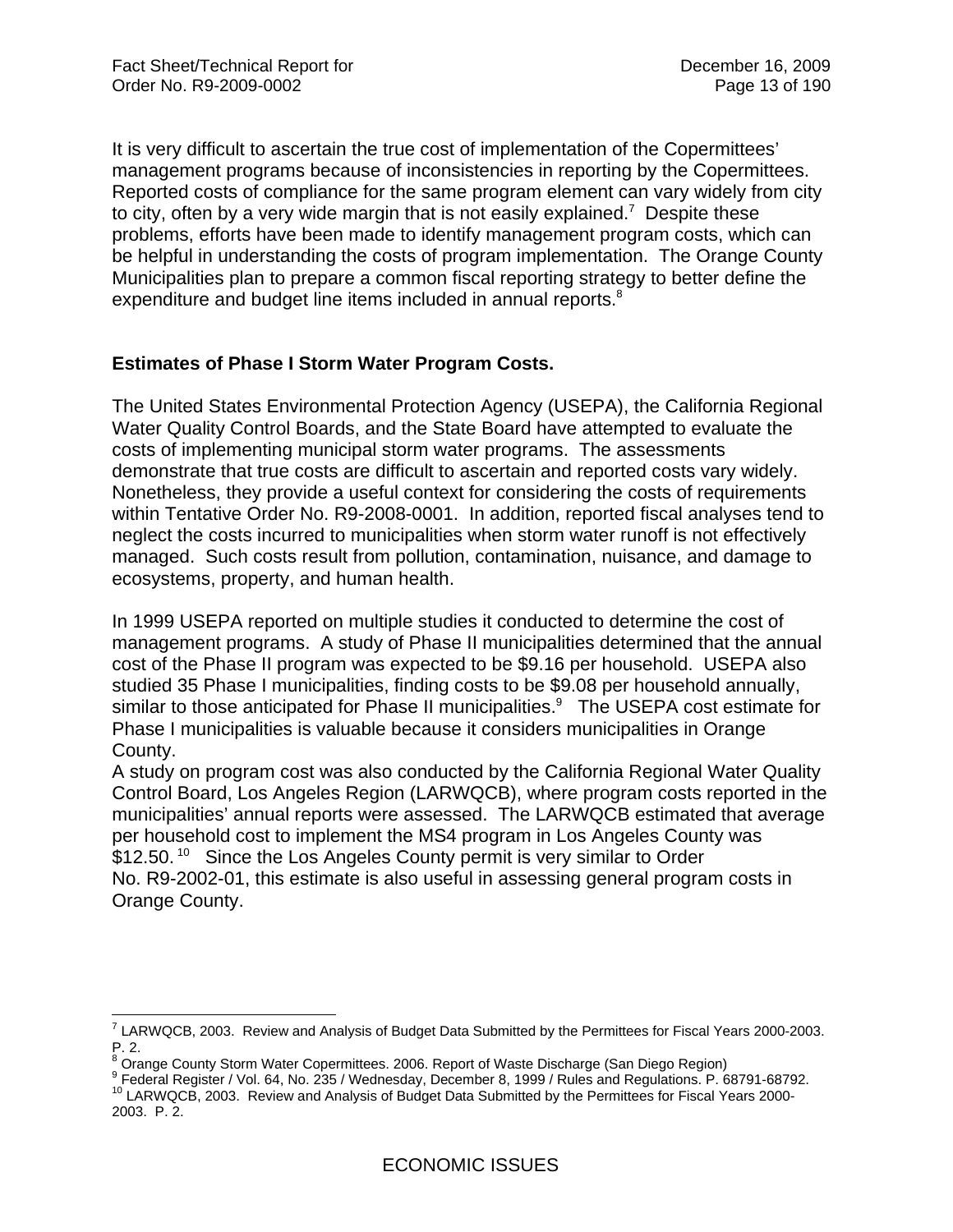The State Board also recently commissioned a study by the California State University, Sacramento to assess costs of the Phase I MS4 program. This study includes an assessment of costs incurred by Phase I MS4s throughout the State to implement their programs. Annual cost per household in the study ranged from \$18-46, with the City of Encinitas in San Diego County representing the upper end of the range.<sup>11</sup> Although no Orange County municipalities were assessed, the cost of the City of Encinitas' program may be somewhat representative of the upper range of Orange County MS4 programs. Encinitas shares similarities with southern Orange County, including the similarity of the San Diego MS4 permit to the Orange County MS4 permit, the city's coastal location, and its reliance on tourism. However, the City's program cost can be considered as the high end of the spectrum for management program costs because the City has a consent decree with environmental groups regarding its program, and City of Encinitas has received recognition for implementing a superior program.

It is important to note that reported program costs are not all attributable to compliance with MS4 permits. Many program components, and their associated costs, existed before any MS4 permits were ever issued. For example, street sweeping and trash collection costs cannot be solely or even principally attributable to MS4 permit compliance, since these practices have long been implemented by municipalities. Therefore, true program cost resulting from MS4 permit requirements is some fraction of reported costs. The California State University, Sacramento study found that only 38 percent of program costs are new costs fully attributable to MS4 permits. The remainder of the program costs were either pre-existing or resulted from enhancement of pre-existing programs.<sup>12</sup> In 2000, the County of Orange found that even lesser amounts of program costs are solely attributable to MS4 permit compliance, reporting that the amount attributable to implement the Drainage Area Management Plan (DAMP), was less than 20 percent of the total budget. The remaining 80 percent was attributable to pre-existing programs.<sup>13</sup>

### **Estimating Costs of Reissued Storm Water Permits**

The vast majority of costs that will be incurred as a result of implementing Order No. R9-2009-0002 are not new. Storm water management programs have been in place in Orange County for over 15 years. Any increase in cost to the Copermittees will be incremental in nature. Moreover, since Order No. R9-2009-0002 "fine tunes" the requirements of Order No. R9-2002-01, these cost increases are expected to be modest.

<sup>&</sup>lt;sup>11</sup> State Water Board, 2005. NPDES Stormwater Cost Survey. P. ii.

<sup>12</sup> Ibid. P. 58.<br><sup>12</sup> Ibid. P. 58. 13 County of Orange, 2000. A NPDES Annual Progress Report. P. 60. More current data from the County of Orange is not used in this discussion because the County of Orange no longer reports such information.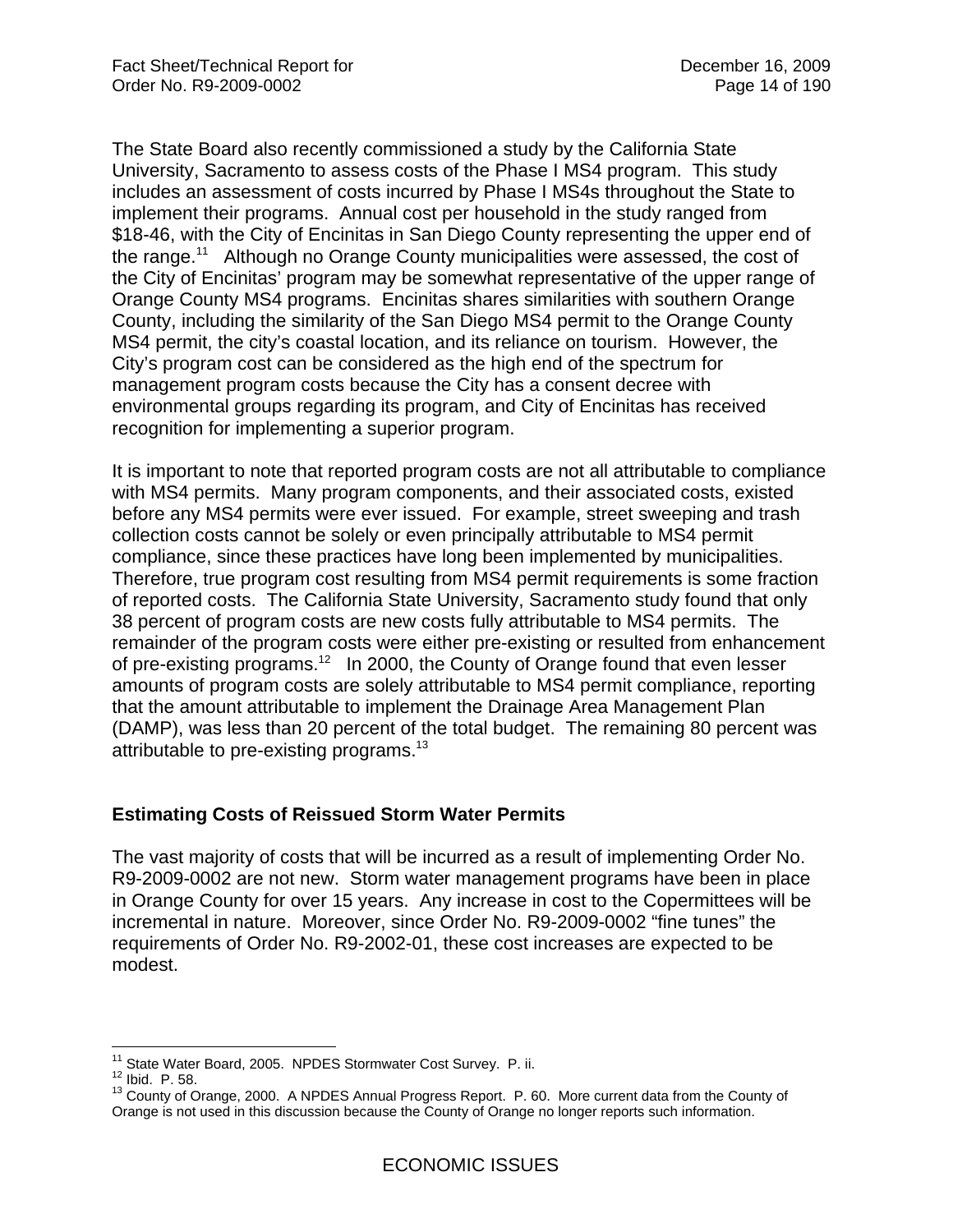The anticipated costs of program changes are difficult to estimate because of the flexibility inherent within the Permit and the recognition that program modifications will vary among the municipalities in response to the specific needs of the local and watershed programs. In other words, the Permit is intended to allow each Permittee to de-emphasize some program components and strengthen others based on the experience of the jurisdictional programs.

The changes in Order No. R9-2009-0002 reflect the iterative process of BMP implementation and the necessarily adaptive nature of storm water management that is expected by the USEPA. In 1996, USEPA recognized that changes to MS4 programs would occur during the reapplication period based on new information on the relative magnitude of a problem, new data on water quality impacts of the storm water discharges, and experience gained under the prior permit.  $14$  Some program changes have been proposed by the Copermittees in the permit reapplication package, and others have been included because the Regional Board considers those measures necessary and feasible to protect water quality from the effects of MS4 discharges.

### **Other Economic Considerations.**

Economic considerations of management programs cannot be limited only to program costs. Evaluation of programs requires information on the implementation costs and information on the benefits derived from environmental protection and improvement.<sup>15</sup> Attention is often focused on program costs, but the programs must also be viewed in terms of their value to the public.

For example, household willingness to pay for improvements in fresh water quality for fishing and boating has been estimated by USEPA to be  $$158-210<sup>16</sup>$  This estimate can be considered conservative, since it does not include important considerations such as marine waters benefits, wildlife benefits, or flood control benefits. The California State University, Sacramento study corroborates USEPA's estimates, reporting annual household willingness to pay for statewide clean water to be \$180.<sup>17</sup> When viewed in comparison to household costs of existing management programs, household willingness to pay estimates exhibit that per household costs incurred by Copermittees to implement their management programs remain reasonable.

<sup>1</sup> <sup>14</sup> Federal Register / Vol. 61, No. 155 / Friday, August 9, 1996 / Rules and Regulations. Interpretive policy memorandum on reapplication requirements for MS4s.

<sup>15</sup> Ribaudo M.O. and D. Heelerstein. 1992, *Estimating Water Quality Benefits: Theoretical and Methodological*  Issues. U.S. Department of Agriculture. Technical Bulletin No. 1808.<br><sup>16</sup> Federal Register / Vol. 64, No. 235 / Wednesday, December 8, 1999 / Rules and Regulations. P. 68793.<br><sup>17</sup> State Board, 2005. NPDES Stormwater Cost S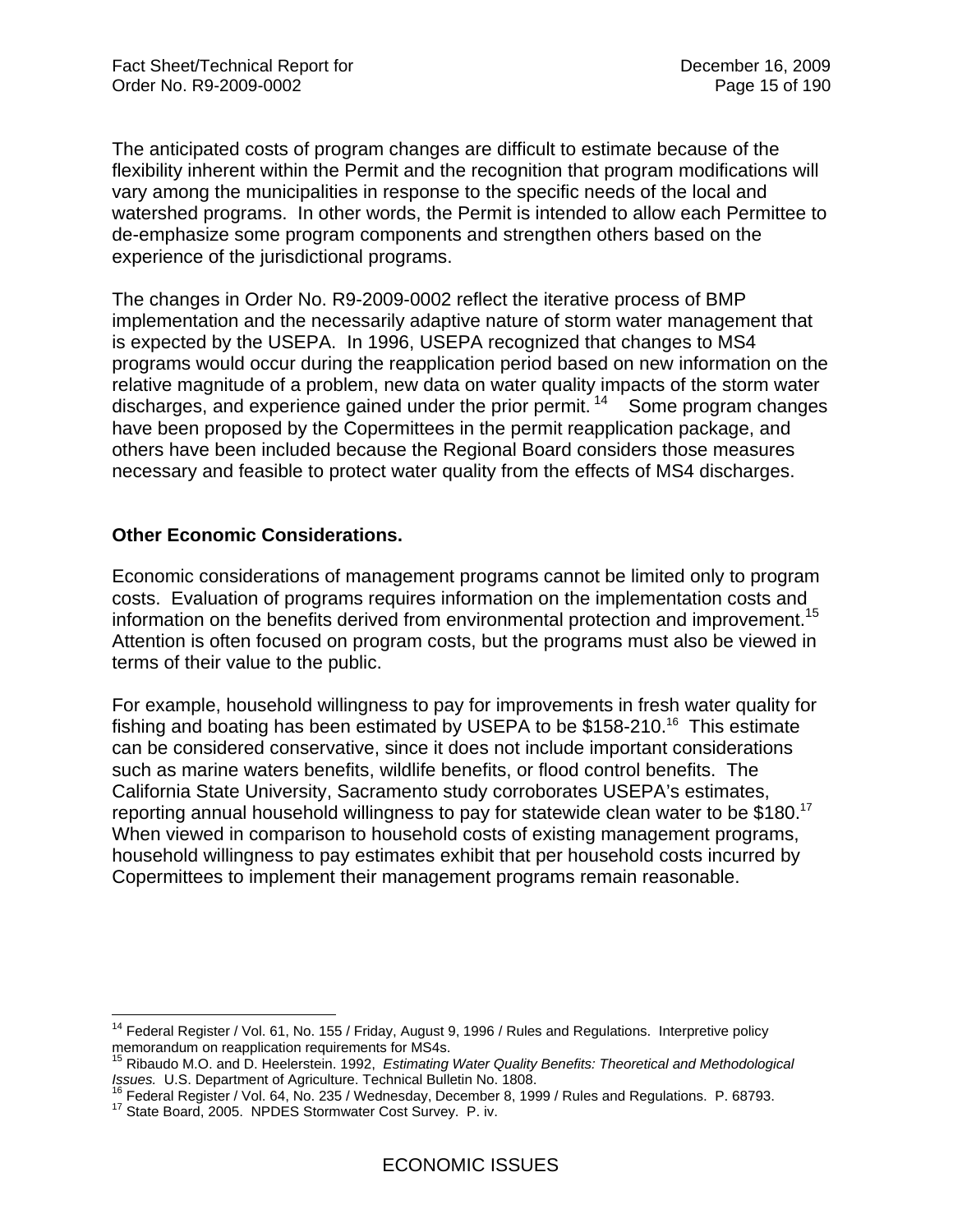The effect of storm and non-storm water discharges on receiving waters can also influence the value of real estate in southern Orange County. For instance, recent marketing of new developments in the region prominently features access or proximity to the ocean.<sup>18</sup> This demonstrates the added value of healthy aquatic environments to property values. The real estate industry recognizes that home buyers are willing to pay for access to clean water environments. The ability to market water-based recreational activities is dependent on healthy water quality conditions.

Municipalities and business groups in Orange County recognize the value of programs to prevent and treat storm water pollution in Orange County. For instance, both coastal and inland Orange County cities positively promote their access to the Pacific Ocean as a valuable quality of life feature.<sup>19</sup> In addition, the South Orange County Regional Chamber of Commerce's legislative policy for infrastructure includes the support of programs and solutions for non-point source storm water runoff. This demonstrates that the business community realizes the negative economic effects that result from polluted storm water.

Another important way to consider management program costs is to consider implementation in terms of costs incurred by not improving the programs. Storm and non-storm water discharges from MS4s in southern California has been found to cause illness in people bathing near storm drains.<sup>20</sup> A study of south Huntington Beach and north Newport Beach (both located in northern Orange County) found that an illness rate of about 0.8 percent among bathers at those beaches resulted in about \$3 million annually in health-related expenses. $21$  Extrapolation of such numbers to the wide range of beaches of Orange County could result in huge public expenses.

 $\overline{a}$ <sup>18</sup> Examples include the "Marblehead Coastal" project in San Clemente (http://www.marbleheadonthecoast.com), the "Pacifica San Juan" project in San Juan Capistrano (http://pacificasanjuan.com), and "The Strand at Headlands" in Dana Point (http://strandoc.com).

<sup>&</sup>lt;sup>19</sup> For a coastal city, see Laguna Beach Overview at http://www.lagunabeachcity.net/about/overview. For an inland city, see the Lake Forest 2005 Economic Profile at http://www.thearbor.info/pdf/2005%20Economic%20Profile.pdf.<br><sup>20</sup> Haile, R.W., et al, 1996. An Epidemiological Study of Possible Adverse Health Effects of Swimming in Santa Monica Bay. Santa Monica Bay Restoration Project.

<sup>&</sup>lt;sup>21</sup> Dwight, R.H., et al., 2005. Estimating the Economic Burden From Illnesses Associated With Recreational Coastal Water Pollution – A Case Study in Orange County, California. Journal of Enviro. Management Vol.76. No.2 p.95-103. Also reported in: Los Angeles Times, May 2, 2005. Here's What Ocean Germs Cost You: A UC Irvine Study Tallies the Cost of Treatment and Lost Wages for Beachgoers Who Get Sick.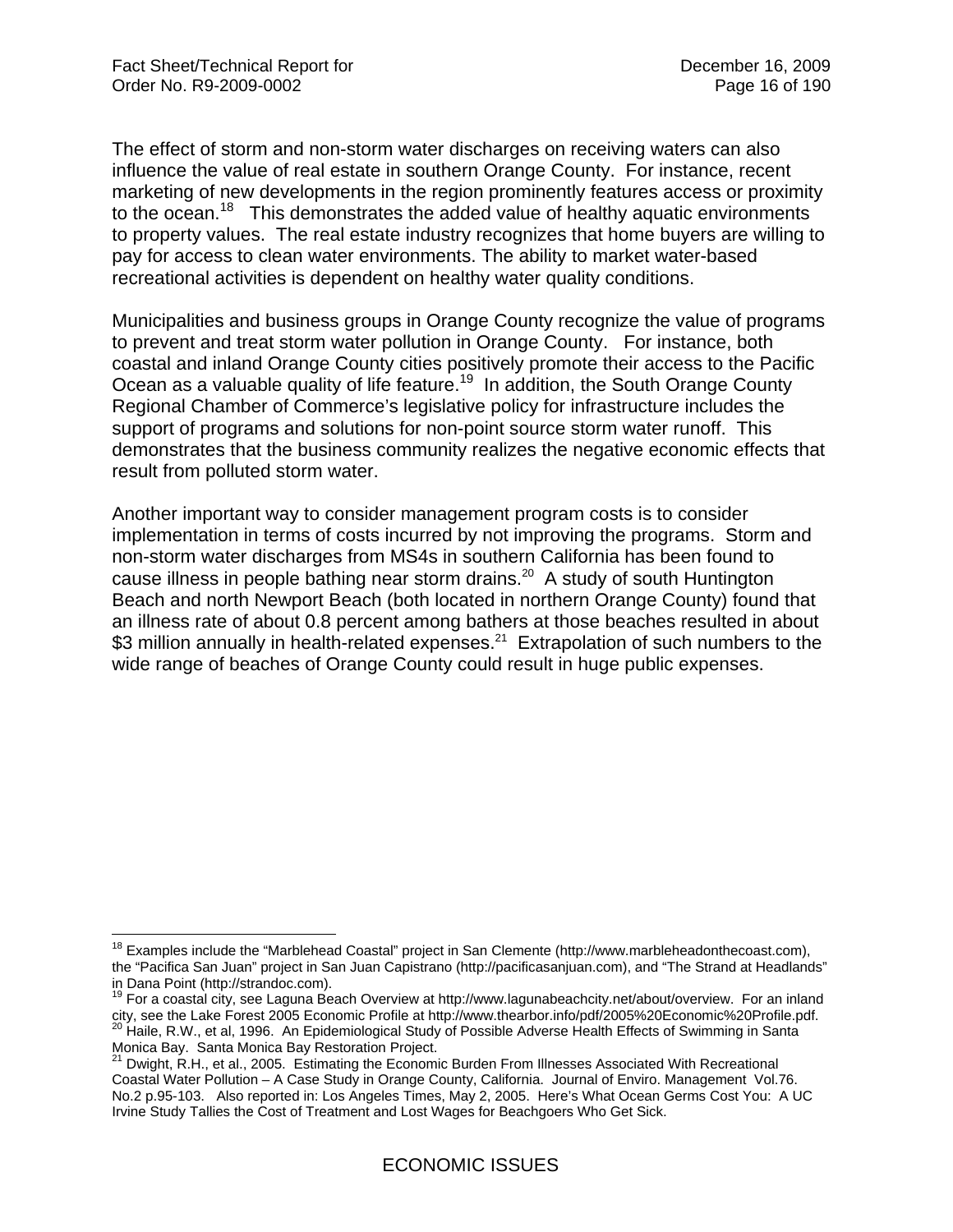Storm and non-storm water MS4 discharges, and their impact on receiving waters also affect tourism. In past years, Orange County was featured in the national press for its water quality problems. Such news is likely to have a negative impact on tourism, since polluted beaches are generally not attractive to tourists. According to the Orange County Community Indicators Project, the County's visitors spent an average of \$107.70 per day in 2004.<sup>22</sup> The experience of Huntington Beach provides an example of the potential economic impact of poor water quality. Approximately eight miles of Huntington Beach were closed for two months in the middle of summer of 1999, severely impacting beach visitation. When considered with the number of visitors and their average expenditure, the negative effects to the local economy are obvious.

Coastal tourism is an important industry in Orange County and is dependent upon effective management of storm water pollution and the prevention of non-storm water pollution. The following examples reflect that relationship.

DANA POINT: In response to a Grand Jury finding (1999-2000 Rainy Season's First Flush Hits the Harbors of Orange County), the city of Dana Point notes the interrelationship between the clean coastal water and the economic health of the city. Dana Point reports receiving \$5.2 million in transit occupancy tax funds in FY 1999-2000 "due in large part because of proximity to the beach. Without clean beaches, Dana Point risks losing its major revenue source."<sup>23</sup> More recently, the City budget report estimates that transit occupancy taxes comprise 35 percent of general fund revenues for the 2006 fiscal year.

LAGUNA BEACH: Tourism is one of the primary components of the Laguna Beach economy, and the beach is one of the main tourist attractions in the city. In 1999, hotel/motel bed tax revenue was approximately \$3 million, representing 13 percent of the City's general fund revenue.<sup>24</sup> In 2006, the City expects transit occupancy taxes to represent about 11 percent of general fund revenue.<sup>25</sup> The proportional decrease is due to an increase in property taxes, which is also affected in part by the quality of coastal waters. The City Council recognizes the value of the beaches to tourists, and the local population and has funded several low-flow non-storm water diversion systems in an attempt to prevent beach pollution and beach closures.

 $\overline{a}$ 

 $^{22}$  Orange County 2006 Community Indicators Project. 2006. Sponsored by the County of Orange, the Orange County Business Council, and the Children and Families Commission of Orange County. Available on-line at www.oc.ca.gov/ceocommunity.asp

<sup>&</sup>lt;sup>23</sup> Orange County Grand Jury. 1999-2000 Rainy Season's First Flush Hits the Harbors of Orange County.<br><sup>24</sup> Laguna Beach at a Glance. May 2000. Prepared by Moore Iacofano Goltsman, Inc.<br><sup>25</sup> City of Laguna Beach, adopted b

http://www.lagunabeachcity.net/government/reference/budget07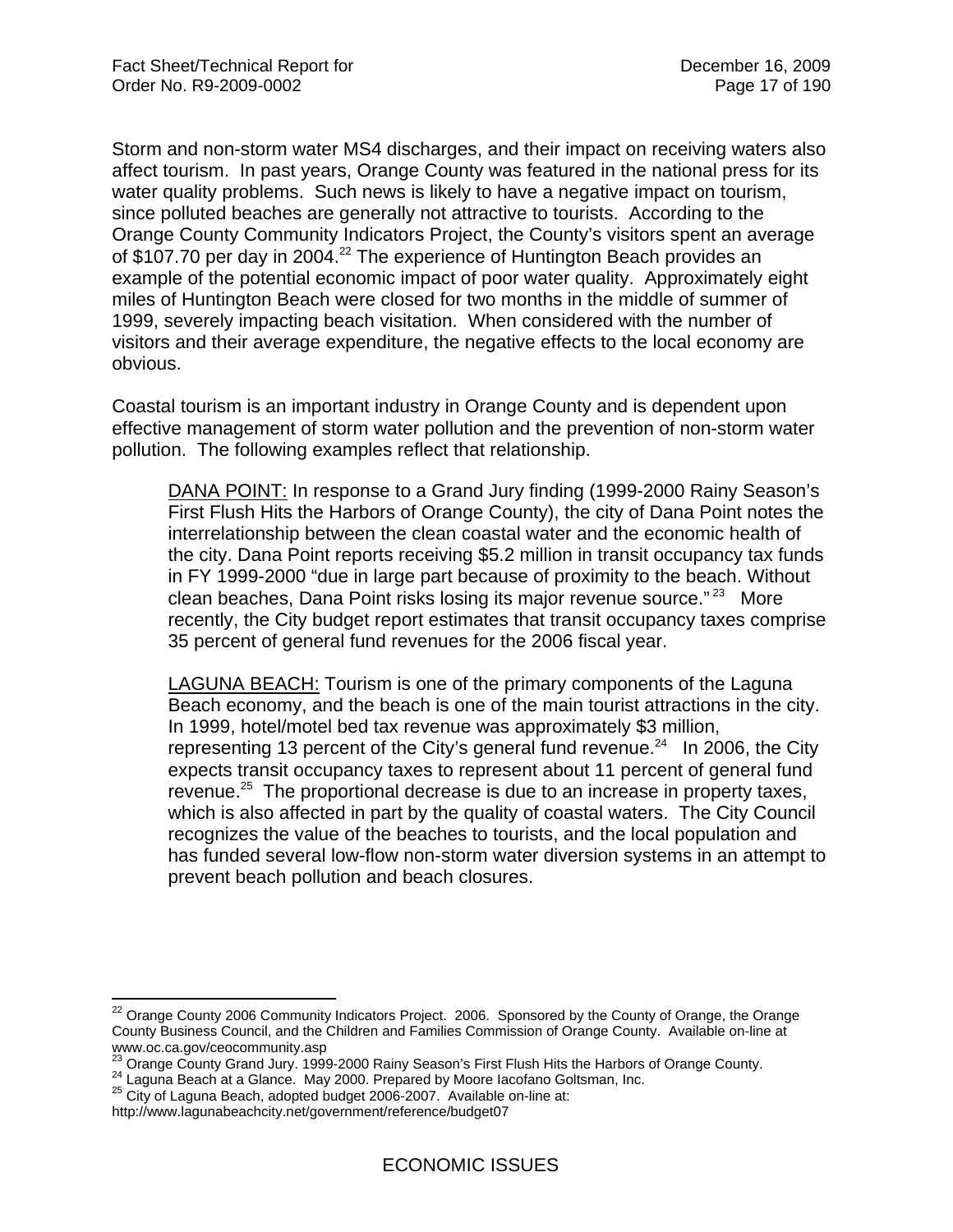DOHENY STATE BEACH: In 1997, the U.S. Army Corps of Engineers (USACE) prepared an economic analysis as part of the San Juan Creek and Aliso Creek Watershed Study. Recreational value for Doheny State Beach, based on annual visitation of 670,545 people in 1995, was calculated at \$2,850,000. Furthermore, the USACE notes that lifeguards reported that beach attendance falls dramatically when there are unhealthy conditions in the ocean. In 1999, the USACE prepared an updated economic study as part of the Feasibility Phase of the San Juan Creek Watershed Management Study. The 1999 study reports that average beach attendance from 1996 to 1998 increased to 918,735. The USACE places a recreation value per visitor at \$5.76, which implies the annual recreational value of Doheny State Beach for 1996 to 1998 was \$5,291,914.

ALISO BEACH: In 1997, the USACE prepared an economic analysis as part of the San Juan Creek and Aliso Creek Watershed Study. Recreational value for Aliso Beach, based on annual visitation of 3,477,369 people in 1995, was calculated at \$14,779,000. In the 1999 Draft Feasibility Report for the Aliso Creek Watershed Management Study, the USACE noted that the average beach attendance from 1996 to 1998 decreased to 1,148,374. The recreation value per visitor was calculated at \$4.50 and the average annual impact from water quality-related beach closures at Aliso Beach Park was estimated to be \$468,392. This number is comparable to an economic analysis conducted as part of the Aliso Creek Watershed 205(j) study that estimated the annual average recreational value impact of beach closures at Aliso Beach Park to be \$468,400.

Finally, it is important to consider the benefits of management programs in conjunction with their costs. A recent study conducted by the University of Southern California and University of California, Los Angeles assessed the costs and benefits of implementing various approaches for achieving compliance with the MS4 permits in the Los Angeles Region. The study found that non-structural systems would cost \$2.8 billion but provide \$5.6 billion in benefit. If structural systems were determined to be needed, the study found that total costs would be \$5.7 to \$7.4 billion, while benefits could reach \$18 billion.<sup>26</sup> Costs are anticipated to be borne over many years – probably ten years at least. As can be seen, the benefits of the programs are expected to considerably exceed their costs. Such findings are corroborated by USEPA, which found that the benefits of implementation of its Phase II storm water rule would also outweigh the costs.<sup>27</sup>

Additional discussion of economic issues can be found at section 3 of the Fact Sheet/Technical Report for Regional Board Order No. R9-2002-01, available at:

http://www.waterboards.ca.gov/sandiego/programs/oc\_stormwater.html.

<sup>&</sup>lt;sup>26</sup> LARWQCB, 2004. Alternative Approaches to Stormwater Control.

<sup>27</sup> Federal Register / Vol. 64, No. 235 / Wednesday, December 8, 1999 / Rules and Regulations. P. 68791.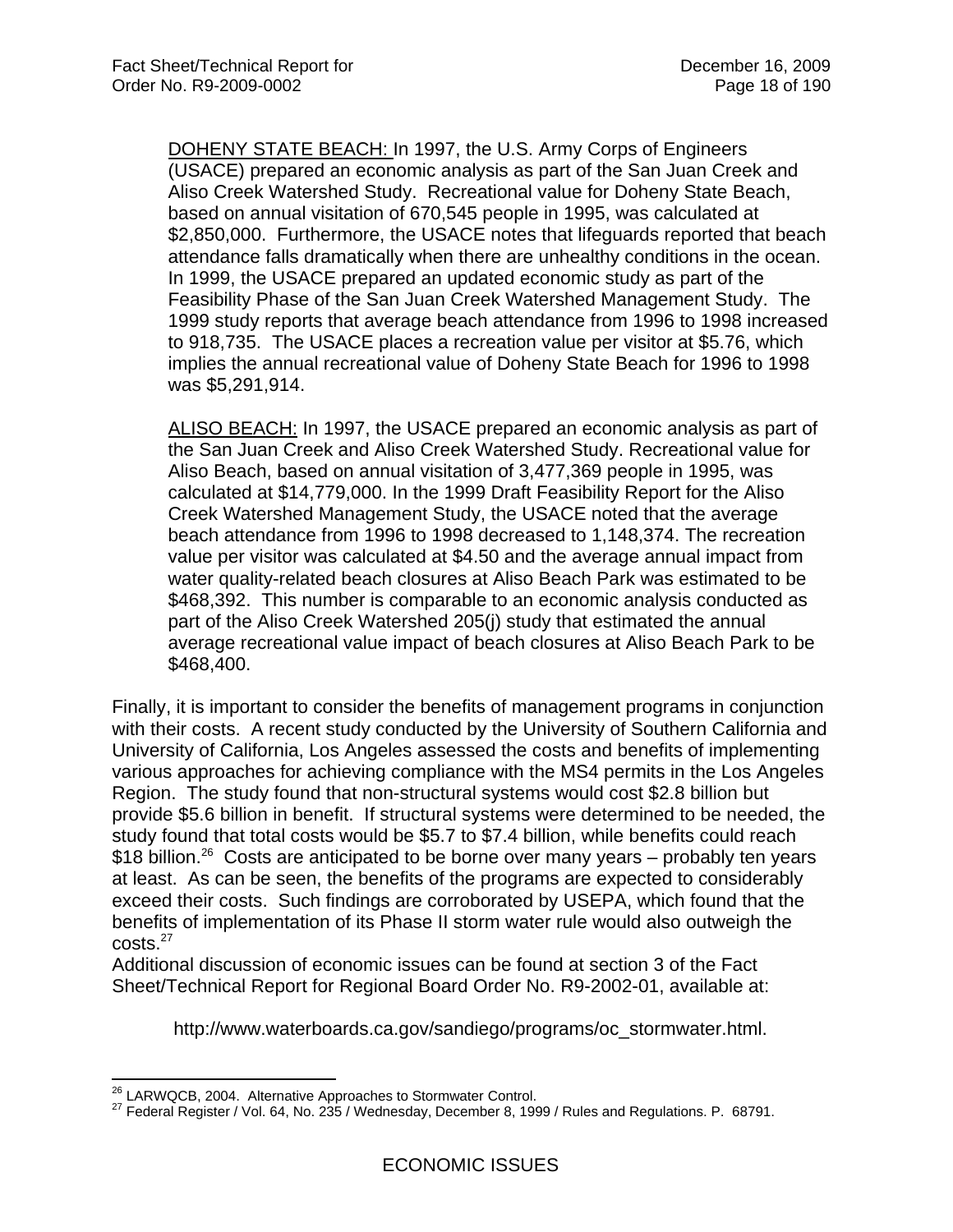# **VII. LEGAL AUTHORITY**

The following statutes, regulations, and Water Quality Control Plans provide the basis for the requirements of Order No. R9-2009-0002: Clean Water Act (CWA), California Water Code (CWC), 40 CFR Parts 122, 123, 124 (National Pollutant Discharge Elimination System Permit Application Regulations for Storm Water Discharges, Final Rule), Part II of 40 CFR Parts 9, 122, 123, and 124 (National Pollutant Discharge Elimination System – Regulations for Revision of the Water Pollution Control Program Addressing Storm Water Discharges; Final Rule), Water Quality Control Plan – Ocean Waters of California (California Ocean Plan), Water Quality Control Plan for the San Diego Basin (Basin Plan), 40 CFR 131 Water Quality Standards; Establishment of Numeric Criteria for Priority Toxic Pollutants for the State of California; Rule (California Toxics Rule), and the California Toxics Rule Implementation Plan.

The legal authority citations below generally apply to directives in Order No. R9-2009-0002, and provide the Regional Board with ample underlying authority to require each of the directives of Order No. R9-2009-0002. Legal authority citations are also provided with each permit section discussion in section IX of this Fact Sheet/Technical Report.

CWA  $402(p)(3)(B)(ii)$  – The CWA requires in section  $402(p)(3)(B)(ii)$  that permits for discharges from municipal storm sewers "shall include a requirement to effectively prohibit non-storm water discharges into the storm sewers."

CWA  $402(p)(3)(B)(iii)$  – The CWA requires in section  $402(p)(3)(B)(iii)$  that permits for discharges from municipal storm sewers "shall require controls to reduce the discharge of pollutants to the maximum extent practicable, including management practices, control techniques and system, design and engineering methods, and such other provisions as the Administrator or the State determines appropriate for the control of such pollutants."

40 CFR 122.26(d)(2)(i)(B,C,E, and F) – Federal NPDES regulations 40 CFR 122.26(d)(2)(i)(B,C,E, and F) provide that each Copermittee's permit application "shall consist of: (i) Adequate legal authority. A demonstration that the applicant can operate pursuant to legal authority established by statute, ordinance or series of contracts which authorizes or enables the applicant at a minimum to: […] (B) Prohibit through ordinance, order or similar means, illicit discharges to the municipal separate storm sewer; (C) Control through ordinance, order or similar means the discharge to a municipal separate storm sewer of spills, dumping or disposal of materials other than storm water; […] (E) Require compliance with condition in ordinances, permits, contracts or orders; and (F) Carry out all inspection, surveillance and monitoring procedures necessary to determine compliance and noncompliance with permit conditions including the prohibition on illicit discharges to the municipal separate storm sewer."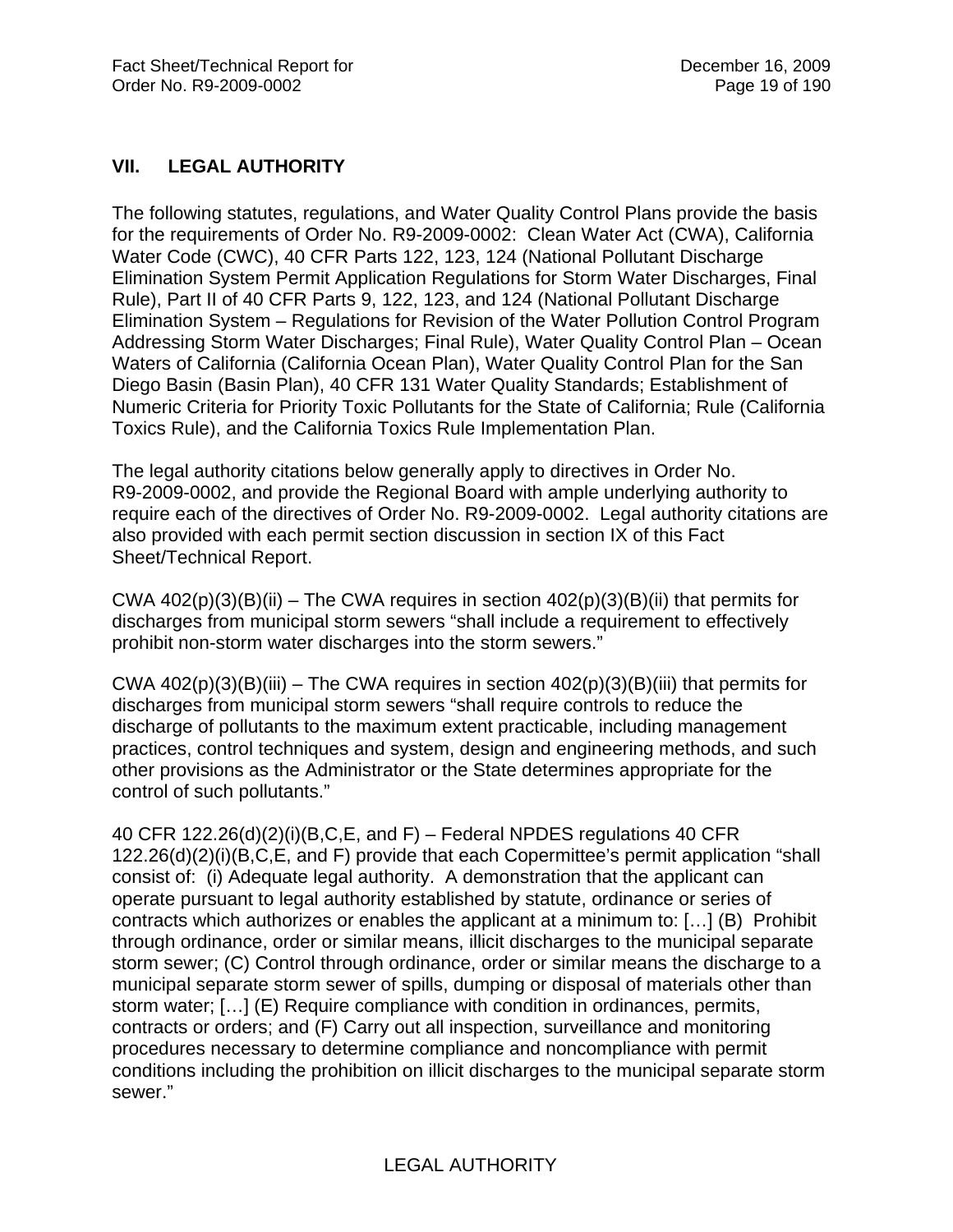40 CFR 122.26(d)(2)(iv) – Federal NPDES regulation 40 CFR 122.26(d)(2)(iv) provides that the Copermittee shall develop and implement a proposed management program which "shall include a comprehensive planning process which involves public participation and where necessary intergovernmental coordination, to reduce the discharge of pollutants to the maximum extent practicable using management practices, control techniques and system, design and engineering methods, and such other provisions which are appropriate. The program shall also include a description of staff and equipment available to implement the program. […] Proposed programs may impose controls on a system wide basis, a watershed basis, a jurisdiction basis, or on individual outfalls. […] Proposed management programs shall describe priorities for implementing controls."

40 CFR 122.26(d)(2)(iv)(A - D) – Federal NPDES regulations 40 CFR 122.26(d)(2)(iv)(A - D) require municipalities to implement controls to reduce pollutants in storm water runoff from new development and significant redevelopment, construction, and commercial, residential, industrial, and municipal land uses or activities. Prevention of illicit discharges is also required.

CWC 13377 – CWC section 13377 provides that "Notwithstanding any other provision of this division, the State Board or the regional boards shall, as required or authorized by the CWA, as amended, issue waste discharge requirements and dredged or fill material permits which apply and ensure compliance with all applicable provisions of the act and acts amendatory thereof or supplementary, thereto, together with anymore stringent effluent standards or limitation necessary to implement water quality control plans, or for the protection of beneficial uses, or to prevent nuisance."

Order No. R9-2009-0002 is an essential mechanism for achieving the water quality objectives that have been established for protecting the beneficial uses of the water resources in the San Diego Regional Board's portion of Orange County. Federal NPDES regulation 40 CFR 122.44(d)(1) requires MS4 permits to include any requirements necessary to "achieve water quality standards established under CWA section 303, including State narrative criteria for water quality." The term "water quality standards" in this context refers to a water body's beneficial uses and the water quality objectives necessary to protect those beneficial uses as established in the Basin Plan and antidegradation policies.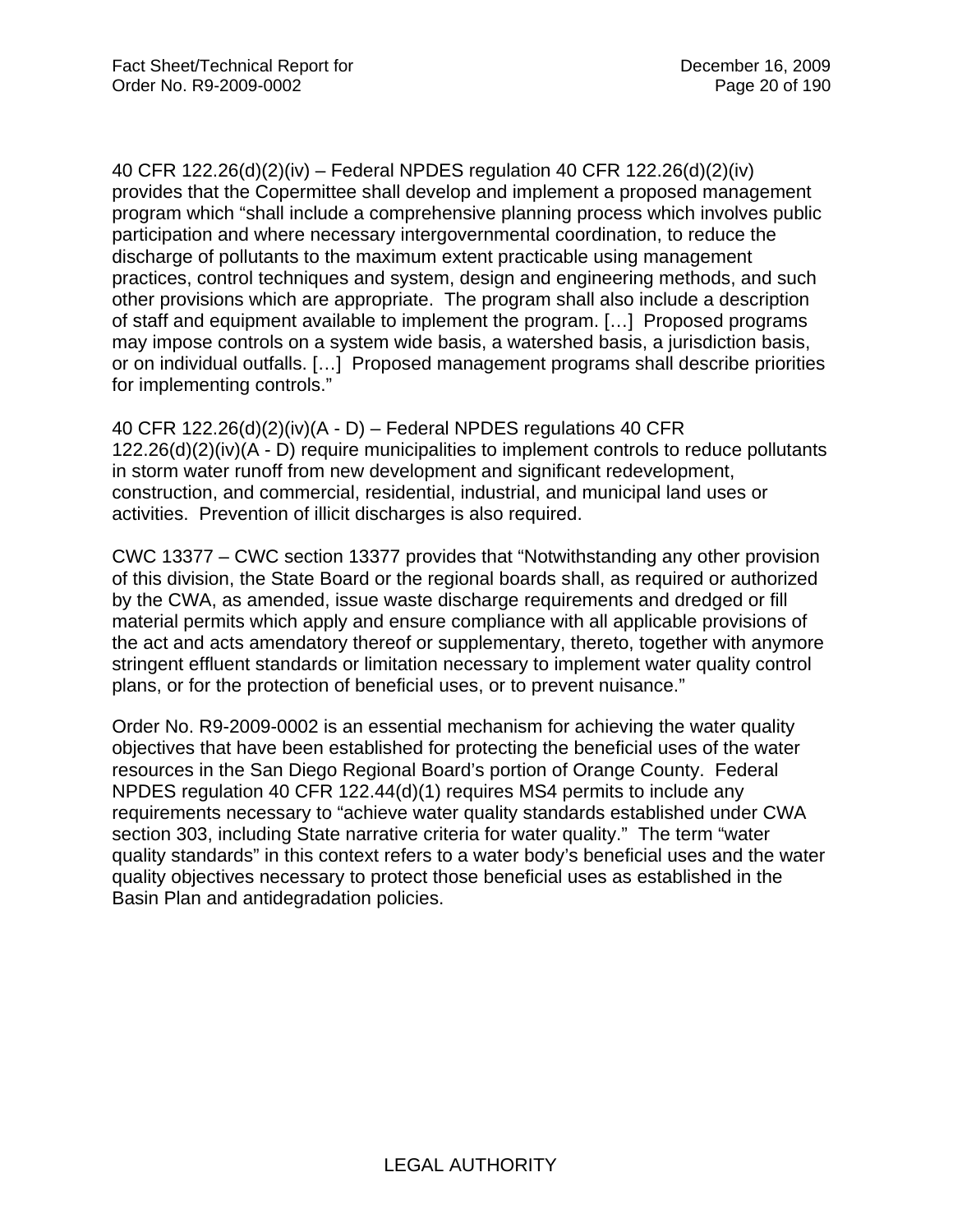## **VIII. FINDINGS**

The findings of the Order have been modified to reduce repetition in their discussions and address new requirements. Each finding of the Order is provided and discussed below. Additional discussion relative to the findings can be found in section IX of the Fact Sheet, which provides discussions of the Order's directives.

## **A. Basis For the Order**

**Finding A.1.** This Order is based on the federal Clean Water Act (CWA), the Porter-Cologne Water Quality Control Act (Division 7 of the Water Code, commencing with Section 13000), applicable state and federal regulations, all applicable provisions of statewide Water Quality Control Plans and Policies adopted by the State Water Resources Control Board (State Board), the Water Quality Control Plan for the San Diego Basin adopted by the Regional Board, the California Toxics Rule, and the California Toxics Rule Implementation Plan.

**Discussion of Finding A.1**. In 1987, Congress established CWA Amendments to create requirements for storm water discharges under the NPDES program, which provides for permit systems to regulate the discharge of pollutants. Under the Porter-Cologne Water Quality Control Act, the State Board and the nine Regional Water Quality Control Boards have primary responsibility for the coordination and control of water quality, including the authority to implement the CWA. Porter-Cologne (section 13240) directs the Regional Water Quality Control Boards to set water quality objectives via adoption of Basin Plans that conform to all State policies for water quality control.

As a means for achieving those water quality objectives, Porter-Cologne (section 13243) further authorizes the Regional Water Quality Control Boards to establish waste discharge requirements (WDRs) to prohibit waste discharges in certain conditions or areas. Since 1990, the San Diego Regional Board has issued area-wide MS4 NPDES permits. The Order will renew Order No. R9-2002-01 to comply with the CWA and attain water quality objectives in the Basin Plan by limiting the contributions of pollutants conveyed by storm water and by including numeric action levels for dry weather non-storm water discharges designed to ensure that the Copermittees comply with the requirement to effectively prohibit all types of unauthorized non-storm water discharges into their MS4. Further discussions of the legal authority associated with the prohibitions and directives of the Order are provided in section VII this document.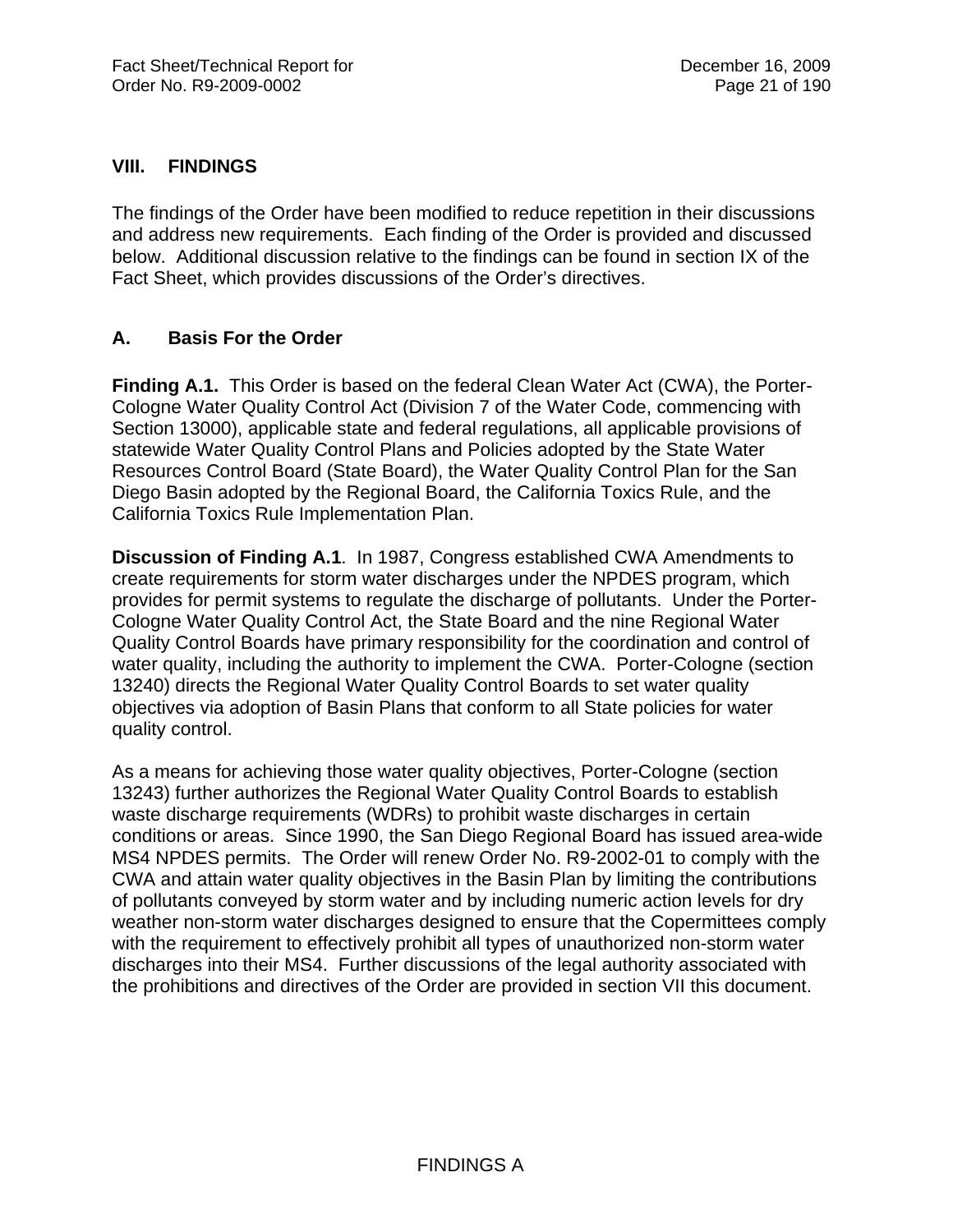**Finding A.2.** This Order renews National Pollutant Discharge Elimination System (NPDES) Permit No. CAS0108740, which was first issued on July 16, 1990 (Order No. 90-38), and then renewed on August 8, 1996 (Order No. 96-03) and February 13, 2002 (Order No. R9-2002-01). On August 21, 2006, in accordance with Order No. R9- 2002-01, the County of Orange, as the Principal Permittee, submitted a Report of Waste Discharge (ROWD) for renewal of the MS4 Permit.

**Discussion of Finding A.2.** This Order renews National Pollutant Discharge Elimination System (NPDES) Permit No. CAS0108740, which was first issued on July 16, 1990 (Order No. 90-38), and then renewed on August 8, 1996 (Order No. 96-03) and February 13, 2002 (Order No. R9-2002-01). On August 21, 2006, in accordance with Order No. R9-2002-01, the County of Orange, as the Principal Permittee, submitted a Report of Waste Discharge (ROWD) for renewal of the MS4 Permit. Supporting information discussing the topic of this finding can be found in section V of this document.

**Finding A.3.** This Order is consistent with the following precedential Orders adopted by the State Water Resources Control Board (State Board) addressing municipal storm water NPDES Permits: Order 99-05, Order WQ-2000-11, Order WQ 2001-15, Order WQO 2002-0014, and Order WQ-2009-0008 (*SWRCB/OCC FILE A-1780)*.

**Discussion of Finding A.3.** In recent years the State Board has considered several appeals of MS4 permits issued by the Regional Boards. In Order 99-05, the State Board established language for Receiving Water Limitation Language for MS4 permits. In Order No. WQ-2000-11, the State Board addressed design standards for Standard Urban Storm Water Mitigation Plan (SUSMP) requirements. Order WQ 2001-15 addressed Petitions of the San Diego County MS4 Permit issued by the Regional Board in 2001 (Order No. R9-2001-01). Order WQO 2002-0014 addresses Petitions of the Orange County MS4 Permit issued by the Regional Board in 2002 (Order No. R9-2002-01).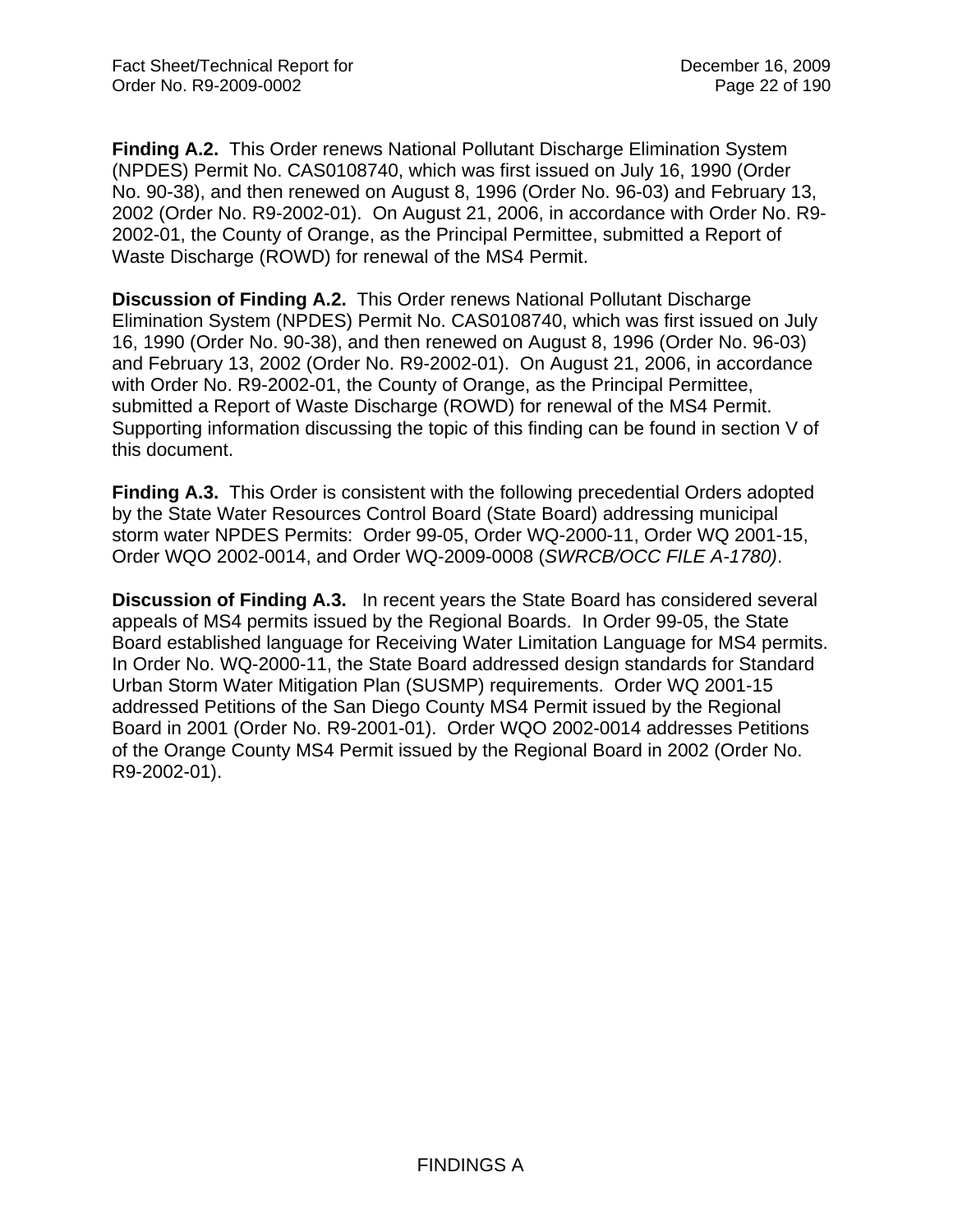## **B. Regulated Parties**

**Finding B.1.** Each of the persons in Table 1 of the Order, hereinafter called Copermittees or dischargers, owns or operates a municipal separate storm sewer system (MS4), through which it discharges storm water and non-storm water into waters of the United States within the San Diego Region. These MS4s fall into one or more of the following categories: (1) a medium or large MS4 that services a population of greater than 100,000 or 250,000 respectively; or (2) a small MS4 that is "interrelated" to a medium or large MS4; or (3) an MS4 which contributes to a violation of a water quality standard; or (4) an MS4 which is a significant contributor of pollutants to waters of the United States.

**Discussion of Finding B.1.** Section 402 of the CWA prohibits the discharge of any pollutant to waters of the United States from a point source, unless that discharge is authorized by a NPDES permit. Though storm water and non-storm water may come from a diffuse source, it is discharged through MS4s, which are point sources under the CWA. Federal NPDES regulation 40 CFR 122.26(a) (iii) and (iv) provide that discharges from MS4s, which service medium or large populations greater than 100,000 or 250,000 respectively, shall be required to obtain a NPDES permit. Federal NPDES regulation 40 CFR 122.26(a)(v) also provides that a NPDES permit is required for "A [storm water] discharge which the Director, or in states with approved NPDES programs, either the Director or the USEPA Regional Administrator, determines to contribute to a violation of a water quality standard or is a significant contributor of pollutants to waters of the United States." Such sources are then designated into the program.

Other small MS4s, such as those serving universities and military installations, also exist within the watersheds of Orange County in the San Diego Region. While these MS4s are not subject to this Order, they are subject to the Phase II NPDES storm water regulations. Over time, these MS4s will be designated for coverage under the State Board's statewide general storm water permit for small MS4s.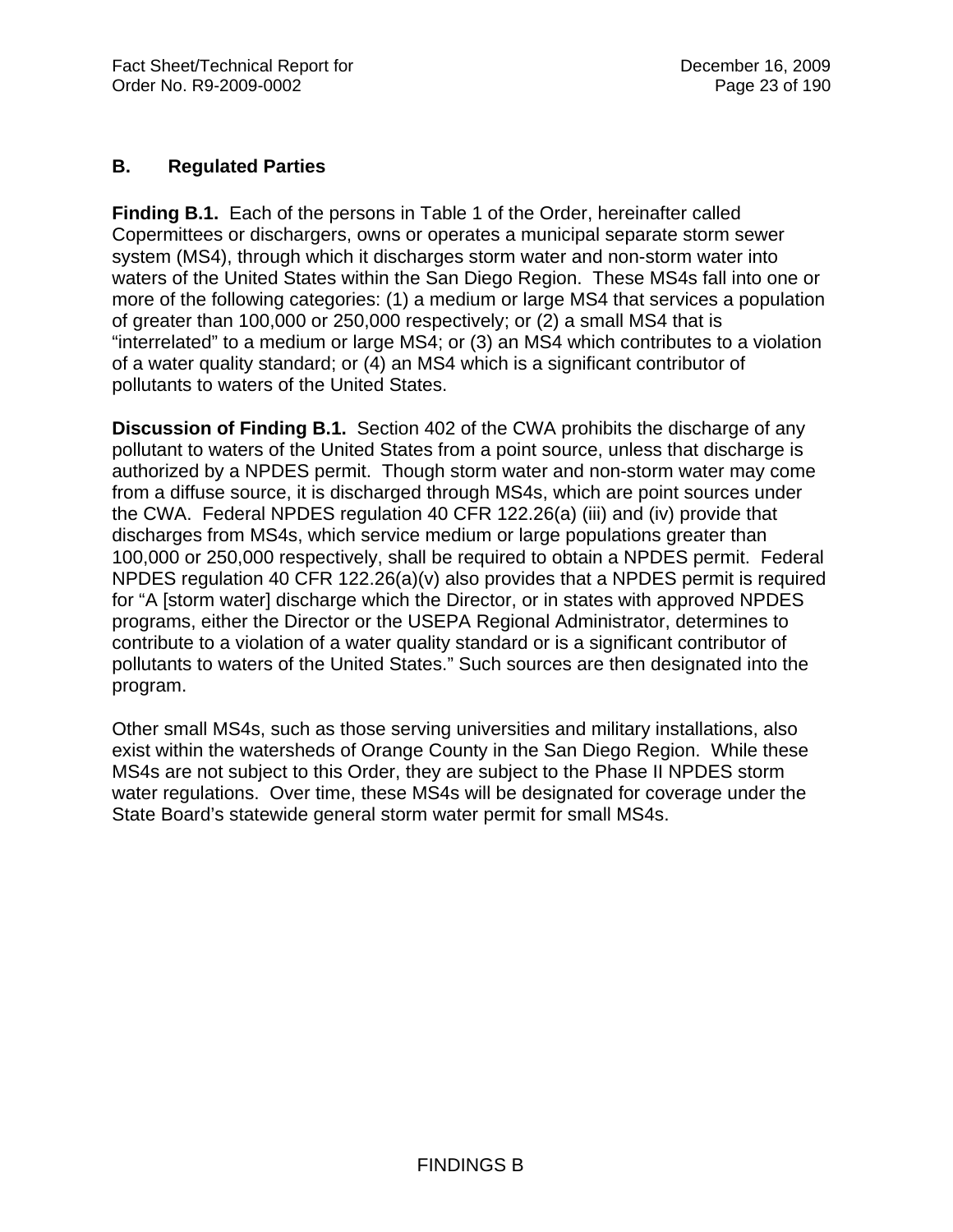# **C. Discharge Characteristics**

**Finding C.1.** Runoff discharged from an MS4 contains waste, as defined in the California Water Code (CWC), and pollutants that adversely affect the quality of the waters of the State. The discharge of runoff from an MS4 is a "discharge of pollutants from a point source" into waters of the U.S. as defined in the CWA.

**Discussion of Finding C.1.** Section 13050(d) of the CWC defines "waste" as "sewage and any and all other waste substances, liquid, solid, gaseous, or radioactive, associated with human habitation, or of human or animal origin, or from any producing, manufacturing, or processing operation, including waste placed within containers of whatever nature prior to, and for purposes of, disposal." 40 CFR 122.2 defines "point source" as "any discernable, confined, and discrete conveyance, including but not limited to, any pipe, ditch, channel, tunnel, conduit, well, discrete fissure, container, rolling stock, concentrated animal feeding operation, landfill leachate collection system, vessel or other floating craft from which pollutants are or may be discharged. This term does not include return flows from irrigated agriculture or agricultural storm water runoff." 40 CFR 122.2 defines "discharge of a pollutant" as "Any addition of any pollutant or combination of pollutants to waters of the U.S. from any point source." Also, the justification for control of pollution into waters of the state can be found at CWC section 13260(a)(1). State Board Order WQ 2001-15 verifies that discharges from the MS4 contain waste. $^{28}$ 

The term urban runoff has been removed throughout Tentative Order R9-2009-0002 and replaced with storm water (wet weather) or non-storm water (dry weather) runoff. This clarification is necessary to prevent the misunderstanding that regulation under this permit is subject only to urbanized areas. The term "urban runoff" is not defined in the Code of Federal Regulations or Federal Register in the regulation of phase 1 MS4 discharges.

The discharge of runoff from an MS4 is a "discharge of pollutants from a point source" into waters of the U.S. as defined in the Clean Water Act (CWA). The Permit defines runoff as all flows in a storm water conveyance system (MS4 defined below) and consists of the following components:

- (1) storm water (wet weather flows) and
- (2) non-storm water discharges (dry weather flows).

The Permit defines an MS4 as a conveyance or system of conveyances (including roads with drainage systems, municipal streets, catch basins, curbs, gutters, ditches, man-made channels, or storm drains):

 $\overline{a}$ <sup>28</sup> State Board, 2001. Order WQ 2001-15. In the Matter of Petitions of Building Industry Association of San Diego County and Western States Petroleum Association: For Review of Waster Discharge Requirements Order No. 2001-01 for Urban Runoff from San Diego County [NPDES No. CAS0108758] Issued by the Regional Board.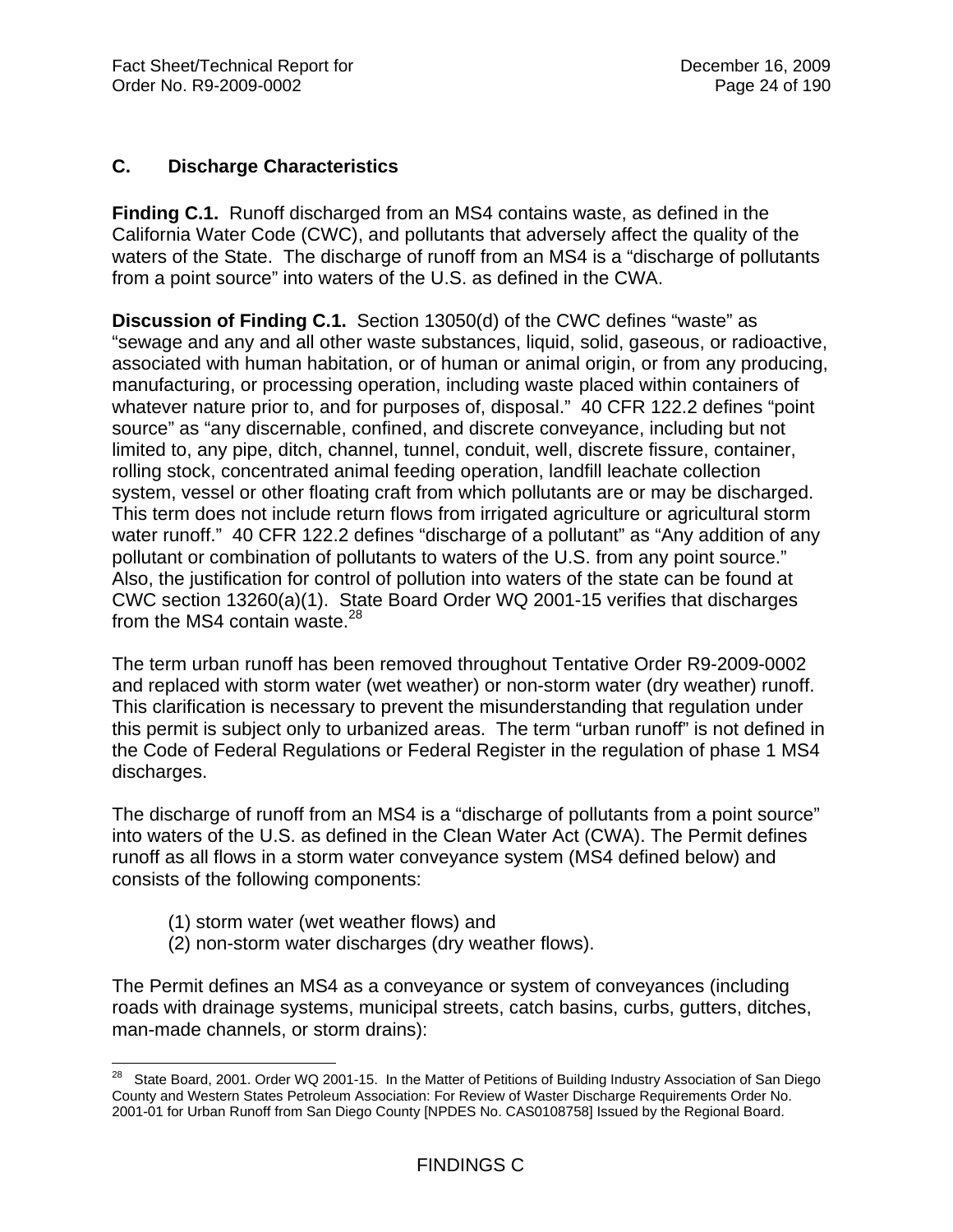- (i) Owned or operated by a State, city, town, borough, county, parish, district, association, or other public body (created by or pursuant to State law) having jurisdiction over disposal of sewage, industrial wastes, storm water, or other wastes, including special districts under State law such as a sewer district, flood control district or drainage district, or similar entity, or an Indian tribe or an authorized Indian tribal organization, or designated and approved management agency under section 208 of the CWA that discharges to waters of the United States;
- (ii) Designated or used for collecting or conveying storm water;
- (iii) Which is not a combined sewer;
- (iv) Which is not part of the Publicly Owned Treatment Works (POTW) as defined at 40 CFR 122.26.

Permit finding D.3.c. includes natural streams that convey runoff as part of the MS4. The presence of an MS4 system is not limited to areas considered to be "urban" in nature. Though the term urban is often referred to specifically as pertaining to cities, runoff means all flows in a storm water conveyance system, regardless of the location of the conveyance system. A conveyance system owned or operated by a State, city, town, borough, county, parish, district, association, or other public body (created by or pursuant to State law), may be located in a setting (e.g. unincorporated area, low density residential) that is not considered by the public to be "urban" in nature. These areas are contributing pollutants to the MS4 system that must be addressed. The term runoff applies to all flows in an MS4 system, no matter where the MS4 may be located in regards to incorporated or unincorporated property.

The Code of Federal Regulations (CFR) at 40 CFR 122.26 requires that large and medium MS4s obtain a permit for all discharges from their systems. Appendix I to 40 CFR 122 designates Orange County as having a large and medium MS4 requiring a permit. The regulations do not differentiate discharges from urban or rural MS4 systems. Rather, the regulations require the permit for all discharges from their systems. In the Final Rule establishing the Phase 1 storm water regulations, the USEPA clarified that all discharges are subject to a permit. On page 48041 of the Final Rule, the USEPA states:

"EPA recognizes that some of the counties addressed by today's rule have, in addition to areas with high unincorporated urbanized populations, areas that are essentially rural or uninhabited and may not be the subject of planned development. While permits issued for these municipal systems *will cover (emphasis added) municipal systems discharges in unincorporated portions of the county* (emphasis added), it is the intent of EPA that management plans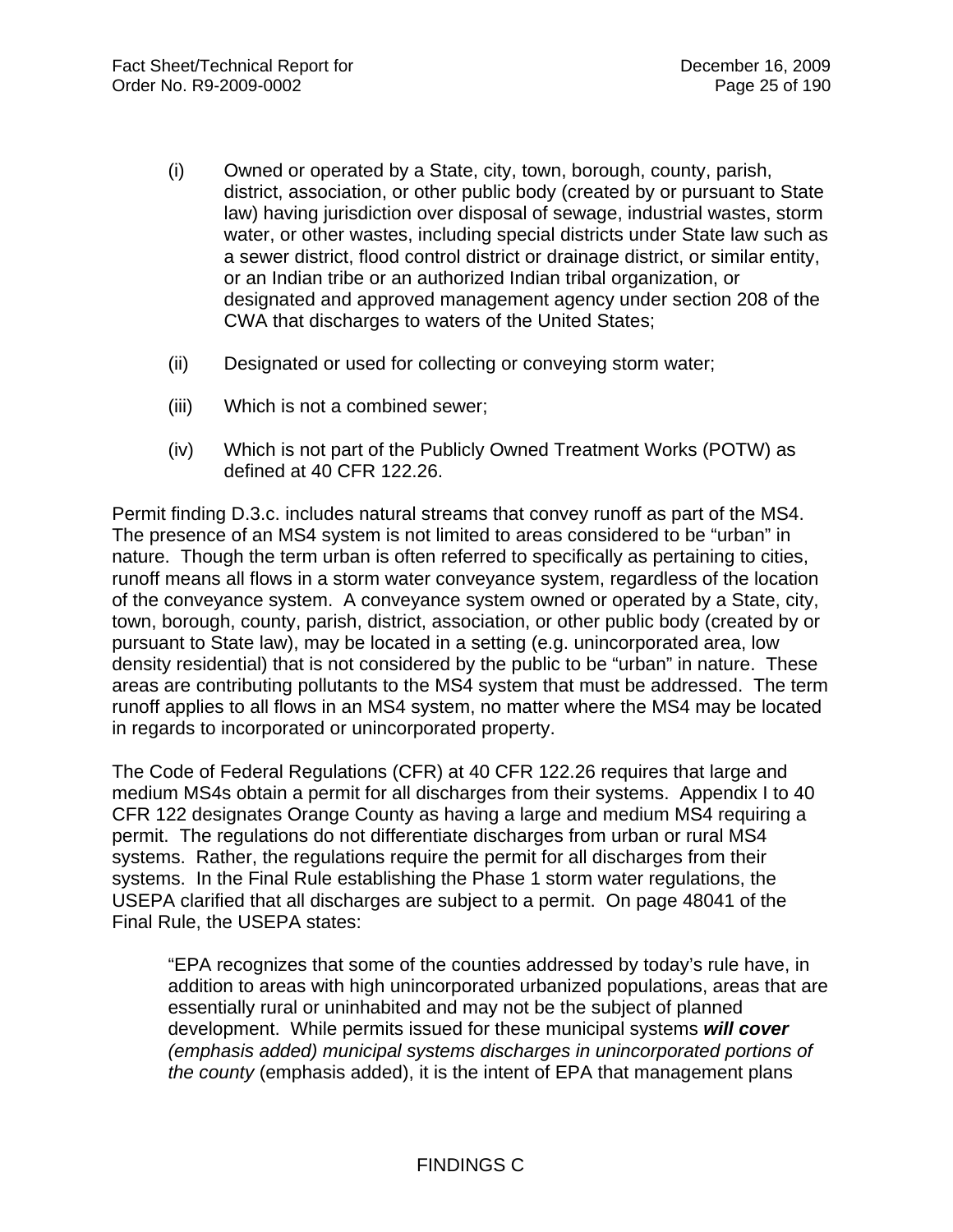and other components of the programs focus on the urbanized and developing areas of the county."

So, while the Permit covers all MS4 discharges regardless if that discharge is in an urban or unincorporated area; the Copermittees management program should focus on urbanized areas. Due to the Permit's requirements, the Copermittees management programs will naturally focus on urbanized areas. Urbanized areas have more industry, construction, pollution and MS4s that require more inspection, maintenance, monitoring, enforcement and complaint follow-up.

USEPA further clarified on page 48041 that all MS4 discharges require permit coverage when addressing highway MS4 systems:

"[The regulations] will result in discharges from separate storm sewer systems serving State highways and other highways through storm sewers … in unincorporated portions of specified unincorporated portions of specified counties being included as part of the large or medium municipal separate storm sewer systems, since all municipal separate storm sewers within the boundaries of these political entities are included."

In their summary on page 48043, the USEPA states:

"The definition [of MS4] provides that all systems within a geographical area including highways and flood controls will be covered, thereby avoiding fragmented and ill-coordinated programs;"

Neither the State Board's storm water permit for Caltrans (Order No. 99-06-DWQ) nor the Los Angeles Regional Board's draft MS4 permit for Ventura County include the term "urban runoff" in a significant regulatory capacity. The Caltrans permit has one reference to "urban runoff" where the term is used interchangeably with "storm water." The draft Ventura permit uses the term "urban runoff" when referring to titles of reference documents, previously adopted management plans and municipal ordinances that may contain the phrase.

Understandably, the Copermittees have expressed concern regarding the regulation of pollutants from natural, undeveloped areas that enter the MS4 in an unincorporated area. The MS4 collection could change a natural sheet flow discharge to a concentrated point discharge. The MS4 does not provide natural infiltration or other pollutant remediation that these flows would receive in an otherwise natural drainage system. The MS4 may concentrate these natural pollutants and flows. In some cases, the MS4 may ultimately discharge the elevated concentrations of natural pollutants and flow rates to waters of the US far from the natural pollutant and flow source, causing a condition of pollution or a violation of water quality standards.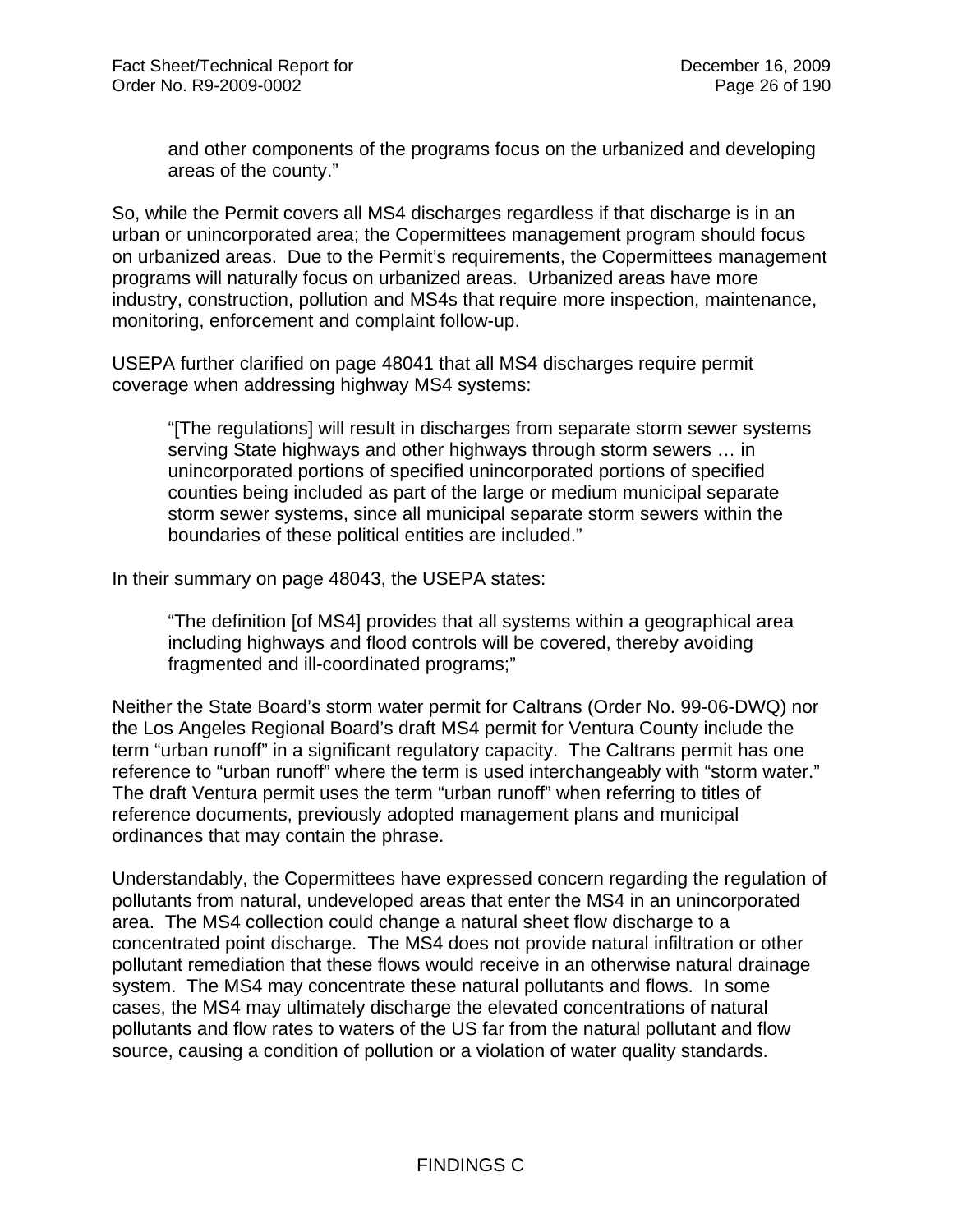**Finding C.2.** MS4 storm water and non-storm water discharges are likely to contain pollutants that cause or threaten to cause a violation of surface water quality standards, as outlined in the Regional Board's Water Quality Control Plan for the San Diego Basin (Basin Plan). Storm water and non-storm water discharges from the MS4 are subject to the conditions and requirements established in the San Diego Basin Plan for point source discharges. These water quality standards must be complied with at all times, irrespective of the source and manner of discharge.

**Discussion of Finding C.2.** This finding is a clarification regarding the potential for discharges of storm water and non-storm water to impact the Beneficial Uses as described in the Basin Plan. As such these point source discharges require Waste Discharge Requirements (WDRs) to ensure that water quality standards are met. Furthermore, since point source discharges require WDRs, the discharges are subject to the prohibitions, conditions and requirements of the Basin Plan.

In addition, municipal discharges have been split into storm water and non-storm water discharges to represent the differing regulations applicable to storm water and nonstorm water, though both types of discharges are likely to contain pollutants.

**Finding C.3.** The most common categories of pollutants in runoff include total suspended solids, sediment (due to anthropogenic activities); pathogens (e.g., bacteria, viruses, protozoa); heavy metals (e.g., copper, lead, zinc and cadmium); petroleum products and polynuclear aromatic hydrocarbons; synthetic organics (e.g., pesticides, herbicides, and PCBs); nutrients (e.g., nitrogen and phosphorus fertilizers); oxygen-demanding substances (decaying vegetation, animal waste); detergents; and trash.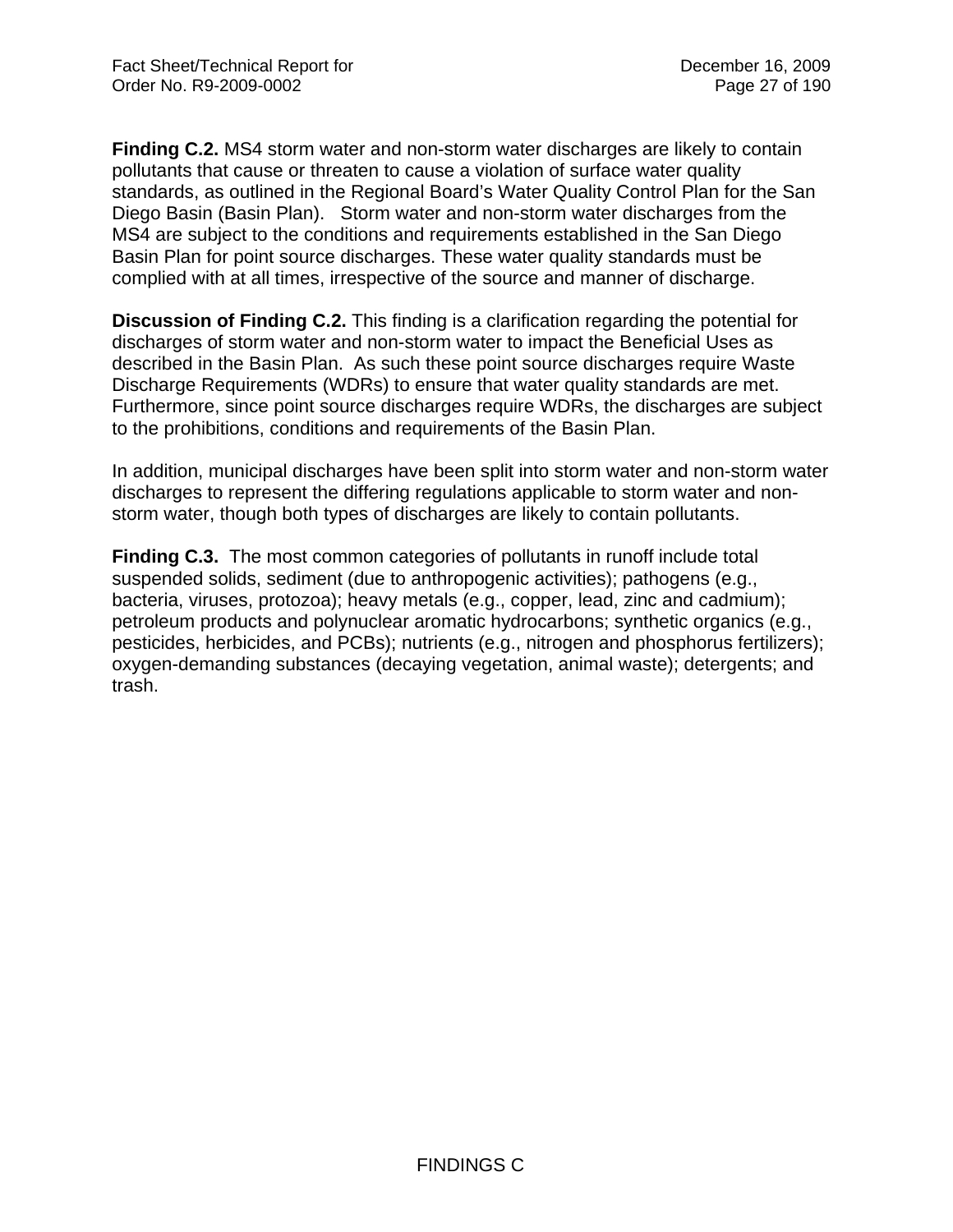**Discussion of Finding C.3**. The National Urban Runoff Program (NURP) study showed that heavy metals, organics, coliform bacteria, nutrients, oxygen demanding substances (e.g., decaying vegetation), and total suspended solids are found at relatively high levels in storm water and non-storm water discharges.<sup>29</sup> It also found that MS4 discharges draining residential, commercial, and light industrial areas contain significant loadings of total suspended solids and other pollutants. The Basin Plan goes on to identify runoff pollutants to include lawn and garden chemicals, household and automotive care products dumped or drained on streets, and sediment that erodes from construction sites.30 In addition, the State Board Urban Runoff Technical Advisory Committee (TAC) finds that urban runoff pollutants include sediments, nutrients, oxygen-demanding substances, heavy metals, petroleum hydrocarbons, pathogenic bacteria, viruses, and pesticides.<sup>31</sup> Runoff that flows over streets, parking lots, construction sites, and industrial, commercial, residential, and municipal areas carries these untreated pollutants through storm drain networks directly to the receiving waters of the San Diego Region.

**Finding C.4**. The discharge of pollutants and/or increased flows from MS4s may cause or threaten to cause the concentration of pollutants to exceed applicable receiving water quality objectives and impair or threaten to impair designated beneficial uses resulting in a condition of pollution (i.e., unreasonable impairment of water quality for designated beneficial uses), contamination, or nuisance.

**Discussion of Finding C.4.** The 1992, 1994, and 1996 National Water Quality Inventory Reports to Congress prepared by USEPA showed a trend of impairment in the nation's waters from contaminated storm and non-storm water runoff.<sup>32</sup> The 1998 National Water Quality Inventory Report showed that runoff discharges affect 11 percent of rivers, 12 percent of lakes, and 28 percent of estuaries. The report states that ocean shoreline impairment due to runoff increased from 55 percent in 1996 to 63 percent in 1998. The report notes that runoff discharges are the leading source of pollution and the main factor in the degradation of surface water quality in California's coastal waters, rivers, and streams. Furthermore, the NURP study found that pollutant levels from illicit non-storm water discharges were high enough to significantly degrade receiving water quality, and threaten aquatic life, wildlife, and human health. $33$ 

 $29$  lbid.

<sup>&</sup>lt;sup>30</sup> Regional Board, 1994. Water Quality Control Plan, San Diego Basin, Region 9. San Diego.<br><sup>31</sup> State Board, 1994. Urban Runoff Technical Advisory Committee Report and Recommendations. Nonpoint Source Management Program.

 $32$  USEPA, 2000. Quality of Our Nation's Waters: Summary of the National Water Quality Inventory 1998 Report to Congress – USEPA 841-S-00-001; Water Quality Conditions in the United States: Profile from the 1998 National Water Quality Inventory Report to Congress – USEPA 841-F-00-006.

 $3$  USEPA, 1993. Results of the Nationwide Urban Runoff Program, Volume 1 – Final Report.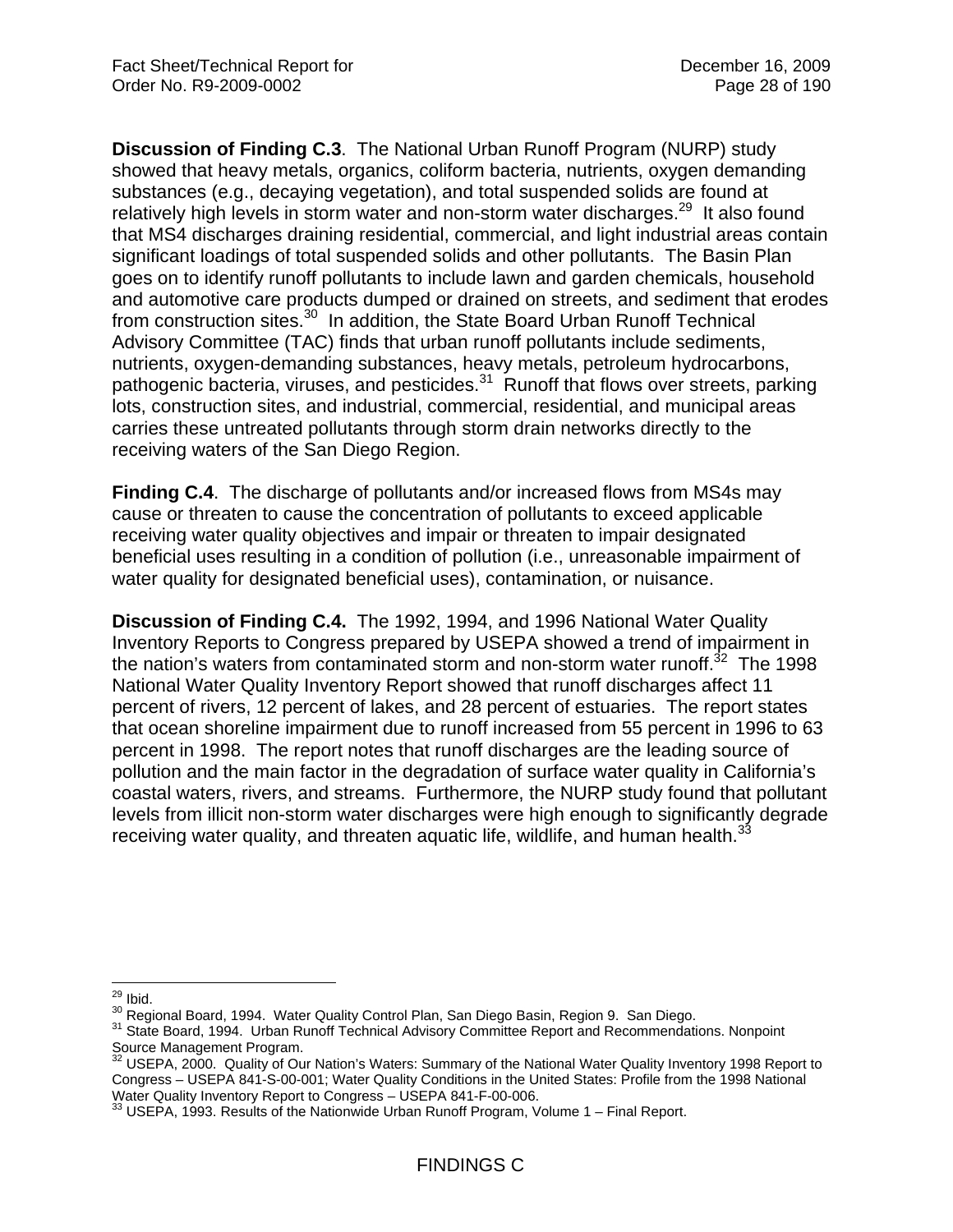In addition, the Region's CWA section 303(d) list, which identifies water bodies with impaired beneficial uses within the region, also indicates that the impacts of storm water and non-storm water runoff on receiving waters are significant. Many of the impaired water bodies on the 303(d) list are impaired by constituents that have been found at high levels within storm water and non-storm water runoff by the County of Orange storm water monitoring program.<sup>34</sup> Examples of constituents frequently responsible for beneficial use impairment include indicator fecal bacteria, heavy metals, and sediment; these constituents have been found at high levels in runoff both regionally and nationwide.<sup>35,36</sup> In addition, impairments may be caused by synergistic effects of multiple contaminants or by pollutants not currently monitored by storm water programs $37$ .

**Finding C.5**. Pollutants in runoff can threaten and adversely affect human health. Human illnesses have been clearly linked to recreating near storm drains flowing to coastal waters. Also, runoff pollutants in receiving waters can bioaccumulate in the tissues of invertebrates and fish, which may be eventually consumed by humans.

 $\overline{a}$ 

<sup>&</sup>lt;sup>34</sup> County of Orange, 2006. Orange County Municipal Copermittees 2005-2006 Annual Storm Water Program Report, Section 11.<br>
<sup>35</sup> Ibid.

<sup>36</sup> USEPA, 1983. Results of the Nationwide Urban Runoff Program, Volume 1 – Final Report.<br><sup>37</sup> County of Orange, 2006. Orange County Municipal Copermittees 2005-2006 Annual Storm Water Program Report, Section 11.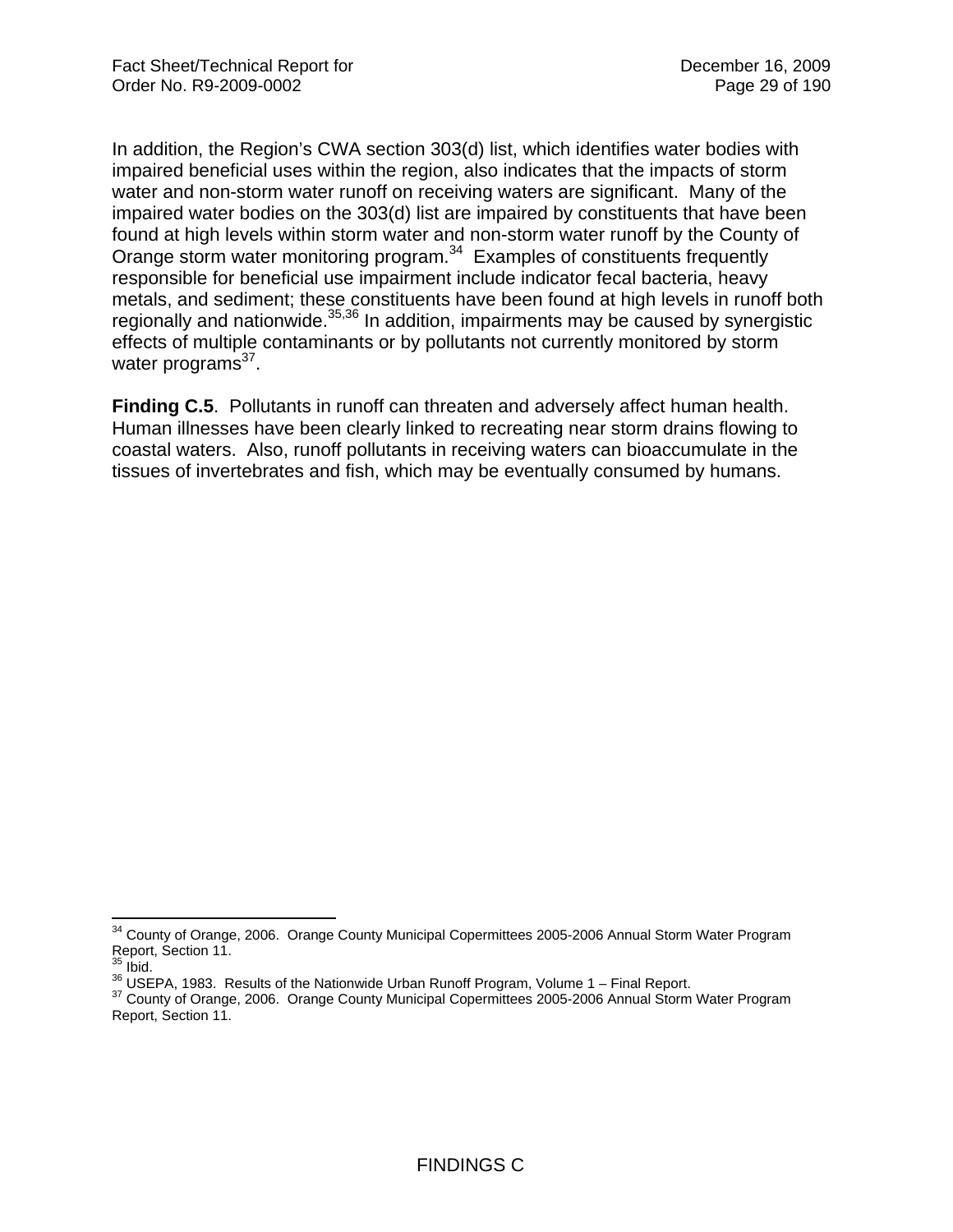**Discussion of Finding C.5**. A landmark study, conducted by the Santa Monica Bay Restoration Project, found that there was an increased occurrence of illness in people that swam in proximity to a flowing storm drain.<sup>38</sup> A study of south Huntington Beach and north Newport Beach (both located in northern Orange County) found that an illness rate of about 0.8 percent among bathers at those beaches resulted in about \$3 million annually in health-related expenses.<sup>39</sup> Furthermore, runoff pollutants in receiving waters can bioaccumulate in the tissues of invertebrates and fish, which may eventually be consumed by humans. Pollutants such as heavy metals and pesticides, which are commonly found in MS4 runoff, have been found to bioaccumulate and biomagnify in long-lived organisms at the higher trophic levels.<sup>40</sup> Since many aquatic species are utilized for human consumption, toxic substances accumulated in species' tissues can pose a significant threat to public health. USEPA supports this finding when it states, "As runoff flows over areas altered by development, it picks up harmful sediment and chemicals such as oil and grease, pesticides, heavy metals, and nutrients (e.g., nitrogen and phosphorus). These pollutants often become suspended in runoff and are carried to receiving waters, such and lakes, ponds, and streams. Once deposited, these pollutants can enter the food chain through small aquatic life, eventually entering the tissues of fish and humans.<sup>"41</sup>

**Finding C.6.** Runoff discharges from MS4s often contain pollutants that cause toxicity to aquatic organisms (i.e., adverse responses of organisms to chemicals or physical agents ranging from mortality to physiological responses such as impaired reproduction or growth anomalies). Toxic pollutants impact the overall quality of aquatic systems and beneficial uses of receiving waters.

 $\overline{a}$ 

 $38$  Haile, R.W., et al., 1996. An Epidemiological Study of Possible Adverse Health Effects of Swimming in Santa Monica Bay. Santa Monica Bay Restoration Project.

Dwight, R.H., et al., 2005. Estimating the Economic Burden From Illnesses Associated With Recreational Coastal Water Pollution – A Case Study in Orange County, California. Journal of Enviro. Management Vol.76. No.2 p.95-103. Also reported in: Los Angeles Times, May 2, 2005. Here's What Ocean Germs Cost You: A UC Irvine Study Tallies the Cost of Treatment and Lost Wages for Beachgoers Who Get Sick.

<sup>40</sup> Abel, P.D, 1996. Water Pollution Biology.<br><sup>41</sup> USEPA, 2000. Storm Water Phase II Compliance Assistance Guide. Washington D.C. EPA 833-R-00-002.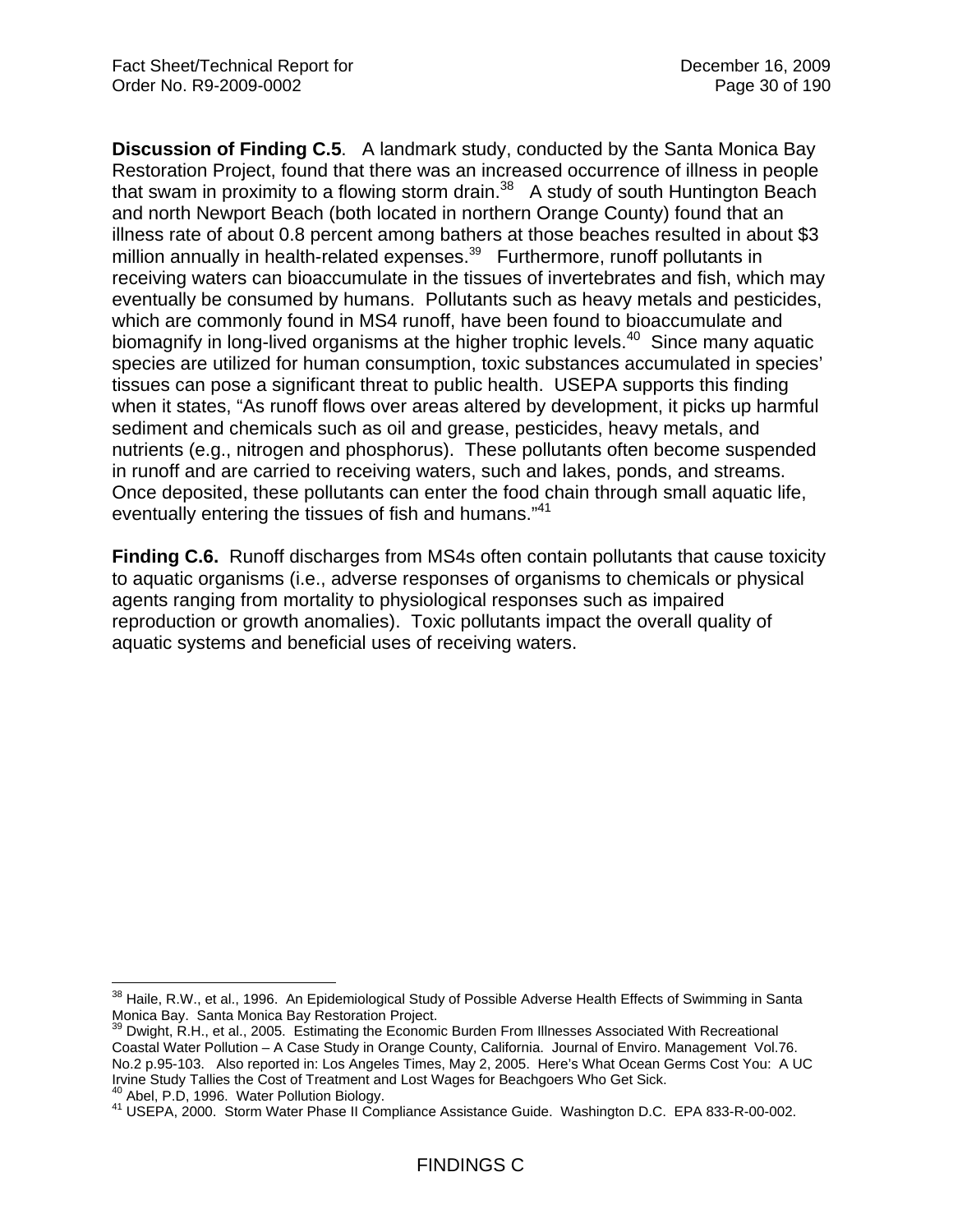**Discussion of Finding C.6.** The Copermittees' monitoring data exhibits frequent toxic conditions in runoff during storm events and dry weather. Toxicity is observed in both fresh and marine receiving waters, but varies significantly within and among sites and over time. However, according to the County of Orange, toxicity in both dry and wet weather appears concentrated along the coast. This supports the conclusion that toxicity is associated with anthropogenic activities and is caused by pollutants that flow downstream and become concentrated near the bottom of developed watersheds. Physical channel modification and hydromodification are also greatest near the coast and likely contribute to findings of toxicity. The cause of toxicity may vary between locations, dates, and indicator organisms. The actual cause may be influenced by various factors such as development, runoff management, habitat modification, hydromodification, and native aquatic environment. Toxicity identification evaluations (TIEs) have failed to confirm initial findings of toxicity. Follow-up studies by the County of Orange implicate both pollutants and physical stream habitat degradation (e.g. channel modification and hydromodification) as factors related to toxicity findings.<sup>42</sup>

**Finding C.7.** The Copermittees discharge runoff into lakes, drinking water reservoirs, rivers, streams, creeks, bays, estuaries, coastal lagoons, the Pacific Ocean, and tributaries thereto within one of the eleven hydrologic units (San Juan Hydrologic Unit) comprising the San Diego Region as shown in Tables 2a and 2b. Some of the receiving water bodies have been designated as impaired by the Regional Board and the United States Environmental Protection Agency (USEPA) in 2006 pursuant to CWA section 303(d). Also shown in the Tables are the watershed management areas (WMAs) as defined in the Regional Board report, Watershed Management Approach, January 2002.

**Discussion of Finding C.7**. This finding identifies the Copermittees responsible for MS4 discharges in each watershed management area. The list is identical to Order No. R9-2002-0001. The CWA Section 303(d) List of Impaired Waters, 2006 Update has been approved by the Regional Board, State Board, and USEPA, <sup>43</sup> This 303(d) list identifies waters that do not meet water quality standards after applying certain required technology-based effluent limits ("impaired" water bodies). As part of this listing process, states are required to prioritize waters/watersheds for future development of Total Maximum Daily Loads (TMDLs). The listed 303(d) pollutant(s) of concern do not necessarily reflect impairment of the entire corresponding WMA or all corresponding major surface water bodies. The specific impaired portions of each WMA are listed in the State Board's 2006 Section 303(d) List of Water Quality Limited Segments.

 $\overline{a}$  $42$  County of Orange, 2006. Orange County Municipal Copermittees 2005-2006 Annual Storm Water Program Report, Section 11.

 $^{43}$  The approved 2006 Clean Water Act Section 303(d) List of Water Quality Limited Segments is on-line at: http://www.waterboards.ca.gov/tmdl/303d\_lists2006.html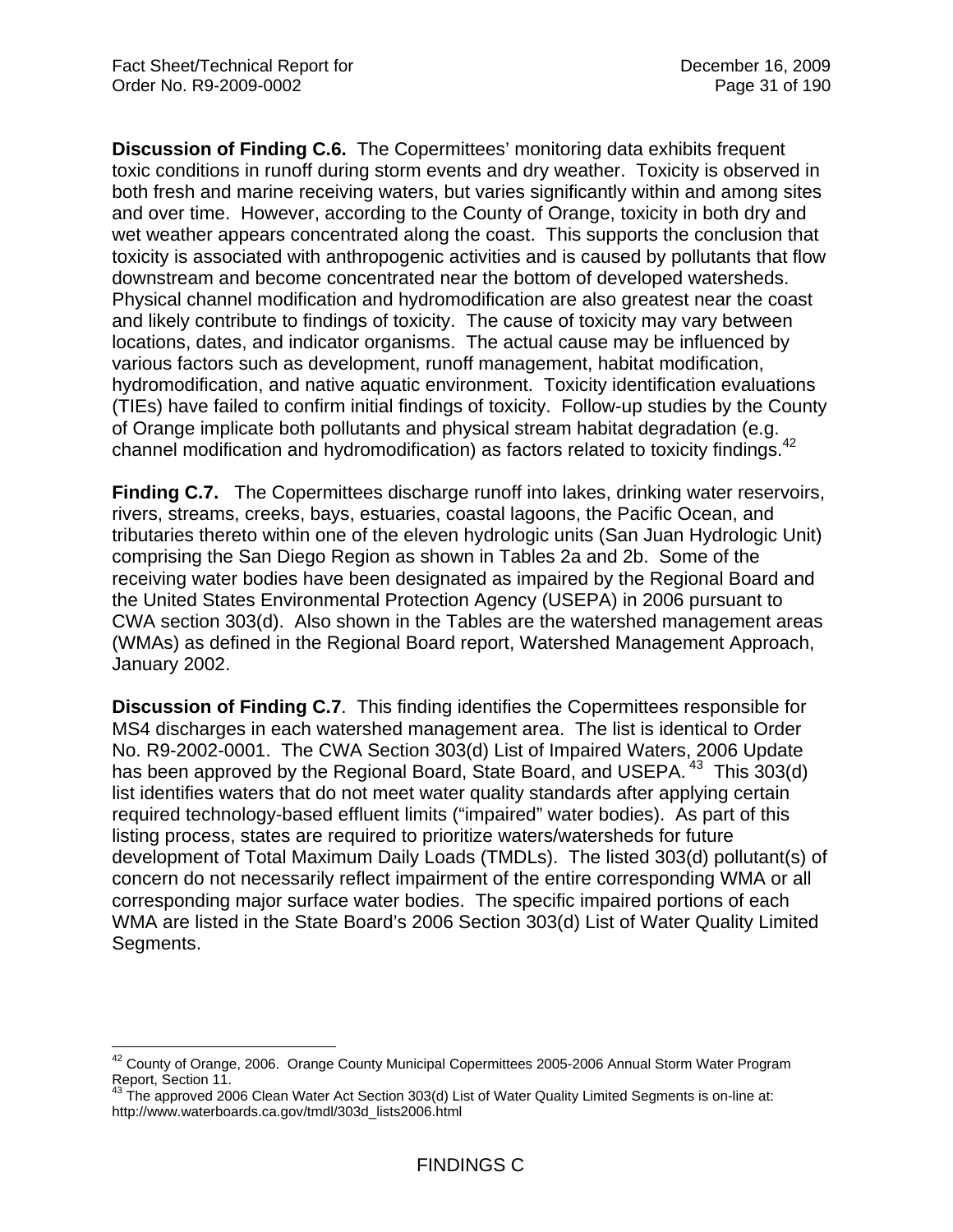**Finding C.8.** Trash is a persistent pollutant which can enter receiving waters from the MS4 resulting in accumulation and transport in receiving waters over time. Trash poses a serious threat to the Beneficial Uses of the receiving waters, including, but not limited to, human health, rare and endangered species, navigation and human recreation.

**Discussion of Finding C.8.** The Copermittees to date have documented high volumes of trash coming from the MS4 system and in receiving waters.<sup>44</sup>

The Basin Plan specifies the following narrative Water Quality Objective (WQO) for Floating Material:

*"Waters shall not contain floating material, including solids, liquids, foams, and scum in concentrations which cause nuisance or adversely affect beneficial uses.*"

The Basin Plan specifies the following narrative WQO for Suspended and Settleable Solids: Material:

*"Waters shall not contain suspended and settleable solids in concentrations of solids that cause nuisance or adversely affect beneficial uses.*"

Additionally, high density urban areas in Southern California have been shown to be responsible for up to 60 percent of the trash that enters receiving waters from the MS4.<sup>45</sup> The retrofitting of existing MS4 systems, such as catch basins, in targeted high trash areas can result in significant reductions in the amount of trash entering receiving waters from the MS4.

Trash, as litter in both solid and liquid form, is consistently found on and adjacent to roadways. A California Department of Transportation Litter Management Pilot Study found that of roadway trash, plastics and Styrofoam accounted for 33 percent of trash by weight, and 43 percent by volume. Further, the study found that approximately 80 percent of the litter associated with roadways was floatable, indicating that, without capture, this litter would enter Waters of the State after a storm event, resulting in the impairment of Beneficial Uses.<sup>46</sup> The study, however, relied upon a mesh capture size of 0.25 inches (6.35 millimeters). This size is too large to effectively capture plastic pre-production pellets (aka "nurdles"), which are roughly 3 mm in size, and likely underestimated the total contribution of plastics. Plastics, including pre-production pellets, have been found to be the dominant pollutant on beaches in the County of Orange.<sup>47</sup> Furthermore, pre-production plastic pellets, which are small enough to be easily digested, have been found to carry persistent organic pollutants, including PCBs

<sup>&</sup>lt;sup>44</sup> Aliso Creek Watershed 27th. 28th, 29th and 30th Quarterly Progress Reports. 2007-2008.

<sup>&</sup>lt;sup>45</sup> The City of Los Angeles Meets Trash TMDLs Compliance with CB Inserts and Opening Covers. August 06, 2008.

<sup>&</sup>lt;sup>46</sup> California Department of Transportation District 7 Litter Management Pilot Study. June 26, 2000.<br><sup>47</sup> Moore, S.L., Gregorio, D., Carreon, M., Weisberg, S.B. and M. K. Leecaster. 1998. Composition and Distribution ar Summan, S.L., Gregorio, D., Carreon, M., Weisberg, S.B. and M. K. Leecaster. 1998. Composition and Distribution<br>of Beach Debris in Orange County, California. *Marine Pollution Bulletin*. Vol. 42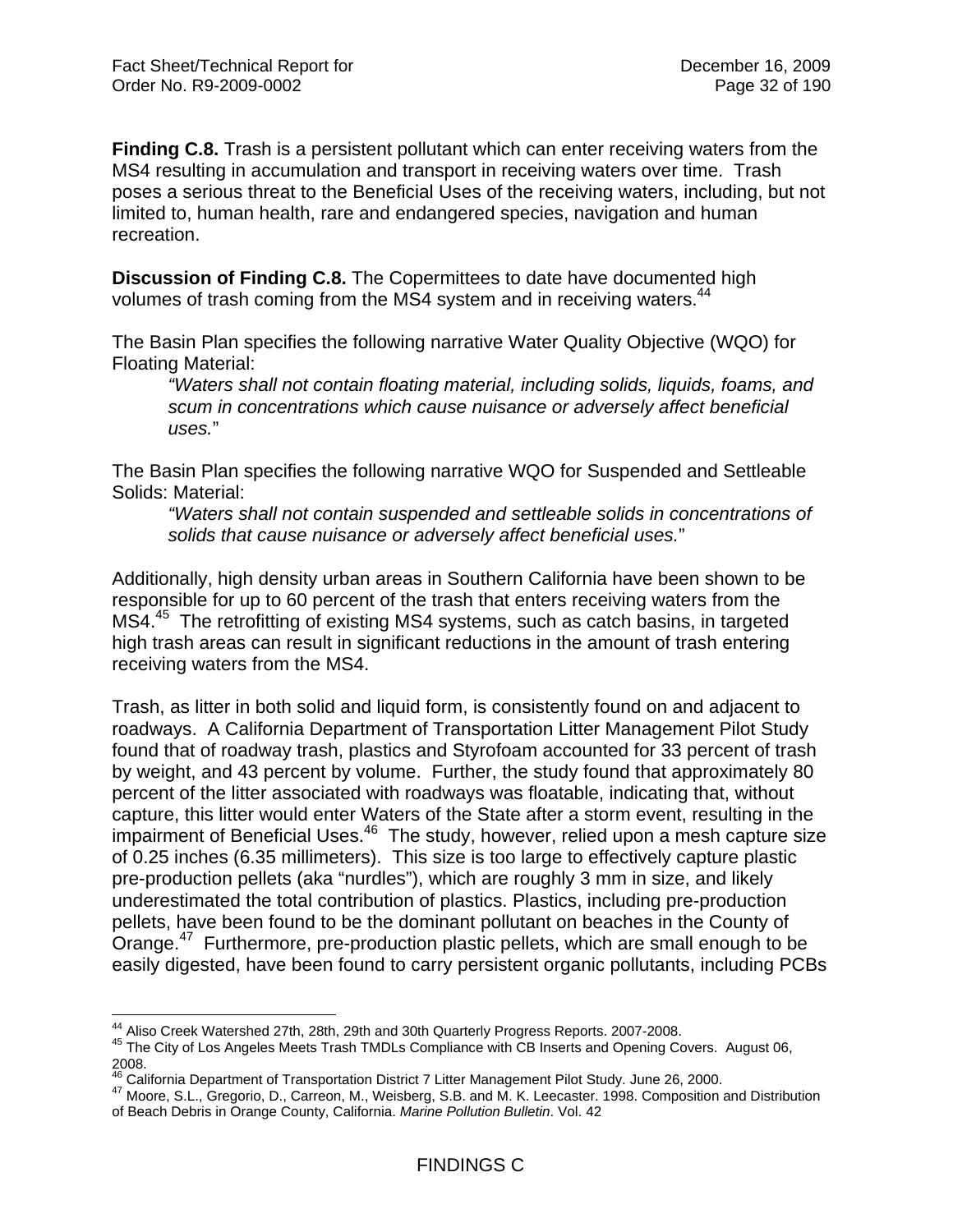and DDT.<sup>48</sup>

**Finding C.9.** The Copermittees' water quality monitoring data submitted to date documents persistent violations of Basin Plan water quality objectives for various runoff-related pollutants (fecal coliform bacteria, total suspended solids, turbidity, metals, etc.) at various watershed monitoring stations. Persistent toxicity has also been observed at some watershed monitoring stations. In addition, bioassessment data indicates that the majority of urbanized receiving waters have Poor to Very Poor Index of Biotic Integrity ratings. In sum, the above findings indicate that runoff discharges are causing or contributing to water quality impairments, and are a leading cause of such impairments in Orange County.

**Discussion of Finding C.9.** The Copermittees have produced data that demonstrates water quality objectives are frequently not met during dry and wet weather. The 2006 Report of Waste Discharge and the 2005-06 Annual Reports document that receiving water monitoring stations often fail to meet water quality objectives established in the Basin Plan. Similar conclusions are found in monitoring reported to the Regional Board pursuant to Investigative Orders issued between 2001 and 2006 for Aliso Creek, Salt Creek<sup>49</sup>, Prima Deshecha<sup>50</sup>, and North Creek at Doheny Beach<sup>51</sup>. Monitoring reported to the State Board pursuant to funding grant agreements also demonstrates that discharges from MS4s routinely exceed water quality objectives. 52,53, 54, 55, 56.

 $\overline{a}$ <sup>48</sup> Rios, L.M., Moore, C. and Patrick R. Jones. 2007. Persistent organic pollutants carried by synthetic polymers in the ocean environment. *Marine Pollution Bulletin.* Vol. 54.<br><sup>49</sup> An Investigative Order was issued on March 6, 2003 to the City of Dana Point for water quality conditions of Salt

Creek near Monarch Beach.

 $50$  An Investigative Order was issued on July 3, 2002 to the City of San Clemente and the County of Orange for water quality conditions of Prima Deshecha Canada (including Poche Beach).<br>51 Investigative Order No. R9-2006-0039 was issued on April 4, 2006 to the City of Dana Point and Quantum

Ozone, Inc. for an assessment of water quality conditions at North Creek, Doheny Beach.<br><sup>52</sup> City of Dana Point. 2005. *Final Report for the Del Obispo Storm Drain Project*. Prepared for the State Water

Resources Control Board Agreement No. 02-216-550-0.

<sup>53</sup> City of Dana Point. 2004. *Final Report For The Alipaz Storm Drain Treatment And Low Flow Diversion Project" by* 

the City of Dana Point. Prepared for State Water Resources Control Board Agreement Number: 01-068-550-0.<br><sup>54</sup> James Volz. 2005. Final Report for Poche Beach Urban Runoff Ultraviolet Light Bacteria Disinfection Project.<br>Pre

Freparce By the County of Orange for State Water Clean Beach Initiatives, J01P28 Interim Water Quality Improvement Package Plant Best Management Practices. Prepared by the County of Orange for State Water Resources Control Board Agreement No. 01-227-550-0.

<sup>56</sup> City of Laguna Niguel and CH2MHILL. 2004. *Final Report: Wetland Capture and Treatment (WetCAT) Network.* Prepared for State Water Resources Control Board Agreement No. 01-122-259-0.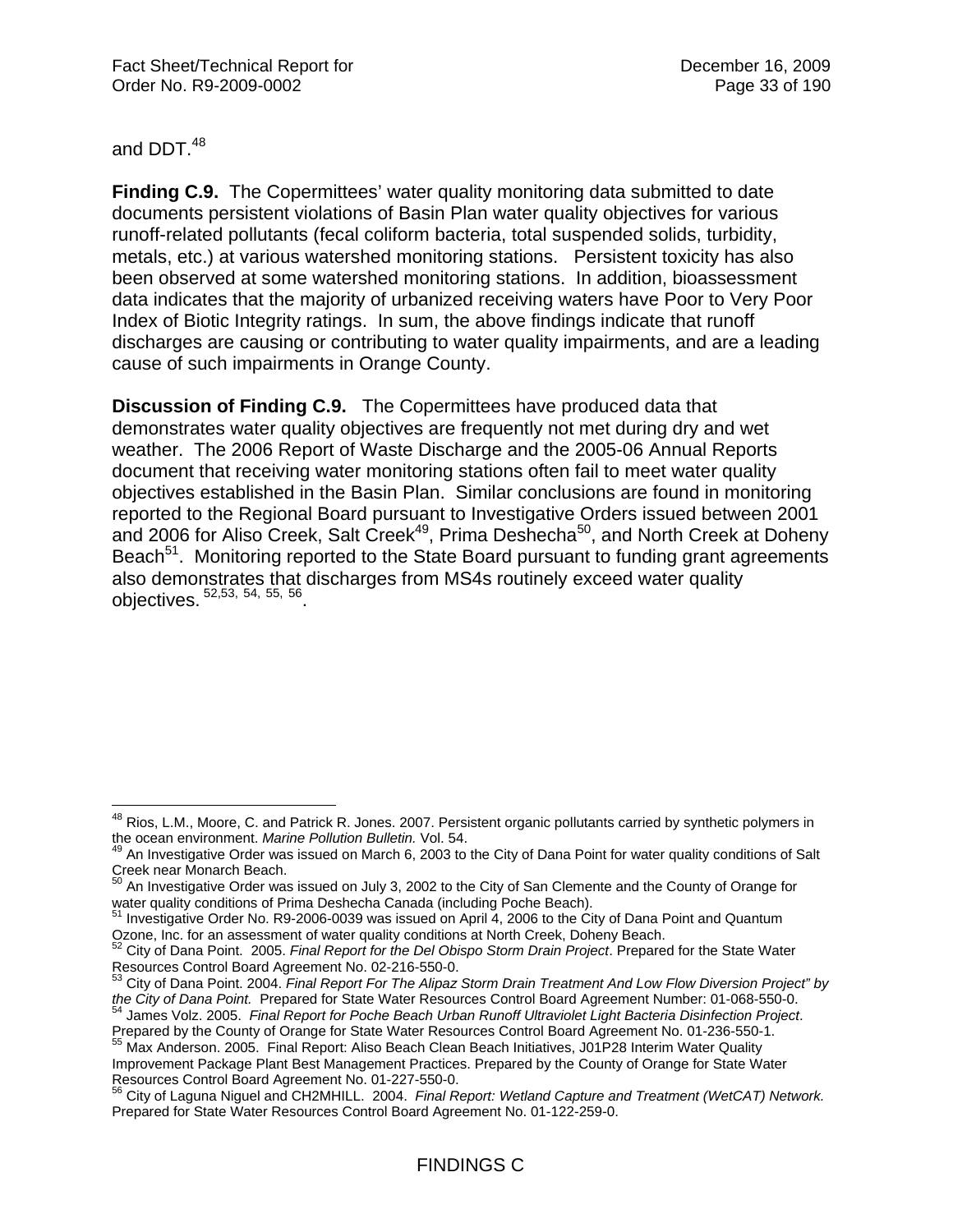$\overline{a}$ 

Water quality in receiving waters downstream of MS4 discharges fail to meet Ocean Plan standards<sup>57</sup>, California Toxics Rule standards<sup>58</sup>, and Basin Plan objectives. Data submitted in the MS4 Annual Reports indicate that at various times chemical, bacteria, pesticide, and metal concentrations may exceed water quality objectives in marine and fresh water receiving waters in both wet and dry weather conditions. Although wet weather MS4 effluent data is not generally reported, dry-weather non-storm water MS4 effluent data demonstrates that the effluent contains concentrations of pollutants that would exceed receiving water quality objectives.

In most of these watersheds, there are no other significant NPDES permits discharging to the creeks. For instance, there are no live-stream discharges of treated waste water in south Orange County. The few NPDES permits in the watersheds are mainly for recycled water which only discharges occasionally during the rainy season. Because the water quality monitoring indicates exceedances of water quality standards and MS4 discharges are the main source of pollutants in the watersheds, it can be inferred that the MS4 discharges are causing or contributing to water quality impairments, and are a leading cause of such impairments in Orange County.

**Finding C.10.** When natural vegetated pervious ground cover is converted to impervious surfaces such as paved highways, streets, rooftops, and parking lots, the natural absorption and infiltration abilities of the land are lost. Therefore, runoff leaving a developed area is significantly greater in runoff volume, velocity, and peak flow rate than pre-development runoff from the same area. Runoff durations can also increase as a result of flood control and other efforts to control peak flow rates. Increased volume, velocity, rate, and duration of runoff greatly accelerate the erosion of downstream natural channels. Significant declines in the biological integrity and physical habitat of streams and other receiving waters have been found to occur with as little as a 3-5 percent conversion from natural to impervious surfaces. The increased runoff characteristics from new development must be controlled to protect against increased erosion of channel beds and banks, sediment pollutant generation, or other impacts to beneficial uses and stream habitat due to increased erosive force.

**Finding C.11.** Development creates new pollution sources as human population density increases and brings with it proportionately higher levels of car emissions, car maintenance wastes, municipal sewage, pesticides, household hazardous wastes, pet wastes, trash, etc. which can either be washed or directly dumped into the MS4. As a result, the runoff leaving the developed area is significantly greater in pollutant load than the pre-development runoff from the same area. These increased pollutant loads must be controlled to protect downstream receiving water quality.

<sup>57</sup> The Basin Plan incorporates terms and conditions of the State Board's *Water Quality Control Plan for Ocean*  Waters of California (Ocean Plan) as a water quality objective for Ocean Waters in the San Diego Region.<br><sup>58</sup> The California Toxics Rule criteria promulgated by the USEPA are directly applicable water quality standards for certain priority toxic pollutants in inland surface waters and enclosed bays and estuaries in California.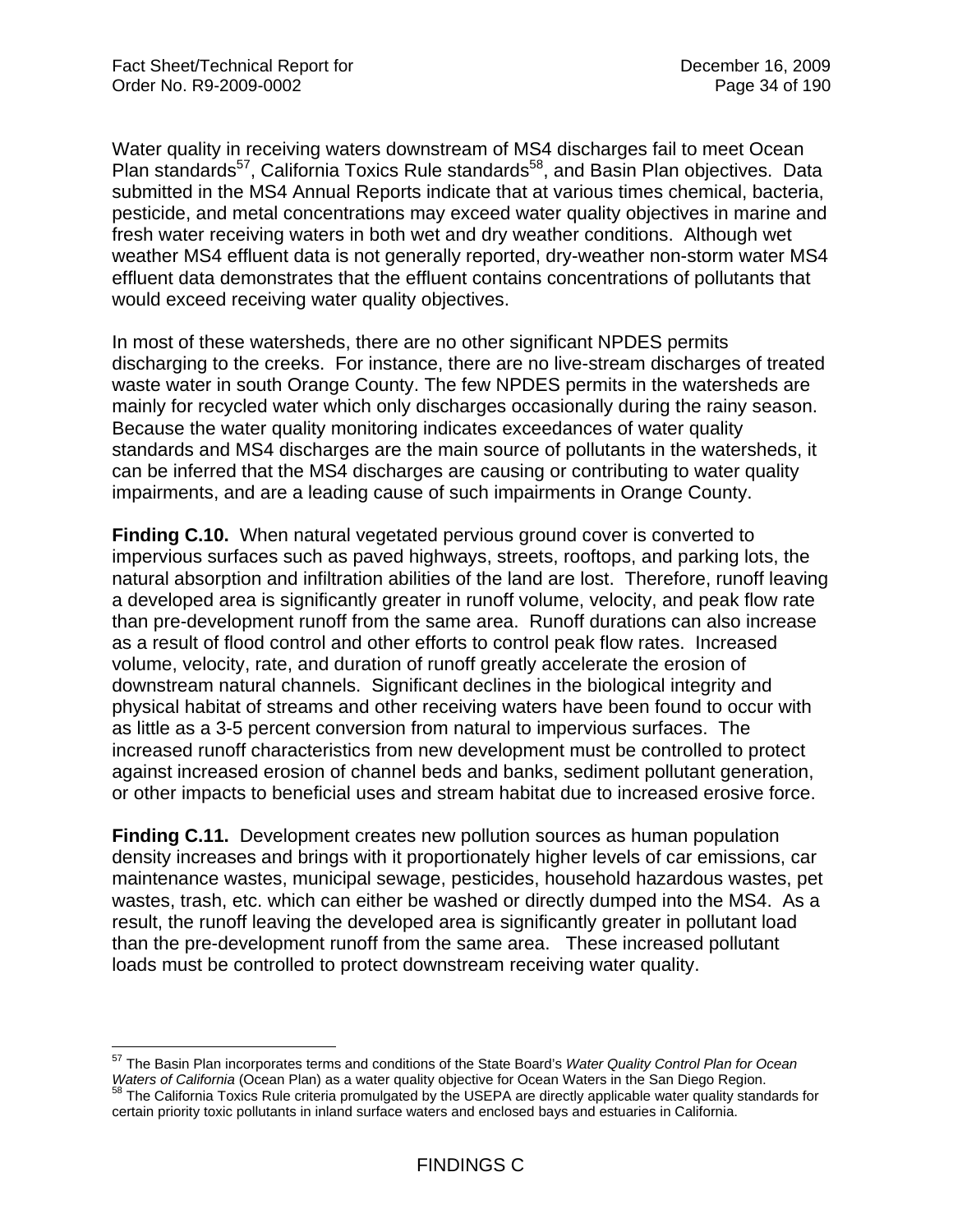$\overline{a}$ 

## **Discussion of Findings C.10 and C.11.**

The Natural Resources Defense Council (NRDC) 1999 Report, "*Stormwater Strategies, Community Responses to Runoff Pollution*" identifies two main causes of the storm water pollution problem in developed areas. Both causes are directly related to development:

1. Increased volume and velocity of surface runoff. There are three types of human-made impervious covers that increase the volume and velocity of runoff: (i) rooftop, (ii) transportation imperviousness, and (iii) non-porous (impervious) surfaces. As these impervious surfaces increase, infiltration will decrease, forcing more water to run off the surface, picking up speed and pollutants.

2. The concentration of pollutants in the runoff. Certain industrial, commercial, residential and construction activities are large contributors of pollutant concentrations in storm water runoff. As human population density increases, it brings with it proportionately higher levels of car emissions, car maintenance wastes, municipal sewage, pesticides, household hazardous wastes, pet wastes, trash, etc.

As a result of these two causes, runoff leaving developed areas is significantly greater in volume, velocity, and pollutant load than pre-development runoff from the same area.

By accommodating the traditional approach to storm water management, development has also altered the flow regime (rate, magnitude, frequency, timing, and flashiness of runoff) that supports aquatic and riparian habitats. These hydrologic changes are driven by the loss of water storage capacity in the watersheds,<sup>59</sup> and exacerbated by physical alterations of the stream channel network. 60 This relationship between development and stream channel integrity has been documented nationally and in southern California.

<sup>59</sup> Konrad, Christopher P. and Derek K. Booth, 2005. *Hydrologic Changes in Urban Streams and Their Ecological*  Significance. American Fisheries Society Symposium Vol.47 pp.157-177.<br><sup>60</sup> Poff. N.L. et al. 1997. The Natural Flow Regime: A paradigm for river conservation and restoration. Bioscience

Vol. 47, No. 11, pp.769-784.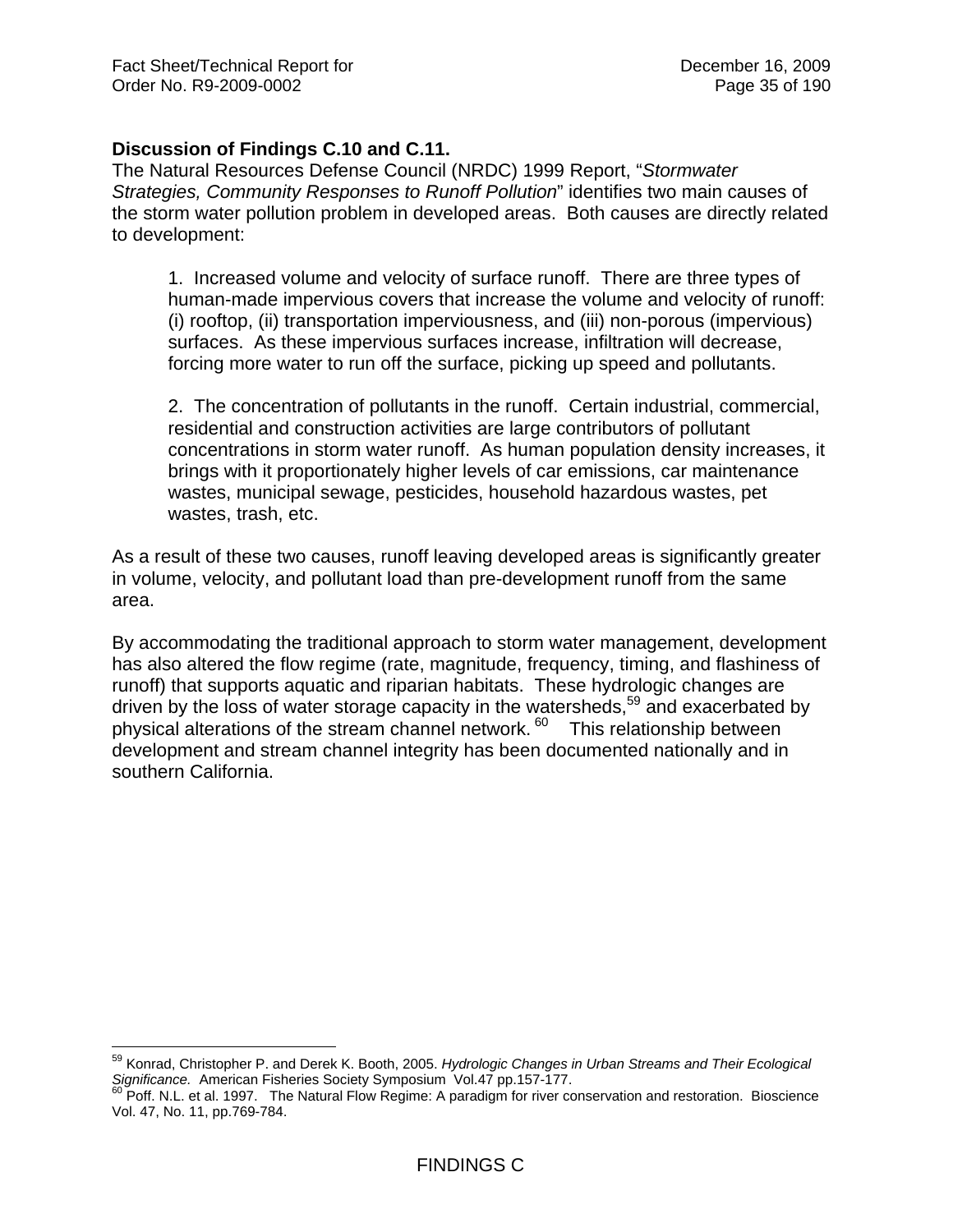Hydrologic changes from development also directly and indirectly adversely affect wetlands. Natural wetlands support many beneficial uses and provide important water-quality related ecological services, including pollutant removal, flood attenuation, and groundwater recharge.<sup>61</sup> The Center for Watershed Protection recently provided USEPA with a synthesis of more than 100 scientific studies on the direct and indirect impacts of development, particularly urbanization, on wetlands and the role wetlands play in watershed quality. The report found that the three changes from land development with the most potential to impact wetlands include: Increased storm water runoff; decreased groundwater recharge; and flow constriction.<sup>62</sup> Each of these changes can often be avoided or minimized by implementing LID and hydromodification BMPs.

When Order No. R9-2002-01 was adopted, studies had shown that the level of imperviousness in an area strongly correlates with the quality of nearby receiving waters.<sup>63</sup> One comprehensive study, which looked at numerous areas, variables, and methods, revealed that stream degradation occurs at levels of imperviousness as low as  $10 - 20$  percent.<sup>64</sup> Stream degradation is a decline in the biological integrity and physical habitat conditions that are necessary to support natural biological diversity. For instance, few urban streams can support diverse benthic communities with imperviousness greater than or equal to  $25$  percent.<sup>65</sup> To provide some perspective, a medium density, single-family home area can be from 25 percent to 60 percent impervious (variation due to street and parking design).<sup>66</sup>

More recently, a report on the effects of impervious in southern California streams found that local ephemeral and intermittent streams are more sensitive to such effects than streams in other parts of the country. This study, by the Southern California Coastal Water Research Program, estimated a threshold of response at a two to three percent change in percent of impervious cover in a watershed. <sup>67</sup> This threshold is lower than the previously reported estimates by the USEPA that were cited in the Fact Sheet for Order No. R9-2002-01.

1

<sup>&</sup>lt;sup>61</sup> Wright, Tiffany, et al. 2006. "Direct and Indirect Impacts of Urbanization on Wetland Quality." Prepared by the Center for Watershed Protection. Available at: http://www.cwp.org. 81p.<br>
<sup>62</sup> Ibid p.26

 $63$  USEPA, 1999. Part II. 40 CFR Parts 9, 122, 123, and 124. National Pollutant Discharge Elimination System – Regulations for Revision of the Water Pollution Control Program Addressing Storm Water Discharges; Final

Rule. Federal Register.<br><sup>64</sup> Ibid.<br><sup>65</sup> Ibid. <sup>65</sup> Ibid. 65 Ibid. 66 Ibid. 66 Ibid. 66 Inperviousness. Watershed Protection Techniques. As cited in 64 Fed. Reg. 68725.

<sup>67</sup> Coleman, Derrick, et al. 2005. *Effect of Increases in Peak Flows and Imperviousness on the Morphology of Southern California Streams.* Technical Report No. 450 of the Southern California Coastal Water Research Project.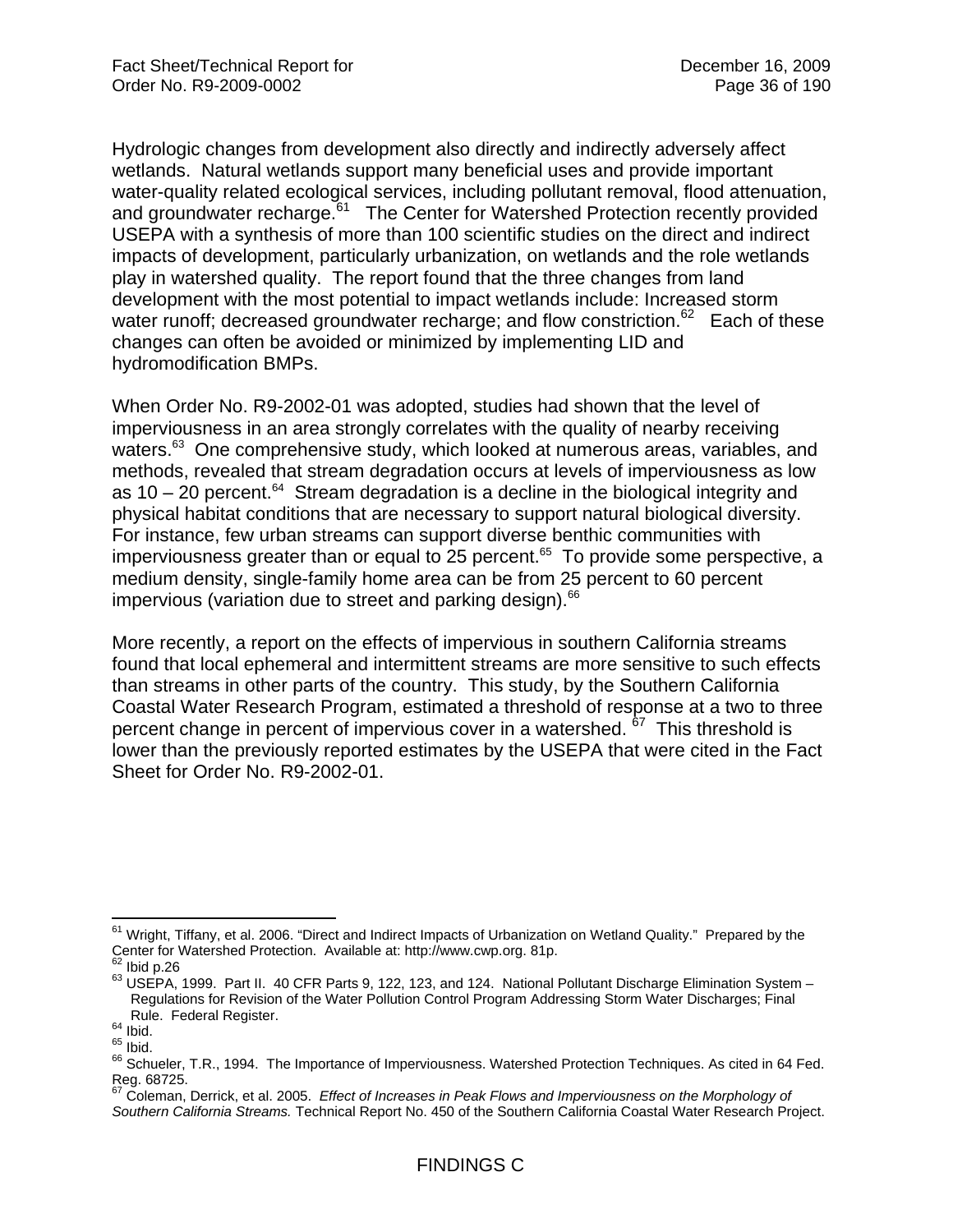To demonstrate the principle of increased volume and velocity of runoff from urbanization, Figure 1 shows the flow rate of an urban vs. a natural stream. What the figure demonstrates is that urban stream flows have greater peaks and volumes, as well as shorter retention times than natural stream flows. The greater peak flows and volumes result in stream degradation through increased erosion of stream banks and damage to aquatic habitat. The shorter retention times result in less time for sediments and other pollutants to settle before being carried out to the ocean. This sediment, and the associated pollutants it carries, can be a significant cause of water quality degradation.



**Figure 1. Flow Rate of Urban and Natural Streams<sup>68</sup>** 

Increased volume and velocity of runoff adversely impacts receiving waters and their beneficial uses in many ways. According to the Urban Runoff TAC report,<sup>69</sup> increases in population density and imperviousness result in changes to stream hydrology including:

- 1. Increased peak discharges compared to pre-development levels;
- 2. Increased volume of storm water runoff with each storm compared to predevelopment levels;
- 3. Decreased travel time to reach receiving water; increased frequency and severity of floods;
- 4. Reduced stream flow during prolonged periods of dry weather due to reduced levels of infiltration;
- 5. Increased runoff velocity during storms due to a combination of effects of higher discharge peaks, rapid time of concentration, and smoother hydraulic surfaces from channelization; and

 $\overline{a}$  $^{68}$  Adapted from Schueler, T.R., 1987. Controlling Urban Runoff: A Practical Manual for Planning and Designing Urban BMPs. Metropolitan Washington Council of Governments.<br><sup>69</sup> State Board, 1994. Urban Runoff Technical Advisory Committee Report and Recommendations. Nonpoint

Source Management Program.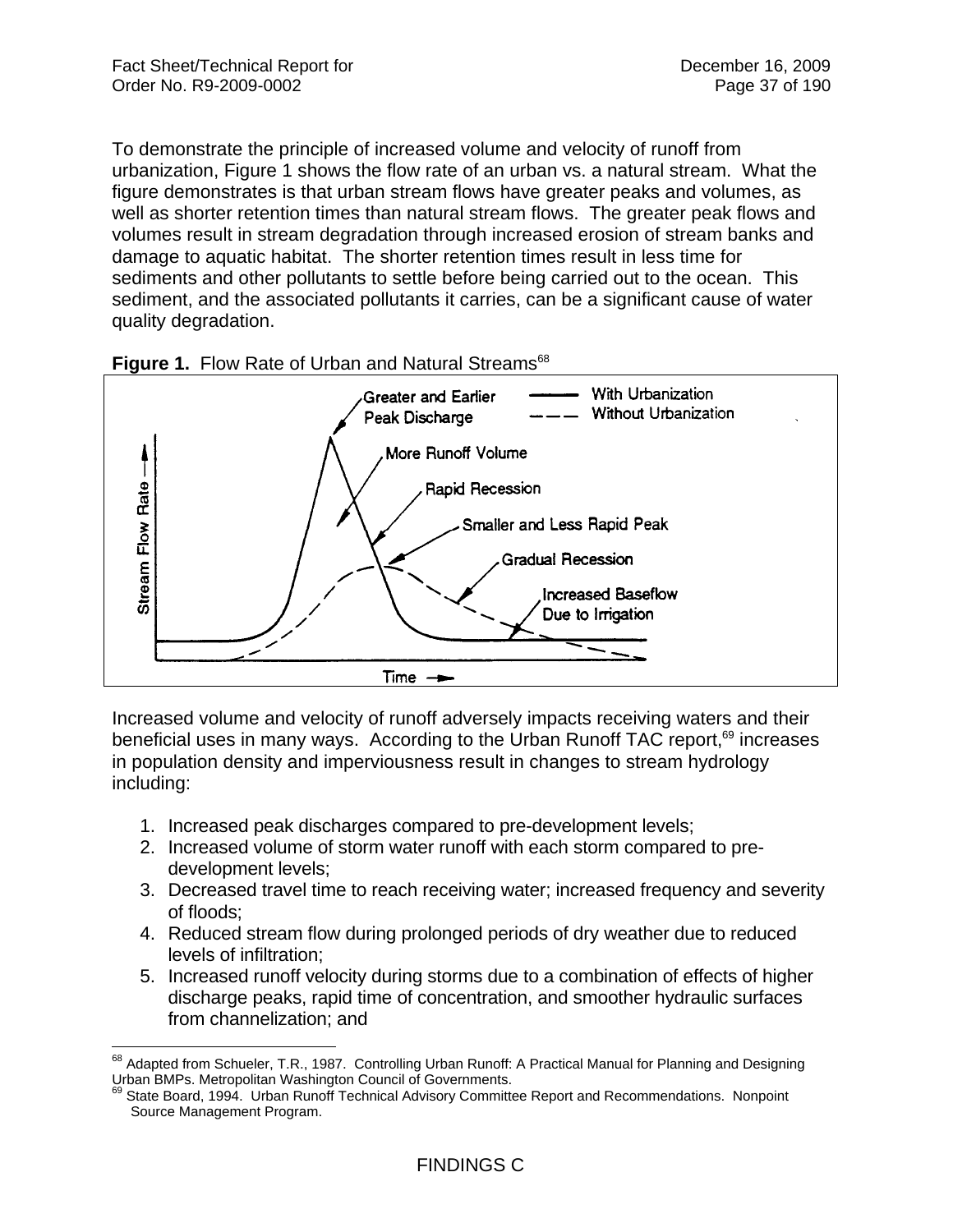6. Decreased infiltration and diminished ground water recharge.

Even though the rainfall depths in arid watersheds are lower, watershed development can greatly increase peak discharge rates during rare flood events.<sup>70</sup> A study conducted in arid watersheds around Riverside, CA showed that, over two decades, impervious cover increased from 9 percent to 22 percent, which resulted in an increase of more than 100 percent in the peak flow rate for the two-year storm event. The study also showed that the average annual storm water runoff volume had increased by 115 percent to 130 percent over the same time span.<sup>71</sup>

Prior hydromodification studies in California have shown that the increase in impervious cover, and thus change in runoff volume, velocity, rate, and duration, results in a shift in the range of storms that produce geomorphically significant flows within receiving waters (see above discussion). Additionally, studies in California have determined that ninety percent of the geomorphic "work" done within channels receiving flows from developed areas now occurs from flows below the 10 year peak flow event.<sup>72</sup>

This increased volume, velocity, rate, and duration of runoff greatly accelerates the erosion of the beds and banks within downstream receiving waters. Additionally, storm water flows which runoff directly from impervious surfaces into the MS4 and thus receiving waters prevent the associated runoff of natural sediments which would occur in pre-project conditions. This combined alteration of the physical condition of storm water runoff results in accelerated downstream erosion of receiving water bed and banks. The excessive erosion of stream beds and banks releases pollutants found in soils into receiving waters, degrades macroinvertebrate habitat (see D.2.c), eliminates spawning habitat, reduces associated wetland and riparian habitat, and threatens existing infrastructure adjacent to receiving waters. Bank sloughing within creeks and streams increases the pollutant loading to those receiving waters, particularly for turbidity and phosphorous. $73$  In arid environments, accelerated channel erosion has been shown to have synergistic impacts within watersheds. Increased channel erosion within Las Vegas wash has resulted in the loss of over 1,000 acres of wetland and riparian habitat, released additional pollutants into downstream receiving waters, and eliminated in-stream habitat and water quality conditions required for existing threatened and endangered species.<sup>74</sup>

 $\overline{a}$  $^{70}$  Schueler and Holland, 2000. Storm Water Strategies for Arid and Semi-Arid Watersheds (Article 66). The

Practice of Watershed Protection. P. 695-706.<br><sup>71</sup> Ibid.<br><sup>72</sup> Santa Clara Valley Hydromodification Management Plan. April 21, 2005.<br><sup>73</sup> Sekely. A.C., Mulla, D.J. and D.W. Bauer. 2002. Streambank slumping and its contribut suspended sediment loads of the Blue Earth River, Minnesota. *Journal of Soil and Water Conservation.* 

September 2002 vol. 57 no. 5 243-250. 74 Tuttle, P.L.. and E..L.. Orsak. 2002. Las Vegas Wash Water Quality and Implications to Fish and Wildlife. U.S.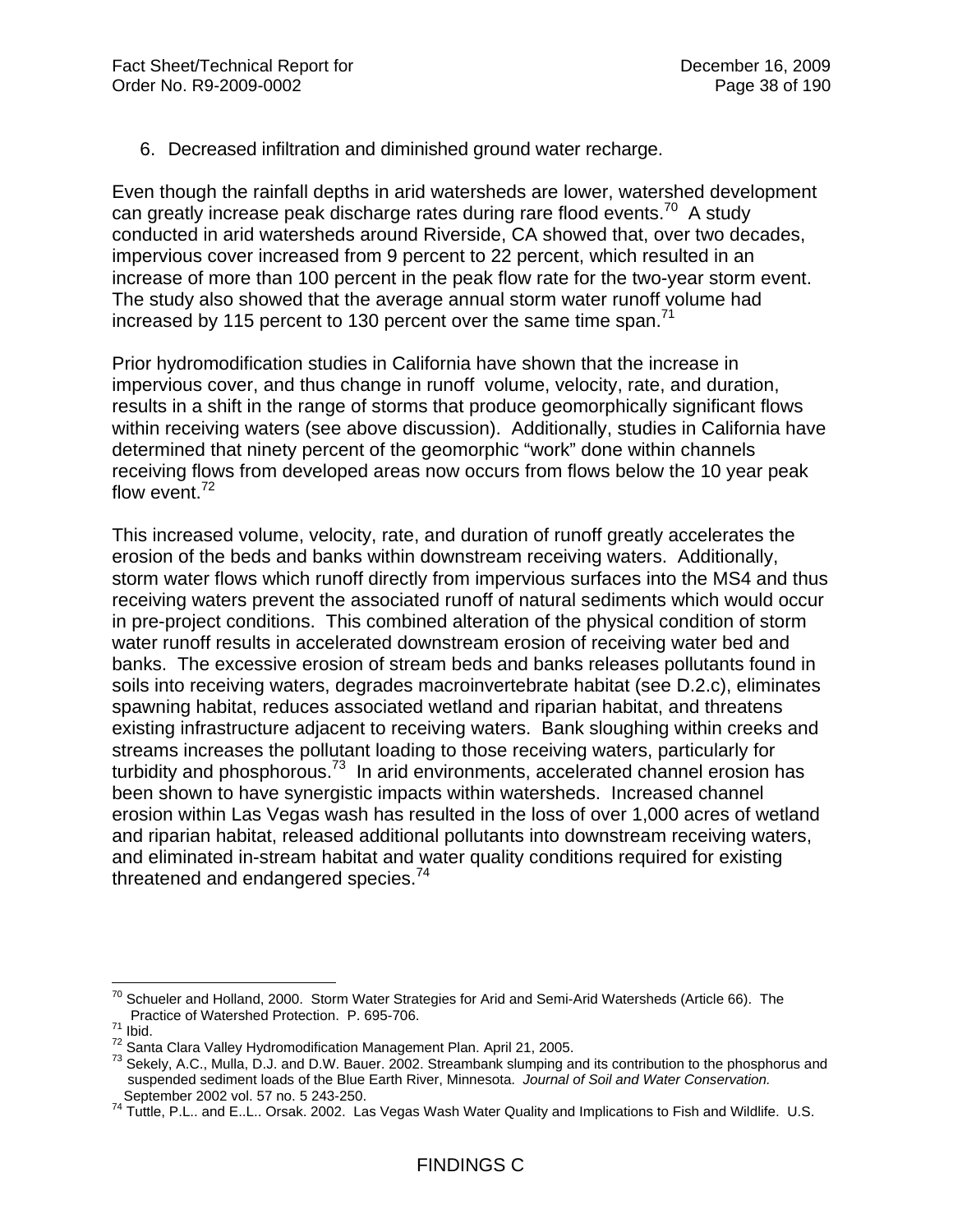Regarding the impact of development on storm water runoff pollutant loads, the Regional Board's Basin Plan states:

*Nonpoint source pollution is primarily the result of man's uses of land such as urbanization, roads and highways, vehicles, agriculture, construction, industry, mineral extraction, physical habitat alteration (dredging/filling), hydromodification (diversion, impoundment, channelization), silviculture (logging), and other activities which disturb land.75 As a result, when rain falls on and drains through urban freeways, industries, construction sites, and neighborhoods it picks up a multitude of pollutants. The pollutants can be dissolved in the runoff and quickly transported by gravity flow through a vast network of concrete channels and underground pipes referred to as storm water conveyance systems. Such systems ultimately discharge the polluted runoff, without treatment, into the nation's creeks, rivers, estuaries, bays, and oceans.76* 

According to the Center for Watershed Protection, urbanization strongly shapes the quality of both surface and ground water in arid and semi-arid regions of the southwest. Since rain events are so rare, pollutants have more time to build up on impervious surfaces compared to humid regions. Therefore, the pollutant concentrations of storm water runoff from arid watersheds tends to be higher than that of humid watersheds.<sup>77</sup> The effect of antecedent rainfall events is demonstrated in a recent report from the California Department of Transportation (Caltrans) that found the concept of a seasonal first flush is applicable to the southern California climate.<sup>78</sup>

**Finding C.12.** Development and urbanization especially threaten environmentally sensitive areas (ESAs), such as water bodies designated as supporting a RARE beneficial use (supporting rare, threatened or endangered species) and CWA 303(d) impaired water bodies. Such areas have a much lower capacity to withstand pollutant shocks than might be acceptable in other areas. In essence, development that is ordinarily insignificant in its impact on the environment may become significant in a particularly sensitive environment. Therefore, additional control to reduce storm water pollutants from new and existing development may be necessary for areas adjacent to or discharging directly to an ESA.

Fish and Wildlife Service.<br><sup>75</sup> Regional Board, 1994. Water Quality Control Plan for the San Diego Basin. P. 4-66.

 $\frac{76}{16}$  Regional Board, 1994. Water Accomputer Control Plan for the San Diego Basin. P. 695-706.<br>
The Schueler and Holland, 2000. Storm Water Strategies for Arid and Semi-Arid Watersheds (Article 66). The Practice of

Practice of Watershed Protection. P. 695-706. 78 Stenstrom, Michael and Masoud Kayhanian, 2005. *First Flush Phenomenon Characterization.* Prepared for Caltrans. Report No. CTSW-RT-05-73-02.6 Study jointly performed by UCLA and UCD. Most of the data presented was collected from three highly urbanized highway sites in west Los Angeles. Much effort went into developing a quantitative way of defining the mass first flush. Other aspects include: variability of water quality during storm events, litter characteristics, correlation among constituents, first flush of organics and particle size distribution, new methods for measuring oil and grease, and grab and composite sampling strategies. The report is available on-line at: http://www.dot.ca.gov/hq/env/stormwater/special/newsetup/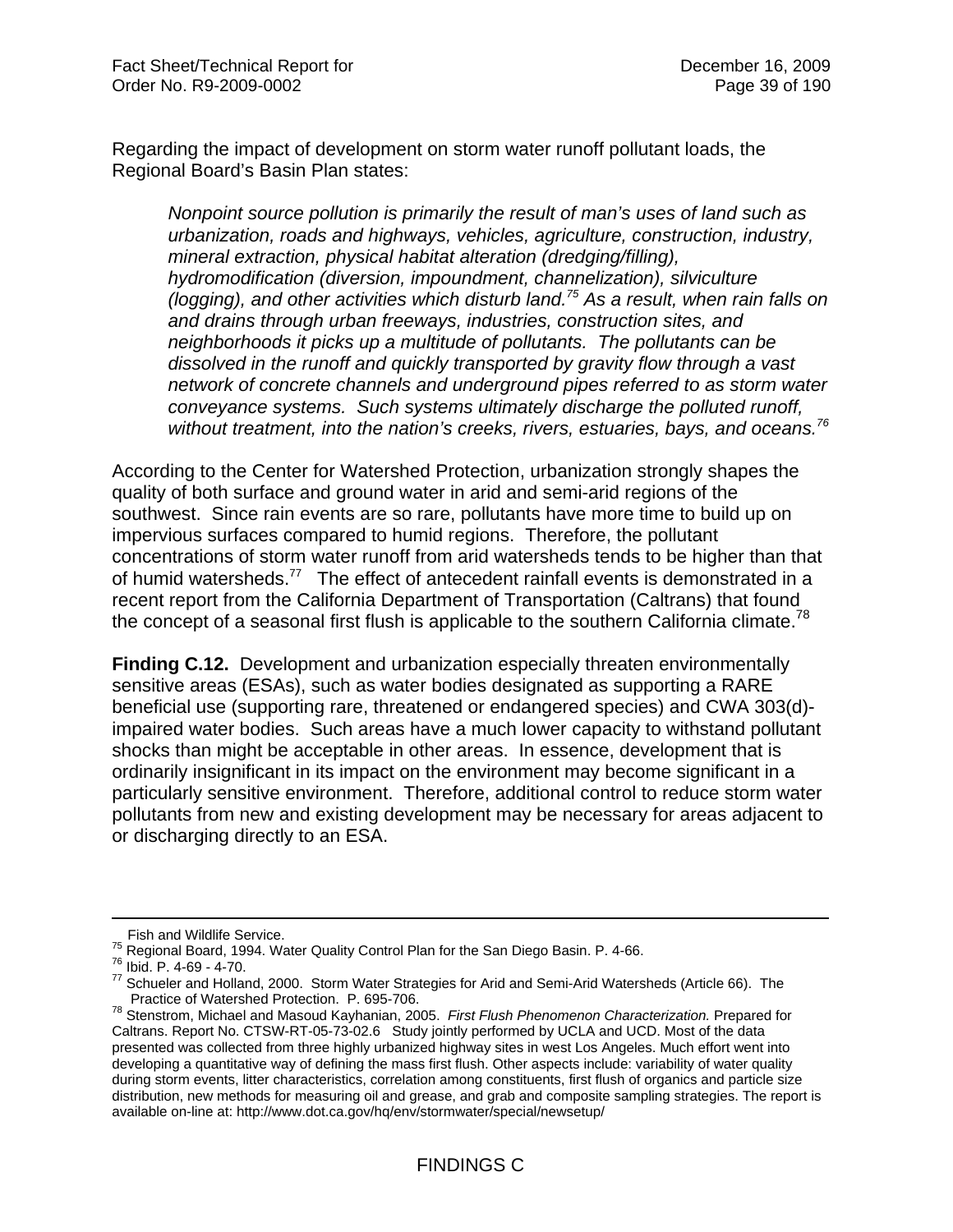**Discussion of Finding C.12.** ESAs are defined in the Order as "Areas that include but are not limited to all CWA Section 303(d) impaired water bodies; areas designated as Areas of Special Biological Significance by the Basin Plan ; water bodies designated with the RARE beneficial use by the Basin Plan; areas designated as preserves or their equivalent under the Natural Communities Conservation Program within the Cities and County of Orange; and any other equivalent environmentally sensitive areas which have been identified by the Copermittees."

Areas that meet this definition are inherently sensitive habitats containing unique, rare, threatened, or endangered species, or are not achieving their designated beneficial uses. As discussed above, runoff is known to contain a wide range of pollutants and has demonstrated toxicity to plants and animals. Therefore, it is necessary to apply additional storm water controls for developments within, adjacent to, or directly discharging to ESAs. This need for additional storm water controls is addressed within each component of the Order. USEPA supports the requirement for additional storm water controls, stating "For construction sites that discharge to receiving waters that do not support their designated use or other waters of special concern, additional construction site controls are probably warranted and should be strongly considered."79 Further support for requiring additional controls to reduce pollutants in storm water discharges to ESAs can be found in *Mitigation of Storm Water Impacts From New Developments in Environmentally Sensitive Areas*, a technical report written by the LARWQCB.<sup>80</sup>

ESAs within the area subject to this Order are expected to be substantially similar to the previous Order. Additions may be necessary once the South County Natural Community Conservation Plan/Habitat Conservation Plan (NCCP/HCP) is formally adopted. Other modifications may reflect updated descriptions or findings of threatened or endangered aquatic species.

**Finding C.13.** Although dependent on several factors, the risks typically associated with properly managed infiltration of runoff (especially from residential land use areas) are not significant. The risks associated with infiltration can be managed by many techniques, including (1) designing landscape drainage features that promote infiltration of runoff, but do not "inject" runoff (injection bypasses the natural processes of filtering and transformation that occur in the soil); (2) taking reasonable steps to prevent the illegal disposal of wastes; (3) protecting footings and foundations; (4) ensuring that each drainage feature is adequately maintained in perpetuity; and (5) pretreatment.

<sup>1</sup> <sup>79</sup> USEPA, 1992. Guidance Manual for the Preparation of Part II of the NPDES Permit Applications for Discharges

from Municipal Separate Storm Sewer Systems. Washington D.C. EPA/833-B-92-002.<br><sup>80</sup> LARWQCB, 2001. Mitigation of Storm Water Impacts From New Developments In Environmentally Sensitive Areas.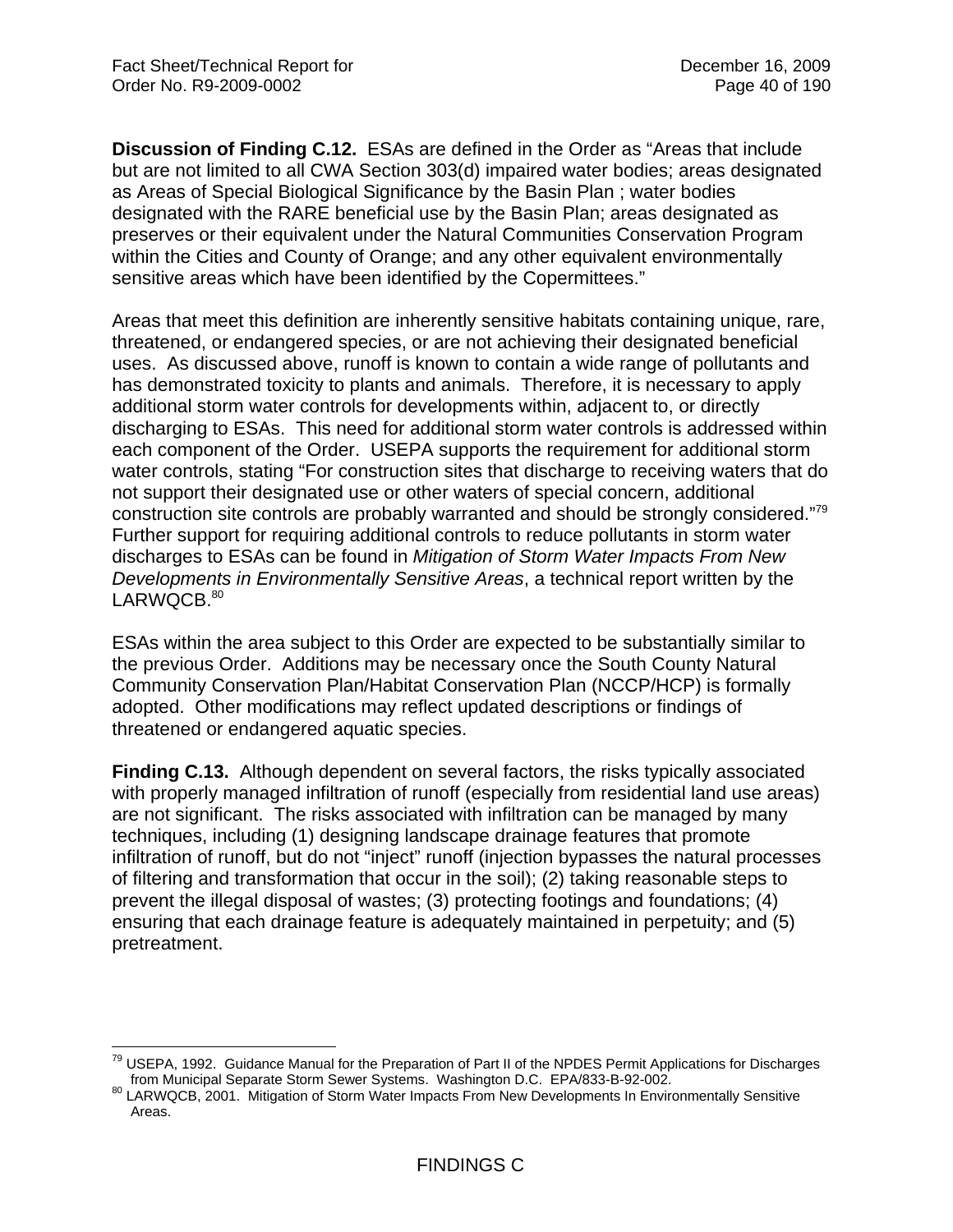**Discussion of Finding C.13.** Infiltration is an effective means for managing runoff. However, measures must be taken to protect groundwater quality when infiltration of runoff is implemented.USEPA supports runoff infiltration and provides guidance for protection of groundwater: "With a reasonable degree of site-specific design considerations to compensate for soil characteristics, infiltration may be very effective in controlling both urban runoff quality and quantity problems. This strategy encourages infiltration of urban runoff to replace the natural infiltration capacity lost through urbanization and to use the natural filtering and sorption capacity of soils to remove pollutants; however, the potential for some types of urban runoff to contaminate groundwater through infiltration requires some restrictions."<sup>81</sup> The restrictions placed on runoff infiltration in this Order are based on recommendations provided by the USEPA Risk Reduction Engineering Laboratory. The State Board found in Order WQ 2000-11 on the appeal of the LARWQCB's Standard Urban Storm Water Mitigation Plan (SUSMP) requirements that the guidance provided in the above referenced document by the USEPA Risk Reduction Engineering Laboratory is sufficient for the protection of groundwater quality from runoff infiltration. To further protect groundwater quality, the Order also includes guidance from the LARWQCB, 82 the State of Washington, $83$  and the State of Maryland. $84$  Subsequently, the California Storm Water Quality Association (CASQA) has produced technical guidance for postconstruction treatment BMPs to protect ground water quality $^{85}$ .

**Finding C.14.** Non-storm water (dry weather) discharge from the MS4 is not considered a storm water (wet weather) discharge and therefore is not subject to regulation under the Maximum Extent Practicable (MEP) standard from CWA 402(p)(3)(B)(iii), which is explicitly for "Municipal … *Stormwater Discharges* (emphasis added)" from the MS4. Non-storm water discharges, per CWA 402(p)(3)(B)(ii), are to be effectively prohibited. Such dry weather non-storm water discharges have been shown to contribute significant levels of pollutants and flow in arid, developed Southern California watersheds and are not to be effectively prohibited under the Clean Water Act.

# **Discussion of Finding C.14.**

#### Permitting Framework

The Clean Water Act (CWA) employs the strategy of prohibiting the discharge of any pollutant from a point source into waters of the United States unless the discharger of the pollutant(s) obtains a NPDES permit pursuant to Section 402 of the Clean Water

 $\overline{a}$ 81 USEPA, 1994. Potential Groundwater Contamination from Intentional and Nonintentional Stormwater Infiltration. EPA 600 SR-94 051.

 $82$  LARWQCB, 2000. Standard Urban Storm Water Mitigation Plan for Los Angeles County and Cities in Los Angeles County.

<sup>83</sup> Washington State Department of Ecology, 1999. Draft Stormwater Management in Washington State. Volume V – Runoff Treatment BMPs. Pub. No. 99-15.

<sup>84</sup> Maryland Department of the Environment, 1999. 2000 Maryland Stormwater Design Manual. Volume I.<br>85 CASQA. The New Development and Redevelopment Handbook, 2003. Available on-line at

http://www.cabmphandbooks.org/Development.asp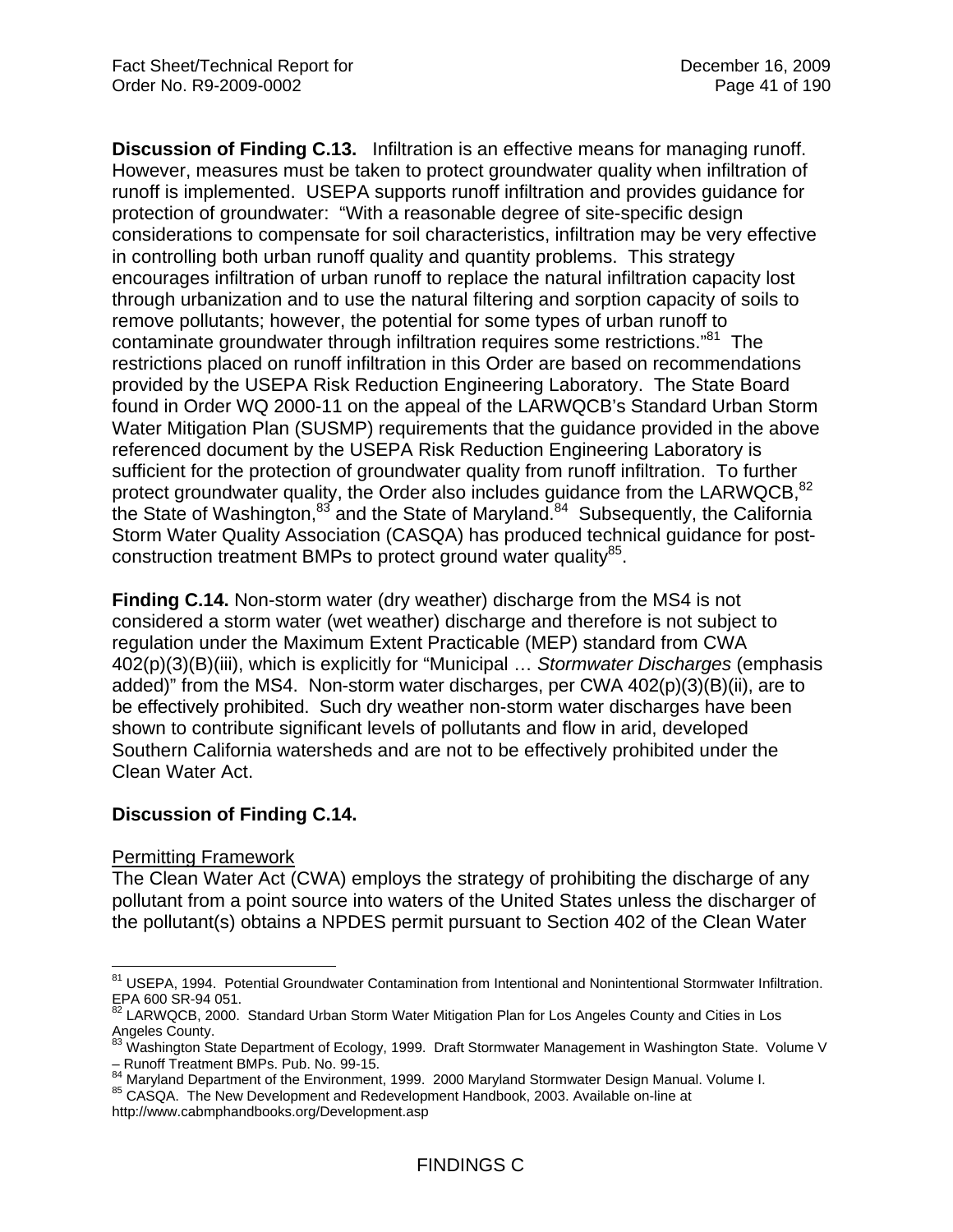Act. The discharge of storm water and/or non-storm water from an MS4 system is considered a discharge from a point source. As discussed below, however, the Clean Water Act regulates storm water and non-storm water discharges under different standards.

In 1987 the CWA was amended to include provisions that specifically concerned NPDES permitting requirements for storm water discharges from MS4 systems. Section 402(p) of the CWA regulates the discharge of storm water from a point source, the municipal separate storm sewers. Such discharges of storm water are subject to the maximum extent practicable (MEP) storm water standard and the related iterative process. The MEP standard for storm water discharges reflects Congress' recognition that the variability of flow and intensity of storm events render difficult strict compliance with water quality standards by MS4s. However, this standard was not considered applicable to non-storm water discharges, which under 402(p) are required to be effectively prohibited from entering the MS4. Clearly, if non-storm water discharges must be effectively prohibited from entering the MS4, the very next requirement (402(p)(3)(B)(iii)) requiring discharges from the MS4 be reduced to the MEP intends that the discharge of pollutants be limited to storm water. Unless exempt or authorized under a separate NPDES permit, non-storm water discharges are not authorized to enter the MS4 in the first instance and are considered to be illicit discharges.

The Federal Register further clarifies that such discharges through an MS4 are not authorized under the CWA (55 Fed. Reg. 47995):

"Today's rule defines the term "illicit discharge" to describe any discharge through a municipal separate storm sewer system that is not composed entirely of storm water and that is not covered by an NPDES permit. Such illicit discharges are not authorized under the Clean Water Act. Section 402(p(3)(B) requires that permits for discharges from municipal separate storm sewers require the municipality to "effectively prohibit" non-storm water discharges from the municipal separate storm sewer…Ultimately, such non-storm water discharges through a municipal separate storm sewer must either be removed from the system or become subject to an NPDES permit."

The federal regulations (40 Code of Federal Regulations (CFR) 122.26(d)(vi)(2)(B)) require that the municipal separate storm sewer discharger prohibit "through ordinance, order or similar means, illicit discharges to the municipal separate storm sewer." As owners and operators of the MS4, Copermittees cannot passively receive discharges from third parties (Federal Register 68766) and thus are responsible for the discharge of any non-storm water from their MS4.

The State Water Board's recent precedential order (Order WQ-2009-0008) affirming a Los Angeles County MS4 permit modification, consistent with USEPA's prior interpretations, recognizes that "[n]either the Clean Water Act nor the federal storm water regulations define 'non-storm water.' 'Illicit discharge' is defined as any discharge to an MS4 'not composed entirely of storm water.'[fn]. Thus, 'illicit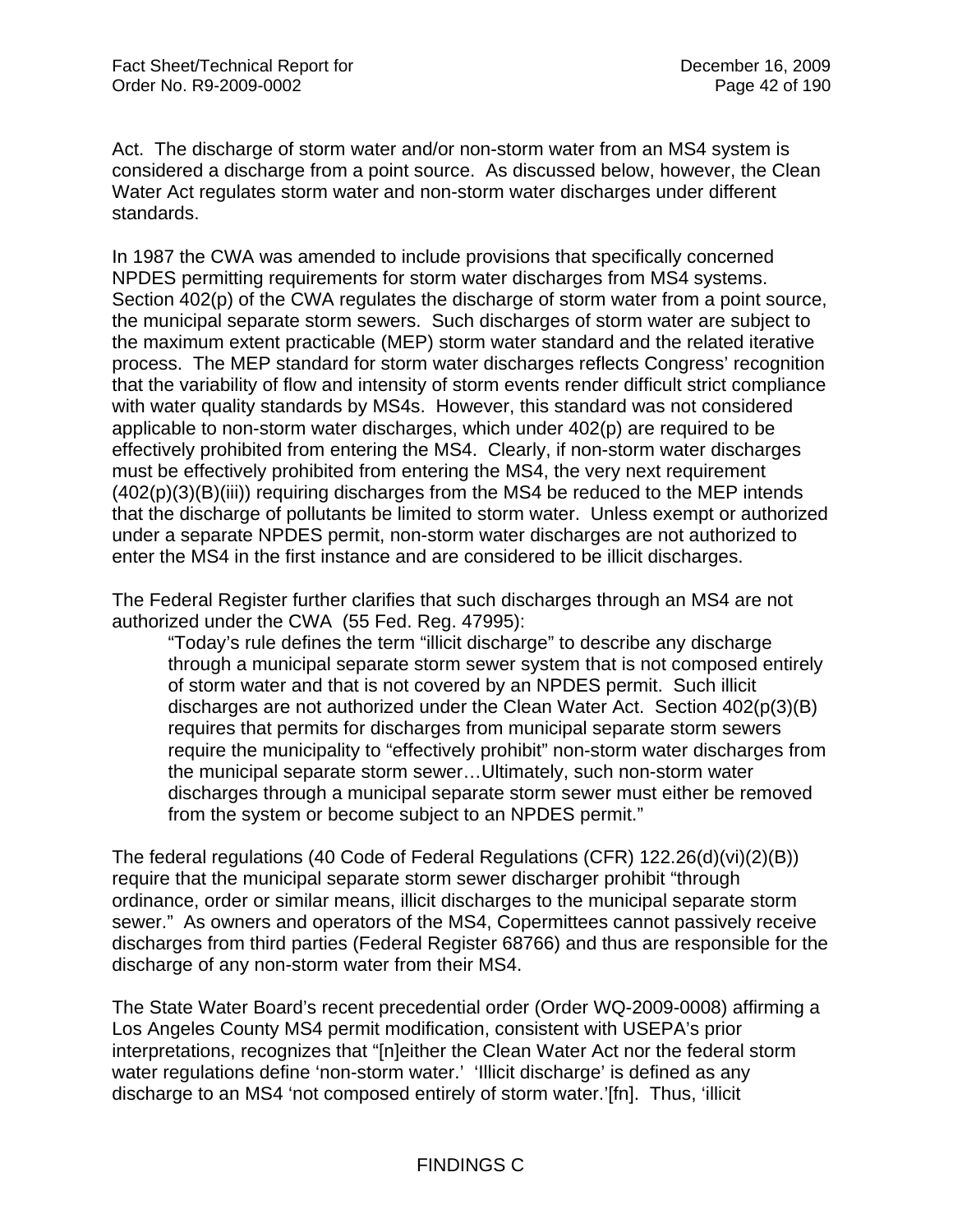discharge' is the most nearly applicable definition of 'non-storm water' found in federal law and is often used interchangeably with that term."86

### Storm Water and Non-storm Water Definitions

By definition non-storm water is not precipitation related. 40 CFR 122.26(b)(13) states that: "Storm water means storm water runoff, snowmelt runoff, and surface runoff and drainage." While "surface runoff and drainage" is not defined in federal law, it is related to precipitation events such as rain and/or snowmelt (see 55 Fed Reg 47995- 96). The Federal Register (55, page 47995) includes an entire section on the definition of storm water and non-storm water. The term "surface runoff and drainage" does not include all incidental flows in the MS4 system, but consists of flows relating to precipitation events as clarified by the Federal Register, USEPA's documents and permitting, and other Regional Board Orders.

The Federal Register (55 Fed Reg 47995-47996) provides clarification on the distinction between storm water and non-storm water discharges, including their regulation:

"In response to the comments which requested EPA to define the term storm water broadly to include a number of classes of discharges **which are not in any way related to precipitation events, EPA believes that this rulemaking is not an appropriate forum for addressing the appropriate regulation of such non-storm water discharges**, even though some classes of non-storm water discharges may typically contain only minimal amounts of pollutants. Congress did not intend that the term storm water be used to describe any discharge that has a de minimis amount of pollutants, not did it intend for section 402(p) to be used to provide a moratorium from permitting other nonstorm water discharges."

As recently recognized by the State Water Board in a precedential decision upholding an MS4 permit modification adopted by the Los Angeles Regional Water Board, "U.S. EPA has previously rejected the notion that 'storm water,' as defined at 40 Code of Federal Regulations section 122.26(b)(13), includes dry weather flows. In U.S. EPA's preamble to the storm water regulations, U.S. EPA rejected an attempt to define storm water to include categories of discharges 'not in any way related to precipitation events.'[fn]."<sup>87</sup> Thus, USEPA has made it clear that it deems discharges unrelated to precipitation events to be non-storm water discharges. 40 CFR 122.26(d)(iv)(B) itself provides specific examples of non-storm water discharges:

"…the following category of non-storm water discharges or flows shall only be addressed where such discharges are identified by the municipality as sources of pollutants to the United States: water line flushing, landscape irrigation,

<sup>86</sup> State Water Board Order WQ-2009-0008 (*In the Matter of the Petition of County of Los Angeles and Los Angeles County Flood Control District*, adopted August 4, 2009), p. 4.<br><sup>87</sup> State Water Board Order WQ-2009-0008 (*In the Matter of the Petition of County of Los Angeles and Los Angeles* 

*County Flood Control District*, adopted August 4, 2009), p. 7.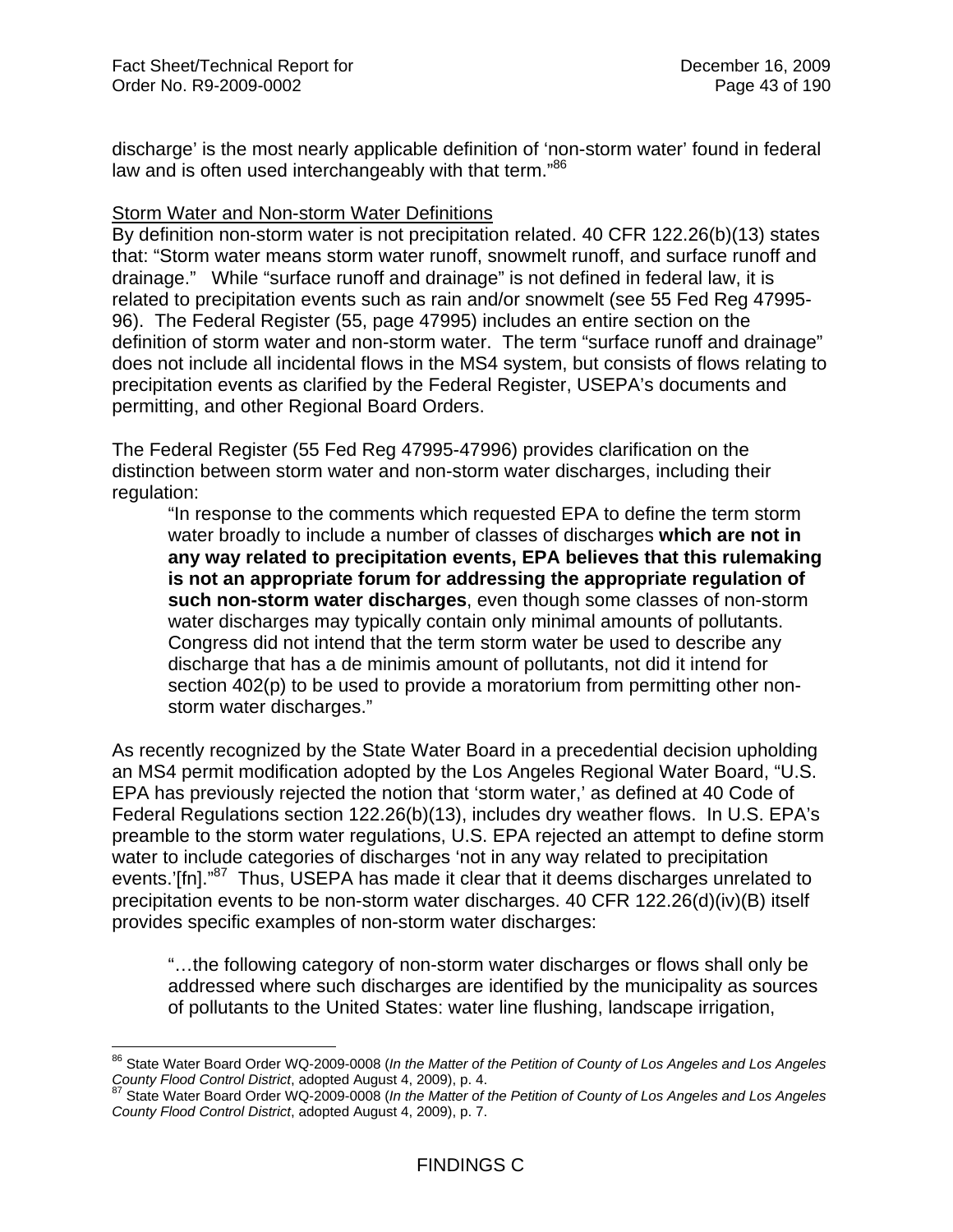diverted stream flows, rising ground waters, uncontaminated groundwater infiltration (as defined at 40 CFR 35.2005(20) to separate storm sewers, uncontaminated pumped groundwater,…"

USEPA also removed street wash waters from the definition of storm water, as USEPA specifically identified this discharge as being non-storm water (55 Fed. Reg. page 47996). Additionally, section 1.2.2.2. of USEPA's Multi-Sector General Permit for Industrial Activities (MSGP-2000) considers fire hydrant flushings, irrigation drainage, landscape watering, and foundation or footing drains to be non-storm water discharges. USEPA's September 1999 Storm Water Management Fact Sheet for Non-Storm Water Discharges to Storm Sewers states that non-storm water discharges can include discharges of process water, air conditioning condensate, non-contact cooling water, vehicle wash water, or sanitary wastes.

While these types of non-storm water discharges (or illicit discharges) may be regulated under storm water permits because as a practical matter they can enter and be discharged from the MS4 systems, they are not regulated as storm water discharges under the Clean Water Act because they are unrelated to precipitation events. As indicated above, the State Water Resources Control Board recent discussion of this issue supports the conclusion that non-storm water discharges are unrelated to precipitation events. In its Order affirming amendments to the Los Angeles County MS4 permit to implement a TMDL to control bacteria in dry weather flows, the State Water Board rejected petitioners County of Los Angeles and the Los Angeles County Flood Control District implied assertion that the definition of "storm water" contained in the federal regulations (defined as "surface run-off and drainage") includes the run-off and drainage from non-storm events. The State Water Board notes that the challenged permit provisions do not apply to storm water flows in that they apply only during dry weather conditions as defined in the permit. In upholding the challenged order, the State Water Board notes that the Los Angeles Water Board's permit language followed USEPA's approach, referring to USEPA's rejection of attempts to define storm water to include categories of discharges "not in any way related to precipitation events."88

Lastly, the Regional Board and State Board have issued multiple permits for non-storm water discharges, including, but not limited to, R9-2008-0002 (extracted groundwater), R9-2002-0020 (hydrostatic discharge) and 2006-008 DWQ (utility vaults), pursuant to section 402 of the CWA.

### Permitting Non-storm Water Discharges

 $\overline{a}$ 

The U.S. EPA's approach (and the Regional Board's under its approved program) for non-storm water discharges from MS4s is to regulate these discharges under the existing 402 NPDES framework (Fed Reg 47995 and 48037 see below) for discharges

<sup>&</sup>lt;sup>88</sup> State Water Board Order WQ-2009-0008 (*In the Matter of the Petition of County of Los Angeles and Los Angeles County Flood Control District*, adopted August 4, 2009), p. 7 (quoting 55 Fed. Reg. 47990. 47995).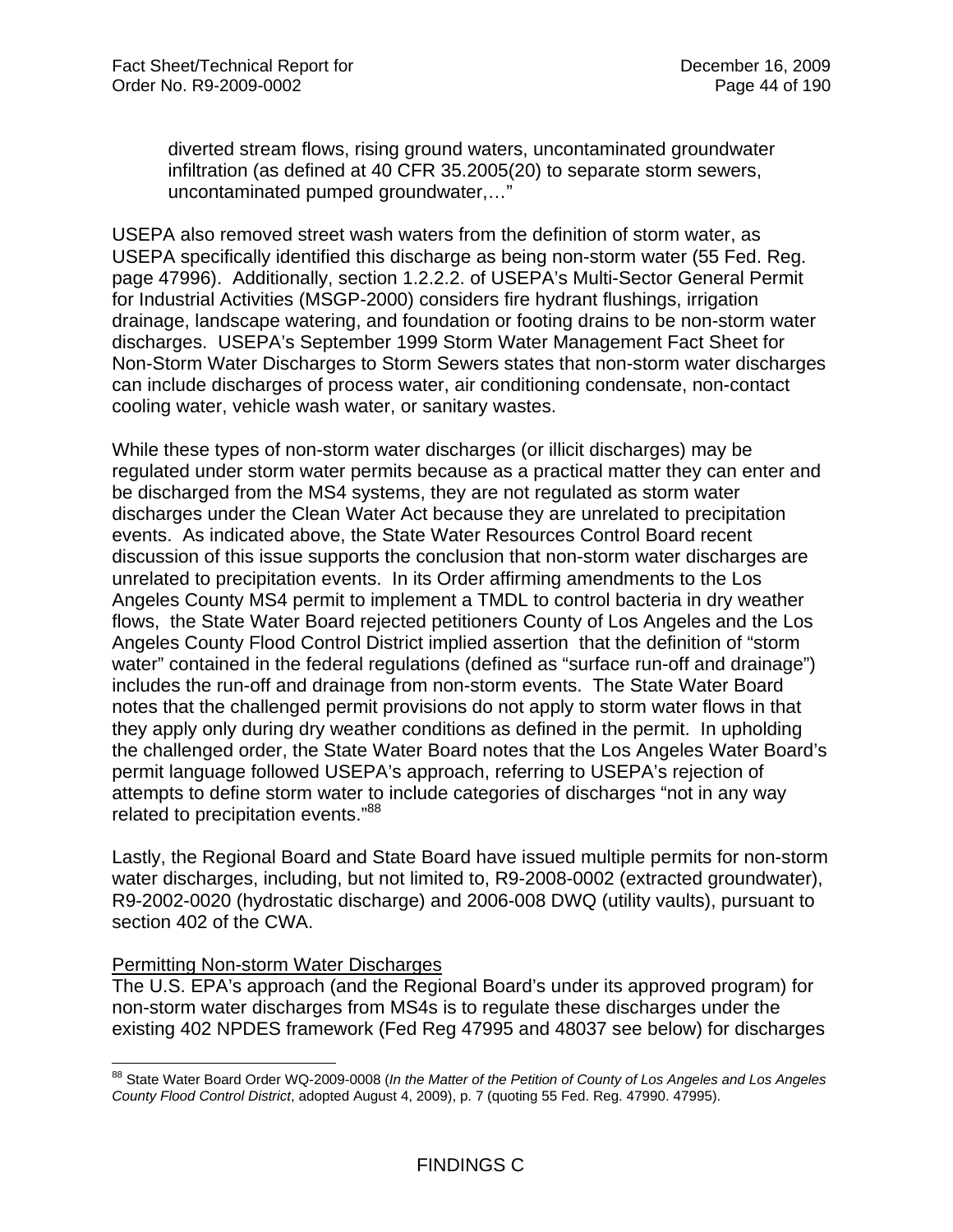to surface waters. The NPDES program (40 CFR 122.44(d)) utilizes discharge prohibitions and effluent limitations as regulatory mechanisms to regulate non-storm water discharges, including the use of technology and water quality-based effluent limitations. Non-numerical effluent limitations, such as BMPs for non-storm water discharges may only be authorized where numerical effluent limits are infeasible or where the practices are reasonably necessary to achieve effluent limitations and standards or to carry out the purposes and intent of the CWA (40 CFR 122.44(k) see below).

The Federal Register (55, page 48037) provides clarification that non-storm water discharges from the MS4 are to be regulated under section 402, not 402(p):

"Conveyances which continue to accept other "non-storm water" discharges (e.g. discharges without an NPDES permit) with the exceptions noted above (*exempted discharges that are not a source of pollutants*) do not meet the definition of municipal separate storm sewer and are not subject to 402(p)(3)(B) of the CWA unless such discharges are issued separate NPDES permits. Instead, conveyances which continue to accept non-storm water discharges which have not been issued separate NPDES permits are subject to sections 301 and 402 of the CWA."

This regulatory approach is consistent with the approach recently upheld by the State Water Board in a precedential order adopted on August 4, 2009. In this Order, the State Water Board rejected a challenge to amendments to the Los Angeles County MS4 permit that require compliance with receiving water limitations and discharge prohibitions for dry weather, non-storm water discharges. Petitioners there argued that the receiving water limits and discharge prohibitions for dry weather dischargers were inappropriate and that the Los Angeles Water Board should instead have regulated the discharges with the maximum extent practicable standard, through an iterative process. The State Water Board concludes that dry weather discharges, as defined in the permit and in the underlying TMDL, "are more appropriately regarded as non-storm water discharges, which the Clean Water Act requires to be effectively prohibited."89

As stated above, for NPDES permits under 402 of the CWA, the Code of Federal Regulations (122.44(k)) clarify that a discharger may utilize BMPs to control or abate the discharge of pollutants when:

"(1) Authorized under section 304(e) of the CWA for the control of toxic pollutants and hazardous substances from ancillary industrial activities; (2) Authorized under section 402(p) of the CWA for the control of storm water discharges;

(3) Numeric limits are infeasible; or

1

(4) The practices are reasonably necessary to achieve effluent limitations and standards or to carry out the purposes and intent of the CWA."

<sup>&</sup>lt;sup>89</sup> State Water Board Order WQ-2009-0008 (*In the Matter of the Petition of County of Los Angeles and Los Angeles County Flood Control District*, adopted August 4, 2009), p. 8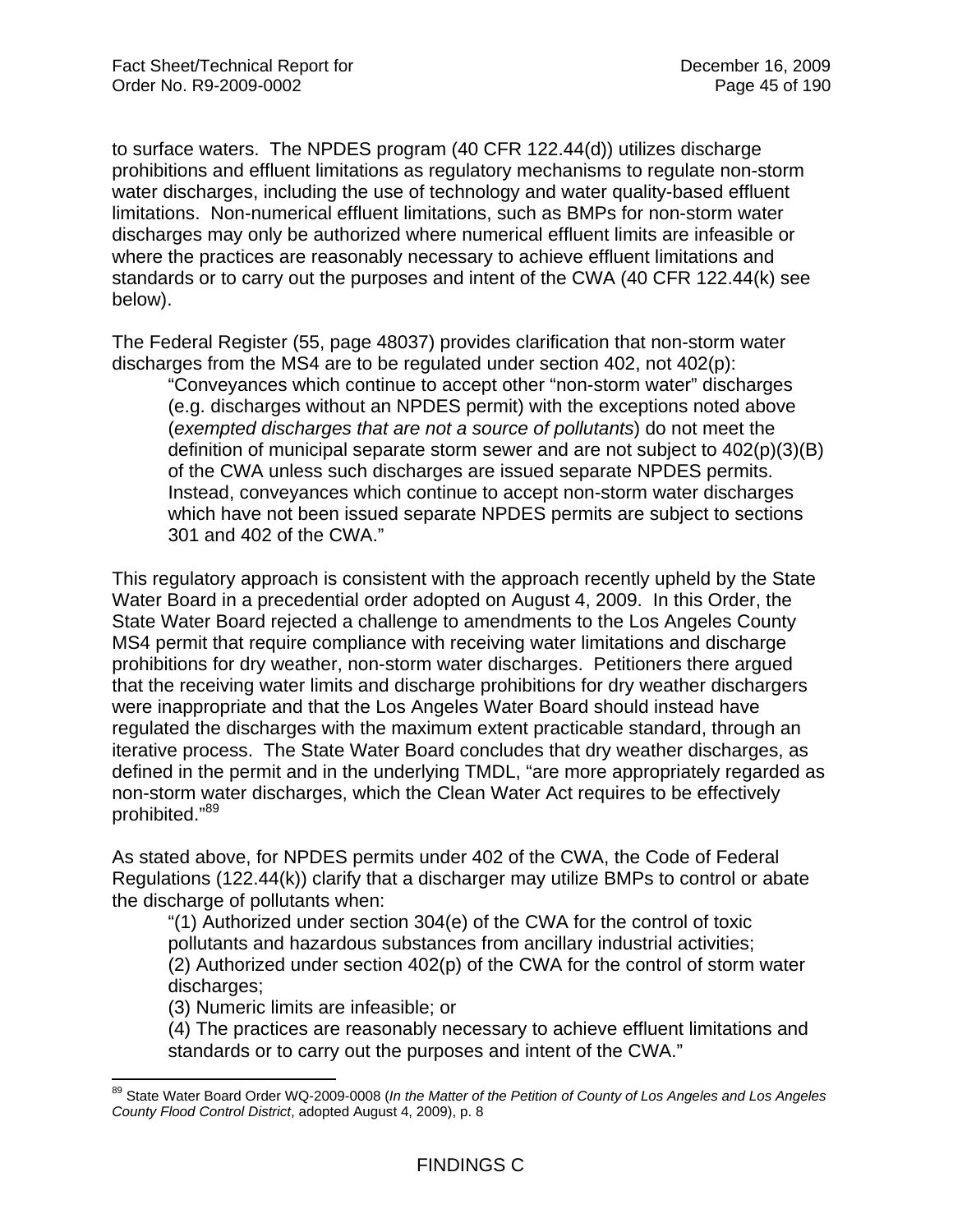For the last 19 years, Southern Orange County NPDES permits for discharges of storm water have regulated non-storm water discharges from the MS4. These permits required Copermittees (dischargers) to prohibit non-storm water discharges into (thus through and from) their MS4 systems, implement a program to prevent illicit discharges, and monitor to identify illicit discharges and exempted discharges that are a source of pollution. These measures are considered Best Management Practices (BMPs), are required to be included in NPDES permits issued under Section 402(p) of the CWA, and are considered by USEPA to be an interim approach to permitting nonstorm water discharges from the MS4 in accordance with section 402 of the CWA and CFR 122.44(k).

As explained in the discussion of Finding C.15., below, the Copermittees' reliance on BMPs for the past 19 years has not resulted in compliance with applicable water quality standards. The Regional Board has evaluated (in accordance with 40 CFR 122.44(d)(1)) past and existing controls (BMPs), non-storm water effluent monitoring results, the sensitivity of the species in receiving waters (e.g. endangered species), and the potential for effluent dilution, and has determined that existing BMPs to control pollutants in storm water discharges are not sufficient to protect water quality standards in receiving waters and the existing requirement that Copermittees effectively prohibit all types of unauthorized non-storm water discharges into the MS4 historically results in the discharge of pollutants to the receiving waters. Thus, numeric action levels for non-storm water, dry weather, discharges from the MS4 and required actions following observed exceedances of numeric action levels have been established. For further discussion regarding the development of action levels please see Finding E.12 and discussion.

Dry weather action levels are applicable to non-storm water discharges of effluent from the MS4 system. Non-storm water effluent discharges from the MS4 are those which occur during dry weather conditions. These action levels are not applied to storm water discharges, as defined within the Order. Storm water discharges regulated by the Order are required to meet the MEP standard and related iterative process and have separate action levels.

Dry weather action levels are applicable to non-storm water discharges from the MS4 system into receiving waters. Non-storm water discharges are already required to be prohibited unless specifically exempted or covered under a separate NPDES permit. Dry weather action levels apply to non-storm water discharges of effluent from a point source into receiving waters. The MS4 is not a receiving water. Should a discharger wish to discharge a non-exempt category to the MS4 system, such discharges require a separate NPDES permit pursuant to sections 402 and 301 of the CWA. It is also infeasible to monitor and sample every discharge into the MS4, as such discharges are diffuse by nature and may vary spatially and temporally.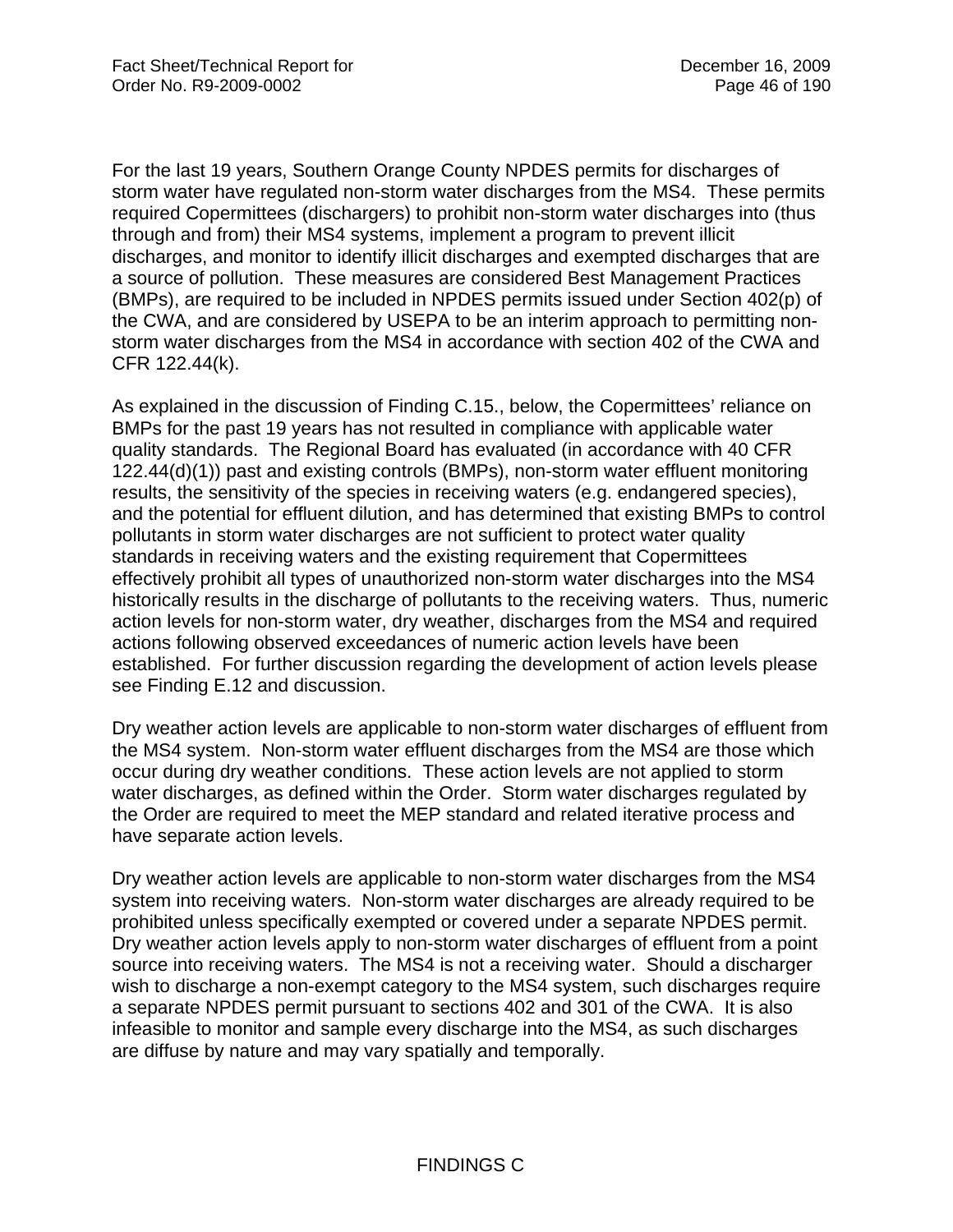**Finding C.15.** Non-storm water discharges to the MS4 granted an influent exception (i.e., which are exempt from the effective prohibition requirement set forth in CWA section 402(p)(3)(B)(ii)) under 40 CFR 122. 26 are included within this Order. Any exempted discharges identified by Copermittees as a source of pollutants are subsequently required to be *addressed* (emphasis added) as illicit discharges through prohibition and incorporation into existing IC/ID programs. The Copermittees have identified landscape irrigation, irrigation water and lawn water, previously exempted discharges, as a source of pollutants and conveyance of pollutants to waters of the United States.

**Discussion of Finding C.15.** The Federal Register (55, page 48037) and 40 CFR 122.26(d)(iv)(B) clarify that certain components and categories of non-storm water discharges into the MS4 are not required to be prohibited. The Code of Federal Regulations requires the discharger have:

"…a program, including inspections, to implement through ordinance, orders or similar means to prevent illicit discharges to the municipal separate storm sewer system; this program shall address all types of illicit discharges, however, the following category of non-storm water discharges or flows shall only be addressed where such discharges are identified by the municipality as sources of pollutants to the United States: water line flushing, landscape irrigation, diverted stream flows, rising ground waters, uncontaminated groundwater infiltration (as defined at 40 CFR 35.2005(20) to separate storm sewers, uncontaminated pumped groundwater,…"

As such, the identification of any of these categories as a source of pollutants requires them to be addressed as illicit discharges, which are not authorized under the CWA, and are required to be "effectively prohibited" as illicit discharges via ordinance, order or similar means. The prohibition of previously exempted discharges of non-storm water to waters of the United States from entering, and necessarily being discharged from an MS4, conforms with CWA requirements for standards and enforcement for effluent limitations to necessary to meet water quality standards (33 U.S.C. 1311(b)(1)(C)).

To date the Copermittees have identified overspray and drainage from potable and reclaimed water landscape irrigation as a substantial source and conveyance mechanism for pollutants into waters of the United States. Irrigation runoff into the MS4, as identified by the Copermittees, is a source of pollutants to waters of the United States, and is required to be *addressed* (emphasis added) as an illicit discharge per 40 CFR 122.26(d)(2)(iv)(B)(1) by prohibition through implementing and enforcing an ordinance, order or similar means. The Copermittees have identified irrigation water as a source of pollutants and conveyance of pollutants to waters of the United States, when applied improperly in excess and thereafter entering the MS4, in the following documents:

 Per requirements of 401 Water Quality Certification 02C-055, the County of Orange conducted a **Drainage Area Reconnaissance and Urban Runoff**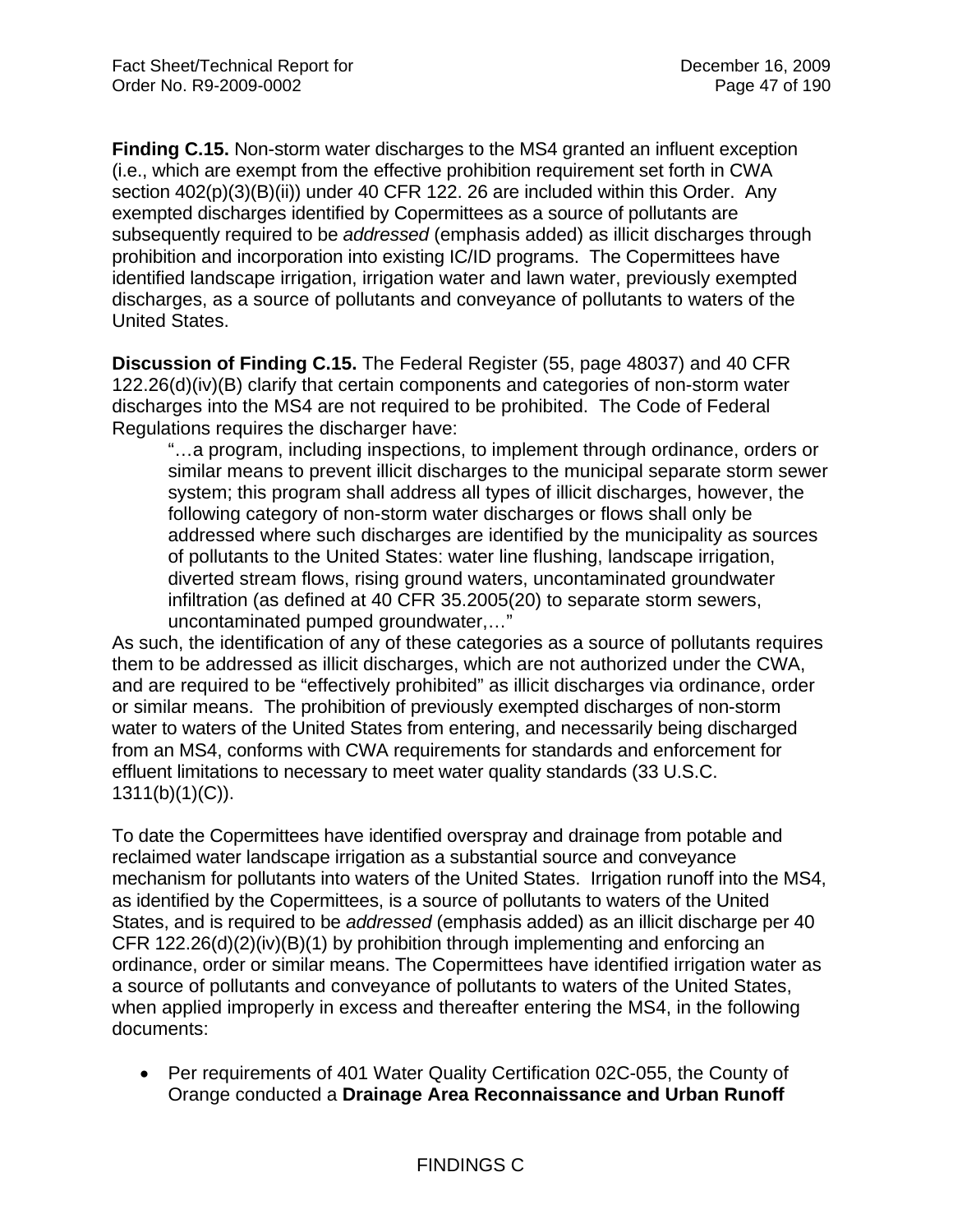**Characterization study**. From the reconnaissance and characterization, the County of Orange determined that:

"…*water quality results provided two important findings*." First, "*analytical data strongly indicates that irrigation overspray and drainage constitutes a very substantial source and conveyance mechanism for fecal indicator bacteria into Aliso Creek, and suggests that reduction measures for this source of urban runoff could provide meaningful reduction in bacteria loading to the stream*."

 Aliso Creek, currently 303(d) listed as impaired for Indicator Bacteria, is included in the Bacteria Project I TMDL adopted by the Regional Board on December 12, 2007. Secondly, reclaimed water high in electrical conductivity and Nitrate was indicated as:

> "…*the source water at three of the excessive runoff locations (P1,P2,J01). These dissolved nitrogen concentration and flow rates create relatively high nitrogen loadings, which have the potential to contribute to undesirable levels of periphytic algal growth in Aliso Creek.*"

- On November 15, 2007 the **Unified Annual Progress Report Program Effectiveness Assessment** for the 2006-2007 reporting period was submitted by the Copermittees. Within the report, the Copermittees demonstrate that a "*wide range of constituents exceeded the tolerance interval bounds*", including orthophosphate. Tolerance interval bounds are pollutant levels set by the Copermittees that represent when a problem may be occurring. These tolerance levels sometimes equate with Basin Plan Objectives (BPOs) and California Toxic Rules (CTR) and USEPA Criteria. The report states that "*high levels of orthophosphate concentration are most likely the result of fertilizer runoff or reclaimed water runoff*". Aliso Creek is currently 303(d) listed as impaired for phosphorous.
- On November 15, 2007 the **Watershed Action Plan Annual Report**(s) for the 2006-2007 reporting period was submitted by the County of Orange, Orange County Flood Control District and Copermittees within the San Juan Creek, Laguna Coastal Streams, Aliso Creek, and Dana Point Coastal Streams Watersheds. San Juan Creek, Laguna Coastal Streams, Aliso Creek and Dana Point Coastal Streams are all currently 303(d) listed as impaired for Indicator Bacteria within their watersheds and/or in the Pacific Ocean at the discharge points of their watersheds. These locations are included in the Bacteria Project I TMDL adopted by the Regional Board on December 12, 2007. The Copermittees, within their Watershed Action Strategy Table for Fecal Indicator **Bacteria**

"*Support programs to reduce or eliminate the discharge of anthropogenic dry weather nuisance flow throughout the […] watershed. Dry weather flow is the transport medium for bacteria and other 303(d) constituents of*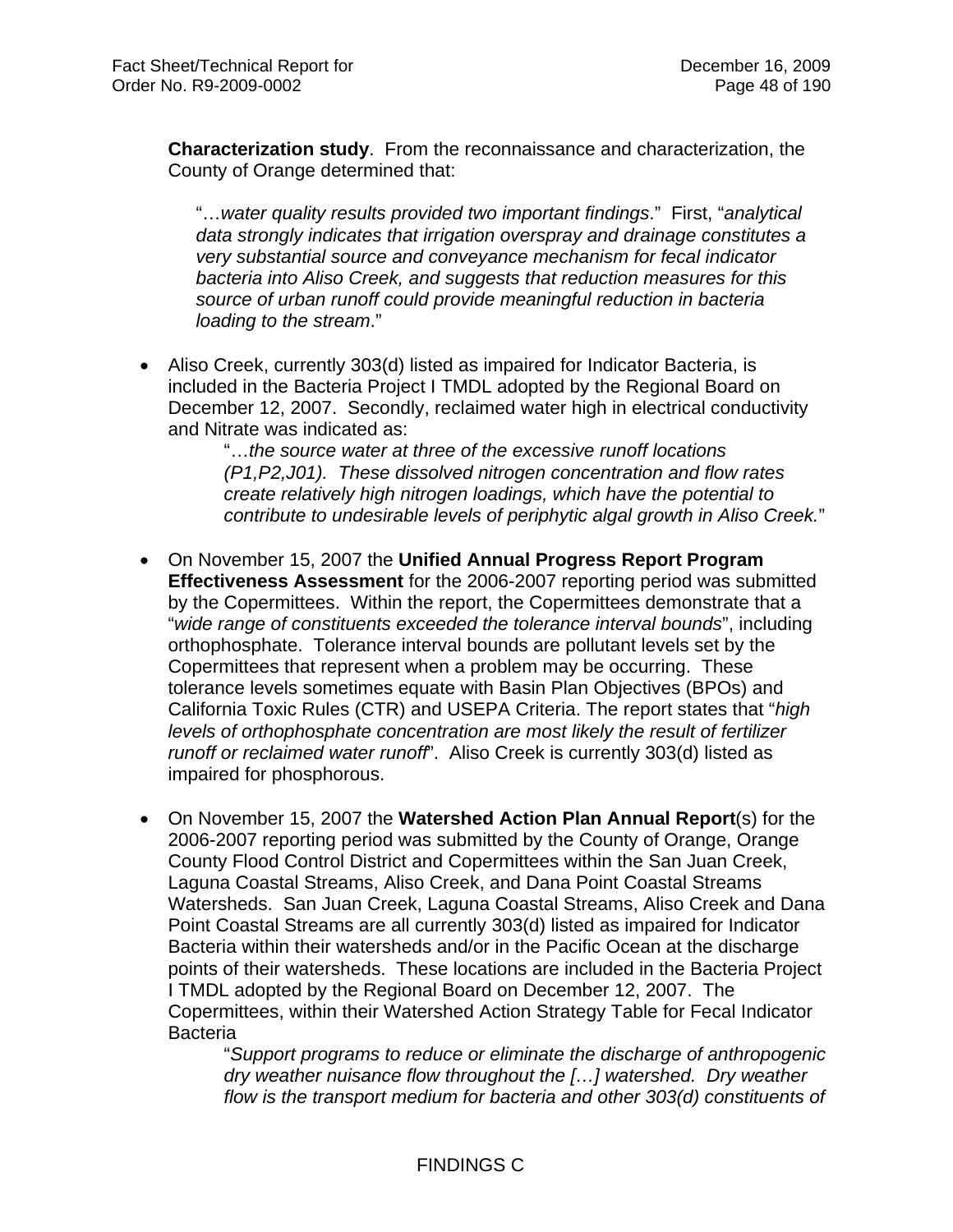*concern*". Additionally, they state that "*conditions in the MS4 contribute to high seasonal bacteria propagation in-pipe during warm weather. Landscape irrigation is a major contributor to dry weather flow, both as surface runoff due to over-irrigation and overspray onto pavements; and as subsurface seepage that finds its way into the MS4*."

 In 2006, the State Water Quality Control Board (State Board) allocated Grant funding to the **SmartTimer/Edgescape Evaluation Program (SEEP)**. Project partners include the following Copermittees: the Cities of Aliso Viejo, Dana Point, Laguna Beach, Laguna Hills, Laguna Nigel, Laguna Woods, Lake Forest, Mission Viejo, Rancho Santa Margarita and San Juan Capistrano. Also included in the study were the Metropolitan Water District of Southern California, the Department of Agriculture and ten south Orange County water districts. The project targets irrigation runoff by retrofitting existing development and documenting the conservation and runoff improvements. The Grant Application states that:

> "*Irrigation runoff contributes flow & pollutant loads to creeks and beaches that are 303(d) listed for bacteria indicators.*"

Furthermore, the grant application states:

"*Regional program managers agree that the reduction and/or elimination of irrigation-related urban flows and associated pollutant loads may be key to successful attainment of water quality and beneficial use goals as outlined in the San Diego Basin Plan and Bacteria TMDL over the long term.*"

This is reinforced in the project descriptions and objectives:

"*Elevated dry-weather storm drain flows, composed primarily in the South Orange County Region of landscape irrigation water wasted as runoff, carry pollutants that impair recreational use and aquatic habitats all along Southern California's urbanized coastline. Storm drain systems carry the wasted water, along with landscape derived pollutants such as bacteria, nutrients and pesticides, to local creeks and the ocean. Given the local Mediterranean climate, excessive perennial dry season stream flows are an unnatural hydrologic pattern, causing species shifts in local riparian communities and warm, unseasonal contaminated freshwater plumes in the near-shore marine environment*".

The basis of this grant project, conducted by the Copermittees and additional water use partners, is that over-irrigation (landscape irrigation, irrigation water and lawn watering) into the MS4 is a source and conveyance of pollutants. In addition, they indicate that this alteration of natural flows is impacting the Beneficial Uses of Waters of the State and U.S.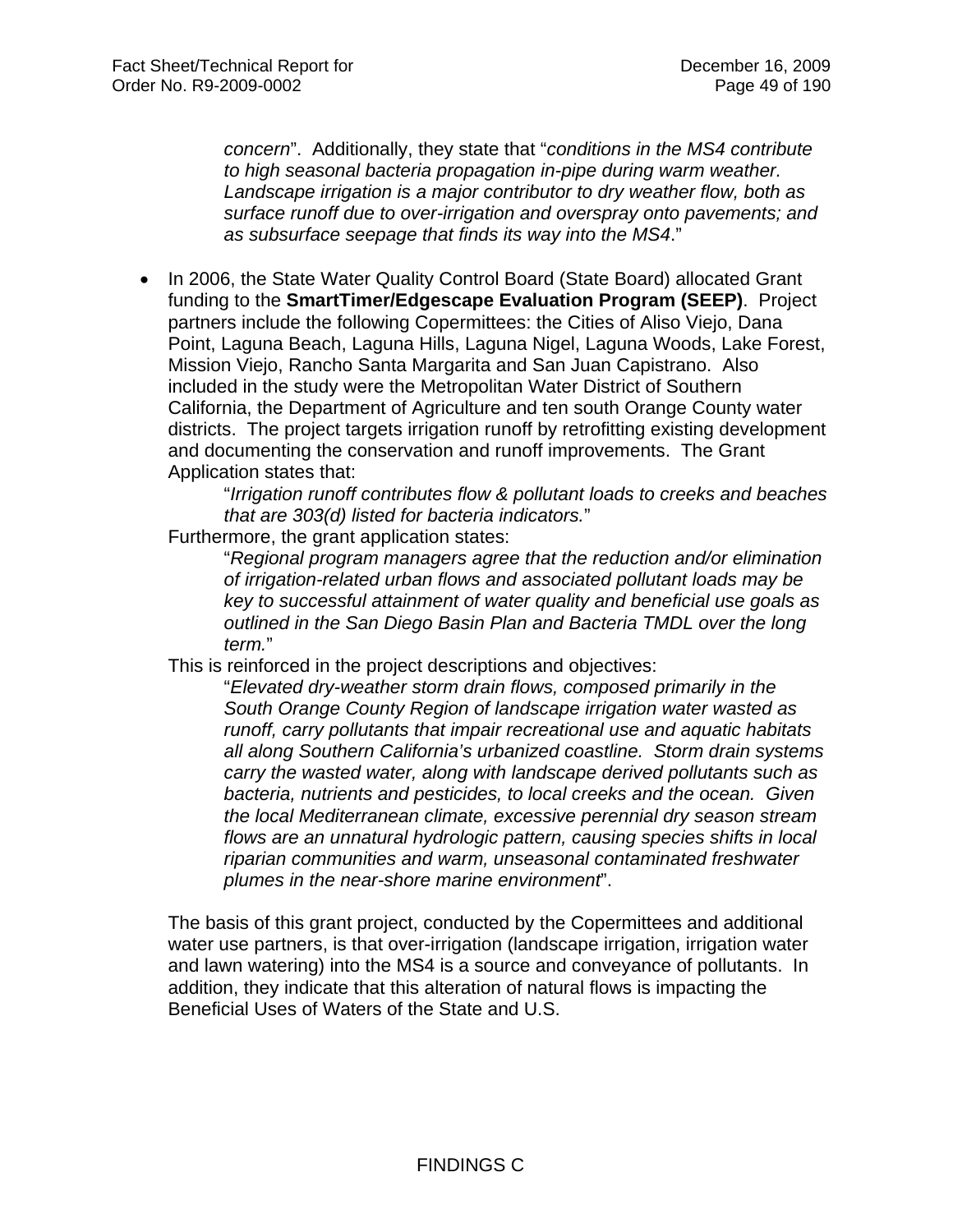## **D. Runoff Management Programs**

**Finding D.1.a.** This Order specifies requirements necessary for the Copermittees to reduce the discharge of pollutants in storm water runoff to the maximum extent practicable (MEP). However, since MEP is a dynamic performance standard, which evolves over time as runoff management knowledge increases, the Copermittees' runoff management programs must continually be assessed and modified to incorporate improved programs, control measures, best management practices (BMPs), etc. in order to achieve the evolving MEP standard. Absent evidence to the contrary, this continual assessment, revision, and improvement of runoff management program implementation is expected to ultimately achieve compliance with water quality standards in the Region.

**Discussion of Finding D.1.a.** Under CWA section 402(p), municipalities are required to reduce the discharge of storm water pollutants from their MS4s to the maximum extent practicable (MEP). MEP is the critical technology-based performance standard that municipalities must attain. The MEP standard is an ever-evolving, flexible, and advancing concept, which considers technical and economic feasibility. As knowledge about controlling storm water runoff continues to evolve, so does that which constitutes MEP. Reducing the discharge of storm water pollutants to the MEP requires Copermittees to assess each program component and revise activities, control measures, best management practices (BMPs), and measurable goals, as necessary to meet MEP.

To achieve the MEP standard, municipalities must employ whatever BMPs are technically feasible (i.e., are likely to be effective) and are not cost prohibitive. The major emphasis is on technical feasibility. Reducing storm water pollutants to the MEP means choosing effective BMPs, and rejecting applicable BMPs only where other effective BMPs will serve the same purpose, or the BMPs would not be technically feasible, or the cost would be prohibitive. In selecting BMPs to achieve the MEP standard, the following factors may be useful to consider:

- 1. Effectiveness: Will the BMPs address a pollutant (or pollutant source) of concern?
- 2. Regulatory Compliance: Is the BMP in compliance with storm water regulations as well as other environmental regulations?
- 3. Public Acceptance: Does the BMP have public support?
- 4. Cost: Will the cost of implementing the BMP have a reasonable relationship to he pollution control benefits to be achieved?
- 5. Technical Feasibility: Is the BMP technically feasible considering soils, geography, water resources, etc?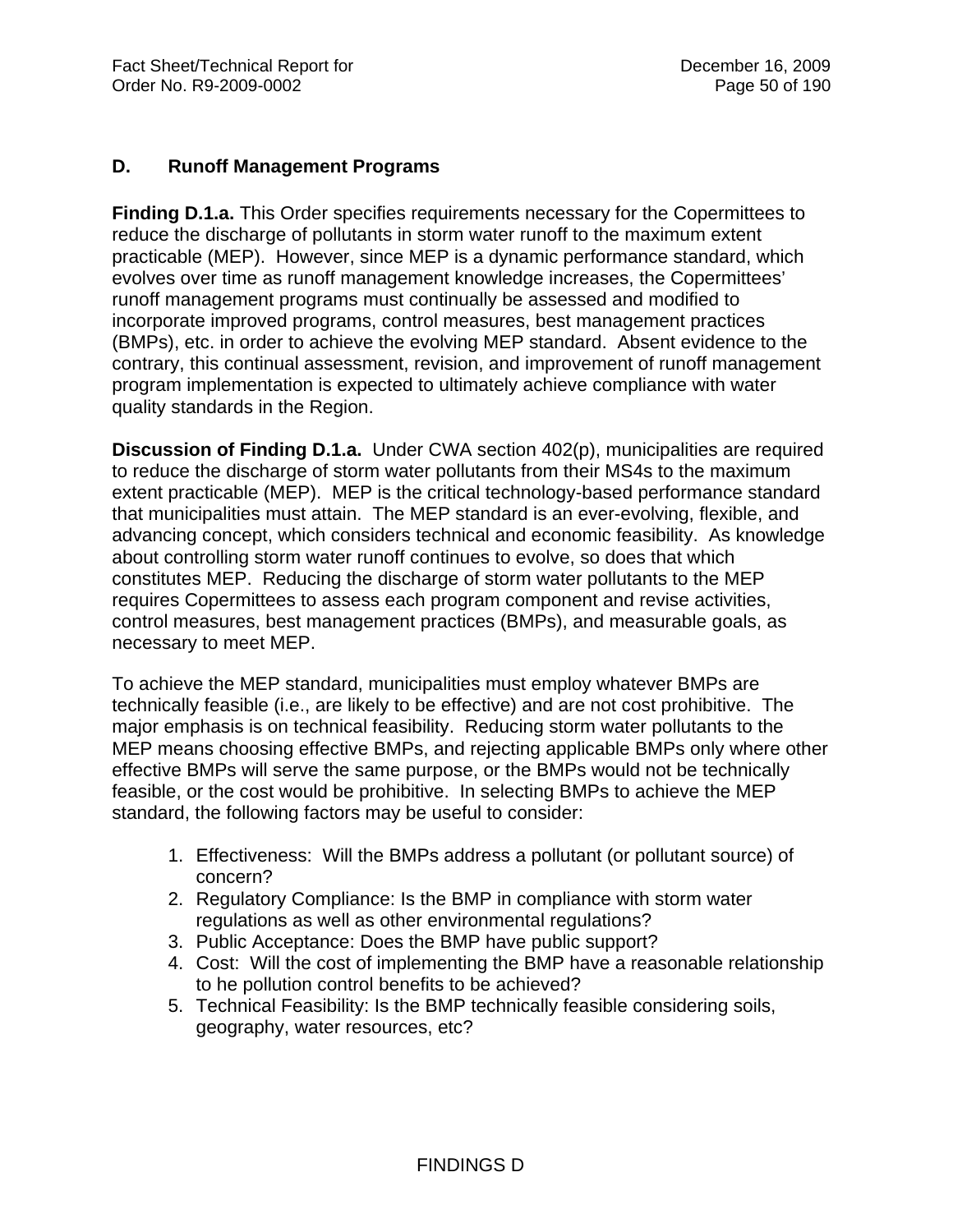If a municipality reviews a lengthy menu of BMPs and chooses to select only a few of the least expensive BMPs, it is likely that MEP has not been met. On the other hand, if a municipal discharger employs all applicable BMPs except those where it can show that they are not technically feasible in the locality, or whose cost is prohibitive, it would have met the standard. Where a choice may be made between two BMPs that should provide generally comparable effectiveness, the discharger may choose the least expensive alternative and exclude the more expensive BMP. However, it would not be acceptable either to reject all BMPs that would address a pollutant source, or to pick a BMP based solely on cost, which would be clearly less effective. In selecting BMPs the municipality must make a serious attempt to comply and practical solutions may not be easily dismissed. In any case, the burden is on the municipal discharger to show compliance with its permit. After selecting BMPs, it is the responsibility of the discharger to ensure that all BMPs are implemented.<sup>90</sup>

A definition of MEP is not provided in either the federal statute or in the federal regulations. The final determination regarding whether a municipality has reduced storm water pollutants to the MEP can only be made by the Regional Board or the State Board, and not by the municipal discharger. While the Regional Board or the State Board ultimately define MEP, it is the responsibility of the Copermittees to initially propose actions that implement BMPs to reduce storm water pollution to the MEP. In other words, the Copermittees' runoff management programs to be developed under the Order are the Copermittees' proposals of MEP. Their total collective and individual activities conducted pursuant to their runoff management programs become their proposal for MEP as it applies both to their overall effort, as well as to specific activities. The Order provides a minimum framework to guide the Copermittees in meeting the MEP standard for storm water.

It is the Regional Board's responsibility to evaluate the proposed programs and specific BMPs to determine what constitutes MEP, using the above guidance and the court's 1994 decision in NRDC v. California Department of Transportation, Federal District Court, Central District of California. The federal court stated that a Copermittee must evaluate and implement BMPs except where (1) other effective BMPs will achieve greater or substantially similar pollution control benefits; (2) the BMP is not technically feasible; or (3) the cost of BMP implementation greatly outweighs the pollution control benefits. In the absence of a proposal acceptable to the Regional Board, the Regional Board will define MEP by requiring implementation of additional measures by the Copermittees.

 $\overline{a}$ <sup>90</sup> State Water Resources Control Board, 1993. Memo Entitled Definition of Maximum Extent Practicable.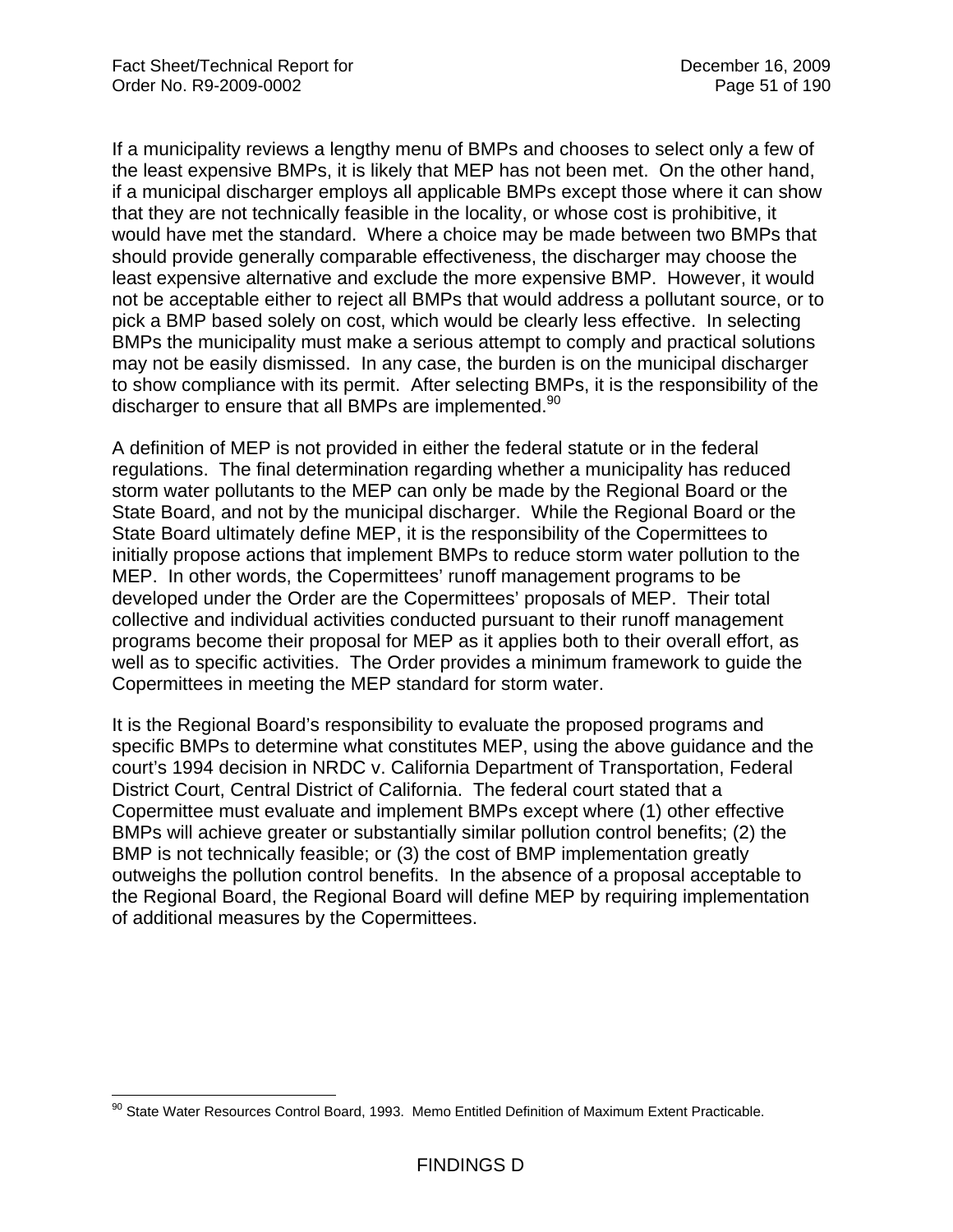The Copermittees' continual evolution in meeting the MEP standard is expected to achieve compliance with water quality standards. USEPA has consistently supported this expectation. In its Interim Permitting Approach for Water Quality-Based Effluent Limitations (WQBELs) in Storm Water Permits, USEPA states "the interim permitting approach uses best management practices (BMPs) in first-round storm water permits, and expanded or better-tailored BMPs in subsequent permits, where necessary, to provide for attainment of water quality standards.<sup>"91</sup> USEPA reiterated its position in 1999, when it stated regarding the Phase II municipal storm water regulations that "successive iterations of the mix of BMPs and measurable goals will be driven by the objective of assuring maintenance of water quality standards" and "EPA anticipates that a permit for a regulated small MS4 operator implementing BMPs to satisfy the six minimum control measures will be sufficiently stringent to protect water quality, including water quality standards  $[...]$ ."<sup>92</sup>

The requirements of the Order are expected to achieve compliance with receiving water quality standards. The approach to be used is the continual assessment, revision, and improvement of Copermittee best management practice implementation. This approach is consistent with the Clean Water Act and State Board guidance. In Defenders of Wildlife v. Browner (1999, 197 F. 3d 1035), the United States Court of Appeals for the Ninth Circuit states: "Under 33 U.S.C. section 1342 (p)(3)(B)(iii), the EPA's choice to include either management practices or numeric limitations in the permits was within its discretion." In addition, the approach is consistent with State Board Order WQ 99-05, which outlines an iterative approach for achieving compliance with water quality standards.

**Finding D.1.b.** The Copermittees have generally been implementing the jurisdictional runoff management programs required pursuant to Order No. R9-2002-01 since February 13, 2003. Prior to that, the Copermittees were regulated by Order No. 96-03 since August 8, 1996. Runoff discharges, however, continue to cause or contribute to violations of water quality standards as evidenced by the Copermittees monitoring results.93

<sup>&</sup>lt;sup>91</sup> Federal Register / Vol. 61, No. 166 / August 26, 1996 / P. 43761.

<sup>92</sup> Federal Register / Vol. 64, No. 235 / Wednesday, December 8, 1999 / Rules and Regulations. P. 68753-68754.<br><sup>93</sup> Orange County Storm Water Program, 2006. Unified Annual Progress Report, Program Effectiveness Assessment (San Diego Region).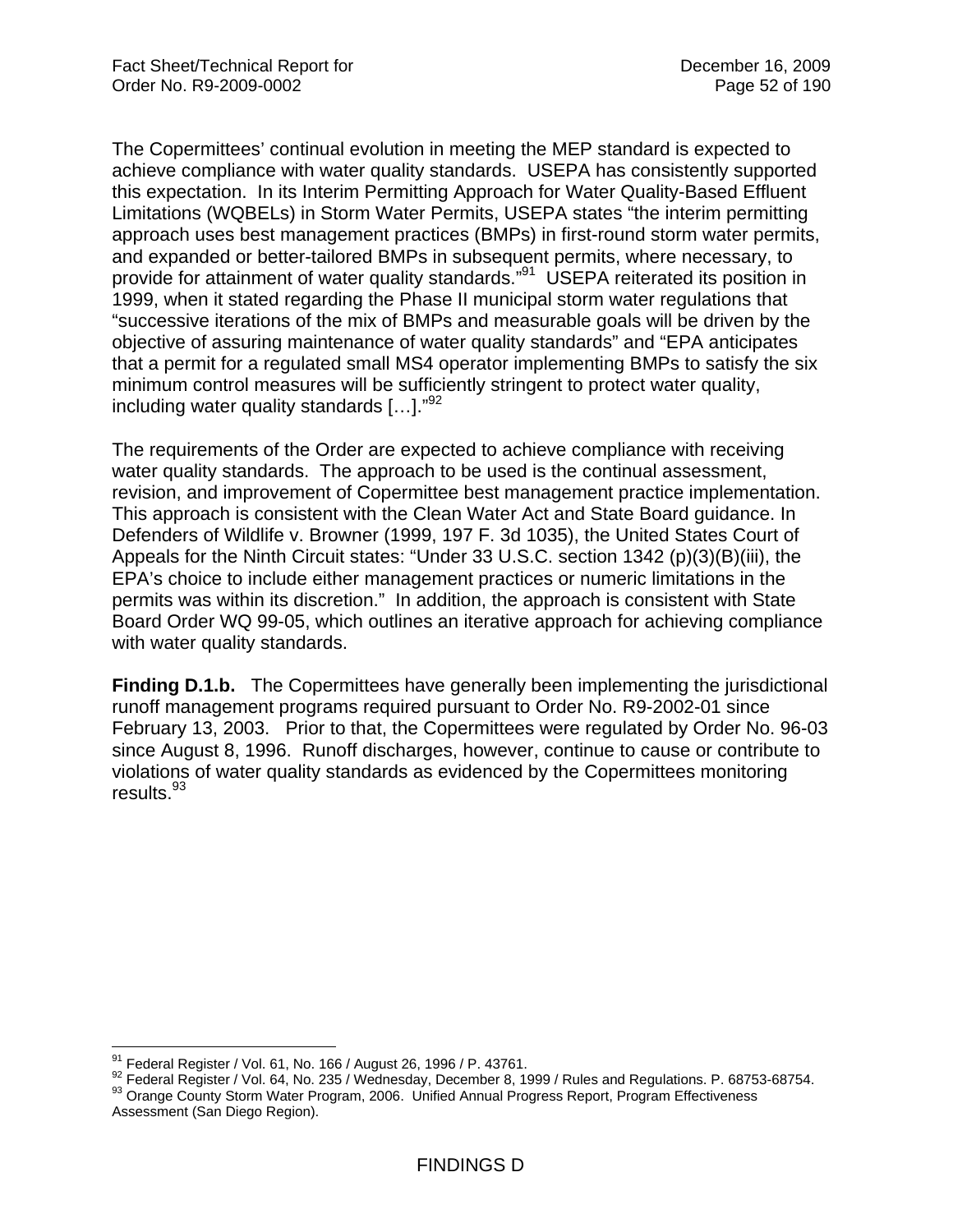**Discussion of Finding D.1.b**. In response to Order No. R9-2002-01, the Copermittees have improved their runoff management programs. For instance, comprehensive runoff management plans have been developed. In order to implement the plans, the Copermittees have, among other things, developed BMP requirements, improved inter- and intra-governmental coordination, improved training programs, improved illicit discharge detection procedures, and improved their monitoring efforts. Although the programmatic improvements have led to better implementation of BMPs, the Copermittees' monitoring data demonstrate that additional or revised BMPs are necessary to prevent discharges from MS4s from causing and contributing to violations of water quality standards. A discussion of data collected by the Copermittees is included in the discussion for Finding C.9.

**Finding D.1.c.** This Order contains new or modified requirements that are necessary to improve Copermittees' efforts to reduce the discharge of storm water pollutants in runoff to the MEP and achieve water quality standards. Some of the new or modified requirements, such as the revised Watershed Runoff Management Program section, are designed to specifically address these high priority water quality problems. Other new or modified requirements address program deficiencies that have been noted during audits, report reviews, and other Regional Board compliance assessment activities.

**Discussion of Finding D.1.c.** The Copermittees are required to update and expand their runoff management programs on jurisdictional and watershed levels in order to improve their efforts to reduce the contribution of storm water pollutants in runoff to the MEP and meet water quality standards. Changes to Order No. R9-2002-01's requirements have been made to help ensure these two standards are achieved by the Copermittees.

The Orders' jurisdictional requirements have changed based on findings by the Regional Board during typical compliance assurance activities or receipt of complaints.  $94$  The Regional Board performed full jurisdictional program audits of 8 of the 13 Copermittees during the Order No. R9-2002-01 permit term. Where the audits found common implementation problems, requirements have been altered to better ensure compliance. In addition, the Regional Board conducted detailed reviews of every jurisdictional annual report submitted by the Copermittees. Updates to the Copermittees' programs are also based on recommendations found in the Copermittees' ROWD.95 In many instances, the Copermittees and the Regional Board have identified similar issues that merit program modifications.

<sup>94</sup> Audit reports, report reviews, and inspection reports are available for review at the Regional Board office. <sup>95</sup> All significant changes made to the Order's requirements are described and explained in detail in Fact Sheet section<sub>X</sub>.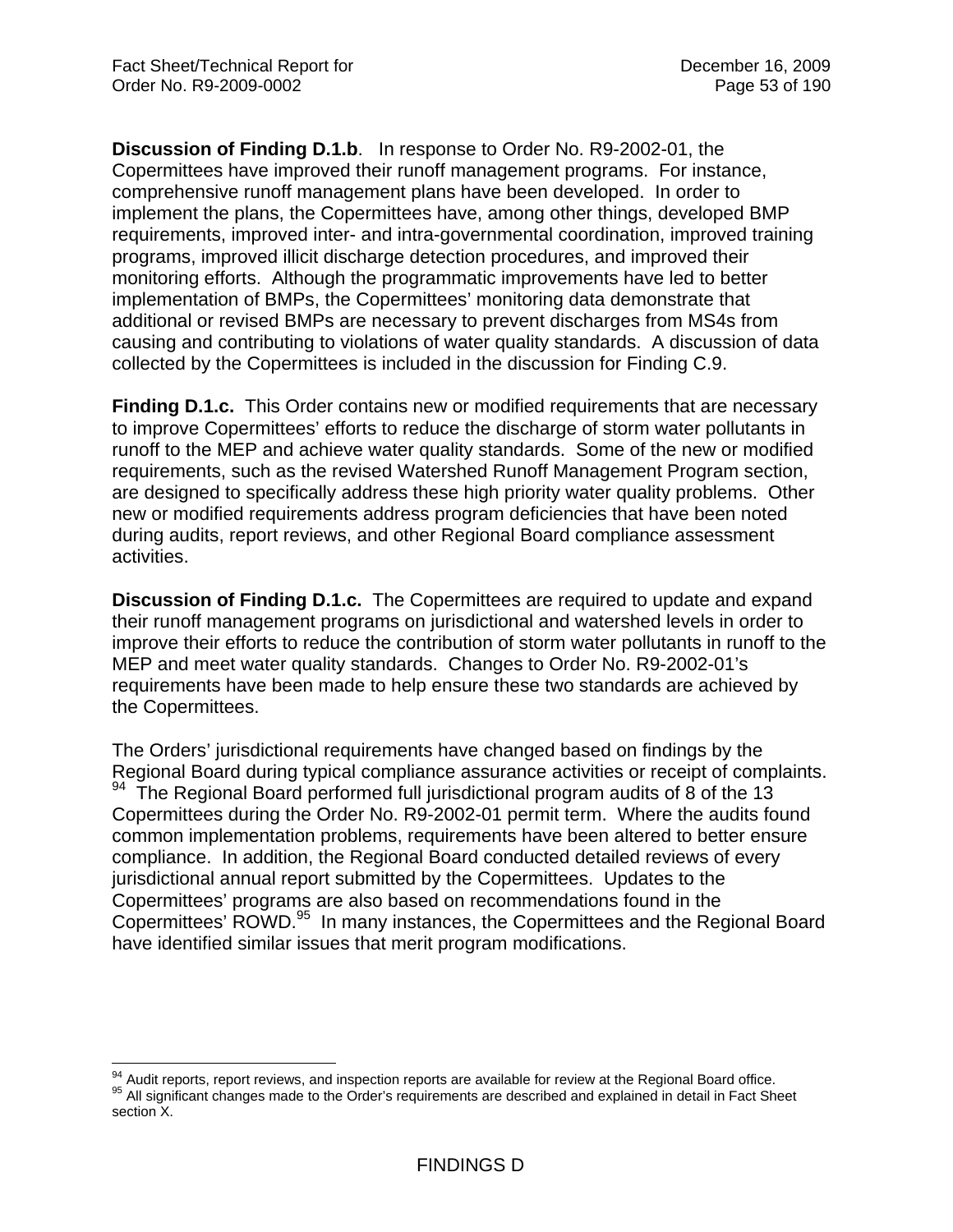To better focus on attainment of water quality standards, the Order's watershed requirements have been improved. The conditions of the receiving waters now drive management actions, which in turn focus diminishing resources on the highest priority water quality problems within the receiving waters in each watershed. Improvements to watershed requirements were also made to facilitate a mutually clear understanding of the requirements between the Regional Board and Copermittees.

**Finding D.1.d.** Updated Jurisdictional Runoff Management Plans (JRMPs) and Watershed Runoff Management Plans (WRMPs), which describe the Copermittees' runoff management programs in their entirety, are needed to guide the Copermittees' runoff management efforts and aid the Copermittees in tracking runoff management program implementation. It is practicable for the Copermittees to update the JRMPs and WRMPs within one year, since significant efforts to develop these programs have already occurred.

**Discussion of Finding D.1.d.** Development of runoff management plans is a crucial runoff management measure and should be considered a BMP. The plans help organize and focus the Copermittees' programs and guide their implementation. In its statewide assessment report to USEPA Region IX and the State Board, Tetra Tech, Inc. concluded that the lack of a master storm water planning document must be considered a serious program deficiency<sup>96</sup>. When submitted to the Regional Board, the plans provide useful correspondence between the Copermittees and the Regional Board. The Plans also become available for review by the public, and thus facilitate public participation in runoff management decisions. Finally, while development and submittal of runoff management plans are not necessary to ensure compliance of the Copermittees' runoff management programs with the Order, the Regional Board is provided with a means to track Copermittee implementation.

The focus of the Order is on development and implementation of storm water programs which meet MEP, rather than creation of Copermittee plans which exhibit MEP. While the Order does not rely upon the plans to ensure MEP and other standards are achieved, the plans still serve a useful purpose. As stated above, the plans serve to organize the Copermittees' efforts to address runoff. As a practical matter, any program of the size required by the Order should be documented in writing. This serves to guide implementation of the program by the numerous individuals responsible for program implementation.

 $\overline{a}$ 96 Tetra Tech, Inc. 2006. *Assessment Report on Tetra Tech's Support of California's MS4 Stormwater Program.* Produced for USEPA Region IX and the California State and Regional Water Quality Control Boards.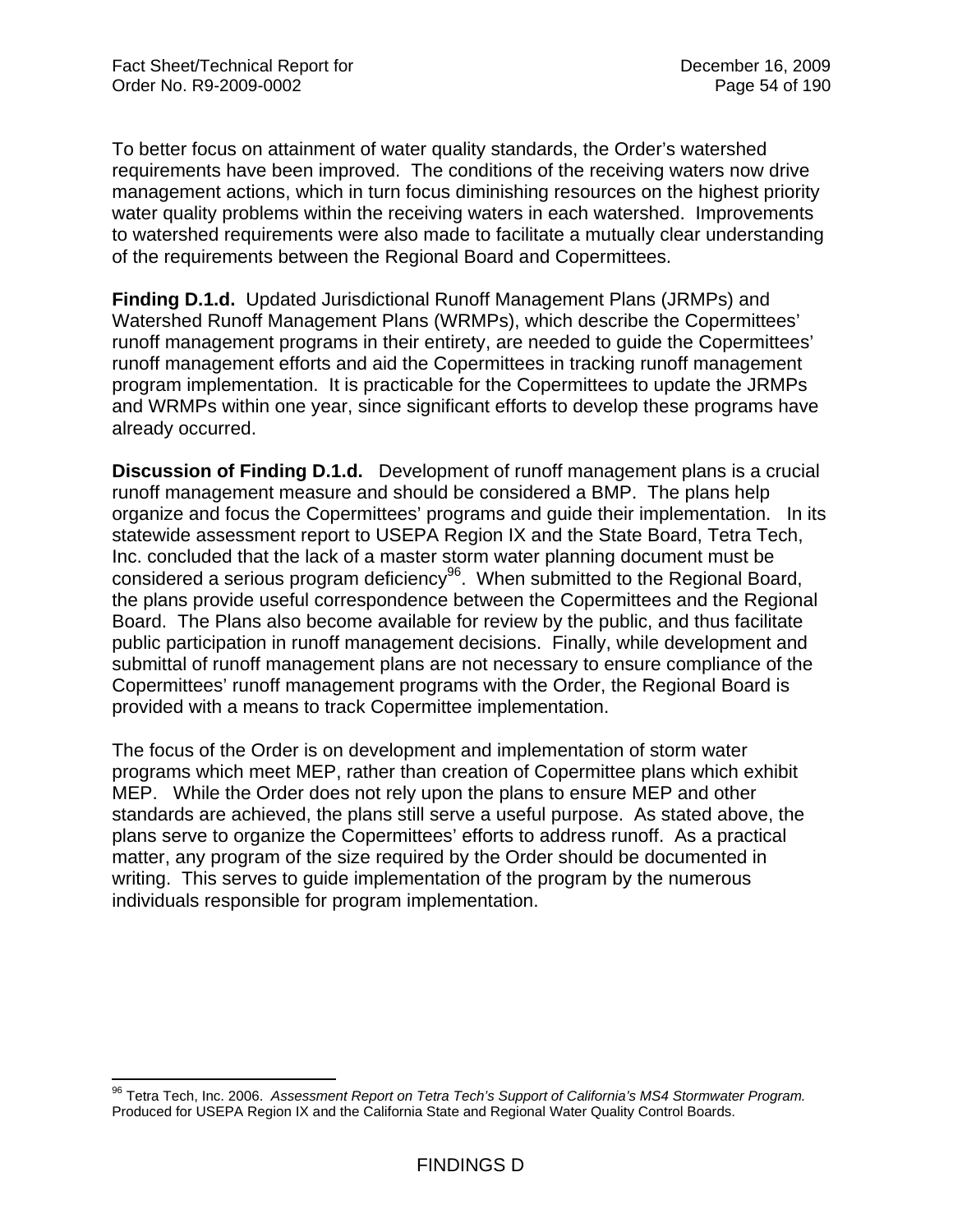Runoff management plans are not necessary for ensuring compliance with the Order because the Order itself contains sufficient detailed requirements to ensure that compliance with discharge prohibitions, receiving water limitations, and the narrative standard of MEP for storm water are achieved. Implementation by the Copermittees of programs in compliance with the Order's requirements, prohibitions, and receiving water limitations is the pertinent compliance standard to be used under the Order, as opposed to assessing compliance by reviewing the Copermittees' implementation of their plans alone. The Regional Board ensures compliance with the Order by reviewing annual reports, conducting inspections, performing audits, and through other general program oversight.

Runoff management plans are particularly important and useful for municipalities when program implementation is spread across several departments and/or when  $m$ unicipalities experience staff turnover. $97$  Each Copermittee relies on multiple employees or contractors for program implementation, but the spread of responsibility varies among Copermittees.98 Written jurisdictional plans ensure appropriate coordination within each municipality.

Copermittees' runoff management plans are simply descriptions of their runoff management programs required under the Order. These plans serve as procedural correspondence which guides program implementation and aids the Copermittees and Regional Board in tracking implementation of the programs. In this manner, the plans are not functional equivalents of the Order. For these reasons, the Copermittees' runoff management plans need not be an enforceable part of the Order.

The Copermittees' plans and programs can be updated within one year because much of their plans and programs are already in existence. In fact, many parts of their plans and programs have been in place for 15 years. Moreover, the adoption of Order No. R9-2002-01 required a larger scale reorganization of the Copermittees' programs than Tentative Order No. R9-2009-0002, but also allowed one year for program updates. The Copermittees were generally able to meet the time schedule required under Order No. R9-2002-01.

**Finding D.1.e.** Pollutants can be effectively reduced in storm water runoff by the application of a combination of pollution prevention, source control, and treatment control BMPs. Pollution prevention is the reduction or elimination of pollutant generation at its source and is the best "first line of defense". Source control BMPs (both structural and non-structural) minimize the contact between pollutants and flows (e.g., rerouting run-on around pollutant sources or keeping pollutants on-site and out of receiving waters). Treatment control BMPs remove pollutants that have been mobilized by wet-weather or dry-weather flows.

 $97$  Tetra Tech, Inc. 2005. Program Evaluation Report. Orange County Storm Water Program: Cities of Laguna Beach, Laguna Hills, Lake Forest, and Rancho Santa Margarita.<br><sup>98</sup> Responsible departments and employees are described in the 2005-06 Annual Reports for the MS4 programs.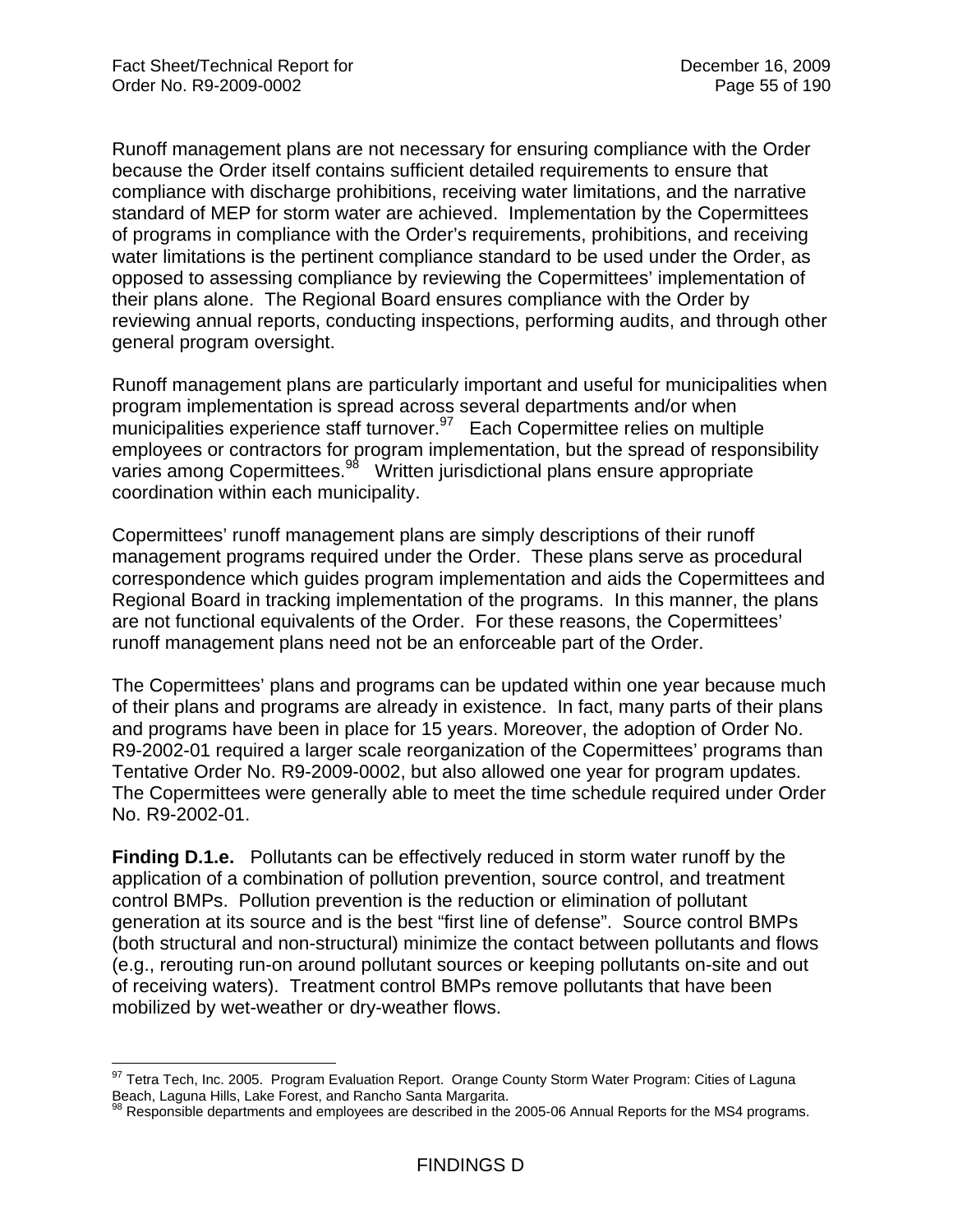**Discussion of Finding D.1.e.** The State Board finds in its Order No. WQ 98-01 that BMPs are effective in reducing pollutants in storm water runoff, stating that "implementation of BMPs [is] generally the most appropriate form of effluent limitations when designed to satisfy technology requirements, including reduction of pollutants to the maximum extent practicable." A State Board TAC further supports this finding by recommending "that nonpoint source pollution control can be accomplished most effectively by giving priority to [BMPs] in the following order:

- 1. Pollution Prevention implementation of practices that use or promote pollution free alternatives;
- 2. Source Control implementation of control measures that focus on preventing or minimizing urban runoff from contacting pollution sources;
- 3. Treatment Control implementation of practices that require treatment of polluted runoff either onsite or offsite."99

Pollution prevention, the reduction or elimination of pollutant generation at its source, is an essential aspect of BMP implementation. Fewer pollutants are available to be washed from developed areas when the generation of pollutants by activities is limited. Thus, pollutant loads in storm water discharges are reduced from these areas. In addition, there is no need to control or treat pollutants that are never generated.<sup>100</sup> Furthermore, pollution prevention BMPs are generally more cost effective than removal of pollutants by treatment facilities or cleanup of contaminated media.<sup>101,102</sup>

In the Pollution Prevention Act of 1990, Congress established a national policy that emphasizes pollution prevention over control and treatment. CWC section 13263.3(a) also supports pollution prevention, stating "The Legislature finds and declares that pollution prevention should be the first step in a hierarchy for reducing pollution and managing wastes, and to achieve environmental stewardship for society. The Legislature also finds and declares that pollution prevention is necessary to support the federal goal of zero discharge of pollutants into navigable waters." Finally, the Basin Plan also supports this finding by stating "To eliminate pollutants in storm water, one can either clean it up by removing pollutants or prevent it from becoming polluted in the first place. Because of the overwhelming volume of storm water and the enormous costs associated with pollutant removal, pollution prevention is the only approach that makes sense."103

<sup>1</sup> 99 State Board, 1994. Urban Runoff Technical Advisory Committee Report and Recommendations. Nonpoint Source Management Program.

<sup>&</sup>lt;sup>100</sup> Orange County Storm Water Copermittees. 2006. Report of Waste Discharge (San Diego Region).<br><sup>101</sup> Devinny, J.S. et al. 2004. *Alternative Approaches to Stormwater Quality Control.* Prepared for the Los Angeles 101 Devinny, J.S. et al. 2004. Alternative Approaches to Stormwater Quality Control. Prepared for the Los Angeles<br>Regional Water Quality Control Board. Found as Appendix H to NPDES Stormwater Cost Survey. Prepared for the California State Water Resources Control Board by the Office of Water Programs California State University, Sacramento. Available on-line at: http://www.owp.csus.edu/research/npdes/<br><sup>102</sup> Schueler, T.R.., 2000. Center for Watershed Protection. Assessing the Potential for Urban Watershed

Restoration, Article 142.

Regional Board, 1994. Water Quality Control Plan, San Diego Basin, Region 9.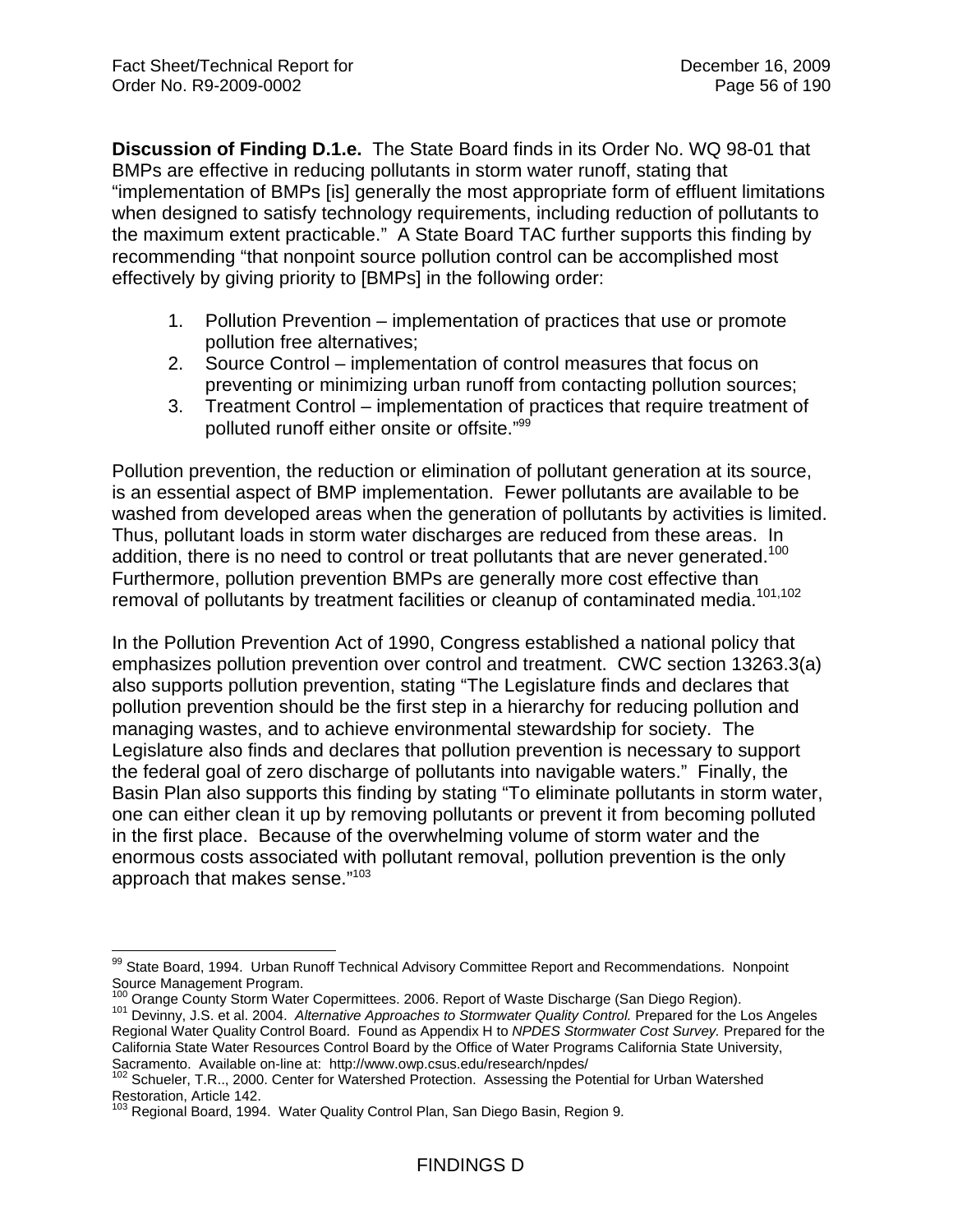USEPA also supports the utilization of a combination of BMPs to address pollutants in runoff. For example, USEPA has found there has been success in addressing illicit discharge related problems through BMP initiatives like storm drain stenciling and recycling programs, including household hazardous waste special collection days.104 Structural BMP performance data has also been compiled and summarized by USEPA.105

The summary provides the performance ranges of various types of structural BMPs for removing suspended solids, nutrients, pathogens, and metals from storm water flows. These pollutants are generally a concern in storm water in the San Diego Region and Orange County.<sup>106</sup> For suspended solids, the least effective structural BMP type was found to remove 30-65 percent of the pollutant load, while the most effective was found to remove 65-100 percent of the pollutant load. For nutrients, the least effective structural BMP type was found to remove 15-45 percent of the pollutant load, while the most effective was found to remove 65-100 percent of the pollutant load. For pathogens, the least effective structural BMP type was found to remove <30 percent of the pollutant load, while the most effective was found to remove 65-100 percent of the pollutant load. For metals, the least effective structural BMP type was found to remove 15-45 percent of the pollutant load, while the most effective was found to remove 65-100 percent of the pollutant load.

Several studies conducted in the last few years have measured the effectiveness of treatment BMPs in southern Orange County. Studies have been conducted on both dry weather and wet weather flows. Each demonstrates that treatment control BMPs can, to varying degrees, remove pollutants from runoff, but that pollution prevention and source control BMPs are necessary to reduce storm water pollutant discharges to the point of supporting water quality objectives in the receiving waters. A partial list of such studies includes:

- 1. "Assessment of Best Management Practice (BMP) Effectiveness" by the Southern California Coastal Water Research Project (SCCWRP).<sup>107</sup> This project assesses the effectiveness of BMPs in southern California for improving water quality related to toxicity.
- 2. "Final Report for the Del Obispo Storm Drain Project" by the City of Dana Point.<sup>108</sup> This report assesses the implementation of a solids removal unit and low-flow diversion project.

<sup>&</sup>lt;sup>104</sup> USEPA, 1999. 40 CFR Parts 9, 122, 123, and 124 National Pollutant Discharge Elimination System-Regulations for Revision of the Water Pollution Control Program Addressing Storm Water Discharges. 64 FR 68728.<br><sup>105</sup> USEPA, 1999. Preliminary Data Summary of Urban Storm Water Best Management Practices. EPA 821-R-99-

<sup>012.</sup> 

<sup>&</sup>lt;sup>106</sup> Orange County Stormwater Program, Appendix E1 BMP Effectiveness and Applicability for Orange County (updated June 2005).

<sup>107</sup> Jeffrey S. Brown and Steven M. Bay 2005. *Assessment of Best Management Practice (BMP) Effectiveness.* SCCWRP Technical Report 461.

<sup>108</sup> City of Dana Point. 2005. *Final Report for the Del Obispo Storm Drain Project*. Prepared for the State Water Resources Control Board Agreement No. 02-216-550-0.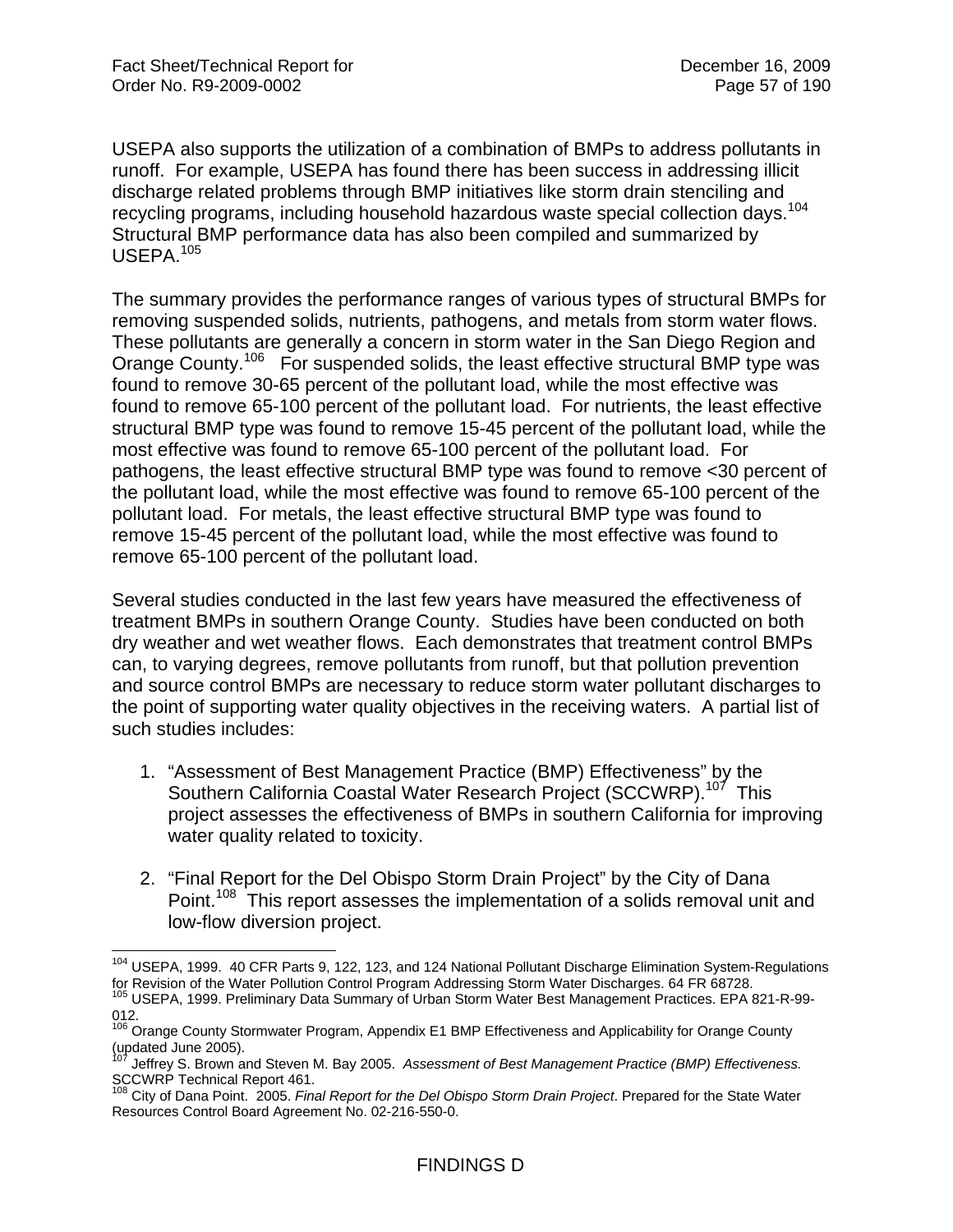- 3. "Final Report for the Alipaz Storm Drain Treatment and Low Flow Diversion Project" by the City of Dana Point.<sup>109</sup> This report assesses the implementation of a solids removal unit and low-flow diversion project.
- 4. "Final Report for Poche Beach Urban Runoff Ultraviolet Light Bacteria Disinfection Project" by the County of Orange.<sup>110</sup> This report assesses the implementation of an ultraviolet system within a box culvert.
- 5. Final Report for J01P28 Interim Water Quality Improvement Package Plant Best Management Practices.<sup>111</sup> This report assesses the implementation of an ultraviolet treatment system at an inland waters storm drain outfall.
- 6. "Final Report for Wetland Capture and Treatment (WetCAT) Network" by the City of Laguna Niguel.<sup>112</sup> This report assesses the implementation of constructed wetlands.

Results of these recent studies demonstrate that treatment at the MS4 outfalls for pollutants that have already been discharged *into* the MS4 is generally unlikely to reduce pollutant concentrations to levels that would support water quality objectives. It also demonstrates that non-storm water discharges are occurring into the MS4 that are illicit discharges, exempted discharges that are a source of pollutants and/or discharges under a separate NPDES permit that are in violation of that permit.

It is important to note that the Clean Water Act and NPDES federal regulations clearly require control of discharges into the MS4. Section 402(p)(3)(B)(ii) of the Clean Water Act states that MS4 permits must "prohibit non-storm water discharges into the storm sewers." 40 CFR 122.26(d)(2)(iv)(B) requires Copermittees to "detect and remove […] illicit discharges and improper disposal into the storm sewer." See Finding C.14 and Discussion.

<sup>109</sup> City of Dana Point. 2004. *Final Report For The Alipaz Storm Drain Treatment And Low Flow Diversion Project"*  by the City of Dana Point. Prepared for State Water Resources Control Board Agreement Number: 01-068-550-0.<br><sup>110</sup> Volz, James. 2005. Final Report for Poche Beach Urban Runoff Ultraviolet Light Bacteria Disinfection Project

Prepared by the County of Orange for State Water Resources Control Board Agreement No. 01-236-550-1. 111 Anderson, Max. 2005. Final Report: Aliso Beach Clean Beach Initiatives, J01P28 Interim Water Quality

Improvement Package Plant Best Management Practices. Prepared by the County of Orange for State Water Resources Control Board Agreement No. 01-227-550-0.

<sup>112</sup> City of Laguna Niguel and CH2MHILL. 2004. *Final Report: Wetland Capture and Treatment (WetCAT) Network.* Prepared for State Water Resources Control Board Agreement No. 01-122-259-0.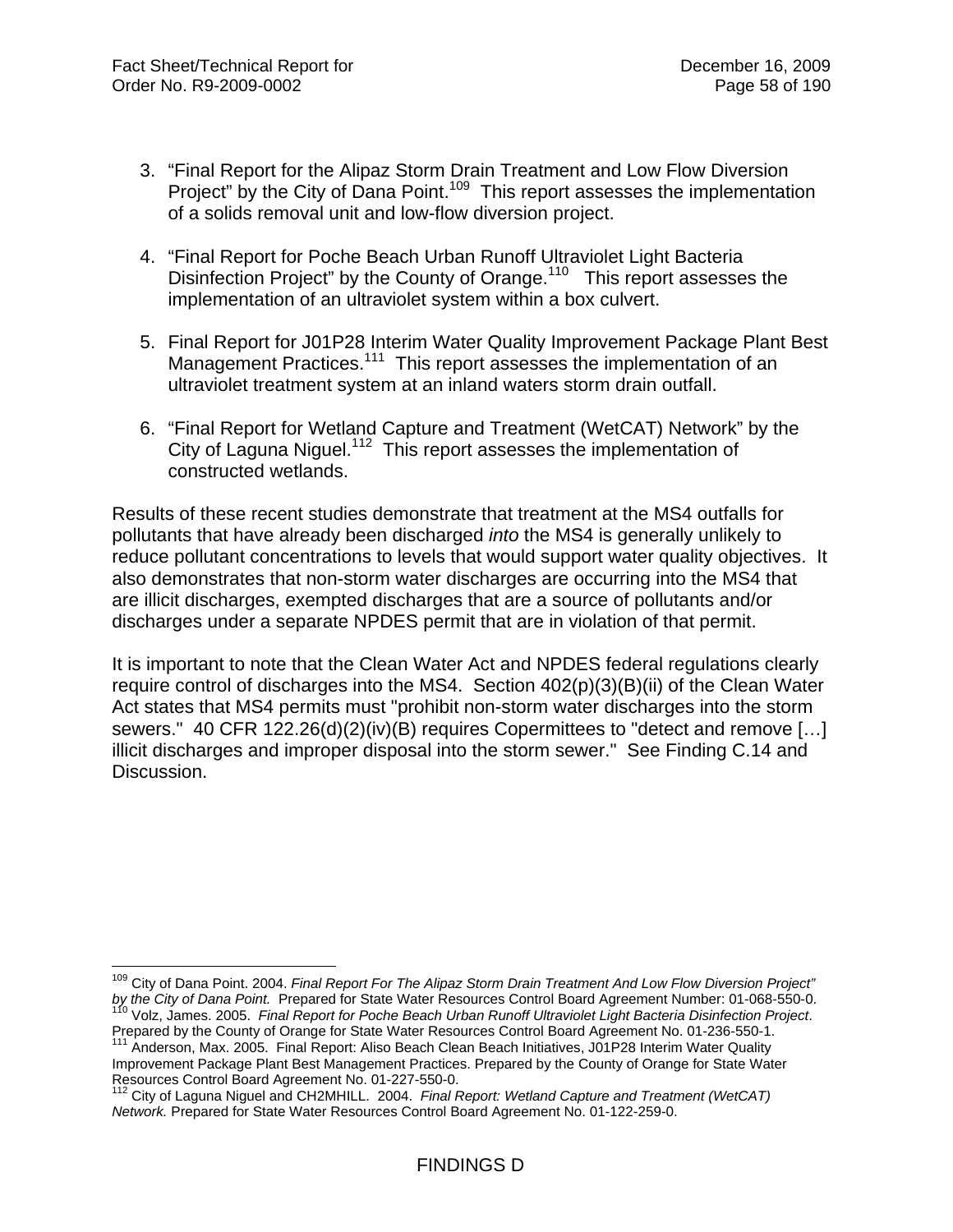The Order's approach to regulating discharges into and from the MS4 is in accordance with State Board Order WQ 2001-15. In that order, the State Board reviewed the San Diego County permit (Order No. 2001-01) requirements and made one change to one prohibition.<sup>113</sup> The Order upheld all other requirements of the current permit. Order No. R9-2009-0002 incorporates the one change made by the State Board, and continues the approach of Order No. 2001-01 (the basis for the current permit), as it was upheld by the State Board in Order WQ 2001-15. State Board Order WQ 2001-15 supports such requirements, stating: "It is important to emphasize that dischargers into MS4s continue to be required to implement a full range of BMPs, including source control."

The Court of Appeals, Fourth Appellate District, found that the current permit's approach to regulation of discharges into the MS4 was appropriate. Since the Tentative Order utilizes the same approach, the court decision supports the Tentative Order's requirements.

**Finding D.1.f.** Runoff needs to be addressed during the three major phases of urban development (planning, construction, and use) in order to reduce the discharge of storm water pollutants to the MEP, effectively prohibit non-storm water discharges and protect receiving waters. Development which is not guided by water quality planning policies and principles can unnecessarily result in increased pollutant load discharges, flow rates, and flow durations which can impact receiving water beneficial uses. Construction sites without adequate BMP implementation result in sediment runoff rates which greatly exceed natural erosion rates of undisturbed lands, causing siltation and impairment of receiving waters. Existing development generates substantial pollutant loads which are discharged in runoff to receiving waters.

**Discussion of Finding D.1.f.** MS4 permits are issued to municipalities because of their land use authority. The ultimate responsibility for the pollutant discharges, increased runoff, and inevitable long-term water quality degradation that results from development lies with local governments. This responsibility is based on the fact that it is the local governments that have authorized the development (i.e., conversion of natural pervious ground cover to impervious surfaces) and the land uses that generate the pollutants and runoff. Furthermore, the MS4 through which the pollutants and increased flows are conveyed, and ultimately discharged into natural receiving waters, are owned and operated by the same local governments. In summary, the Copermittees under the Order are responsible for discharges into and out of their MS4s because (1) they own and operate the MS4; and (2) they have the legal authority that authorizes the very development and land uses with generate the pollutants and increased flows in the first place.

<sup>113</sup> The State Board removed the prohibition of discharges *into* the MS4 that cause or contribute to exceedances of water quality objectives. The revision allows for treatment of storm water flows once the pollutants have entered the MS4. It does not affect the effective prohibition on certain dry-weather flows into the MS4 that is required by the Clean Water Act.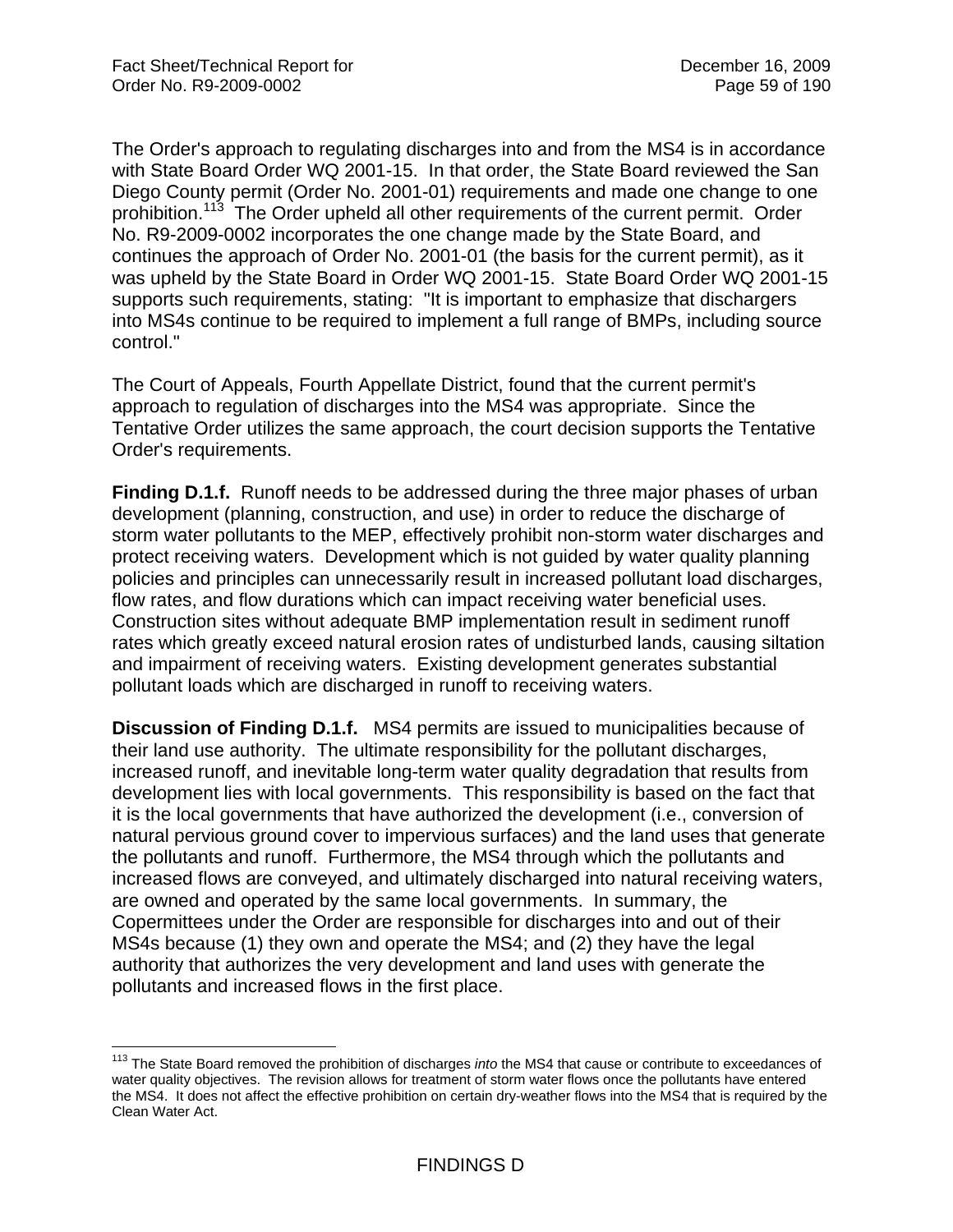For example, since grading cannot commence prior to the issuance of a local grading permit, the Copermittees have a built-in mechanism to ensure that all grading activities are protective of receiving water quality. The Copermittee has the authority to withhold issuance of the grading permit until the project proponent has demonstrated to the satisfaction of the Copermittee that the project will not violate their ordinances or cause the Copermittee to be in violation of its MS4 permit. Since the Copermittee will ultimately be held responsible for any discharges from the grading project by the Regional Board, the Copermittee will want to use its own permitting authority to ensure that whatever measures the Copermittee deems necessary to protect discharges into its MS4 are in fact taken by the project proponent.

The Order holds the local government accountable for this direct link between its land use decisions and water quality degradation. The Order recognizes that each of the three major stages in the development process (development planning, construction, and the use or operational stage) are controlled by and must be authorized by the local government. Accordingly, this permit requires the local government to implement, or require others to implement, appropriate best management practices to reduce storm water pollutant discharges and increased flow during each of the three stages of development.

Including plans for BMP implementation during the design phase of new development and redevelopment offers the most cost effective strategy to reduce storm water runoff pollutant loads to surface waters.114 The Phase II regulations for small municipalities reflect the necessity of addressing runoff during the early planning phase. Due to the greater water quality concerns generally experienced by larger municipalities, Phase II requirements for small municipalities are also applicable to larger municipalities such as the Copermittees. The Phase II regulations direct municipalities to develop, implement, and enforce a program to address storm water runoff from new development and redevelopment projects that disturb greater than or equal to one acre, including projects less than one acre that are part of a larger common plan of development or sale. The program must ensure that controls are in place that would prevent or minimize water quality impacts. This includes developing and implementing strategies which include a combination of structural and/or non-structural BMPs appropriate to the locality. The program must also ensure the adequate long-term operation and maintenance of BMPs.<sup>115</sup> USEPA expands on the Phase II regulations for urban development when it recommends that Copermittees:

<sup>&</sup>lt;sup>114</sup> USEPA, 2000. Storm Water Phase II Compliance Assistance Guide. EPA 833-R-00-002.

<sup>&</sup>lt;sup>115</sup> USEPA, 1999. 40 CFR Parts 9, 122, 123, and 124 National Pollutant Discharge Elimination System-Regulations for Revision of the Water Pollution Control Program Addressing Storm Water Discharges; Final Rule. 64 FR 68845.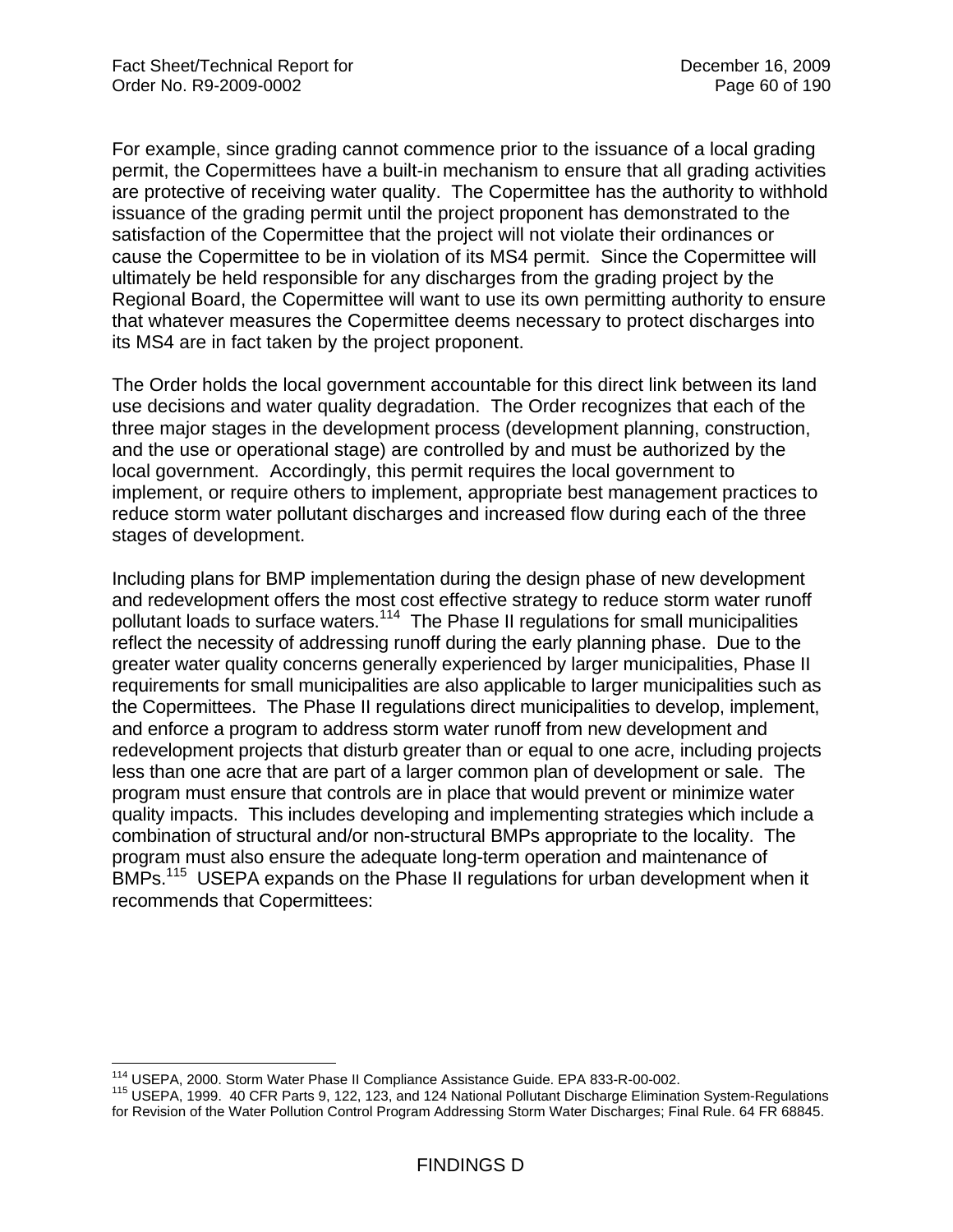"Adopt a planning process that identifies the municipality's program goals (e.g., minimize water quality impacts resulting from post-construction runoff from new development and redevelopment), implementation strategies (e.g., adopt a combination of structural and/or non-structural BMPs), operation and maintenance policies and procedures, and enforcement procedures. In developing your program, you should consider assessing existing ordinances, policies, programs and studies that address storm water runoff quality."

Management of storm water runoff during the construction phase is also essential. USEPA explains in the preamble to the Phase II regulations that storm water discharges generated during construction activities can cause an array of physical, chemical, and biological water quality impacts. Specifically, the biological, chemical and physical integrity of the waters may become severely compromised due to runoff from construction sites. Fine sediment from construction sites can adversely affect aquatic ecosystems by reducing light penetration, impeding sight-feeding, smothering benthic organisms, abrading gills and other sensitive structures, reducing habitat by clogging interstitial spaces within the streambed, and reducing intergravel dissolved oxygen by reducing the permeability of the bed material. Water quality impairment also results, in part, because a number of pollutants are preferentially absorbed onto mineral or organic particles found in fine sediment. The interconnected process of erosion (detachment of the soil particles), sediment transport, and delivery is the primary pathway for introducing key pollutants, such as nutrients, metals, and organic compounds into aquatic systems.<sup>116</sup>

Finally, storm water and non-storm water runoff from existing development must be addressed. The Copermittees' monitoring data exhibits that significant water quality problems exist in receiving waters which receive runoff from areas with extensive existing development, such as Aliso Creek. Source identification, BMP requirements, inspections, and enforcement are all important measures which can be implemented to address runoff from existing development. USEPA supports inspections and enforcement by municipalities when it states "Effective inspection and enforcement requires […] penalties to deter infractions and intervention by the municipal authority to correct violations. Enforcement mechanisms [...] also must be described."<sup>117</sup>

**Finding D.1.g.** Annual reporting requirements included in this Order are necessary to meet federal requirements and to evaluate the effectiveness and compliance of the Copermittees' programs.

**Discussion of Finding D.1.g.** The annual reporting requirements are consistent with federal NPDES regulation 40 CFR 122.41, which states:

<sup>116</sup> Ibid., 64 FR 68728.

<sup>117</sup> USEPA, 1992. Guidance Manual for the Preparation of Part II of the NPDES Permit Applications for Discharges from Municipal Separate Storm Sewer Systems. EPA 833-B-92-002.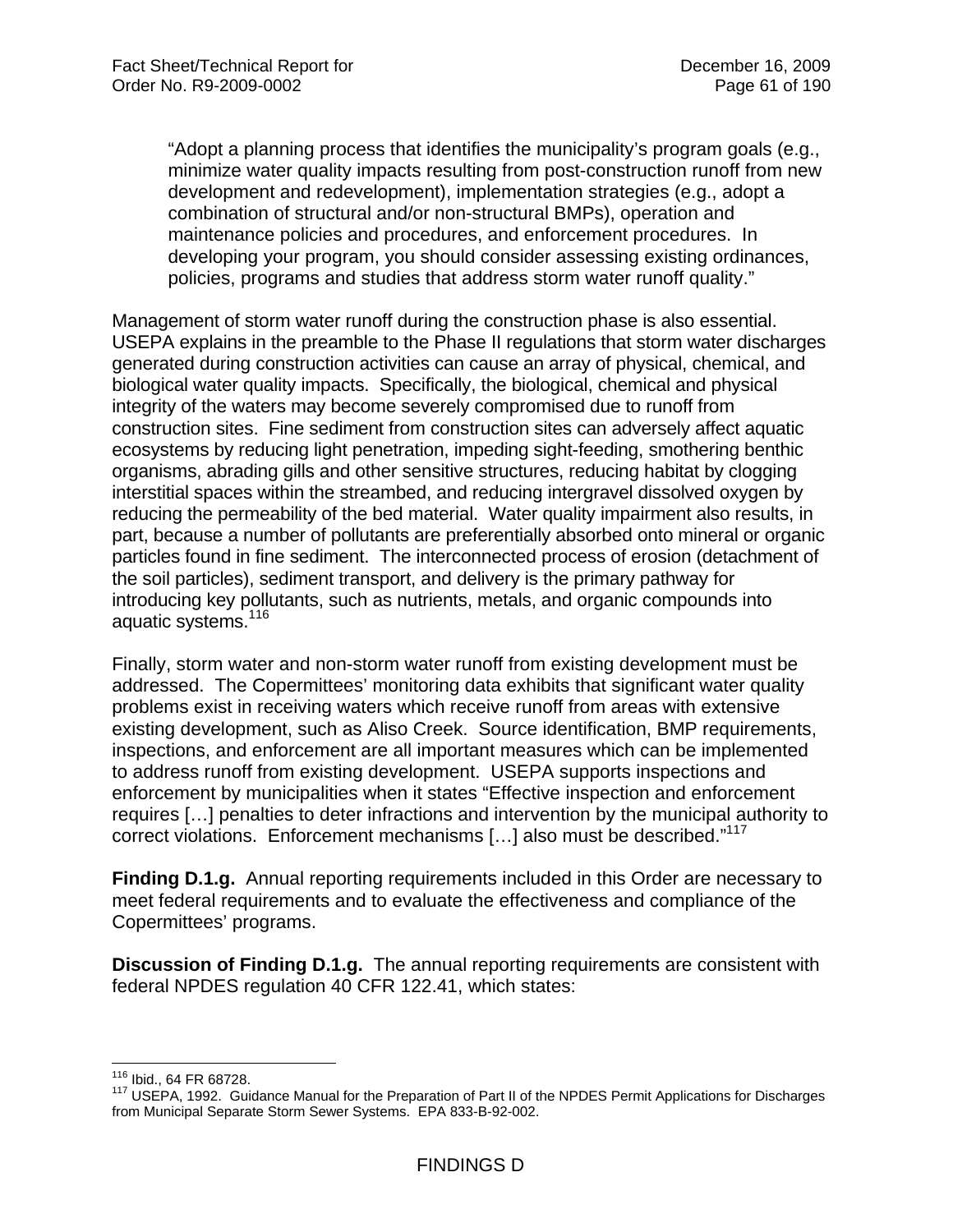"The operator of a large or medium municipal separate storm sewer system of a municipal separate storm sewer system that has been designated by the Director under section  $122.26(a)(1)(v)$  of this part must submit an annual report by the anniversary of the date of the issuance of the permit for such a system. The report shall include: (1) The status of implementing the components of the storm water management program that are established as permit conditions; (2) Proposed changes to the storm water management program that are established as permit condition, Such proposed changes shall be consistent with § 122.26(d)(2)iii) of this part; (3) Revisions, if necessary, to the assessment of controls and the fiscal analysis reported in the permit application under § 122.26(d)(2)iv) and  $(d)(2)(v)$  of this part; (4) A summary of data, including monitoring data, that is accumulated throughout the reporting year; (5) Annual expenditures and budget for year following each annual report; (6) A summary describing the number and nature of enforcement actions, inspections, and public education programs; and (7) Identification of water quality improvements or degradation."

CWC section 13267 provides that "the regional board may require that any person who has discharged [...] shall furnish, under penalty of perjury, technical or monitoring reports which the regional board requires."

The Regional Board must assess the reports to ensure that the Copermittees' programs are adequate to assess and address water quality. The reporting requirements can also be useful tools for the Copermittees to review, update, or revise their programs. Areas or issues which have received insufficient efforts can also be identified and improved.

**Finding D.1.h.** This Order establishes Storm Water Action Levels (SALs) for selected pollutants based on USEPA Rain Zone 6 (arid southwest) Phase I MS4 monitoring data for pollutants in storm water. The SALs were computed as the  $90<sup>th</sup>$  percentile of the data set, utilizing the statistical based population approach, one of three approaches recommended by the California Water Board's Storm Water Panel in its report, 'The Feasibility of Numerical Effluent Limits Applicable to Discharges of Storm Water Associated with Municipal, Industrial and Construction Activities (June 2006). SALs are identified in Section D of this Order. Copermittees shall implement a timely, comprehensive, cost-effective storm water pollution control program to reduce the discharge of pollutants in storm water from the permitted areas so as not to exceed the SALs. SALs express an integration of the adequacy/inadequacy of programmatic measures and BMPs required in this Order.

**Discussion of Finding D.1.h.** Section 402(p) of the CWA states MS4 permits for storm water shall require controls to reduce the discharge of pollutants to the maximum extent practicable, including management practices, control techniques and system, design and engineering methods, and such other provisions as the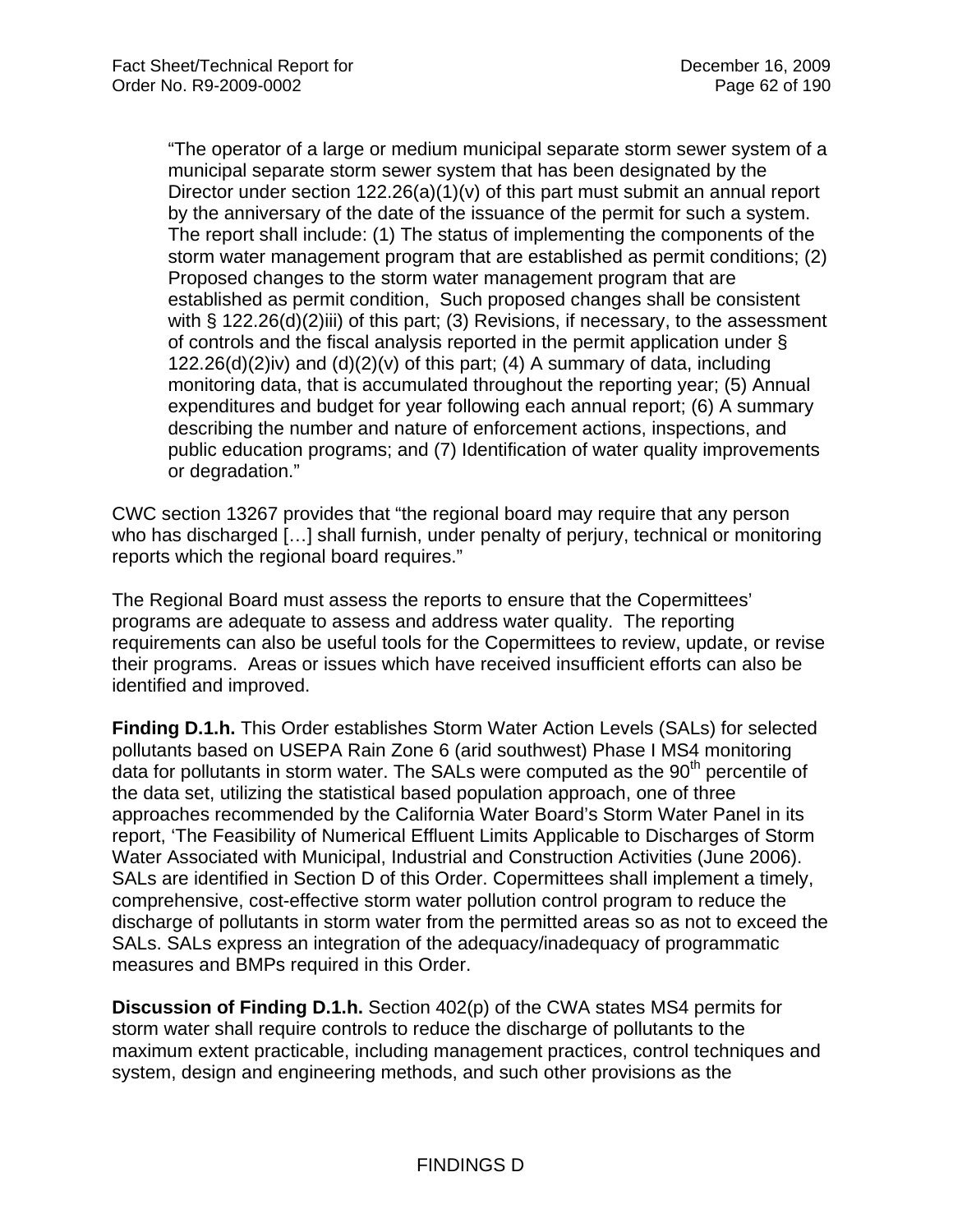Administrator or the State determines appropriate for the control of such pollutants. This includes requiring numeric effluent limitations for storm water.

SALs are not numeric effluent limitations, which is reflected in language which clarifies an excursion above a SAL does not create a presumption that MEP is not being met. Instead, a SAL exceedance is to be used by the Copermittee as an indication that the MS4 storm water discharge point is a definitive "bad actor," and the result from the monitoring needs to be considered as part of the iterative process for reducing pollutants in storm water to the MEP.

The CWA defines effluent limitations as:

"Any restriction imposed by the Director on quantities, discharge rates, and concentrations of pollutants which are "discharged" from "point sources" into "waters of the United States"…" A SAL is not a restriction on a quantity, rate or concentration, but is a level at which actions that further reduce pollutants from that discharge point need to be evaluated in order to reduce storm water pollutants to the MEP. Thus, SALs are not effluent limitations as defined by the CWC or CWA.

The approach of using "action levels" is consistent with recommendations made by USEPA in their Interim Permitting Approach for Water Quality-Based Effluent Limitations in Storm Water Permits, dated August 26, 1996:

"Under the Clean Water Act(CWA) and NPDES regulations, permitting authorities may employ a variety of conditions and limitations in storm water permits, including best management practices, performance objectives, narrative conditions, monitoring triggers, action levels (e.g., monitoring benchmarks, toxicity reduction evaluation action levels), etc., as the necessary water-quality based limitations, where numeric water quality based effluent limitations are determined to be unnecessary or infeasible". As such, these action levels are not considered numeric water qualitybased effluent limitations.

It should be noted that a purpose of monitoring, required under this and previous Orders, is to aid in the evaluation of implemented programs and BMPs in reducing pollutants in storm water discharges to the MEP. The tentative Monitoring and Reporting Program states:

This Receiving Waters and Runoff Monitoring and Reporting Program is intended to meet the following goals:

2. Measure and improve the effectiveness of the Permittees' runoff management programs;

3. Assess the chemical, physical, and biological impacts to receiving waters resulting from runoff discharges;

4. Characterize runoff discharges;

5. Identify sources of specific pollutants;

6. Prioritize drainage and sub-drainage areas that need management actions; and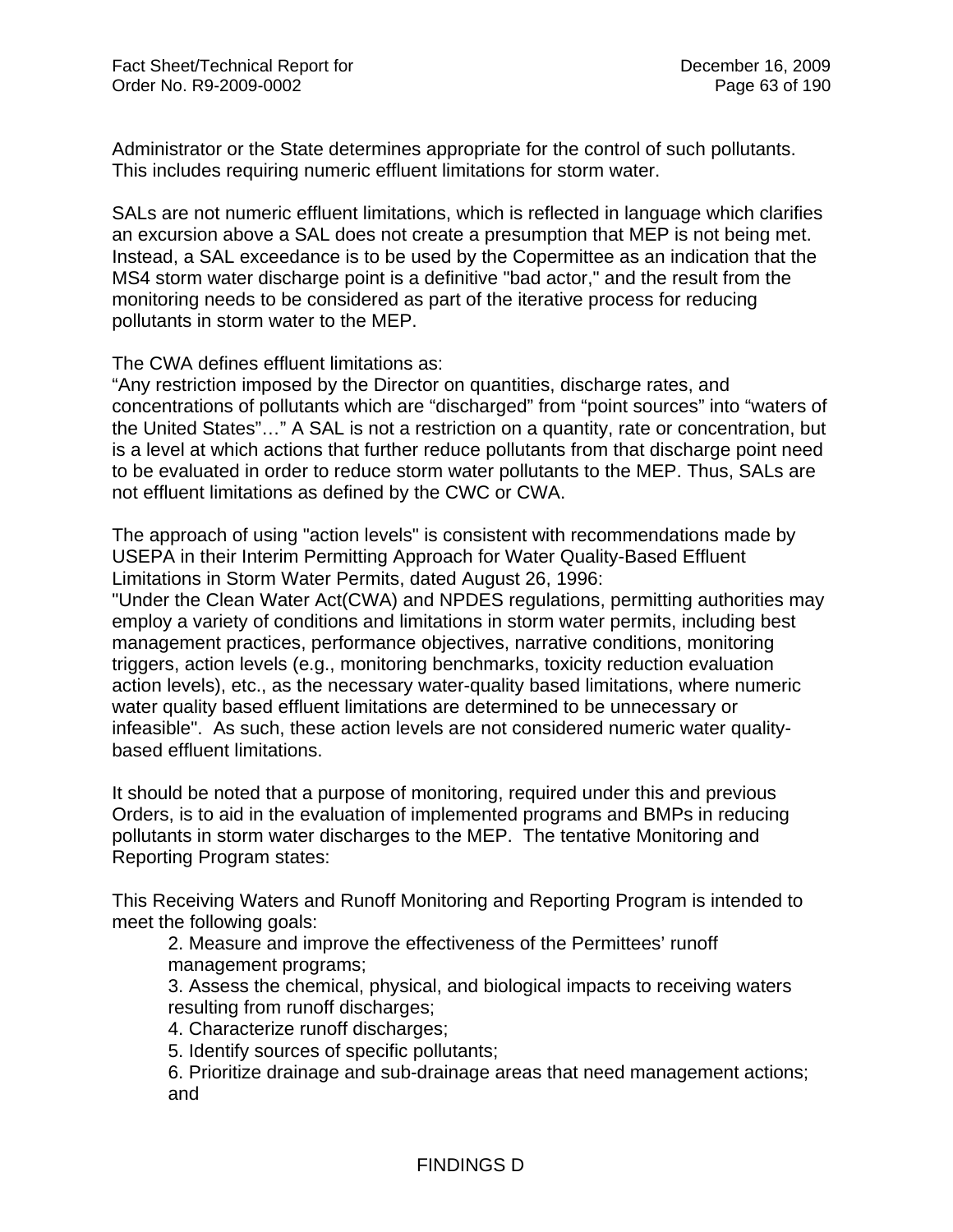9. Provide information to implement required BMP improvements.

For the past 4 permit cycles (19 years), Copermittees have utilized non-numerical limitations (BMPs) to control and abate the discharge of any pollutants in storm water discharges to the MEP. Copermittees have been accorded 19 years to research, develop, and deploy BMPs that are capable of reducing storm water discharges from the MS4 to levels represented in SALs. Storm Water Action Levels are set at such a level that any exceedance of a SAL will clearly indicate BMPs being implemented are insufficient to protect the Beneficial Uses of waters of the State. Copermittee shall utilize the exceedance information as a high priority consideration when adjusting and executing annual work plans, as required by this Permit. Failure to appropriately consider and react to SAL exceedances in an iterative manner creates a presumption that the Copermittee(s) have not complied to the MEP.

SALs have been developed utilizing Phase I storm water effluent data (updated February 2008, http://rpitt.eng.ua.edu/Research/ms4/mainms4.shtml) from the arid west region (USEPA Rain Zone 6). USEPA Rainfall Zone 6, which includes MS4 effluent data from Orange, San Diego, Los Angeles and Ventura County. While the County of Orange has a large monitoring data set, Regional Board staff have concluded that there is a lack of effluent monitoring from major outfalls that are representative of conditions throughout the Region. The approach taken to derive SALs is a straightforward percentile approach, with the SAL being set as the  $90<sup>th</sup>$ percentile of the dataset for each constituent. This approach is consistent with the 2006 State Board Panel Report:

"The statistically based population approach would once again rely on the average distribution of measured water quality values developed from many water quality samples taken for many events at many locations. In this case, however, the Action Level would be defined by the central tendency and variance estimates from the population data. For example, the Action Level could be set as two standard deviations above the mean, i.e. if measured concentrations are consistently higher than two standard deviations above the mean, an Action Level would be triggered. Other population based measures of central tendency could be used (i.e. geomean, median, etc.) or estimates of variance (i.e. prediction intervals, etc.). Regardless of which population based estimators are used (or percentile from above), the idea would be to identify the [statistically derived] point at which managers feel concentrations are significantly beyond the norm."

SALs are a measurable criteria which quantifies the performance of BMPs for a particular watershed or subwatershed that discharges storm water MS4 effluent from that particular discharge point. Thus, Copermittees can utilize SAL results to determine the effectiveness BMPs on the effluent from a particular area of the MS4.

SALs represent the lowest 10 percent of pollutant reduction for USEPA Rain Zone 6 MS4 Phase I programs discharging to waters of the United States. For the past 4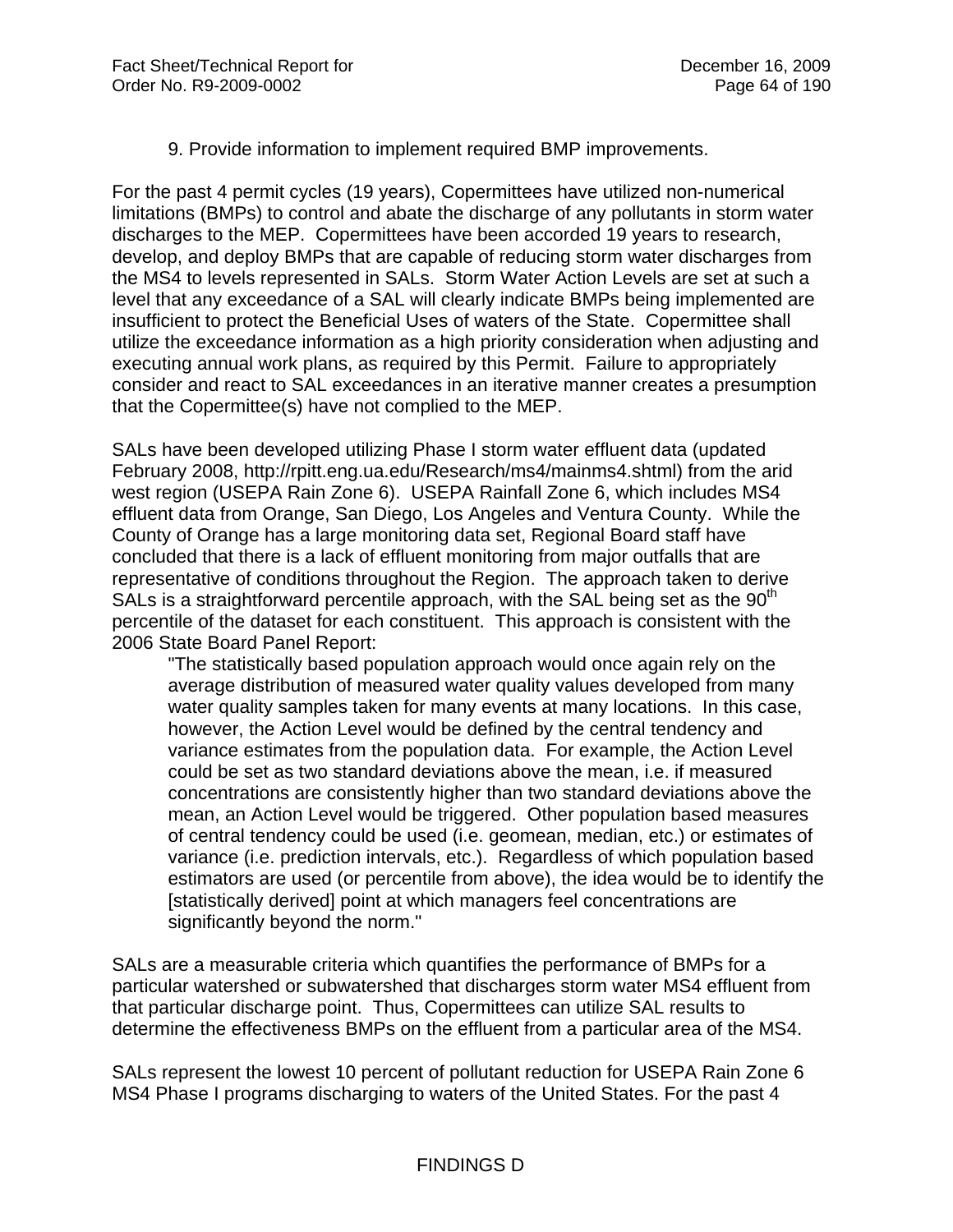permit cycles (19 years), Copermittees have utilized non-numerical limitations (BMPs) to control and abate the discharge of any pollutants in storm water discharges to the MEP. Copermittees have been accorded 19 years to research, develop, and deploy BMPs that are capable of reducing storm water discharges from the MS4 to levels represented in SALs. Storm Water Action Levels are set at such a level that any exceedance of a SAL will indicate to the Copermittee(s) that the discharge is within the lowest 10% of monitored outfalls. Therefore, an exceedance of a SAL warrants priority consideration within the Copermittee iterative process.

**Finding D.2.a.** The Standard Storm Water Mitigation Plan (SSMP) requirements contained in this Order are consistent with Order WQ-2000-11 adopted by the State Water Resources Control Board (State Board) on October 5, 2000. In the precedential order, the State Board found that the design standards, which essentially require that runoff generated by 85 percent of storm events from specific development categories be infiltrated or treated, reflect the MEP standard. The order also found that the SSMP requirements are appropriately applied to the majority of the Priority Development Project categories contained in Section D.1 of this Order. The State Board also gave Regional Water Quality Control Boards the needed discretion to include additional categories and locations, such as retail gasoline outlets (RGOs), in SSMPs.

**Discussion of Finding D.2.a.** The post-construction requirements and design standards contained in the SSMP section of Order No. R9-2009-0002 constitute MEP consistent with State Board guidance, court decisions, and Regional Board requirements. The State Board and Regional Boards have made several recent decisions in regards to inclusion of SSMP requirements in MS4 permits. In a precedential decision, State Board WQ Order No. 2000-11, the State Board found that the SSMP provisions constitute MEP for addressing storm water pollutant discharges resulting from Priority Development Projects. The provisions of the SSMP section of the Order are also consistent with those previously issued by the Regional Board for Orange County (Order No. R9-2002-0001) and San Diego County (Order Nos. R9-2001-01 and R9-2007-0001), as well as requirements in the Los Angeles County MS4 permit (Order No. R4-2001-182). In State Board Order WQ 2001-15, the State Board reaffirmed that SSMP requirements constitute MEP. Moreover, the SSMP requirements of the San Diego County MS4 permit (Order No. R9-2001-01) were upheld when the California State Supreme Court declined to hear the matter on appeal.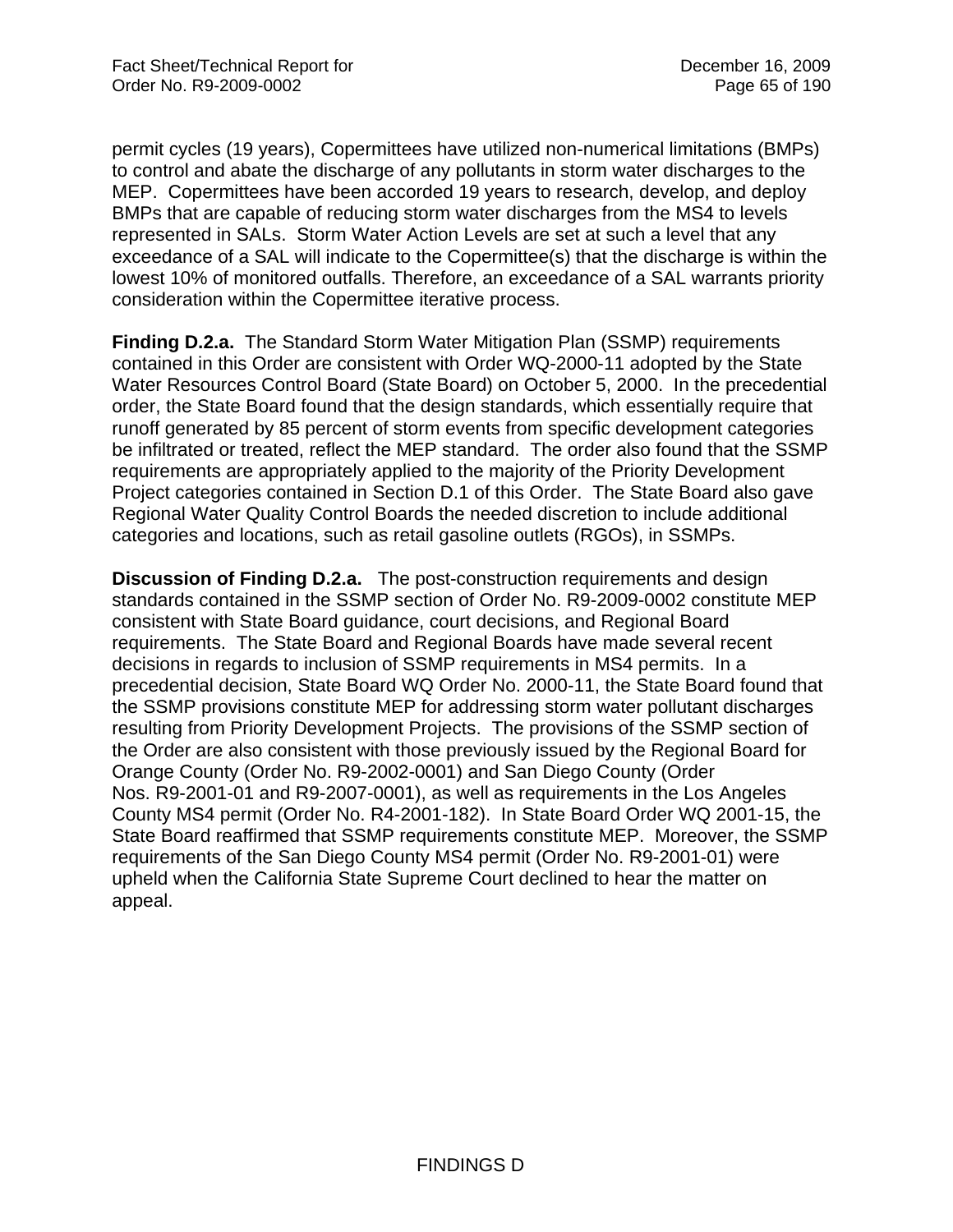**Finding D.2.b.** Controlling runoff pollution by using a combination of onsite source control and site design BMPs augmented with treatment control BMPs before the runoff enters the MS4 is important for the following reasons: (1) Many end-of-pipe BMPs (such as diversion to the sanitary sewer) are typically ineffective during significant storm events. Whereas, onsite source control BMPs can be applied during all runoff conditions; (2) End-of-pipe BMPs are often incapable of capturing and treating the wide range of pollutants which can be generated on a sub-watershed scale; (3) End-of-pipe BMPs are more effective when used as polishing BMPs, rather than the sole BMP to be implemented; (4) End-of-pipe BMPs do not protect the quality or beneficial uses of receiving waters between the pollutant source and the BMP; and (5) Offsite end-of-pipe BMPs do not aid in the effort to educate the public regarding sources of pollution and their prevention.

**Discussion of Finding D.2.b.** Many end-of-pipe BMPs are designed for low flow conditions because their end-of-pipe location prevents them from being designed for large storm events. This results in the end-of-pipe BMPs being overwhelmed, bypassed, or ineffective during larger storm events more frequently than onsite BMPs designed for larger storms. BMPs are also frequently most effective for a particular type of pollutant (such as sediment). Such BMPs may be appropriate for small sites with a limited suite of pollutants generated; however, end-of-pipe BMPs must typically be able to address a wide range of pollutants generated by a sub-watershed, limiting their effectiveness and/or increasing costs. Moreover, the location of some end-ofpipe BMPs allow for untreated pollutants to be discharged to and degrade receiving waters prior to their reaching the BMPs. This fails to protect receiving waters, which is the purpose of BMP implementation. In addition, opportunities to educate the public regarding runoff pollution can be lost when end-of-pipe BMPs are located away from pollutant sources and out of sight. Onsite BMPs can lead to a better public understanding of runoff issues since their presence can provide a visible and/or tangible lesson in pollution prevention.

**Finding D.2.c.** Use of Low-Impact Development (LID) site design BMPs at new development, redevelopment and retrofit projects can be an effective means for minimizing the impact of storm water runoff discharges from the development projects on receiving waters. LID is a site design strategy with a goal of maintaining or replicating the pre-development hydrologic regime through the use of design techniques. LID site design BMPs help preserve and restore the natural hydrologic cycle of the site, allowing for filtration and infiltration which can greatly reduce the volume, peak flow rate, velocity, and pollutant loads of storm water runoff. Current runoff management, knowledge, practices and technology have resulted in the use of LID BMPs as an acceptable means of meeting the storm water MEP standard.

**Discussion of Finding D.2.c.** The Clean Water Act (CWA) is the cornerstone of surface water quality protection in the United States. (The Act does not deal directly with ground water nor with water quantity issues.) The statute employs a variety of regulatory and nonregulatory tools to sharply reduce direct pollutant discharges into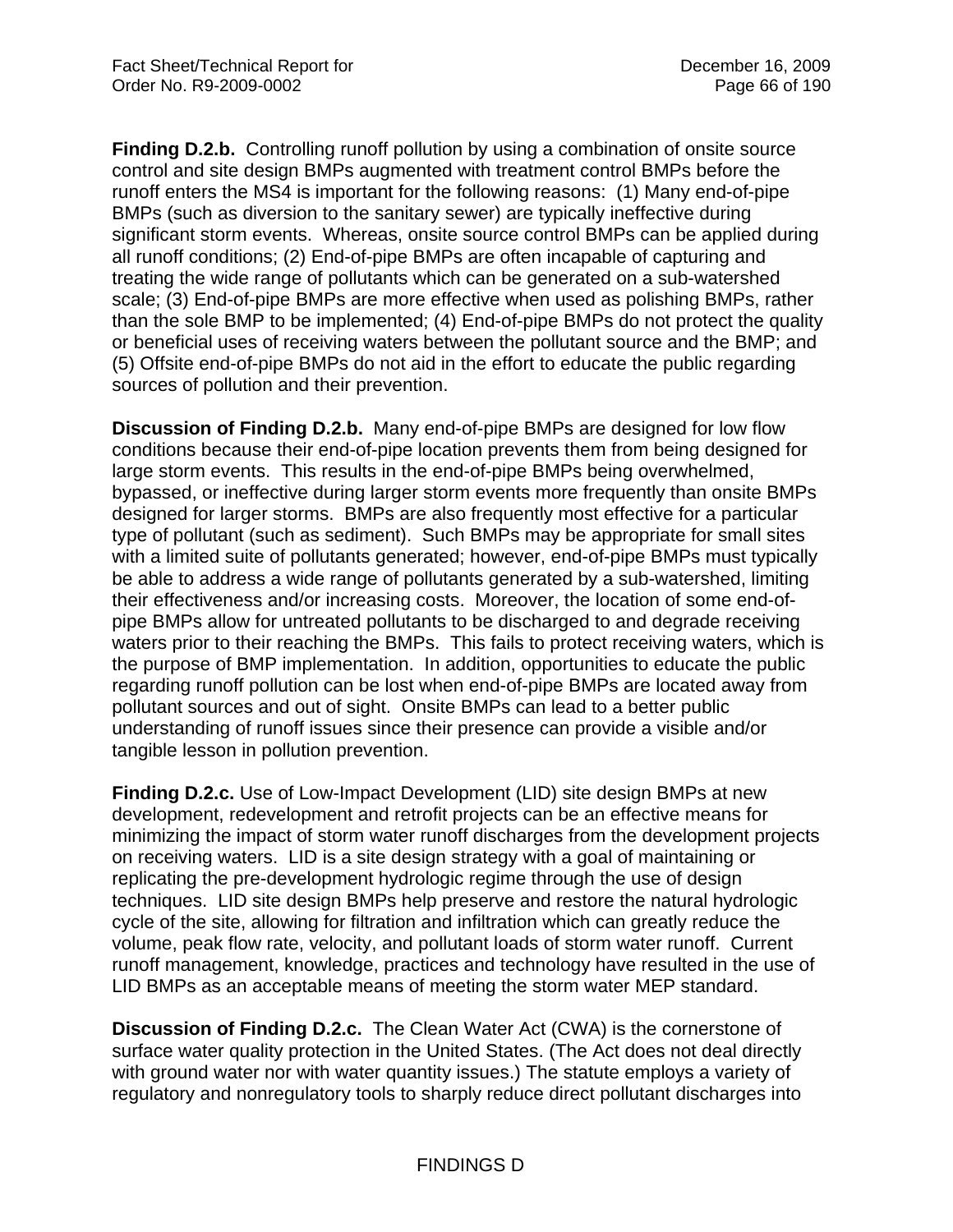waterways, and manage polluted runoff. These tools are employed to achieve the broader goal of restoring and maintaining the chemical, physical, and biological integrity of the nation's waters so that they can support the protection and propagation of fish, shellfish, wildlife and recreation in and on the water.

Increasing the volume, velocity, frequency and discharge duration of storm water runoff from developed areas will eventually greatly accelerate downstream erosion, impair stream habitat in natural drainages, and negatively impact beneficial uses. Development and urbanization increase pollutant loads and volume while simultaneously increasing impervious area. Impervious surfaces can neither absorb water nor remove pollutants and thus lose the purification and infiltration provided by naturally vegetated soil. Furthermore, impervious surfaces tend to concentrate pollutants on the top of the surface that are then washed off into the MS4 and waters of the State in a concentrated manner. The use of Low-Impact Development (LID) site design BMPs can be an effective means of minimizing the impact of runoff discharges on receiving waters. By reducing water pollution, reducing runoff and increasing groundwater recharge, LID helps to improve the quality of receiving surface waters, stabilize the flow rates of receiving waters (preventing downstream hydromodification), reduce downstream flooding and protect and enhance water supply sources. Current runoff management, knowledge, practice and technology has resulted in the use of LID BMPs as an acceptable means of meeting the MEP standard for storm water treatment.

Current municipal codes may oppose or hinder the design, use and implementation of specific elements of LID. These codes include, but are not limited to, emergency services access requirements, building landscape ordinances, building height limits and parking space requirements. It is essential for Copermittees to work with other responsible agencies and/or update codes that have the potential to impact the use of LID.

The Local Government Commission, a non-profit organization working to build livable communities, developed a set of principles known as the *Ahwahnee Water Principles for Resource-Efficient Land Use*118 that provide the opportunity to reduce costs and improve the reliability and quality of our water resources. Implementation of LID incorporates several of the Ahwahnee principles such as:

1. "Community Design should be compact, mixed use, walkable and transitoriented so that urban runoff pollutants are minimized and the open lands that absorb water are preserved to the maximum extent possible."

3. "Water holding areas such as creek beds, recessed athletic fields, ponds, cisterns, and other features that serve to recharge groundwater, reduce runoff, improve water quality and decrease flooding should be incorporated into the urban landscape."

<sup>1</sup> Local Government Commission, "The Ahwahnee Water Principles – A Blueprint for Regional Sustainability", http://water.lgc.org/Members/tony/docs/lgc\_water\_guide.pdf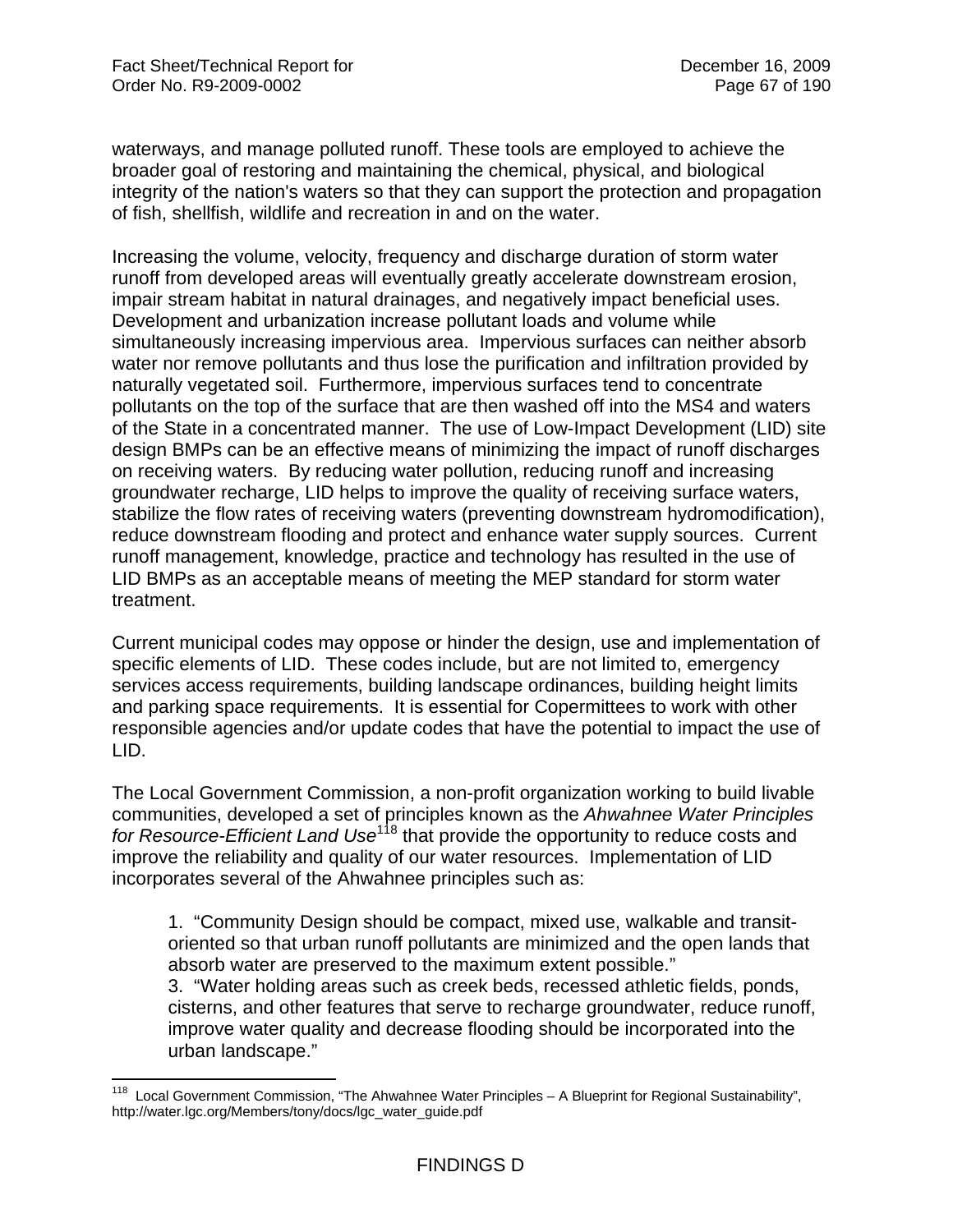4. "All aspects of landscaping from the selection of plants to soil preparation and the installation of irrigation systems should be designed to reduce water demand, retain runoff, decrease flooding, and recharge groundwater." 5. "Permeable surfaces should be used for hardscape. Impervious surfaces such as driveways, streets, and parking lots should be minimized so that land is available to absorb storm water, reduce polluted urban runoff, recharge groundwater and reduce flooding."

The use of LID site design BMPs helps reduce the amount of impervious area associated with development and allows storm water to infiltrate into the soil. Natural vegetation and soil filters storm water runoff and reduces the volume and pollutant loads of storm water. Studies have revealed that the level of imperviousness resulting from development and urbanization is strongly correlated with the water quality impairment of nearby receiving waters.<sup>119</sup> In many cases, the impacts on receiving waters due to changes in hydrology can be more significant than those attributable to the contaminants found in storm water discharges.<sup>120</sup> These impacts include stream bank erosion (increased sediment load and subsequent deposition), benthic habitat degradation, and decreased diversity of macroinvertebrates. Although conventional BMPs do reduce storm water pollutant loads, they may not effectively control adverse effects from changes in the discharge hydrologic conditions.<sup>121</sup>

The Order includes requirements for developments to include site design BMPs that mimic or replicate the natural hydrologic cycle. Open space designs which maximize pervious surfaces and retention of "natural" drainages have been found to reduce both the costs of development and pollutant export.<sup>122</sup> Moreover, USEPA finds including plans for a "natural" site design and BMP implementation during the design phase of new development and redevelopment offers the most cost effective strategy to reduce storm water pollutant loads to surface waters.<sup>123</sup> In addition, a recent U.S. Department of Housing and Urban Development guidance document on low-impact development notes that the use of LID-based storm water management design allows land to be developed, but in a cost-effective manner that helps mitigate potential environmental impacts.<sup>124</sup>

<sup>1</sup> <sup>119</sup> USEPA, 1999. 40 CFR Parts 9, 122, 123, and 124 National Pollutant Discharge Elimination System -Regulations for Revision of the Water Pollution Control Program Addressing Storm Water Discharges; Final Rule.<br><sup>120</sup> Ibid.<br><sup>121</sup> USEPA, 2000. Low-Impact Development: A literature review. EPA-841-B-00-005. 35p.<br><sup>122</sup> Center

Watershed Protection Techniques. Vol. 3. No. 2.

 $123$  USEPA, 1999. 40 CFR Parts 9, 122, 123, and 124 National Pollutant Discharge Elimination System -Regulations for Revision of the Water Pollution Control Program Addressing Storm Water Discharges; Final Rule.<br><sup>124</sup> U.S. Department of Housing and Urban Development, Office of Policy Development and Research, 2003. "The

Practice of Low Impact Development." Prepared by: NAHB Research Center, Inc. Upper Marlboro, Maryland. Contract No. H-21314CA. 131p.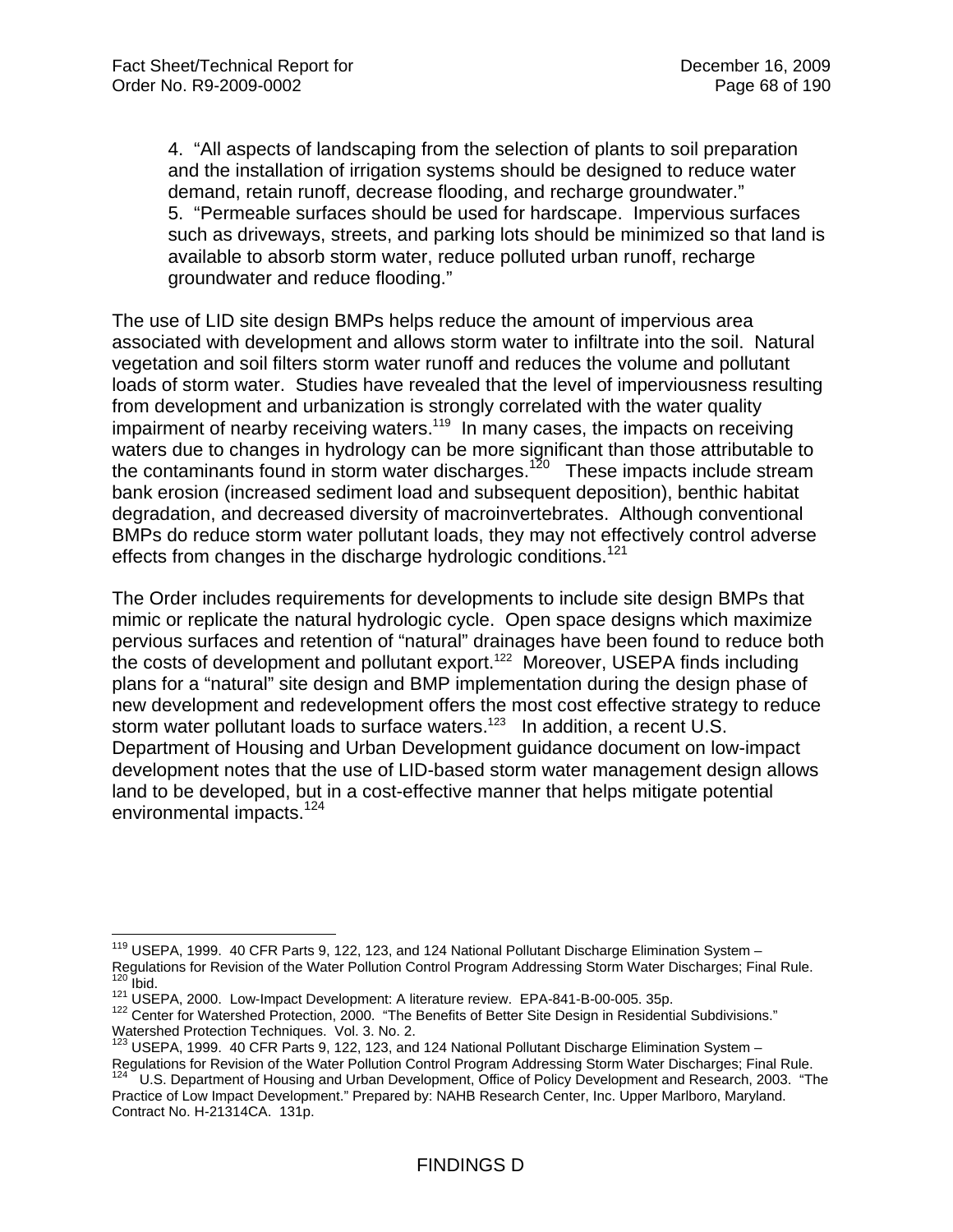**Finding D.2.d.** Retail Gasoline Outlets (RGOs) are significant sources of pollutants in storm water runoff. RGOs are points of convergence for motor vehicles for automotive related services such as repair, refueling, tire inflation, and radiator fill-up and consequently produce significantly higher loadings of hydrocarbons and trace metals (including copper and zinc) than other developed areas.

**Discussion of Finding D.2.d.** RGOs are included in the Order as a Priority Development Project category because RGOs produce significantly greater loadings of hydrocarbons and trace metals (including copper and zinc) than other developed areas. To meet the storm water MEP standard, source control and structural treatment BMPs are needed at RGOs that meet the following criteria: (a) 5,000 square feet or more or (b) an ADT of 100 or more vehicles per day. These are appropriate thresholds since vehicular development size and volume of traffic are good indicators of potential impacts of storm water runoff from RGOs on receiving waters.

This finding has been added to satisfy State Board WQ Order No. 2000-11's requirements for including RGOs as a Priority Development Category. Order No. 2000-11 acknowledged that a threshold (size, average daily traffic, etc.) appropriate to trigger SSMP requirements should be developed for RGOs and that specific findings regarding RGOs should be included in MS4 permits to justify the requirement.<sup>125</sup> Additional detail to support the inclusion of RGOs can be found in the Fact Sheet discussion of Section D.1.d.2.j.

**Finding D.2.e.** Industrial sites are significant sources of pollutants in runoff. Pollutant concentrations and loads in runoff from industrial sites are similar or exceed pollutant concentrations and loads in runoff from other land uses, such as commercial or residential land uses. As with other land uses, LID site design, source control, and treatment control BMPs are needed at industrial sites in order to meet the MEP standard. These BMPs are necessary where the industrial site is larger than 10,000 square feet. The 10,000 square feet threshold is appropriate, since it is consistent with requirements in other Phase I NPDES storm water regulations throughout California.

 $\overline{a}$ <sup>125</sup> State Board, 2000. Order WQ 2000-11. In the Matter of the Petitions of The Cities Of Bellflower, Et Al., The City Of Arcadia, And Western States Petroleum Association Review of January 26, 2000 Action of the Regional Board And Actions and Failures to Act by both the California Regional Water Quality Control Board, Los Angeles Region and Its Executive Officer Pursuant to Order No. 96-054, Permit for Municipal Storm Water and Urban Run-Off Discharges Within Los Angeles County [NPDES NO. CAS614001] SWRCB/OCC FILES A-1280, A-1280(a) and A-1280(b)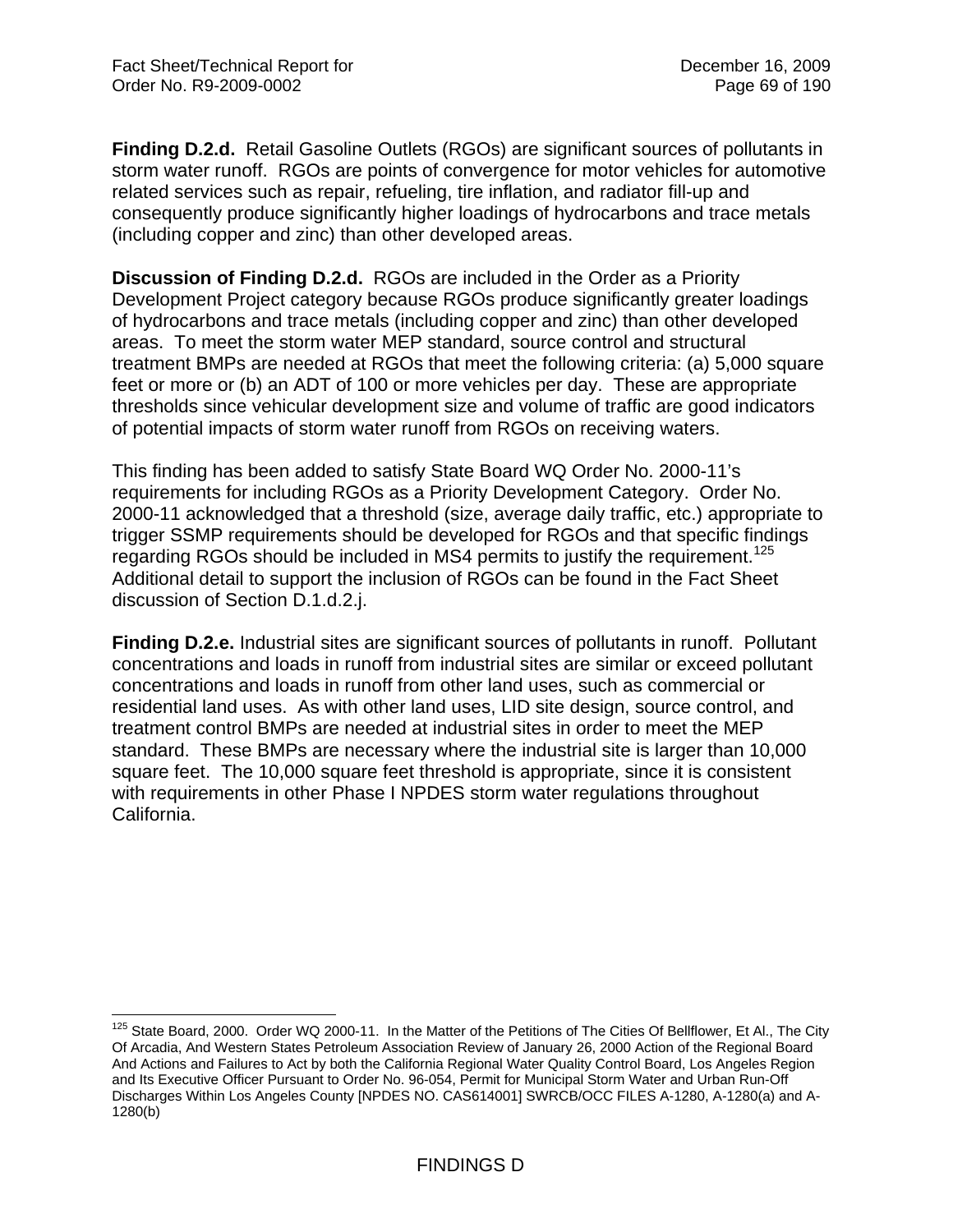**Discussion of Finding D.2.e.** Industrial sites can be a significant source of pollutants in storm water runoff. In an extensive review of storm water literature, the LARWQCB found widespread support for the finding that "industrial and commercial activities can also be considered hot spots as sources of pollutants." It also found that "industrial and commercial areas were likely to be the most significant pollutant source areas" of heavy metals.<sup>126</sup> Likewise, storm water runoff from heavy industry in the Santa Clara Valley has been found to be extremely toxic.<sup>127</sup> These findings are corroborated by USEPA, which states in the preamble to the 1990 Phase I NPDES storm water regulations that "Because storm water from industrial facilities may be a major contributor of pollutants to municipal separate storm sewer systems, municipalities are obligated to develop controls for storm water discharges associated with industrial activity through their system in their storm water management program." Since heavy industrial sites can be a significant source of pollutants in runoff in a manner similar to other SSMP project categories such as commercial development or automotive repair shops, it is appropriate to include heavy industrial sites as a SSMP category in the Order.

The Phase I NPDES storm water regulations require the Copermittees to "control through ordinance, permit, contract, order, or similar means, the contribution of pollutants to the municipal storm sewer by storm water discharges associated with industrial activity and the quality of storm water discharged from sites of industrial activity" (40 CFR 122.26(d)(2)(i)). In addition, it has been established that the MEP standard for the control of storm water runoff from new development projects includes incorporation of the SSMP requirements. Since the Copermittees must both control storm water pollutants from industrial sites and meet the storm water MEP standard for new development, it is appropriate to apply the SSMP requirements to heavy industrial sites.

The State Board's Order WQ 2000-11 indicates that it is appropriate to apply SSMP requirements to categories of development where evidence shows the category of development can be a significant source of pollutants. As evidenced above, heavy industrial sites can be a significant source of pollutants. Therefore, the Order includes heavy industrial sites as a SSMP Priority Development Project category.

<sup>&</sup>lt;sup>126</sup> Los Angeles Regional Water Quality Control Board. 2001.

<sup>127</sup> Schueler and Holland, 2000. Storm Water Strategies for Arid and Semi-Arid Watersheds (Article 66). The Practice of Watershed Protection.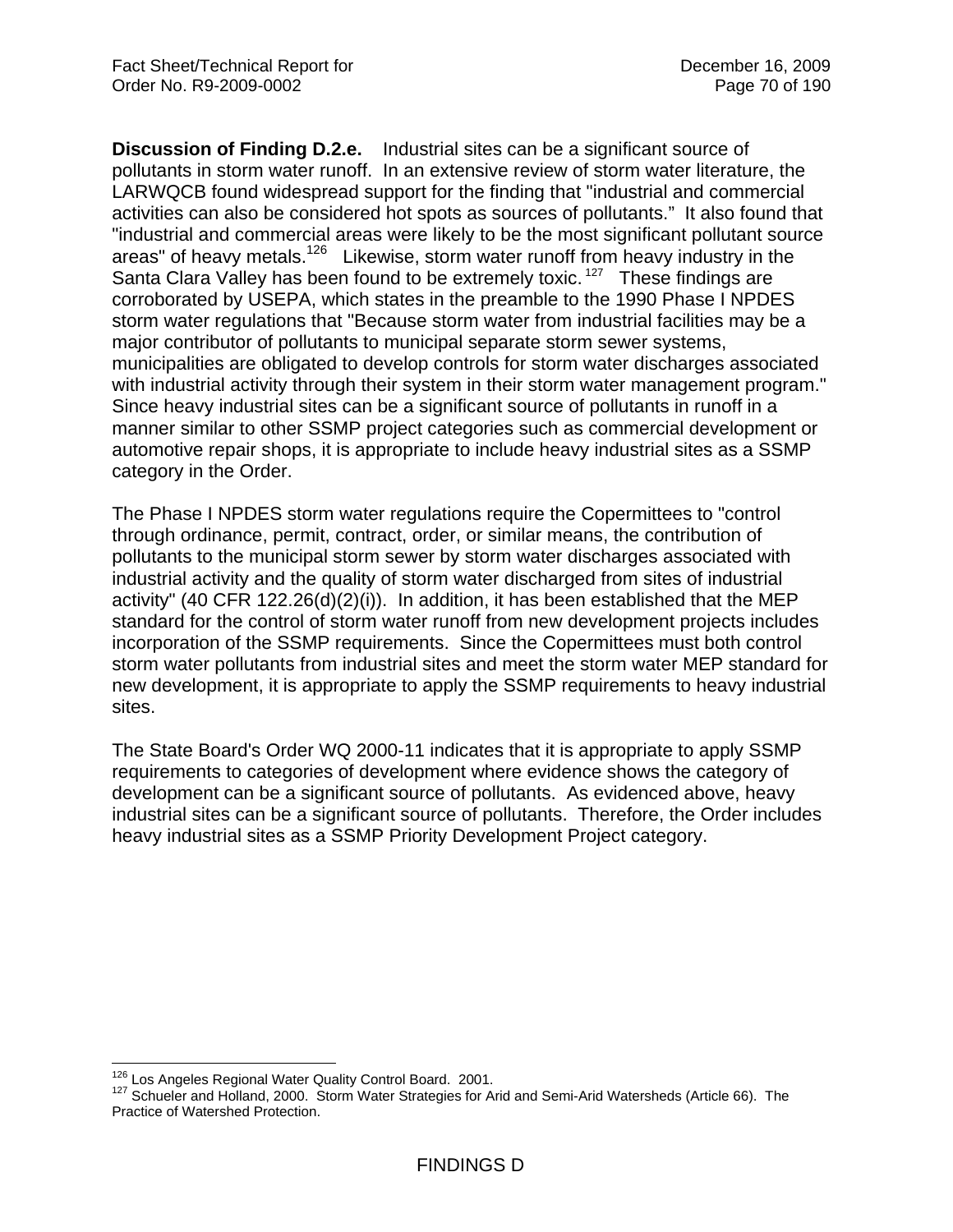**Finding D.2.f.** If not properly designed or maintained, certain BMPs implemented or required by municipalities for runoff management may create a habitat for vectors (e.g. mosquitoes and rodents). However, proper BMP design and maintenance to avoid standing water can prevent the creation of vector habitat. Nuisances and public health impacts resulting from vector breeding can be prevented with close collaboration and cooperative effort between municipalities, the Orange County Vector Control District, and the California Department of Public Health during the development and implementation of runoff management programs.

**Discussion of Finding D.2.f.** The implementation of certain structural BMPs or other runoff treatment systems can result in significant vector problems in the form of increased breeding or harborage habitat for mosquitoes, rodents or other potentially disease transmitting organisms. The implementation of BMPs that retain water may provide breeding habitat for a variety of mosquito species, some of which have the potential to transmit diseases such as Western Equine Encephalitis, St. Louis Encephalomyelitis, and malaria. Recent BMP implementation studies by Caltrans<sup>128</sup> in District 7 and District 11 have demonstrated mosquito breeding associated with some types of BMPs. The Caltrans BMP Retrofit Pilot study cited lack of maintenance and improper design as factors contributing to mosquito production. However, a Watershed Protection Techniques article describes management techniques for selecting, designing, and maintaining structural treatment BMPs to minimize mosquito production. <sup>129</sup> State and local runoff management programs that include structural BMPs with the potential to retain water have been implemented in Florida and the Chesapeake Bay region without resulting in significant public health threats from mosquitoes or other vectors.<sup>130</sup>

**Finding D.2.g.** The increased volume, velocity, frequency and discharge duration of storm water runoff from developed areas has the potential to greatly accelerate downstream erosion, impair stream habitat in natural drainages, and negatively impact beneficial uses. Development and urbanization increase pollutant loads in storm water runoff and the volume of storm water runoff. Impervious surfaces can neither absorb water nor remove pollutants and thus lose the purification and infiltration provided by natural vegetated soil. Hydromodification measures for discharges to hardened channels allow for the future restoration of the hardened channels to their natural state, thereby restoring the chemical, physical, and biological integrity and Beneficial Uses of local receiving waters.

<sup>&</sup>lt;sup>128</sup> Caltrans. 2000. BMP Retrofit Pilot Studies: A Preliminary Assessment of Vector Production.

<sup>129</sup> Watershed Protection Techniques, 1995. Mosquitoes in Constructed Wetlands: A Management Bugaboo? 1(4):203-207.

<sup>&</sup>lt;sup>130</sup> Shaver, E. and R. Baldwin, 1995. Sand Filter Design for Water Quality Treatment in Herricks, E., Ed. Stormwater Runoff and Receiving Systems: Impact, Monitoring, and Assessment, CRC Lewis Publishers, New York, NY.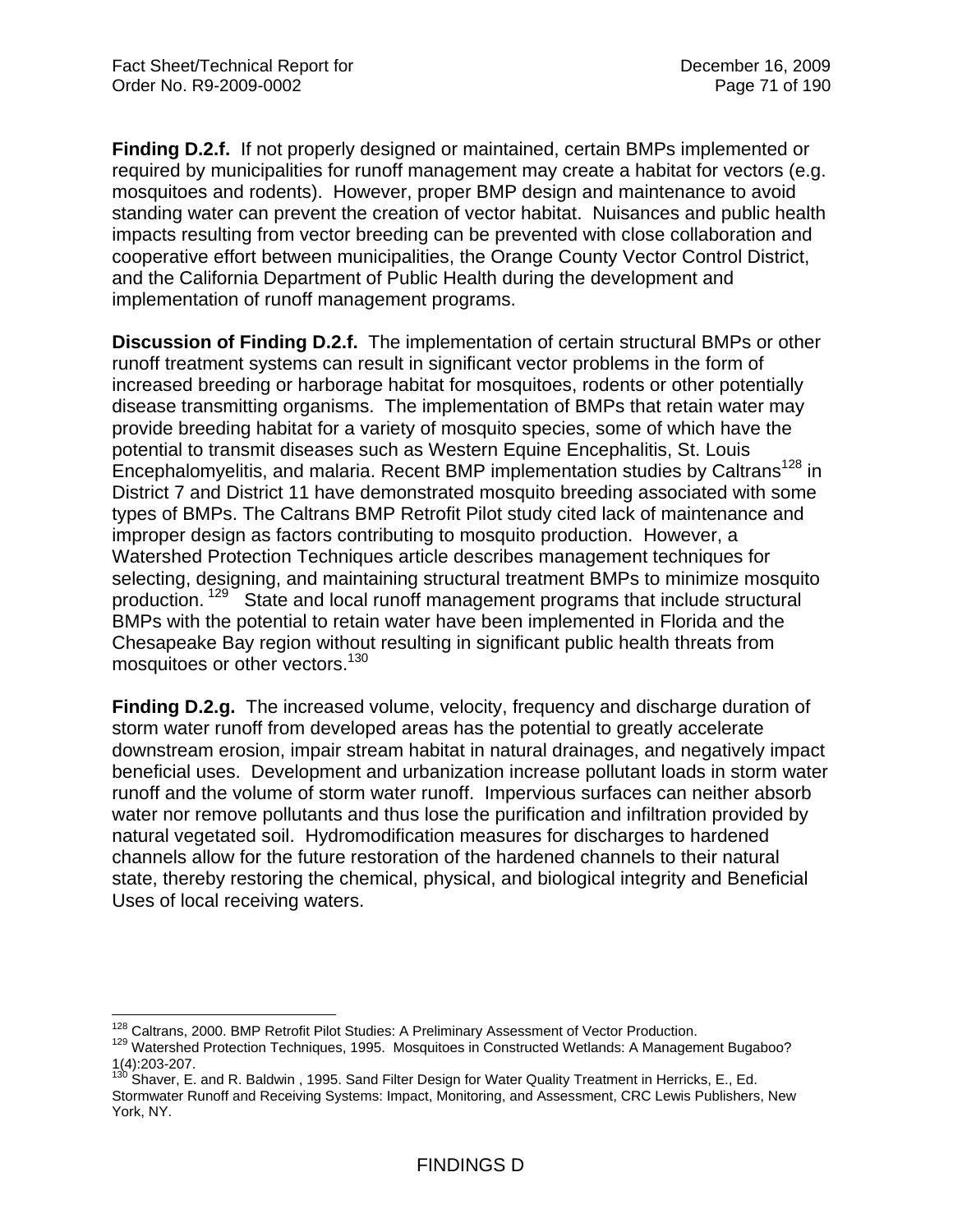**Discussion of Finding D.2.g.** Increasing the volume, velocity, frequency and discharge duration of storm water runoff from developed areas will eventually greatly accelerate downstream erosion, impair stream habitat in natural drainages, and negatively impact beneficial uses. Development and urbanization increase pollutant loads and volume while simultaneously increasing impervious area. Impervious surfaces can neither absorb water nor remove pollutants and thus lose the purification and infiltration provided by naturally vegetated soil.

Historic hydromodification impacts, such as concrete lining and channelization, have impacted the natural physical habitat of urban streams resulting in low Index of Biotic Integrity (IBI) scores. The Copermittee's 2006-2007 monitoring indicated decreased IBI scores in the developed watersheds. In the absence of water chemistry and toxicity impacts, these low scores were attributed to be a result of poor physical habitat conditions.131

Hydromodification impacts result in poor physical habitat conditions through streambed scour, erosion, vegetation displacement, sediment deposition, channelization and channel modifications. Increased sediment loads from hydromodification causes other impacts to physical habitats including increased turbidity which then may cause increased temperatures. In addition, an increased sediment load may have an increased biological content thereby increasing the sediment oxygen demand and lowering the dissolved oxygen available for aquatic life. $132$ 

The objective of the CWA is "to restore and maintain the chemical, *physical,* and biological integrity of the Nation's waters (emphasis added)." Stream restoration by removing concrete and other unnatural materials is a major step toward achieving that objective. The success of future stream restoration and stabilization is, however, dependent on preventing and reducing physical impacts from activities upstream. Therefore, hydromodification management measures are necessary upstream of modified (e.g. concrete, rip rap, etc.) channels in addition to non-modified channels.

Please see discussion of Findings C.10 and C.11.

 $\overline{a}$ 

<sup>&</sup>lt;sup>131</sup> Orange County Copermittees, November 15, 2007. 2006-2007 Unified Annual Progress Report Program Effectiveness Assessment (San Diego Region).

<sup>132</sup> USEPA, National Management Measures to Control Nonpoint Source Pollution from Hydromodification, EPA 841-B-07-002, July 2007.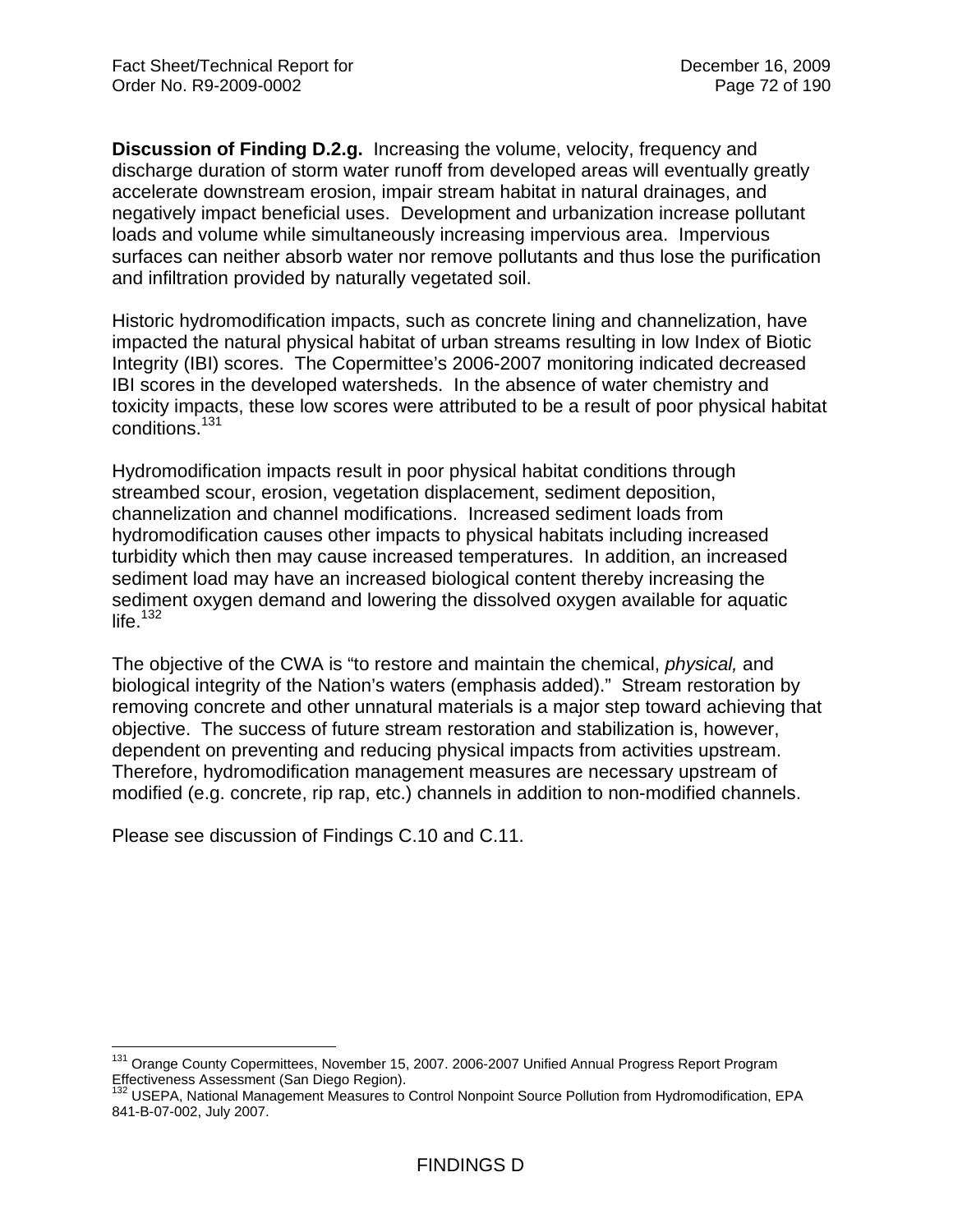**Finding D.3.a.** In accordance with federal NPDES regulations and to ensure the most effective oversight of industrial and construction site discharges, discharges of runoff from industrial and construction sites are subject to dual (state and local) storm water regulation. Under this dual system, each Copermittee is responsible for enforcing its local permits, plans, and ordinances, and the Regional Board is responsible for enforcing the General Construction Activities Storm Water Permit, State Board Order 99-08 DWQ, NPDES No. CAS000002 (General Construction Permit) and the General Industrial Activities Storm Water Permit, State Board Order 97-03 DWQ, NPDES No. CAS000001 (General Industrial Permit). NPDES municipal regulations require that municipalities develop and implement measures to address runoff from industrial and construction activities. Those measures may require the implementation of additional BMPs than are required under the statewide general permits for activities subject to both state and local regulation.

**Discussion of Finding D.3.a**. USEPA finds the control of pollutant discharges from industry and construction so important to receiving water quality that it has established a double system of regulation over industrial and construction sites. This double system of regulation consists of two parallel regulatory systems with the same common objective: to keep pollutants from industrial and construction sites out of the MS4. In this double system of regulation for runoff from industrial and construction sites, local governments must enforce their legal authorities (i.e., local ordinances and permits) while the Regional Board must enforce its legal authority (i.e., statewide general industrial and construction storm water permits). These two regulatory systems are designed to complement and support each other. Municipalities are not required to enforce Regional Board and State Board permits; however, they are required to enforce their ordinances and permits. The Federal regulations are clear that municipalities have responsibility to prevent non-storm water and address storm water runoff from industrial and construction sites which enters their MS4s.

Municipalities have this responsibility because they have the authority to issue land use and development permits. Since municipalities are the lead permitting authority for industrial land use and construction activities, they are also the lead for enforcement regarding runoff discharges from these sites. For sites where the municipality is the lead permitting authority, the Regional Board will work with the municipality and provide support where needed. The Regional Board will assist municipalities in enforcement against non-compliant sites after the municipality has exhibited a good faith effort to bring the site into compliance.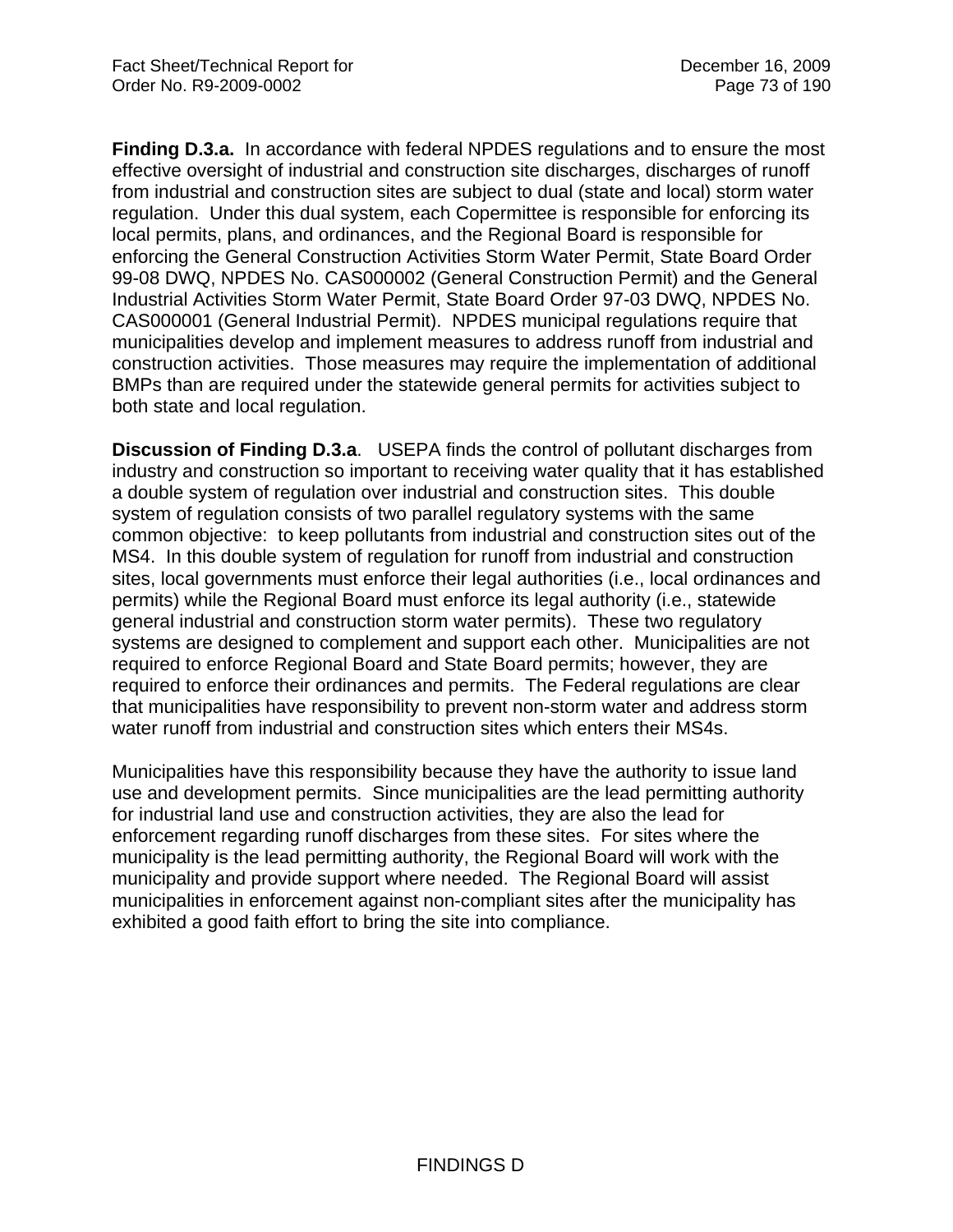According to USEPA, the storm water regulations envision that NPDES permitting authorities and municipal operators will cooperate to develop programs to monitor and control pollutants in storm water discharges from industrial facilities.<sup>133</sup> USEPA discusses the "dual regulation" of construction sites in its Storm Water Phase II Compliance Assistance Guide, which states "Even though all construction sites that disturb more than one acre are covered nationally by an NPDES storm water permit, the construction site runoff control minimum measure […] is needed to induce more localized site regulation and enforcement efforts, and to enable operators […] to more effectively control construction site discharges into their MS4s."<sup>134</sup> While the Storm Water Phase II Compliance Assistance Guide applies to small municipalities, it is applicable to the Copermittees, because they are similar in size and have the potential to discharge similar pollutant types as Phase II municipalities.

**Finding D.3.b.** Identification of sources of pollutants in runoff (such as municipal areas and activities, industrial and commercial sites/sources, construction sites, and residential areas), development and implementation of BMPs to address those sources, and updating ordinances and approval processes are necessary for the Copermittees to ensure that discharges of pollutants from its MS4 in storm water are reduced to the MEP and that non-storm water discharges are not occurring. Inspections and other compliance verification methods are needed to ensure minimum BMPs are implemented. Inspections are especially important at high risk areas for pollutant discharges.

**Discussion of Finding D.3.b**. Source identification is necessary to characterize the nature and extent of pollutants in discharges and to develop appropriate BMPs. It is the first step in a targeted approach to runoff management. Source identification helps identify the location of potential sources of pollutants in runoff. Pollutants found to be present in receiving waters can then be traced to the sites which frequently generate such pollutants. In this manner source inventories can help to target inspections, monitoring, and potential enforcement. This allows for limited inspection, monitoring, and enforcement time to be most effective. USEPA supports source identification as a concept when it recommends construction, municipal, and industrial source identification in guidance and the federal regulations.<sup>135,136</sup>

<sup>1</sup> <sup>133</sup> USEPA, 1992. Guidance Manual for the Preparation of Part II of the NPDES Permit Applications for Discharges from Municipal Separate Storm Sewer Systems. EPA 833-B-92-002.<br><sup>134</sup> USEPA, 2000. Storm Water Phase II Compliance Assistance Guide. EPA 833-R-00-002.

<sup>&</sup>lt;sup>135</sup> USEPA, 1992. Guidance Manual for the Preparation of Part II of the NPDES Permit Applications for Discharges from Municipal Separate Storm Sewer Systems. EPA 833-B-92-002.

 $136$  40 CFR 122.26(d)(2)(ii)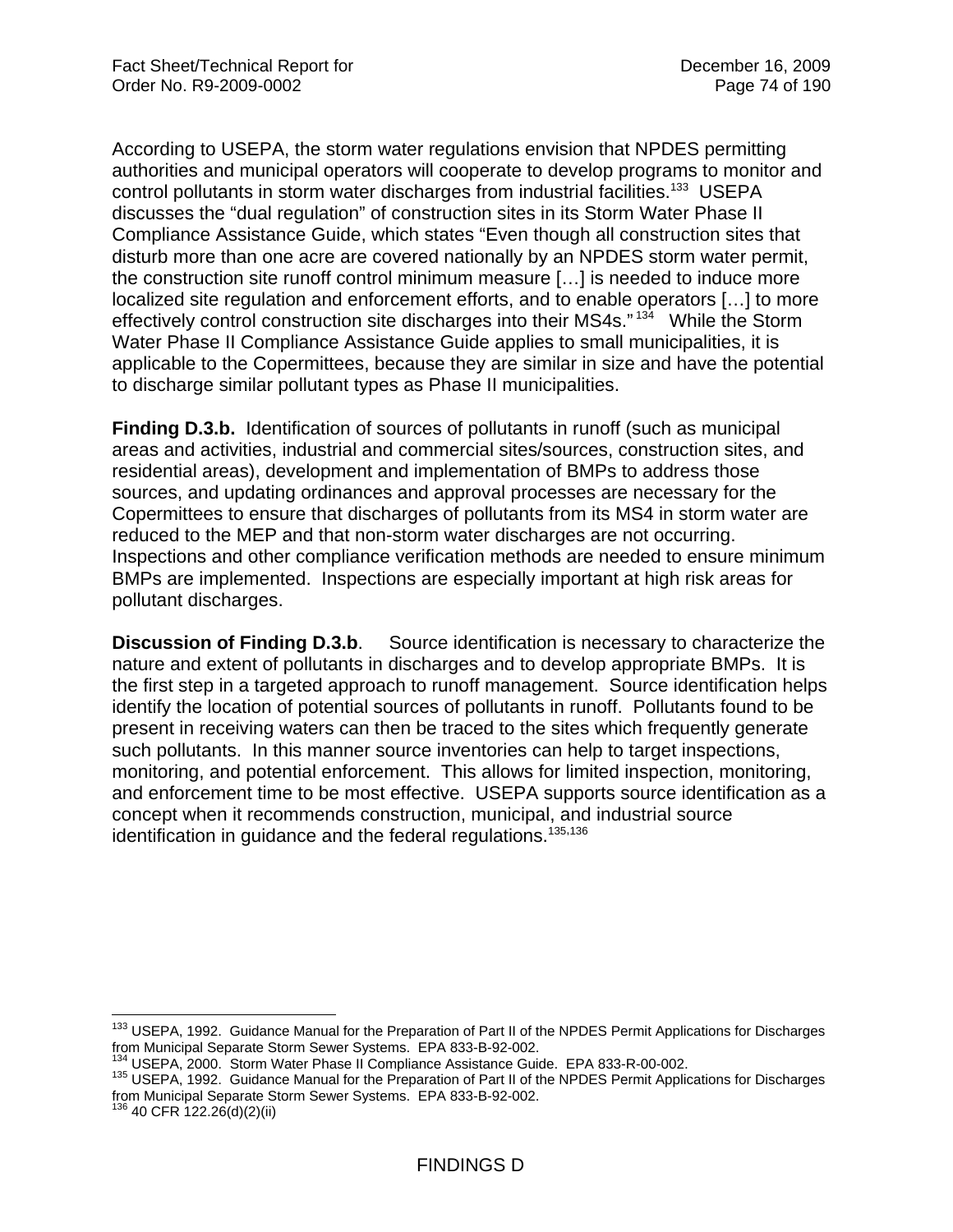The development of BMPs for identified sources will help ensure that appropriate, consistent controls are implemented at all types of development and areas. Copermittees must reduce the discharge of pollutants in storm water runoff to the maximum extent practicable. To achieve this level of pollutant reduction, BMPs must be implemented. Designation of minimum BMPs helps ensure that appropriate BMPs are implemented for various sources. These minimum BMPs also serve as guidance as to the level of water quality protection required. USEPA requires development and implementation of BMPs for construction, municipal, commercial, industrial, and residential sources at 40 CFR 122.26(d)(2)(iv)(A-D).

Updating ordinances and approval processes is necessary in order for the Copermittees to control discharges to their MS4s. USEPA supports updating ordinances and approval processes when it states "A crucial requirement of the NPDES storm water regulation is that a municipality must demonstrate that it has adequate legal authority to control the contribution of pollutants in storm water discharged to its MS4. […] In order to have an effective municipal storm water management program, a municipality must have adequate legal authority to control the contribution of pollutants to the MS4. […] 'Control,' in this context, means not only to require disclosure of information, but also to limit, discourage, or terminate a storm water discharge to the MS4."137

Inspections provide a necessary means for the Copermittees to evaluate compliance of pollutant sources with their municipal ordinances and minimum BMP requirements. USEPA supports inspections when it recommends inspections of construction, municipal, and industrial sources.<sup>138</sup> Inspection of high risk sources are especially important because of the ability of frequent inspections to help ensure compliance, thereby reducing the risk associated with such sources. USEPA suggests that inspections can improve compliance when it states "Effective inspection and enforcement requires […] penalties to deter infractions and intervention by the municipal authority to correct violations."139

**Finding D.3.c.** Historic and current development makes use of natural drainage patterns and features as conveyances for runoff. Urban streams used in this manner are part of the municipalities MS4 regardless of whether they are natural, anthropogenic, or partially modified features. In these cases, the urban stream is both an MS4 and receiving water.

 $\overline{a}$ <sup>137</sup> USEPA, 1992. Guidance Manual for the Preparation of Part II of the NPDES Permit Applications for Discharges from Municipal Separate Storm Sewer Systems. EPA 833-B-92-002.<br><sup>138</sup> Ibid.

<sup>139</sup> USEPA, 1992. Guidance Manual for the Preparation of Part II of the NPDES Permit Applications for Discharges from Municipal Separate Storm Sewer Systems. EPA 833-B-92-002.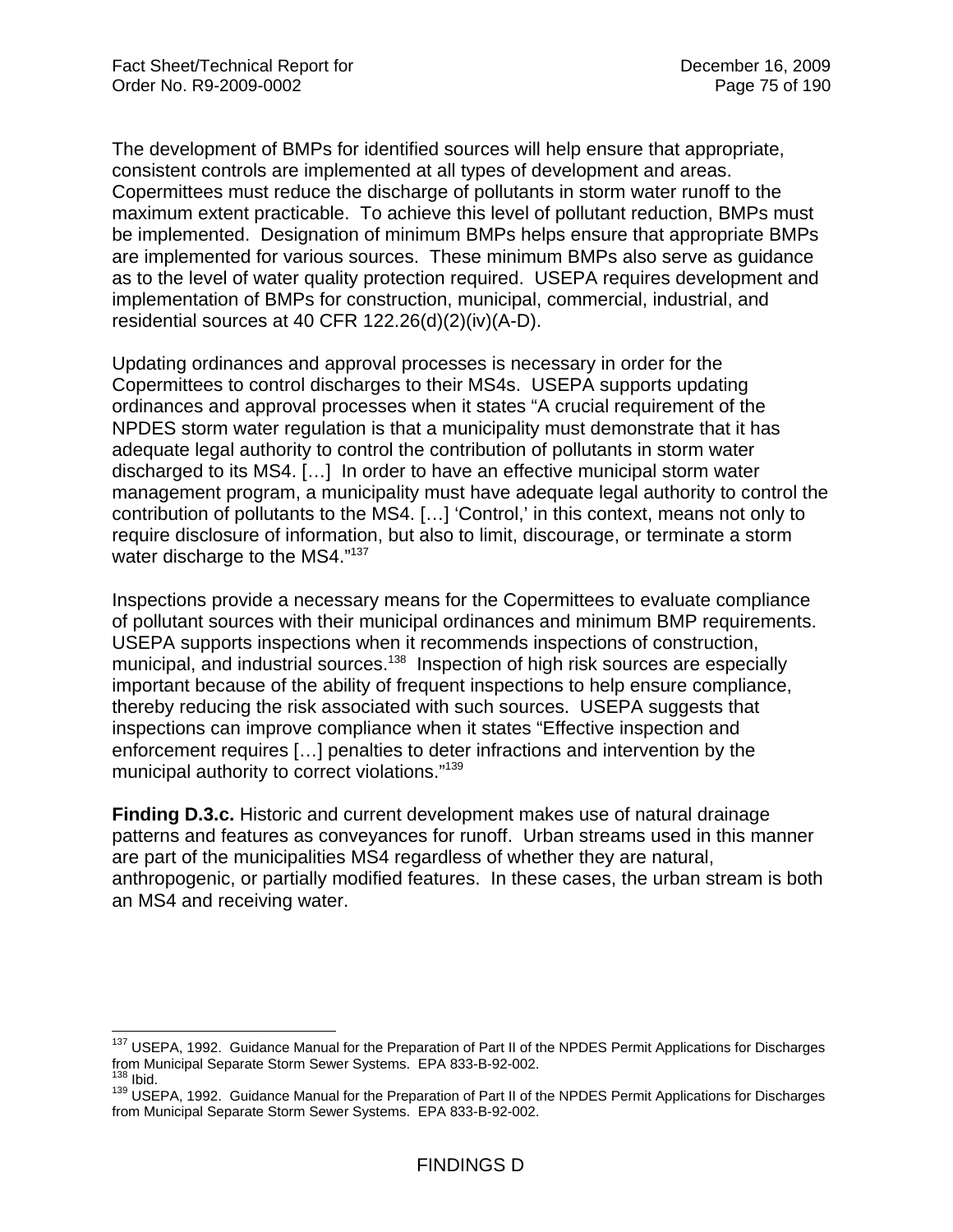**Discussion of Finding D.3.c**. An MS4 is defined in the federal regulations as a conveyance or system of conveyances (including roads with drainage systems, municipal streets, catch basins, curbs, gutters, ditches, man-made channels, or storm drains), owned or operated by a Copermittee, and designed or used for collecting or conveying runoff.140 Natural drainage patterns and urban streams are frequently used by municipalities to collect and convey runoff away from development within their jurisdiction. Therefore, the Regional Board considers natural drainages that are used for conveyances of runoff, regardless of whether or not they've been altered by the municipality, as both part of the MS4s and as receiving waters. To clarify, an unaltered natural drainage, which receives runoff from a point source (channeled by a Copermittee to drain an area within their jurisdiction), which then conveys the runoff to an altered natural drainage or a man-made MS4, is both an MS4 and a receiving water.<sup>141</sup>

**Finding D.3.d.** As operators of the MS4s, the Copermittees cannot passively receive and discharge pollutants from third parties. By providing free and open access to an MS4 that conveys discharges to waters of the U.S., the operator essentially accepts responsibility for discharges into the MS4 that it does not prohibit or control. These discharges may cause or contribute to a condition of contamination or a violation of water quality standards.

<sup>1</sup> <sup>140</sup> USEPA, 2000. EPA Administered Permit Programs: The National Pollutant Discharge Elimination System. Code of Federal Regulations, Vol. 40, Part 122.

Regional Board, 2001. Response in Opposition to Petitions for Review of California Regional Water Quality Control Board San Diego Region Order No. 2001-01 – NPDES Permit No. CAS0108758 (San Diego Municipal Storm Water Permit).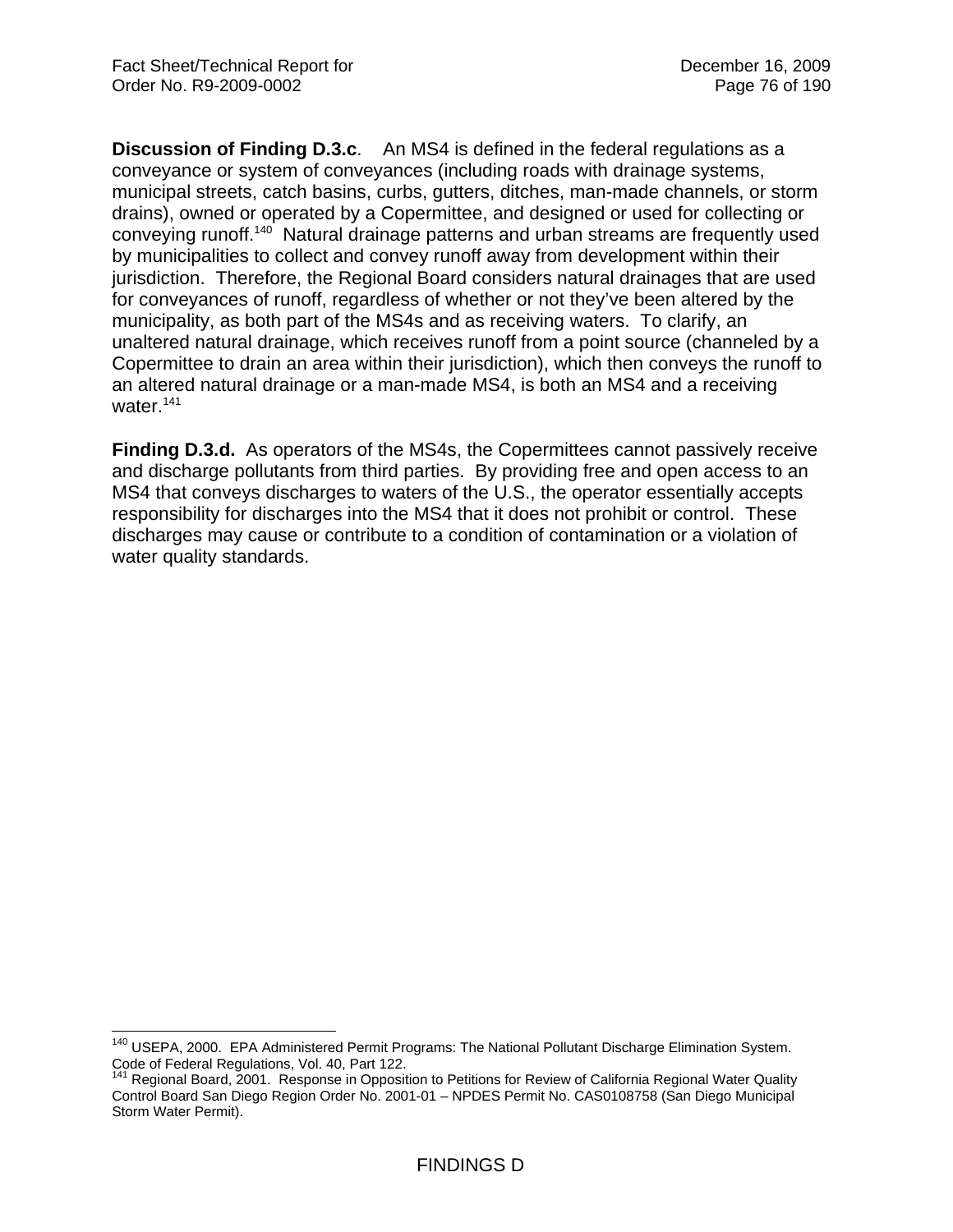**Discussion of Finding D.3.d.** CWA section 402(p) requires operators of MS4s to prohibit non-storm water discharges into their MS4s. This is necessary because pollutants which enter the MS4 generally are conveyed through the MS4 to be eventually discharged into receiving waters. If a municipality does not prohibit nonstorm water discharges, it is providing the pathway (its MS4) which enables pollutants to reach receiving waters. Since the municipality's storm water management service can result in pollutant discharges to receiving waters, the municipality must accept responsibility for the water quality consequences resulting from this service. Furthermore, third party discharges can cause a municipality to be out of compliance with its permit. Since pollutants from third parties which enter the MS4 will eventually be discharged from the MS4 to receiving waters, the third party discharges can result in a situation of municipality non-compliance if the discharges lead to an exceedance of water quality standards. For these reasons, each Copermittee must prohibit and/or control discharges from third parties to its MS4. USEPA supports this concept when it states "the operators of regulated small MS4s cannot passively receive and discharge pollutants from third parties" and "the operator of a small MS4 that does not prohibit and/or control discharges into its system essentially accepts 'title' for those discharges. At a minimum, by providing free and open access to the MS4s that convey discharges to the waters of the United States, the municipal storm sewer system enables water quality impairment by third parties."142

**Finding D.3.e.** Waste and pollutants which are deposited and accumulate in MS4 drainage structures will be discharged from these structures to waters of the U.S. unless they are removed. These discharges may cause or contribute to, or threaten to cause or contribute to, a condition of pollution in receiving waters. For this reason, pollutant discharges from storm water into MS4s must be reduced using a combination of management measures, including source control, and an effective MS4 maintenance program must be implemented by each Copermittee.

**Discussion of Finding D.3.e**. When rain falls and drains freeways, industries, construction sites, and neighborhoods, it picks up a multitude of pollutants. Gravity flow transports the pollutants to the MS4. Illicit discharges and connections also can contribute a significant amount of pollutants to MS4s. MS4s are commonly designed to convey their contents as quickly as possible. Due to the resulting typically high flow rates within the concrete conveyance systems of MS4s, pollutants which enter or are deposited in the MS4 and not removed are generally flushed unimpeded through the MS4 to waters of the United States. Since treatment generally does not occur within the MS4, in such cases reduction of storm water pollutants to the MEP must occur prior to discharges entering the MS4.

<sup>1</sup> <sup>142</sup> Federal Register / Vol. 64, No. 235 / Wednesday, December 8, 1999 / Rules and Regulations. P. 68765-68766.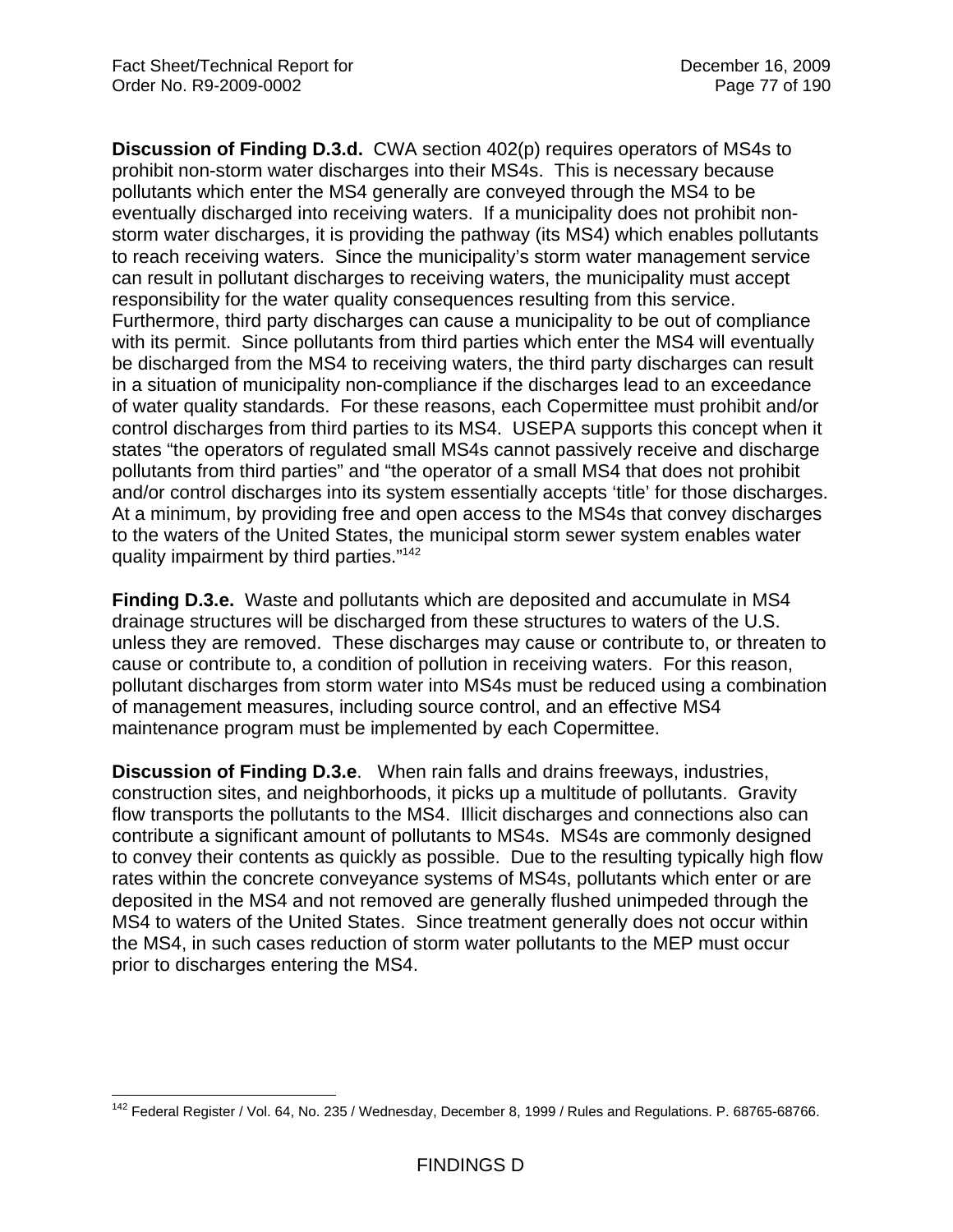The importance of this concept is supported by the tons of wastes/pollutants that have been removed from the Copermittees' MS4s as reported in their ROWD.<sup>143</sup> Moreover, these pollutants will be discharged into receiving waters unless an effective MS4 and structural treatment BMP maintenance program is implemented by the Copermittees. The requirement for Copermittees to conduct a MS4 maintenance program is specifically directed in both the Phase I and Phase II storm water regulations. Regarding MS4 cleaning, USEPA states "The removal of sediment, decaying debris, and highly polluted water from catch basins has aesthetic and water quality benefits, including reducing foul odors, reducing suspended solids, and reducing the load of oxygen-demanding substances that reach receiving waters."144 It goes on to say, "Catch basin cleaning is an efficient and cost-effective method for preventing the transport of sediment and pollutants to receiving water bodies." USEPA also finds that "Lack of maintenance often limits the effectiveness of storm water structural controls such as detention/retention basins and infiltration devices. […] The proposed program should provide for maintenance logs and identify specific maintenance activities for each class of control, such as removing sediment from retention ponds every five years, cleaning catch basins annually, and removing litter from channels twice a year."145

**Finding D.3.f.** Enforcement of local runoff related ordinances, permits, and plans is an essential component of every runoff management program and is specifically required in the federal storm water regulations and this Order. Each Copermittee is individually responsible for adoption and enforcement of ordinances and/or policies, implementation of identified control measures/BMPs needed to prevent or reduce pollutants in storm water runoff, and for the allocation of funds for the capital, operation and maintenance, administrative, and enforcement expenditures necessary to implement and enforce such control measures/BMPs under its jurisdiction. Education is an important aspect of every effective runoff management program and the basis for changes in behavior at a societal level. Education of municipal planning, inspection, and maintenance department staffs is especially critical to ensure that in-house staffs understand how their activities impact water quality, how to accomplish their jobs while protecting water quality, and their specific roles and responsibilities for compliance with this Order. Public education, designed to target various urban land users and other audiences, is also essential to inform the public of how individual actions affect receiving water quality and how adverse effects can be minimized.

<sup>&</sup>lt;sup>143</sup> Orange County Storm Water Copermittees. 2006. Report of Waste Discharge (San Diego Region).

<sup>&</sup>lt;sup>144</sup> USEPA, 1999. Storm Water O&M Fact Sheet, Catch Basin Cleaning. EPA 832-F-99-011.<br><sup>145</sup> USEPA, 1992. Guidance Manual for the Preparation of Part II of the NPDES Permit Applications for Discharges from Municipal Separate Storm Sewer Systems. EPA 833-B-92-002.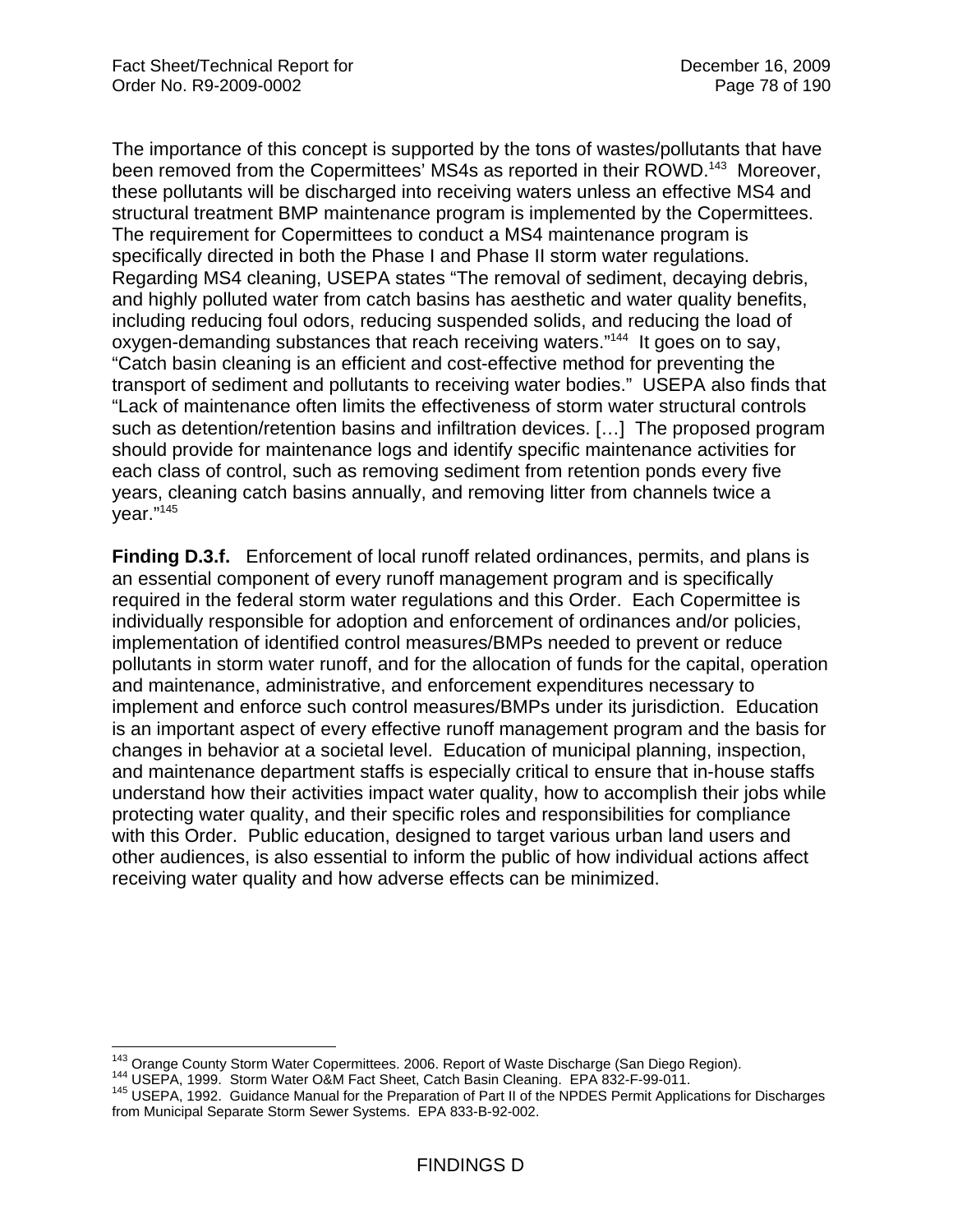**Discussion of Finding D.3.f**. The Federal NPDES regulations 40 CFR  $122.26(d)(2)(iv)(A – D)$  are clear in placing responsibility on municipalities for control of runoff from third party activities and land uses to their MS4.<sup>146</sup> In order for municipalities to assume this responsibility, they must implement ordinances, permits, and plans addressing runoff from third parties. Assessments for compliance with their ordinances, permits, and plans are essential for a municipality to ensure that third parties are not causing the municipality to be in violation of its municipal storm water permit. When conditions of non-compliance are determined, enforcement is necessary to ensure that violations of municipality ordinances and permits are corrected. When the Copermittees determine a violation of its storm water ordinance, it must pursue correction of the violation. Without enforcement, third parties do not have incentive to correct violations. USEPA supports enforcement by municipalities when it states "Effective inspection and enforcement requires […] penalties to deter infractions and intervention by the municipal authority to correct violations. Enforcement mechanisms […] also must be described."147

Education is a critical BMP and an important aspect of runoff management programs. USEPA finds that "An informed and knowledgeable community is critical to the success of a storm water management program since it helps ensure the following: Greater support for the program as the public gains a greater understanding of the reasons why it is necessary and important, [and] greater compliance with the program as the public becomes aware of the personal responsibilities expected of them and others in the community, including the individual actions they can take to protect or improve the quality of area waters."148

Regarding target audiences, USEPA also states "The public education program should use a mix of appropriate local strategies to address the viewpoints and concerns of a variety of audiences and communities, including minority and disadvantaged communities, as well as children."

**Finding D.3.g.** Public participation during the development of runoff management programs is necessary to ensure that all stakeholder interests and a variety of creative solutions are considered.

#### **Discussion of Finding D.3.g**.

This finding is supported by the Phase II Storm Water Regulations, which state "early and frequent public involvement can shorten implementation schedules and broaden public support for a program." USEPA goes on to explain, "Public participation is likely to ensure a more successful storm water program by providing valuable expertise and a conduit to other programs and governments."149

 $\overline{a}$ <sup>146</sup> USEPA, 2000. EPA Administered Permit Programs: The National Pollutant Discharge Elimination System. Code of Federal Regulations, Vol. 40, Part 122.

<sup>&</sup>lt;sup>147</sup> USEPA, 1992. Guidance Manual for the Preparation of Part II of the NPDES Permit Applications for Discharges from Municipal Separate Storm Sewer Systems. EPA/833-B-92-002.<br><sup>148</sup> USEPA, 2000. Storm Water Phase II Compliance Assistance Guide. EPA 833-R-00-002.<br><sup>149</sup> Federal Register / Vol. 64, No. 235 / Wednesday, December 8, 1999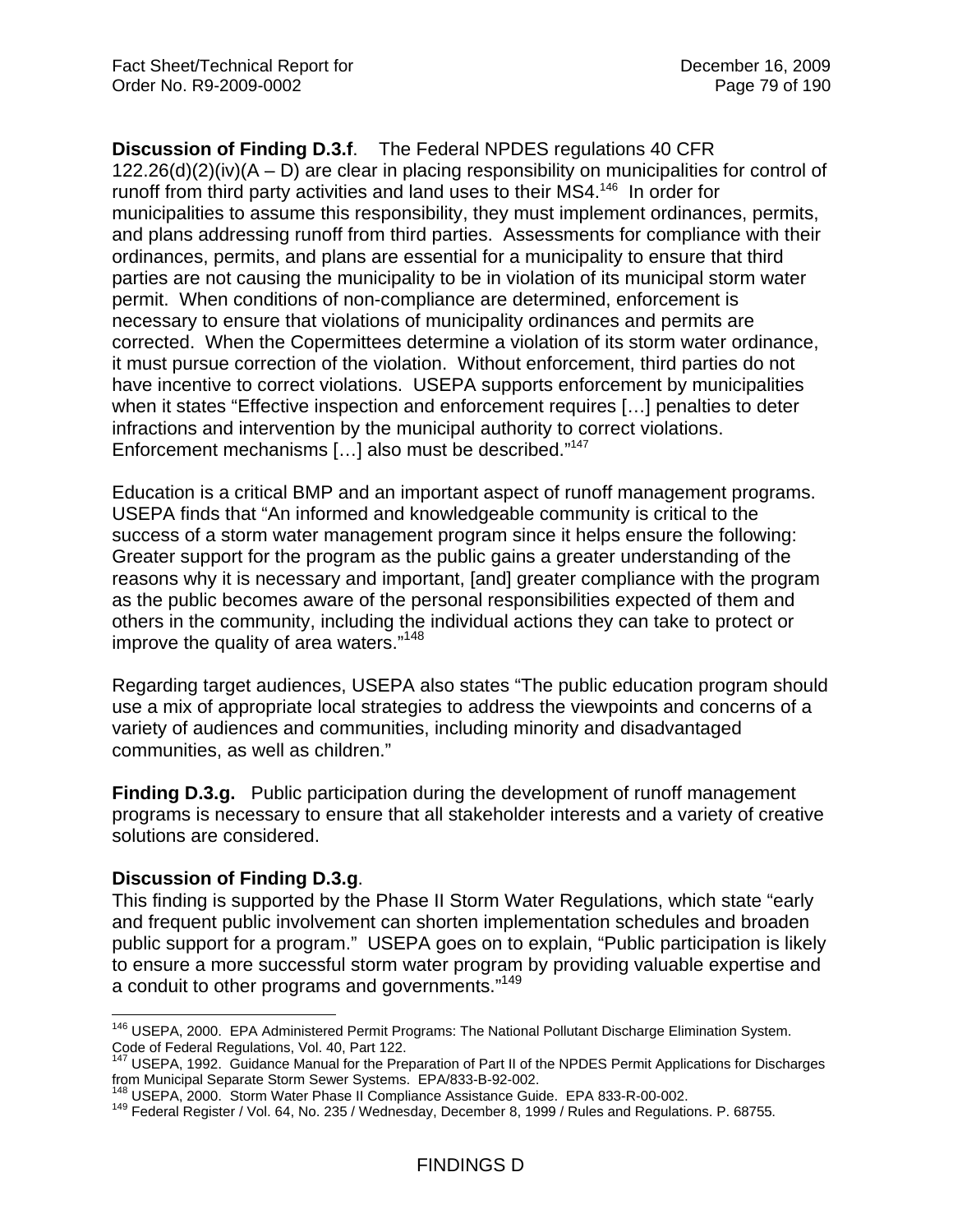**Finding D.3.h.** Retrofitting existing development with storm water treatment controls including LID, is necessary to address storm water discharges from existing development that may cause or contribute to a condition of pollution or a violation of water quality standards. Although SSMP BMPs are required for redevelopment, the current rate of redevelopment will not address water quality problems in a timely manner. Cooperation with private landowners is necessary to effectively identify, implement and maintain retrofit projects for the preservation, restoration, and enhancement of water quality.

**Discussion of Finding D.3.h.** Existing BMPs are not sufficient to protect the Beneficial Uses of receiving waters from storm water MS4 discharges, as evidenced by 303(d) listings and exceedances of Water Quality Objectives from the Copermittees monitoring reports. Implementing more advanced BMPs, including the retrofitting of existing development with LID, is part of the iterative process. Based on the current rate of redevelopment compared to existing BMPs, the use of LID only on new and redevelopment will not adequately address current water quality problems, including downstream hydromodification. Retrofitting existing development is practicable for a municipality through a systematic evaluation, prioritization and implementation plan focused on impaired water bodies, pollutants of concern, areas of downstream hydromodification, feasibility and effective communication and cooperation with private property owners.

**Finding D.4.a.** Since runoff within a watershed can flow from and through multiple land uses and political jurisdictions, watershed-based runoff management can greatly enhance the protection of receiving waters. Such management provides a means to focus on the most important water quality problems in each watershed. By focusing on the most important water quality problems, watershed efforts can maximize protection of beneficial use in an efficient manner. Effective watershed-based runoff management actively reduces pollutant discharges and abates pollutant sources causing or contributing to watershed water quality problems. Watershed-based runoff management that does not actively reduce pollutant discharges and abate pollutant sources causing or contributing to watershed water quality problems can necessitate implementation of the iterative process outlined in section A.3 of the Tentative Order. Watershed management of runoff does not require Copermittees to expend resources outside of their jurisdictions. Watershed management requires the Copermittees within a watershed to develop a watershed-based management strategy, which can then be implemented on a jurisdictional basis.

**Discussion of Finding D.4.a.** In recent years, addressing water quality issues from a watershed perspective has increasingly gained attention. Regarding watershed-based permitting, the USEPA *Watershed-Based NPDES Permitting Policy Statement* issued on Jan. 7, 2004 states the following: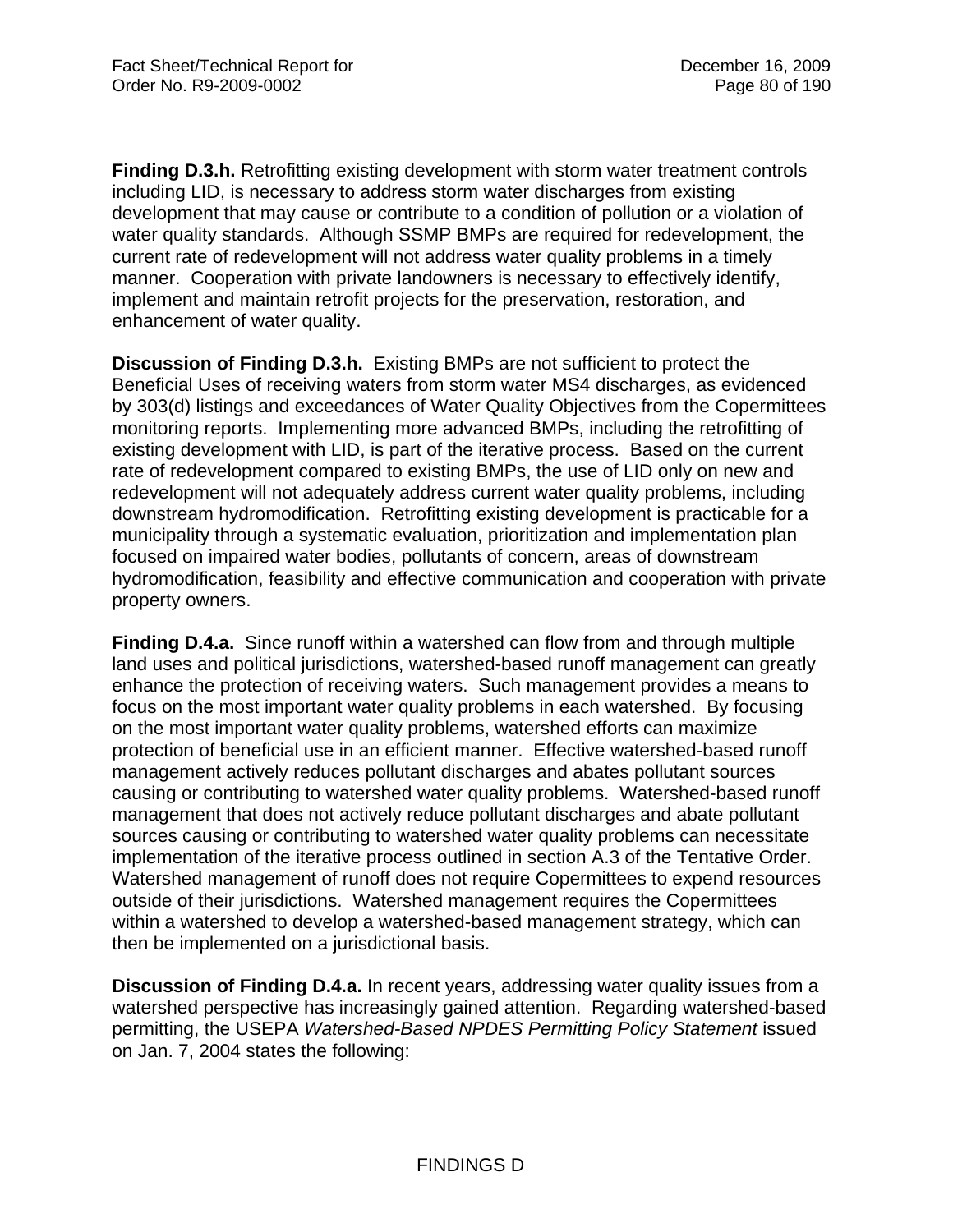USEPA continues to support a holistic watershed approach to water quality management. The process for developing and issuing NPDES permits on a watershed basis is an important tool in water quality management. USEPA believes that developing and issuing NPDES permits on a watershed basis can benefit all watershed stakeholders, from the NPDES permitting authority to local community members. A watershed-based approach to point source permitting under the NPDES program may serve as one innovative tool for achieving new efficiencies and environmental results. USEPA believes that watershed-based permitting can:

- Lead to more environmentally effective results;
- Emphasize measuring the effectiveness of targeted actions on improvements in water quality;
- Provide greater opportunities for trading and other market based approaches;
- Reduce the cost of improving the quality of the nation's waters;
- Foster more effective implementation of watershed plans, including total maximum daily loads (TMDLs); and
- Realize other ancillary benefits beyond those that have been achieved under the CWA (e.g., facilitate program integration including integration of clean water act and safe drinking water act programs).

Watershed-based permitting is a process that ultimately produces NPDES permits that are issued to point sources on a geographic or watershed basis. In establishing point source controls in a watershed-based permit, the permitting authority may focus on watershed goals, and consider multiple pollutant sources and stressors, including the level of nonpoint source control that is practicable. In general, there are numerous permitting mechanisms that may be used to develop and issue permits within a watershed approach.

This USEPA guidance is in line with State Board and Regional Board watershed management goals. For example, the State Board's TAC recommends watershedbased water quality protection, stating "Municipal permits should have watershed specific components." The TAC further recommends that "All NPDES permits and Waste Discharge Requirements should be considered for reissuance on a watershed basis."

In addition, the Basin Plan states that "public agencies and private organizations concerned with water resources have come to recognize that a comprehensive evaluation of pollutant contributions on a watershed scale is the only way to realistically assess cumulative impacts and formulate workable strategies to truly protect our water resources. Both water pollution and habitat degradation problems can best be solved by following a basin-wide approach."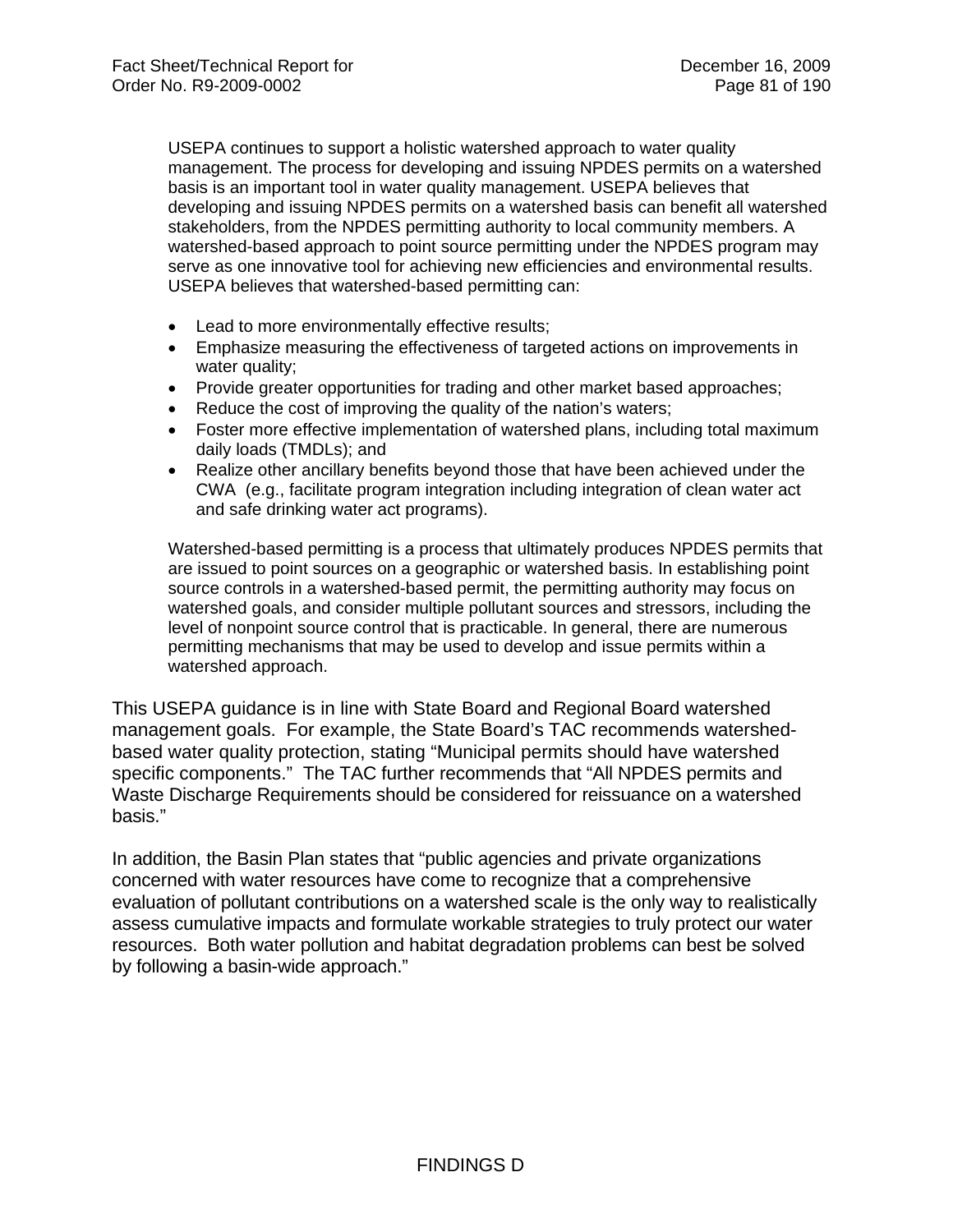In light of USEPA's policy statement and the State Board's and Regional Board's watershed management goals, the Regional Board seeks to expand watershed management in the regulation of runoff from the MS4. Watershed-based MS4 permits can provide for more effective receiving water quality protection by focusing on specific water quality problems. The entire watershed for the receiving water can be assessed, allowing for critical areas and practices to be targeted for corrective actions. Known sources of pollutants of concern can be investigated for potential water quality impacts. Problem areas can then be addressed, leading to eventual improvements in receiving water quality. Management of runoff on a watershed basis allows for specific water quality problems to be targeted so that efforts result in maximized water quality improvements.<sup>150</sup>

**Finding D.4.b.** Some runoff issues, such as general education and training, can be effectively addressed on a regional basis. Regional approaches to runoff management can improve program consistency and promote sharing of resources, which can result in implementation of more efficient programs.

**Discussion of Finding D.4.b.** Copermittees in Orange County participate in several runoff-related activities whose scope extends beyond the area subject to this Order. These include countywide activities (e.g., portions of Orange County fall under the jurisdiction of the Santa Ana Regional Board), southern California, and statewide activities. Copermittees' participation in these regional activities is generally directed at improving management capability, preventing redundancy and taking advantage of economies of scale. For instance, Copermittees seek to develop consistency between watershed and/or jurisdictional programs (e.g., through standards development), and to collaborate on certain program activities such as education, training, and monitoring. The Copermittees report agreeing that jurisdictional, watershed, and regional programs cannot be effectively developed and implemented in isolation. In addition, the Copermittees, through WRMP implementation efforts, have learned that many watershed activities can be more effectively implemented (e.g., achieve more water quality benefits) at the regional level due to economies of scale and agree watershed protection should be increasingly emphasized as a focal point of Copermittee efforts under the re-issued Permit.<sup>151</sup>

**Finding D.4.c.** It is important for the Copermittees to coordinate their water quality protection and land use planning activities to achieve the greatest protection of receiving water bodies. Copermittee coordination with other watershed stakeholders, especially Caltrans, the Department of Defense, and water and sewer districts, is also important.

 $\overline{a}$ <sup>150</sup> Regional Board, 2004. San Diego County Municipal Storm Water Permit Reissuance Analysis Summary. P. 1.

<sup>&</sup>lt;sup>151</sup> Orange County Storm Water Copermittees. 2006. Report of Waste Discharge (San Diego Region).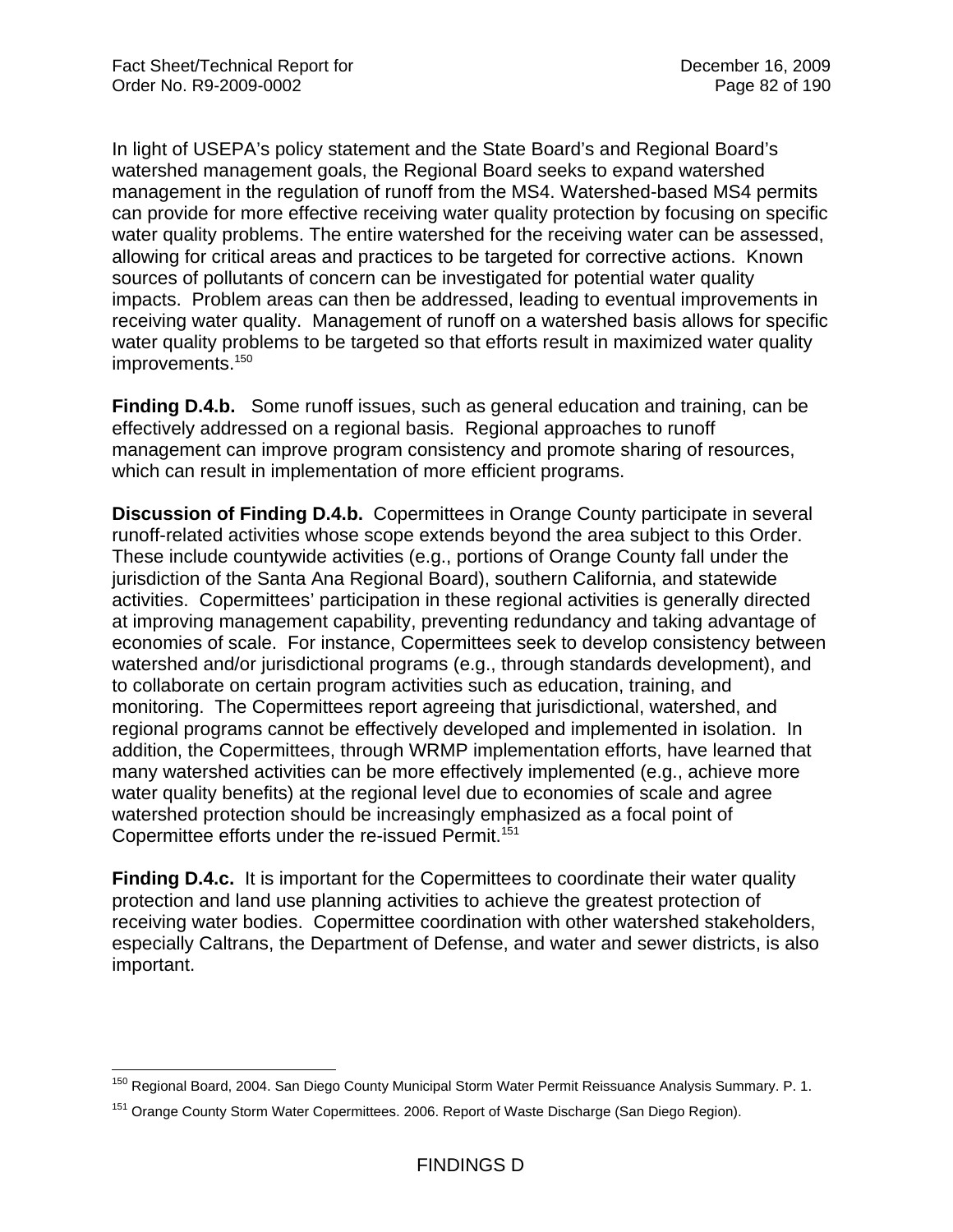$\overline{a}$ 

**Discussion of Finding D.4.c.** Conventional planning and zoning can be limited in their ability to protect the environmental quality of creeks, rivers, and other waterbodies. Watershed-based planning is often ignored, despite the fact that receiving waters unite land by collecting runoff from throughout the watershed. Since watersheds unite land, they can be used as an effective basis for planning. Watershed-based planning enables local and regional areas to realize economic, social, and other benefits associated with growth, while conserving the resources needed to sustain such growth, including water quality.

This type of planning can involve four steps: (1) Identify the watersheds shared by the participating jurisdictions; (2) Identify, assess, and prioritize the natural, social, and other resources in the watersheds; (3) Prioritize areas for growth, protection, and conservation, based on prioritized resources; and (4) Develop plans and regulations to guide growth and protect resources. Local governments have started with simple, yet effective, steps toward watershed planning, such as adopting a watershed-based planning approach, articulating the basic strategy in their General Plans, and beginning to pursue the basic strategy in collaboration with neighboring local governments who share the watersheds. Examples of new mechanisms created to facilitate watershed-based planning and zoning include the San Francisquito Creek Watershed Coordinated Resource Management Process and the Santa Clara Basin Watershed Management Initiative.<sup>152</sup>

<sup>&</sup>lt;sup>152</sup> Bay Area Stormwater Management Agencies Association., 1999. Start at the Source. Forbes Custom Publishing. Available on-line at: http://www.scvurppp-w2k.com/basmaa\_satsm.htm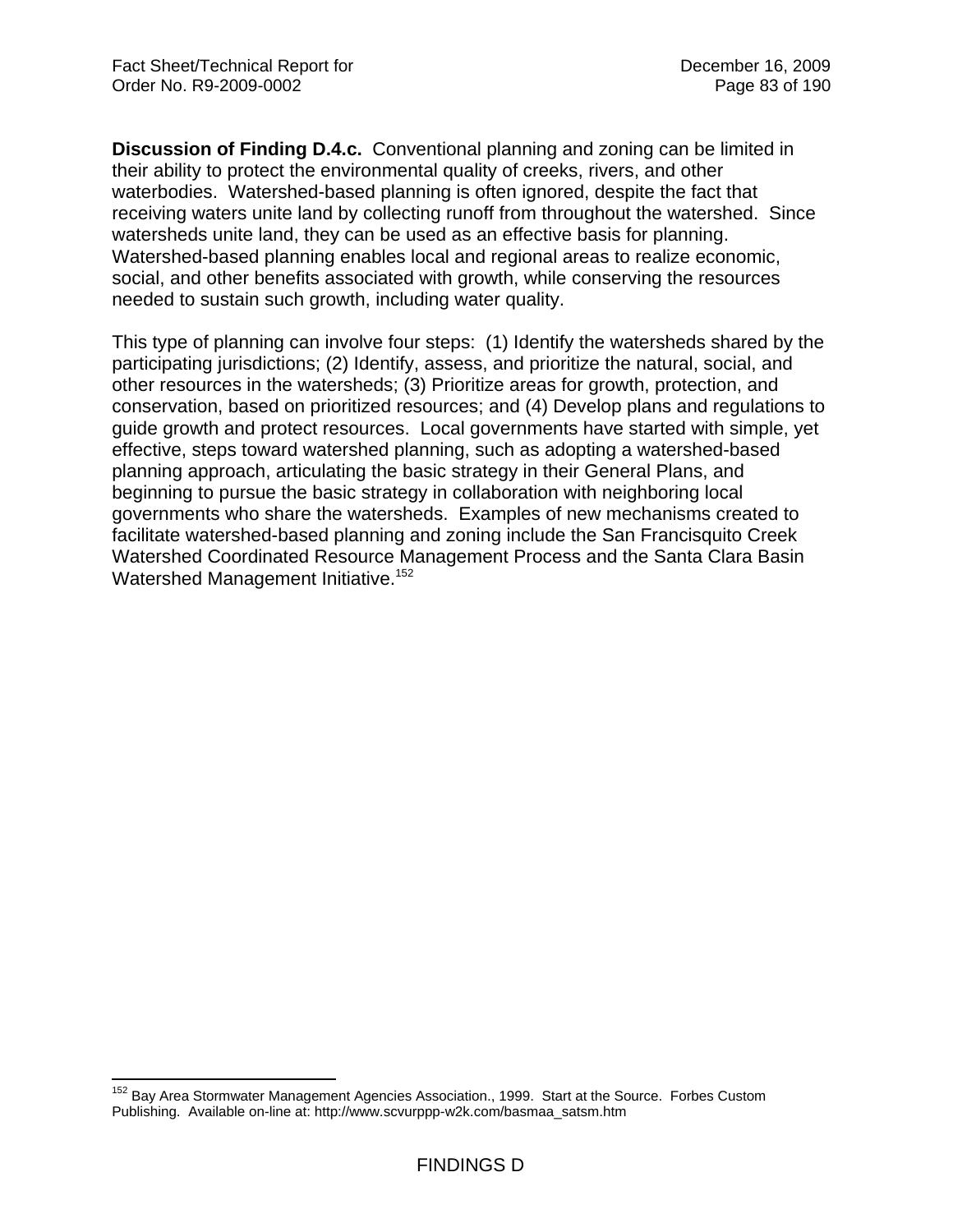### **E. Statute and Regulatory Considerations**

**Finding E.1.** The Receiving Water Limitations (RWL) language specified in this Order is consistent with language recommended by the USEPA and established in State Board Water Quality Order 99-05, *Own Motion Review of the Petition of Environmental Health Coalition to Review Waste Discharge Requirements Order No. 96-03, NPDES Permit No. CAS0108740*, adopted by the State Board on June 17, 1999. The RWL in this Order require compliance with water quality standards, which for storm water discharges is to be achieved through an iterative approach requiring the implementation of improved and better-tailored BMPs over time. Compliance with receiving water limitations based on applicable water quality standards is necessary to ensure that MS4 discharges will not cause or contribute to violations of water quality standards and the creation of conditions of pollution.

**Discussion of Finding E.1.** The RWLs in the Order require storm water compliance with water quality standards through an iterative approach for implementing improved and better-tailored BMPs over time. The iterative BMP process requires the implementation of increasingly stringent BMPs until receiving water standards are achieved. This is necessary because implementation of BMPs alone cannot ensure attainment of receiving water quality standards. For example, a BMP that is effective in one situation may not be applicable in another. An iterative process of BMP development, implementation, and assessment is needed to promote consistent compliance with receiving water quality objectives. If assessment of a given BMP confirms that the BMP is ineffective, the iterative process should be restarted, with redevelopment of a new BMP that is anticipated to result in compliance with receiving water quality objectives.

The issue of whether storm water discharges from MS4s must meet water quality standards has been intensely debated in past years. The argument arises because CWA section 402(p) fails to clearly state that municipal dischargers of storm water must meet water quality standards. On the issue of industrial discharges of storm water, the statute clearly indicates that industrial dischargers must meet both (1) the technologybased standard of "best available technology economically achievable (BAT)" and (2) applicable water quality standards. On the issue of municipal discharges however, the statute states that municipal dischargers must meet (1) the technology-based standard of MEP" and (2) "such other provisions that the Administrator or the State determines appropriate for the control of such pollutants." The statute fails, however, to specifically state that municipal dischargers must meet water quality standards.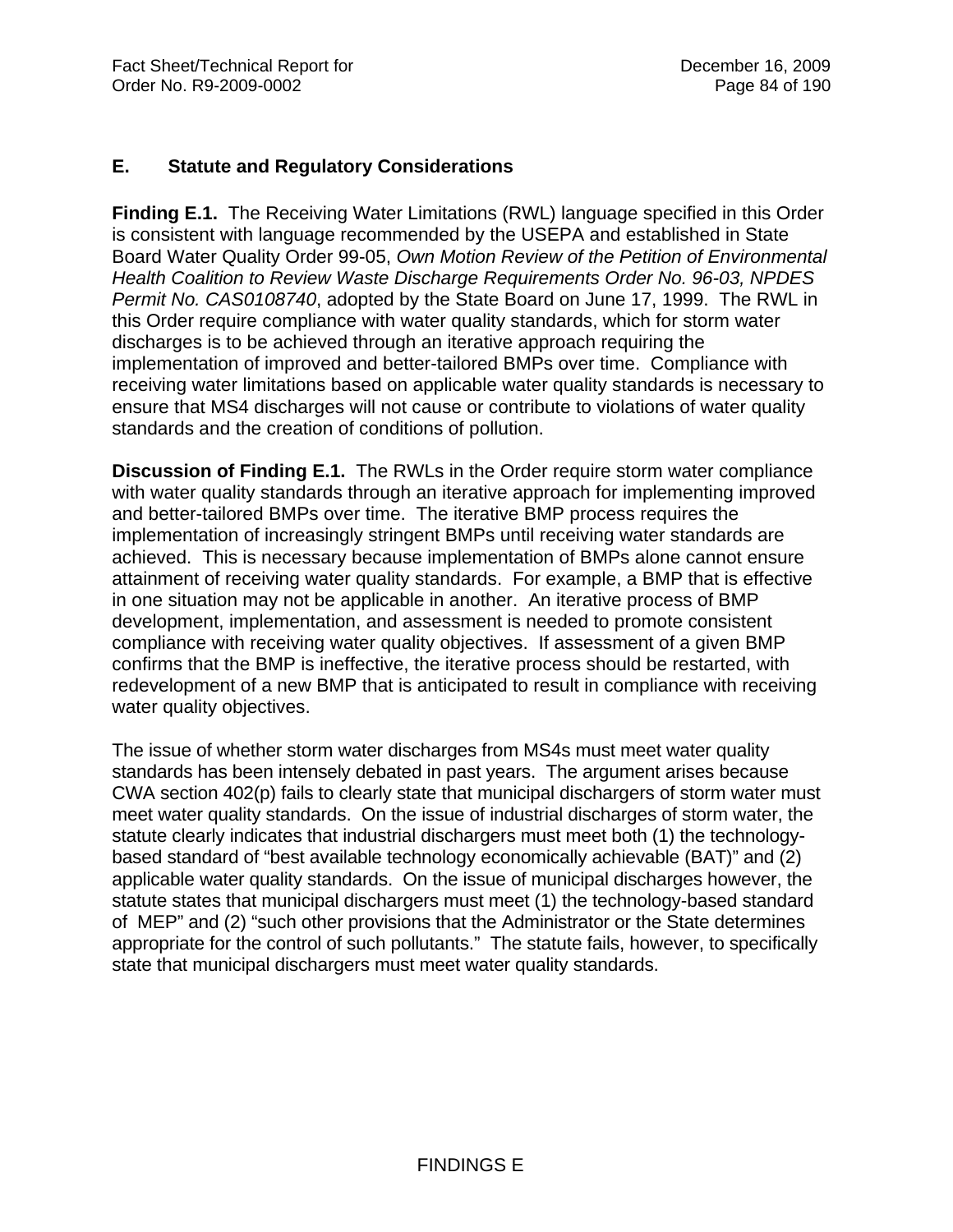$\overline{a}$ 

As a result, the municipal storm water dischargers have argued that they do not have to meet water quality standards; and that they only are required to meet MEP for storm water. Environmental interest groups maintain that not only do MS4 discharges have to meet water quality standards, but that MS4 permits must also comply with numeric effluent limitations for the purpose of meeting water quality standards. On the issue of water quality standards, USEPA, the State Board, and the Regional Board have consistently maintained that MS4s must indeed comply with water quality standards. On the issue of whether water quality standards must be met by numeric effluent limitations, USEPA, the State Board (in Orders WQ 91-03 and WQ 91-04), and the Regional Board have maintained that MS4 permits can contain narrative requirements for the implementation of BMPs in place of numeric effluent limitations for storm water discharges.<sup>153</sup>

In addition to relying on USEPA's legal opinion concluding that MS4s must meet MEP for storm water and water quality standards, the State Board also relied on the CWA's explicit authority for States to require "such other provisions that the Administrator or the State determines appropriate for the control of such pollutants" in addition to the technology-based standard of MEP for storm water discharges. To further support its conclusions that MS4 permit dischargers must meet water quality standards, the State Board relied on provisions of the CWC that specify that all waste discharge requirements must implement applicable Basin Plans and take into consideration the appropriate water quality objectives for the protection of beneficial uses.

The State Board first formally concluded that permits for MS4s must contain effluent limitations based on water quality standards in its Order WQ 91-03. In that Order, the State Board also concluded that it was appropriate for Regional Boards to achieve this result by requiring best management practices, rather than by inserting numeric effluent limitations into MS4 permits. Later, in Order WQ 98-01, the State Board prescribed specific precedent setting Receiving Water Limitations language to be included in all future MS4 permits. This language specifically requires that MS4 dischargers meet water quality standards and allows for the use of narrative BMPs (increasing in stringency and implemented in an iterative process) as the mechanism by which water quality standards can be met for storm water discharges.

In Order WQ 99-05, the State Board modified its receiving water limitations language in Order WQ 98-01 to meet specific objections by USEPA (the modifications resulted in stricter compliance with water quality standards). State Board Order WQ 99-05 states:

<sup>&</sup>lt;sup>153</sup> For the most recent assessment, see Storm Water Panel Recommendations to the California State Water Resources Control Board, 2006. *The Feasibility of Numeric Effluent Limits Applicable to Discharges of Storm Water Associated with Municipal, Industrial, and Construction Activities.*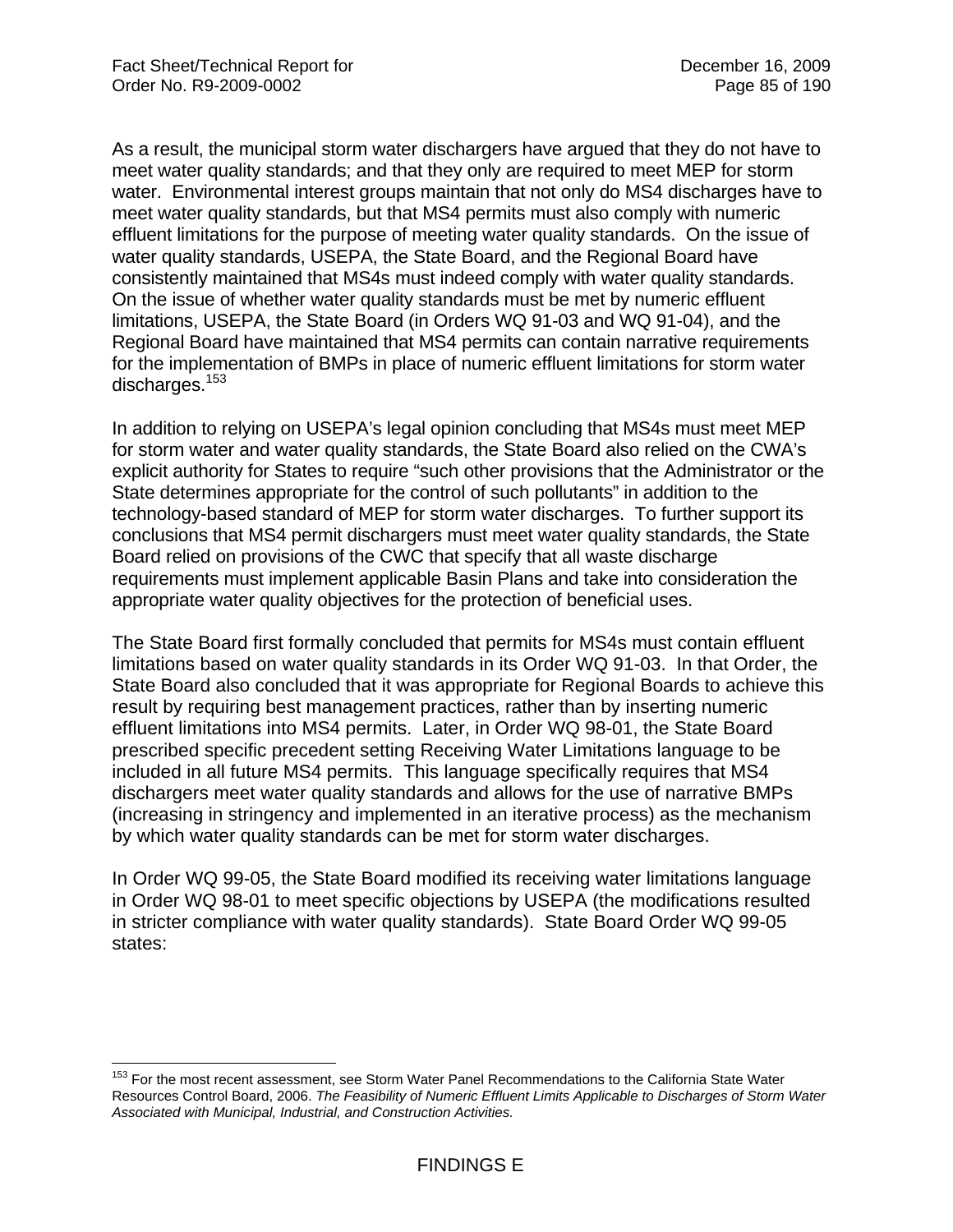"In Order WQ 98-01, the State Board ordered that certain receiving water limitation language be included in future municipal storm water permits. Following inclusion of that language in permits issued by the San Francisco Bay and San Diego Regional Boards for Vallejo and Riverside respectively, the USEPA objected to the permits. The USEPA objection was based on the receiving water limitation language. The USEPA has now issued those permits itself and has included receiving water limitation language it deems appropriate.

In light of USEPA's objection to the receiving water limitation language in Order WQ 98-01 and its adoption of alternative language, the State Board is revising its instructions regarding receiving water limitation language for municipal storm water permits. It is hereby ordered that Order WQ 98-01 will be amended to remove the receiving water limitation language contained therein and to substitute the USEPA language. Based on the reasons stated here, and as a precedent decision, the following receiving water limitation language shall be included in future municipal storm water permits."

In the 1999 case involving MS4 permits issued by USEPA to several Arizona cities (*Defenders of Wildlife v. Browner*, 1999, 197 F. 3d 1035), the United States Court of Appeals for the Ninth Circuit upheld USEPA's requirement for MS4 dischargers to meet water quality standards, but it did so on the basis of USEPA's discretion rather than on the basis of strict compliance with the Clean Water Act. In other words, while holding that the Clean Water Act does not require all MS4 discharges to comply strictly with state water quality standards, the Court also held that USEPA has the authority to determine that ensuring strict compliance with state water quality standards is necessary to control pollutants. On the question of whether MS4 permits must contain numeric effluent limitations, the court upheld USEPA's use of iterative BMPs in place of numeric effluent limitations for storm water discharges.

On October 14, 1999, the State Board issued a legal opinion on the federal appellate decision and provided advice to the Regional Boards on how to proceed in the future. In the memorandum, the State Board concludes that the recent Ninth Circuit opinion upholds the discretion of USEPA and the State to (continue to) issue storm water permits to MS4s that require compliance with water quality standards through iterative BMPs. Moreover, the memorandum states that "[…] because most MS4 discharges enter impaired water bodies, there is a real need for permits to include stringent requirements to protect those water bodies. As TMDLs are developed, it is likely that MS4s will have to participate in pollutant load reductions, and the MS4 permits are the most effective vehicles for those reductions." In summary, the State Board found that the Regional Boards should continue to include the RWL established in State Board Order WQ 99-05 in all future permits.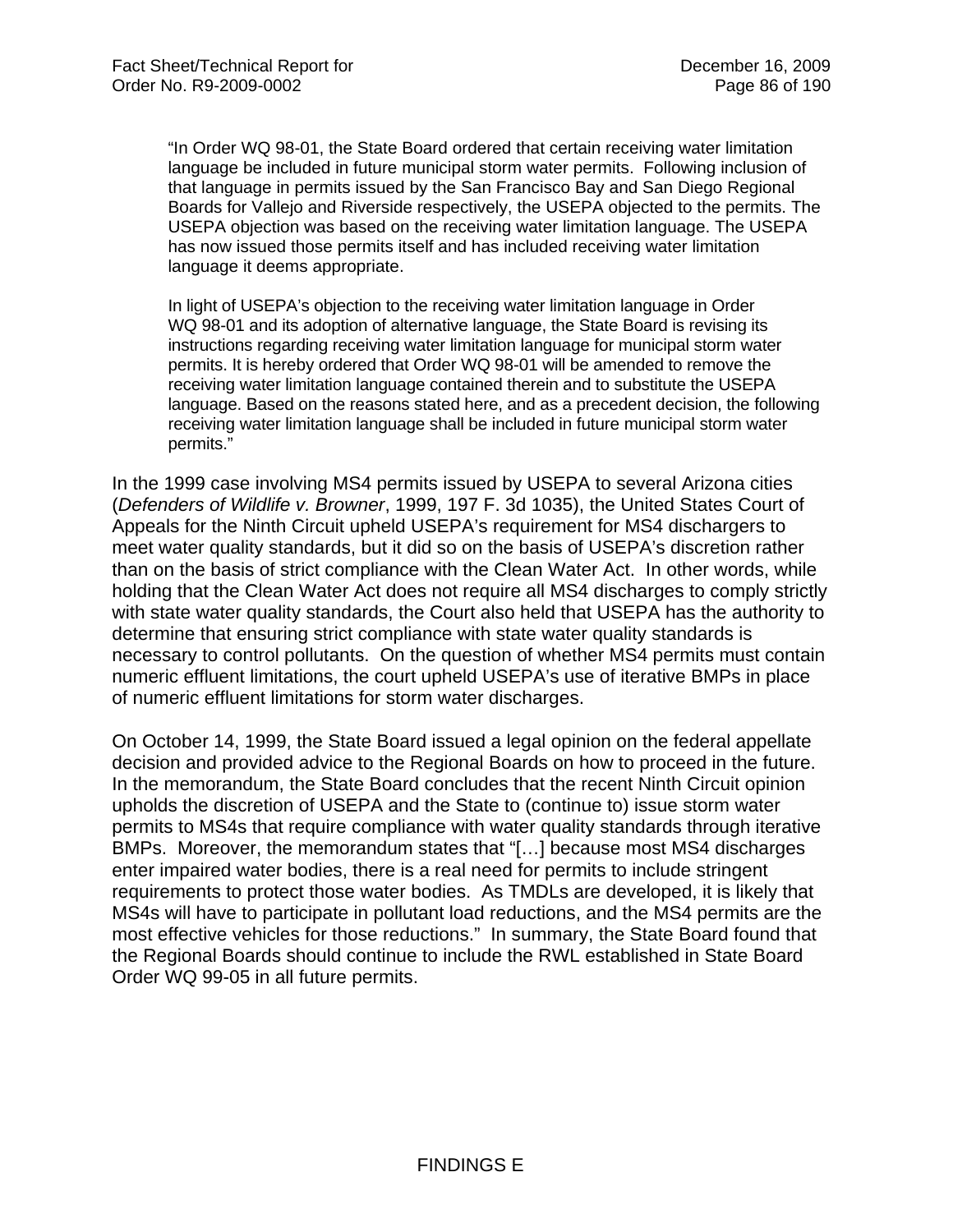The issue of the RWLs language was also central to BIA's (and others') appeal of Order No. 2001-01 (San Diego MS4 permit), which was used as a template for Order No. R9-2002-01. BIA contended that the storm water MEP standard was a ceiling on what could be required of the Copermittees in implementing their runoff management programs, and that Order No. 2001-01's receiving water limitations requirements exceeded that ceiling. In other words, BIA argued that the Copermittees could not be required to comply with receiving water limitations if they necessitated efforts which went beyond the MEP standard. Again, the courts upheld the Regional Board's discretion to require compliance with water quality standards in municipal storm water permits, without limitation. The Court of Appeal, Fourth Appellate District found that the Regional Board has "the authority to include a permit provision requiring compliance with water quality standards."154 On further appeal by BIA, the California State Supreme Court declined to hear the matter.

While implementation of the iterative BMP process is a means to achieve compliance with water quality objectives for storm water MS4 discharges, it does not shield the discharger from enforcement actions for continued non-compliance with water quality standards. Consistent with USEPA guidance,<sup>155</sup> regardless of whether or not an iterative process is being implemented, discharges that cause or contribute to a violation of water quality standards are in violation of Order No. R9-2008-0001.

**Finding E.2.** The Water Quality Control Plan for the San Diego Basin (Basin Plan), identifies the following beneficial uses for surface waters in Orange County: Municipal and Domestic Supply (MUN)<sup>156</sup>, Agricultural Supply (AGR), Industrial Process Supply (PROC), Industrial Service Supply (IND), Ground Water Recharge (GWR), Contact Water Recreation (REC1) Non-contact Water Recreation (REC2), Warm Freshwater Habitat (WARM), Cold Freshwater Habitat (COLD), Wildlife Habitat (WILD), Rare, Threatened, or Endangered Species (RARE), Freshwater Replenishment (FRSH), Hydropower Generation (POW), and Preservation of Biological Habitats of Special Significance (BIOL). The following additional beneficial uses are identified for coastal waters of Orange County: Navigation (NAV), Commercial and Sport Fishing (COMM), Estuarine Habitat (EST), Marine Habitat (MAR), Aquaculture (AQUA), Migration of Aquatic Organisms (MIGR), Spawning, Reproduction, and/or Early Development (SPWN), and Shellfish Harvesting (SHELL).

<sup>154</sup> Building Industry Association et al., v. State Water Resources Control Board, et al. 2004.

<sup>155</sup> Building Industry Association et al., 1998 correspondence, "State Board/OCC File A-1041 for Orange County," from Alexis Strauss to Walt Petit, and March 17, 1998 correspondence from Alexis Strauss to Walt Petit.<br><sup>156</sup> Subject to exceptions under the "Sources of Drinking Waters" Policy (Resolution No. 89-33)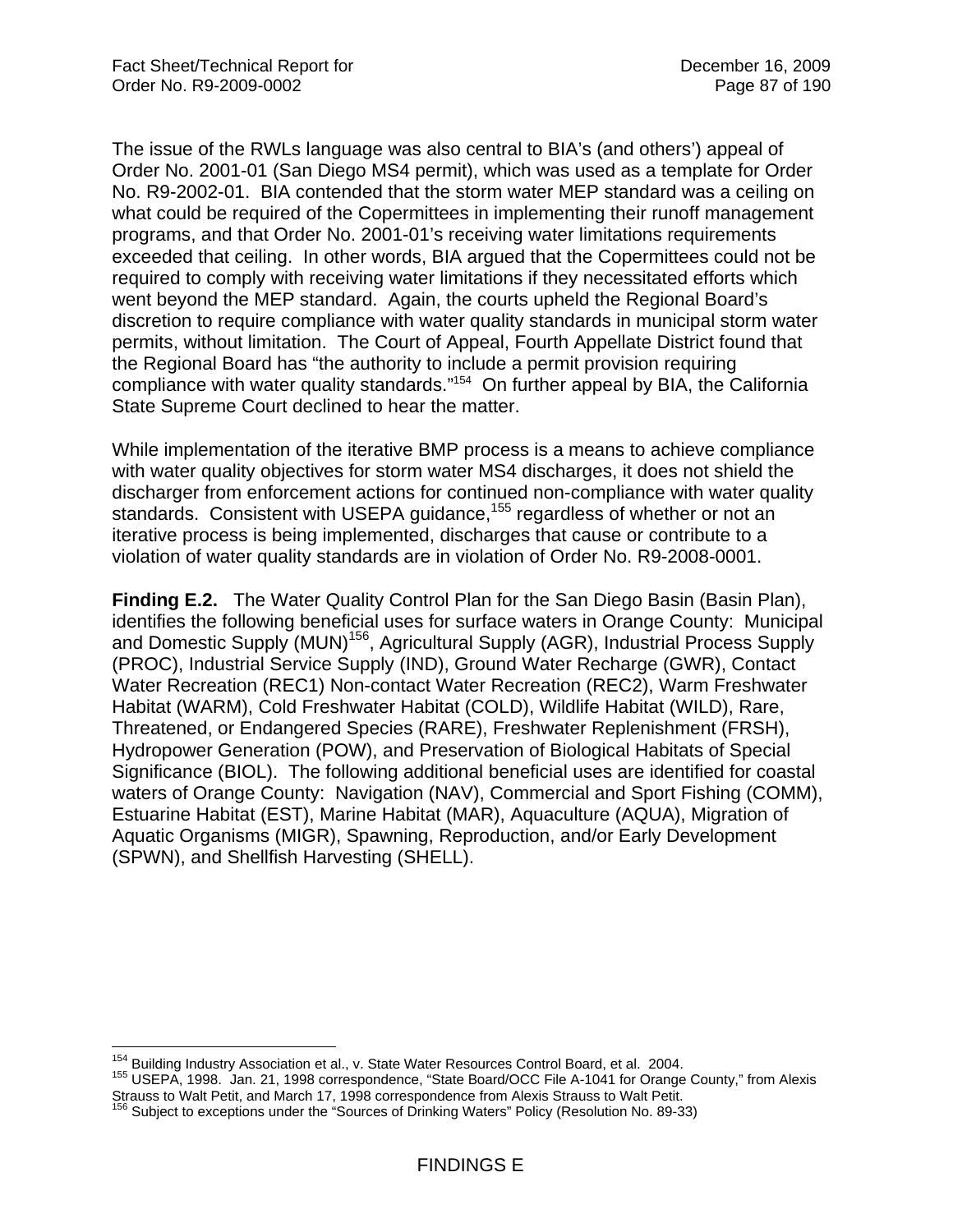**Discussion of Finding E.2.** The southern portion of Orange County is within the San Diego Region. The Orange County portion of the San Diego Region falls within and comprises the majority of the San Juan Hydrologic Unit. Major streams within the Orange County watersheds include San Juan Creek, Trabuco Creek, and San Mateo Creek. Other surface water bodies include Aliso Creek, Prima Deshecha Canada, Segunda Deshecha Canada, Oso Creek, Salt Creek, Laguna Canyon Channel, Canada Gobernadora, and Bell Canyon. Several small canyon streams drain directly to the Ocean. Major inland waterbodies include Oso Reservoir, El Toro Reservoir, and Sulphur Creek Reservoir.

The Orange County watersheds include unincorporated portions of Orange County, the Cities of Aliso Viejo, Dana Point, Laguna Beach, Laguna Hills, Laguna Niguel, Laguna Woods, Lake Forest, Mission Viejo, Rancho Santa Margarita, San Clemente, and San Juan Capistrano. The uppermost portions of the San Mateo, San Juan, Trabuco, and Aliso Creek watersheds are within the Cleveland National Forests.

Approximately 500,000 people reside within the permitted area. This estimate is based on the 2000 census, which does not represent exact numbers because three municipalities (County of Orange and the Cities of Laguna Hills and Lake Forest) lie within both the San Diego Region and the Santa Ana Region. In addition, new developments have increased the housing stock of the area since the 2000 census. This includes the master planned developments of Ladera Ranch in the San Juan Creek watershed and Talega in the San Clemente Coastal and San Mateo Creek watersheds.

**Finding E.3.** This Order is in conformance with State Board Resolution No. 68-16, *Statement of Policy with Respect to Maintaining High Quality Waters in California*, and the federal Antidegradation Policy described in 40 CFR 131.12.

**Discussion of Finding E.3.** Runoff management programs are required to be designed to reduce pollutants in storm water MS4 discharges to the maximum extent practicable and achieve compliance with water quality standards. Therefore, implementation of runoff management programs, which satisfy the requirements of Order No. R9-2009-0002, will prevent violations of receiving water quality standards. The Basin Plan states that "Water quality objectives must […] conform to US EPA regulations covering antidegradation (40 CFR 131.12) and State Board Resolution 68- 16, Statement of Policy with Respect to Maintaining High Quality of Waters in California." As a result, when water quality standards are met, USEPA and State Board antidegradation policy requirements are also met.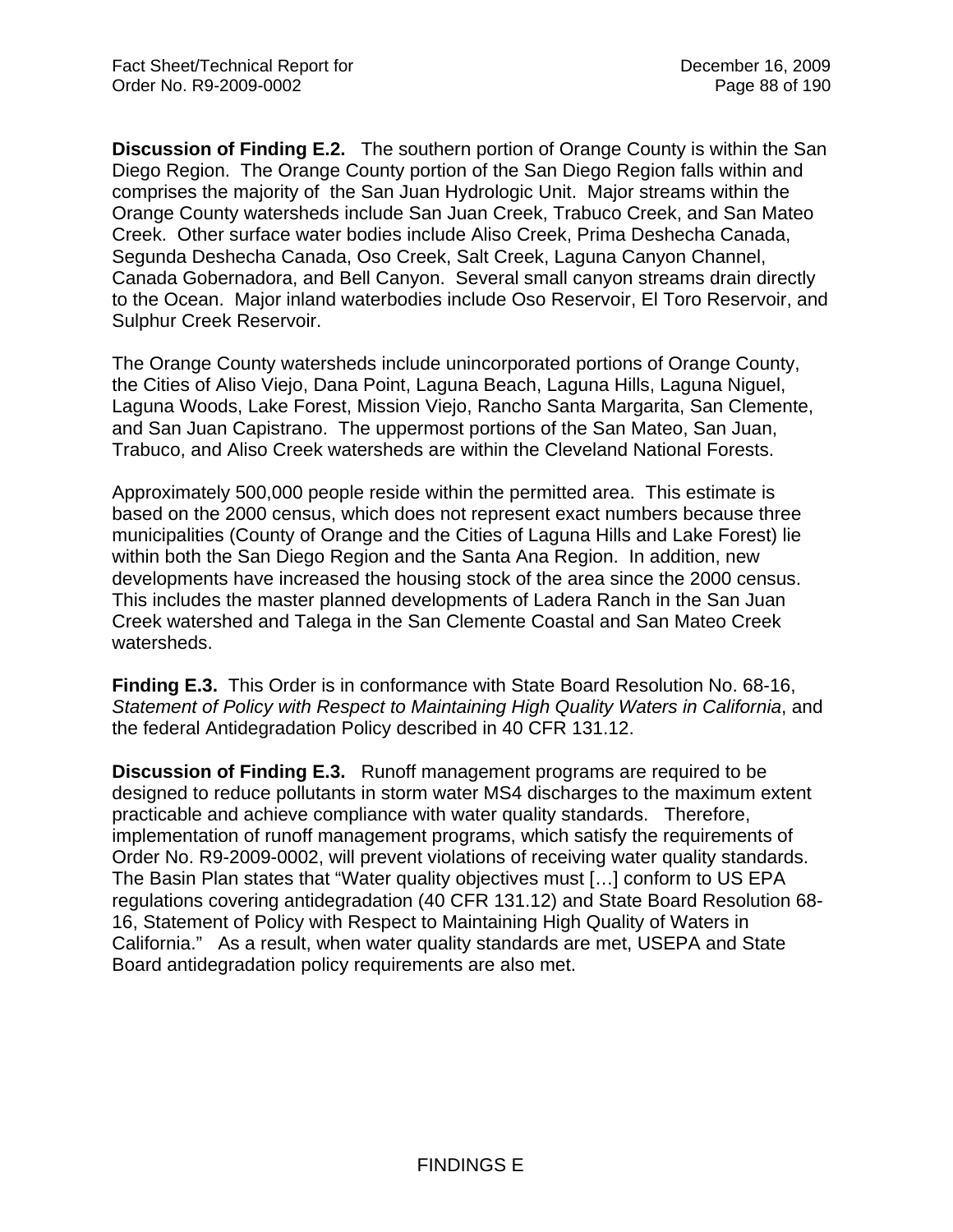**Finding E.4.** Section 6217(g) of the Coastal Zone Act Reauthorization Amendments of 1990 (CZARA) requires coastal states with approved coastal zone management programs to address non-point pollution impacting or threatening coastal water quality. CZARA addresses five sources of non-point pollution: agriculture, silviculture, urban, marinas, and hydromodification. This NPDES permit addresses the management measures required for the urban category, with the exception of septic systems. The adoption and implementation of this NPDES permit relieves the Permittee from developing a non-point source plan, for the urban category, under CZARA. The Regional Board addresses septic systems through the administration of other programs.

**Discussion of Finding E.4.** Coastal states are required to develop programs to protect coastal waters from nonpoint source pollution, as mandated by the federal CZARA. CZARA Section 6217 identifies polluted runoff as a significant factor in coastal water degradation, and requires implementation of management measures and enforceable policies to restore and protect coastal waters. In lieu of developing a separate NPS program for the coastal zone, California's NPS Pollution Control Program was updated in 2000 to address the requirements of both the CWA section 319 and the CZARA section 6217 on a statewide basis. The California Coastal Commission (CCC), the State Board, and the nine Regional Water Quality Control Boards are the lead State agencies for upgrading the program, although 20 other State agencies also participate. Pursuant to the CZARA (6217(g) Guidance Document the development of runoff management programs pursuant to this NPDES permit fulfills the need for coastal cities to develop an runoff non-point source plan identified in the State's Non-point Source Program Strategy and Implementation Plan. $157$ 

**Finding E.5.** Section 303(d)(1)(A) of the CWA requires that "Each state shall identify those waters within its boundaries for which the effluent limitations…are not stringent enough to implement any water quality standard (WQS) applicable to such waters." The CWA also requires states to establish a priority ranking of impaired waterbodies known as Water Quality Limited Segments and to establish Total Maximum Daily Loads (TMDLs) for such waters. This priority list of impaired waterbodies is called the Section 303(d) List. The current Section 303(d) List was approved by the State Board on February 4, 2003 and on July 25, 2003 by USEPA. The List was recently updated by the State Board on October 25, 2006. On June 28, 2007 the 2006 303(d) list for California was given final approval by the United States Environmental Protection Agency (USEPA).

 $\overline{a}$ State Board/CCC, 2000. Nonpoint Source Program Strategy and Implementation Plan, 1998-2013 (PROSIP).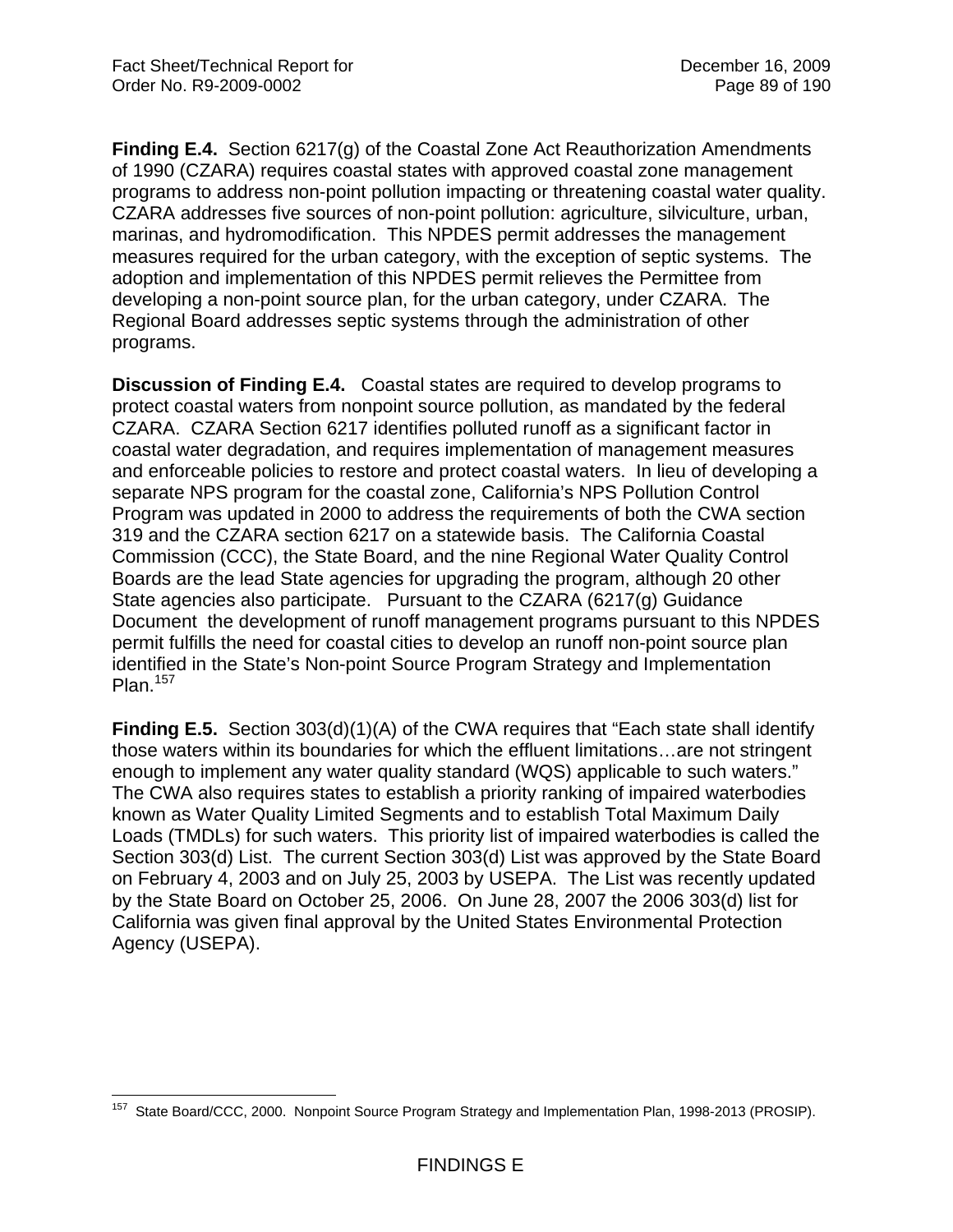1

**Discussion of Finding E.5.** Section 303(d) of the federal CWA (CWA, 33 USC 1250, et seq., at 1313(d)), requires States to identify waters that do not meet water quality standards after applying certain required technology-based effluent limits ("impaired" water bodies). States are required to compile this information in a list and submit the list to USEPA for review and approval. This list is known as the Section 303(d) list of impaired waters. As part of this listing process, States are required to prioritize waters/watersheds for future development of TMDLs. The State Board and Regional Boards have ongoing efforts to monitor and assess water quality, to prepare the Section 303(d) list, to prioritize waters/watersheds for TMDL development and to subsequently develop TMDLs. TMDLs developed and adopted by the Regional Board are incorporated into the Basin Plan via a Basin Plan Amendment as authorized under section 13240 of the California Water Code. The 2006 California 303(d) List identifies impaired receiving water bodies and their watersheds within the State of California. Storm water and non-storm water runoff that is discharged from the Copermittees' MS4s is a leading cause of receiving water quality impairment in the San Diego Region.<sup>158</sup> TMDLs Project I and II for bacteria are considered priority development TMDLs due to impacts to REC 1 benefits due to impairment of waters for human contact recreation.

**Finding E.6.** This Order does not constitute an unfunded local government mandate subject to subvention under Article XIIIB, Section (6) of the California Constitution for several reasons, including, but not limited to, the following. First, this Order implements federally mandated requirements under federal Clean Water Act section 402. (33 U.S.C. § 1342(p)(3)(B).) Second, the local agency Copermittees' obligations under this Order are similar to, and in many respects less stringent than, the obligations of non-governmental and new dischargers who are issued NPDES permits for storm water and non-storm water discharges. Third, the local agency Copermittees have the authority to levy service charges, fees, or assessments sufficient to pay for compliance with this Order. Fourth, the Copermittees have requested permit coverage in lieu of compliance with the complete prohibition against the discharge of pollutants contained in federal Clean Water Act section 301, subdivision (a) (33 U.S.C. § 1311(a)) and in lieu of numeric restrictions on their storm water discharges. Fifth, the local agencies' responsibility for preventing discharges of waste that can create conditions of pollution or nuisance from conveyances that are within their ownership or control under State law predates the enactment of Article XIIIB, Section (6) of the California Constitution. Likewise, the provisions of this Order to implement total maximum daily loads (TMDLs) are federal mandates. The federal Clean Water Act requires TMDLs to be developed for water bodies that do not meet federal water quality standards. (33 U.S.C. sec. 1313(d).) Once the U.S. Environmental Protection Agency or a state develops a TMDL, federal law requires that permits must contain effluent limitations consistent with the assumptions of any applicable wasteload allocation. (40 C.F.R. sec. 122.44(d)(1)(vii)(B).)

<sup>&</sup>lt;sup>158</sup> The approved 2006 Clean Water Act Section 303(d) List of Water Quality Limited Segments is on-line at: http://www.waterboards.ca.gov/tmdl/303d\_lists2006.html.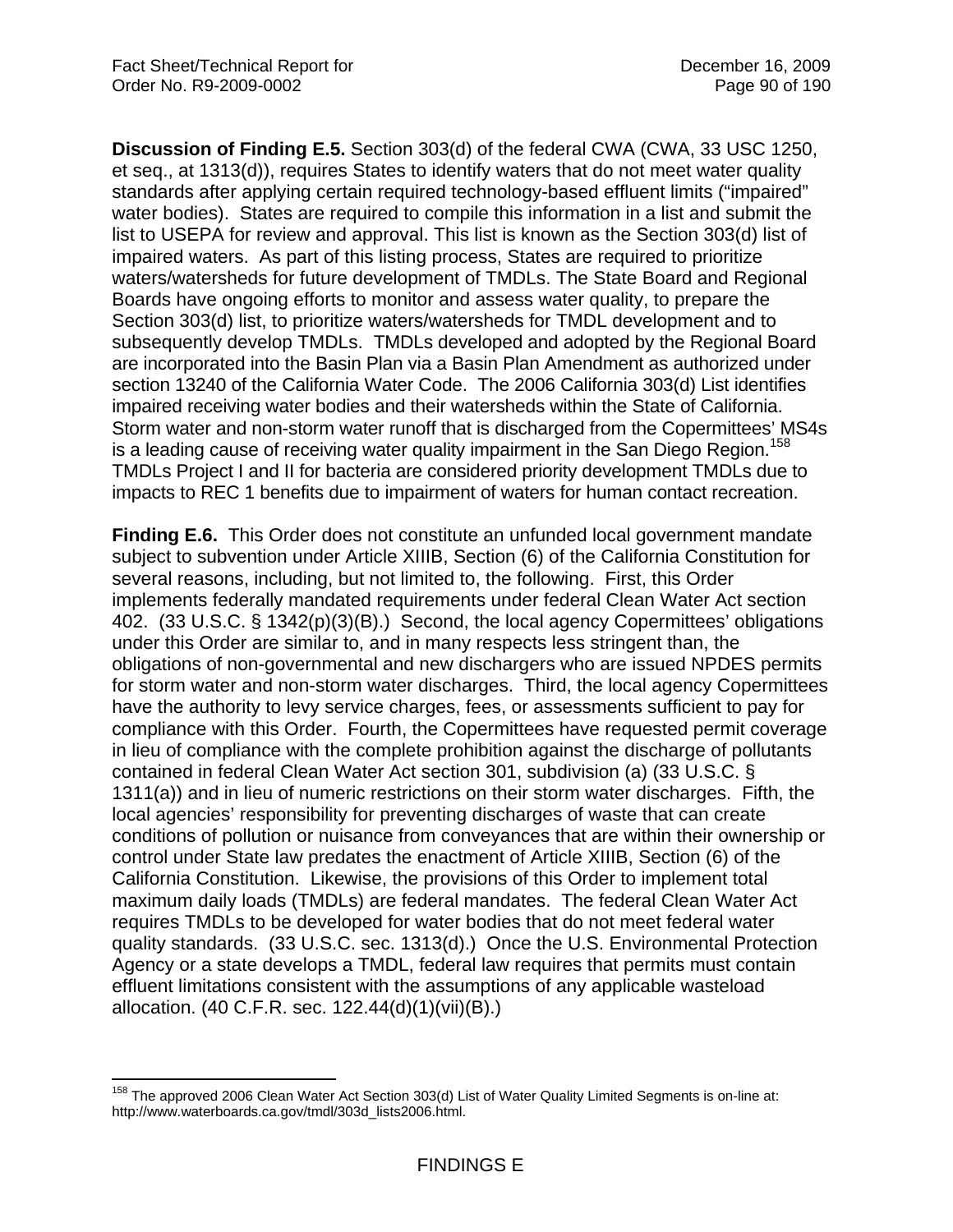**Discussion of Finding E.6.** This Order does not constitute an unfunded local government mandate subject to subvention under Article XIIIB, Section (6) of the California Constitution for several reasons, including, but not limited to, the following. First, this Order implements federally mandated requirements under federal Clean Water Act section 402, subdivision (p)(3)(B). (33 U.S.C. § 1342(p)(3)(B).) This includes federal requirements to effectively prohibit non-storm water discharges, to reduce the discharge of pollutants in storm water to the maximum extent practicable, and to include such other provisions as the Administrator or the State determines appropriate for the control of such pollutants. Federal cases have held these provisions require the development of permits and permit provisions on a case-bycase basis to satisfy federal requirements. (Natural Resources Defense Council, Inc. v. U.S. E.P.A. (9th Cir. 1992) 966 F.2d 1292, 1308, fn. 17.)

The authority exercised under this Order is not reserved state authority under the Clean Water Act's savings clause (cf. Burbank v. State Water Resources Control Bd. (2005) 35 Cal.4th 613, 627-628 [relying on 33 U.S.C. § 1370, which allows a state to develop requirements which are not "less stringent" than federal requirements]), but instead, is part of a federal mandate to develop pollutant reduction requirements for municipal separate storm sewer systems. To this extent, it is entirely federal authority that forms the legal basis to establish the permit provisions. (See, City of Rancho Cucamonga v. Regional Water Quality Control Bd.-Santa Ana Region (2006) 135 Cal.App.4th 1377, 1389; Building Industry Ass'n of San Diego County v. State Water Resources Control Bd. (2004) 124 Cal.App.4th 866, 882-883.)

Second, the local agency Copermittees' obligations under this Order are similar to, and in many respects less stringent than, the obligations of non-governmental dischargers who are issued NPDES permits for storm water discharges. With a few inapplicable exceptions, the Clean Water Act regulates the discharge of pollutants from point sources (33 U.S.C. § 1342) and the Porter-Cologne regulates the discharge of waste (Wat. Code, § 13263), both without regard to the source of the pollutant or waste. As a result, the "costs incurred by local agencies" to protect water quality reflect an overarching regulatory scheme that places similar requirements on governmental and nongovernmental dischargers. (See County of Los Angeles v. State of California (1987) 43 Cal.3d 46, 57-58 [finding comprehensive workers compensation scheme did not create a cost for local agencies that was subject to state subvention].)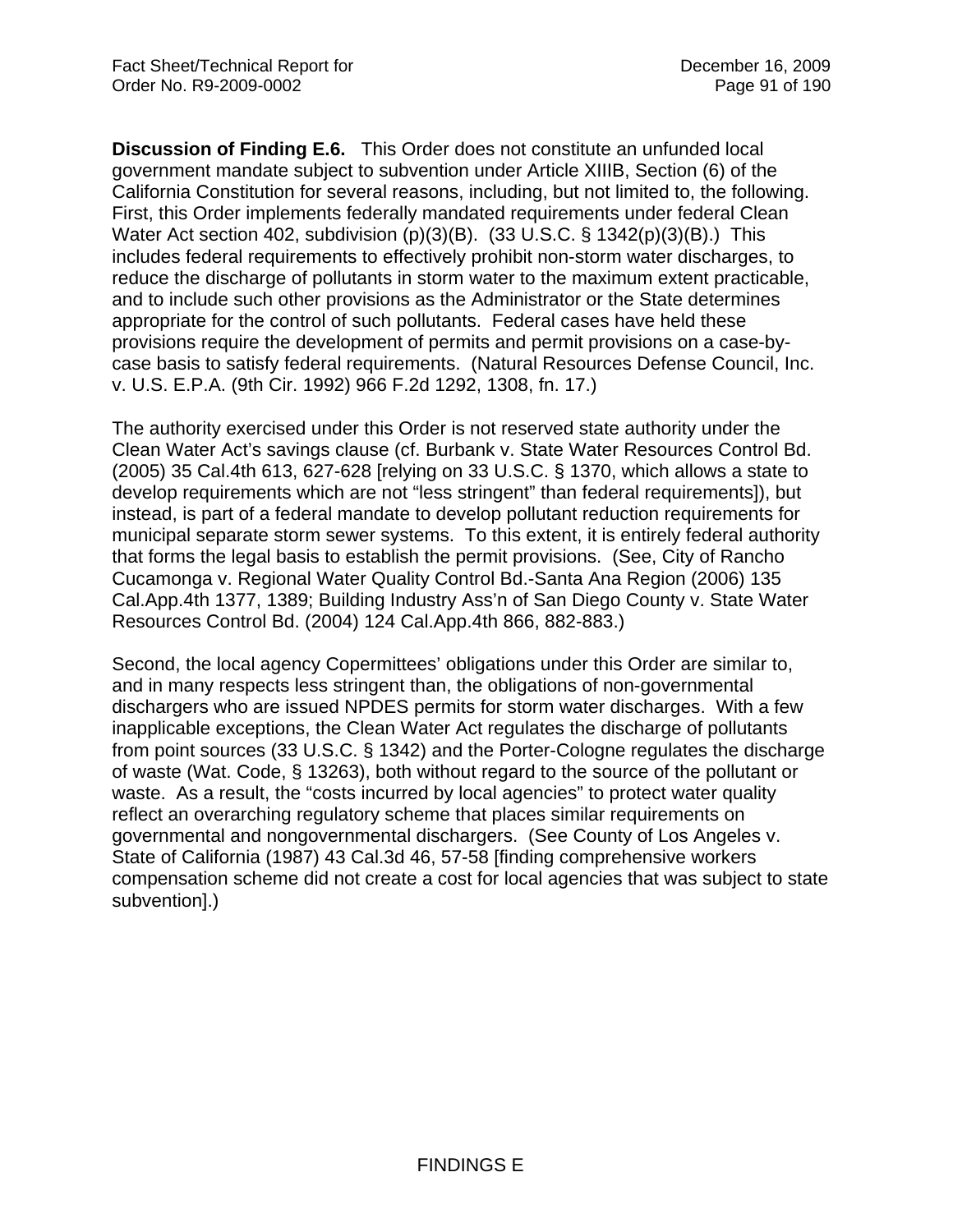The Clean Water Act and the Porter-Cologne Water Quality Control Act largely regulate storm water with an even hand, but to the extent there is any relaxation of this even-handed regulation, it is in favor of the local agencies. Except for municipal separate storm sewer systems, the Clean Water Act requires point source dischargers, including discharges of storm water associated with industrial or construction activity, to comply strictly with water quality standards. (33 U.S.C. § 1311(b)(1)(C), Defenders of Wildlife v. Browner (1999) 191 F.3d 1159, 1164-1165 [noting that industrial storm water discharges must strictly comply with water quality standards].) As discussed in prior State Water Resources Control Board decisions, this Order does not require strict compliance with water quality standards. (SWRCB Order No. WQ 2001-15, p. 7.) The Order, therefore, regulates the discharge of waste in municipal storm water more leniently than the discharge of waste from nongovernmental sources.

Third, the local agency Copermittees have the authority to levy service charges, fees, or assessments sufficient to pay for compliance with this Order. The fact sheet demonstrates that numerous activities contribute to the pollutant loading in the municipal separate storm sewer system. Local agencies can levy service charges, fees, or assessments on these activities, independent of real property ownership. (See, e.g., Apartment Ass'n of Los Angeles County, Inc. v. City of Los Angeles (2001) 24 Cal.4th 830, 842 [upholding inspection fees associated with renting property].) The ability of a local agency to defray the cost of a program without raising taxes indicates that a program does not entail a cost subject to subvention. (County of Fresno v. State of California (1991) 53 Cal.3d 482, 487-488.)

Fourth, the Copermittees have requested permit coverage in lieu of compliance with the complete prohibition against the discharge of pollutants contained in federal Clean Water Act section 301, subdivision (a) (33 U.S.C. § 1311(a)) and in lieu of numeric restrictions on their storm water discharges. To the extent, the local agencies have voluntarily availed themselves of the permit, the program is not a state mandate. (Accord County of San Diego v. State of California (1997) 15 Cal.4th 68, 107-108.) Likewise, the Copermittees have voluntarily sought a program-based municipal storm water permit in lieu of a numeric limitations approach on their storm water discharge. (See City of Abilene v. U.S. E.P.A. (5th Cir. 2003) 325 F.3d 657, 662-663 [noting that municipalities can choose between a management permit or a permit with numeric limitations].) The local agencies' voluntary decision to file a report of waste discharge proposing a program-based permit is a voluntary decision not subject to subvention. (See Environmental Defense Center v. USEPA (9th Cir. 2003) 344 F.3d 832, 845- 848.)

Fifth, the local agencies' responsibility for preventing discharges of waste that can create conditions of pollution or nuisance from conveyances that are within their ownership or control under state law predates the enactment of Article XIIIB, Section (6) of the California Constitution.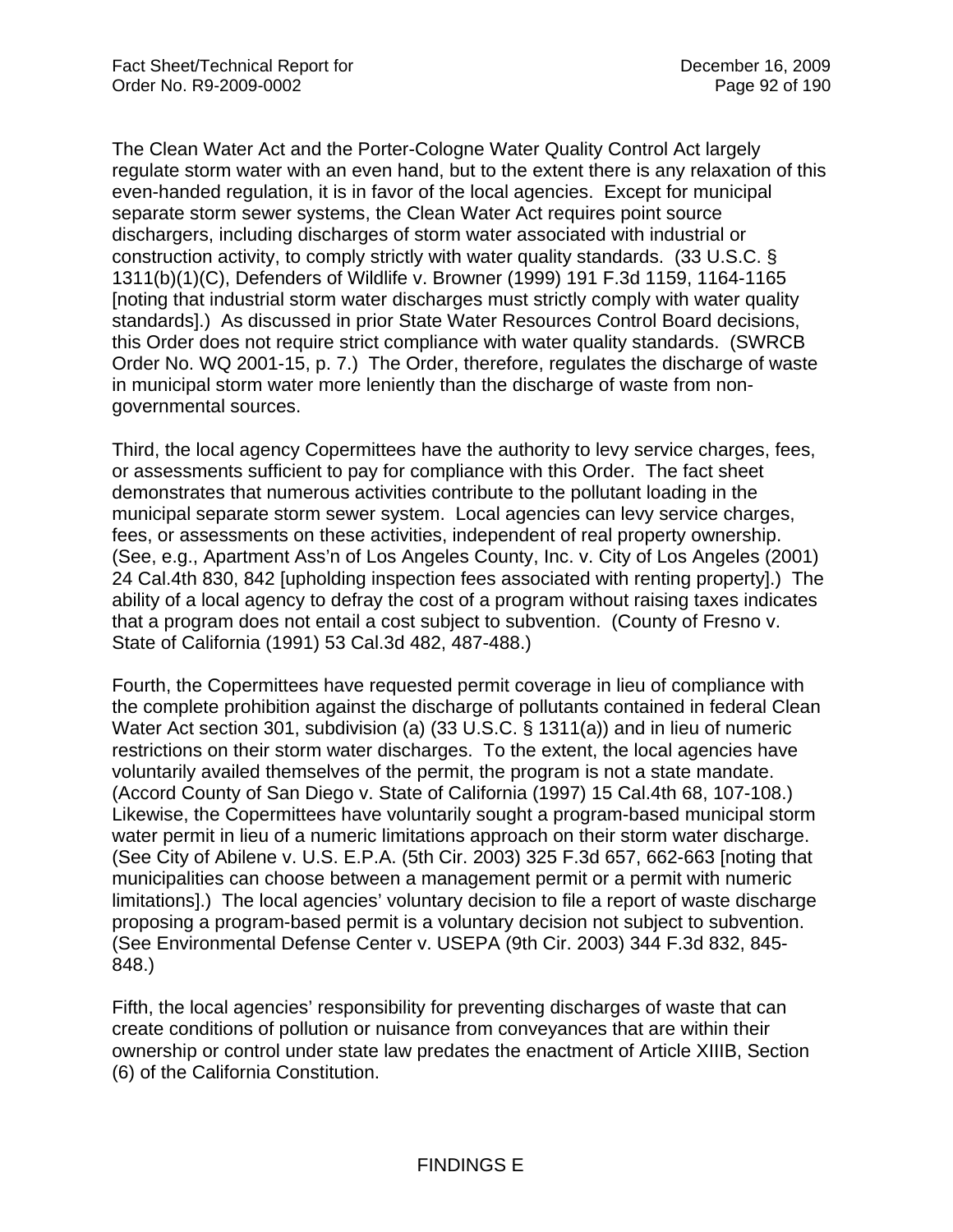**Finding E. 7.** Runoff treatment and/or mitigation must occur prior to the discharge of runoff into receiving waters. Treatment BMPs must not be constructed in waters of the U.S. or State unless the runoff flows are sufficiently pretreated to protect the values and functions of the water body. Federal regulations at 40 CFR 131.10(a) state that in no case shall a state adopt waste transport or waste assimilation as a designated use for any waters of the U.S. Authorizing the construction of an runoff treatment facility within a water of the U.S., or using the water body itself as a treatment system or for conveyance to a treatment system, would be tantamount to accepting waste assimilation as an appropriate use for that water body. Furthermore, the construction, operation, and maintenance of a pollution control facility in a water body can negatively impact the physical, chemical, and biological integrity, as well as the beneficial uses, of the water body. Without federal authorization (e.g., pursuant to Clean Water Act Section 404), waters of the U.S. may not be converted into, or used as, waste treatment or conveyance facilities. Similarly, waste discharge requirements pursuant to California Water Code Section 13260 are required for the conversion or use of waters of the State as waste treatment or conveyance facilities. Diversion from waters of the U.S./State to treatment facilities and subsequent return to waters of the U.S. is allowable, provided that the effluent complies with applicable NPDES requirements.

**Discussion of Finding E.7.** Runoff treatment and/or mitigation in accordance with any of the requirements in the Order must occur prior to the discharge of storm water into receiving waters. Allowing storm water polluted runoff to enter receiving waters prior to treatment to the MEP will result in degradation of the water body and potential exceedances of water quality standards, from the discharge point to the point of dissipation, infiltration, or treatment. Furthermore, the construction, operation, and maintenance of a pollution control facility in a water body can negatively impact the physical, chemical, and biological integrity, as well as the beneficial uses, of the water body. This requirement is supported by federal regulation 40 CFR 131.10(a) and USEPA guidance. According to USEPA,<sup>159</sup> "To the extent possible, municipalities should avoid locating structural controls in natural wetlands. Before considering siting of controls in a natural wetland, the municipality should demonstrate that it is not possible or practicable to construct them in sites that do not contain natural wetlands… Practices should be used that settle solids, regulate flow, and remove contaminants prior to discharging storm water into a wetland."

Additional Federal guidance discusses the implementation of wetlands to treat municipal storm water discharges (USEPA, 2000. *Guiding Principles for Constructed Treatment Wetlands: Providing for Water Quality and Wildlife Habitat*). It states:

 $\overline{a}$ <sup>159</sup> USEPA, 1992. Guidance Manual for the Preparation of Part II of the NPDES Permit Applications for Discharges from Municipal Separate Storm Sewer Systems. EPA 833-B-92-002.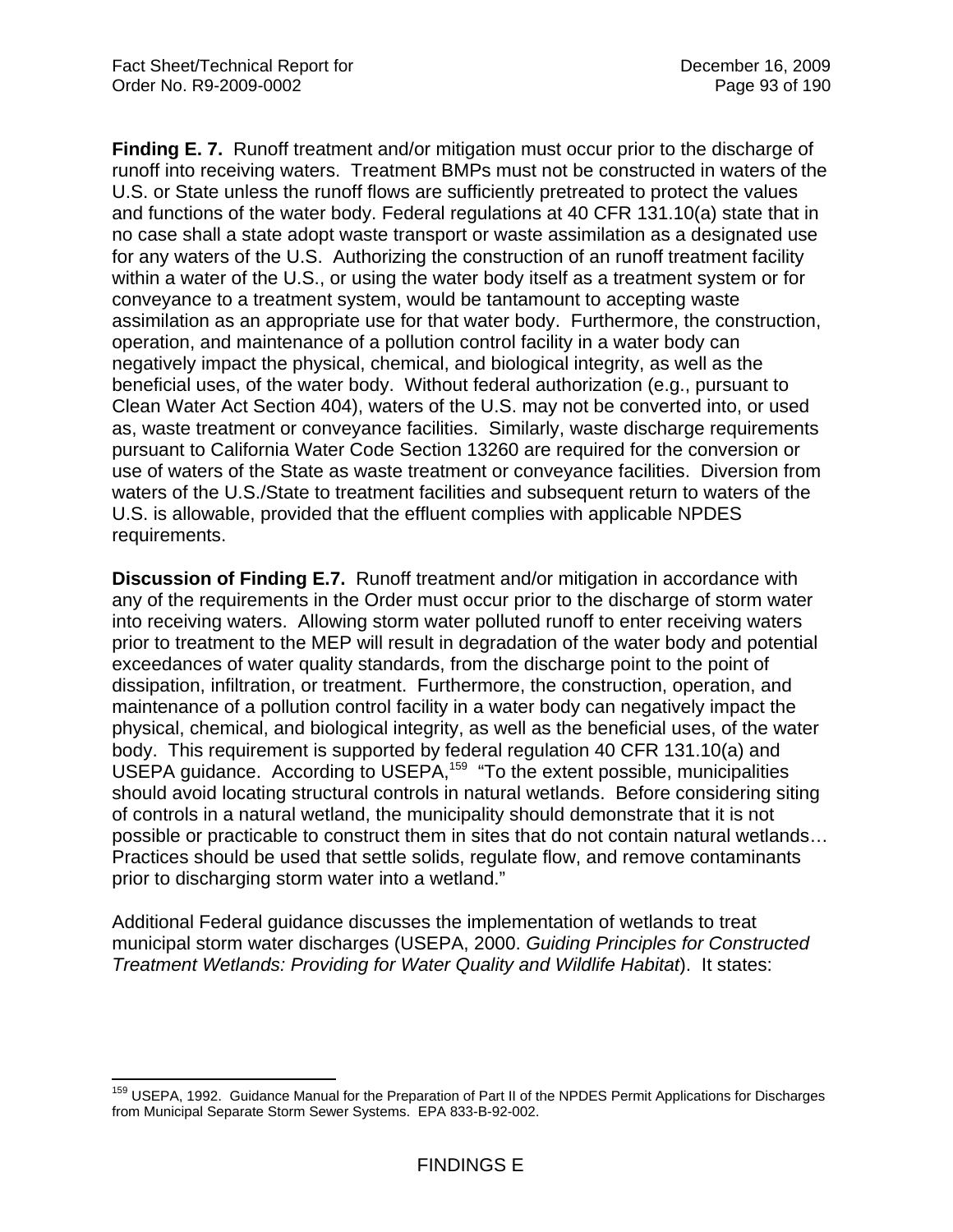1

*"..treatment wetlands should not be constructed in a waters of the U.S. unless you can sufficiently pretreat the stormwater flows to protect the values and functions of the waters of the U.S. Because storm water is an unpredictable effluent source and can contain high levels of toxic substances, nutrients, and pathogens, we strongly encourage that you construct the treatment wetland in uplands and use best management practices in these projects."160*

Consistent with USEPA guidance, the conversion or use of waters of the U.S./State into runoff treatment facilities or conveyance facilities for untreated storm water discharges must be appropriately reviewed by both Federal and State resource agencies. Such projects may be subject to federal permitting pursuant to Clean Water Act Section 404 if discharges of dredged or fill material is involved.

The placement of hydromodification controls within waters of the U.S./State may also be subject to federal and/or state permitting, but would not necessarily be considered a pollutant treatment BMP. Provided the grade control structures are designed to reestablish a natural channel gradient and correct excessive changes to the sediment transport regime caused by urbanization, rather than to create a series of artificial hydrological impoundments for the purpose of treating pollution, this type of project is not considered an in-stream treatment BMP.

**Finding E. 8.** The issuance of waste discharge requirements and an NPDES permit for the discharge of runoff from MS4s to waters of the U.S. is exempt from the requirement for preparation of environmental documents under the California Environmental Quality Act (CEQA) (Public Resources Code, Division 13, Chapter 3, section 21000 et seq.) in accordance with the CWC section 13389.

**Discussion of Finding E. 8.** CWC Section 13389 exempts the adoption of waste discharge requirements (such as NPDES permits) from CEQA requirements: "Neither the State Board nor the regional boards shall be required to comply with the provisions of Chapter 3 (commencing with section 21100) of Division 13 of the Public Resources Code prior to the adoption of any waste discharge requirement, except requirements for new sources as defined in the Federal Water Pollution Control Act or acts amendatory thereof or supplementary thereto."

<sup>&</sup>lt;sup>160</sup> USEPA, 2000. Guiding Principles for Constructed Treatment Wetlands: Providing for Water Quality and Wildlife Habitat, (EPA 843-B-00-003).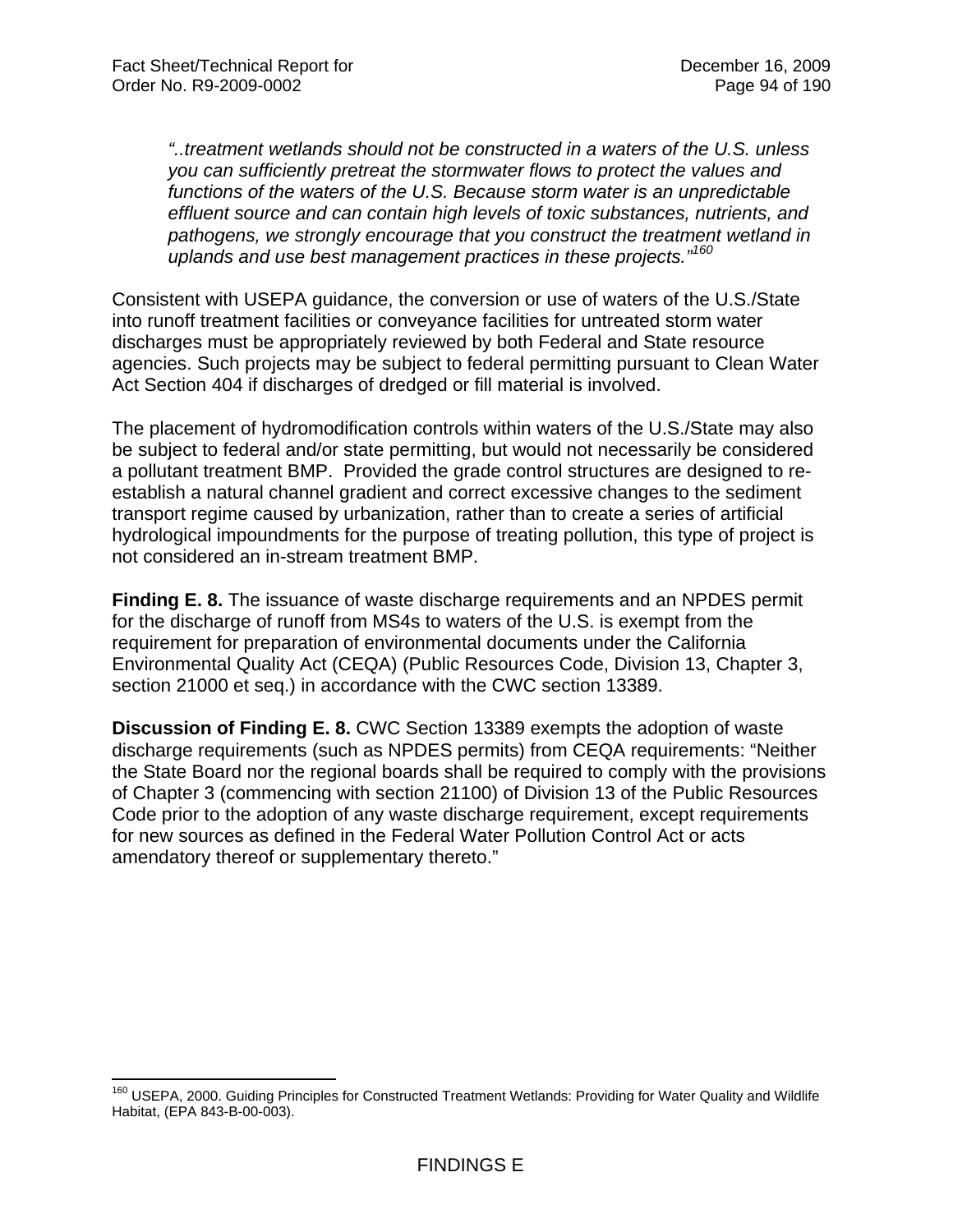This CEQA exemption was challenged during BIA's (and others') appeal of Order No. 2001-01. BIA contended that the CEQA exemption did not apply to permit requirements where the Regional Board utilized its discretion to craft permit requirements which were more prescriptive than required by federal law. The Court of Appeal, Fourth Appellate District disagreed with this argument, stating "we also reject Building Industry's argument to the extent it contends the statutory CEQA exemption in Water Code section 13389 is inapplicable to a particular NPDES permit provision that is discretionary, rather than mandatory, under the CWA."<sup>161</sup> On further appeal by BIA, the California State Supreme Court declined to hear the matter.

In a recent decision, the Court of Appeal of the State of California, Second Appellate District, upheld the CEQA exemption for municipal storm water NPDES permits (County of Los Angeles, et al. v. California State Water Resources Control Board, et al.).<sup>162</sup>

**Finding E.9.** Multiple water bodies in Orange County have been identified as impaired and placed on the 303(d) list. In 2004, Bacteria Impaired Waters TMDL Project II included six bacteria impaired shorelines in Dana Point Harbor and San Diego Bay: Baby Beach in Dana Point Harbor and Shelter Island Shoreline Park, B Street, G Street Pier, Tidelands Park, and Chula Vista Marina in San Diego Bay. Since then, only Baby Beach in Dana Point Harbor and Shelter Island Shoreline Park in San Diego Bay can be confirmed as still impaired by indicator bacteria. On June 11, 2008 the Regional Board adopted a Basin Plan amendment to incorporate *Bacteria Impaired Waters TMDL Project II for San Diego Bay and Dana Point Harbor Shorelines*. On June 16, 2009, the State Board approved the Basin Plan amendment. This action meets requirements of section 303(d) of the Clean Water Act (CWA). The Basin Plan amendment process is authorized under section 13240 of the Water Code. The State's Office of Administrative Law (OAL) approved the TMDLs on September 15, 2009. The effective date of the TMDLs is the date of OAL approval. USEPA approved the TMDLs on October 26, 2009.

**Finding E.10.** Storm water discharges from developed and developing areas in Orange County are significant sources of certain pollutants that cause, may be causing, threatening to cause or contributing to water quality impairment in the waters of Orange County. Furthermore, as delineated in the CWA section 303(d) list in Table 3, the Regional Board has found that there is a reasonable potential that municipal storm water and non-storm water discharges from MS4s cause or may cause or contribute to an excursion above water quality standards for the following pollutants: Indicator Bacteria, Phosphorous, Toxicity and Turbidity. In accordance with CWA section 303(d), the Regional Board is required to establish Total Maximum Daily Loads (TMDLs) for these pollutants to these waters to eliminate impairment and attain water quality standards. Therefore, certain early pollutant control actions and further pollutant impact assessments by the Copermittees are warranted and required

<sup>&</sup>lt;sup>161</sup> Building Industry Association et al., v. State Water Resources Control Board, et al. 2004.

<sup>162</sup> Los Angeles County Super. Ct. No. BS080792. Partial publication dated November 6, 2006.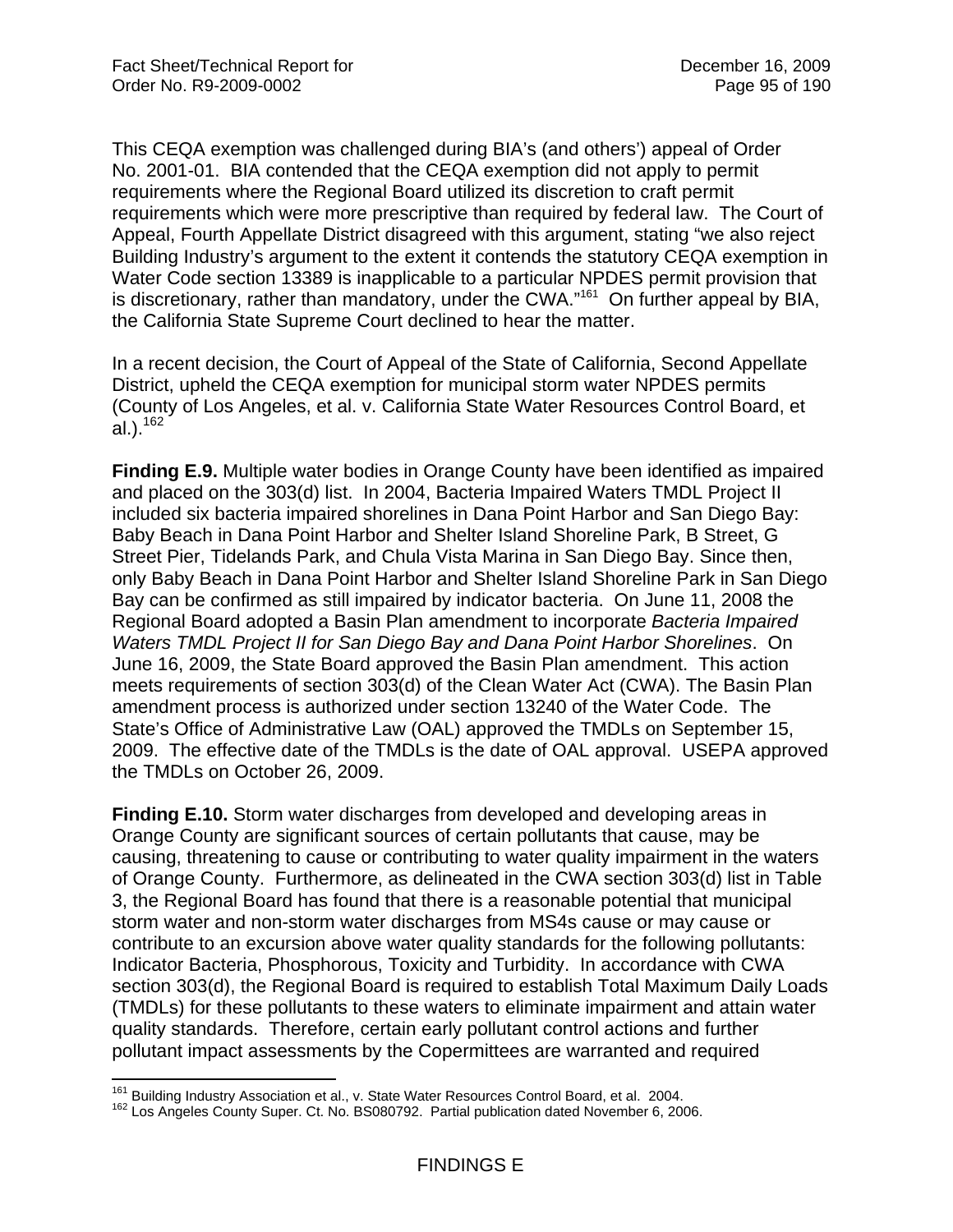pursuant to this Order.

**Finding E.11.** This Order incorporates only those MS4 Waste Load Allocations (WLAs) developed in TMDLs that have been adopted by the Regional Water Board and have been approved by the State Board, Office of Administrative Law and U.S. EPA. Approved TMDL WLAs are to be addressed using water quality-based effluent limitations (WQBELs) calculated as numeric limitations (either in the receiving waters and/or at the point of MS4 discharge) and/or as BMPs. In most cases, the numeric limitation must be achieved to ensure the adequacy of the BMP program. Waste load allocations for storm water and non-storm water discharges have been included within this Order only if the TMDL has received all necessary approvals. This Order establishes WQBELs and conditions consistent with the requirements and assumptions of the WLAs in the TMDLs as required by 40 CFR  $122.44(d)(1)(iii)(B)$ .

A TMDL is the total amount of a particular pollutant that a water body can receive and still meet Water Quality Standards (WQSs), which are comprised of Water Quality Objectives (WQOs), Beneficial Uses and the States Policy on Maintaining High Quality Waters<sup>163</sup>. The WQOs serve as the primary basis for protecting the associated Beneficial Use. The Numeric Target of a TMDL interprets and applies the numeric and/or narrative WQOs of the WQSs as the basis for the WLAs. This Order addresses TMDLs through Water Quality Based Effluent Limitations (WQBELs) that must be consistent with the assumptions and requirements of the WLA<sup>164</sup>. Federal guidance<sup>165</sup> states that when adequate information exists, storm water permits are to incorporate numeric water quality based effluent limitations. In most cases, the numeric target(s) of a TMDL are a component of the WQBELs. When the numeric target is based on one or more numeric WQOs, the numeric WQOs and underlying assumptions and requirements will be used in the WQBELs as numeric effluent limitations by the end of the TMDL compliance schedule, unless additional information is required. When the numeric target interprets one or more narrative WQOs, the numeric target may assess the efficacy and progress of the BMPs in meeting the WLAs and restoring the Beneficial Uses by the end of the TMDL compliance schedule.

This Order fulfills a component of the TMDL Implementation Plan adopted by this Regional Board on June 11, 2008 for indicator bacteria in Baby Beach by establishing WQBELs expressed as both BMPs to achieve the WLAs and as numeric limitations<sup>166</sup> for the City of Dana Point and the County of Orange. The establishment of WQBELs expressed as BMPs should be sufficient to achieve the WLA specified in the TMDL. The Waste Load Allocations (WLAs) and Numeric Targets are the necessary metrics to ensure that the BMPs achieve appropriate concentrations of bacterial indicators in

<sup>&</sup>lt;sup>163</sup> State Water Resources Control Board, Resolution No. 68-16

<sup>164</sup> State Water Resources Control Board, Resolution 2016<br><sup>164</sup> 40 CFR 122.44(d)(1)(vii)(B)<br><sup>165</sup> USEPA, *Interim Permitting Approach for Water Quality-Based Effluent Limitations in Storm Water Permits, 61* FR 43761, August 26, 1996

<sup>166</sup> The Waste Load Allocations are defined in Resolution No. R9-2008-0027, A Resolution to Adopt an Amendment to the *Water Quality Control Plan for the San Diego Basin (9)* to Incorporate Total Maximum Daily Loads for Indicator Bacteria, Baby Beach in Dana Point Harbor and Shelter Island Shoreline Park in San Diego Bay.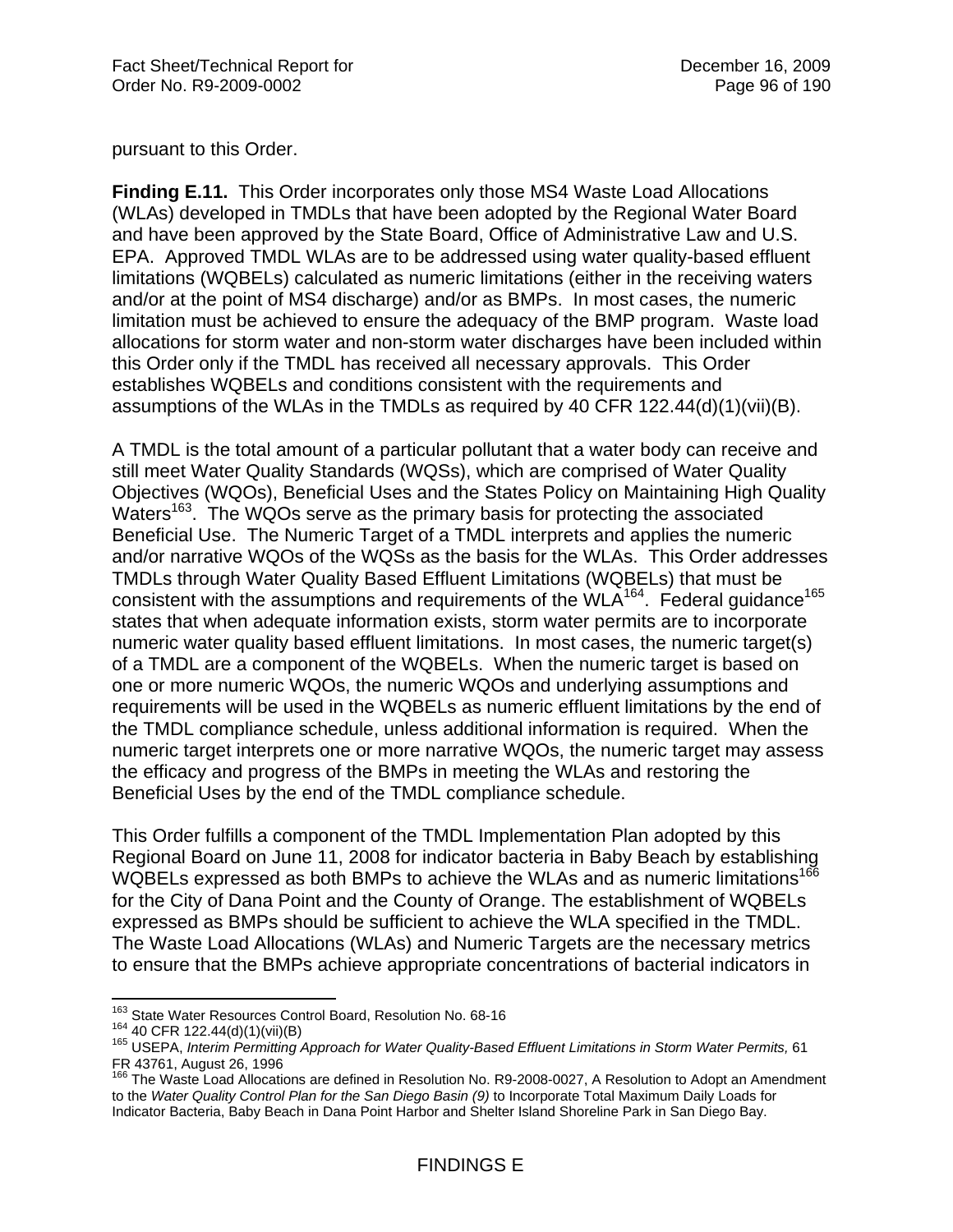the receiving waters.

**Discussion of Finding E.9, E.10, E.11.** Section 303(d)(1)(A) of the Clean Water Act (CWA) requires that:

"*Each state must identify those waters within its boundaries for which the effluent limitations…are not stringent enough to implement any water quality standard (WQS) applicable to such waters.*"

The CWA also requires states to establish a priority ranking of impaired waterbodies known as Water Quality Limited Segments and to establish Total Maximum Daily Loads (TMDLs) for such waters. This priority list of impaired waterbodies is called the Section 303(d) List. The current Section 303(d) List was approved by the State Water Resources Control Board (State Board) on October 25, 2006. On June 28, 2007 the 2006 303(d) list for California was given final approval by the United States Environmental Protection Agency (USEPA). Every two years the State of California is required by CWA section 303(d) and 40 CFR(130.7) to develop and submit to the USEPA for approval an updated 303(d) list of impaired waterbodies. The Regional Board is currently undergoing the required 2 year (2008) update for submittal to the State Board.

Multiple water bodies in Orange County have been identified as impaired and placed on the Section 303(d) list. The Regional Board has 78 current 303(d) listings for which TMDLs must be prioritized and subsequently developed. The 303(d) listing of a waterbody and subsequent TMDL development is required when regulations under current permits, such as Technology Based Effluent Limitations (TBELS), are not stringent enough to meet Water Quality Standards and protect the Beneficial Uses of Waters of the State. In 2004, the *Bacteria Impaired Waters TMDL Project II* addressed six bacteria impaired shorelines including Baby Beach in Dana Point Harbor. On June 11, 2008 the Regional Board adopted a Basin Plan amendment to incorporate *TMDLs for Indicator Bacteria, Baby Beach in Dana Point Harbor and Shelter Island Shoreline Park in San Diego Bay*. On June 16, 2009, the State Board approved the Basin Plan amendment The *TMDLs for Indicator Bacteria, Baby Beach in Dana Point Harbor and Shelter Island Shoreline Park in San Diego Bay* are pending approval by the State Office of Administrative Law (OAL) and USEPA.

Storm water discharges from developed and developing areas in Orange County are a significant source of certain pollutants that cause, may be causing, threatening to cause or contributing to water quality impairment in the waters of Orange County. Furthermore, the CWA section 303(d) list indicates that there is a reasonable potential that municipal storm water and dry weather discharges from MS4s cause or may cause or contribute to an excursion above water quality standards for the following pollutants: Indicator Bacteria, Phosphorous, Toxicity and Turbidity. In accordance with CWA section 303(d), the Regional Board is required to establish TMDLs for these pollutants in these waters to eliminate impairment and attain water quality standards. Per 40 CFR(130.7), WLAs are required for all point sources, including storm water and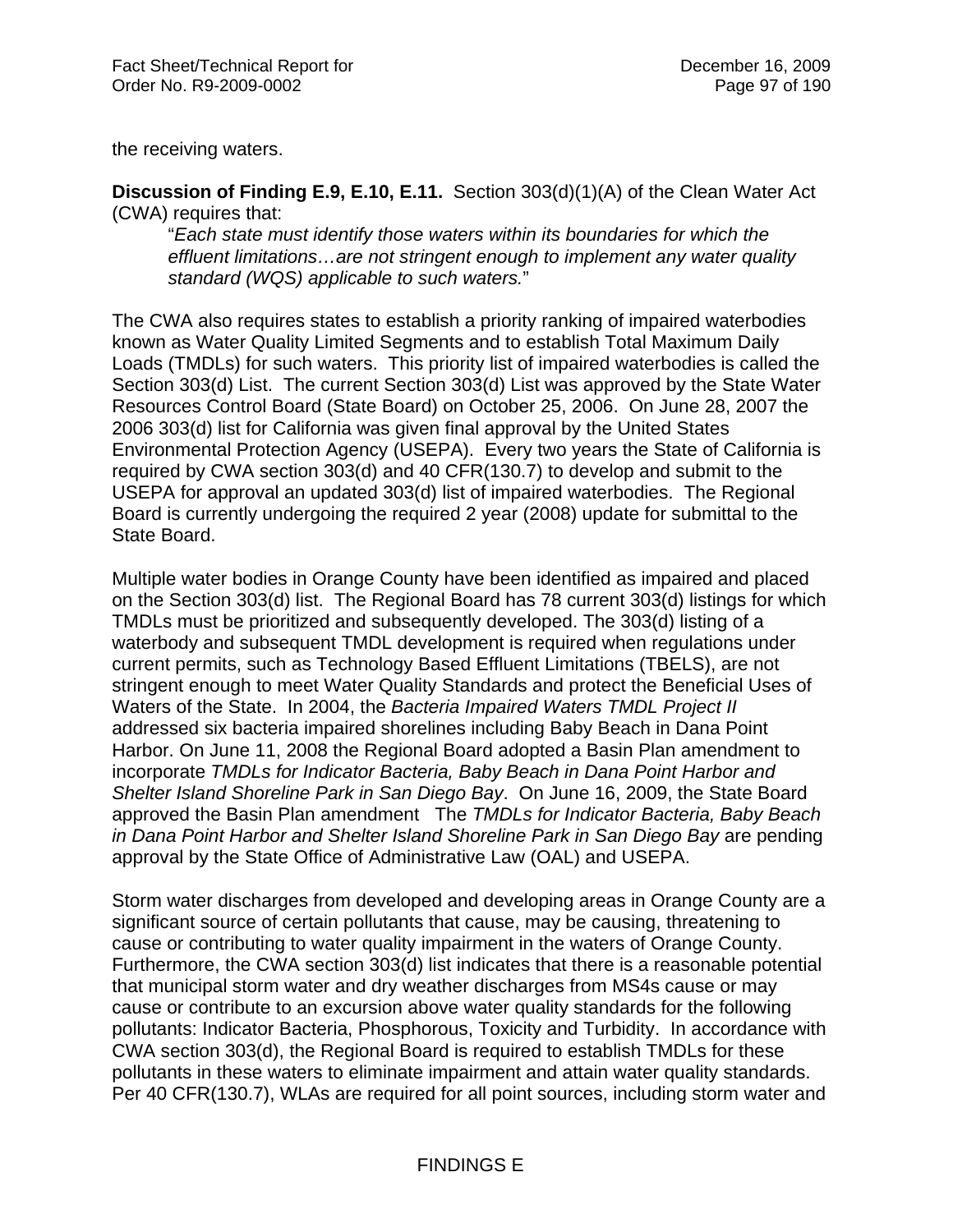non-storm water discharges from MS4s. Therefore, focused pollutant control actions and further pollutant impact assessments by the Copermittees are warranted and required pursuant to this Order.

MS4 Permits address only those TMDL WLAs that have been adopted by the Regional Board and have been approved by the State Board, OAL and USEPA. WLAs are portions of a receiving water's loading capacity that is allocated to one of its existing or future point sources of pollution. The TMDL WLAs in MS4 Permits can be addressed using water quality-based numeric effluent limitations (WQBELs) calculated at end-ofpipe. WQBELs must be consistent with the assumptions and requirements of the WI As.  $167$ 

Assessment of compliance with WLAs is to be assessed at the point of discharge to the receiving water and within the receiving water. TMDL WLAs evaluated end-of-pipe will be assessed using WQBELs. Determination of compliance may also be assessed within the receiving waters to evaluate WLA reductions, program effectiveness and to assess overall water quality. As Numeric Targets serve to establish WLAs, they are part of the underlying assumptions of the WLA and can serve as points of compliance.

**Finding E.12.** This Order requires each Copermittee to effectively prohibit all types of unauthorized discharges of non-storm water into its MS4. However, historically pollutants have been identified as present in dry weather non-storm water discharges from the MS4s through 303(d) listings, monitoring conducted by the Copermittees under Order No. R9-2002-0001, and there are others expected to be present in dry weather non-storm water discharges because of the nature of these discharges. This Order includes action levels for pollutants in non-storm water, dry weather, discharges from the MS4 designed to ensure that the requirement to effectively prohibit all types of unauthorized discharges of non-storm water in the MS4 is being complied with. Action levels in the Order are based upon numeric or narrative water quality objectives and criteria as outlined in the Basin Plan, Water Quality Control Plan for Ocean Waters of California (Ocean Plan), and State Policy for Implementation of Toxics Standards for Inland Surface Waters, Enclosed Bays, and Estuaries of California (State Implementation Policy or SIP). An exceedance of an action level requires specified responsive action by the Copermittees. This Order describes what actions the Copermittees must take when an exceedance of an action level is observed. Exceedances of non-storm water action levels do not alone constitute a violation of this Order but could indicate non-compliance with the requirement to effectively prohibit all types of unauthorized non-storm water discharges into the MS4 or other prohibitions established in this Order. Failure to undertake required source investigation and elimination action following an exceedance of a non-storm water action level (NAL or action level) is a violation of this Order. The Regional Board recognizes that use of action levels will not necessarily result in detection of all unauthorized sources of non-storm water discharges because there may be some

 $\overline{a}$ <sup>167</sup> Per 40 CFR 122.44(d)(1)(vii)(B)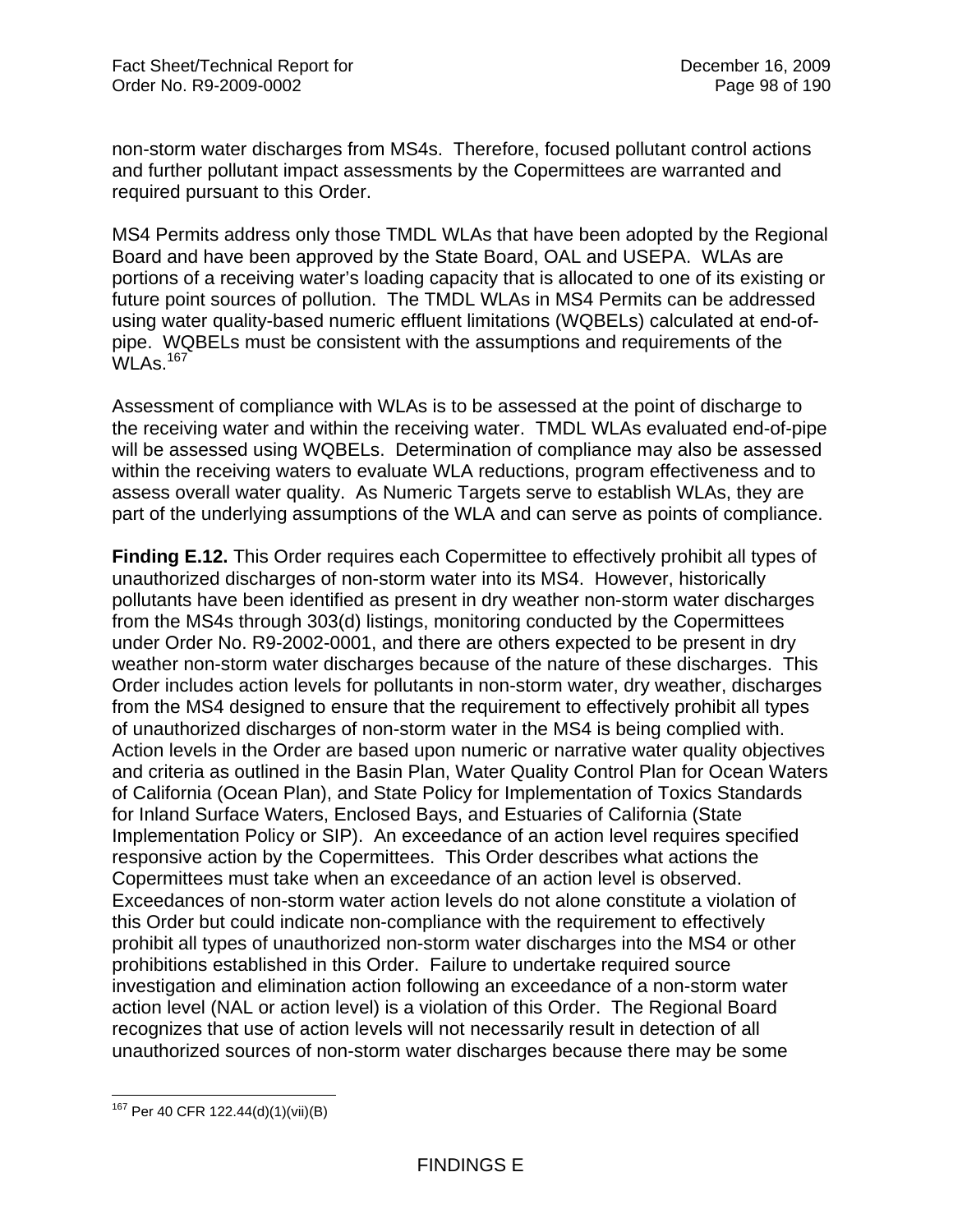discharges in which pollutants do not exceed established action levels. However, establishing NALs at levels appropriate to protect water quality standards is expected to lead to the identification of significant sources of pollutants in dry weather non-storm water discharges.

**Discussion of Finding E.12.** This Order includes the existing requirement that Copermittees effectively prohibit all types of unauthorized non-storm water discharges in the MS4s. It also includes the following prohibition set forth in the Basin Plan: "The discharge of waste to waters of the state in a manner causing, or threatening to cause a condition of pollution, contamination or nuisance as defined in California Water Code section 13050 is prohibited." (Prohibition A.1.) As discussed in the Order's Findings on discharge characteristics, e.g., C.2.,C.4., C.6., C.7., C.9., C.14., and C.15., the Copermittees' reliance on BMPs for the past 19 years has not resulted in compliance with applicable water quality standards or compliance with the requirement to effectively prohibit all types of unauthorized discharges of non-storm water in the MS4. The Regional Board has evaluated (in accordance with 40 CFR 122.44(d)(1)) past and existing control (BMPs), non-storm water effluent monitoring results, the sensitivity of the species in receiving waters (e.g. endangered species), and the potential for effluent dilution and has determined that existing BMPs to control pollutants in storm water discharges are not sufficient to protect water quality standards in receiving waters and the existing requirement that Copermittees effectively prohibit all types of unauthorized non-storm water discharges into the MS4 historically results in the discharge of pollutants to the receiving waters.

Therefore it is appropriate to establish dry weather non-storm water action levels based upon established water quality standards to measure pollutants levels in the discharge of dry weather non-storm water that could indicate non-compliance with the requirement to effectively prohibit al types of unauthorized non-storm water discharges into the MS4 and/or that these discharges are causing, or threatening to cause, a condition of pollution, contamination or nuisance in the receiving waters. NALs are not numeric effluent limitations. While not alone a violation of this Order, an exceedance of an NAL requires the Copermittees to initiate a series of source investigation and elimination actions to address the exceedance. Results from the NAL monitoring are to be used in developing the Copermittees annual work plans. Failure to undertake required source investigation and elimination action following an exceedance of an NAL is a violation of this Order. Please see further discussion in the directives section C of the fact sheet.

A purpose of monitoring, required under this and previous Orders, as stated in the Monitoring and Reporting Program is to "detect and eliminate illicit discharges and illicit connections to the MS4" and to answer the following core management questions:

> 1. Are conditions in receiving waters protective, or likely to be protective, of beneficial uses?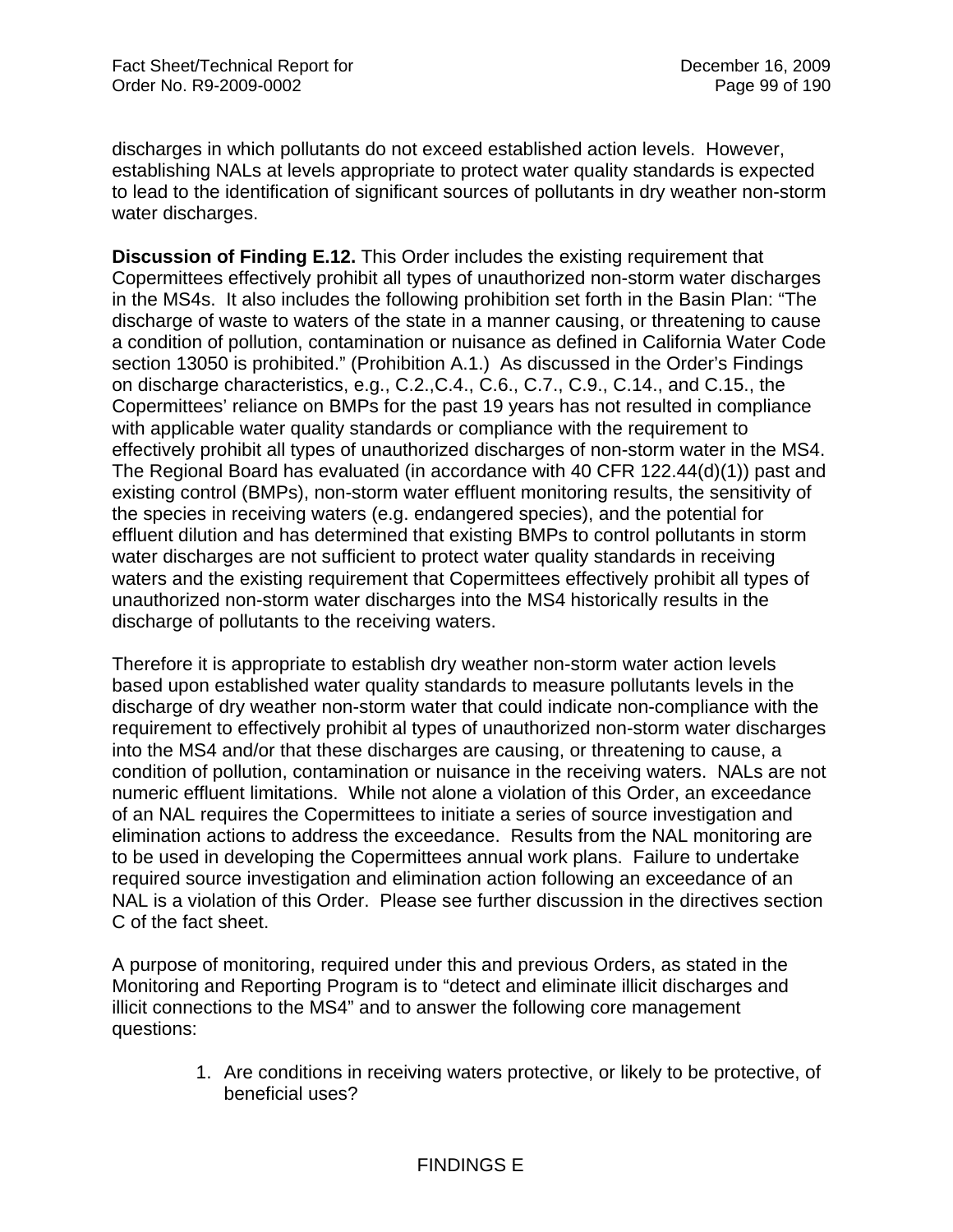- 2. What is the extent and magnitude of the current or potential receiving water problems?
- 3. What is the relative MS4 discharge contribution to the receiving water problem(s)?
- 4. What are the sources of MS4 discharge that contribute to receiving water problem(s)?
- 5. Are conditions in receiving waters getting better or worse?

For the past 4 permit cycles (19 years), Copermittees have utilized their IC/ID program to identify and eliminate non-storm water discharges that are sources of pollutants to the MS4. The Copermittees are also subject to the requirement to effectively prohibit all types of unauthorized discharges of non-storm water into the MS4s. Historically, discharges of unauthorized non-storm water do occur, resulting in the discharge of pollutants to the receiving water. NALs have been included in this Order to ensure that the Copermittees comply with the requirement to effectively prohibit all types of unauthorized non-storm water discharges that are a source of pollutants in the receiving waters.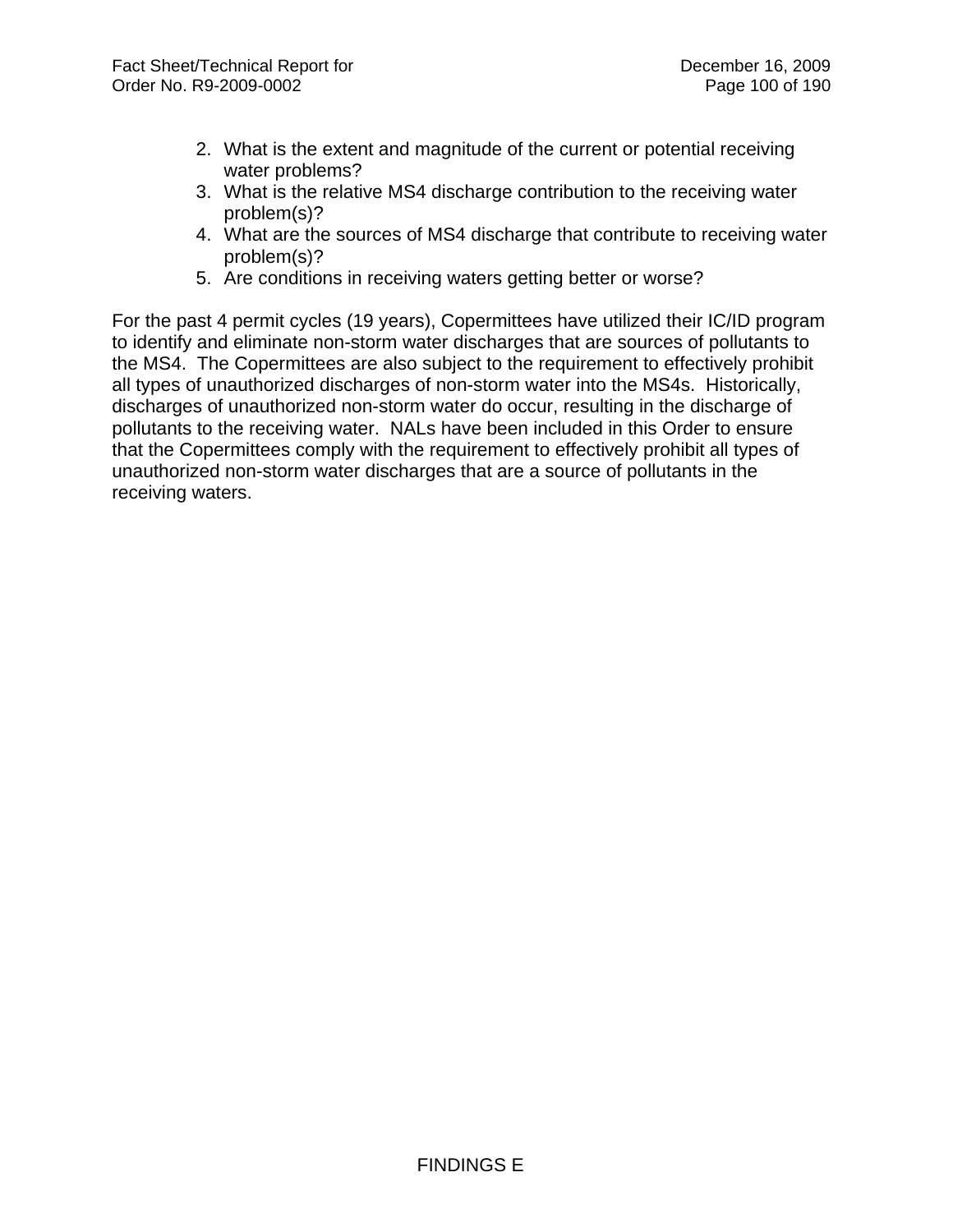# **F. Public Process**

**Finding F.1.** The Regional Board has notified the Copermittees, all known interested parties, and the public of its intent to consider adoption of an Order prescribing waste discharge requirements that would serve to renew an NPDES permit for the existing discharge of runoff.

**Discussion of Finding F.1**. Public notification of development of a draft permit is required under Federal regulation 40 CFR 124.10(a)(1)(ii). This regulation states "(a) Scope. (1) The Director shall give public notice that the following actions have occurred: (ii) A draft permit has been prepared under Sec. 124.6(d)." Public notifications "shall allow at least 30 days for public comment," as required under Federal regulation 40 CFR 124.10(b)(1).

**Finding F.2**. The Regional Board has held public hearings on April 11, 2007, February 13, 2008, July 1, 2009, and November 18, 2009 and heard and considered all comments pertaining to the terms and conditions of this Order.

**Discussion of Finding F.2**. Public hearings are required under CWC Section 13378, which states "Waste discharge requirements and dredged or fill material permits shall be adopted only after notice and any necessary hearing." Federal regulation 40 CFR 124.12(a)(1) also requires public hearings for draft permits, stating "The Director shall hold a public hearing whenever he or she finds, on the basis or requests, a significant degree of public interest in a draft permit(s)." Regarding public notice of a public hearing, Federal regulation 40 CFR 124.10(b)(2) states that "Public notice of a public hearing shall be given at least 30 days before the hearing."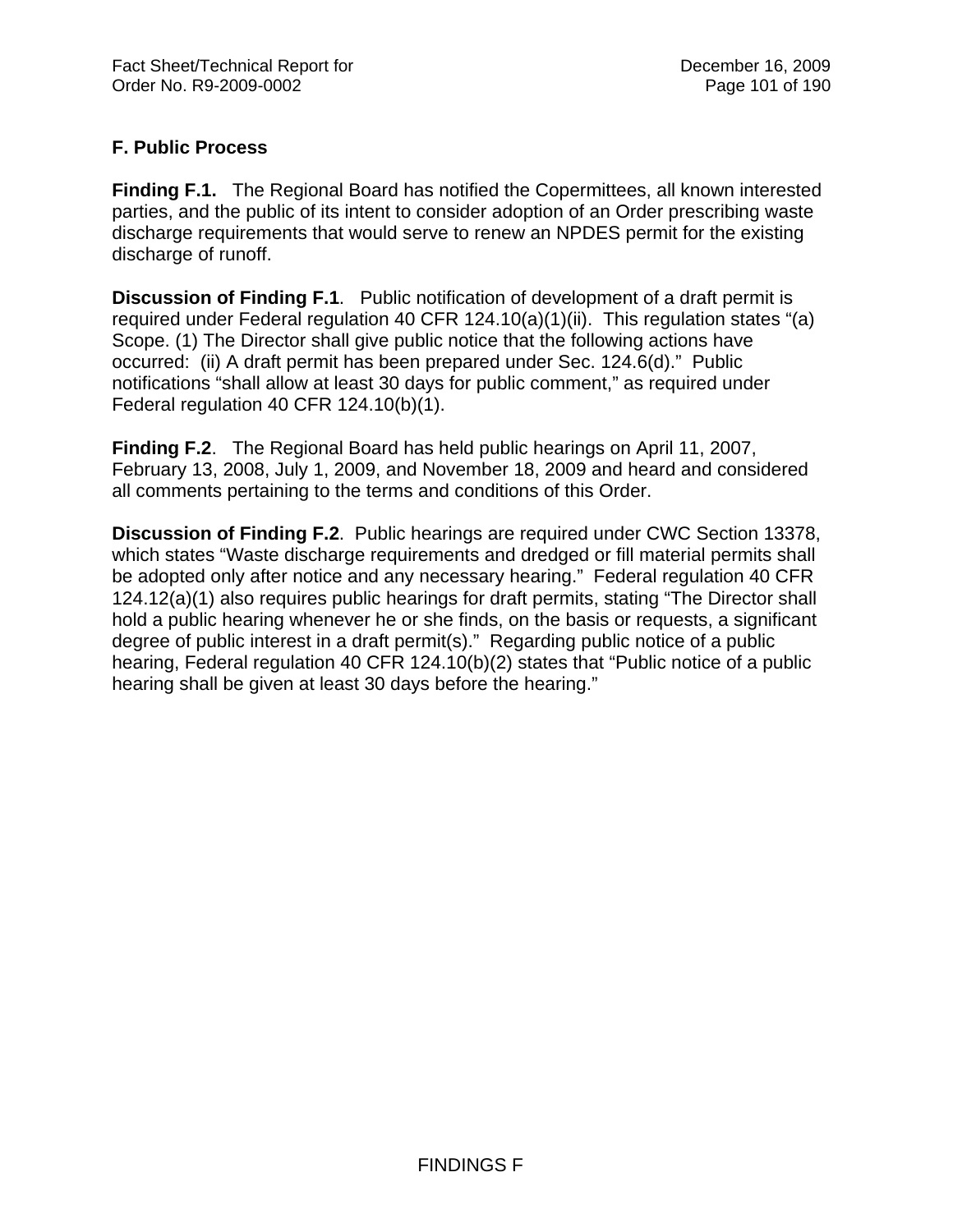## **IX. DIRECTIVES**

This section discusses significant changes which have been made to the requirements of the Order from the requirements which were previously included in Order No. R9-2002-0001. For each section of the Order than has been changed there is a discussion which describes the change that was made and provides the rationale for the change. In addition, comments on the Copermittees' ROWD recommendations, as they pertain to each changed requirement of the Order, are provided.

Requirements of the Order that are not discussed in this section have not been significantly changed from those requirements previously included in Order No. 2002-0001. For such requirements, discussions and rationale for the requirements can be found in section VII of the Fact Sheet/Technical Report for Regional Board Order No. R9-2002-0001, dated February 13, 2002. Section VII also provides additional background information for those requirements that have undergone significant change which are described in detail in this report. The Fact Sheet/Technical Report is available for download at:

http://www.waterboards.ca.gov/sandiego/programs/oc\_stormwater.html

Legal authority citations are provided for each major section of the Tentative Order. These citations apply to all applicable requirements within the section for which they are provided.

## **A. Prohibitions and Receiving Water Limitations**

The following legal authority applies to section A:

**Broad Legal Authority**: CWA sections 402(p)(3)(B)(ii-iii), CWC section 13377, and Federal NPDES regulations 40 CFR 122.26(d)(2)(i)(B, C, E, and F) and 40 CFR 122.26(d)(2)(iv).

**Specific Legal Authority**: The Regional Board Water Quality Control Plan for the San Diego Basin (Basin Plan) contains the following waste discharge prohibition: "The discharge of waste to waters of the state in a manner causing, or threatening to cause a condition of pollution, contamination, or nuisance as defined in California Water Code Section 13050, is prohibited."

California Water Code section 13050(l) states "(1) 'Pollution' means an alteration of the quality of waters of the state by waste to a degree which unreasonably affects either of the following: (A) The water for beneficial uses. (B) Facilities which serve beneficial uses. (2) 'Pollution' may include "contamination."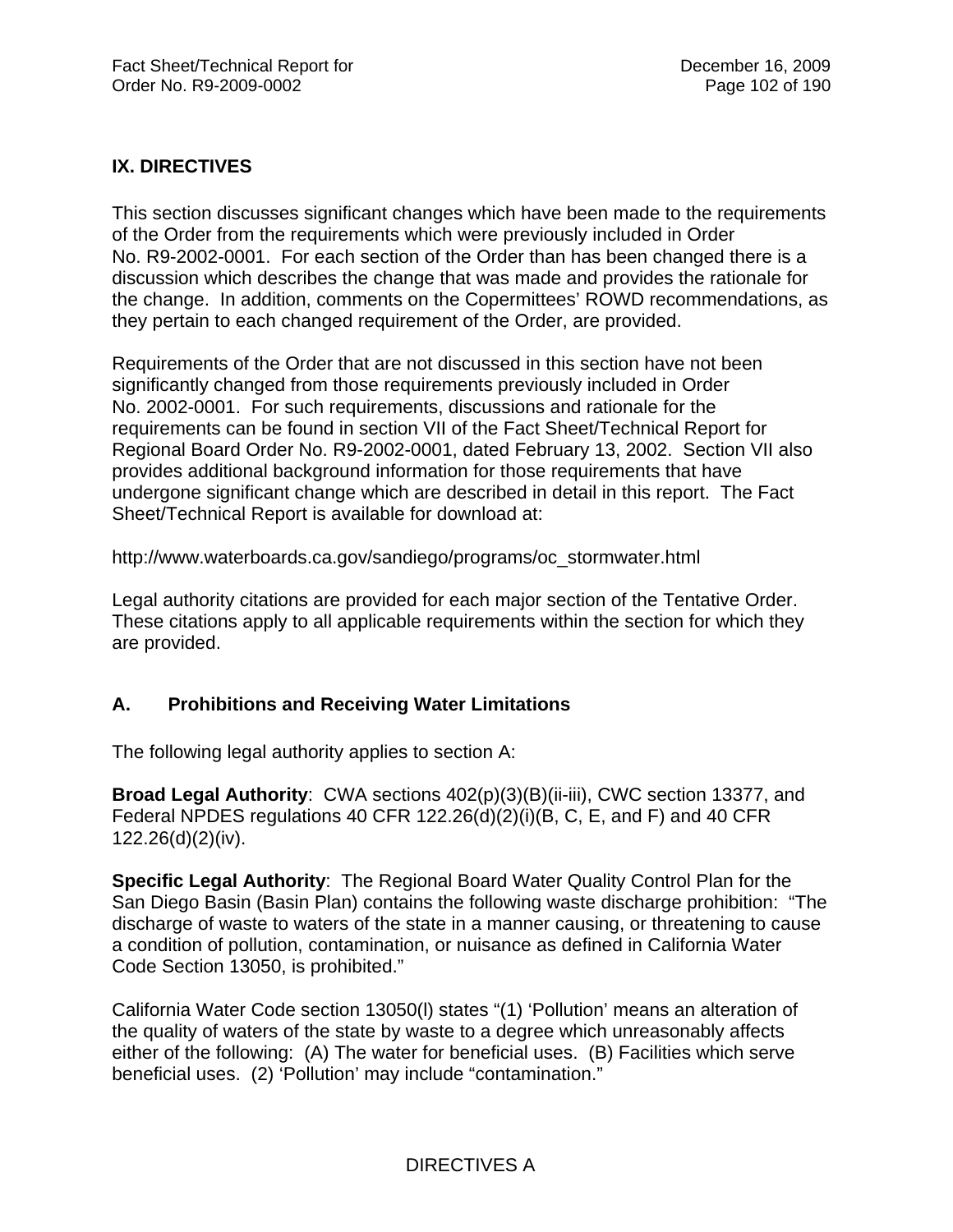California Water Code section 13050(k) states "'Contamination' means an impairment of the quality of waters of the state by waste to a degree which creates a hazard to public health through poisoning or through the spread of disease. 'Contamination' includes any equivalent effect resulting from the disposal of waste, whether or not waters of the state are affected."

California Water Code section 13050(m) states "'Nuisance' means anything which meets all of the following requirements: (1) Is injurious to health, or is indecent or offensive to the senses, or an obstruction to the free use of property, so as to interfere with the comfortable enjoyment of life or property. (2) Affects at the same time an entire community or neighborhood, or any considerable number of persons, although the extent of the annoyance or damage inflicted upon individuals may be unequal. (3) Occurs during, or as a result of, the treatment or disposal of wastes."

California Water Code section 13241 requires each regional board to "establish such water quality objectives in water quality control plans as in its judgment will ensure the reasonable protection of beneficial uses and the prevention of nuisance […]."

California Water Code Section 13243 provides that "A regional board, in a water quality control plan or in waste discharge requirements, may specify certain conditions or areas where the discharge of waste, or certain types of waste, will not be permitted."

California Water Code Section 13263(a) provides that waste discharge requirements prescribed by the Regional Board implement the Basin Plan.

Federal NPDES regulations 40 CFR 122.26(d)(2)(iv)(A - D) require municipalities to implement controls to reduce pollutants in storm water runoff from commercial, residential, industrial, and construction land uses or activities.

Federal NPDES regulations 40 CFR 122.26(d)(2)(i)(A - D) require municipalities to have legal authority to control various discharges to their MS4.

Federal NPDES regulation 40 CFR 122.44(d)(1) requires municipal storm water permits to include any requirements necessary to "[a]cheive water quality standards established under section 303 of the CWA, including State narrative criteria for water quality."

Federal NPDES regulation 40 CFR 122.44(d)(1)(i) requires NPDES permits to include limitations to "control all pollutants or pollutant parameters (either conventional, nonconventional, or toxic pollutants) which the Director determines are or may be discharged at a level which will cause, have reasonable potential to cause, or contribute to an excursion above any State water quality standard, including State narrative criteria for water quality."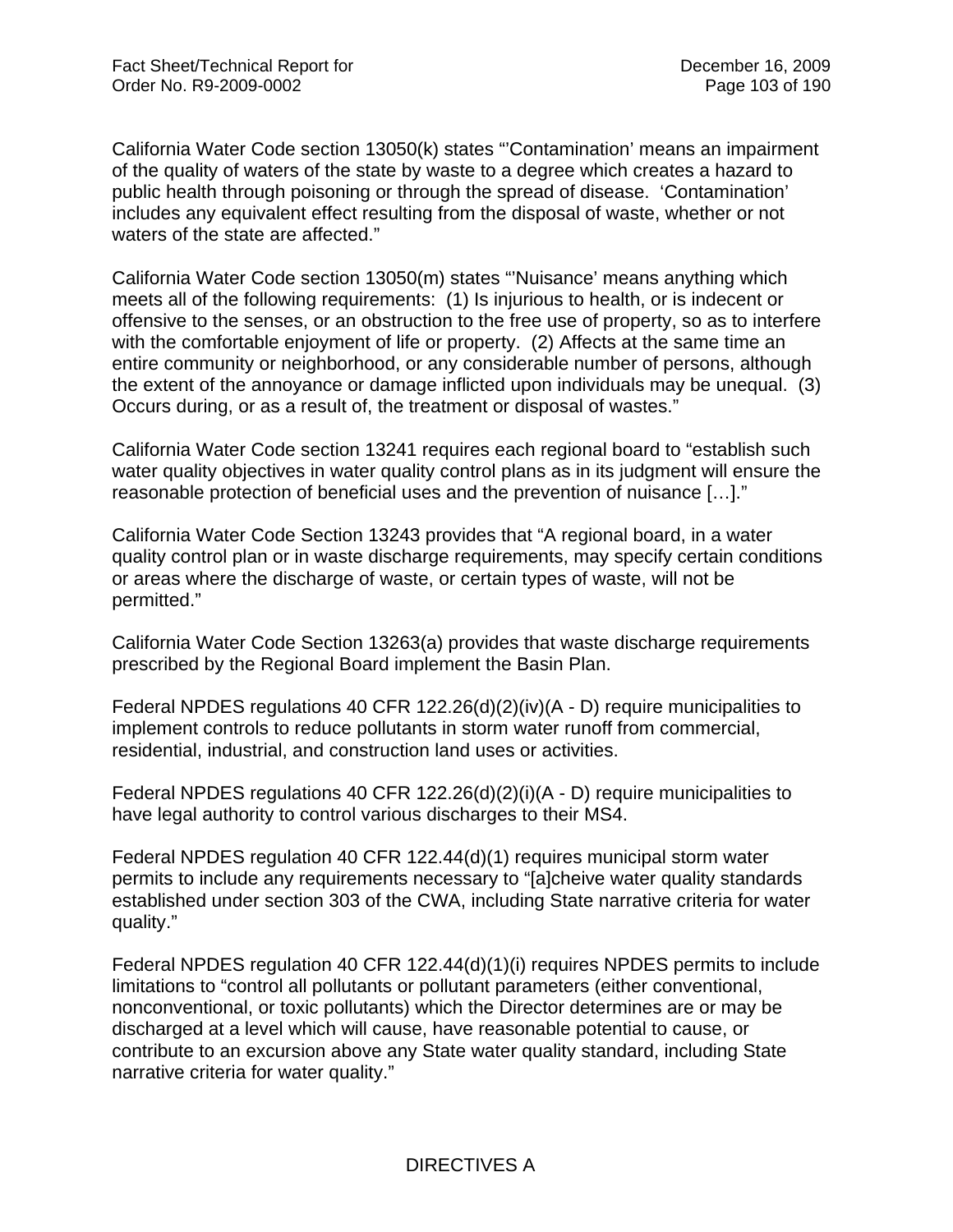**Section A** of the Order combines two previously distinct requirement sections – Prohibitions and RWLs. These sections have been combined into one section for organization purposes and to reduce redundancy, since both sections address the same issue. These changes have no net effect on the implementation and enforcement of the Order.

**Section A.3** describes the "iterative process." The Copermittees must reduce the discharge of storm water pollutants to the MEP and ensure that their MS4 discharges do not cause or contribute to violations of water quality standards. If the Copermittees have reduced storm water pollutant discharges to the MEP, but their discharges are still causing or contributing to violations of water quality standards, the Order provides a clear and detailed process for the Copermittees to follow. This process is often referred to as the "iterative process" and can be found at section A.3. The language of section A.3 is prescribed by the State Board and is included in MS4 permits statewide. Section A.3 essentially requires additional BMPs to be implemented until MS4 storm water discharges no longer cause or contribute to a violation of water quality standards.

The State Policy with respect to maintaining high quality waters has been added to clarify that discharges from the MS4 that cause or contribute to a violation of the Policy for high quality waters is prohibited.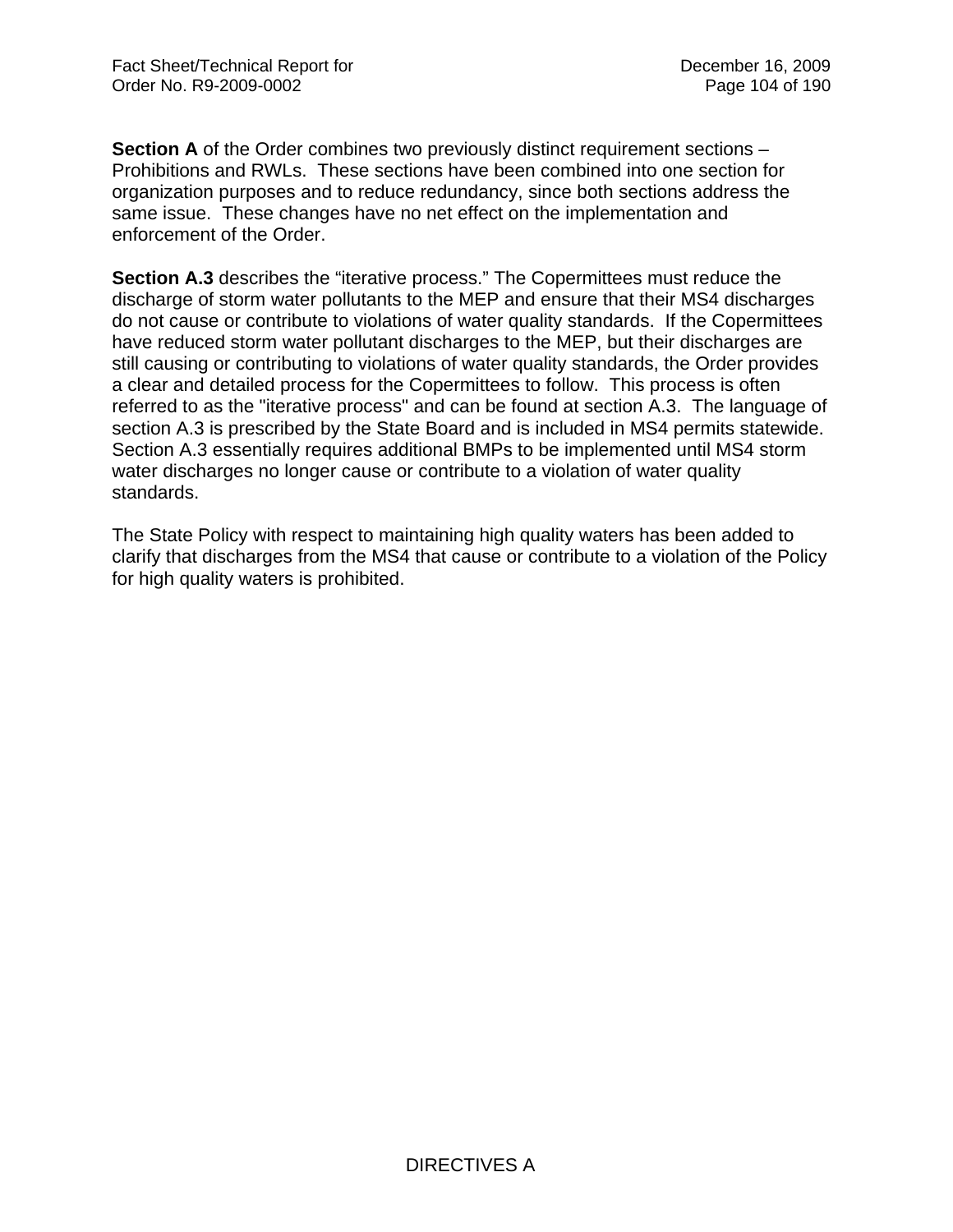#### **B. Non-Storm Water Discharges**

The following legal authority applies to section B:

**Broad Legal Authority**: CWA sections 402, 402(p)(3)(B)(ii-iii), CWC section 13377, and Federal NPDES regulations 40 CFR 122.26(d)(2)(i)(B, C, E, and F), 40 CFR 122.26(d)(2)(iv) and 40 CFR 122.44.

**Specific Legal Authority**: Federal NPDES regulation 40 CFR 122.26(d)(2)(iv)(B) requires MS4 operators "to detect and remove (or require the discharger to the municipal separate storm sewer to obtain a separate NPDES permit for) illicit discharges and improper disposal into the storm sewer."

Federal NPDES regulation 40 CFR 122.26(d)(2)(iv)(B)(1) provides that the Copermittees shall prevent all types of illicit discharges into the MS4 except for certain non-storm water discharges.

**Section B** of the Order has been reworded to simplify and clarify the requirements for addressing non-storm water discharges that are not prohibited. This rewording has no net effect on the implementation and enforcement of the Order.

**Section B.2** has been modified by the removal of landscape irrigation, irrigation water and lawn watering from the list of non-storm water discharges that are not prohibited, i.e. landscape irrigation, irrigation water and lawn watering discharges into and from the MS4 are now prohibited. Saline swimming pool discharges have been added as a footnote to the list provided the discharge is directly to a saline water body (see Finding C.14 and Discussion). Language has been added to the section to clarify differences in the federal regulations under 40 CFR 122.26(d)(iv)(B) and for the authority of the Director (Regional Board) in regards to exempted discharges.

The following exemptions have been removed from Section B, per identification as a source and conveyance of pollutants to waters of the United States when discharged from the MS4: landscape irrigation, irrigation water and lawn watering. Therefore, these illicit discharges must be addressed per 40 CFR 122.26(B). These previously exempted discharges have been identified by Permittees as a source of pollutants and conveyance of pollutants to waters of the United States in the following: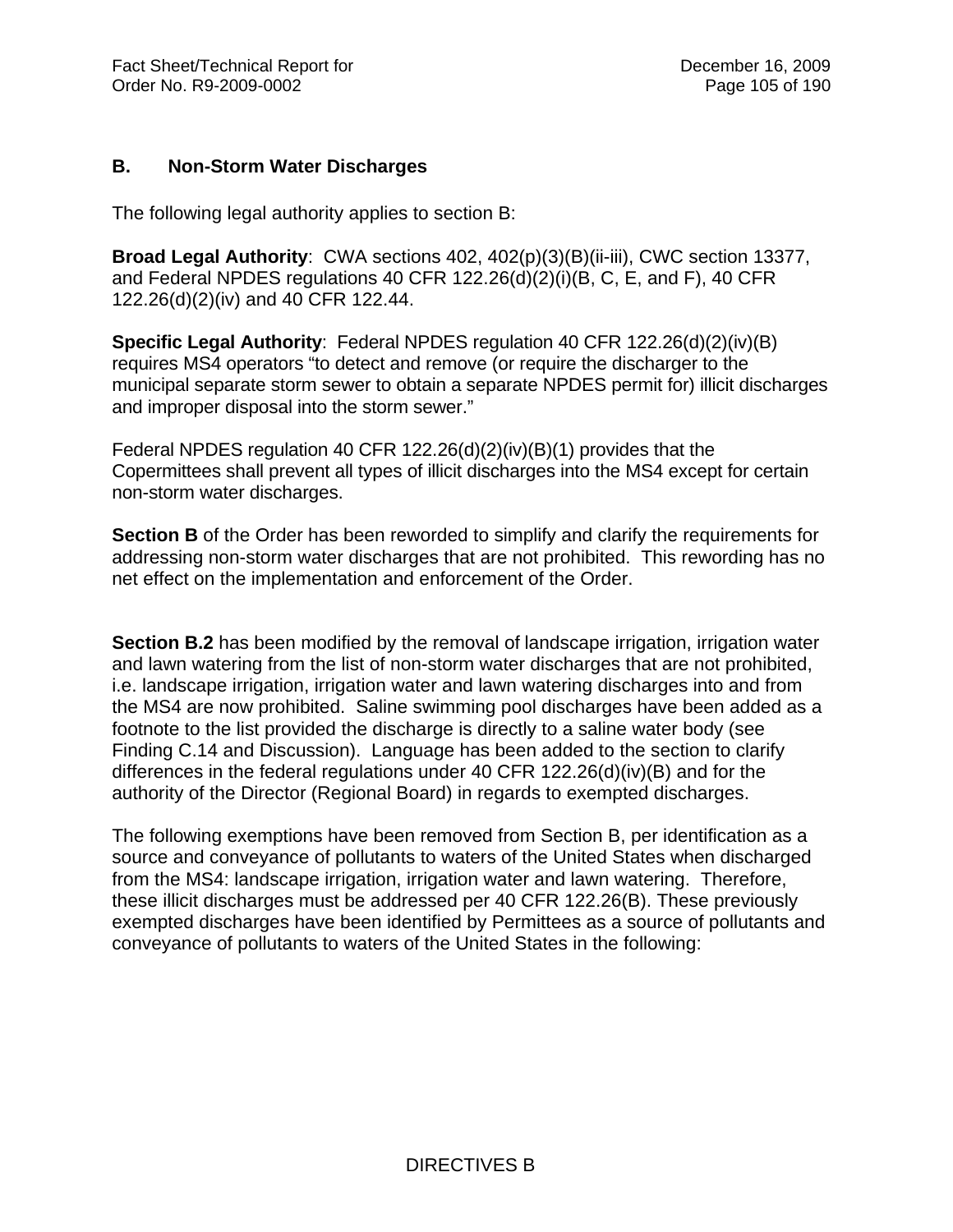The County of Orange conducted, per requirements of 401 Water Quality Certification 02C-055, a Drainage Area Reconnaissance and Urban Runoff Characterization study. From the reconnaissance and characterization, the County of Orange determined that "water quality results provided two important findings". First, "analytical data strongly indicates that irrigation overspray and drainage constitutes a very substantial source and conveyance mechanism for fecal indicator bacteria into Aliso Creek, and suggests that reduction measures for this source of urban runoff could provide meaningful reduction in bacteria loading to the stream". Aliso Creek, currently 303(d) listed as impaired for Indicator Bacteria, is included in the Bacteria Project I TMDL adopted by the San Diego Regional Board on December 12, 2007. Secondly, reclaimed water high in electrical conductivity and Nitrate was indicated as "the source water at three of the excessive runoff locations (P1,P2,J01P02). These dissolved nitrogen concentration and flow rates create relatively high nitrogen loadings, which have the potential to contribute to undesirable levels of periphytic algal growth in Aliso Creek".

The County of Orange, Cities of Orange County and Orange County Flood Control District on November 15, 2007 submitted their Unified Annual Progress Report for the 2006-2007 reporting period. Within the report, the Copermittees demonstrate that a "wide range of constituents exceeded the tolerance interval bounds", including orthophosphate. "These high levels of orthophosphate concentration are most likely the result of fertilizer runoff or reclaimed water runoff". Aliso Creek is currently 303(d) listed as impaired for phosphorous.

The County of Orange, Orange County Flood Control District and Permittees within the San Juan Creek, Laguna Coastal Streams, Aliso Creek, and Dana Point Coastal Streams Watersheds on November 15, 2007 submitted their Watershed Action Plan Annual Reports for the 2006-2007 reporting period. San Juan Creek, Laguna Coastal Streams, Aliso Creek and Dana Point Coastal Streams are all currently 303(d) listed as impaired for Indicator Bacteria within the watershed and/or Pacific Ocean at the discharge point of the watershed. These locations are included in the Bacteria Project I TMDL adopted by the San Diego Regional Board on December 12, 2007. The Copermittees, within their Watershed Action Strategy Table for Fecal Indicator Bacteria "Support programs to reduce or eliminate the discharge of anthropogenic dry weather nuisance flow throughout the […] watershed. Dry weather flow is the transport medium for bacteria and other 303(d) constituents of concern". Additionally, they state that "conditions in the MS4 contribute to high seasonal bacteria propagation in-pipe during warm weather. Landscape irrigation is a major contributor to dry weather flow, both as surface runoff due to over-irrigation and overspray onto pavements; and as subsurface seepage that finds its way into the MS4".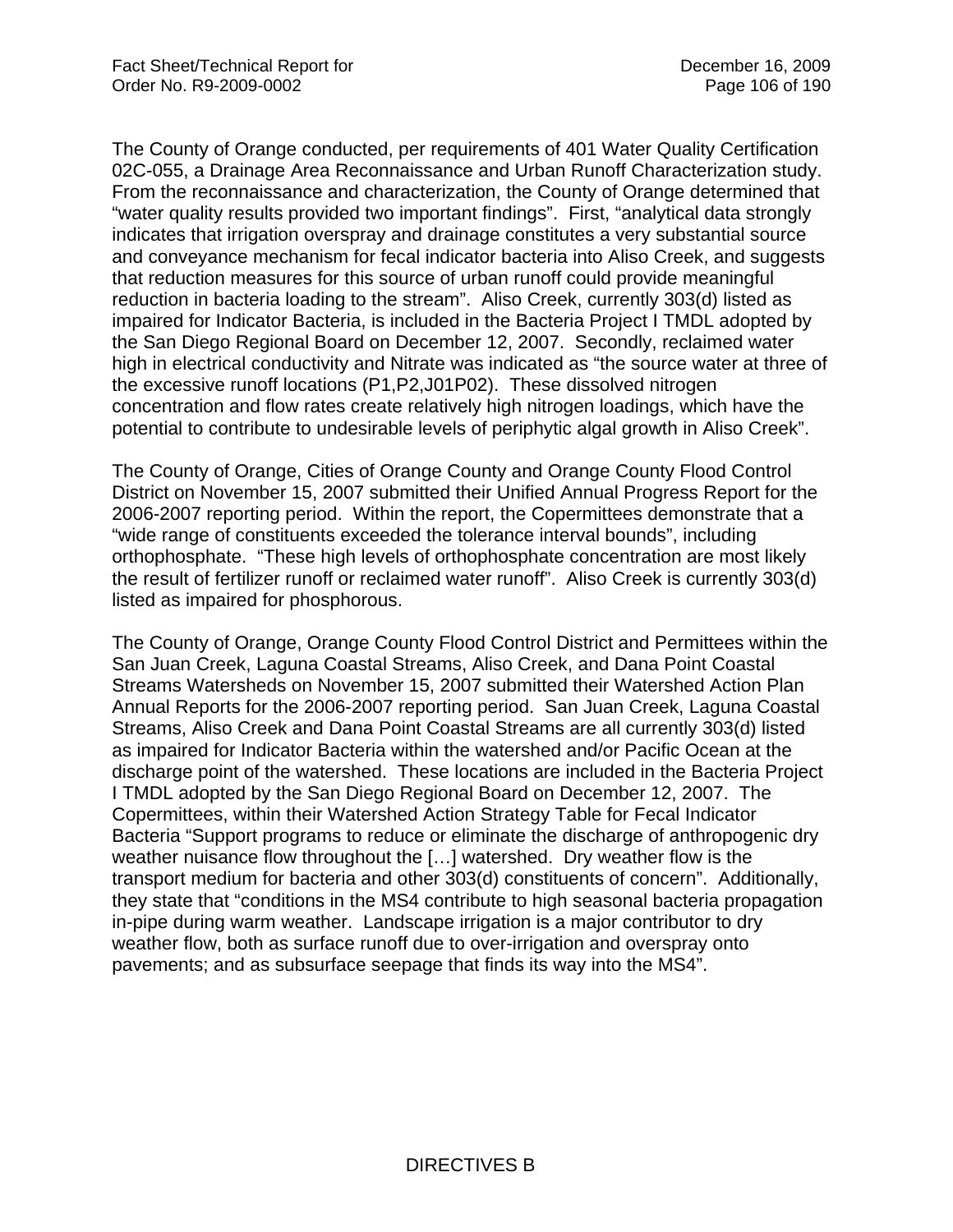In 2006, the State Water Quality Control Board allocated Grant funding to the Smarttimer/Edgescape Evaluation Program (SEEP). Project partners include the cities of Aliso Viejo, Dana Point, Laguna Beach, Laguna Hills, Laguna Nigel, Laguna Woods, Lake Forest, Mission Viejo, Rancho Santa Margarita and San Juan Capistrano as well as the Metropolitan Water District of Southern California, the Department of Agriculture and ten south Orange County water districts. The project targets irrigation runoff by retrofitting existing development and documenting the conservation and runoff improvements. The Grant Application states that "Irrigation runoff contributes flow & pollutant loads to creeks and beaches that are 303(d) listed for bacteria indicators". Furthermore, the grant application states that "Regional program managers agree that the reduction and/or elimination of irrigation-related urban flows and associated pollutant loads may be key to successful attainment of water quality and beneficial use goals as outlined in the San Diego Basin Plan and Bacteria TMDL over the long term". This is reinforced in the project descriptions and objectives: "Elevated dry-weather storm drain flows, composed primarily in the South Orange County Region of landscape irrigation water wasted as runoff, carry pollutants that impair recreational use and aquatic habitats all along Southern California's urbanized coastline. Storm drain systems carry the wasted water, along with landscape derived pollutants such as bacteria, nutrients and pesticides, to local creeks and the ocean. Given the local Mediterranean climate, excessive perennial dry season stream flows are an unnatural hydrologic pattern, causing species shifts in local riparian communities and warm, unseasonal contaminated freshwater plumes in the nearshore marine environment". The basis of this grant project, conducted by the Permittees and additional water use partners, is that over-irrigation (landscape irrigation, irrigation water and lawn watering) into the MS4 is a source and conveyance of pollutants. In addition, they indicate that the alteration of natural flows is impacting the Beneficial Uses of waters of the State.

**Section B.3** has been clarified by the recognition of building fire suppression system maintenance (e.g. fire sprinklers) as an illicit discharge. The Regional Board has found that such discharges contain waste, and as such the Regional Board is requiring these discharges be addressed as illicit discharges by the Copermittees. This is consistent with the Federal Regulations (55 Fed Reg 48037). Thus, the discharges are to be prohibited via ordinance, order or similar means and incorporated as part of the Copermittees IC/ID program.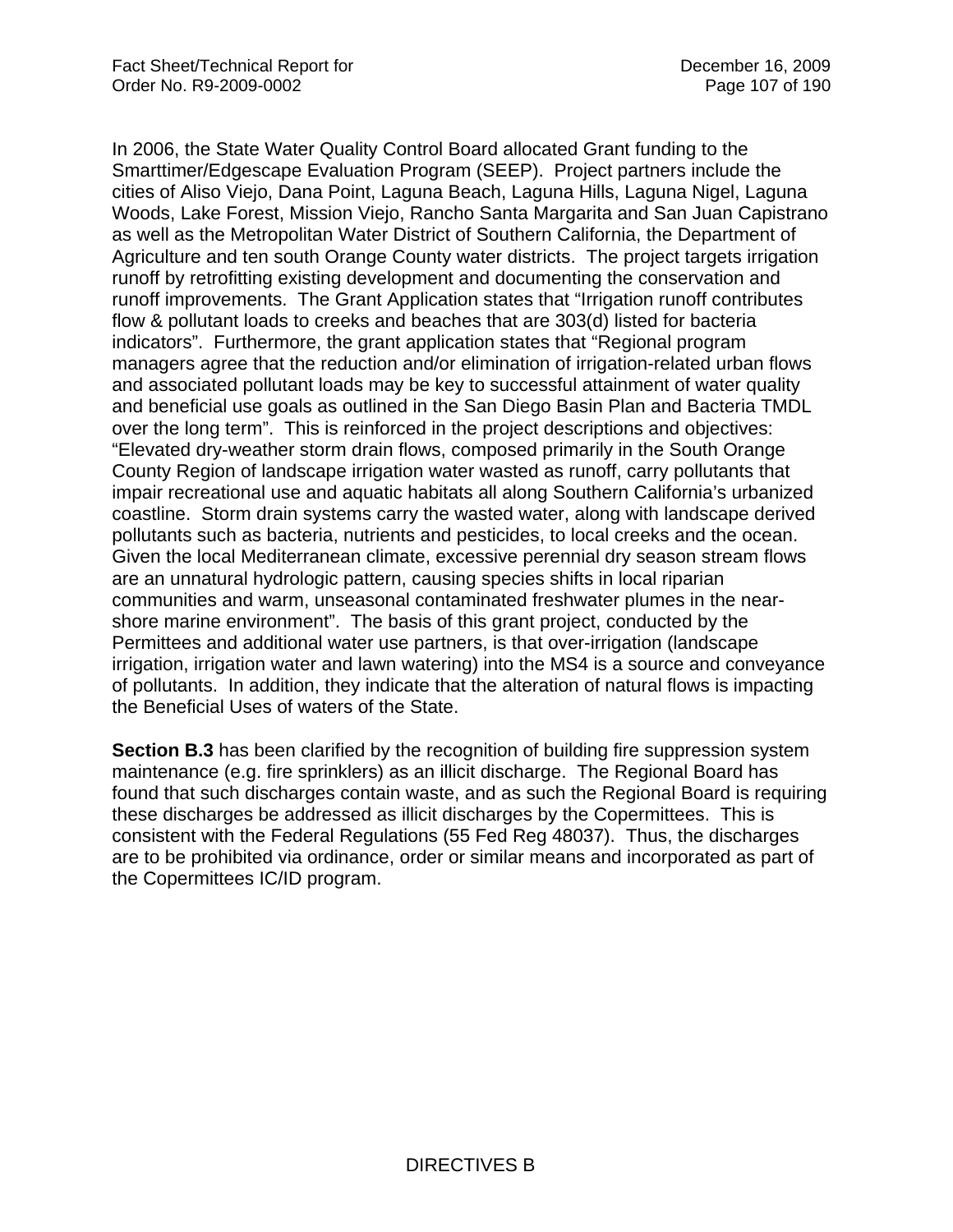## **C. Non Storm Water Dry Weather Action Levels**

The following legal authority applies to Section C:

**Broad Legal Authority:** CWA section 402, 402(p)(3)(B)(ii), CWC §13377. 40 CFR 122.26(d)(2)(i)(B, C, E, and F), and 40 CFR 122.26(d)(2)(iv).

### **Specific Legal Authority:**

The Clean Water Act section 402(p)(3)(B)(ii) provides that MS4 permits "shall include a requirement to effectively prohibit non-storm water discharges into the storm sewers."

Federal NPDES regulations 40 CFR 122.26(d)(2)(iv)(B) provides that the proposed management program "shall be based on a description of a program including a schedule, to detect and remove (or require the discharger to the municipal storm sewer to obtain a separate NPDES permit for) illicit discharges and improper disposal into the storm sewer."

Federal NPDES regulation 40 CFR 122.26(d)(2)(iv)(B)(1) provides that the Copermittee include in its proposed management program "a program, including inspections, to implement and enforce an ordinance, orders or similar means to prevent illicit discharges to the municipal storm sewer system; this program description shall address all types of illicit discharges, however the [listed exempt] category of non-storm water discharges or flows shall be addressed where such discharges are identified by the municipality as sources of pollutants to waters of the United States."

Federal NPDES regulation 40 CFR 122.26(d)(2)(iv)(B)(2) provides that the Copermittee include in its proposed management program "a description of procedures to conduct on-going field screening activities during the life of the permit, including areas or locations that will be evaluated by such field screens."

Federal NPDES regulation 40 CFR 122.26(d)(2)(iv)(B)(3) provides that the Copermittee include in its proposed management program "procedures to be followed to investigate portions of the separate storm sewer system that, based on the results of the field scree, or other appropriate information, indicate a reasonable potential of containing illicit discharges or other sources of non-storm water."

**Section C** establishes non-storm water dry weather action levels (see also Finding C.14, Finding E.12, and the Discussion for those sections).

Non-exempted, non-storm water discharges are to be effectively prohibited from entering the MS4 or become subject to another NPDES permit (see Federal Register, Vol. 55, No. 222, pg. 47995). Conveyances which continue to accept non-exempt, non-storm water discharges do not meet the definition of MS4 and are not subject to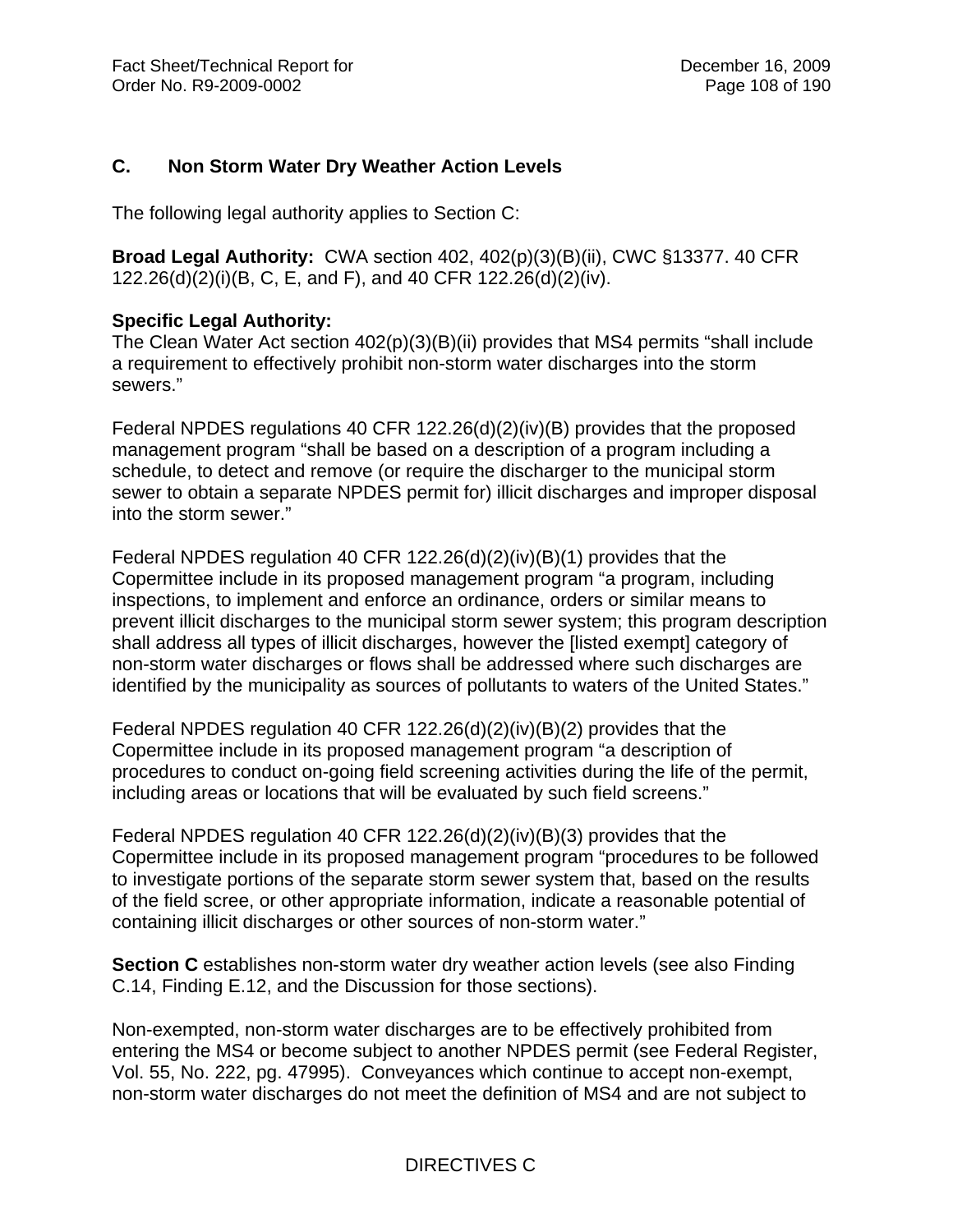section 402(p)(3)(B) of the CWA unless the discharges are issued separate NPDES permits. Instead, conveyances that continue to accept non-exempt, non-storm water discharges that do not have a separate NPDES permit are subject to sections 301 and 402 of the CWA (see Federal Register, Vol. 55, No. 222, pg. 48037).

The Order requires the sampling of a representative percentage of major outfalls and other identified stations within each hydrologic subarea. While it is important to assess all major outfall discharges from the MS4 into receiving waters, to date the Copermittees have implemented a dry-weather monitoring program that has identified major outfalls that are representative of each hydrologic subarea and have randomly sampled other major outfalls. Thus, it is expected that the Copermittees will utilize past dry weather monitoring in the selection and annual sampling of a representative percentage of major outfalls in accordance with the requirements under Section C.4.

#### Background and Rationale for Requirements

The Regional Board developed the requirements for dry weather, non-storm water action levels based upon an evaluation of existing controls, monitoring and reporting programs (effluent and receiving water), special studies, and based upon Findings C.1 C.3, C.4, C.6, C.7 and C.14.

#### Water Quality Control Plan

Section 303(C) of the Clean Water Act requires the state to establish Water Quality Standards (WQS). WQS define the water quality goals of a waterbody, or part thereof, by designating their use or uses to be made of the water and by setting criteria necessary to protect those uses.

The Regional Board's Water Quality Control Plan for the San Diego Basin (Basin Plan) designates beneficial uses, establishes water quality objectives, and contains implementation programs and policies to achieve those objectives for all waters addressed through the Basin Plan. The Basin Plan was adopted by the Regional Board on September 8, 1994, and was subsequently approved by the State Board on December 13, 1994. Subsequent revisions to the Basin Plan have also been adopted by the Regional Board and State Board.

State Board Resolution No. 88-63 establishes state policy that all waters, with certain exceptions, should be considered suitable or potentially suitable for municipal and domestic supplies. Requirements of this Order do not include effluent limitations reflecting municipal and domestic supply use as all waters within the County of Orange under this Order are specifically exempted from municipal and domestic supply as a Beneficial Use.

The State Board adopted the Water Quality Control Plan for Ocean Waters of California (Ocean Plan) in 2005, it was approved by USEPA, and became effective on February 14, 2006. The Ocean Plan establishes Water Quality Objectives, general requirements for management of waste discharged to the ocean, effluent quality

# DIRECTIVES C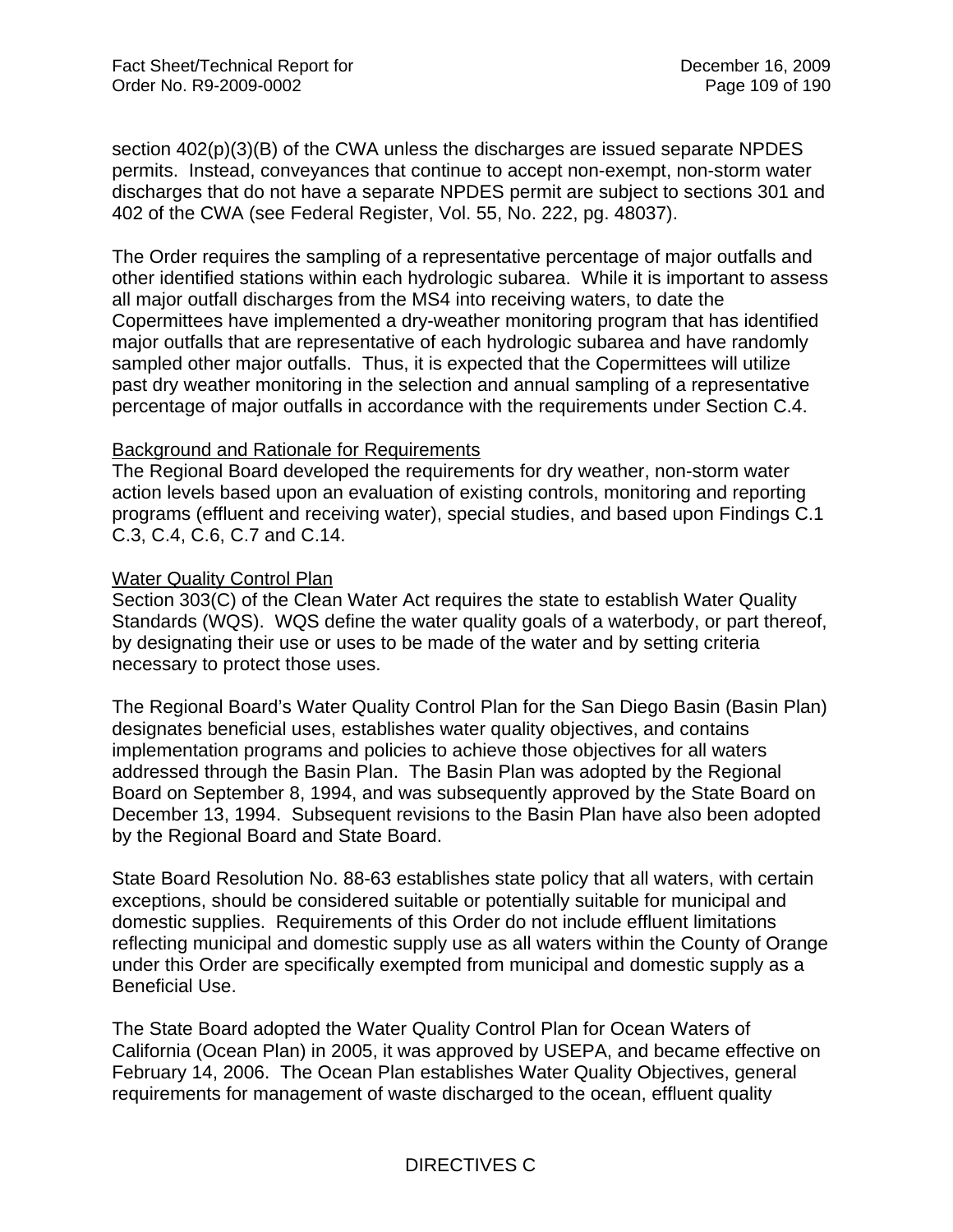requirements, discharge provisions, and general provisions. Limitations derived from the Ocean Plan have been included in this Order as action levels to protect the Beneficial Uses of enclosed bays and estuaries because their Beneficial Uses are similar

## National Toxics Rule (NTR) and California Toxics Rule (CTR)

The USEPA adopted the NTR on December 22, 1992, which was amended on May 4, 1995, and November 9, 1999. The CTR was adopted by USEPA on May 18, 2000, and amended on February 13, 2001. These rules include water quality criteria for priority pollutants and are applicable to non-storm water discharges from the MS4. Criteria for 126 priority pollutants are established by the CTR. USEPA promulgated this rule to fill a gap in California water quality standards that was created in 1994 when a California court overturned the State's water quality control plans containing criteria for priority toxic pollutants. The federal criteria are legally applicable in the State of California for inland surface waters, enclosed bays and estuaries for all purposes and programs under the CWA.

### Antidegradation Policy

Section 131.12 of 40 CFR requires that the State water quality standards include an antidegradation policy consistent with the federal policy. The State Board established California's antidegradation policy in State Board Resolution No. 68-16. Resolution No. 68-16 incorporates the federal antidegradation policy where the federal policy applies under federal law. Resolution No. 68-16 requires that existing quality of waters be maintained unless degradation is justified based on specific findings. The Regional Boards' Basin Plans implement, and incorporate by reference, both the State and federal antidegradation policies. Permitted non-storm water discharges from the MS4 are consistent with the antidegradation provision of 40 CFR section 131.12 and State Board Resolution No. 68-16.

## Monitoring and Reporting

40 CFR Section 122.48 requires that all NPDES permits specify requirements for recording and reporting monitoring results. Sections 13267 and 13383 of CWC authorize the Regional Boards to require technical and monitoring reports. The Monitoring and Reporting Program establishes monitoring and reporting requirements to implement state and federal regulations. The Monitoring and Reporting Program can be found as Attachment E of the Order.

#### Dilution or Mixing Zones

In order to protect the Beneficial Uses of receiving waters from pollutants as a result of non-storm water MS4 discharges, this Order does not provide for a mixing zone or a zone of initial dilution except when the discharge is to the surf zone.

The San Diego Region has predominately intermittent and ephemeral rivers and streams (Inland Surface Waters) which vary in flow volume and duration at spatial and temporal scales. Therefore, it is assumed that any non-storm water discharge from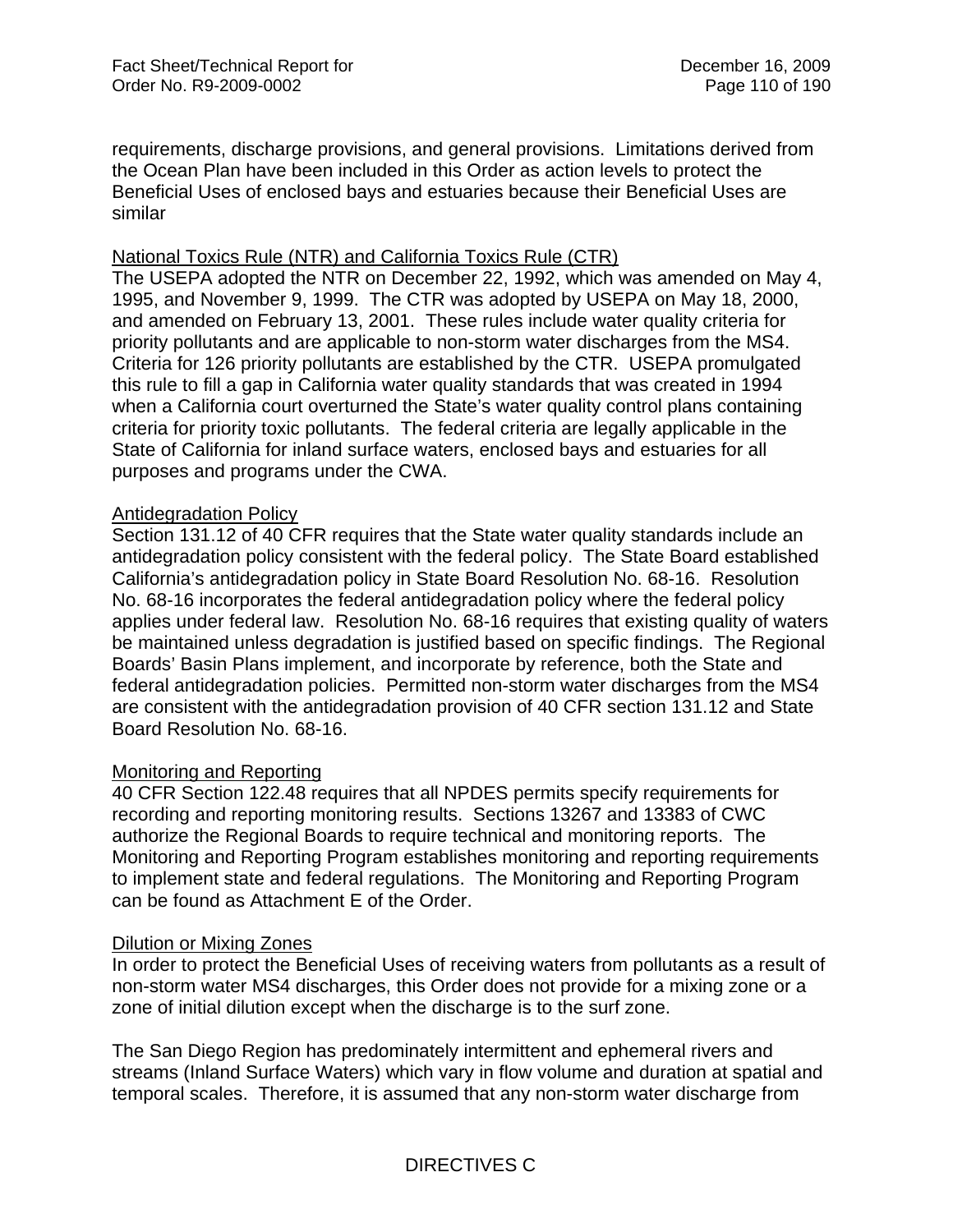the MS4 into the receiving water is likely to be of a quantity and duration that does not allow for dilution or mixing. For ephemeral systems, non-storm water discharges from the MS4 are likely to be the only surface flows present within the receiving water during the dry season.

MS4 discharge points to bays, estuaries and lagoons are not designed to achieve maximum initial dilution and dispersion of non-storm water discharges. Thus, initial dilution factors for non-storm water discharges from the MS4 into bays, estuaries, and lagoons are conservatively assumed to equal zero.

It is appropriate to base numeric action levels for dry weather non-storm water discharges on these considerations.

### California Ocean Plan

A discharge to a surf zone occurs when the non-storm water discharge point from the MS4 discharges:

- a) Directly into the ocean in a wave induced area subject to long-shore conditions; or
- b) Across a primarily sandy substrate beach and subsequently directly into a wave induced area subject to long-shore conditions;

#### Establishment of Action Levels

Action levels in the Order are based upon numeric or narrative water quality objectives and criteria as defined in the Basin Plan, the Water Quality Control Plan for Ocean Waters of California (Ocean Plan), and the State Policy for Implementation of Toxics Standards for Inland Surface Waters, Enclosed Bays, and Estuaries of California (State Implementation Policy or SIP). The Regional Board recognizes that use of action levels will not necessarily result in detection of all unauthorized sources of nonstorm water discharges because there may be some discharges in which pollutants do not exceed established action levels.

In June of 2006, the California Water Board's Blue Ribbon Storm Water Panel released its report titled 'The Feasibility of Numerical Effluent Limits Applicable to Discharges of Storm Water Associated with Municipal, Industrial and Construction Activities.' The report only examined numerical limits as applied to storm water and not non-storm water. In the recommendations, the Blue Ribbon panel proposed storm water action levels which are computed using statistical based population approaches. For example, Section D of the Permit uses a recommended statistical approach to develop storm water action levels. The Blue Ribbon panel did not examine the efficacy of action levels or recommendations for development of action levels for nonstorm water discharges.

For discharges to inland surface waters, action levels are based on the EPA water quality criteria for the protection of aquatic species, the EPA water quality criteria for the protection of human health, water quality criteria and objectives in the applicable

# DIRECTIVES C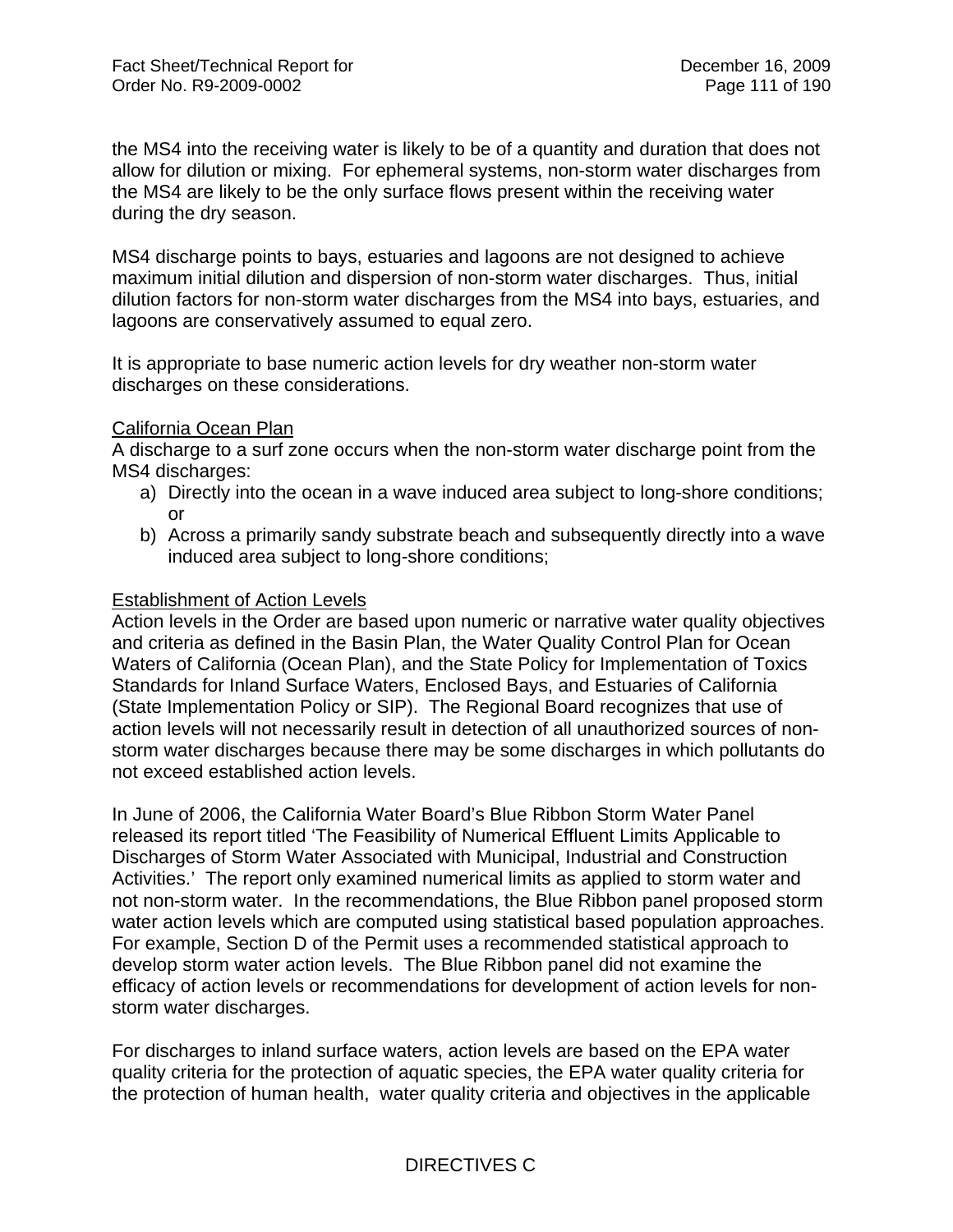State plans, effluent concentration available using best available technology, and 40 CFR 131.38. Since the assumed initial dilution factor for the discharge is zero and a mixing zone is not allowed, a non-storm water discharge from the MS4 could not cause an excursion from numeric receiving water quality objectives if the discharge is in compliance with the action levels contained in the Order. Likewise, discharges in compliance with action levels to the surf zone cannot cause excursions from water quality objectives.

Dry weather monitoring of non-storm water MS4 effluent conducted under the previous Order (R9-2002-001), which relies on BMPs as controls to protect water quality standards, has identified pollutants that are found in non-storm water discharges. Monitoring of pH, Dissolved Oxygen, Phosphorus, Nitrate, Turbidity and Methylene Blue Active Substances (MBAS) in non-storm water MS4 discharges has shown that the effluent exceeds state water quality criteria. It is appropriate to establish numeric action levels for these pollutants to ensure that the Copermittees are complying with the requirement to effectively prohibit all types of unauthorized non-storm water discharges into the MS4s.

Water Quality Limited Segments on the current 303(d) list (2006) within the jurisdiction of this Order have been identified due to exceedances of Sulfate, Chloride and Total Dissolved Solids criteria from a source which is currently unknown (see Table 2a). These pollutants are not monitored for under the current non-storm water MS4 effluent monitoring program. While this Order does not establish a numeric action level for these constituents at this time, this Order now requires non-storm water MS4 discharge monitoring to include monitoring for Sulfates, Chlorides and Total Dissolved Solids.

Priority pollutants analyzed included Cadmium, Copper, Chromium, Lead, Nickel, Silver and Zinc. These priority pollutants are likely to be present in non-storm water MS4 discharges (see Finding C.3) and dissolved metal effluent monitoring is available from the previous Order. The most stringent applicable water quality criteria have been identified for these seven metals and, excluding Chromium (VI), and all are dependent on receiving water hardness. The conversion factors for Cadmium and Lead are also water hardness dependent (40 CFR 131.38(b)(2)). These levels are established as the action levels for these constituents.

While effluent monitoring is available from the previous Order, the monitoring was done for dissolved concentrations and lacked a measurement of receiving water hardness. Due to the multiple point source discharges of non-storm water from the MS4, a discharge may enter a receiving water whose hardness will vary temporally. In addition, hardness may vary spatially within and among receiving waters.

However, other information is available to determine the appropriateness of an action level. Existing effluent monitoring concentrations absent of receiving water data, no dilution credit or mixing zone allowance, current 303(d) listings of receiving waters for

# DIRECTIVES C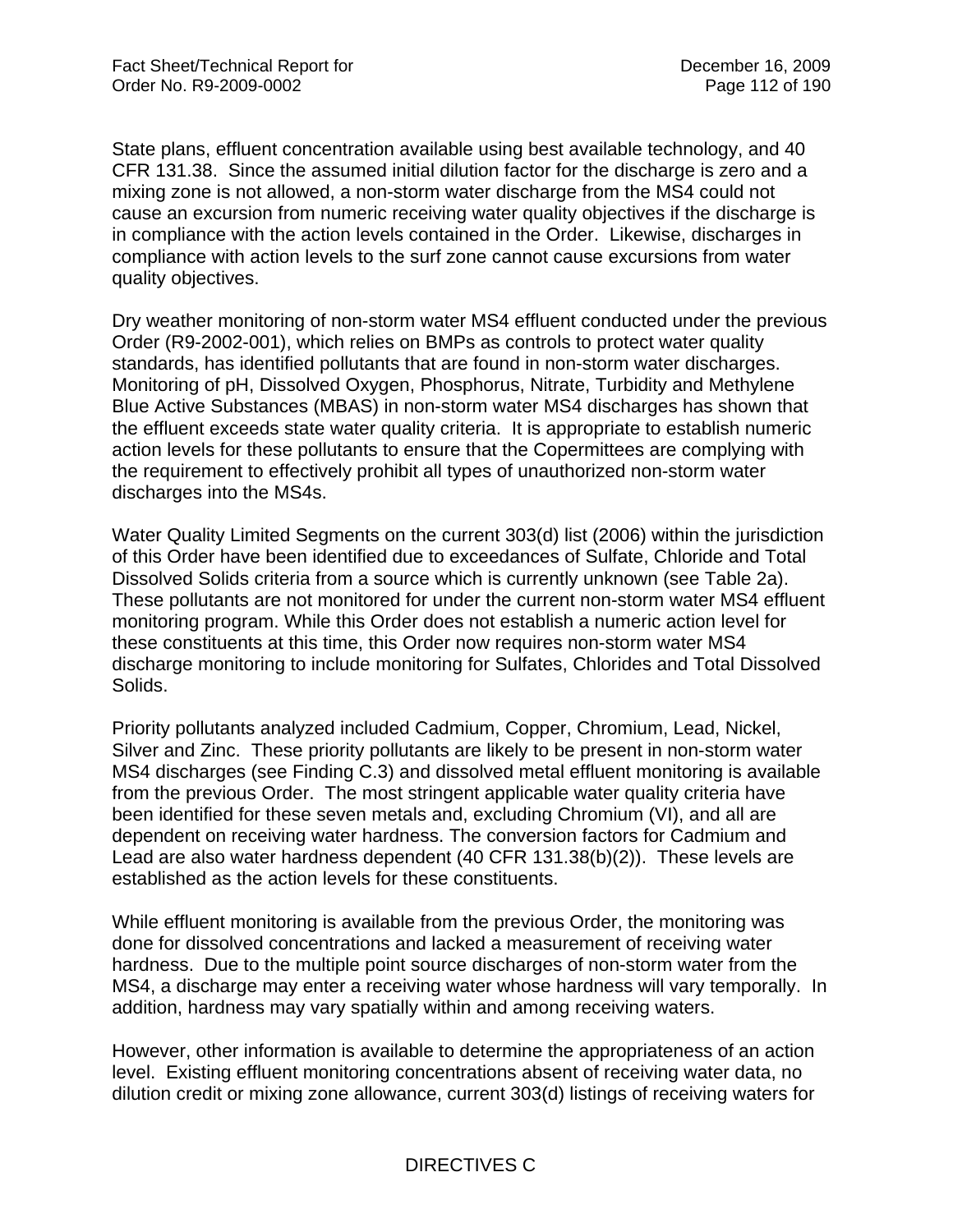other pollutants, receiving water monitoring data, and the classification of waters as critical habitat for endangered and species of concern, provide evidence that NALs are appropriate for these priority pollutants at this time in order to ensure that the Copermittees comply with the requirement to effectively prohibit all types of unauthorized non-storm water discharges into the MS4s.

Existing effluent data (see attachment F), absent receiving water hardness, provides evidence that it is appropriate to include NALs based on a conservative hardness level. Absent receiving water hardness, all analyzed metals, are discharged at concentrations which may be in exceedance of CTR criteria depending on receiving water hardness. Chromium effluent data that is available is in the form of total Chromium. However, per the SIP, Chromium criteria are for Chromium III and Chromium VI. Therefore, the total Chromium measurement is inadequate, but can be used as an estimate of Chromium III and VI concentrations.

As discussed, inland surface waters, enclosed bays, and estuaries have conservatively been allotted a mixing zone and dilution credit of zero. As such, any discharge of these priority pollutants is likely to impact the receiving water, regardless of the quantity or rate of discharge.

As discussed in Finding C.7 and discussion, multiple receiving waters within the County of Orange are 303(d) listed for a number of pollutants, including toxicity. The 303(d) listing of a waterbody as impaired provides evidence that the receiving water(s) are already experiencing negative impacts. These water quality limited segments are more susceptible to degradation from the synergistic addition of more pollutants, even from upstream discharges. It is therefore appropriate to include numeric action levels designed to ensure that the Copermittees are complying with the requirement to effectively prohibit all types of unauthorized discharges of non-storm water into the MS4s.

Copermittees have monitored the receiving waters for MS4 discharges pursuant to requirements under Order R9-2002-0002. Dry weather receiving water data indicates poor conditions within waters receiving non-storm water MS4 discharges. Urban stream bioassessment conducted under the Order (2002-2008) has documented all non-reference sites as consistently having poor or very poor Index of Biotic Integrity (IBI) scores, in part due to receiving water toxicity<sup>168</sup>.

Receiving waters within the jurisdiction of this Order are classified as critical habitat, including being designated with the RARE beneficial use, for endangered, threatened and species of concern including, but not limited to, *O*. *mykiss irideus*, *E. newberryiI, A. marmorata pallida* and *G. orcutti.* 

 $\overline{a}$ <sup>168</sup> 2006-07 and 2007-08 Unified Annual Progress Reports.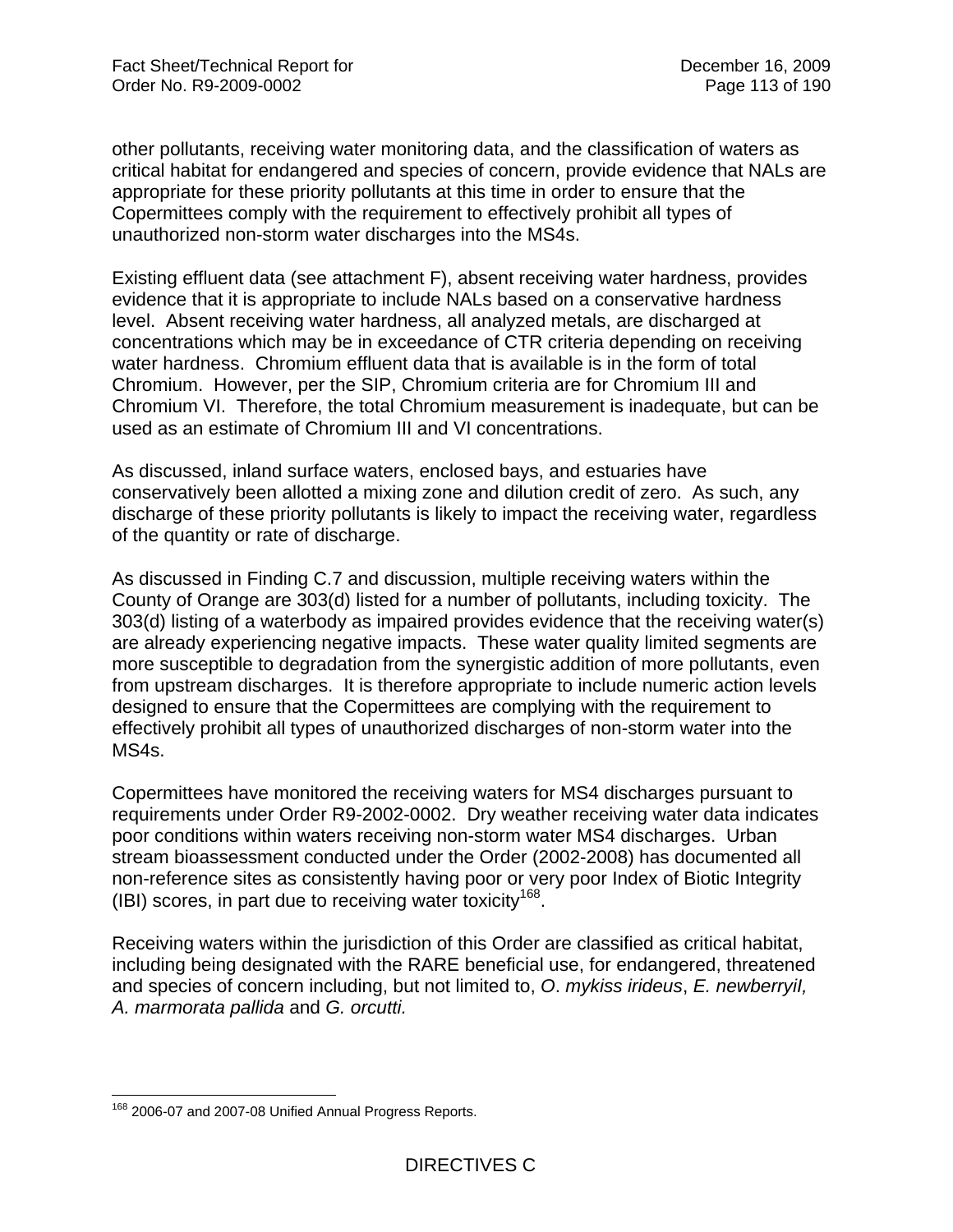The Regional Board evaluated discharges to the surf zone, per the California Ocean Plan, Appendix VI and in accordance with 40 CFR 122.44(d). Indicator bacteria, pH, turbidity (NTU), and metals were analyzed for the purpose of determining the levels of these constituents in non-storm water discharges from the MS4.

The Regional Board has determined that there is not sufficient information at this time to develop action levels for pH, turbidity and metals. While non-storm water MS4 effluent data is available, the data collected is for discharges to inland surface waters, enclosed bays and estuaries. Preliminary receiving water data and limited non-storm water MS4 discharge data collected under the Ambient Coastal Receiving Water Monitoring indicates some exceedances of criteria for metals in the discharge, and toxicity in receiving waters<sup>169</sup>. However, the Regional Board believes the level of data available is insufficient, and is requiring additional monitoring of pH, turbidity and metals in non-storm water MS4 discharges to ocean waters (discharges to the surf zone).

Water Quality Limited Segments on the current 303(d) list (2006) for the Pacific Ocean shoreline within the jurisdiction of this Order have been identified due to exceedances of Indicator Bacteria criteria whose known source includes non-storm water discharges from the MS4. These 303(d) listed segments support extensive REC-1 beneficial uses and are located within State Marine Reserves and Conservation Areas. The listing of receiving waters as 303(d) listed for bacteria supports the inclusion of action levels to ensure that the Copermittees are complying with the requirement to effectively prohibit all types of unauthorized non-storm water discharges into the MS4. In addition, no dilution credit or mixing zone allowance is included in developing numeric action levels for the discharge of a pollutant to waters which are 303(d) listed as impaired for that pollutant.

## Dry Weather Non-Storm Water Action Levels Calculations for Discharges to Inland Surface Waters, Enclosed Bays, and Estuaries

On the basis of the foregoing discussion, the NALs were calculated with the following considerations and assumptions:

No dilution credit is considered for the discharge. Therefore, the discharge must comply with the Water Quality Objective at the point of discharge.

For NALs based on CTR, implementation was done using the procedure list as outlined in the SIP (see below example).

## NAL CTR/SIP Calculation – Zinc Example:

Criteria for Priority Toxic Pollutants in the State of California is described in the CTR

<sup>1</sup> <sup>169</sup> 2007-08 Unified Annual Progress Report.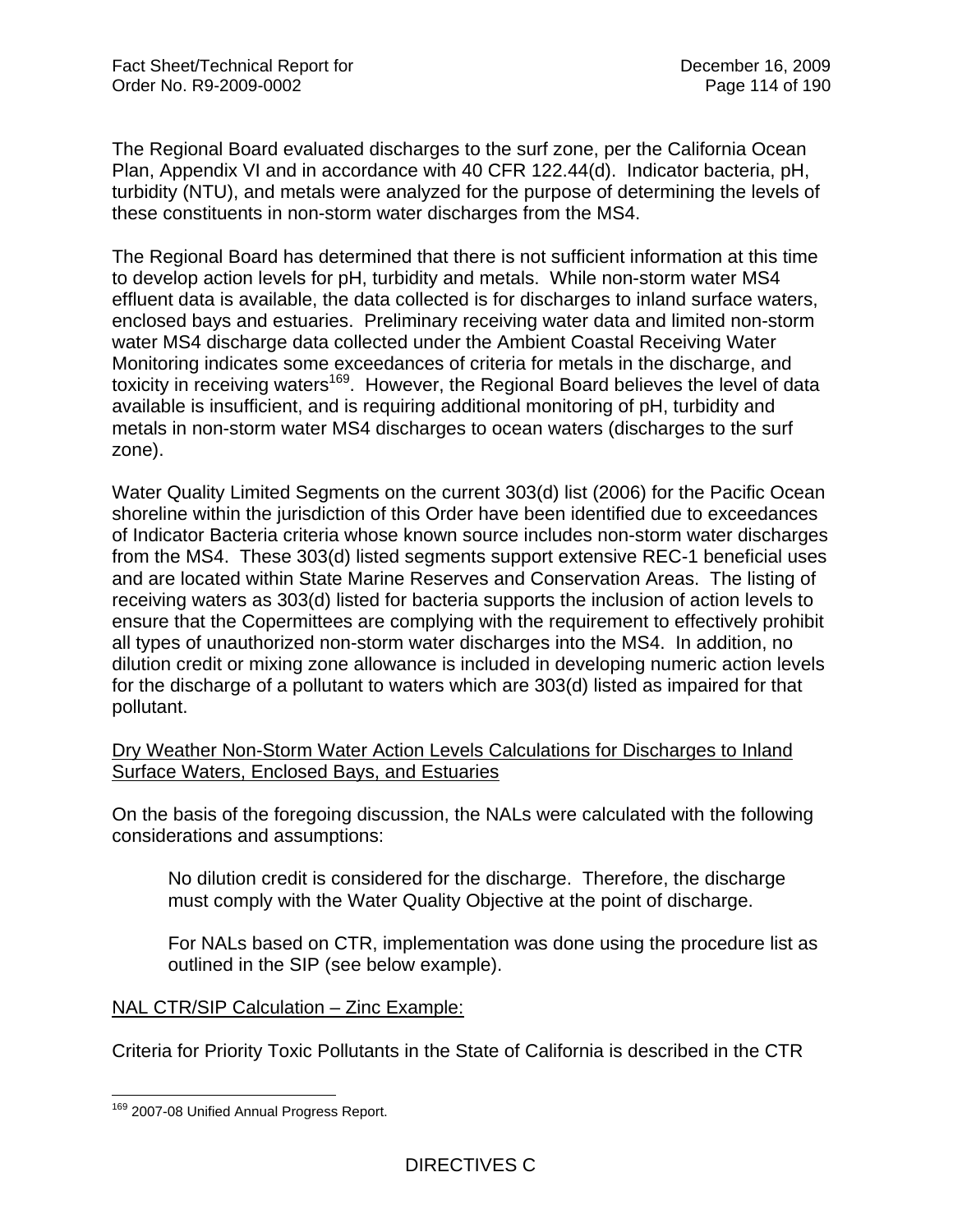## table listed in 40 CFR 131.38.

| Α                              |               | в<br>Freshwater                                         |                                                            | C<br>Saltwater                                   |                                                                 | D<br>Human Health<br>(10 <sup>-6</sup> risk for carcinogens)<br>For consumption of: |                                                    |
|--------------------------------|---------------|---------------------------------------------------------|------------------------------------------------------------|--------------------------------------------------|-----------------------------------------------------------------|-------------------------------------------------------------------------------------|----------------------------------------------------|
| # Compound                     | CAS<br>Number | Criterion<br>Maximum<br>Conc. <sup>d</sup><br><b>B1</b> | Criterion<br>Continuous<br>Conc. <sup>d</sup><br><b>B2</b> | Criterion<br>Maximum<br>Conc. <sup>d</sup><br>C1 | Criterion<br>Continuous<br>Conc. <sup>d</sup><br>C <sub>2</sub> | Water &<br>Organisms<br>$(\mu$ g/L)<br>D1                                           | Organisms<br>Only<br>$(\mu g/L)$<br>D <sub>2</sub> |
| 1. Antimony                    | 7440360       |                                                         |                                                            |                                                  |                                                                 | 14 a.s                                                                              | 4300 a.t                                           |
| 2. Arsenic <sup>b</sup>        | 7440382       | 340 i.m.w                                               | 150 i.m.w                                                  | 69 i.m                                           | 36 i.m                                                          |                                                                                     |                                                    |
| 3. Beryllium                   | 7440417       |                                                         |                                                            |                                                  |                                                                 | n                                                                                   | n                                                  |
| 4. Cadmium b                   | 7440439       | 4.3 e.i.m.w.x                                           | 2.2 e.i.m.w                                                | 42 i.m                                           | 9.3 i.m                                                         | n                                                                                   | n                                                  |
| 5a. Chromium (III)             | 16065831      | 550 e,i,m,o                                             | 180 e,i,m,o                                                |                                                  |                                                                 | n                                                                                   | n                                                  |
| 5b. Chromium (VI) <sup>b</sup> | 18540299      | 16 i.m.w                                                | 11 i.m.w                                                   | 1100 i.m                                         | 50 i.m                                                          | n                                                                                   | n                                                  |
| 6. Copper <sup>b</sup>         | 7440508       | 13 e.i.m.w.x                                            | 9.0 e.i.m.w                                                | 4.8 i.m                                          | $3.1$ i.m                                                       | 1300                                                                                |                                                    |
| 7. Lead <sup>b</sup>           | 7439921       | 65 e.i.m                                                | 2.5 e.i.m                                                  | 210 i.m                                          | 8.1 i,m                                                         | n                                                                                   | n                                                  |
| 8. Mercury <sup>b</sup>        | 7439976       | [Reserved]                                              | [Reserved]                                                 | [Reserved]                                       | [Reserved]                                                      | 0.050a                                                                              | 0.051a                                             |
| 9. Nickel <sup>b</sup>         | 7440020       | 470 e.i.m.w                                             | 52 e.i.m.w                                                 | 74 i.m                                           | 8.2 i.m                                                         | 610 a                                                                               | 4600 a                                             |
| 10. Selenium b                 | 7782492       | [Reserved] p                                            | 5.0 <sub>a</sub>                                           | 290 i.m                                          | 71 i.m                                                          | n                                                                                   | n                                                  |
| 11. Silver <sup>b</sup>        | 7440224       | 3.4 e.i.m                                               |                                                            | $1.9$ i.m                                        |                                                                 |                                                                                     |                                                    |
| 12. Thallium                   | 7440280       |                                                         |                                                            |                                                  |                                                                 | 1.7a.s                                                                              | 6.3a.t                                             |
| 13. Zinc $b$                   | 7440666       | 120<br>e,i,m,w,x                                        | 120 e,i,m,w                                                | 90 i.m                                           | 81 i.m                                                          |                                                                                     |                                                    |

Saltwater criterion maximum concentration  $(CMC)$  = 90 ug/L Saltwater criterion continuous concentration (CCC) =  $81 \text{ u}g/L$ 

These criteria are expressed in terms of the dissolved fraction of the metal in the water column. [See footnote "m" to Table in paragraph (b)(1) of 40 CFR 131.38].

40 CFR 122.45(c) requires that this Order include effluent limitations as total recoverable concentration; therefore it is appropriate to include action levels also as total recoverable concentration.

The SIP requires that if it is necessary to express a dissolved metal value as a total recoverable and a site-specific translator has not yet been developed, the Regional Board shall use the applicable conversion factor from 40 CFR 131.38.

The term "Conversion Factor" (CF) represents the recommended conversion factor for converting a metal criterion expressed as the total recoverable fraction in the water column to a criterion expressed as the dissolved fraction in the water column.

Total recoverable concentration \* CF = Dissolved concentration criterion

or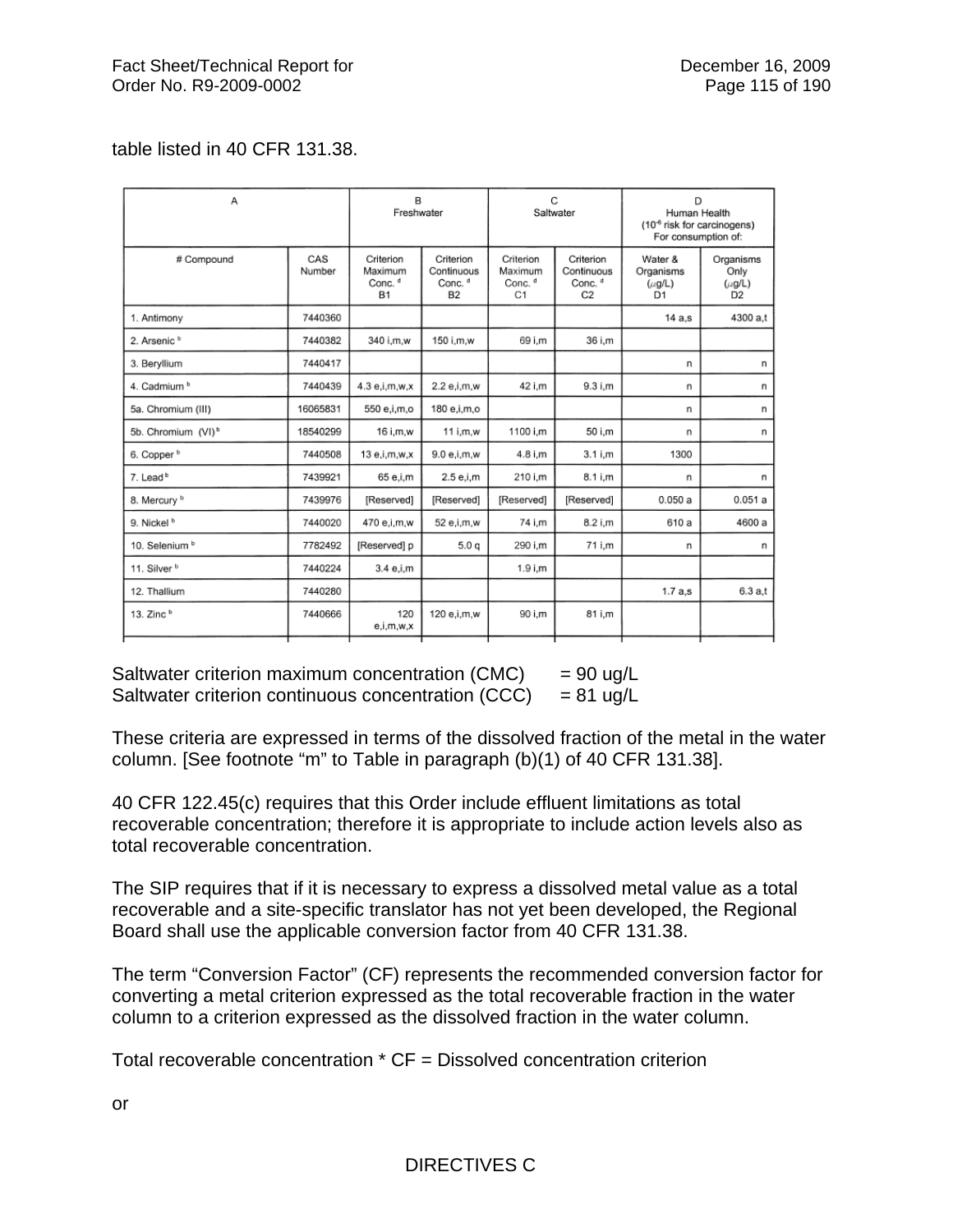Total recoverable concentration = Dissolved concentration criterion/ CF

 $$131.38$ 

## 40 CFR Ch. I (7-1-08 Edition)

| Metal                      | Conversion fac-<br>tor (CF) for<br>freshwater acute<br>criteria | CF for fresh-<br>water chronic<br>criteria | CF for saltwater<br>acute criteria | CF <sup>a</sup> for salt-<br>water chronic<br>criteria |
|----------------------------|-----------------------------------------------------------------|--------------------------------------------|------------------------------------|--------------------------------------------------------|
| Silver<br>Thallium<br>Zinc | 0.85<br>(d)<br>0.978                                            | ٢ď<br>0.986                                | 0.85<br>(d<br>0.946                | 0.946                                                  |

**FAARIAREA EA TURIE A AF BURGARDEN ANAS** 

CF for Zinc = .946, so the total recoverable concentrations for zinc: 90 ug/L dissolved (CMC)/ 0.946 (CF) = 95 ug/L total recoverable CMC 81 ug/L dissolved (CCC) / 0.946 (CF) = 86 ug/L total recoverable CCC

### Effluent Variability multiplier and Coefficient of Variation (CV)

For each concentration based on an aquatic life criterion, the long-term average (LTA) is calculated by multiplying the concentration with a factor that adjusts for effluent variability. The multiplier can be found in Table 1 of the SIP. Since this Order does not have existing data to properly conduct a variability analysis in accordance with the SIP, the CV has been set equal to 0.6 per SIP requirements. The current effluent data is limited due to the small number of representative outfalls sampled, the lack of outfalls discharging to representative waterbodies within the Region, and the targeted nature of the sampling design.

Based upon a CV of 0.6, Table 1 of the SIP requires an effluent variability as follows: Acute Multiplier  $= 0.321$ Chronic Multiplier  $= 0.527$ 

The long-term average (LTA) is calculated by multiplying the total recoverable concentrations for zinc with the acute and chronic multipliers:

LTA Acute  $= 95$  ug/L  $*$  0.321 = 30.5

LTA Chronic =  $86 \text{ uq/L} \cdot 0.527 = 45.3$ 

The MDAL and AMAL will be based on the most limiting of the acute and chronic LTA, in the case for copper the most limiting LTA is the acute of 30.5 ug/L

NALs are calculated by multiplying the most limiting LTA with a multiplier that adjusts for the averaging periods and exceedance frequencies of the criteria and the effluent limitations. The multiplier can be found in Table 2 of the SIP. Since this Order has insufficient data, the CV has been set to 0.6 and since sampling frequency is four times a month or less, n has been set equal to 4 per the SIP.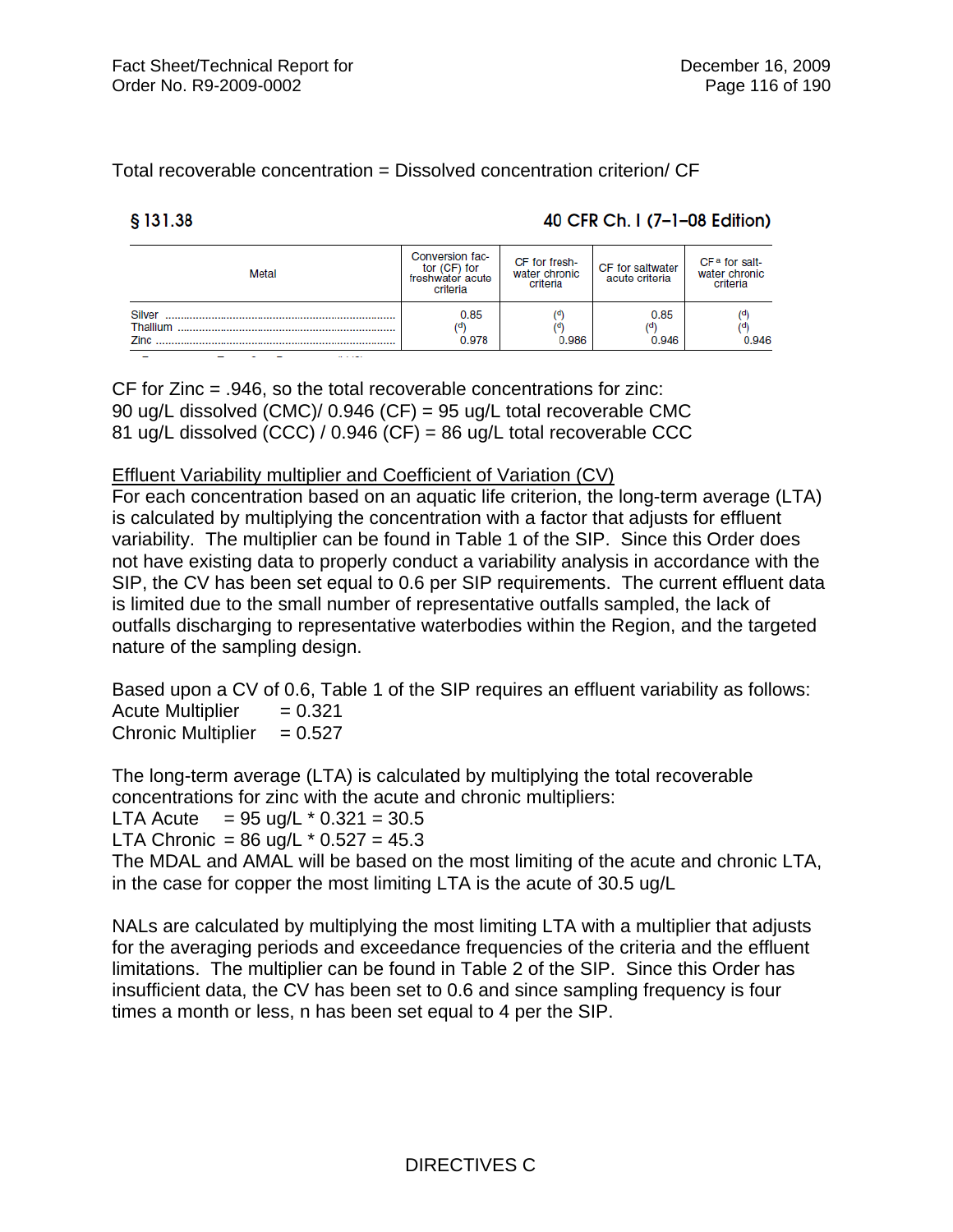| Coefficient                     | <b>MDEL</b><br>Multiplier                                | <b>AMEL Multiplier</b>               |                                                       |                                      | MDEL/AMEL Multiplier                                                           |                                      |                                      |  |
|---------------------------------|----------------------------------------------------------|--------------------------------------|-------------------------------------------------------|--------------------------------------|--------------------------------------------------------------------------------|--------------------------------------|--------------------------------------|--|
| οf<br>Variation                 | 99 <sup>th</sup> Percentile<br>Occurrence<br>Probability |                                      | 95 <sup>th</sup> Percentile<br>Occurrence Probability |                                      | $MDEL = 99th Percentile$<br>$AMEL = 95th$ Percentile<br>Occurrence Probability |                                      |                                      |  |
| (CV)                            |                                                          | $n = 4$                              | $n = 8$                                               | $n = 30$                             | $n = 4$                                                                        | $n = 8$                              | $n = 30$                             |  |
| 0.1<br>0.2<br>0.3<br>0.4<br>0.5 | 1.25<br>1.55<br>1.90<br>2.27<br>2.68                     | 1.08<br>1.17<br>1.26<br>1.36<br>1.45 | 1.06<br>1.12<br>1.18<br>1.25<br>1.31                  | 1.03<br>1.06<br>1.09<br>1.12<br>1.16 | 1.16<br>1.33<br>1.50<br>1.67<br>1.84                                           | 1.18<br>1.39<br>1.60<br>1.82<br>2.04 | 1.22<br>1.46<br>1.74<br>2.02<br>2.32 |  |
| 0.6                             | 3.11                                                     | 1.55                                 | 1.38                                                  | 1.19                                 | 2.01                                                                           | 2.25                                 | 2.62                                 |  |

## Table 2. Long-Term Average (LTA) Multipliers for Calculating **Effluent Limitations**

Therefore, from Table 2 of the SIP, the LTA multipliers will be as follows: MDAL Multiplier  $= 3.11$ AMAL Multiplier  $= 1.55$ 

The MDAL and AMAL limits are calculated by multiplying the LTA with an LTA multiplier for each limit:  $MDAL = 30.5$  ug/L  $*$  3.11 = 95 ug/L

 $AMAL = 30.5$  ug/L  $*$  1.55 = 47 ug/L

## Dry Weather Non-Storm Water Action Levels Calculations for Discharges to the Surf Zone

Based on the foregoing discussion, the Average Monthly and Maximum Daily NALs were calculated with the following considerations and assumptions:

No dilution credit is considered for the discharge. Therefore, the discharge must comply with the Water Quality Objective at the point of discharge.

# Whole Effluent Toxicity (WET) Testing Requirements

A WET limit is required if a discharge causes, has a reasonable potential to cause, or contributes to an exceedance of applicable water quality standards, including numeric and narrative. Since these types of discharges are prohibited under this Order, WET limits are not applicable.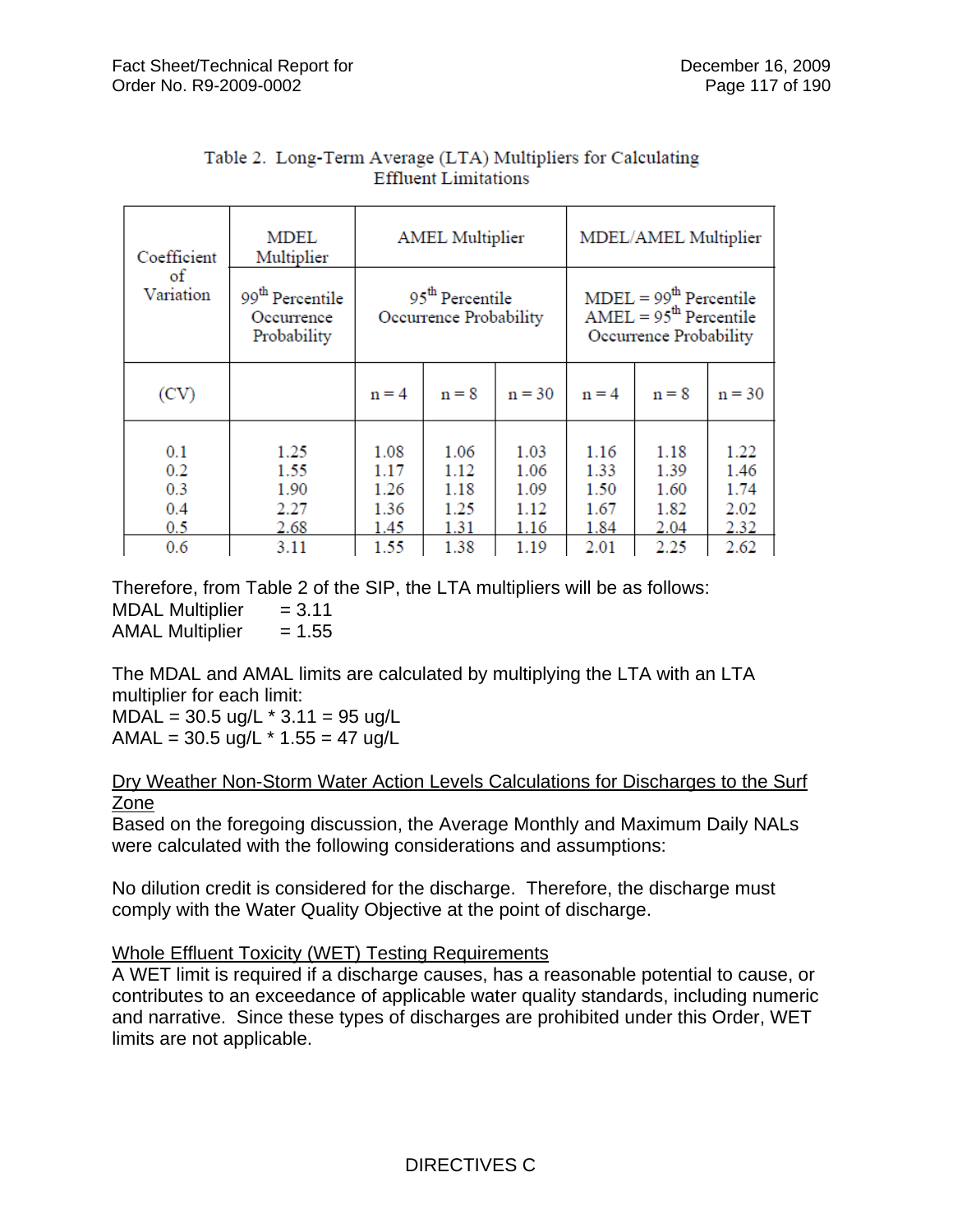## Discussion of AMALs, MDALs and Instantaneous Maximums

Where practical, action levels in this Order have been expressed as both AMALs and MDALs. Certain action levels may not practicably be expressed as AMALs and MDALs due to specific BPO language, sampling requirements and/or a lack of Criteria. Based upon the likely sampling frequency of the Copermittees, the frequency of sampling will occur such that grab samples are taken once per sampling day. This single sample would then be subject to MDALs and Instantaneous Maximum levels. In this case, the more conservative action level would apply. In addition, it is expected that some effluent monitoring will occur less than or equal to once per month. In this scenario, the MDAL, AMAL and Instantaneous Maximum levels would need to be met based upon one sample, unless sampling did not occur. For some BPOs, AMALs have been excluded and only MDALs/Instantaneous Maximums set to prevent redundancy in action levels.

### Compliance with Action levels (Priority Pollutants)

Compliance with action levels shall be determined as follows:

Dischargers shall be deemed out of compliance with this Order if the Copermittee failed to take the prescribed action in response to a concentration of the priority pollutant in the monitoring sample that is greater than the action level and greater than or equal to the reported Minimum Level (exceedance of an action level). Regardlss of the Copermittee's actions in response to an exceedance, they are still subject to the prohibitions found in Section A and B of the Order.

When determining to take an action in response to the AMALs and more than one sample result is available in a month, the discharger shall compute the arithmetic mean unless the data set contains one or more reported determinations of DNQ or ND. In those cases, the discharger shall compute the median in place of the arithmetic mean in accordance with the following procedure:

- (1) The data set shall be ranked from low to high, reported ND determinations lowest, DNQ determinations next, followed by quantified values (if any). The order of the individual ND or DNQ determinations is unimportant.
- (2) The median value of the data set shall be determined. If the data set has an odd number of data points then the median is the middle value. If the data set has an even number of data points, then the median is the average of the two values around the middle unless one or both of those points are ND or DNQ, in which case the median value shall be the lower of the two data points where DNQ is lower than a value and ND is lower than DNQ.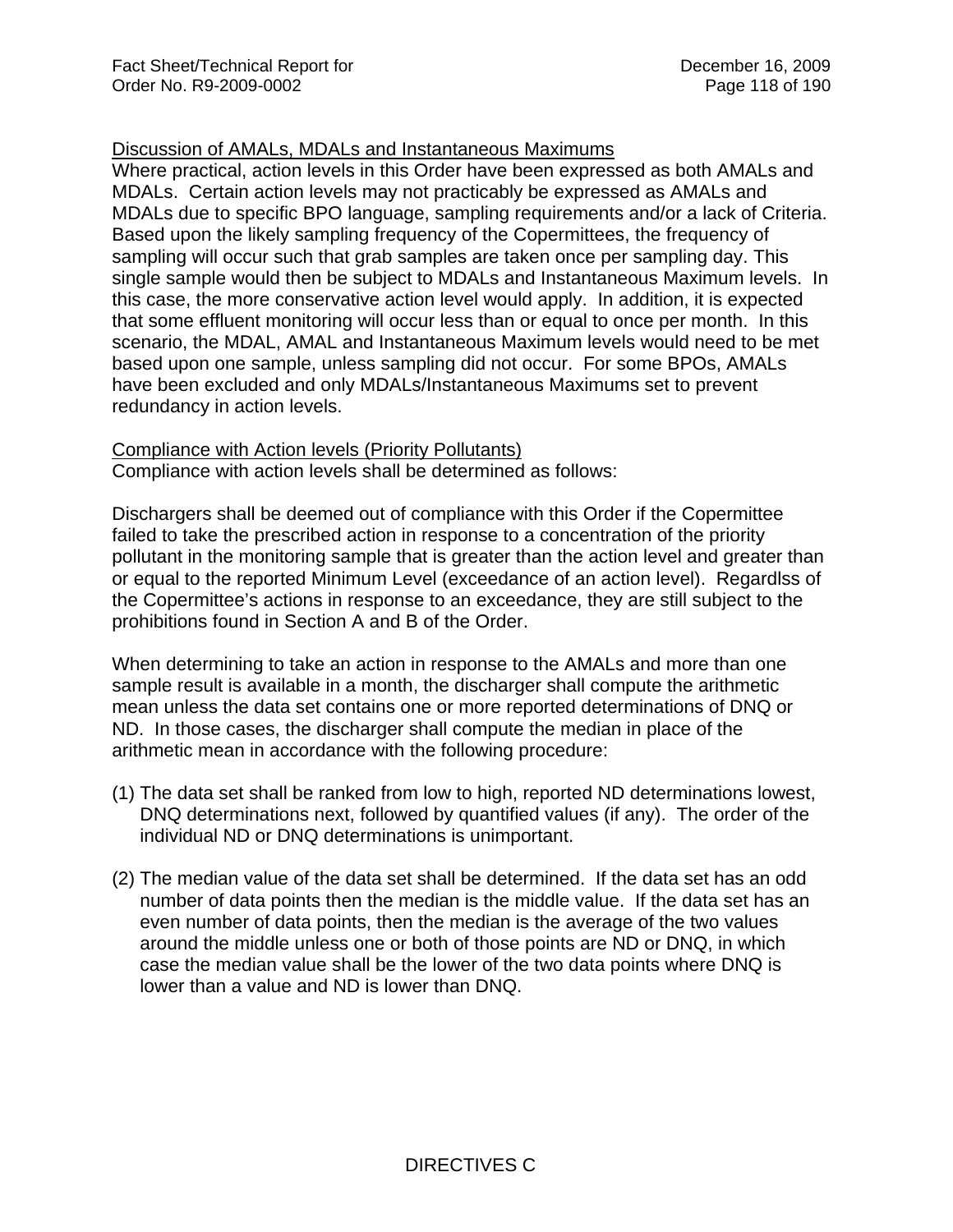## **D. Storm Water Action Levels**

**Section D** has been added to establish storm water action levels (see also Finding D.1.h and Discussion).

#### Introduction

In response to comments at the initial public workshop, meetings with the principle Permittees, and comments from the July 01, 2009 Regional Board meeting, SAL concentrations, standards and constituents have been updated, Order language has been clarified and additions to the monitoring requirements have been made.

## SAL Concentration/Standards Updates

SAL pollutant levels have been updated and now come from a regional subset of nationwide Phase I MS4 data. Regional Board staff have chosen to update SALs by using USEPA Climate Zone 6 (arid west) data when computing SALs. Utilizing data from USEPA Climate Zone 6 is expected to produce SALs which closely reflect the environmental conditions experienced in Orange County. The localized subset of data includes sampling events from multiple Southern California locations including Orange, San Diego, Riverside, Los Angeles and San Bernardino Counties. The dataset includes samples taken from highly built-out impervious areas and from storm events representative of Southern California conditions.

Additionally, utilization of regional data is appropriate due to the addition of data into the nationwide Phase I MS4 monitoring dataset in February 2008. This additional data increased the number of USEPA Climate Zone 6 samples to more than 400, and included additional monitoring events within Southern California (see Figure 2).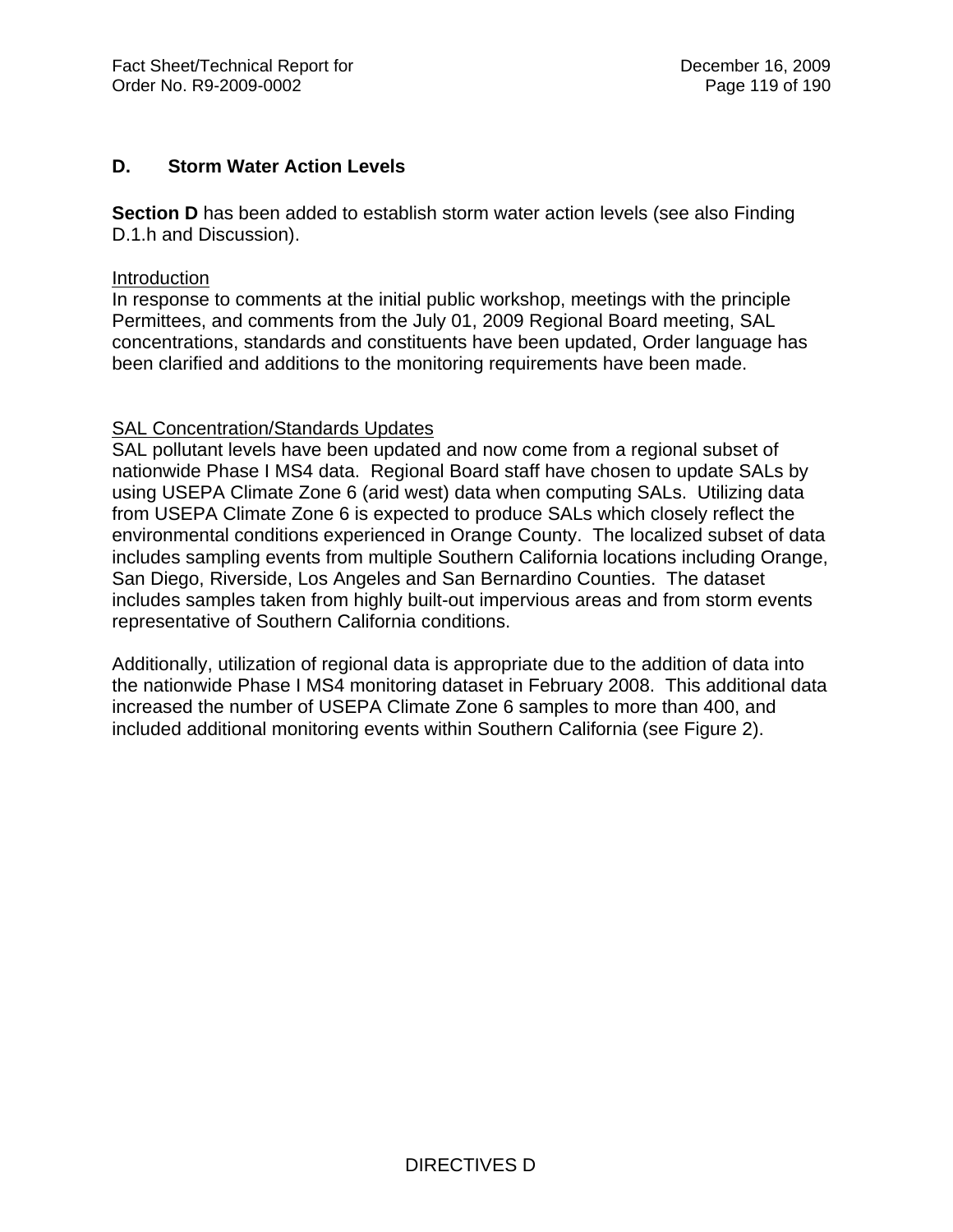

Figure 2. Sample Sizes Used to Calculate Storm Water Action Levels

Additional changes have been made by staff to update SALs to reflect the water quality standards in the San Diego Regional Water Quality Control Board Basin Plan, the California Toxic Rule and USEPA Water Quality Criteria. Since it is the goal of the SALs, through the iterative and MEP process, to have outfall storm water discharges meet all applicable water quality objectives, the list of constituents to be tested and protocol for testing has been updated to provide a reference point to evaluate the iterative MEP process. As such, Kjedahl Nitrogen (TKN) and Total Suspended Solids (TSS) have been removed from the SAL table. There currently are no appropriate criteria for TKN or TSS, and alternate constituents are available which do have BPOs for comparative purposes. Instead, Nitrate/Nitrite and Turbidity, which have BPOs of 1.0 mg/L and 20 NTUs respectively, are included with associated SALs.

Metals included in SALs include Cadmium, Chromium, Nickel, Zinc, Lead and Copper. In receiving water quality monitoring collected by the Copermittees to date, these metals have been detected and shown to contribute to toxicity at mass loading stations within Southern Orange County.

## Monitoring Updates

SAL language has been updated to require the measurement of hardness and to provide more specificity in the assessment of samples with SALs for total metal concentrations. While USEPA Climate Region 6 data includes a large sample size for concentrations of total metals, the impact the concentration will have on receiving waters will vary with receiving water hardness. Since it is the goal of the SALs,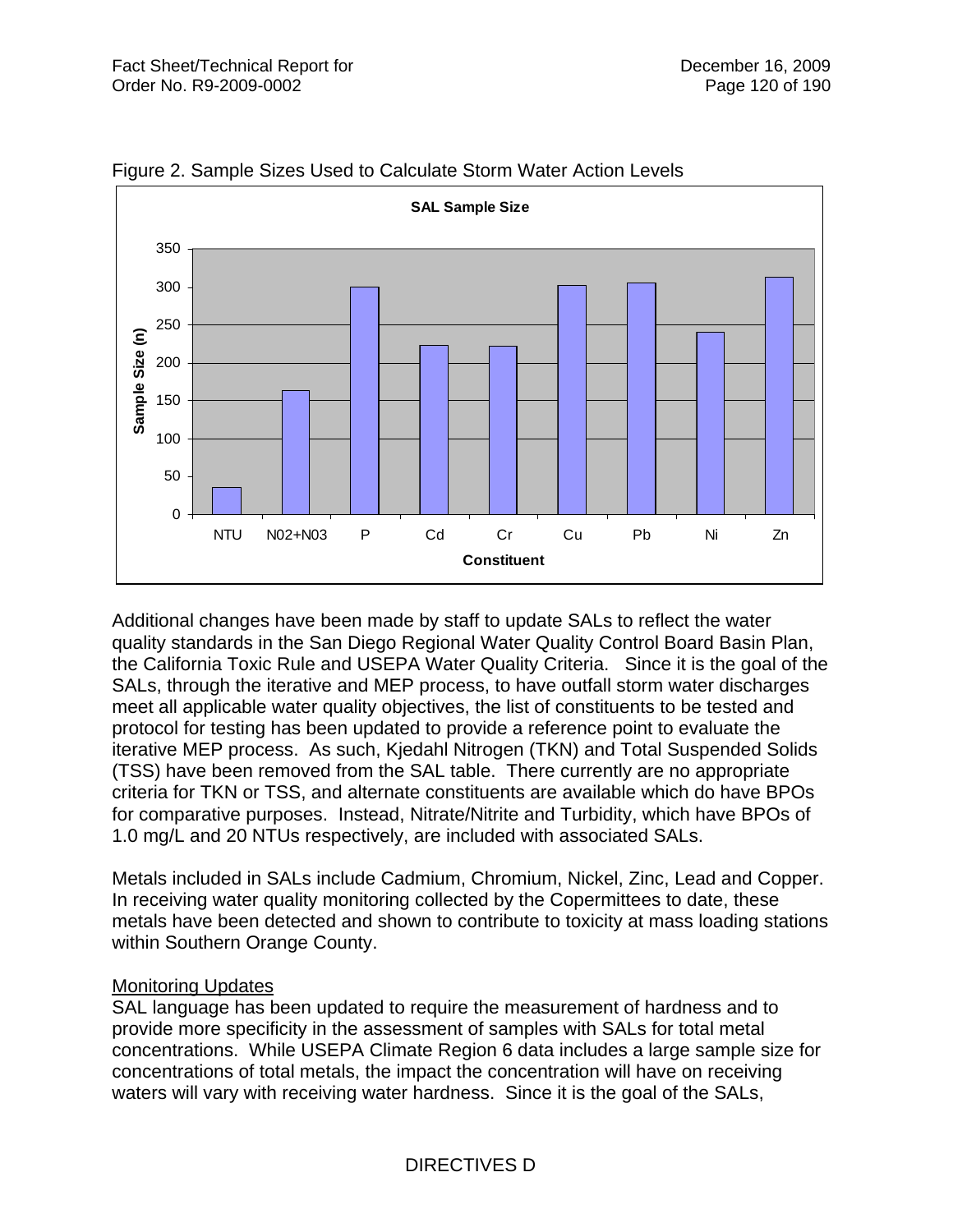through the iterative and MEP process, to have MS4 storm water discharges meet all applicable water quality objectives, the hardness of the receiving water should be used when assessing the total metal concentration of a sample. Thus, when an exceedance of a SAL concentration is detected for a metal the Copermittee must determine if that exceedance is above the existing applicable water quality limitation based upon the hardness of the receiving water. The water quality limitations Permittees must use to assess total metal SAL exceedances are the California Toxic Rule (CTR) and USEPA National Recommended Water Quality Criteria for Freshwater Aquatic Life 1 hour maximum concentrations. The 1 hour maximum concentration is to be used for comparison since it is expected to most replicate the impacts to waters of the State from the first flush following a precipitation event.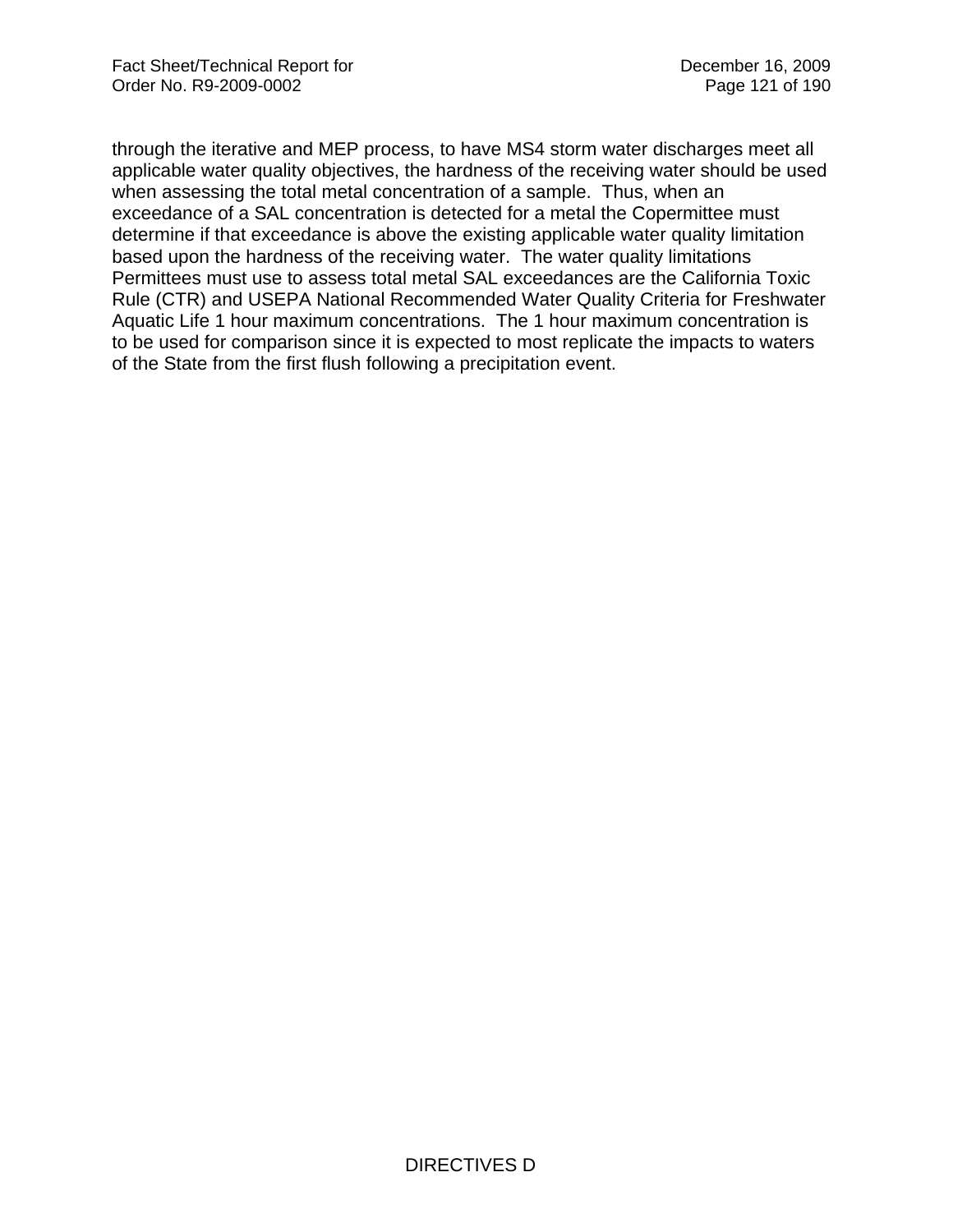# **E. Legal Authority**

The following legal authority applies to section E:

**Broad Legal Authority**: CWA sections 402(p)(3)(B)(ii-iii), CWC section 13377, and Federal NPDES regulations 40 CFR 122.26(d)(2)(i)(B, C, E, and F) and 40 CFR 122.26(d)(2)(iv).

**Specific Legal Authority**: Federal NPDES regulation 40 CFR 122.26(d)(2)(i)(A) provides that the Copermittees shall develop and implement legal authority to "Control through ordinance, order or similar means, the contribution of pollutants to the municipal storm sewer by storm water discharges associated with industrial activity and the quality of storm water discharged from sites of industrial activity."

Federal NPDES regulation 40 CFR 122.26(d)(2)(i)(D) provides that the Copermittees shall develop and implement legal authority to "Control through interagency agreements among coapplicants the contribution of pollutants from one portion of the municipal system to another portion of the municipal system."

Illicit discharge is defined under Federal NPDES regulation 40 CFR 122.26(b)(2) as "any discharge to a municipal separate storm sewer system that is not composed entirely of storm water except discharges pursuant to a NPDES permit (other than the NPDES permit for discharges from the municipal separate storm sewer) and discharges resulting from fire fighting activities."

Federal NPDES regulations 40 CFR 122.26(d)(2)(iv)(A - D) require municipalities to implement controls to reduce pollutants in storm water runoff from commercial, residential, industrial, and construction land uses or activities.

Federal NPDES regulation 40 CFR 122.26(d)(1)(ii) requires from the Copermittee "A description of existing legal authority to control discharges to the municipal separate storm sewer system."

**Section E.1.b** Prohibit all identified illicit discharges not otherwise allowed pursuant to section B.2 including but not limited to:

- (1) Sewage;
- (2) Discharges of wash water resulting from the hosing or cleaning of gas stations, auto repair garages, or other types of automotive services facilities;
- (3) Discharges resulting from the cleaning, repair, or maintenance of any type of equipment, machinery, or facility including motor vehicles, cement-related equipment, and port-a-potty servicing, etc.;
- (4) Discharges of wash water from mobile operations such as mobile automobile washing, steam cleaning, power washing, and carpet cleaning, etc.;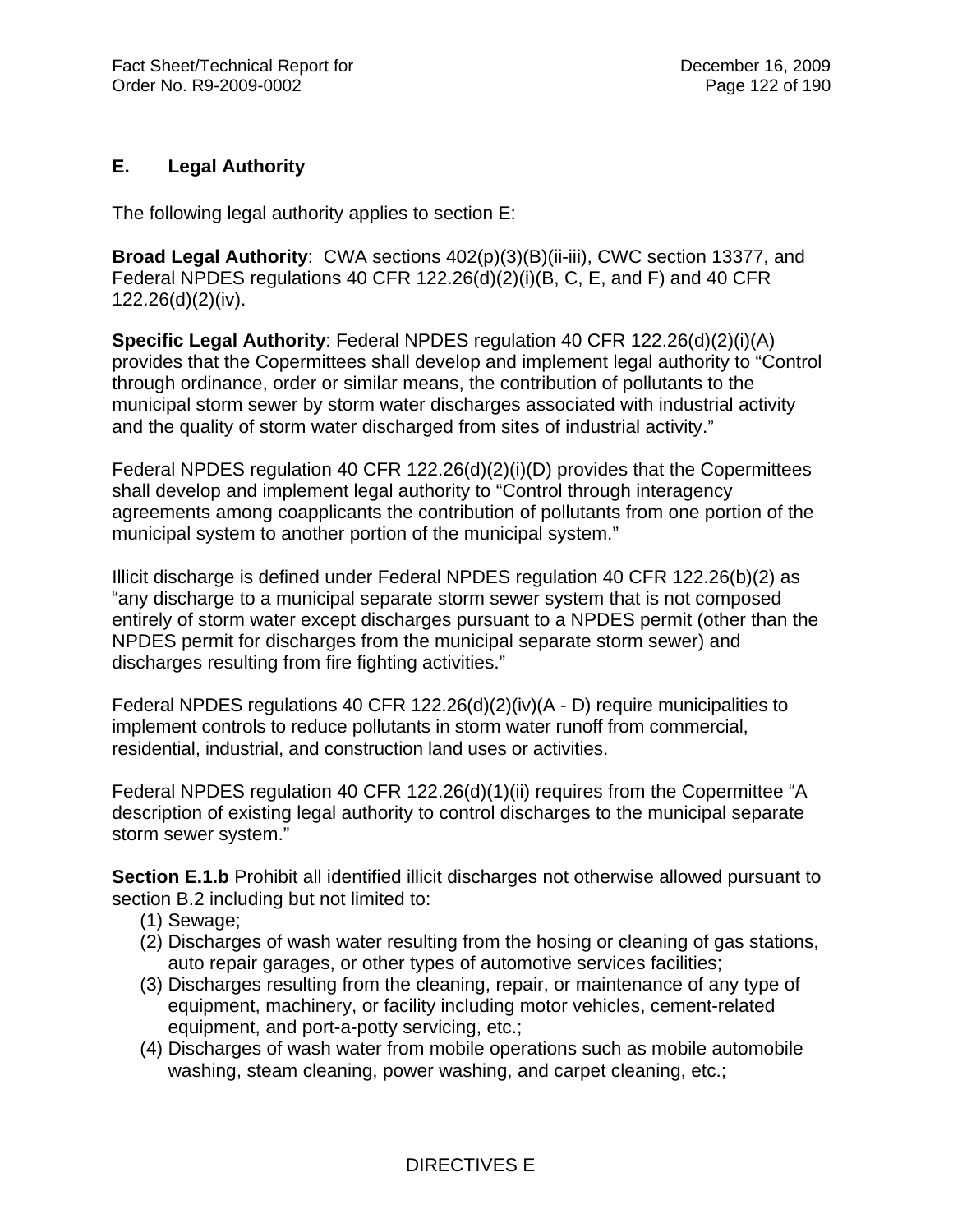- (5) Discharges of wash water from the cleaning or hosing of impervious surfaces in municipal, industrial, commercial, and residential areas including parking lots, streets, sidewalks, driveways, patios, plazas, work yards and outdoor eating or drinking areas, etc.;
- (6) Discharges of runoff from material storage areas containing chemicals, fuels, grease, oil, or other hazardous materials;
- (7) Discharges of pool or fountain water containing chlorine, biocides, toxic amounts of salt, or other chemicals; discharges of pool or fountain filter backwash water;
- (8) Discharges of sediment, pet waste, vegetation clippings, or other landscape or construction-related wastes; and

Duplicative language has been removed from this section.

**Section E.1.j** has been added to the Order to ensure that BMPs implemented by third parties are effective. Since the Copermittees cannot passively receive and discharge pollutants from third parties, the Copermittees must ensure discharges of storm water pollutants to the MS4 are reduced to the MEP. In order to achieve this, the Copermittees must be able to ensure that effective BMPs are being implemented by requiring the third parties to document BMP effectiveness. Regarding the Copermittees' ability to require documentation and reporting from third parties, USEPA states "municipalities should provide documentation of their authority to enter, sample, inspect, review, and copy records, etc., as well as demonstrate their authority to require regular reports."170

 $\overline{a}$  $170$  USEPA, 1992. Guidance Manual for the Preparation of Part 2 of the NPDES Permit Applications for Discharges from Municipal Separate Storm Sewer Systems. EPA 833-B-92-002.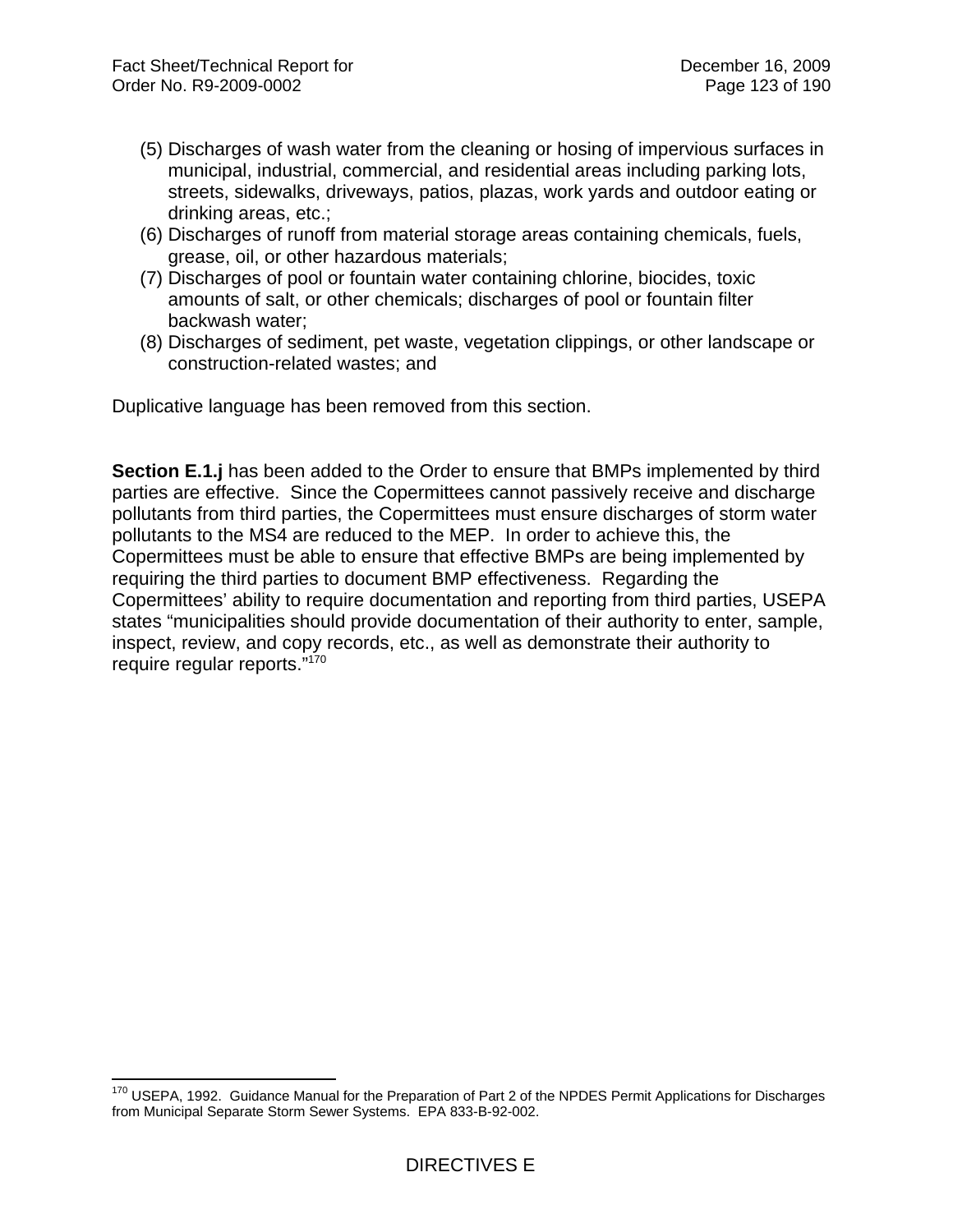## **F. Jurisdictional Runoff Management Program**

#### F.1. Development Planning

The following legal authority applies to section F.1:

**Broad Legal Authority**: CWA sections 402(p)(3)(B)(ii-iii), CWA section 402(a), CWC section 13377, and Federal NPDES regulations 40 CFR 122.26(d)(2)(i)(B, C, E, and F), 40 CFR 131.12, and 40 CFR 122.26(d)(2)(iv).

**Specific Legal Authority**: Federal NPDES regulation 40 CFR 122.26(d)(2)(iv)(A)(2) provides that Copermittees develop and implement a management program which is to include "A description of planning procedures including a comprehensive master plan to develop, implement and enforce controls to reduce the discharge of pollutants from municipal separate storm sewers which receive discharges from areas of new development and significant redevelopment. Such plans shall address controls to reduce pollutants in discharges from municipal separate storm sewers after construction is completed."

Federal NPDES regulation 40 CFR 122.44(d)(1) requires municipal storm water permits to include any requirements necessary to "[a]cheive water quality standards established under section 303 of the CWA, including State narrative criteria for water quality."

**Sections F.1.a and F.1.b** (General Plan and Environmental Review Process) require the Copermittees to update and revise their General Plan (or equivalent plan) and environmental review processes to ensure water quality and watershed protection principles are included. The Copermittees are required to detail any changes to the General Plan or environmental review process in their Jurisdictional Runoff Management Program Annual Reports.

The change made to these sections requires updating the General Plan and Environmental Review Process on an as-needed basis, is supported by information provided in the Copermittees' Report of Waste Discharge (ROWD) and Annual Reports. Each Copermittee has either updated, is in the process of updating, or has assessed its General Plan to ensure the General Plans include the required principles and are in compliance with Order No. R9-2002-0001. The ROWD also states that although all the Copermittees have reviewed their environmental review processes, a number of Copermittees want the overall planning approval process to more effectively ensure that water quality protection is considered in the earliest phases of project consideration.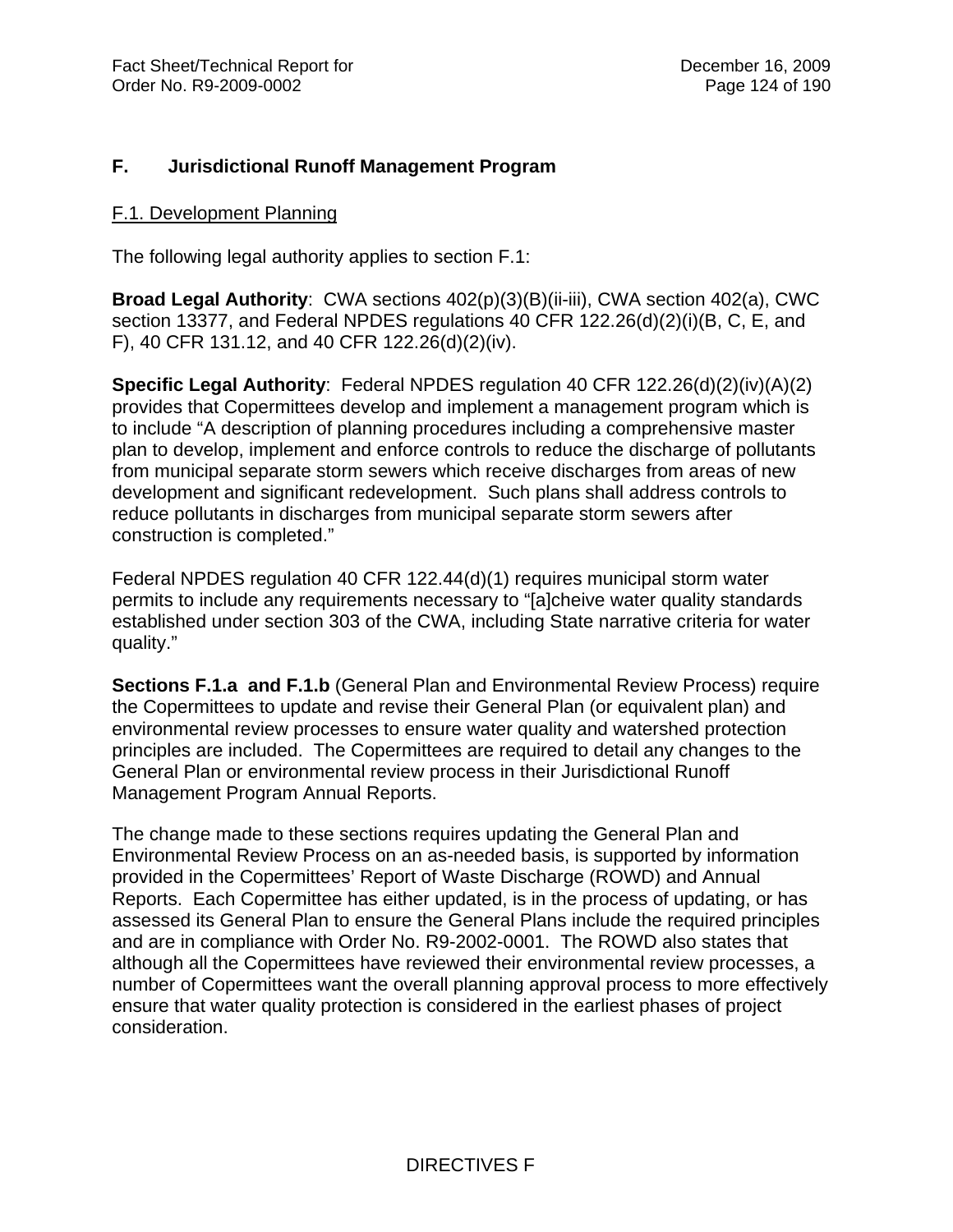1

**Section F.1.a** has been modified to include redevelopment projects in the General Plan. This change requires Copermittees to update their General Plan to include water quality and watershed protection for all new development and redevelopment projects.

**Section F.1.c** (Approval Process Criteria and Requirements) requires that all development projects (regardless of size) implement BMPs to reduce storm water pollutant discharges to the MEP. Source control and site design BMP requirements were not clearly described in this section of Order No. R9-2002-0001. Additional detail has been added to this section to better describe the source control and site design BMPs needed for implementation. This additional detail is consistent with the requirements of the SSMP, known in Orange County as the Water Quality Management Plan (WQMP). However, only source control and site design BMPs that apply to all types of development projects are required (i.e., properly designed trash storage areas).

The requirements are consistent with Order No. R9-2002-0001, section F.1.b.1. However, some elements are not contained in the current or proposed DAMP<sup>171</sup> (e.g., buffer zones). One exception is that Order No. R9-2002-0001's requirement that applicants must provide evidence of coverage under the General Industrial Permit has been removed, since industrial tenants for a development project are usually not known during the planning stage.

The section has been modified to reflect the prohibition of over-irrigation runoff to the MS4, as well as LID requirements. Additionally, this section requires the use of native and/or low water use plants for landscaping, where feasible.

**Sections F.1.d and F.1.d.(1)** (Standard Storm Water Mitigation Plans) require the Copermittees to review and update their local SSMPs (also known in Orange County as Water Quality Management Plans – WQMPs) for compliance with the Order. The sections also require all Priority Development Projects falling under certain categories to meet SSMP requirements. The update is necessary to ensure that the Copermittees' local SSMPs are consistent with the changes that have been made to the Order's SSMP requirements. The requirement for the development/adoption of a Model SSMP has been removed since a model was completed and adopted in 2003.

The SSMP section of the Order has been reformatted for clarity. There are also some significant changes. Changes have been made in response to experience gained by the Orange County Storm Water program, USEPA program evaluations, recent BMP development and effectiveness studies, recent reports on the magnitude of problems caused by hydromodification, and reviews of annual reports and the ROWD submitted by the Copermittees.

<sup>171</sup> Orange County Storm Water Copermittees. *Drainage Area Management Plan (DAMP) 2007.* July 21, 2006. The 2007 DAMP was submitted to the Regional Board with the Report of Waste Discharge as part of the application for NPDES Permit reissuance.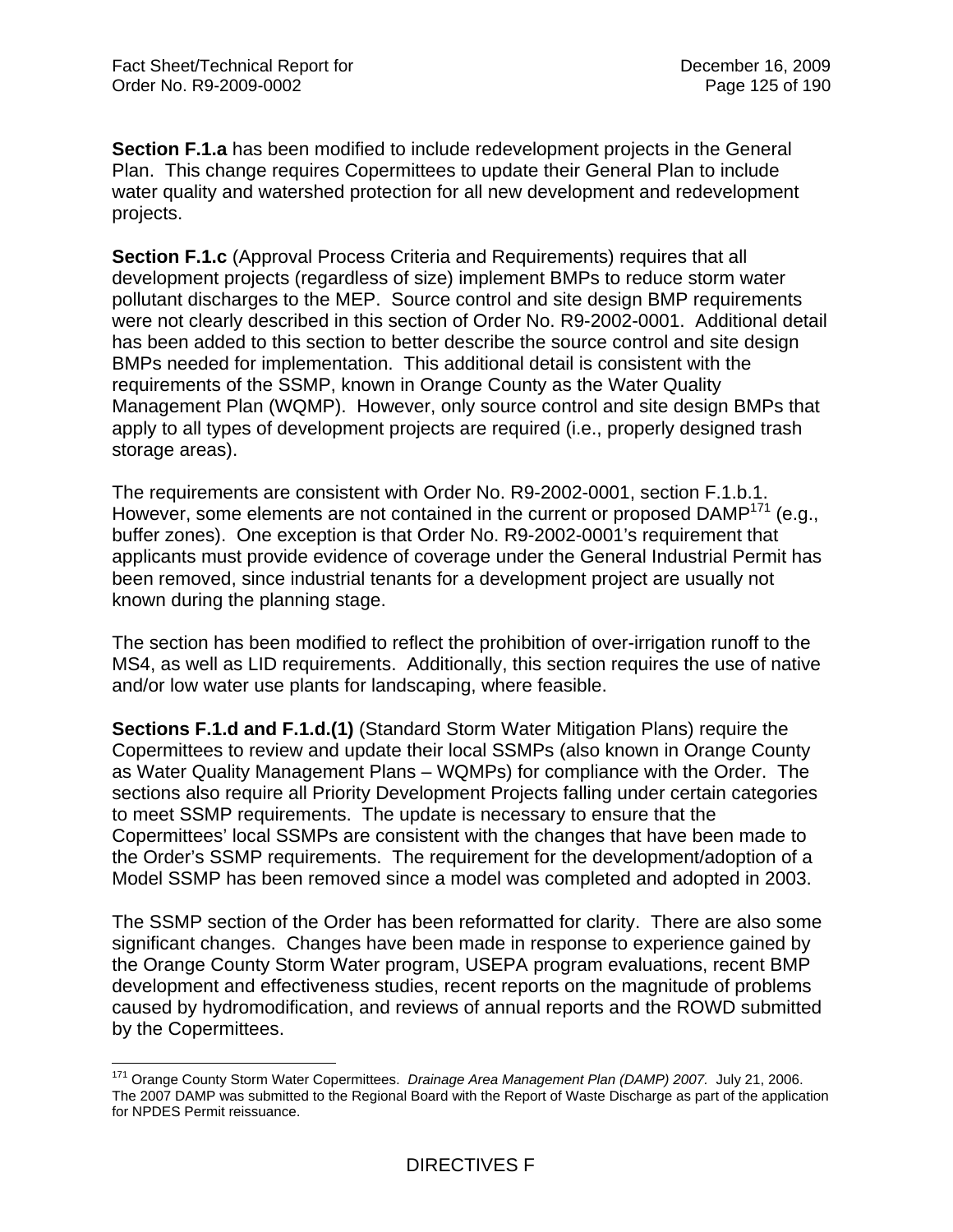In addition, the Order requires that a one-acre threshold be phased in over three years for the priority development category. This threshold was selected to be consistent with the Phase II NPDES regulations for small municipalities. The one-acre determination applies to the amount of ground area disturbed, not the total size of the parcel or project. Each Copermittee may also lower this threshold if desired.

**Section F.1.d.(2)** (Priority Development Project Categories) includes several changes to improve, simplify, and clarify the Priority Development Project categories.

The most significant change is that where a new Development Project feature, such as a parking lot, falls into a Priority Development Project Category, the entire project footprint is subject to SSMP requirements. This criterion was not included in Order No. R9-2002-0001. It is included, however, in the Model San Diego SSMP that was approved by the Regional Board in 2002. It is included in this Order because existing development inspections by Orange County municipalities show that facilities included in the Priority Development Project Categories routinely pose threats to water quality. This permit requirement will improve water quality and program efficiency by preventing future problems associated with partly treated storm water runoff from redevelopment sites. This approach to improving storm water runoff from existing developments is practicable because municipalities have a better ability to regulate new developments than existing developments.

Industrial sites and retail gasoline outlets have been added to the priority development categories. This heavy industrial category was not included in Order No. R9-2002- 0001 because industrial NPDES requirements already establish storm water criteria. This category is included in the Order to be consistent with Phase II rules and to close loopholes. A discussion of retail gasoline outlets is below.

The criterion for commercial developments has been lowered to one acre from 100,000 square feet (2.3 acres). It is modified in order to be consistent with USEPA Phase II guidance, and to reflect the findings from Permittees that smaller commercial developments pose high threats to storm water discharges.

Housing and restaurant criteria have been clarified. The two housing development categories are now combined into one category that includes 10 or more housing units. In addition, requirements which specifically apply to restaurants have been combined in this section. The section has been modified to clarify that restaurants with less than 5,000 square feet of development are subject to SSMP requirements, except for the treatment control BMP and hydromodification control requirements. This is consistent with Order No. R9-2002-0001's approach for applying SSMP requirements to restaurants.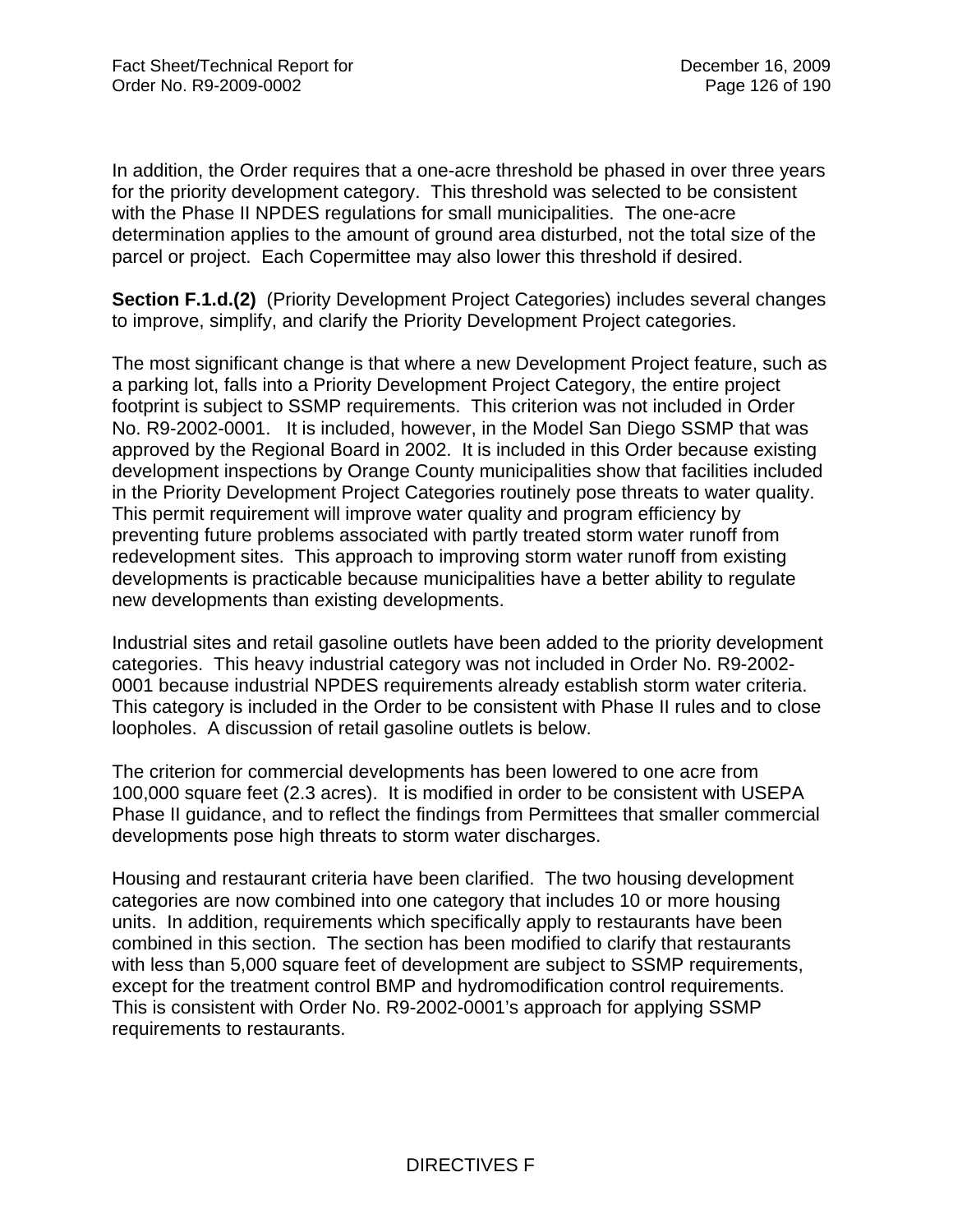**Section F.1.d.(2)(j)** includes Retail Gasoline Outlets (RGOs) as a Priority Development Project category because RGOs are points of confluence for motor vehicles for automotive related services such as repair, refueling, tire inflation, and radiator fill-up. RGOs consequently produce significantly greater pollutant loadings of hydrocarbons and trace metals (including copper and zinc) than other developed areas. To meet the storm water MEP standard, source control and structural treatment BMPs are needed at RGOs that meet the following criteria: (a) 5,000 square feet or more of developed area, or (b) a projected average daily traffic of 100 or more vehicles per day. These are appropriate thresholds since development size and volume of traffic are good indicators of potential impacts of runoff from RGOs on receiving waters. RGOs were proposed, but not included in Order No. R9-2002-0001 pending guidance from the State Board in its review of the San Diego MS4 Permit, Order No. 2001-0001.

In State Board WQ Order No. 2000-11, the State Board removed RGOs as a SSMP category because the State Board found that RGOs were already heavily regulated and limited in their ability to construct infiltration devices or perform treatment. Order No. 2000-11 also acknowledged that a threshold (size, average daily traffic, etc.) appropriate to trigger SSMP requirements should be developed, and that specific findings regarding RGOs should be included in MS4 permits to justify the requirement.172 The State Board also removed the RGO category from the San Diego County MS4 permit (Order No. 2001-01) because the Regional Board did not specifically address the issues raised in WQ Order No. 2000-11.

As discussed further below, the LARWQCB and the Regional Board have adequately addressed these issues. RGOs have been included as a SSMP category in the Los Angeles County MS4 permit (Order No. R4-01-182), the statewide general Phase II MS4 permit (WQ Order No. 2003-0005-DWQ), and the Regional Board Southern Riverside County MS4 permit (Order No. R9-2004-001). The State Board also addressed the inclusion of RGOs through the appeals of MS4 permits issued by the Los Angeles and San Francisco Bay Area Regional Boards. The State Board held a workshop addressing RGOs and identified RGOs as significant sources of pollutants. The State Board then dismissed the petitions for removal of RGOs from the SSMP requirements in the Los Angeles and San Francisco Bay Area MS4 permits.

Inexpensive and effective structural treatment BMPs which reduce storm water pollutants and control peak flow rates and velocities are available for use at RGOs. Studies have shown that some catch basin inserts can remove hydrocarbons and heavy metals, which are typical pollutants of concern at RGOs. Sand or media filters have also been found to be effective and available for use at RGOs. Site design measures to control flow include cisterns, small weirs, baffles, and redirecting roof runoff to pervious areas.

 $\overline{a}$ <sup>172</sup> State Board, 2000. Order WQ 2000-11.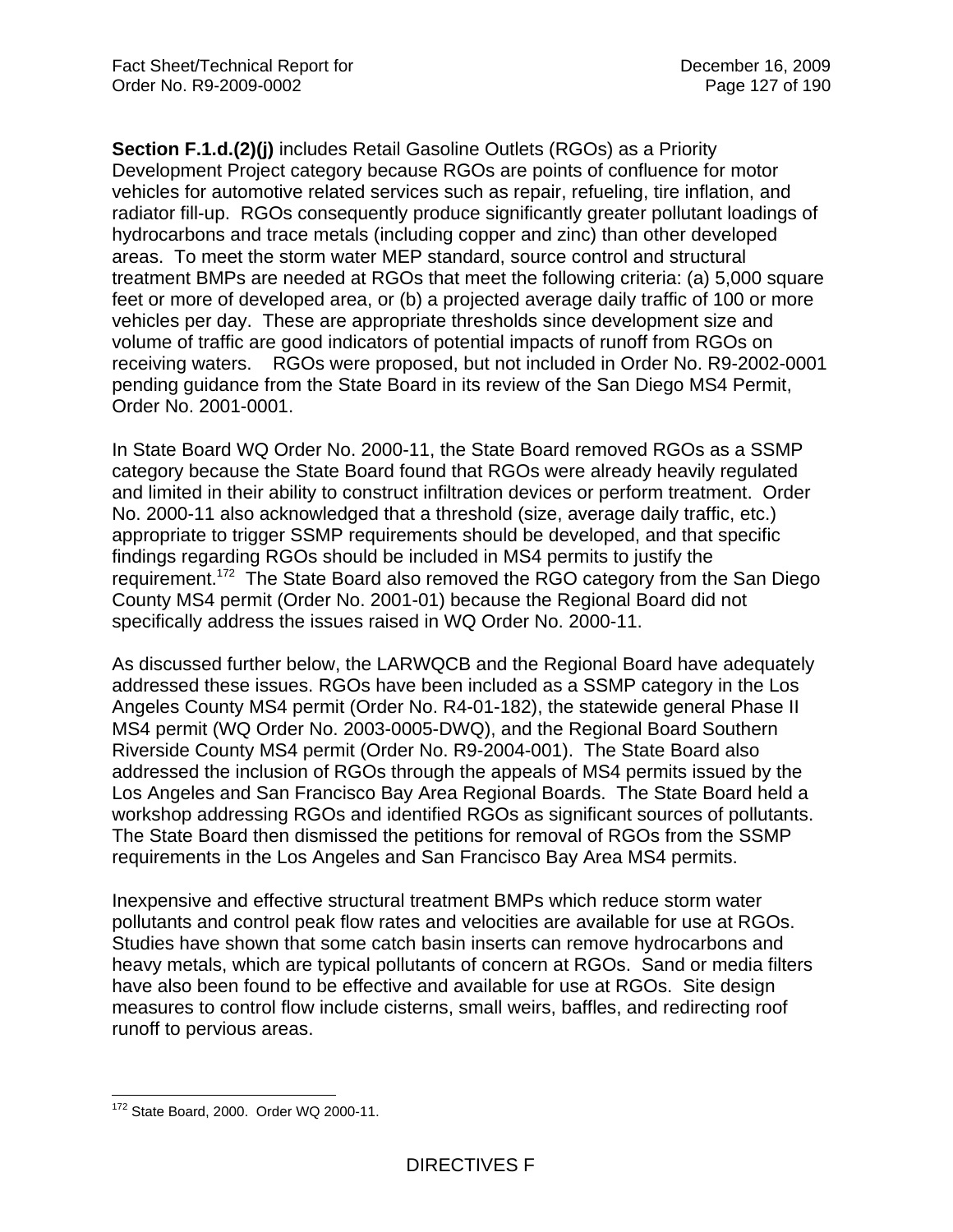No evidence has been provided to indicate that use of these structural BMPs at RGOs will pose a safety risk. In fact, filter BMPs have been installed at RGOs in some municipalities without apparent adverse safety effects. In addition, similar BMPs such as oil/water separators have been used for years by RGOs without safety problems.

Threshold - Studies indicate that runoff from RGOs contains similar pollutants to runoff from commercial parking lots. In precedential WQ Order 2000-11, the State Board determined that parking lots with a size threshold of 5,000 square feet or more is an appropriate SUSMP category. Based in part on the similarity of pollutants, the 5,000 square feet size threshold was also included for RGOs in the Order. In addition, other municipalities currently use similar size thresholds for RGOs when requiring design standards to mitigate storm water runoff. To provide additional flexibility for the Copermittees, another threshold of 100 or more motor vehicles ADT has been added to the Order. This threshold is based on requirements used in Washington and Oregon for what are considered "high use" sites. This is an appropriate threshold since vehicular traffic is a good indicator of the amount of pollutants generated at a site.

The Regional Board followed the State Board's direction regarding RGOs by including the above discussion in this Fact Sheet, as well as a specific finding that justifies the regulation of runoff from RGOs that meet certain criteria. Considering all of the supporting documentation discussed above, it is appropriate to include RGOs as a Priority Development Project category.

Additional detailed supporting information can be found in the 2001 technical report titled *Retail Gasoline Outlets: New Development Design Standards for Mitigation of Storm Water Impacts* by the LARWQCB and the Regional Board.

**Section F.1.d.(3)** (Pollutants of Concern) requires Copermittees to update their procedures for identifying pollutants of concern for each Priority Development Project. This is important to do periodically because of changing water quality conditions and designations of impairments or areas of concern. Furthermore Copermittees continually learn more about pollutant-generating activities as they conduct inspections and investigations, and that information must be incorporated into the SSMP process.

**Section F.1.d.(4)** This Section has been modified to clarify some elements of low impact development. This section requires Copermittees to require or implement site design BMPs at Priority Development Projects in order to reduce the amount of polluted storm water runoff from those sites. The primary approach in site design BMPs is to limit the permanent loss of existing infiltration capacity because loss of infiltration is a major contributor to wet weather pollution discharges. General means to accomplish that goal include retaining natural infiltration areas of a site and limiting the amount of impervious surfaces. The Order does not require a specific or relative amount of pervious surfaces be added to a project. The Order seeks to retain on-site capture of the 85<sup>th</sup> percentile storm.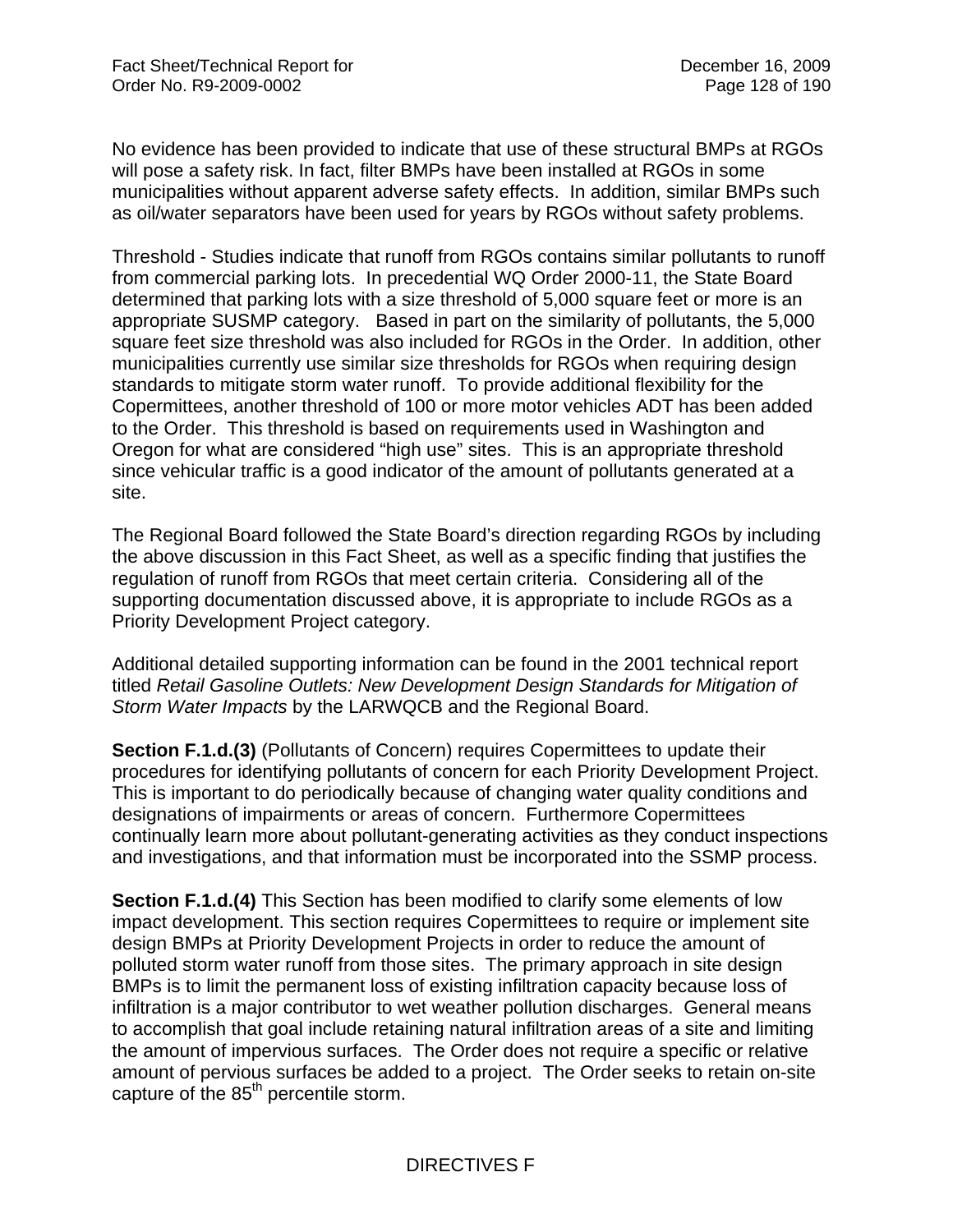The site design BMP options listed in these sections are consistent with the site design BMPs currently required by the Copermittees in the Model WQMP. In the ROWD, the Copermittees propose to improve the process of selecting site design BMPs. Specifically, they propose to develop recommendations for incorporating low-impact design (LID) techniques and site design BMPs. However, the Model WQMP employs an open-ended approach to requirements for site design BMPs, requiring implementation of site design BMPs "where applicable and feasible" and "where appropriate." Unfortunately, this approach has proven to be ineffective in integrating site design BMPs in project designs. Audits conducted in 2005 of four Copermittees found that municipalities need to work with project applicants to improve the quality of site design BMPs.<sup>173</sup> As a result, the Order establishes two sets of site design BMP criteria.

First, section F.1.d.(4)(b) of the Order directs the Copermittees to require, rather than consider, new development projects to employ certain classes of site design BMPs. The required site design BMPs take advantage of features that are incorporated into the Priority Development Project, such as landscaping or walkways. It also requires that projects seek to maintain natural water drainage features rather than instinctively convey water in buried pipes and engineered ditches that eliminate natural water quality treatment functions. These types of site design BMPs are both effective and achievable. These requirements are consistent with the guidelines of Order No. R9-2002-0001 and both the 2003 and 2007 DAMPs.<sup>174</sup>

Next, section F.1.d.(4)(d) of the Order requires that LID BMPs be sized and designed to ensure onsite retention without runoff, of the volume of runoff produced from a 24 hour 85<sup>th</sup> percentile storm event. This is consistent with other municipal stormwater NPDES permits recently adopted by the Los Angeles and Santa Ana Regional Boards. In those permits, the stakeholders were involved in drafting the numerical performance criteria. The requirement for a numerical BMP design standard is well established for treatment control BMPs and is required in permits throughout the nation such as in Pennsylvania, West Virginia, Georgia, and Washington D.C. Since the 85<sup>th</sup> percentile storm event has previously been used as the numeric design standard for treatment control BMPs; the same size storm event can be applied as the numeric design standard for LID BMPs. According to information provided by the County of Orange, the 24 hour,  $85<sup>th</sup>$  percentile rainfall is between 0.7 to 0.8 inches of rain for the majority of the area covered by this permit.

<sup>1</sup> <sup>173</sup> Tetra Tech, Inc. 2005. Program Evaluation Report. Orange County Storm Water Program: Cities of Laguna Beach, Laguna Hills, Lake Forest, and Rancho Santa Margarita.

<sup>&</sup>lt;sup>174</sup>The 2003 and 2007 DAMPs include preserving natural drainage features as a recommended site design BMP requirement that was to be reviewed and used where applicable and feasible. The DAMPs note this as a way to mimic a site's natural hydrologic regime.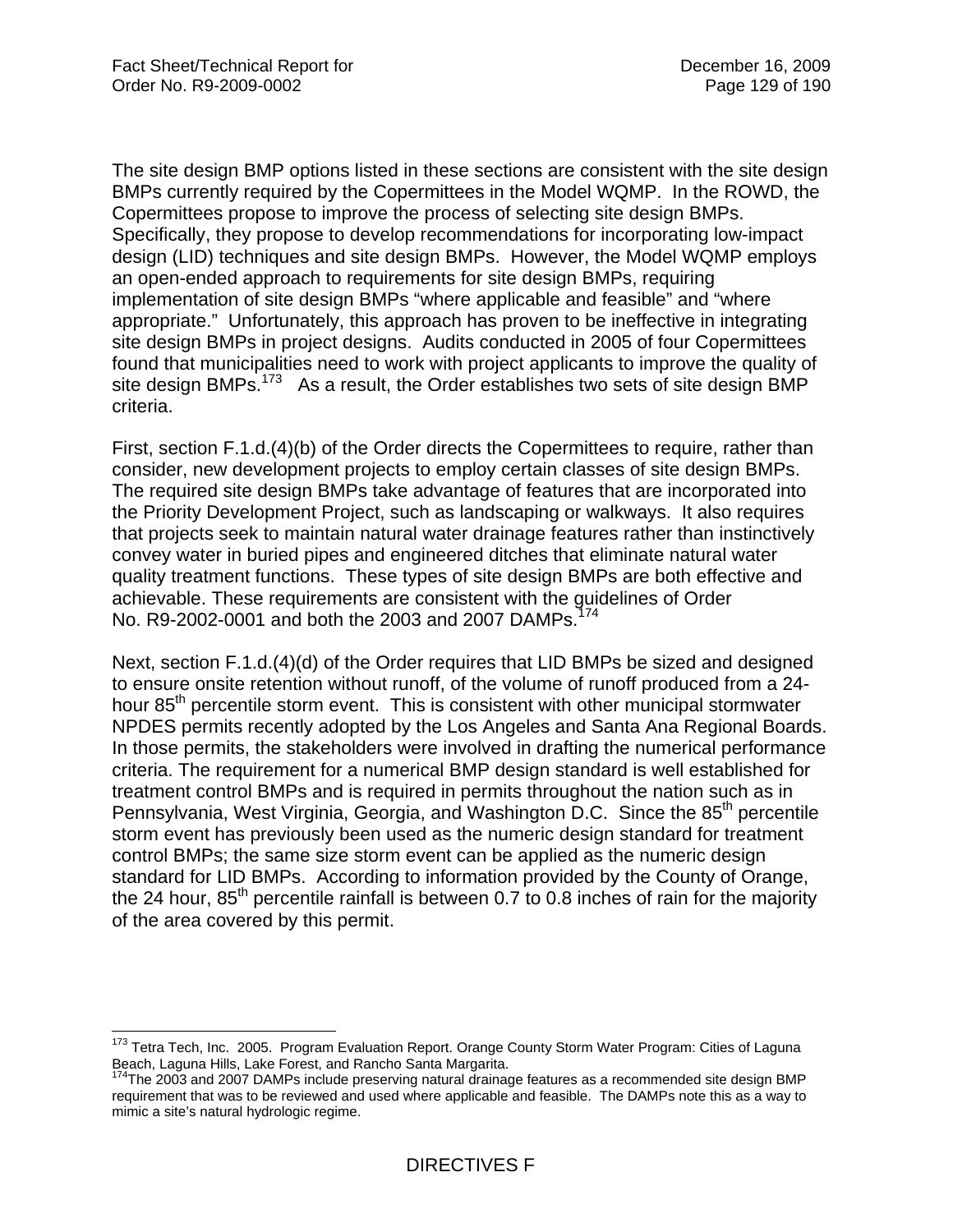$\overline{1}$ 

The retention of natural drainage features, such as ephemeral streams, wetlands, and depressions, can be particularly important because small tributaries are essential to the maintenance of the chemical, biological, and physical integrity of larger waterbodies.<sup>175</sup> The loss and modification of such natural water resources to accommodate post-development storm water management leads to direct and indirect adverse effects on water quality that are felt both on the project site and off the site within the watershed.<sup>176,177,178</sup> Effects to aquatic beneficial uses from altered drainage features can occur downstream and upstream. The length of upstream or downstream effect of channel modifications is dependant on the specific structure type and channel slope.<sup>179</sup> For instance, road culverts can act as partial barriers to upstream distribution of native aquatic macroinvertebrates in urban streams, while bridges can provide adequate passage.<sup>180</sup> As a result of the adverse effects to water quality and beneficial uses, the State of California nonpoint source pollution program management measures for urban areas includes limiting the destruction of natural drainage features and natural conveyance areas.<sup>181</sup>

Through its process of conditioning development projects under the CWA section 401 Water Quality Certification program, the Regional Board finds that the level of site design BMP implementation in the Order is feasible for all projects. This site design BMP requirement will help ensure that site design BMPs are implemented for new development projects. Site design BMPs are a critical component of storm water runoff management at new development projects, since the BMPs provide multiple benefits including preservation of hydrologic conditions, reduction of pollutant discharges, cost effectiveness, and green space.

TNEMRRP- SR-32), U.S. Army Engineer Research and Development Center, Vicksburg, MS.

<sup>&</sup>lt;sup>175</sup> Aquatic scientists comment letter (April 10, 2003) on the Advanced Notice of Proposed Rulemaking (ANPRM) on the Clean Water Act Regulatory Definition of "Waters of the United States." (Docket ID No. OW-2002-0050). This letter is a synthesis of scientific information regarding ephemeral, intermittent, and headwater streams. It was written to USEPA by 85 leading aquatic scientists.

<sup>176</sup> Wright, Tiffany, et al. 2006. *Direct and Indirect Impacts of Urbanization on Wetland Quality.* Prepared by the Center for Watershed Protection for the USEPA Office of Wetlands, Oceans, an Watersheds. 81p. Available online at http://www.cwp.org

<sup>177</sup> Konrad, Christopher P. and Derek K. Booth, 2005. *Hydrologic Changes in Urban Streams and Their Ecological Significance.* American Fisheries Society Symposium. Vol. 45 pp.157-177.<br><sup>178</sup> Coleman, Derrick, et al. 2005. *Effect of Increases in Peak Flows and Imperviousness on the Morphology of* 

Southern California Streams. Technical Report No. 450 of the Southern California Coastal Water Research Project.<br><sup>179</sup> Fischenich, J.C. 2001. "Impacts of stabilization measures," EMRRP Technical Notes Collection (ERDC

http://www.wes.army.mil/el/emrrp<br><sup>180</sup> Blakely, Tanya J., et al. 2006. *Barriers To The Recovery Of Aquatic Insect Communities In Urban Streams* Freshwater Biology Vol. 51(9), 1634–1645.

<sup>181</sup> California Nonpoint Source Encyclopedia, Management Measure 3.1.b. Runoff from Developing Areas, Site Development and Management Measure 3.3.a. Runoff from Existing Development, Existing Development.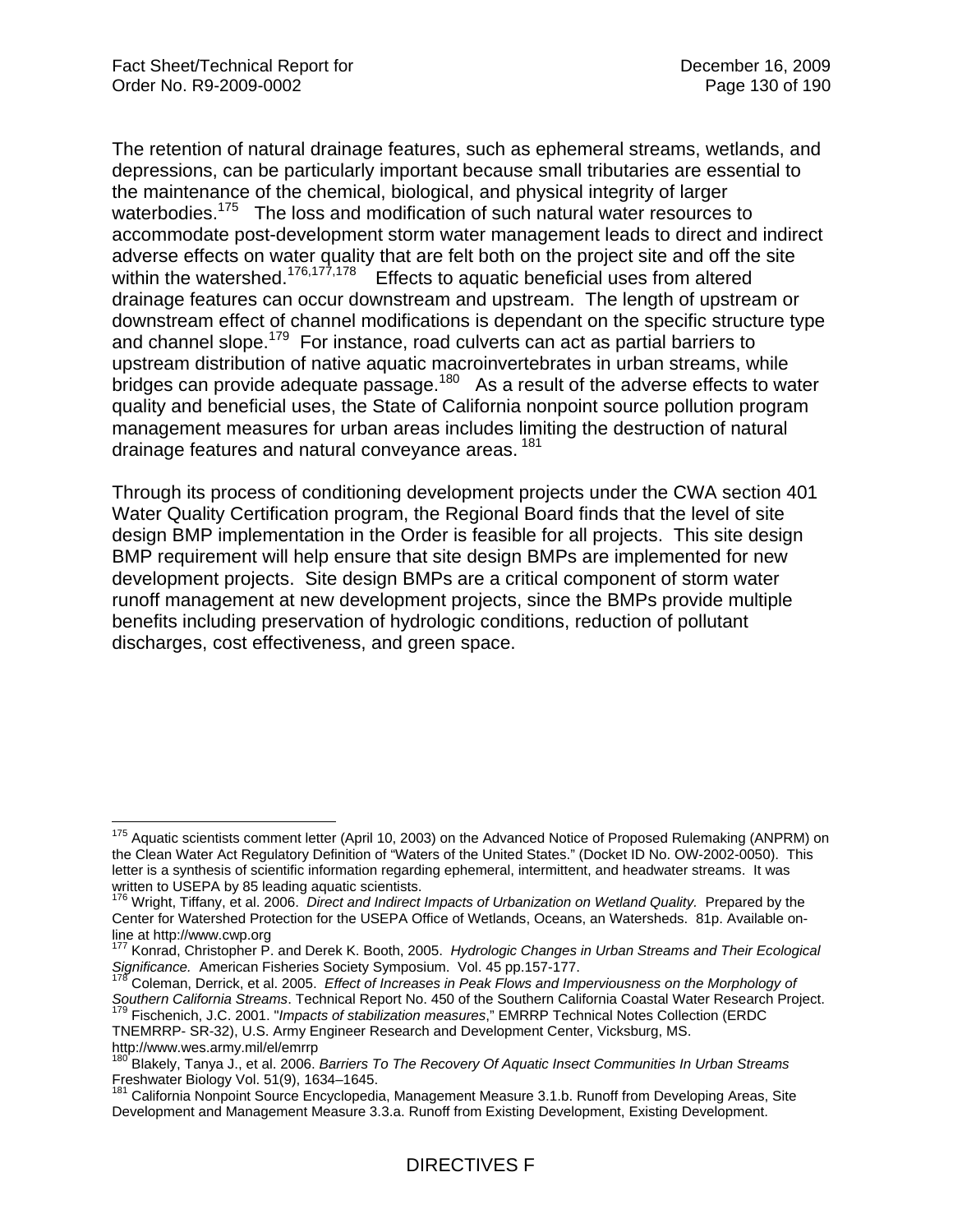The site design BMP options listed do not need to be costly.<sup>182</sup> Some design options, such as concave vegetated surfaces or routing rooftop or walkway runoff to landscaped areas, are cost neutral.<sup>183</sup> Other site design BMPs, such as minimizing parking stall widths or use of efficient irrigation devices, are oftentimes already required. In addition, use of site design BMPs reduces storm water runoff quantity, allowing for treatment control BMPs and other storm water infrastructure on site to be smaller, therefore savings costs for both developers and municipalities.<sup>184,185</sup>

Because of the potential economic and environmental benefits of using low-impact development site design, the U.S. Department of Housing and Urban Development, Office of Policy Development and Research, developed "*The Practice of Low Impact Development (LID)*" to assist the housing industry during the land development process. <sup>186</sup> This document focuses specifically on technologies that affect both the cost impacts and environmental issues associated with land development. Much of the report focuses on storm water management because low-impact development storm water management systems can save capital costs for developers and maintenance costs for municipalities.<sup>187</sup> The executive summary of the HUD report notes:

*This approach to land development, called Low Impact Development (LID), uses various land planning and design practices and technologies to simultaneously conserve and protect natural resource systems and reduce infrastructure costs. LID still allows land to be developed, but in a cost-effective manner that helps mitigate potential environmental impacts. LID is best suited for new, suburban development.* 

Developers can use site and structure designs that reduce building footprints, decrease the amount of paved infrastructure, and provide for dispersed drainage and infiltration of runoff from impervious surfaces to reduce the effective impervious surface.<sup>188</sup> The concept of effective impervious surface is important, because when runoff from these surfaces is directed to pervious areas rather to an impervious drainage system (i.e., curbs, gutters, street surfaces, storm drain pipes), it can infiltrate, evaporate, or be taken up by vegetation, thereby reducing the total volume of storm water runoff leaving a site.

<sup>182</sup> USEPA, 2000. Low-Impact Development: A literature review. EPA-841-B-00-005. 35p.

<sup>183</sup> Bay Area Stormwater Management Agencies Association., 1999. Start at the Source. Forbes Custom Publishing. Available on-line at: http://www.scvurppp-w2k.com/basmaa\_satsm.htm. pp. 149. 184 National Association of Home Builders Research Center. *Builders Guide to Low Impact Development.* Available

on-line at http://www.toolbase.org

<sup>185</sup> National Association of Home Builders Research Center. *Municipal Guide to Low Impact Development.* Available on-line at http://www.toolbase.org

<sup>186</sup> U.S. Department of Housing and Urban Development, Office of Policy Development and Research, 2003. *The Practice of Low Impact Development."* Prepared by: NAHB Research Center, Inc. Upper Marlboro, Maryland. Contract No. H-21314CA.<br><sup>187</sup> Ibid. Executive Summary, p.x.

<sup>188</sup> Bay Area Stormwater Management Agencies Association. 2003. Using Site Design Techniques to Meet *Development Standards for Stormwater Quality*. Available on-line at: http://www.basmaa.org/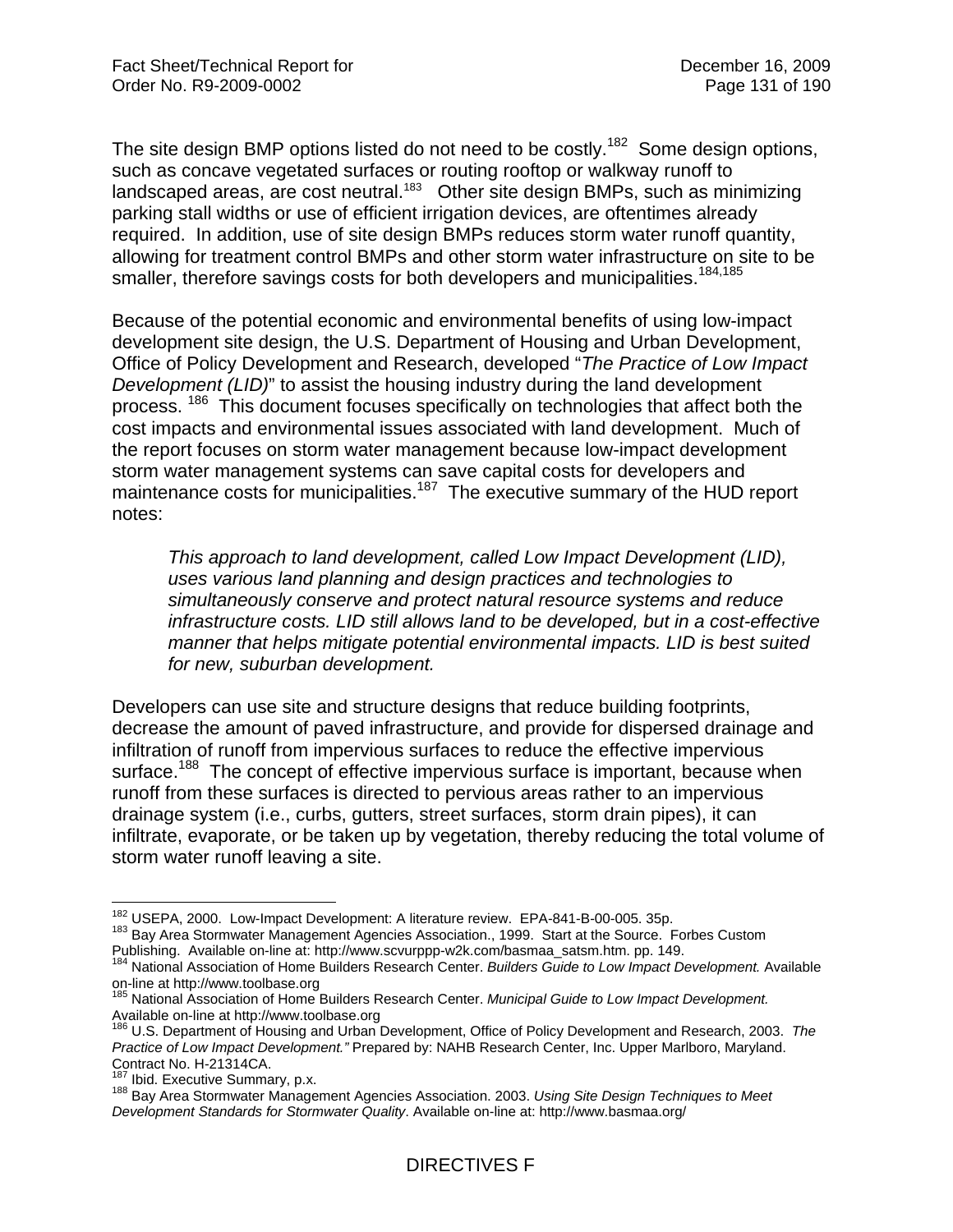The Order continues to provide the Copermittees with flexibility in implementing site design BMP requirements by providing a LID BMP waiver program.

**Section F.1.d.(5)** (Source Control BMP Requirements) requires that Priority Development Projects implement minimum source control BMPs. This section has been added to provide more detail and clarify the Order's requirements for source control BMPs. The minimum source control BMPs listed in the section are consistent with the Model WQMP.

**Section F.1.d.(6)** (Treatment Control BMP Requirements) is consistent with Order No. R9-2002-0001, with two exceptions. First, the Order limits the selections of methods used to determine the appropriate volume of storm water runoff to be treated. The modification ensures that priority development project proponents utilize the most accurate information to determine the volume or flow of runoff which must be treated. Using detailed local rainfall data, the County of Orange has developed the  $85<sup>th</sup>$ Percentile Precipitation Isopluvial Map, which exhibits the size of the  $85<sup>th</sup>$  percentile storm event throughout Orange County.<sup>189</sup> Since this map uses detailed local rainfall data, it is more accurate for calculating the  $85<sup>th</sup>$  percentile storm event than other methods which were included in Order No. R9-2002-0001. The other methods found in Order No. R9-2002-0001 were included as options to be used in the event that detailed accurate rainfall data did not exist for various locations within Orange County. The development of the 85<sup>th</sup> Percentile Precipitation Isopluvial Map makes these other less accurate methods superfluous. Therefore, these other methods for calculating the 85<sup>th</sup> percentile storm event have been removed from the current Order.

Second, the Order requires that treatment control BMPs selected for implementation at Priority Development Projects have a removal efficiency rating that is higher than the "low removal efficiency," as presented in the Model SSMP/WQMP. The requirement allows exceptions for those projects that, with a feasibility analysis, can justify the use of a treatment control BMP with a low removal efficiency for a Priority Development Project. This requirement is needed because to date, the Copermittees have generally approved low removal efficiency treatment control BMPs without justification or evidence that use of higher efficiency treatment BMPs was considered and found to be infeasible. Specifically, it has been found during audits of the Copermittees' SSMP programs that many SSMP reports do not adequately describe the selection of treatment control BMPs.<sup>190</sup> Moreover, USEPA's contractor Tetra Tech, Inc. recommends that "project proponents should begin with the treatment control that is most effective at removing the pollutants of concern […] and provide justification if that treatment control BMP is not selected."191

<sup>&</sup>lt;sup>189</sup> The isopluvial map can be found as Exhibit 7.II in the Model WQMP.

<sup>&</sup>lt;sup>190</sup> Tetra Tech, Inc. 2005. Program Evaluation Report. Orange County Storm Water Program: Cities of Laguna Beach, Laguna Hills, Lake Forest, and Rancho Santa Margarita.<br><sup>191</sup> Tetra Tech, Inc., 2005. Program Evaluation Report –San Diego Standard Urban Storm Water Mitigation Plan

<sup>(</sup>SUSMP) Evaluation. P. 5.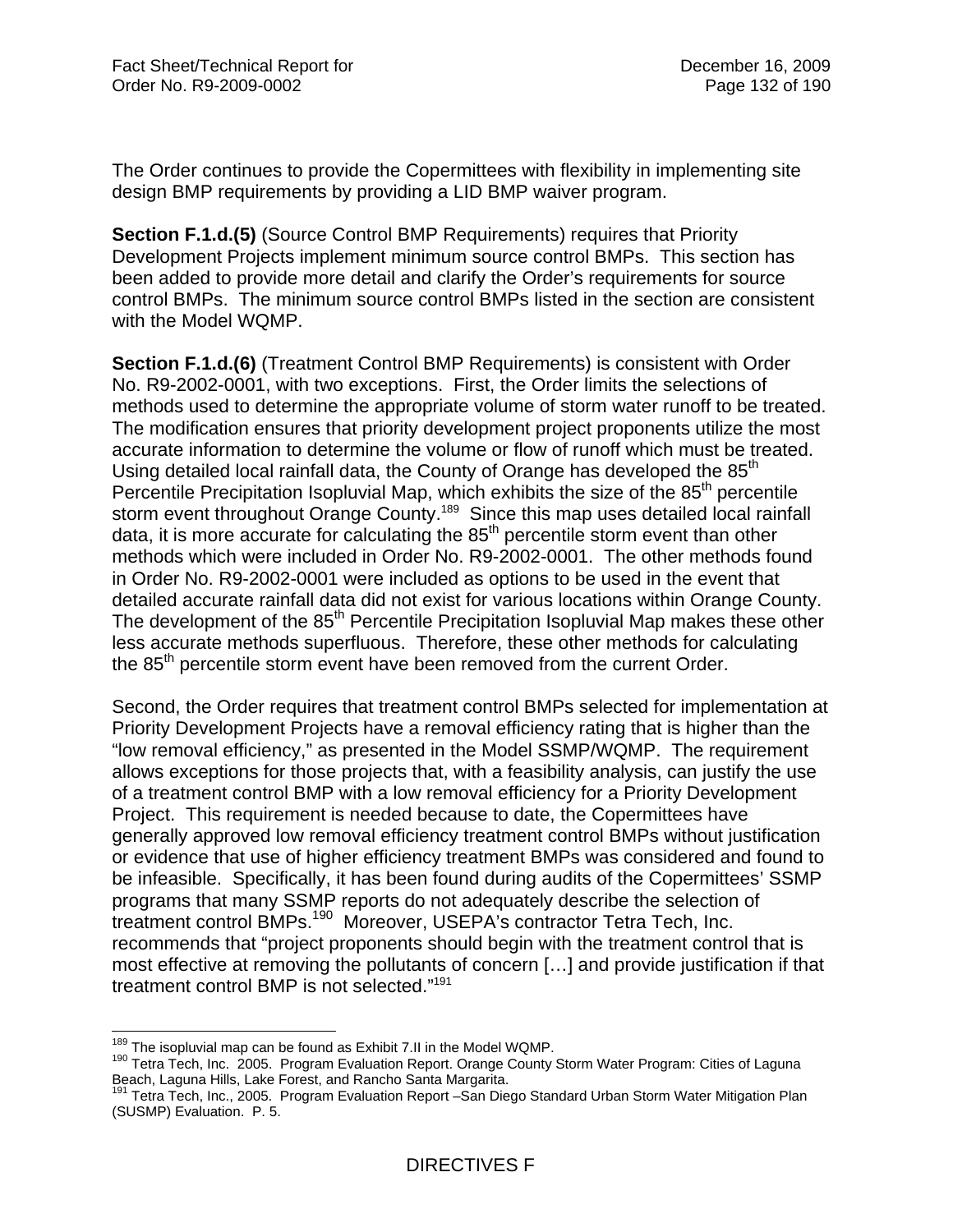$\overline{a}$ 

In the ROWD, the Copermittees acknowledge the need for further attention to the selection and implementation of effective treatment BMPs. They propose to revise the model WQMP table of BMP effectiveness. The requirement is needed to provide clarification that selection of low efficiency treatment control BMPs over high efficiency BMPs without justification does not meet permit requirements and is not in compliance with the storm water MEP standard.

In addition, treatment control BMPs must be designed and implemented with measures to avoid the creation of nuisance or pollution associated with vectors, such as mosquitoes, rodents, and flies. Related guidelines are identified in guidance from CASQA.192 Additional considerations are outlined in publications from the California Department of Health Services and University of California Division of Agriculture and Natural Resources.<sup>193</sup>

**Section F.1.d.(7).** (Low-Impact Design BMP Waiver Program) allows Copermittees to develop a LID BMP waiver program, under which projects where it is technically infeasible to implement the required LID BMPs could substitute with treatment control BMPs and a mitigation project, payment into an in-lieu funding program, and/or watershed equivalent BMPs. Some sites may be technically infeasible to implement the required LID BMPs due to the site constraints. For this reason, the Regional Board has added to the Order a requirement for the Copermittees to develop such a program. The program would provide the opportunity for development projects to avoid partial or full LID BMP implementation in exchange for implementation of treatment control BMPs and mitigation. The program would maintain equal water quality benefits as properly implemented LID BMPs when partial LID BMPs are coupled with a mitigation project or in-lieu funding.

The Order includes specific minimum requirements so that the program will achieve similar water quality benefits. Any program which allows development projects to forgo LID BMP implementation must include provisions which will achieve similar water quality benefits. To ensure that this is the case for the LID BMP waiver program, minimum provisions for the program have been added to the Order

<sup>&</sup>lt;sup>192</sup> For example, see the California Stormwater BMP Handbook guidelines for Extended Detention Basins (TC-22) at http://www.cabmphandbooks.org.

<sup>&</sup>lt;sup>193</sup> Marco Metzger. "Managing Mosquitoes in Stormwater Treatment Devices." University of California Division of Agriculture and Natural Resources Publication No. 8125. Available at http://anrcatalog.ucdavis.edu.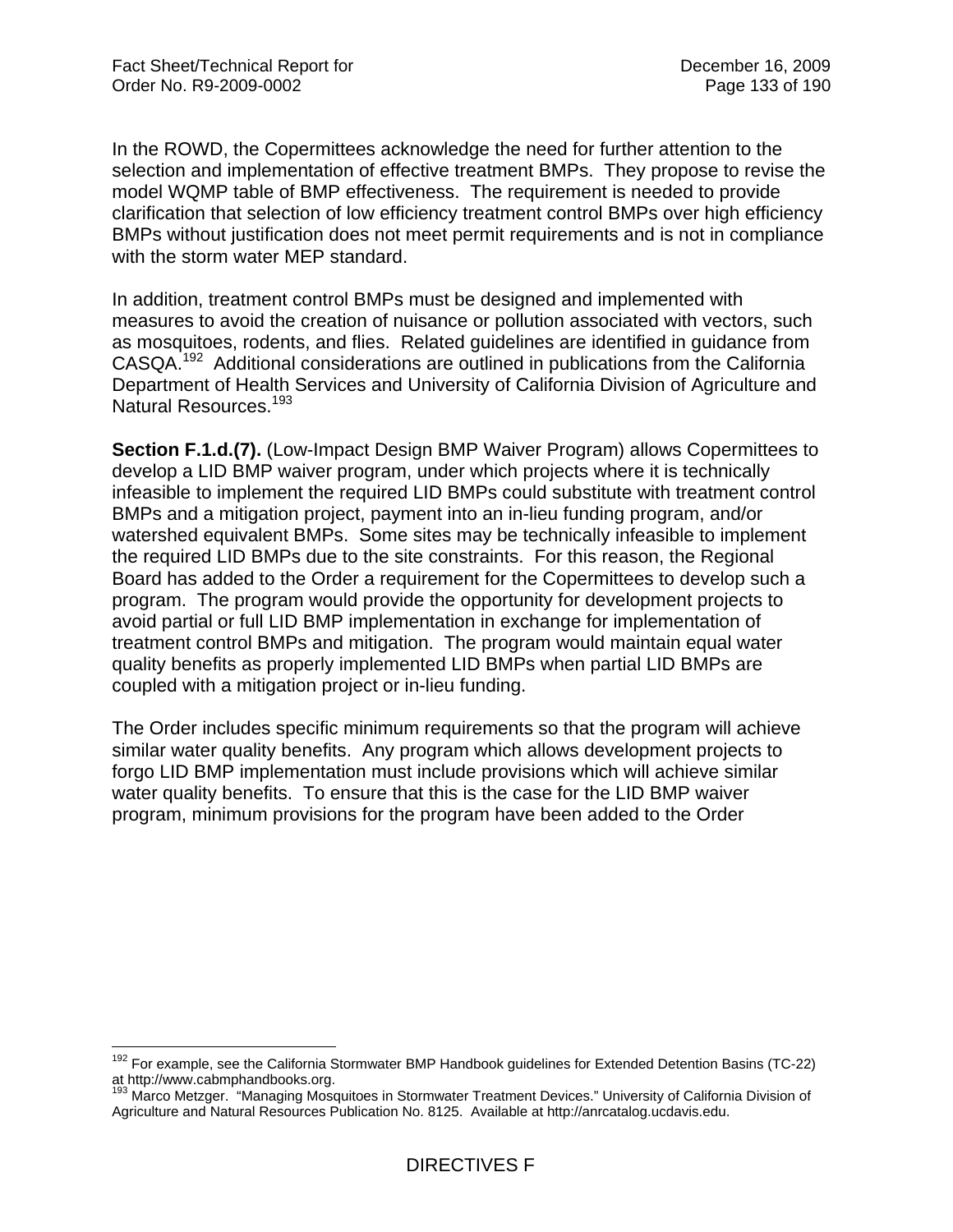**Section F.1.d.(8).** (BMP Design Standards) addresses a need for the Copermittees to develop and apply consistent criteria for the design and maintenance of structural treatment BMPs. Correct BMP design is critical to ensure that BMPs are effective and perform as intended. Without design criteria, there is no assurance that this will occur, since there is no standard for design or review. As an example, Ventura County has developed a BMP manual that includes standard design procedure forms for BMPs. Ventura County's *Technical Guidance Manual for Storm Water Quality Control Measures* is available at http://www.vcstormwater.org/ publications.htm.<sup>7194</sup> California Stormwater Quality Association (CASQA) also confirms the necessity of design criteria when it includes such criteria in its New Development and Redevelopment BMP Handbook.<sup>195</sup> This issue is noted in the ROWD, and the Copermittees propose to develop standard design checklist/plans/details for selected source control and treatment BMPs.

**Section F.1.d.(9).** (Implementation process) requires the Copermittee to implement a process to verify compliance with SSMP requirements. As part of the SSMP, requires identification at what point in the planning process that projects must meet SUSMP requirements and what are roles/responsibilities of municipal departments. The intent of this requirement is to provide consistency in the application of the SSMPs between the Copermittees. This requirement was included in previous Order No. R9-2002- 0001.

**Section F.1.d.(10)** (Annual Review of Treatment BMPs) requires Copermittees to keep their SSMPs up to date with BMP effectiveness studies for low-impact design and treatment control BMPs. The ROWD includes commitments to develop a library of BMP performance reports and to revise the model WQMP table for the latest information on BMPs. This requirement will ensure that two important types of information be included in those efforts: Site design BMPs and treatment BMPs that are assessed as part of contracts with the State Board and Regional Board. The later types of projects include those funded with Clean Beach Initiative grants and other grants. Projects funded with such state grants must include effectiveness assessments using a quality assurance plan. As a result, such studies generally provide reliable sources of local data and should be included in local SSMPs.

 $194$  Ibid.

<sup>&</sup>lt;sup>195</sup> California Stormwater Quality Association, 2003. Stormwater Best Management Practice Handbook – New Development and Redevelopment.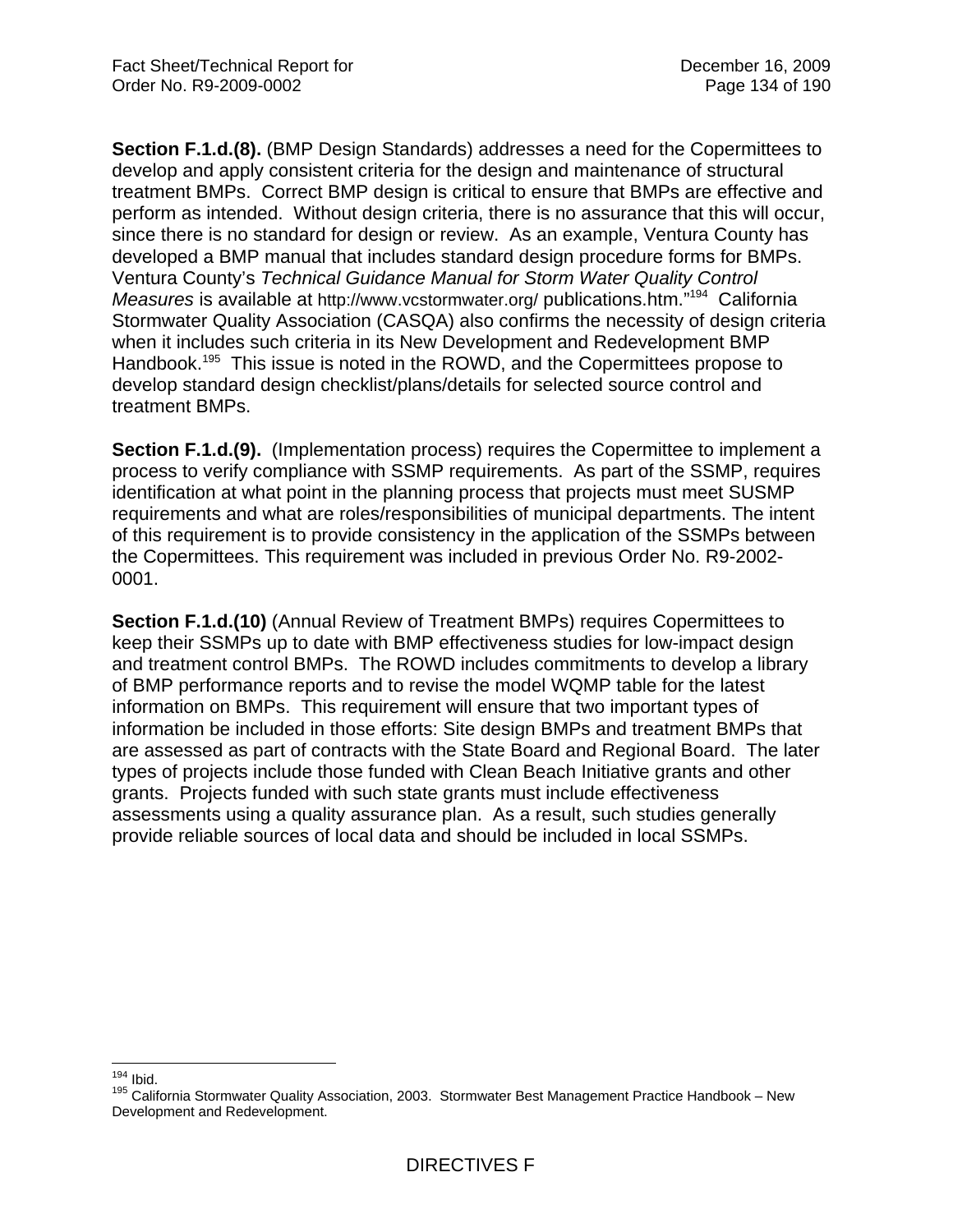$\overline{a}$ 

**Sections F.1.e and F.1.f.** (BMP Verification and Treatment BMP Maintenance Tracking) are included in the Order to improve the effectiveness of the BMP requirements. They are included in response to findings from the Audits<sup>196</sup> and recommendations from USEPA.<sup>197</sup> The Copermittees recognize a need to improve the verification of post-construction BMPs. The 2007 DAMP proposes to verify 90 percent of WQMPs (including structural and non-structural BMPs) by inspection, selfcertifications, surveys or other means. The Regional Board finds that 90 percent is a reasonable annual target, but considers inspections to be essential to achieve optimal results. Therefore, the Order requires high priority sites to be inspected annually, and allows other measures to be used for lower priority treatment control BMPs.

**Section F.1.h.** (Hydromodification) expands and clarifies current requirements for control of MS4 discharges to limit hydromodification effects caused by changes in runoff resulting from development and urbanization. The requirements are based on findings and recommendations of the Orange County Storm Water Program, the Stormwater Monitoring Coalition (SMC),<sup>198,199</sup> and the Storm Water Panel on Numeric Effluent Limits (Numeric Effluent Panel).<sup>200</sup> Added specificity is needed due to the current lack of a clear standard for controlling hydromodification resulting from development. More specific requirements are also warranted because hydromodification is increasingly recognized as a major factor affecting water quality and beneficial uses, and the Copermittees have proposed only vague and voluntary modifications to the Model WQMP. The Order is intended to ensure the intent of the proposed modifications is incorporated into each Copermittees' SSMP.

<sup>&</sup>lt;sup>196</sup> The 2005 audits performed by Tetra Tech, Inc. found that cities are not tracking post-construction BMPs. The final audit report recommended (Section 2.1.2) that each city should develop a system to verify implementation and track post-construction BMPs to ensure that they are adequately maintained.

<sup>&</sup>lt;sup>197</sup> Federal Register / Vol. 64, No. 235 / Wednesday, December 8, 1999 / Rules and Regulations. P. 68845. USEPA recommends such practices in the Phase II storm water regulations, promoting "inspections during construction to verify BMPs are built as designed."

<sup>198</sup> Coleman, Derrick, et al. 2005. *Effect of Increases in Peak Flows and Imperviousness on the Morphology of*  Southern California Streams. Technical Report No. 450 of the Southern California Coastal Water Research Project.<br><sup>199</sup> Stein, Eric and Susan Zaleski. 2005. Managing Runoff to Protect Natural Streams: The Latest Development

Investigation and Management of Hydromodification in California. Proceedings of a special technical workshop cosponsored by California Stormwater Quality Association (CASQA), Stormwater Monitoring Coalition (SMC), and University of Southern California Sea Grant (USC Sea Grant). Technical Report No. 475 of the Southern California Coastal Water Research Project.

<sup>&</sup>lt;sup>200</sup> Storm Water Panel Recommendations to the California State Water Resources Control Board. 2006. The Feasibility of Numeric Effluent Limits Applicable to Discharges of Storm Water Associated with Municipal, Industrial, and Construction Activities.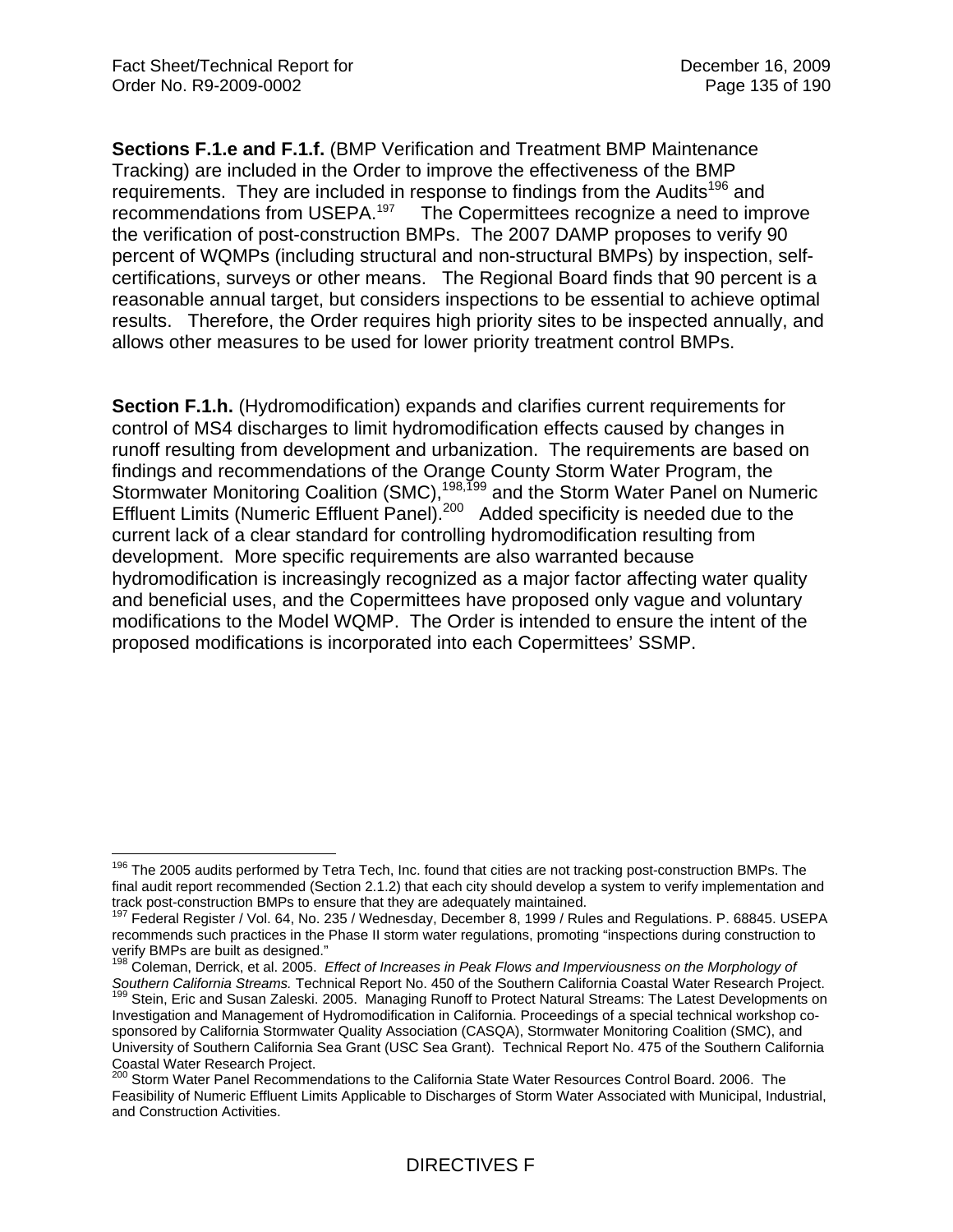Hydromodification is the change in a watershed's runoff characteristics resulting from development, together with associated morphological changes to channels receiving the runoff. As the total area of impervious surfaces increases, infiltration of rainfall decreases, causing more water to run off the surface and at a higher velocity. Runoff from developed areas can produce erosive flows in channels under rainfall conditions which were not previously problematic. Moreover, runoff from developed areas increases the duration of time that channels are exposed to erosive flows. The increase in the volume of runoff and the length of time that erosive flows occur ultimately intensify sediment transport, causing changes in sediment transport characteristics and the hydraulic geometry (width, depth, and slope) of channels.<sup>201</sup>

These types of changes have been documented in southern California. It has been reported that researchers studying flood frequencies in Riverside County have found that increases in watershed imperviousness of only 9-22 percent can result in increases in peak flow rates for the two-year storm event of up to 100 percent.<sup>202</sup> Such changes in runoff have significant impacts on channel morphology. It has recently been found that ephemeral/intermittent channels in southern California appear to be more sensitive to changes in imperviousness than channels in other areas. Morphology of small channels in southern California was found to change with only 2-3 percent watershed imperviousness, as opposed to 7-10 percent watershed imperviousness in other parts of the nation. $203$ 

Effects of hydromodification are evident in southern Orange County and recognized by the Copermittees. Analyses of bioassessment data, for example, indicate that physical changes to stream channels caused by hydromodification are likely responsible, in part, for the low bioassessment scores in urbanized settings.<sup>204</sup> It is important to recognize that the physical changes are a direct result of MS4 discharges, but that two separate mechanisms are involved. First, is a change in the flow regime caused by the increase in impervious surfaces and loss of natural conveyance systems. Discharges to receiving waters from the MS4 outfalls do not mimic the natural discharges from former tributaries to that receiving water, and the change results in erosion. Second, the physical stream habitat in many places has been severely modified in order to efficiently convey those increased storm water discharges to the ocean. Where streams are hardened and/or buried to convey storm water, they cannot provide adequate water quality and other necessary conditions to support beneficial uses. Both of these issues are addressed in the Order.

 $\overline{a}$ <sup>201</sup> Santa Clara Valley Urban Runoff Pollution Prevention Program, 2005. Hydromodification Management Plan. P. 1-1.

P.: 1-1.<br><sup>202</sup> Schueler and Holland, 2000. Storm Water Strategies for Arid and Semi-Arid Watersheds (Article 66). The Practice of Watershed Protection.

<sup>&</sup>lt;sup>203</sup> Coleman, et. al., 2005. Effect of Increases in Peak Flows and Imperviousness on the Morphology of Southern California Streams. P. iv.

See Chapter 11 of the ROWD and the 2005-06 Unified Annual Report for the analyses.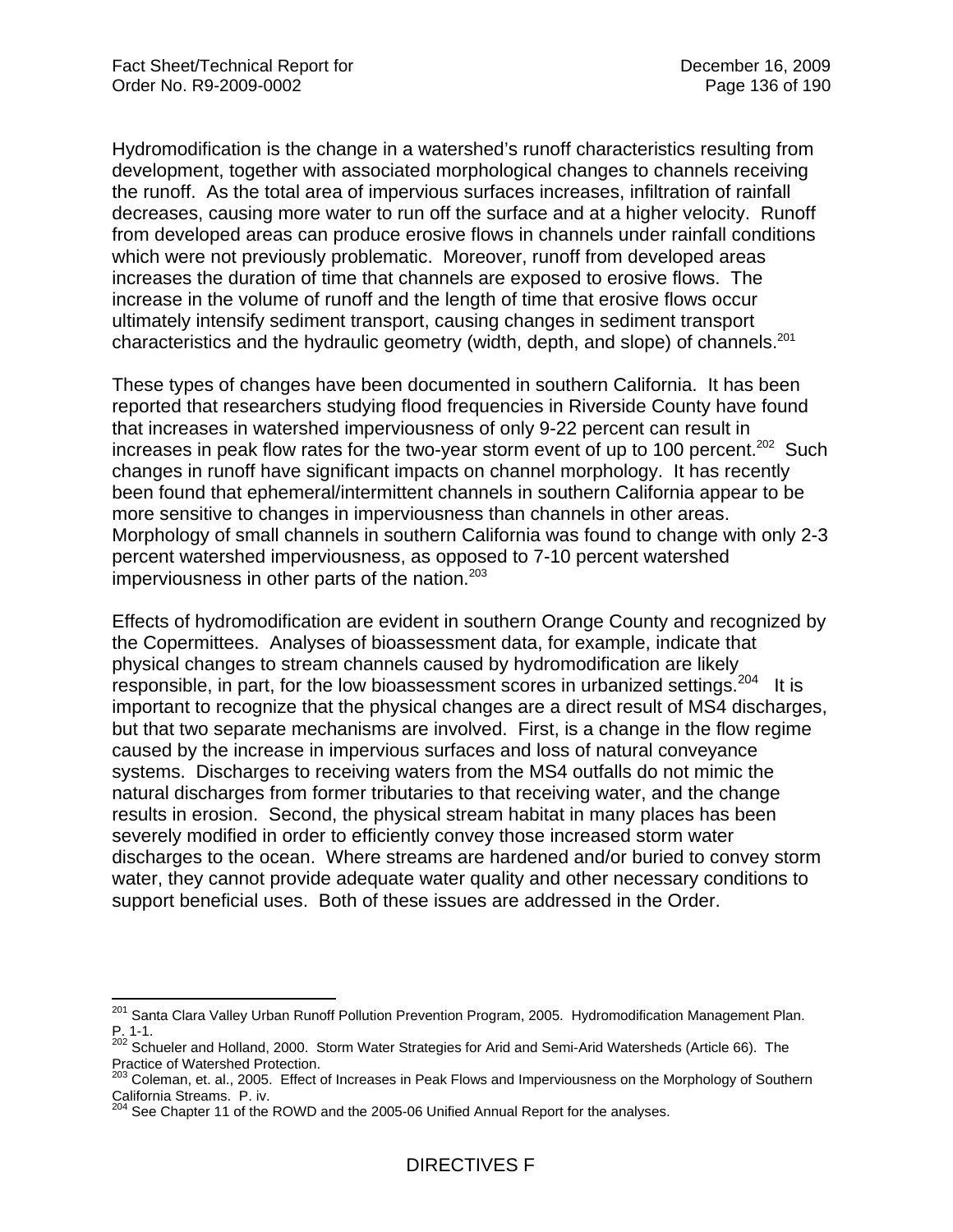The Copermittees' recognize the need to improve management of hydromodification. The ROWD proposes to revise the Model WQMP to incorporate additional information from ongoing hydromodification studies conducted by the SMC. The Order allows the Copermittees to adopt criteria consistent with future SMC findings in the development of their Hydromodification Management Plan (see below).

Section F.1.h. requires the Copermittees to submit a Hydromodification Management Plan (HMP) within two years of permit adoption. This is consistent with other Southern California MS4 permits and in direct response to comments from the USEPA on Tentative Order R9-2008-001.

Section F.1.h (1) describes several elements that must be included in the HMP. For example, the HMP must identify a method for assessing susceptibility of channel segments which receive runoff discharges from Priority Development Projects, and include a channel standard to ensure that the stability of the channel is not compromised as a result of discharges from the Priority Development Projects. The HMP must also identify a range of flows where Priority Development Projects could cause hydromodification effects and subsequent stream instability.

Additionally, the HMP must require Priority Development Projects to implement hydrologic control measures (such as LID or detention basins) to prevent hydromodification and resultant degradation of stream conditions downstream of project sites. To compare post-project flow rates and durations to pre-project flow rates and durations, the HMP must specify that the pre-developed (naturally occurring) flow rates and durations shall be used when assessing pre-project conditions, so that the naturally occurring hydrology is eventually restored.

In cases where a stream has been armored with concrete, rip rap, or other man-made materials, the HMP shall require the assessment of a comparable soft-bottom channel as the channel standard, as opposed to using the characteristics of the hardened channel as the channel standard. This is to ensure that hydromodification management measures are already in place should any portion of the hardened channel be returned to its natural state, thereby restoring the physical integrity of the creek and its Beneficial Uses. For this reason, the waiver provision for hydromodification management measures for projects discharging into hardened channels was deleted from the Tentative Order. The remaining exception is for projects that discharge storm water runoff into underground storm drains discharging directly into bays or the ocean and for projects discharging to waters where the entire channel bed and banks have been concrete lined all the way to ocean receiving waters.

The HMP must also include metrics for assessing impacts to downstream watercourses from Priority Development Projects, as well as assessing improvements to these watercourses. One metric that must be included is the Index of Biotic Integrity (IBI) score for benthic macroinvertebrates. This is because historic hydromodification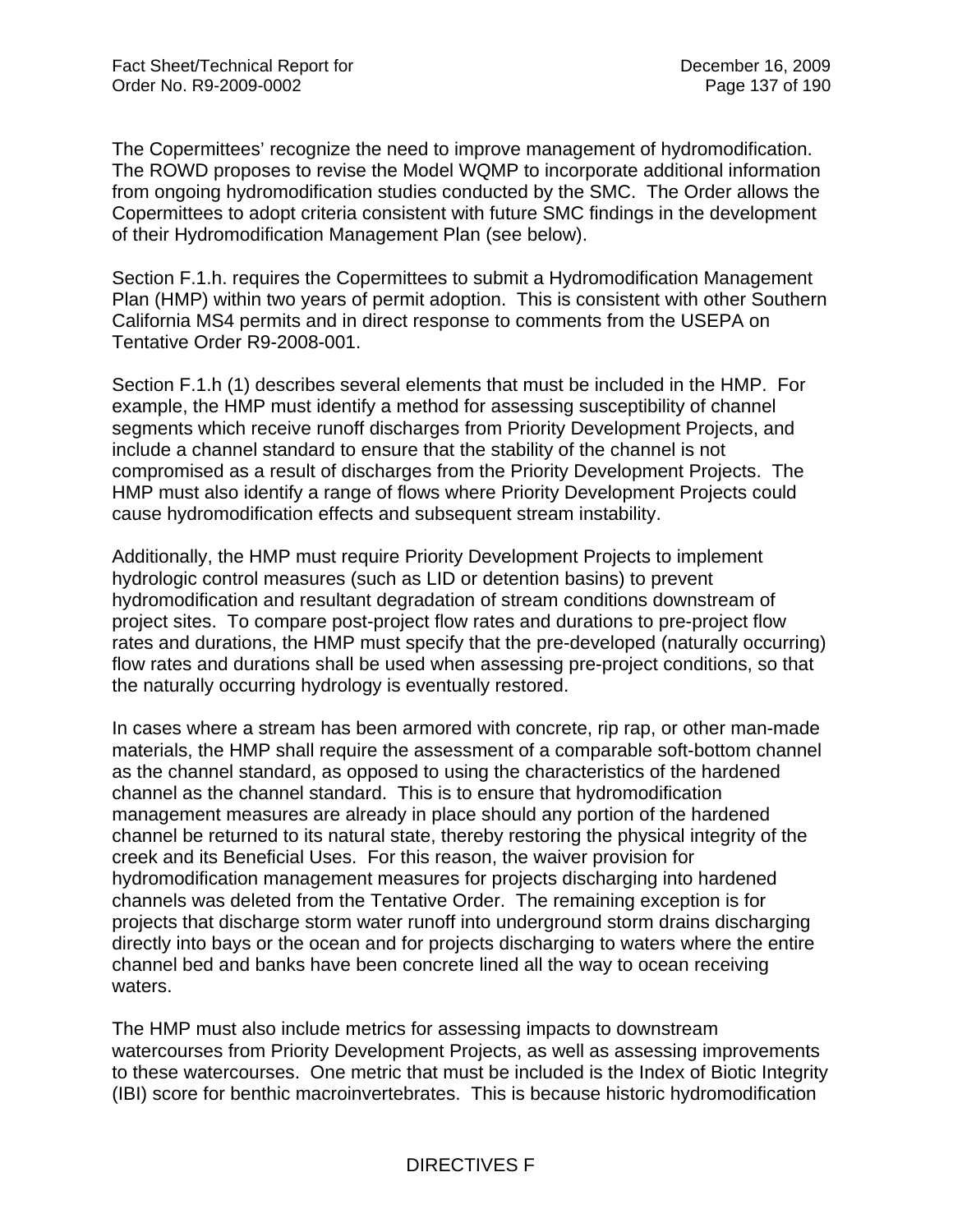impacts, such as concrete lining and channelization, have impacted the natural physical habitat of urban streams resulting in low IBI scores. The Copermittee's 2006- 2007 monitoring indicated decreased IBI scores in the urbanized watersheds. In the absence of water chemistry and toxicity impacts, these low scores were attributed to be a result of poor physical habitat conditions.<sup>205</sup> Therefore, the IBI score will be a useful metric in terms of assessing both impacts to streams from Priority Development Projects and improvements due to implementation of management measures.

In addition to the hydrologic control measures that must be included in the HMP to prevent or minimize hydromodification effects from Priority Development Projects, the HMP must also include additional measures to be used on Priority Development Projects based on a prioritized consideration of the following elements in this order: 1) site-design hydrologic control measures, 2) on-site management measures, 3) the use of regional controls upstream of receiving waters, and lastly, 4) in-stream controls (not to include reinforcement with non-naturally occurring materials). The suite of management measures must also include stream restoration as a viable option to achieve the channel standard and subsequently restore Beneficial Uses.

Section F.1.h (5) describes interim hydromodification criteria that must be implemented by the Copermittees within one year of adoption of the Tentative Order and concurrent to development of the local HMP. The values chosen for the interim criteria are those currently being implemented by Copermittees in the San Diego area.

Finally, the requirements included in section F.1.h do not supersede the requirements for LID presented in section F.1.d. (4). In certain situations, the requirements to incorporate LID will satisfy the requirements for hydromodification management. For example, detention basins are a common BMP used to manage high flow rates but behave hydrologically different than distributed systems used in LID. Using LID is a viable option for both accomplishing hydromodification management and pollutant load reductions.

## F.2. Construction

The following legal authority applies to section F.2:

**Broad Legal Authority**: CWA sections 402(p)(3)(B)(ii-iii), CWC section 13377, and Federal NPDES regulations 40 CFR 122.26(d)(2)(i)(B, C, E, and F) and 40 CFR 122.26(d)(2)(iv).

 $\overline{a}$ <sup>205</sup> Orange County Copermittees, November 15, 2007. 2006-2007 Unified Annual Progress Report Program Effectiveness Assessment (San Diego Region).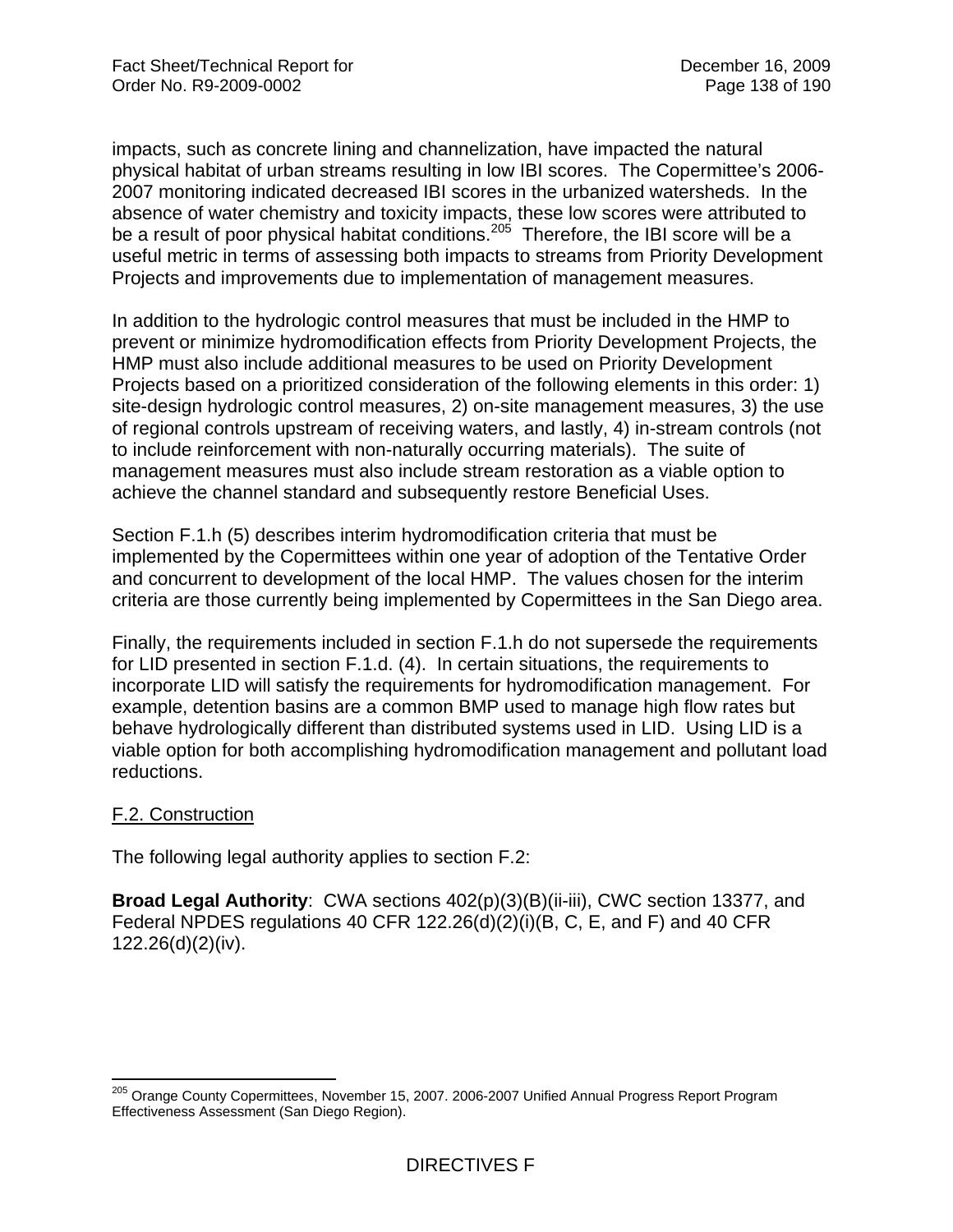**Specific Legal Authority**: Federal NPDES regulation 40 CFR 122.26(d)(2)(iv)(D) provides that the proposed management program include "A description of a program to implement and maintain structural and non-structural best management practices to reduce pollutants in storm water runoff from construction sites to the municipal storm sewer system."

Federal NPDES regulation 40 CFR 122.26(d)(2)(iv)(D)(1) provides that the proposed management program include "A description of procedures for site planning which incorporate consideration of potential water quality impacts."

Federal NPDES regulation 40 CFR 122.26(d)(2)(iv)(D)(2) provides that the proposed management program include "A description of requirements for nonstructural and structural best management practices."

Federal NPDES regulation 40 CFR 122.26(d)(2)(iv)(D)(3) provides that the proposed management program include "A description of procedures for identifying priorities for inspecting sites and enforcing control measures which consider the nature of the construction activity, topography, and the characteristics of soils and receiving water quality."

Federal NPDES regulation 40 CFR 122.26(d)(2)(iv)(D)(4) provides that the proposed management program include "A description of appropriate educational and training measures for construction site operators."

Federal NPDES regulation 40 CFR 122.26(d)(2)(i)(A) provides that each Copermittee must demonstrate that it can control "through ordinance, permit, contract, order or similar means, the contribution of pollutants to the municipal storm sewer by storm water discharges associated with industrial activity and the quality of storm water discharged from site of industrial activity."

Federal NPDES regulation 40 CFR 122.26(b)(14) provides that "The following categories of facilities are considered to be engaging in 'industrial activity' for the purposes of this subsection: […] (x) Construction activity including cleaning, grading and excavation activities […]."

Federal NPDES regulation 40 CFR 122.44(d)(1)(i) requires NPDES permits to include limitations to "control all pollutants or pollutant parameters (either conventional, nonconventional, or toxic pollutants) which the Director determines are or may be discharged at a level which will cause, have reasonable potential to cause, or contribute to an excursion above any State water quality standard, including State narrative criteria for water quality."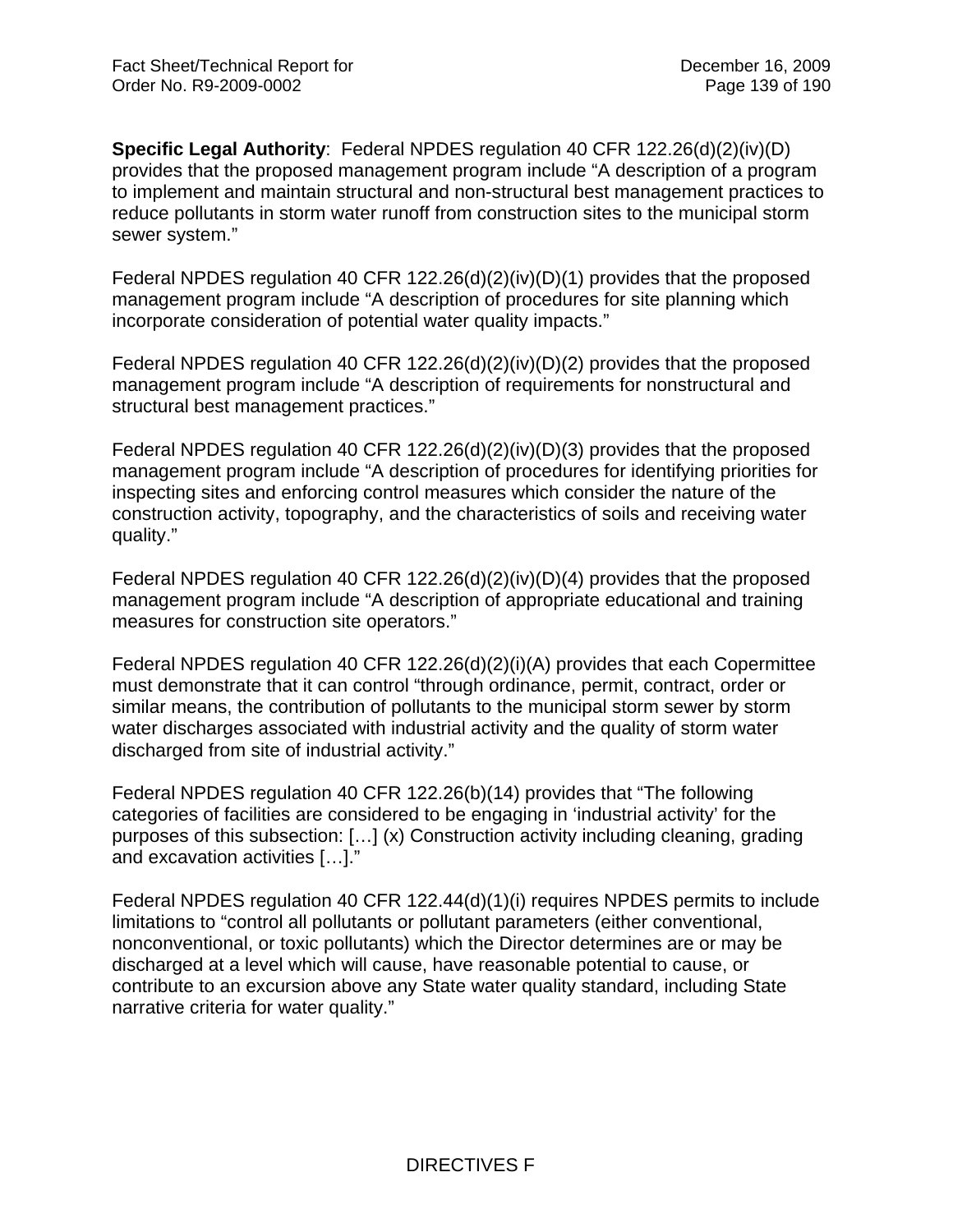**Section F.2** has additions to ensure the protection of threatened and endangered species and requires the consideration of potential impacts from the use of Active Treatment Systems. These requirements were added to ensure additional protection of the Beneficial Uses of waters of the State.

**Section F.2.a.** (Ordinance Update) requires each Copermittee to review and update its grading and storm water ordinances as necessary to comply with the MS4 permit. By updating the grading and storm water ordinances, the Copermittees will have the necessary legal authority to require construction sites to implement effective BMPs that will reduce pollutant discharges to the maximum extent practicable. The Order allows the Copermittees 365 days to review and update their ordinances. The 365 days should be adequate to allow for the relatively minor changes that might be needed since their ordinances were last updated under Order No. R9-2002-0001.

**Section F.2.b.** (Source Identification) requires the Copermittees to develop and update a watershed based inventory of all construction sites regardless of size or ownership. This section has been modified to require the inventory be updated regularly, rather than annually. More frequent updates will ensure the Copermittees have a more accurate inventory of construction sites within their jurisdiction. A regularly updated inventory of active construction sites will assist the Copermittees in ensuring that all sites are inspected per Order requirements. The Order does not specify the frequency of updates, and instead relies on each Copermittee to develop updates appropriate to local construction activity. The 2007 DAMP proposes that the inventory be updated "at a minimum" prior to the start of the rainy season. Such a minimum standard may not be appropriate for each Copermittee. Failure to maintain a useful inventory would be a violation of the Order.

**Section F.2.c.** (Site Planning and Project Approval Process) requires Copermittees to incorporate consideration of potential water quality impacts prior to approval and issuance of construction and grading permits. The Copermittees<sup>206</sup> and our program evaluations in 2005<sup>207</sup> recommend that storm water requirements need to be better incorporated into the pre-construction process.

 $\overline{a}$ <sup>206</sup> Orange County Storm Water Copermittees. 2006. Report of Waste Discharge (San Diego Region), Section 7, New Development.

<sup>207</sup> Tetra Tech, Inc. 2005. Program Evaluation Report. Orange County Storm Water Program: Cities of Laguna Beach, Laguna Hills, Lake Forest, and Rancho Santa Margarita.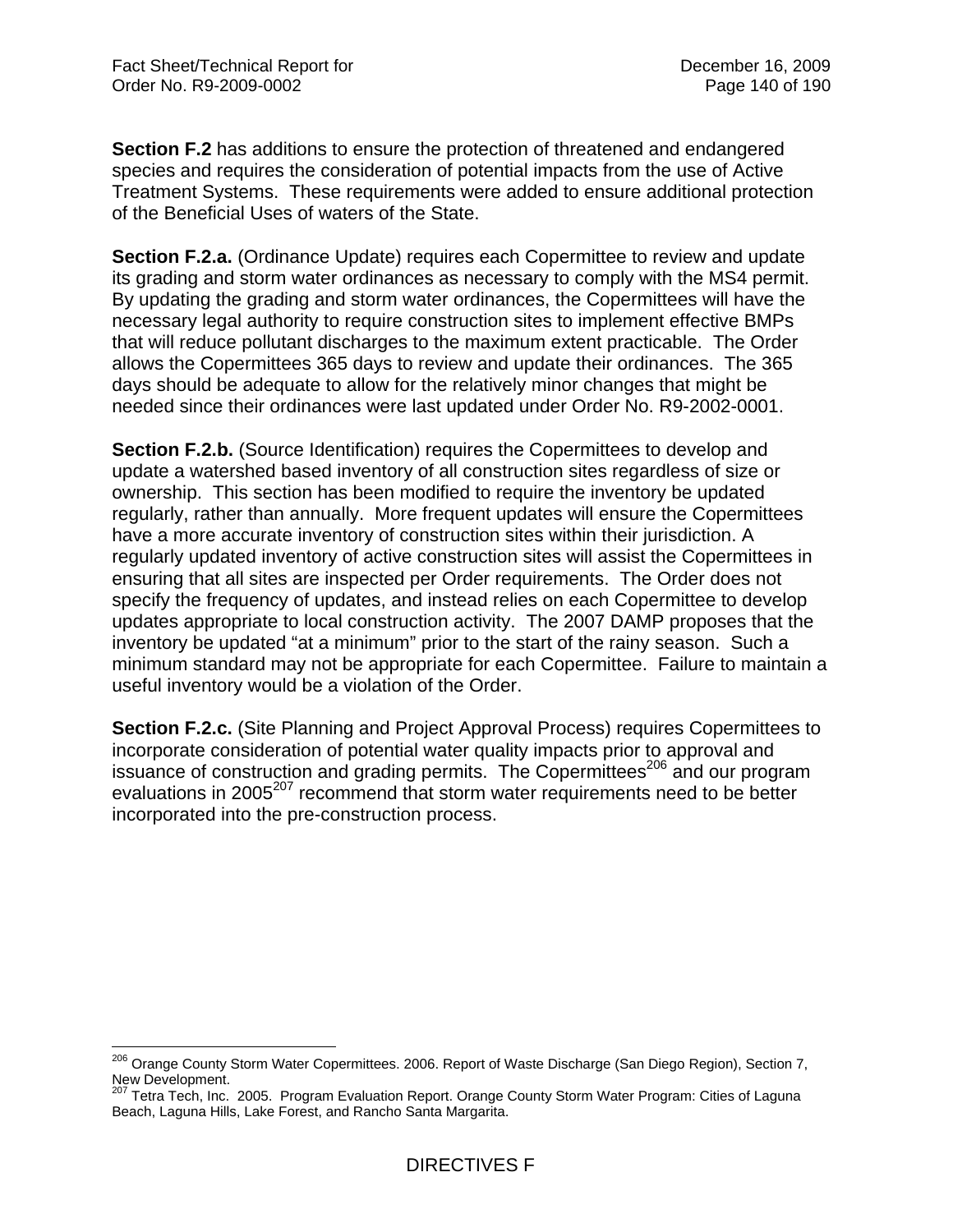This section now requires the Copermittees to review project proponents' runoff management plans for compliance with local regulations, policies, and procedures. USEPA recommends that it is often easier and more effective to incorporate storm water quality controls during the site plan review process or earlier.<sup>208</sup> In the Phase I storm water regulations, USEPA states that a primary control technique is good site planning.209 USEPA goes on to say that the most efficient controls result when a comprehensive storm water management system is in place.<sup>210</sup> To determine if a construction site is in compliance with construction and grading ordinances and permits, USEPA states that the "MS4 operator should review the site plans submitted by the construction site operator before ground is broken."<sup>211</sup> Site plan review aids in compliance and enforcement efforts since it alerts the "MS4 operator early in the process to the planned use or non-use of proper BMPs and provides a way to track new construction activities."212 During audits of Orange County Copermittee storm water programs, it was found that site plan and SWPPP review were inadequate and inconsistent.<sup>213</sup>

**Section F.2.d.** (BMP Implementation) includes modifications to the requirements for each Copermittee to designate and ensure implementation of a set of minimum BMPs at construction sites. These modifications are based on Regional Board findings and experience during implementation of Order No. R9-2002-0001.

 $^{208}$  USEPA, 1992. Guidance 833-8-92-002. Section 6.3.2.1.

<sup>&</sup>lt;sup>209</sup> Federal Register / Vol. 55, No. 222 / Friday, November 16, 1990 / Rules and Regulations. P. 48034.<br><sup>210</sup> Ibid.<br><sup>211</sup> USEPA, 2000. Guidance 833-R-00-002. Section 4.6.2.4, P. 4-30.<br><sup>212</sup> Ibid., P. 4-31.<br><sup>213</sup> Tetra Te Beach, Laguna Hills, Lake Forest, and Rancho Santa Margarita.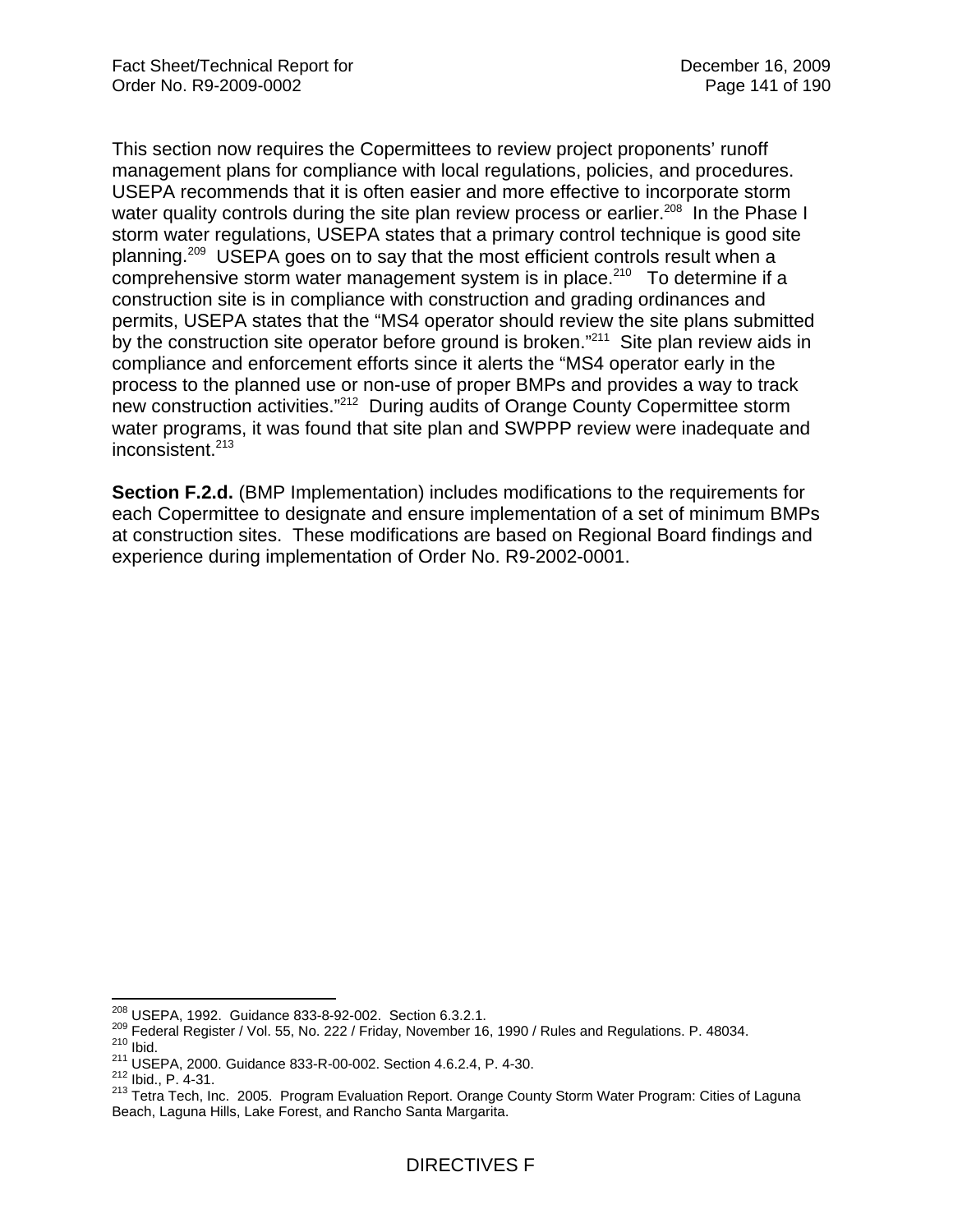Unlike Order No. R9-2002-0001, this Order does not require the Copermittee to designate a set of minimum BMPs for high, medium, and low threat to water quality construction sites. This change was made in recognition of most Copermittees' application of one consistent set of BMPs throughout their jurisdictions. The Copermittees also desire to move toward a risk-based approach to BMP requirements.<sup>214</sup> As a result, the Order requires a minimum set of BMPs to be designated for all sites and that enhanced BMPs, including advanced treatment systems, be designated for sites upstream of 303(d) impairments and ESAs. Advanced treatment has been effectively implemented extensively in the other states and in the Central Valley Region of California.<sup>215</sup> In addition, the Regional Board's inspectors have observed advanced treatment being effectively implemented at large sites greater than 100 acres and at small, less than 5 acre, in-fill sites. Advanced treatment is often necessary for Copermittees to ensure that discharges from construction sites are not causing or contributing to a violation of water quality standards. For example, the Basin Plan lists the water quality objective for turbidity as 20 NTU for all hydrologic areas and subareas except for the Coronado HA (10.10) and the Tijuana Valley (11.10). For certain construction sites with large slopes and exposed areas, the only technology that is likely to meet 20 NTU is advanced treatment combined with erosion and sediment controls. To ensure the MEP standard and water quality standards are met, the requirement for implementation of advanced treatment at high threat construction sites has been added to the Order, while still providing sufficient flexibility for each Copermittee's unique program.

 $\overline{\phantom{a}}$ 

<sup>&</sup>lt;sup>214</sup> Orange County Storm Water Copermittees. 2006. Report of Waste Discharge (San Diego Region), Section 8, Construction

<sup>215</sup> SWRCB, 2004. Conference on Advanced Treatment at Construction Sites.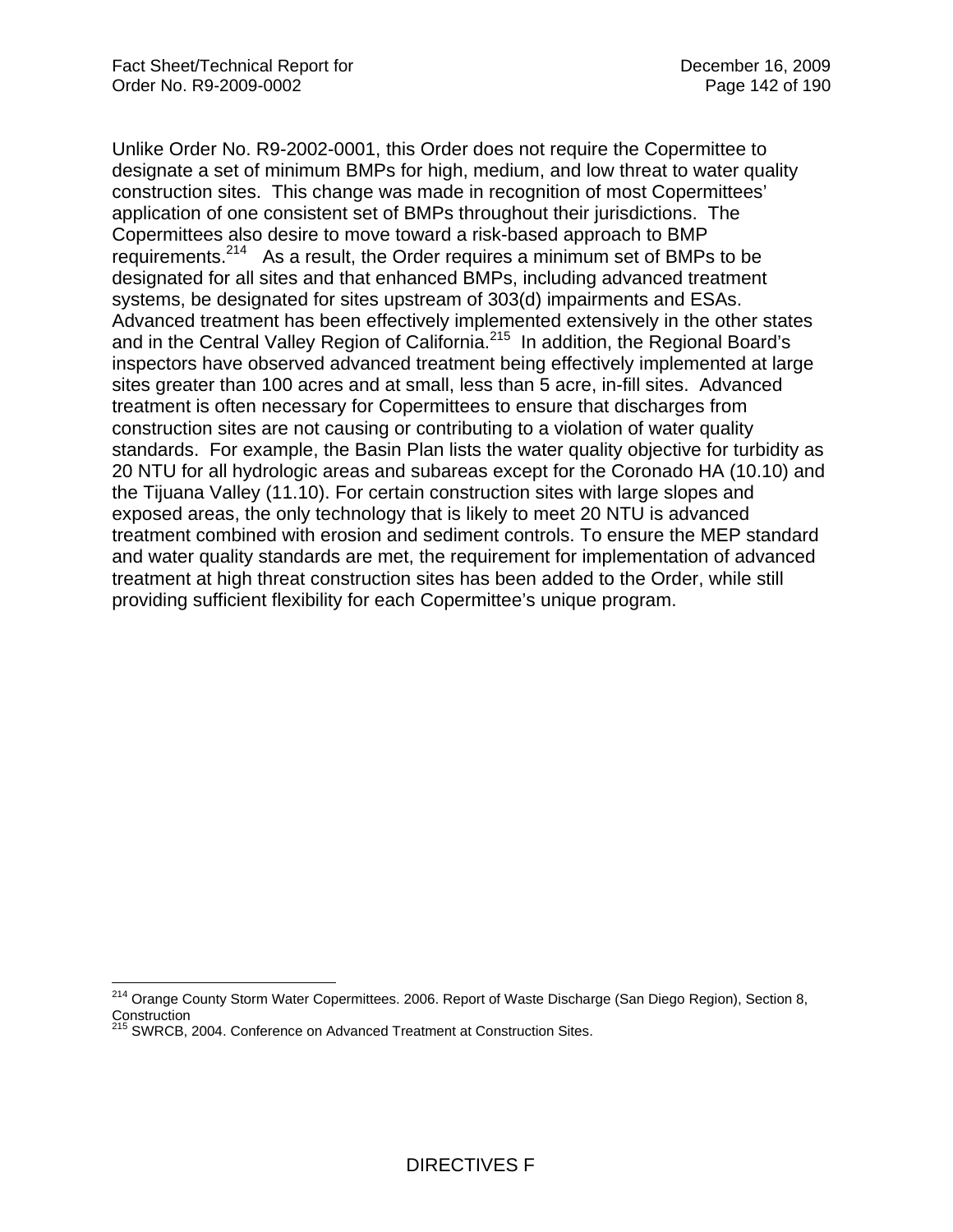The Order does not include seasonal restrictions on grading. Seasonal restrictions on grading for storm water are difficult to implement due to the conflict between seasonal grading restrictions, endangered birds' breeding seasons and the seasonal passage of endangered salmonids; therefore the seasonal grading restrictions have not been included with the other BMPs in the Order. Found in southern California, the Least Bell's Vireo and the Coastal California Gnatcatcher are listed as federally endangered and threatened, respectively.<sup>216</sup> Permits issued by the California Department of Fish and Game (CDFG) restrict grading during these birds' breeding seasons, which is from April 10 to August 31 for the Least Bell's Vireo<sup>217</sup> and from February 15 to August 31 for the Coastal California Gnatcatcher.<sup>218</sup> Ideally storm water restrictions on grading would be during the wet season from October 1 through April 30.<sup>219</sup> Combined, these restrictions would limit construction grading to be during the month of September, which is infeasible. Section D.2.d of the Order still requires project proponents to minimize grading during the wet season and coincide grading with seasonal dry weather periods to the extent feasible.

**Section F.2.e.** (Inspections) establishes criteria for inspections based on risk factors including size, season, and location of the construction site. Modifications have been made to requirements of Order No. R9-2002-0001 based on the experience of the Copermittees and Regional Board construction programs.

The Order requires sites in active grading during the wet season that are over 30 acres be inspected every two weeks, rather than sites over 50 acres being inspected weekly. In south Orange County approximately 15 percent (34 sites) of construction sites over one acre are larger than 30 acres, whereas about 9 percent (21 sites) of sites are over 50 acres.<sup>220</sup> This may result in a net decrease of inspections of large sites, although more sites will be covered. The reduction in inspection frequency for sites greater than 50 acres is justified because the sites have generally improved their erosion and sediment control measures since adoption of Order No. R9-2002-0001. Biweekly inspections of these sites in the future should be sufficient to ensure compliance with local regulations.

 $\overline{a}$ <sup>216</sup> State of California, Department of Fish and Game, 2005. State and Federally Listed Endangered and Threatened Animals of California.<br>
<sup>217</sup> United States Department of the Interior, Fish and Wildlife Service, 2001. Least Bell's Vireo Survey Guidelines.

<sup>218</sup> United States Department of the Interior, Fish and Wildlife Service, 1997. Coastal California Gnatcatcher

<sup>(</sup>Polioptila californica californica) Presence/Absence Survey Guidelines.<br><sup>219</sup> Regional Board, 2001. Order No. 2001-01, San Diego County MS4 Permit. Directive F.2.g.(2).<br><sup>219</sup> Regional Board, 2001. Order No. 2001-01, San D Order No. 99-08-DWQ. That general permit requires sites disturbing over one acre to file for coverage, so it provides a good basis for assessment.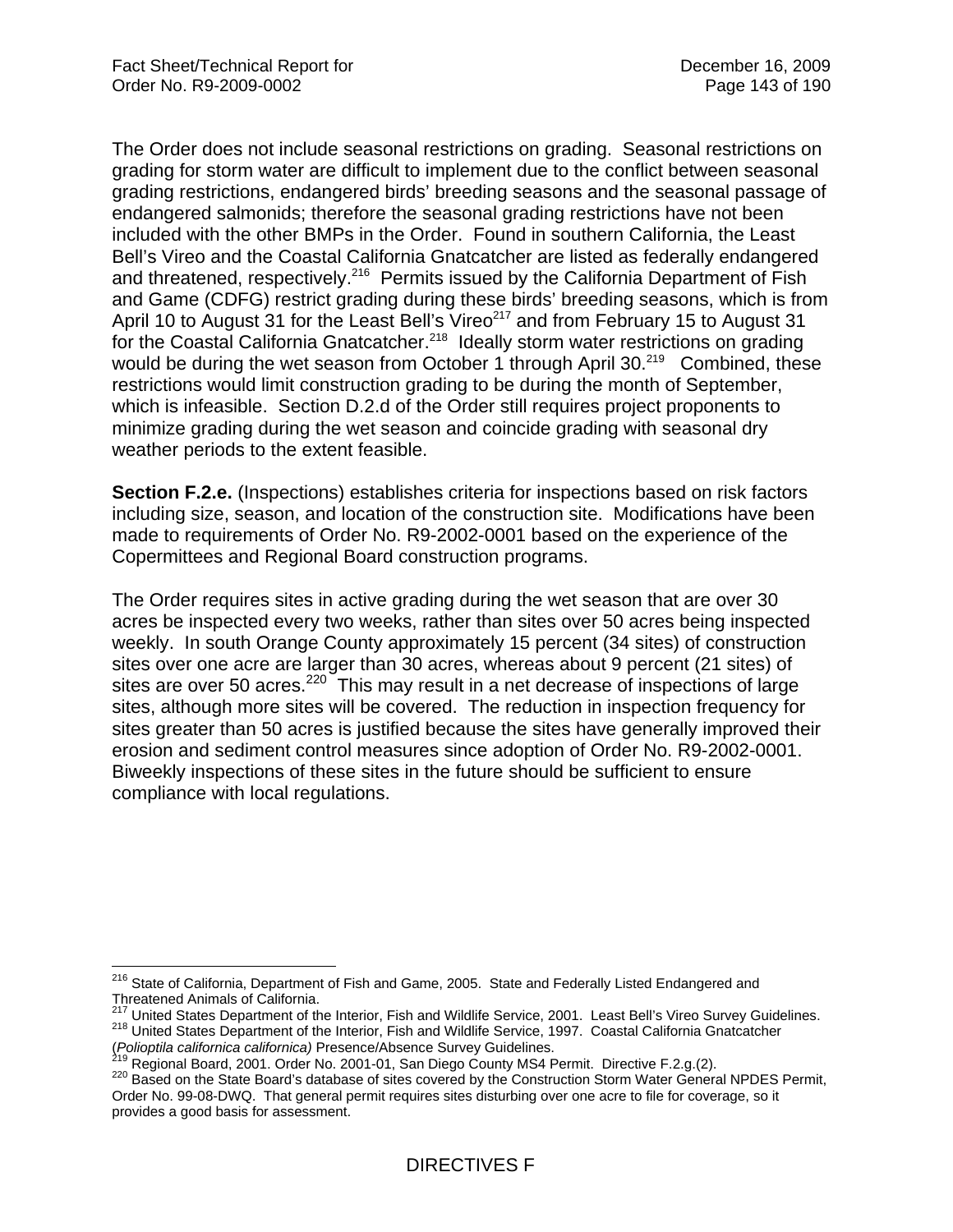The Order lowers the size of construction sites adjacent to or discharging directly to ESAs that receive scrutiny. Order No. R9-2002-0001 requires such sites five acres and more to be inspected weekly during the wet season. This Order requires such sites one acre and above to be inspected every two weeks during the wet season and once during August or September. The lower size threshold is consistent with Phase II storm water permits.

The Order omits Order No. R9-2002-0001's provision allowing a Copermittee to decrease the inspection frequency for high priority sites if the Copermittee certifies in writing to the Regional Board that they have recorded the site's Waste Discharge Identification Number, reviewed the site's Storm Water Pollution Prevention Plan (SWPPP), assured the site's SWPPP is in compliance, and assured the SWPPP is properly implemented at the site. Under Order No. R9-2002-0001, the Regional Board never received from any of the Copermittees a certification to decrease the inspection frequency at high priority sites. Since the certification process was never used, the language has been deleted from the Order.

This section also requires the Copermittees to track the number of inspections for each inventoried construction site. This requirement has been added to ensure that the Copermittees can demonstrate that construction sites are inspected at the minimum frequencies.

**Section F.2.g.2** includes an additional requirement for notification to the Regional Board regarding construction sites has been added to this section. Copermittees are required to annually notify the Regional Board of construction sites that have suspected violations. This was added to enhance Regional Board and Permittee communication and coordination in regulating construction sites.

#### F.3 Existing Development

#### **F.3.a. Municipal**

The following legal authority applies to section D.3.a:

**Broad Legal Authority**: CWA sections 402(p)(3)(B)(ii-iii), CWC section 13377, and Federal NPDES regulations 40 CFR 122.26(d)(2)(i)(B, C, E, and F) and 40 CFR 122.26(d)(2)(iv).

**Specific Legal Authority**: Federal NPDES regulation 40 CFR 122.26(d)(2)(iv)(A)(1) provides that the proposed management program include "A description of maintenance activities and a maintenance schedule for structural controls to reduce pollutants (including floatables) in discharges from municipal separate storm sewers."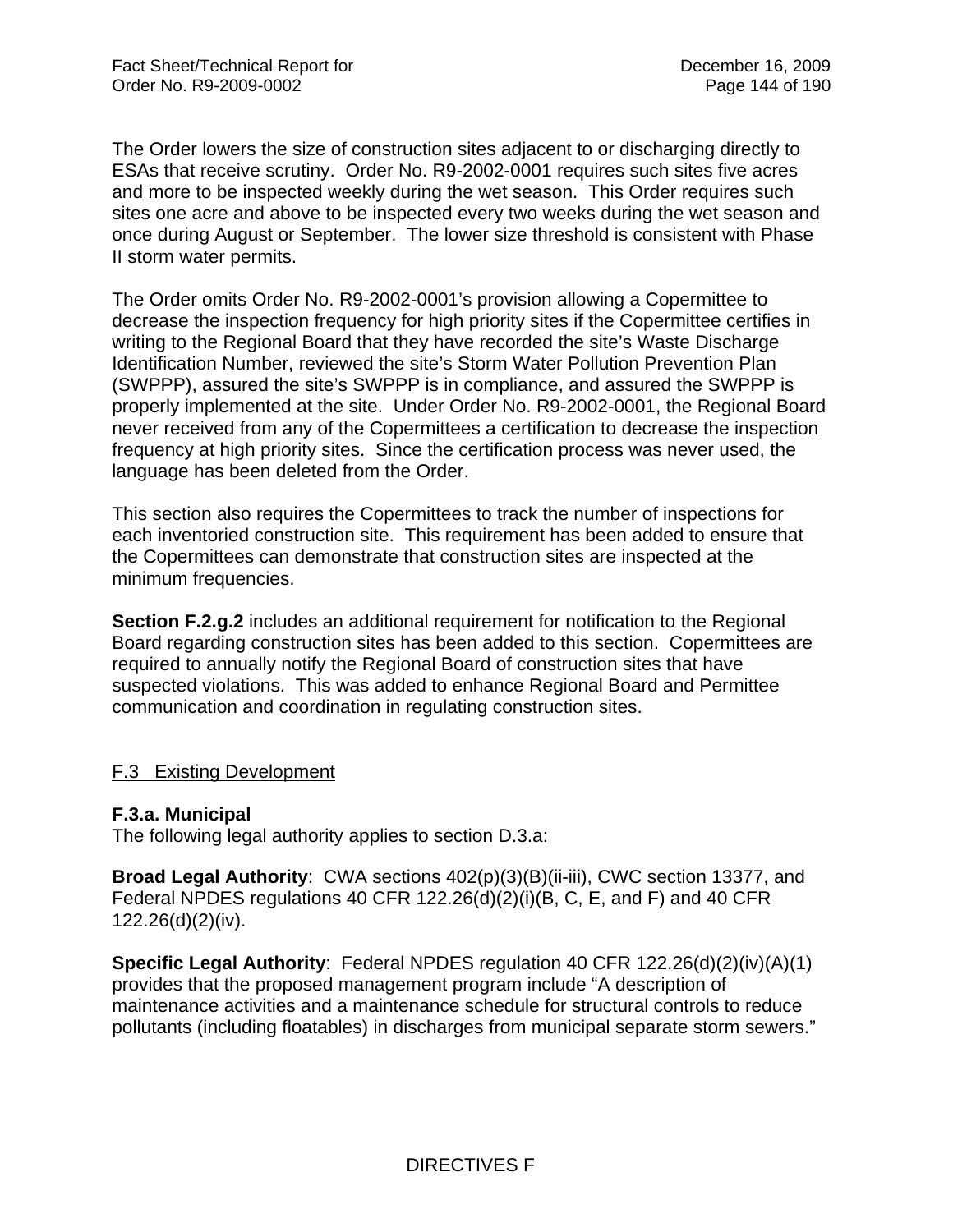Federal NPDES regulation 40 CFR 122.26(d)(2)(iv)(A)(3) provides that the proposed management program include "A description for operating and maintaining public streets, roads and highways and procedures for reducing the impact on receiving waters of discharges from municipal storm sewer systems, including pollutants discharged as a result of de-icing activities."

Federal NPDES regulation 40 CFR 122.26(d)(2)(iv)(A)(4) provides that the proposed management program include "A description of procedures to assure that flood management projects assess the impacts on the water quality of receiving water bodies and that existing structural flood control devices have been evaluated to determine if retrofitting the device to provide additional pollutant removal from storm water is feasible."

Federal NPDES regulation 40 CFR 122.26(d)(2)(iv)(A)(5) provides that the proposed management program include "A description of a program to monitor pollutants in runoff from operating or closed municipal landfills or other treatment, storage or disposal facilities for municipal waste, which shall identify priorities and procedures for inspections and establishing and implementing control measures for such discharges."

Federal NPDES regulation 40 CFR 122.26(d)(2)(iv)(A)(6) provides that the proposed management program include "A description of a program to reduce to the maximum extent practicable, pollutants in discharges from municipal separate storm sewers associated with the application of pesticides, herbicides, and fertilizer which will include, as appropriate, controls such as educational activities, permits, certifications, and other measures for commercial applicators and distributors, and controls for application in public right-of-ways and at municipal facilities."

Federal NPDES regulation 40 CFR 122.44(d)(1)(i) requires NPDES permits to include limitations to "control all pollutants or pollutant parameters (either conventional, nonconventional, or toxic pollutants) which the Director determines are or may be discharged at a level which will cause, have reasonable potential to cause, or contribute to an excursion above any State water quality standard, including State narrative criteria for water quality."

**Section F.3.a.2.** (General BMP Implementation) requires the Copermittees to designate minimum BMPs for general municipal areas and activities, regardless of their threat to water quality. The requirement that different types of BMPs be designated for different threats to water quality categories of municipal areas and activities has been removed from the Order. This was done to help simplify and clarify the Order's requirements. BMPs required to be implemented at a site can now be based on the sources or activities present at the site. This is closer to the approach taken by the Copermittees in their JRMPs. Threat to water quality is used to determine inspection frequencies in section F.3.a.(7).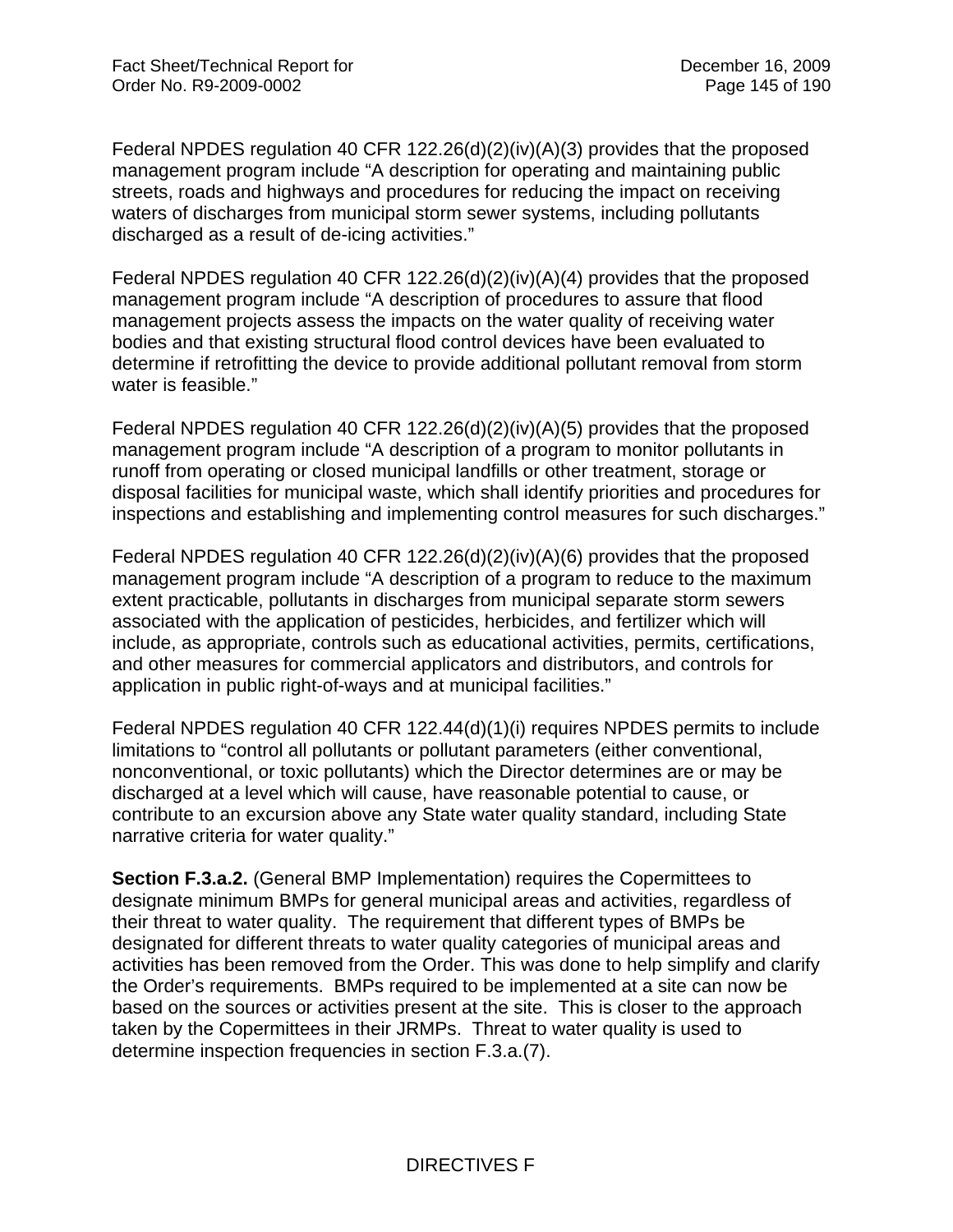**Section F.3.a.3, F.3.a.4, and F.3.a.5.** (Specific BMP Implementation Categories) establishes requirements for specific categories of activities and areas. These are selected based on the CWA and findings of the Permittees in annual reports and ROWD that identify these activities as warranting special attention.

Pesticides, Herbicides, and Fertilizers. 40 CFR 122.26(d)(2)(iv)(A)(6) requires a description of a storm water program for pesticides, herbicides, and fertilizers. In addition, water quality data demonstrates widespread presence of such pollutants in receiving waters and MS4 discharges. In response to similar requirements of Order No. R9-2002-0001, the Copermittees have developed a specific model Integrated Pest Management, Pesticides, and Fertilizer guidelines.

Flood Control Structures. In order to more closely meet the intent of the federal regulations and guidance, the requirement has been modified. 40 CFR 122.26(d)(2)(iv)(A)(4) requires "A description of procedures to assure that flood management projects assess the impacts on the water quality of receiving water bodies and that existing structural flood control devices have been evaluated to determine if retrofitting the device to provide additional pollutant removal from storm water is feasible." Retrofitting flood control devices can reduce storm water pollutants and improve water quality. Copermittees have conducted many flood control retrofit projects, many of which have been partially funded with State grant awards.

USEPA expands on the federal provision with the following information: "Storm water management devices and structures that focus solely on water quantity are usually not designed to remove pollutants, and may sometimes harm aquatic habitat and aesthetic values" (1992). As flood control structures and other elements of the MS4 age and retrofitting becomes necessary, opportunities for water quality improvements arise.

Conveyance systems which take water quality consideration into account (such as grassed swales, vegetated detention ponds, etc.) can often cost less to construct than traditional concrete systems. Evaluation of the applicability of such systems during retrofitting must occur to ensure that pollutants in storm water runoff are reduced to the maximum extent practicable. USEPA supports utilizing BMPs for pollution reduction in flood management projects, stating that "The proposed management program must demonstrate that flood management projects take into account the effects on the water quality of receiving water bodies. […] Opportunities for pollutant reduction should be considered".<sup>221</sup>

 $\overline{a}$  $221$  USEPA, 1992. Guidance Manual for the Preparation of Part II of the NPDES Permit Applications for Discharges from Municipal Separate Storm Sewer Systems. Washington D.C. EPA/833-B-92-002.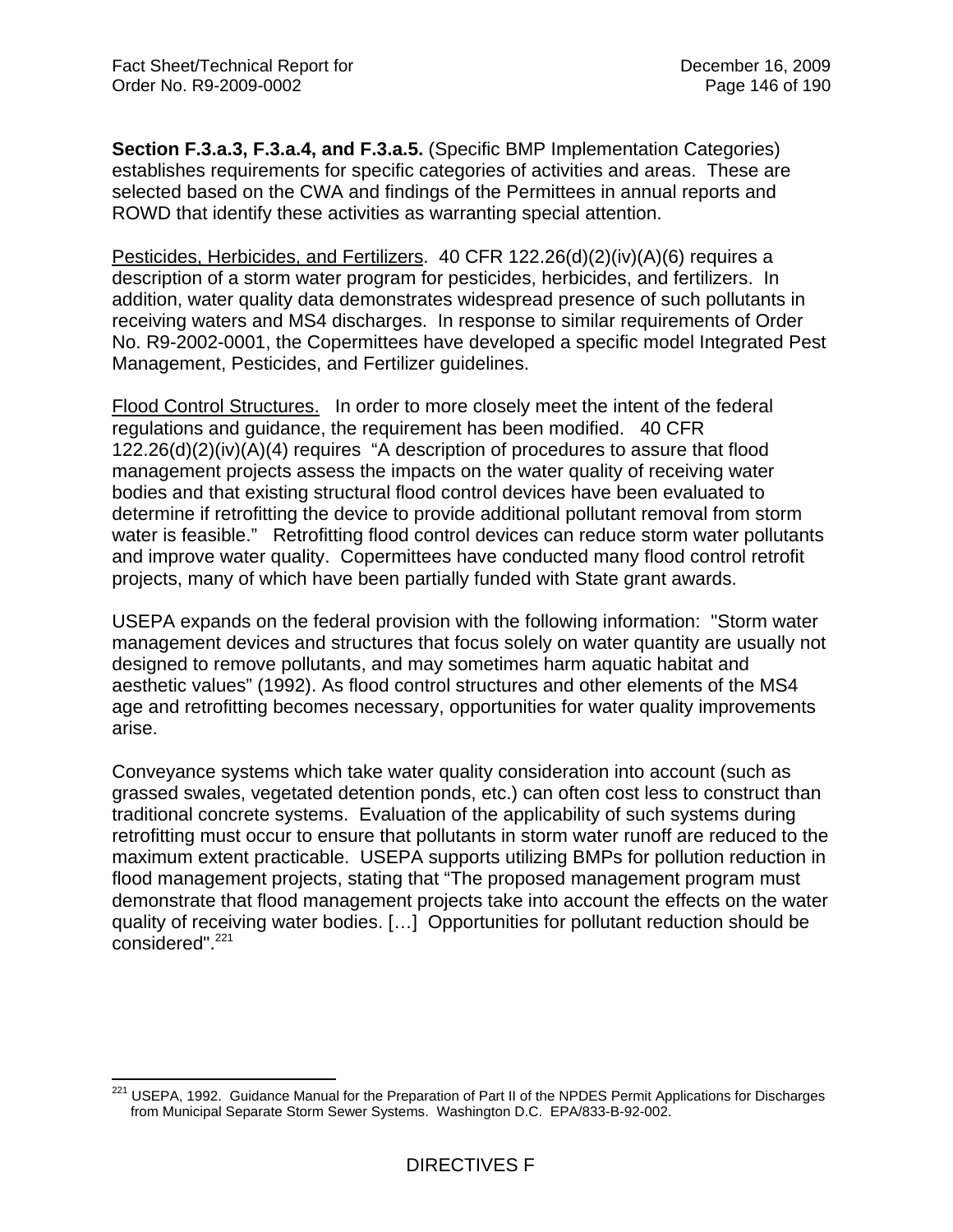$\overline{a}$ 

Existing Copermittee projects include two types of retrofits. The first type involves adding an engineered device to an existing structure in order to treat or divert runoff. Examples include catch basin inlet filters/screens, ultraviolet disinfection facilities, hydrodynamic separators, and diversions to the sanitary sewer. The second type involves re-installing pervious or natural treatment features to facilities. Examples include removing concrete portions of conveyances to create pervious conveyances; and creating treatment wetlands within flood detention facilities. The later type of retrofit is preferred by the Regional Board. They are likely more sustainable over the long-term because they may require less rigorous operation and maintenance than the former. They may also provide the additional benefit of providing significant or incidental opportunities for beneficial uses (e.g., recreation, wildlife, water  $supply)$ .  $222,223$ 

Sweeping of Municipal Areas. Sweeping municipal areas would likely be done in the absence of the Order. However, in certain cases it is an important component of a jurisdictional runoff management program. The Order contains requirements to ensure that the use of street sweeping is optimized for runoff applications if it is to be used and reported as a BMP. The criteria in the Order are taken from industry guidance as reported by the Permittees in the Aliso Creek watershed.<sup>224</sup>

**Section F.3.a.(6).** (Operation and Maintenance of MS4 and Structural Controls) requires the Copermittees to inspect and remove waste from their MS4s prior to the rainy season.

Maintenance is critical to the successful implementation of every storm water runoff management program. USEPA finds that "Lack of maintenance often limits the effectiveness of storm water structural controls such as detention/retention basins and infiltration devices. […] The proposed program should provide for maintenance logs and identify specific maintenance activities for each class of control, such as removing sediment from retention ponds every five years, cleaning catch basins annually, and removing litter from channels twice a year.

<sup>&</sup>lt;sup>222</sup> Burton, Carmen et al. 2005. Assessing Water Source and Channel Type as Factors Affecting Benthic Macroinvertebrate and Periphyton Assemblages in the Highly Urbanized Santa Ana River Basin, California. American Fisheries Society Symposium. Vol.47 pp.239-262.

<sup>&</sup>lt;sup>223</sup> Stromberg, Juliet C. 2001. Restoration of Riparian Vegetation in the South-Western United States: the importance of flow regimes and fluvial dynamism. Journal of Arid Environments. Vol49, pp.17-34.<br><sup>224</sup> See 20<sup>th</sup> and 21<sup>st</sup> quarterly reports for the Aliso Creek watershed bacteria investigation, prepared by the Orange

County Copermittees within the Aliso Creek watershed.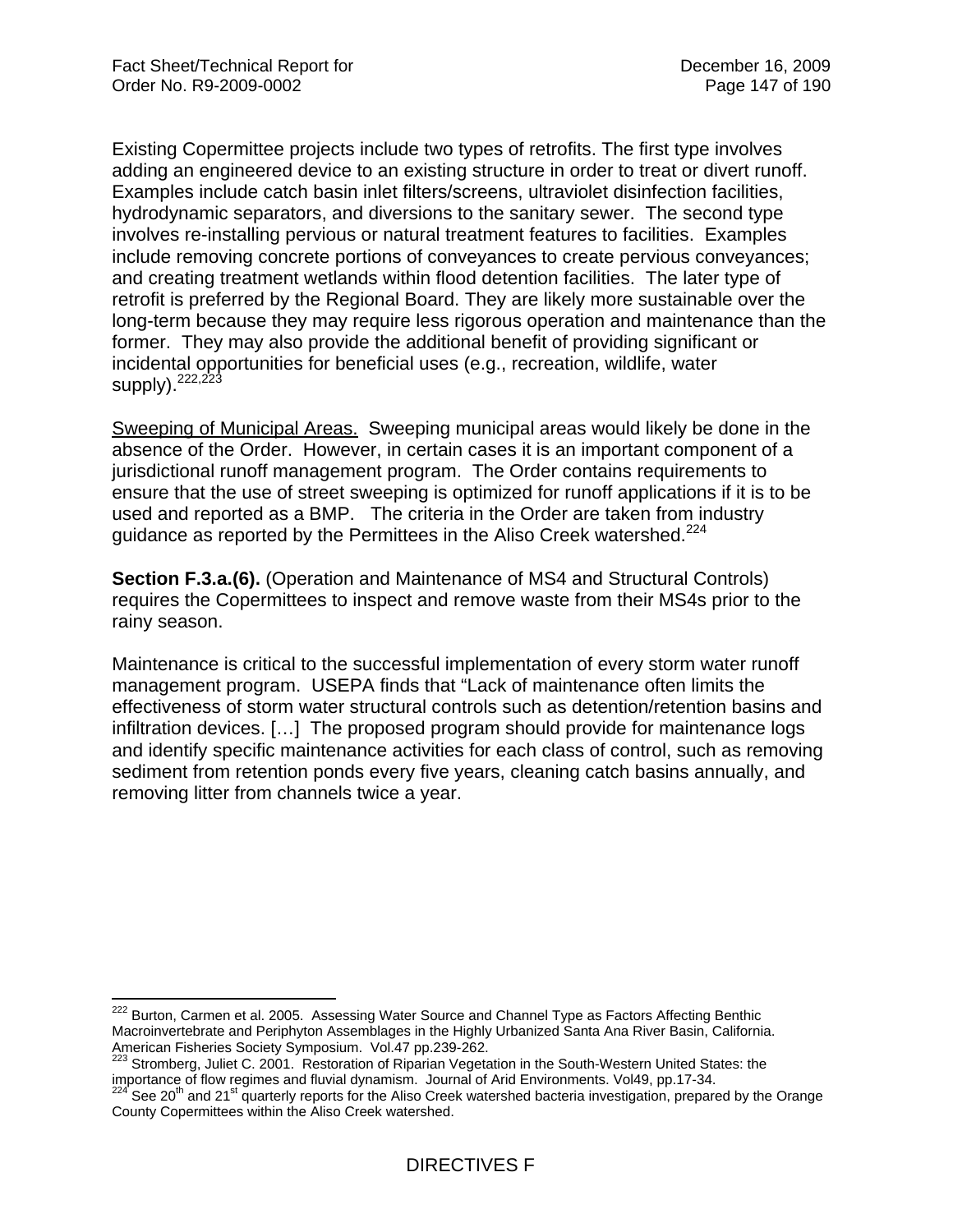If maintenance activities are scheduled infrequently, inspections must be scheduled to ensure that the control is operating adequately. In cases where scheduled maintenance is not appropriate, maintenance should be based on inspections of the control structure or frequency of storm events. If maintenance depends on the results of inspections or if it occurs infrequently, the applicant must provide an inspection schedule. The applicant should also identify the municipal department(s) responsible for the maintenance program".<sup>225</sup> The MS4 maintenance requirements are based on the above USEPA recommendations. This maintenance will help ensure that structural controls are in adequate condition to be effective year round, but especially at the beginning of and throughout the rainy season.

Two requirements have been added to the Order that were not within Order No. 2002-0001. Subsection (3) allows a decreased inspection frequency for facilities that are routinely clean, and Subsection (4) requires trash to be removed from channels in a timely manner. Typically, Copermittees have reported annual or semiannual creek cleanups as significant BMPs. The large volumes of trash reported to be removed during these events demonstrates the significant amount of trash that accumulates in the channels. In addition, storm water runoff is a leading contributor to the accumulation of trash and debris along the beaches of Orange County.<sup>226</sup> In order to reduce the effect of the trash, the Order requires that trash be removed more frequently.

**Section F.3.a.(7).** (Sewage Infiltration) requires the Copermittees to implement controls and measures to prevent and eliminate sewage infiltration or seepage from municipal sanitary sewers to MS4s through thorough, routine preventive maintenance of the MS4. This requirement is in Order No. R9-2002-0001 in the section on Illicit Discharge Detection and Elimination (section F.5.i).

**Sections F.3.a.(8) and F.3.a.(9).** (Inspections and Enforcement) establishes a minimum set of municipal areas and activities for oversight and inspection by the Copermittees and requires that Copermittees properly enforce runoff requirements at municipal areas and activities.

 $\overline{a}$ <sup>225</sup> USEPA, 1992. Guidance Manual for the Preparation of Part II of the NPDES Permit Applications for Discharges

from Municipal Separate Storm Sewer Systems. Washington D.C. EPA/833-B-92-002. 226 Moore, S.L., D. Gregorio, M. Carreon, S B. Weisberg, and M. K. Leecaster. 2001. *Composition and distribution of beach debris in Orange County, California*. Marine Pollution Bulletin 42(3): 241-245..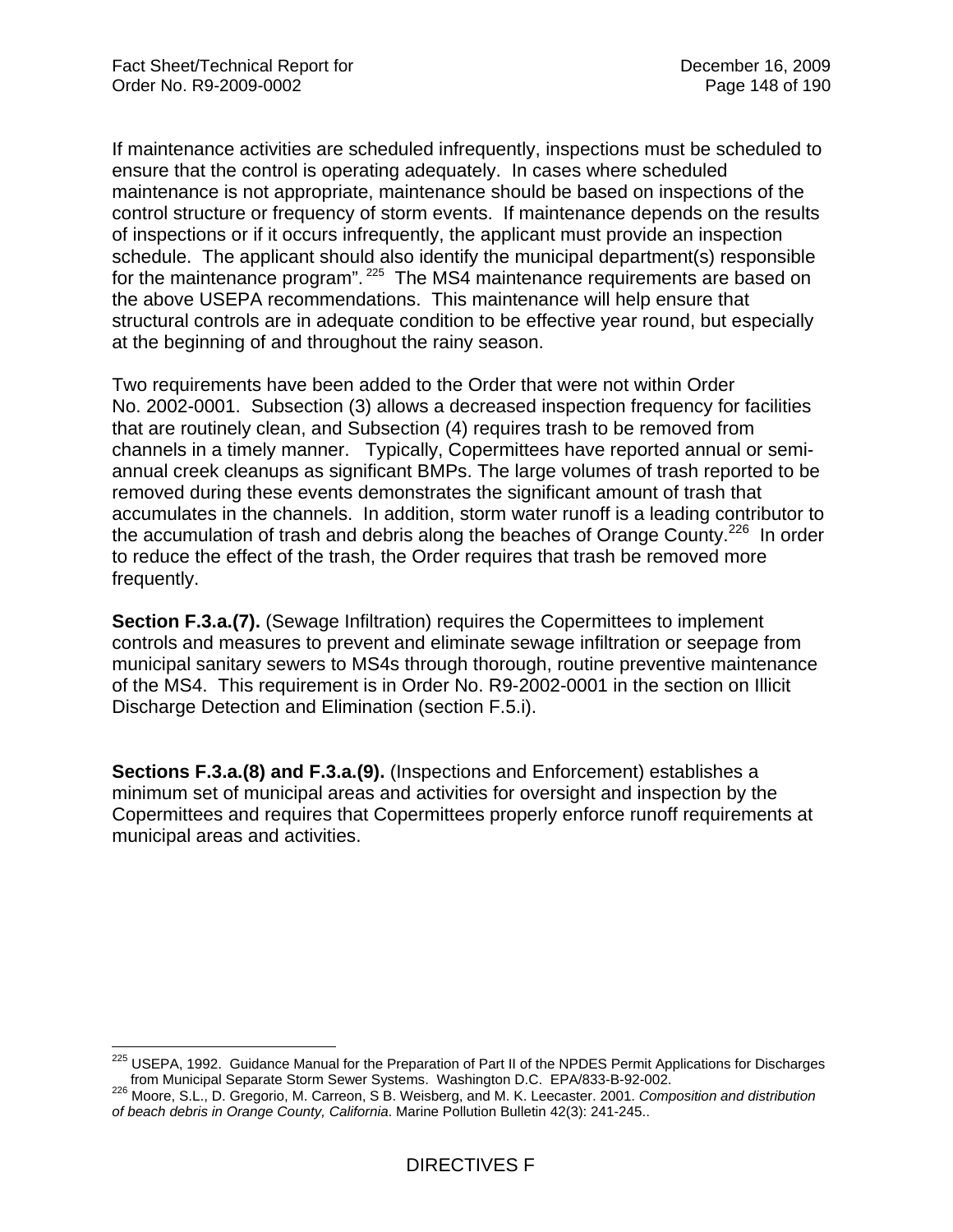# **F.3.b. Industrial and Commercial**

The following legal authority applies to section F.3.b:

**Broad Legal Authority**: CWA sections 402(p)(3)(B)(ii-iii), CWC section 13377, and Federal NPDES regulations 40 CFR 122.26(d)(2)(i)(B, C, E, and F) and 40 CFR 122.26(d)(2)(iv).

**Specific Legal Authority**: Federal NPDES regulation 40 CFR 122.26(d)(2)(iv)(C) provides that the proposed management program include "A description of a program to monitor and control pollutants in storm water discharges to municipal systems from municipal landfills, hazardous waste treatment, disposal and recovery facilities, industrial facilities that are subject to section 313 of title III of the Superfund Amendments and Reauthorization Act of 1986 (SARA), and industrial facilities that the municipal permit applicant determines are contributing a substantial pollutant loading to the municipal storm sewer system."

Federal NPDES regulation 40 CFR 122.26(d)(2)(iv)(C)(1) provides that the Copermittee must "identify priorities and procedures for inspections and establishing and implementing control measures for such discharges."

Federal NPDES regulation 40 CFR 122.26(d)(2)(iv)(C)(2) provides that the proposed management program shall "Describe a monitoring program for storm water discharges associated with the industrial facilities identified in paragraph (d)(2)(iv)(C) of this section, to be implemented during the term of the permit, including the submission of quantitative data on the following constituents: any pollutants limited in effluent guidelines subcategories, where applicable; any pollutant listed in an existing NPDES permit for a facility; oil and grease, COD, pH, BOD5 , TSS, total phosphorus, total Kjeldhal nitrogen, nitrate plus nitrite nitrogen, and any information on discharges required under 40 CFR  $122.21(g)(7)(iii)$  and (iv)."

Federal NPDES regulation 40 CFR 122.26(d)(2)(ii) provides that the Copermittee "Provide an inventory, organized by watershed of the name and address, and a description (such as Standard Industrial Classification [SIC] codes) which best reflects the principal products or services provided by each facility which may discharge, to the municipal separate storm sewer, storm water associated with industrial activity."

Federal NPDES regulation 40 CFR 122.44(d)(1)(i) requires NPDES permits to include limitations to "control all pollutants or pollutant parameters (either conventional, nonconventional, or toxic pollutants) which the Director determines are or may be discharged at a level which will cause, have reasonable potential to cause, or contribute to an excursion above any State water quality standard, including State narrative criteria for water quality."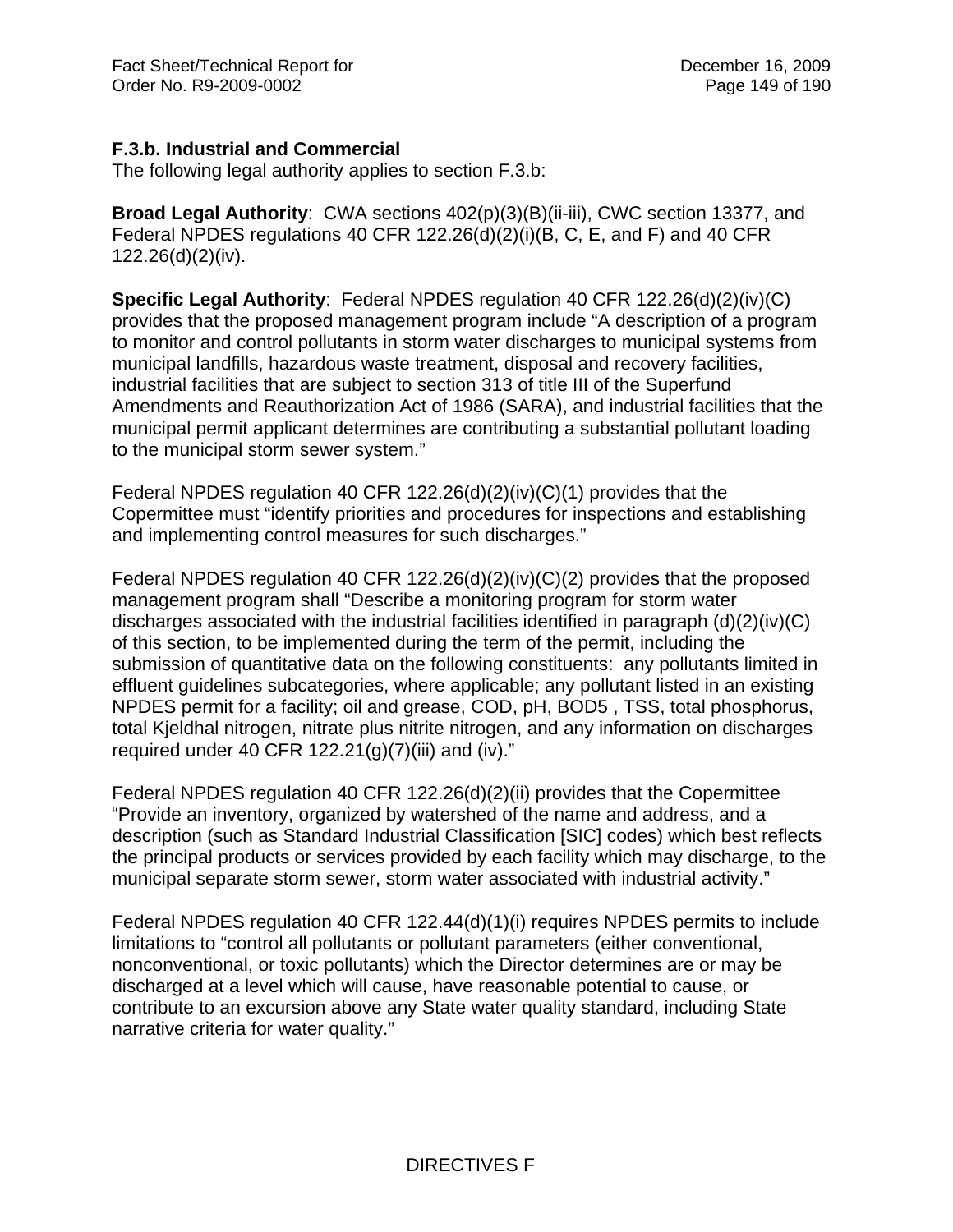Federal NPDES regulation 40 CFR 122.26(d)(2)(i)(A) provides that each Copermittee must demonstrate that it can control "through ordinance, permit, contract, order or similar means, the contribution of pollutants to the municipal storm sewer by storm water discharges associated with industrial activity and the quality of storm water discharged from site of industrial activity."

Federal NPDES regulation 40 CFR 122.26(d)(2)(iv)(A) provides that the Copermittee develop a proposed management program which includes "A description of structural and source control measures to reduce pollutants from runoff from commercial and residential areas that are discharged from the municipal storm sewer system that are to be implemented during the life of the permit, accompanied with an estimate of the expected reduction of pollutant loads and a proposed schedule for implementing such controls."

**Section F.3.b.** (Industrial and Commercial) requires the Copermittees to implement an industrial and commercial program to reduce pollutants in storm water runoff from all industrial and commercial sites/sources. The industrial and commercial sections of Order No. 2002-0001 have been combined into one section in this Order. This change will streamline and simplify the Order, without negatively impacting water quality. This change is not unprecedented because industrial and commercial facilities are commonly addressed together. For example, the Southern Riverside County MS4 Permit<sup>227</sup> combined industrial and commercial programs into one section. In addition, in their Annual Reports and ROWD, $^{228}$  the Copermittees jointly address industrial and commercial components. USEPA contractor Tetra Tech also evaluated and reported on the industrial and commercial programs jointly during their program evaluations.<sup>229</sup>

**Section F.3.b.(1)(a)** (Source Identification) requires that building material retailers and storage, animal facilities, and power washing services be included in the Copermittees' inventory of commercial sites/sources. These activities have been identified annual MS4 program reports and quarterly Aliso Creek watershed reports as potentially significant sources of pollutants. This is not a significant change because Order No. R9-2002-0001 requires that any commercial site or source determined by a Copermittee to contribute a significant pollutant load to the MS4 be added to its inventory of commercial sites. Furthermore, the commercial BMP fact sheets developed by the Copermittees generally address the types of activities occurring at these facilities and practices.

<sup>&</sup>lt;sup>227</sup> Regional Board, 2004. Order No. R9-2004-001; Riverside County MS4 Permit. Section H.2; P. 24.

<sup>228</sup> Orange County Storm Water Copermittees. 2006. Report of Waste Discharge (San Diego Region). Section 9.<br><sup>229</sup> Tetra Tech, Inc., 2005. Program Evaluation Reports Orange County Storm Water Programs: Cities of Laguna Beach, Laguna Hills, Lake Forest, and Rancho Santa Margarita.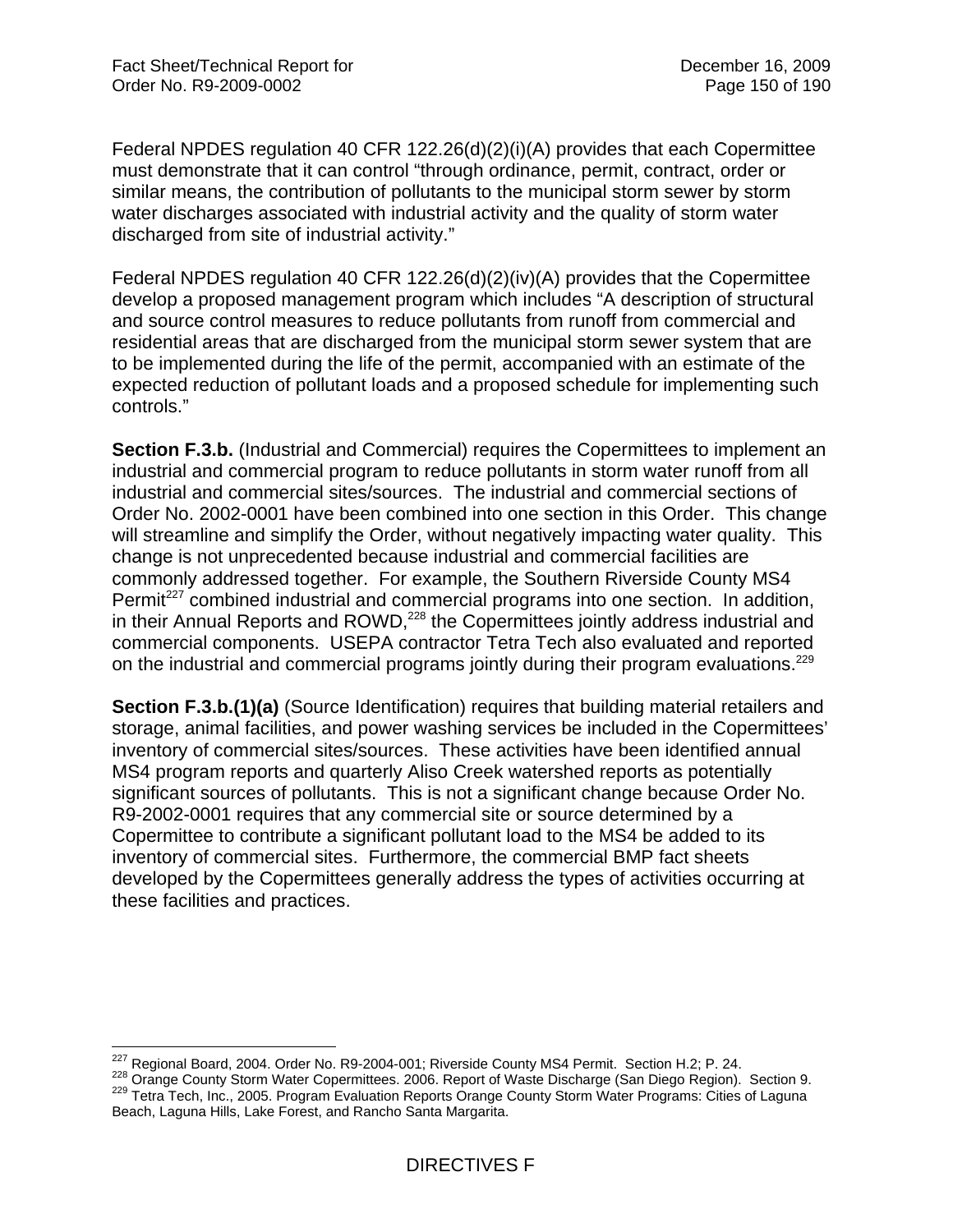The Order has revised requirements for identifying industrial sites/sources. The revised requirements are identical to those found in the Southern Riverside County MS4 permit.<sup>230</sup> USEPA requires the same identification: "Measures to reduce pollutants in storm water discharges to municipal separate storm sewers from municipal landfills, hazardous waste treatment, disposal and recovery facilities, industrial facilities that are subject to section 313 of title III of the Superfund Amendments and Reauthorization Act of 1986 (SARA)."<sup>231</sup> USEPA "also requires the municipal storm sewer permittee to describe a program to address industrial dischargers that are covered under the municipal storm sewer permit."<sup>232</sup> In order to more closely follow USEPA's guidance, this Order also includes operating and closed landfills, and hazardous waste treatment, disposal, storage and recovery facilities.

**Section F.3.b.3.** (Mobile Businesses) requires each Copermittee to develop and implement a program to reduce the discharge of storm water pollutants from mobile businesses to the MEP and to prevent the discharge of non-storm water. Mobile businesses are service industries that travel to the customer to perform the service rather than the customer traveling to the business to receive the service. Examples of mobile businesses are power washing, mobile vehicle washers, carpet cleaners, porta-potty servicing, pool and fountain cleaning, mobile pet groomers, and landscapers. These mobile services produce waste streams that could potentially impact water quality if appropriate BMPs are not implemented.

Order No. R9-2002-0001 also requires BMP implementation for certain mobile businesses (e.g., mobile vehicle washing and mobile carpet cleaning). These storm water requirements of Order No. R9-2009-0002 are not significantly different from the existing requirements. The Order specifies mobile businesses must prevent non storm water dry weather flows from entering the MS4 (see C.1.b) for special attention based on reports from the Copermittees that mobile businesses have been difficult to control with existing programs.

Mobile businesses present a unique difficulty in storm water regulation. Due to the transient nature of the business, the regular, effective practice of unannounced inspections is difficult to implement. Also, tracking these mobile businesses is difficult because they are often not permitted or licensed and their services cross Copermittee jurisdictions. Mobile businesses that operate within a municipality may be based in another municipality or even outside the Region. The Order takes into account the difficulties in regulating mobile businesses.

Because BMPs have been developed already, but communication with mobile businesses may be difficult, the Order provides broad flexibility to the Copermittees for developing a targeted program within the Commercial portion of each JRMP.

<sup>&</sup>lt;sup>230</sup> Regional Board, 2004. Order No. R9-2004-001; Riverside County MS4 Permit. Section H.2.b)(2); P. 25.

<sup>231</sup> Federal Register / Vol. 55, No. 222 / Friday, November 16, 1990 / Rules and Regulations. P. 48056.<br><sup>232</sup> Ibid.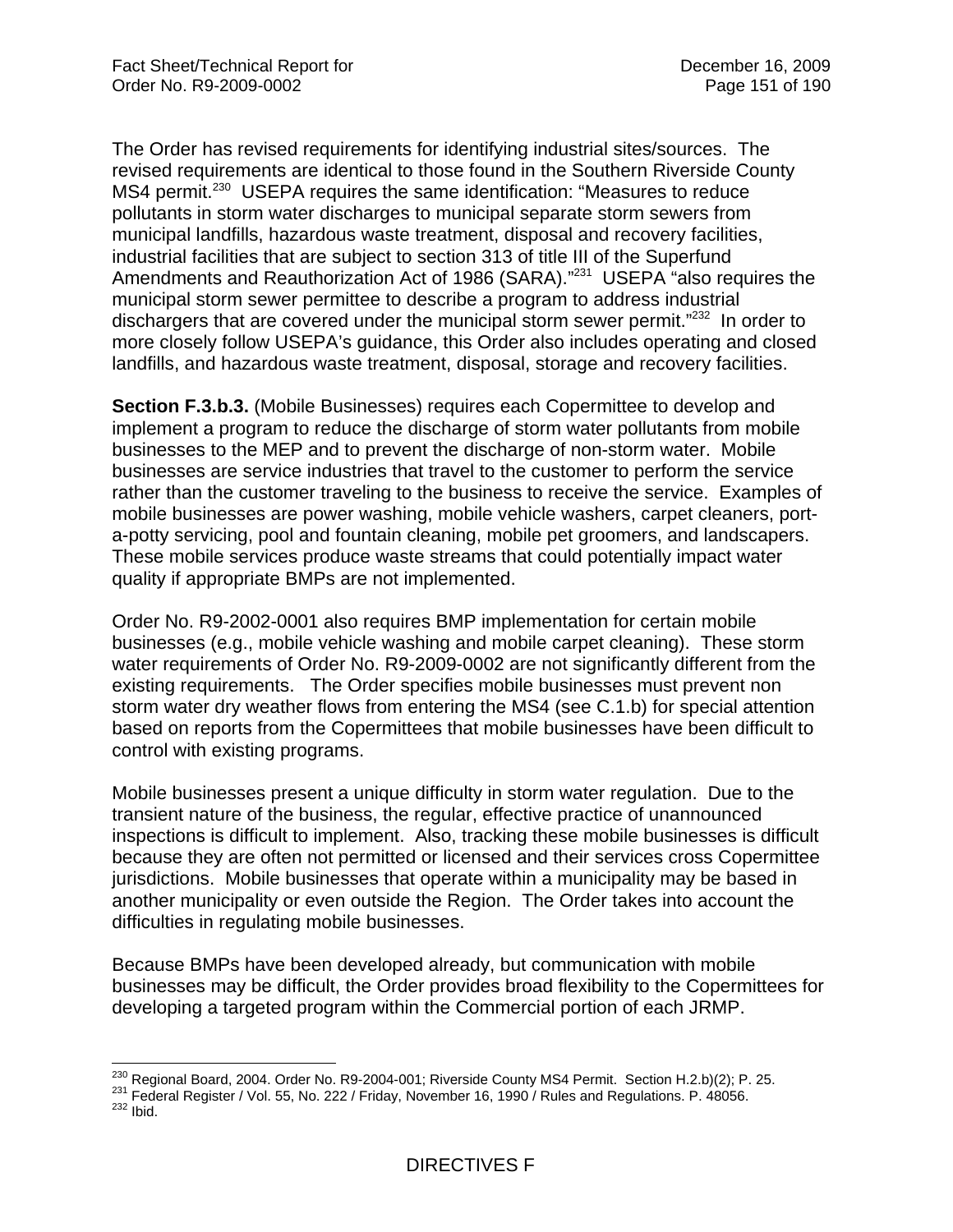**Section F.3.b.4.** (Inspections) includes requirements for inspections of industrial and commercial sites/sources. The Order is similar to the Southern Riverside County MS4 permit<sup>233</sup> in requiring that inspections check for coverage under the General Industrial Permit; assessment of compliance with Copermittee ordinances and permits related to storm water and non-storm water runoff; assessment of BMP implementation, maintenance, and effectiveness; visual observations for non-storm water discharges, potential illicit connections, and potential discharge of pollutants in storm water runoff; and education and outreach on storm water pollution prevention. The Order also requires that inspections include review of BMP implementation plans if the site uses or is required to use such a plan, and the review of facility monitoring data if the site monitors its runoff. Order No. 2002-0001 did not contain requirements for inspection procedures.

Changes in the Order's requirements for inspection procedures mimic USEPA's guidance: "Site inspections should include (1) an evaluation of the pollution prevention plan and any other pertinent documents, and (2) an onsite visual inspection of the facility to evaluate the potential for discharges of contaminated storm water from the site and to assess the effectiveness of the pollution prevention plan."<sup>234</sup> In 1999, USEPA "recognized visual inspection as a baseline BMP for over 10 years," and "visual inspections are an effective way to identify a variety of problems. Correcting these problems can improve the water quality of the receiving water."<sup>235</sup> Most, if not all, of the Order's procedures are being conducted by the Copermittees that follow the Model Existing Development Program of the DAMP.

With the exception of restaurants, the Order allows Copermittees to establish inspection frequencies, as long as at least 20 percent of the sites are inspected annually. Restaurants are now required to be inspected annually. Inspection frequencies in the Order have been modified from Order No. R9-2002-0001. Order No. R9-2002-0001 specifies frequencies for inspecting industrial sites based on threat to water quality and requires high priority commercial sites to be inspected as needed. Copermittees have been inspecting industrial sites according to Order No. R9-2002- 0001. The Copermittees have been inspecting restaurants annually as part of the County Health Department inspections. For other commercial sites, the Copermittees have been focusing annual activities on certain commercial sectors, such as automobiles, with the goal of inspecting every high priority site at least once during the permit term. This change is not considered significant because it should allow the Copermittees to continue existing programs.

<sup>1</sup> <sup>233</sup> Regional Board, 2004. Order No. R9-2004-001; Riverside County MS4 Permit. Section H.2.d)(3);<br><sup>234</sup> USEPA, 1992. Guidance 833-8-92-002, section 6.3.3.4 "Inspection and Monitoring".<br><sup>235</sup> USEPA, 1999. 832-F-99-046,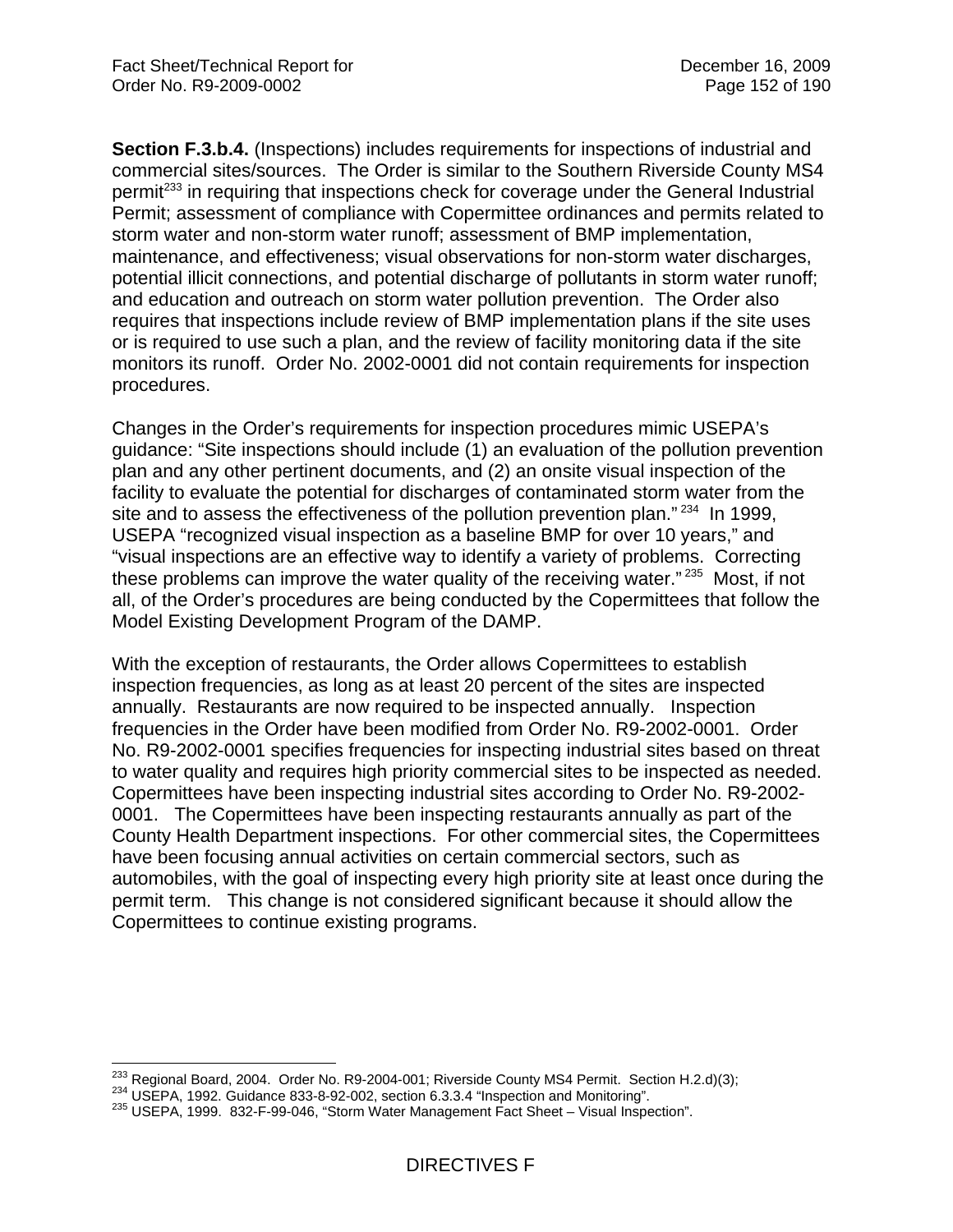Reports from the Aliso Creek watershed Copermittees demonstrate that as-needed inspections for restaurants means at least annually. Restaurants have been found to present many threats to water quality and standard educational efforts are not effective because restaurants are subject to frequent management changes. For these reasons, the Order requires restaurants to be inspected annually.

An additional notification to the Regional Board regarding industrial sites has been added. Copermittees are required to annually notify the Regional Board of industrial sites that have suspected violations. This was added to enhance Regional Board and Permittee communication and coordination in regulating industrial sites.

**Section F.3.b.(6).** (Training and Education) requires training and education measures generally consistent with the existing storm water programs. One distinction is that the Order requires each Copermittee to notify the owner/operator of each inventoried industrial and commercial site/source of the BMP requirements applicable to the site/source. This requirement is necessary to ensure that the owners and operators of commercial sites stay informed of appropriate BMPs. This is especially important because sites may be inspected as little as once every five years.

#### **Section F.3.c.** (Residential Component)

The following legal authority applies to section F.3.c:

**Broad Legal Authority**: CWA sections 402(p)(3)(B)(ii-iii), CWC section 13377, and Federal NPDES regulations 40 CFR 122.26(d)(2)(i)(B, C, E, and F) and 40 CFR 122.26(d)(2)(iv).

**Specific Legal Authority**: Federal NPDES regulation 40 CFR 122.26(d)(2)(iv)(A) provides that the Copermittee develop a proposed management program which includes "A description of structural and source control measures to reduce pollutants from runoff from commercial and residential areas that are discharged from the municipal storm sewer system that are to be implemented during the life of the permit, accompanied with an estimate of the expected reduction of pollutant loads and a proposed schedule for implementing such controls."

Federal NPDES regulation 40 CFR 122.44(d)(1)(i) requires NPDES permits to include limitations to "control all pollutants or pollutant parameters (either conventional, nonconventional, or toxic pollutants) which the Director determines are or may be discharged at a level which will cause, have reasonable potential to cause, or contribute to an excursion above any State water quality standard, including State narrative criteria for water quality."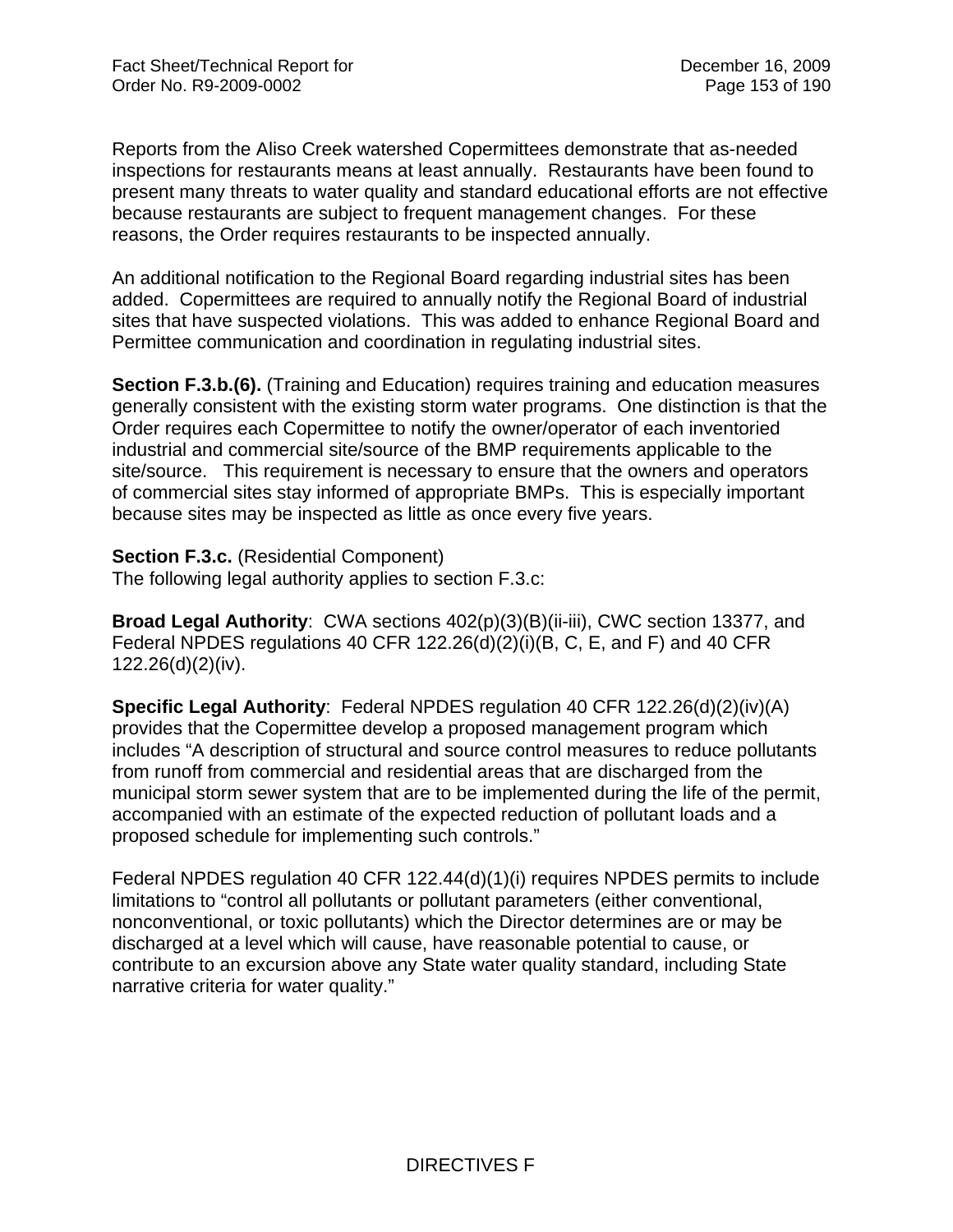**Section F.3.c** (Residential Component) moves the common interest areas / homeowners' association component and the requirement for proper management of used oil, toxic materials, and other household hazardous wastes to the residential section of the Order, since these requirements generally apply to residential areas. These changes improve the organization of the Order and have no net effect on its implementation and enforcement. Other requirements for prioritization, BMP implementation, and enforcement are consistent with Order No. R9-2002-01.

## **Section F.3.d.** (Retrofitting Existing Development)

**Legal Authority:** The legal authority for retrofitting existing development is the same legal authority as that identified for municipal, industrial, commercial and residential development sections (See fact sheet discussion on those sections, F.3.a – c). In particular, CWA sections 402(p)(3)(B)(ii-iii), and CWC section 13377 give the Regional Board the legal authority to require retrofitting of existing development.

A section has been added to require the retrofit of existing development (see Finding D.3.i and Discussion). This section contains specific requirements for the retrofit process. Retrofitting existing development is a widespread practice across the United States. Successful retrofitting programs have been implemented in such diverse locations as Seattle, Washington<sup>236</sup>; Portland Oregon<sup>237</sup>, Santa Monica, California<sup>238</sup>; Kansas City, Kansas<sup>239</sup>; and Montgomery County,  $MD<sup>240</sup>$ . When appropriately applied as the draft Tentative Order, retrofitting existing development meets the maximum extent practicable standard.

Existing BMPs are not sufficient, as evidenced by 303(d) listings and exceedances of Water Quality Objectives from the Copermittees monitoring reports. More advanced BMPs, including the retrofitting of existing development with LID, are part of the iterative process. Previous permits limited the requirement of treatment control BMPs to new development and redevelopment. Based on the current rate of redevelopment compared to existing BMPs, the use of LID only on new and redevelopment will not adequately address current water quality problems, including downstream hydromodification. Retrofitting existing development is practicable for a municipality through a systematic evaluation, prioritization and implementation plan focused on impaired water bodies, pollutants of concern, areas of downstream hydromodification, feasibility and effective communication and cooperation with private property owners.

1

<sup>&</sup>lt;sup>236</sup> SEA Street, http://www.seattle.gov/dpd/Planning/CityDesign/What\_We\_Do/Outreach/Folio/DPDS\_008014.asp<br><sup>237</sup> Clean River Rewards, http://www.portlandonline.com/BES/index.cfm?c=edeef<br><sup>238</sup> City of Santa Monica, Urban Ru

http://www.smgov.net/Departments/OSE/categories/content.aspx?id=4007<br><sup>239</sup> 10,000 Rain Gardens, http://www.rainkc.com/<br><sup>240</sup> Rainscapes, http://www.montgomerycountymd.gov/Content/DEP/Rainscapes/home.html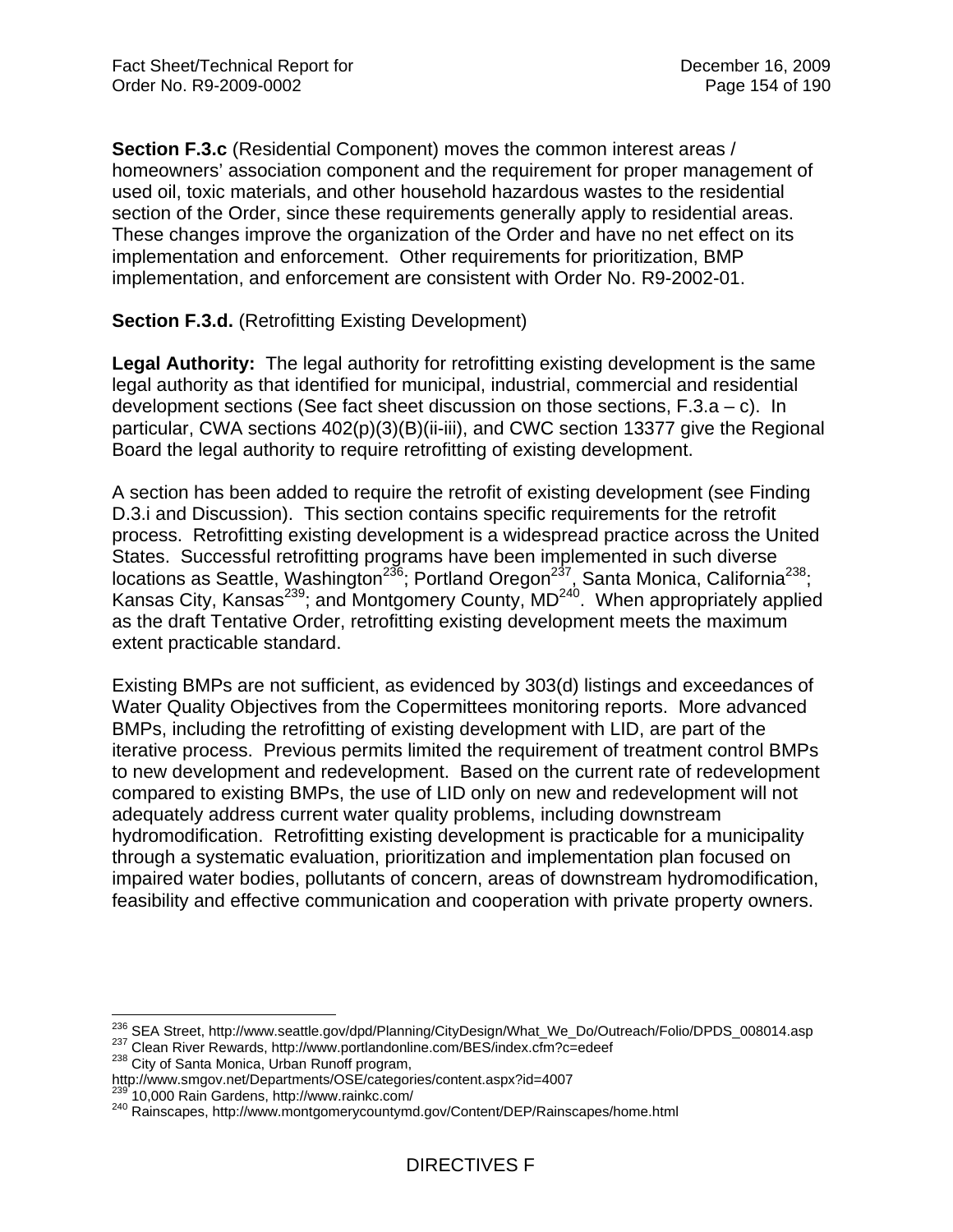#### F.4. Illicit Discharge Detection and Elimination

The following legal authority applies to section F.4:

**Broad Legal Authority**: CWA sections 402(p)(3)(B)(ii-iii), CWC section 13377, and Federal NPDES regulations 40 CFR 122.26(d)(2)(i)(B, C, E, and F) and 40 CFR 122.26(d)(2)(iv).

**Specific Legal Authority**: Federal NPDES regulations 40 CFR 122.26(d)(2)(iv)(B) provides that the proposed management program "shall be based on a description of a program, including a schedule, to detect and remove (or require the discharger to the municipal storm sewer to obtain a separate NPDES permit for) illicit discharges and improper disposal into the storm sewer."

Federal NPDES regulation 40 CFR 122.26(d)(2)(iv)(B)(1) provides that the Copermittee include in its proposed management program "a program, including inspections, to implement and enforce an ordinance, orders or similar means to prevent illicit discharges to the municipal storm sewer system."

Federal NPDES regulation 40 CFR 122.26(d)(2)(iv)(B)(2) provides that the Copermittee include in its proposed management program "a description of procedures to conduct on-going field screening activities during the life of the permit, including areas or locations that will be evaluated by such field screens."

Federal NPDES regulation 40 CFR 122.26(d)(2)(iv)(B)(3) provides that the Copermittee include in its proposed management program "procedures to be followed to investigate portions of the separate storm sewer system that, based on the results of the field screen, or other appropriate information, indicate a reasonable potential of containing illicit discharges or other sources of non-storm water."

Federal NPDES regulations 40 CFR 122.26(d)(2)(iv)(B)(4) provides that the Copermittee include in its proposed management program "a description of procedures to prevent, contain, and respond to spills that may discharge into the municipal separate storm sewer."

Federal NPDES regulations 40 CFR 122.26(d)(2)(iv)(B)(5) provides that the Copermittee include in its proposed management program "a description of a program to promote, publicize, and facilitate public reporting of the presence of illicit discharges or water quality impacts associated with discharges from municipal separate storm sewers."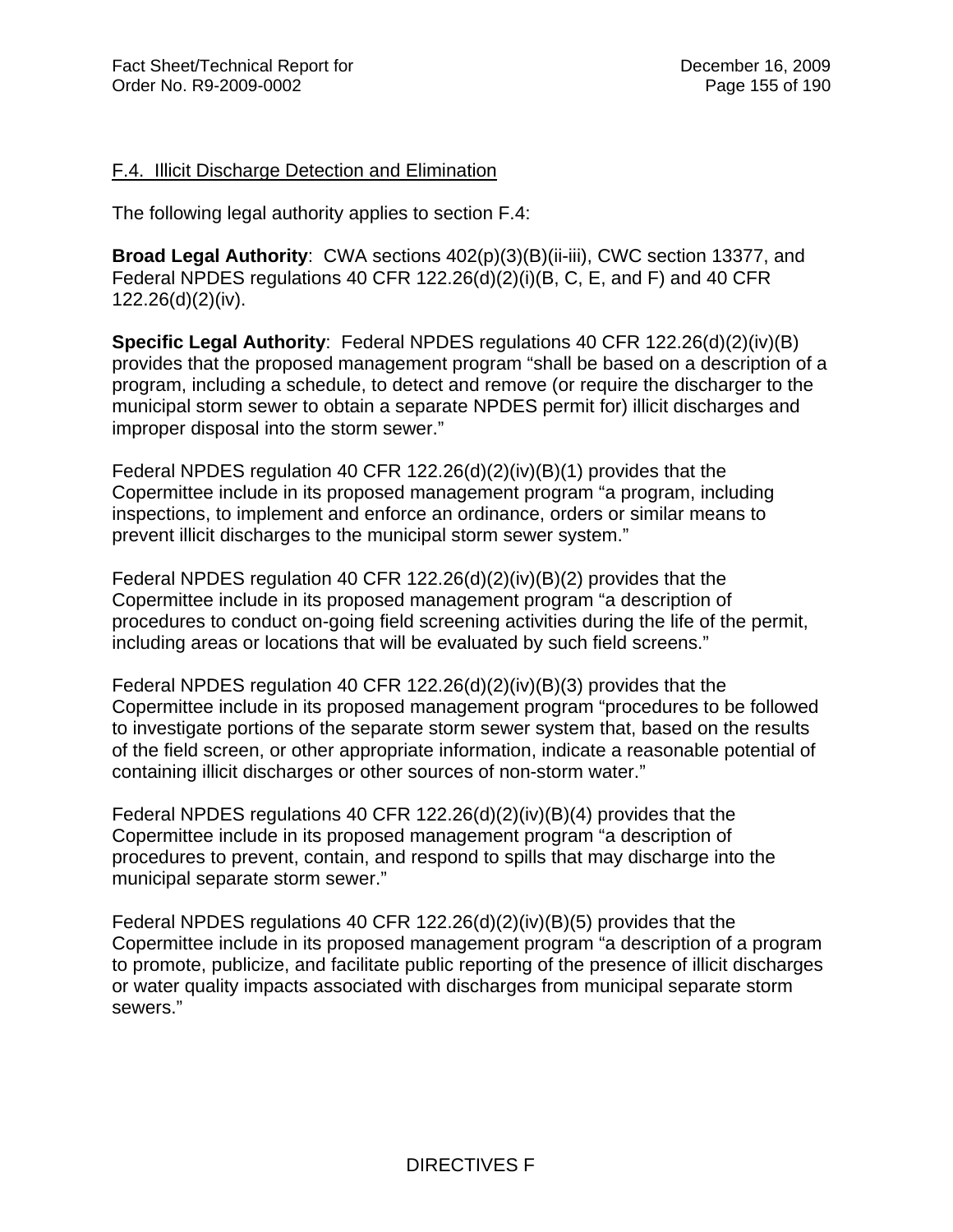Federal NPDES regulations 40 CFR 122.26(d)(2)(iv)(B)(6) provides that the Copermittee include in its proposed management program "a description of educational activities, public information activities, and other appropriate activities to facilitate the proper management and disposal of used oil and toxic materials."

Federal NPDES regulations 40 CFR 122.26(d)(2)(iv)(B)(7) provides that the Copermittee include in its proposed management program "a description of controls to limit infiltration of seepage from municipal sanitary sewers to municipal separate storm sewer systems where necessary."

**Section F.4.a-b.** (Prevent and Detect Illicit Discharges) requires the Copermittees to implement a program to actively seek and eliminate illicit connections and discharges (IC/ID). Additional wording has been added to this section to clarify and ensure that all appropriate (i.e., field personnel) municipal personnel are utilized in the program to observe and report these illicit discharges and connections. requirement has been added requiring submittal of the GIS layers of the MS4 map within 365 days of Order adoption.

**Section F.4.e** (Investigations) requires the Copermittees to conduct follow up investigations and inspect portions of the MS4 for illicit discharges and connections, based on dry weather effluent analytical monitoring results. The section also requires the Copermittees to establish criteria for triggering follow up investigations. Additional language has been added to this section to clarify the minimum level of effort and timeframes for follow up investigations when dry weather limitations are exceeded. Timely investigation and follow up of exceedances is necessary to identify sources of illicit discharges, especially since many of the discharges are transitory. The requirements for a 48-hour minimum response time when action levels are exceeded and for immediate response to obvious illicit discharges is necessary to ensure timely response by the Copermittees.

The Copermittees currently use action levels to facilitate the determination of when source investigation studies are warranted based on data from the dry-weather monitoring program. One set of criteria is based on regional averages of constituent concentrations that were developed based on randomly selected storm drains. Another set of criteria is based on trends at a particular station. These are reasonable criteria if decision-makers are properly trained and action levels set by the County are in compliance with dry weather non-storm water action levels as required in Section C. The ability of the local managers to interpret dry-weather monitoring data collected by the County has greatly improved in the last two years, and continued training is required in section F.4.i.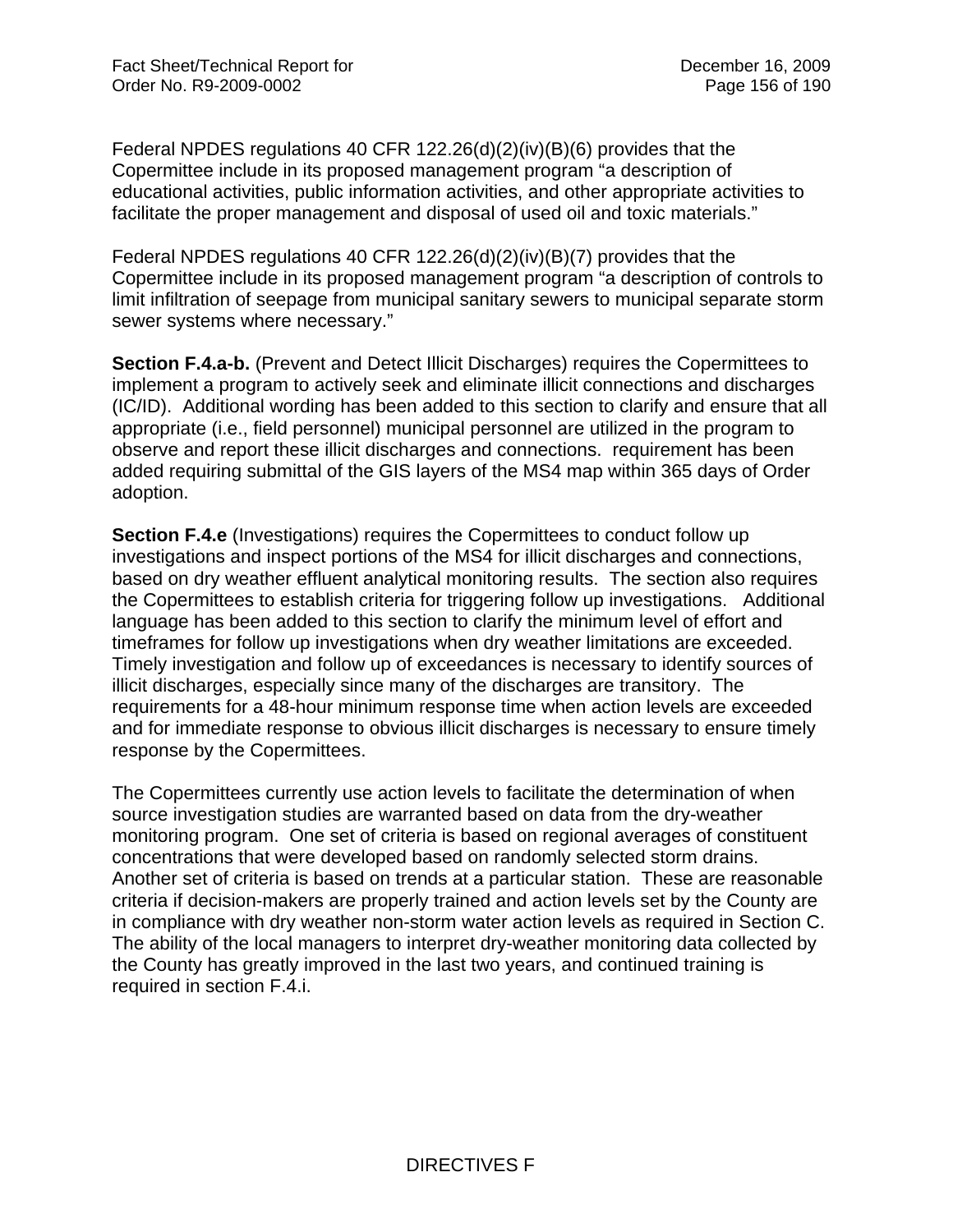**Section F.4.h.** (Spill Response) requires each Copermittee to implement measures to prevent and respond to spills into its MS4. These requirements are similar to Order No. R9-2002-0001 and based on federal regulations at 40 CFR 122.26(d)(2)(iv)(B)(4). Those federal NPDES regulations clearly require that owners and operators of MS4s have procedures to prevent, contain, and respond to spills that may discharge into the municipal separate storm sewer.

The Tentative Order includes sewage and non-sewage spills in the requirement for spill prevention and response. Federal regulations clearly define sewage as an illicit discharge that must be addressed by municipalities (see Phase II Final Rule, p.68758). Sewage is an illicit discharge to the MS4 that threatens public health. As such, the Copermittees must implement measures to prevent sewage from entering the MS4 system and must respond to illicit discharges that have entered the system. This section has been revised to clarify that management measures and procedures must be implemented to prevent, respond to, and cleanup spills.

This same requirement was adopted by the Regional Board in Order No, 2002-0001, but was subsequently stayed by the State Board in Order WQO 2002-0014. The City of Mission Viejo challenged the requirement to prevent and respond to sewage spills on the grounds that since the sanitary sewer systems in the City are operated by three water districts already regulated by a NPDES permit from the Regional Board, this requirement would cause delayed spill responses as the City and agencies try to determine jurisdiction and responsibilities. The State Board found that the costs of this requirement did not constitute harm, but agreed that harm could ensue from potential response delay and confusion. Although the entire permit requirement was stayed, neither the State Board, nor the Petitioner discussed spills other than sewage.

Subsequently, the Copermittees and the local sewer agencies have developed mature relationships and implemented procedures for spill response and sewage spill response.<sup>241</sup>. As a result, the concerns expressed by the State Water Board are no longer warranted. The Model Sewage Spill Response Procedure is outlined in the Copermittees' Proposed 2007 Drainage Area Management Plan (DAMP). According to the 2007 DAMP, regardless of where the spill originates, if the spill has entered or may enter the storm drain system, the Copermittees respond to assist with the cleanup and remediation of the area.

Only three Permittees (Laguna Beach, San Clemente, and San Juan Capistrano) own or operate their own sewage collection systems, yet all Copermittees implement the programs for spill response. For the Copermittees that do not own or operate sewage systems, the Regional Board expects that they will continue to respond appropriately to reported or identified spills to the MS4 system.

 $\overline{a}$  $^{241}$  Sections 10.2.4 and 10.2.5 in the 2007 DAMP.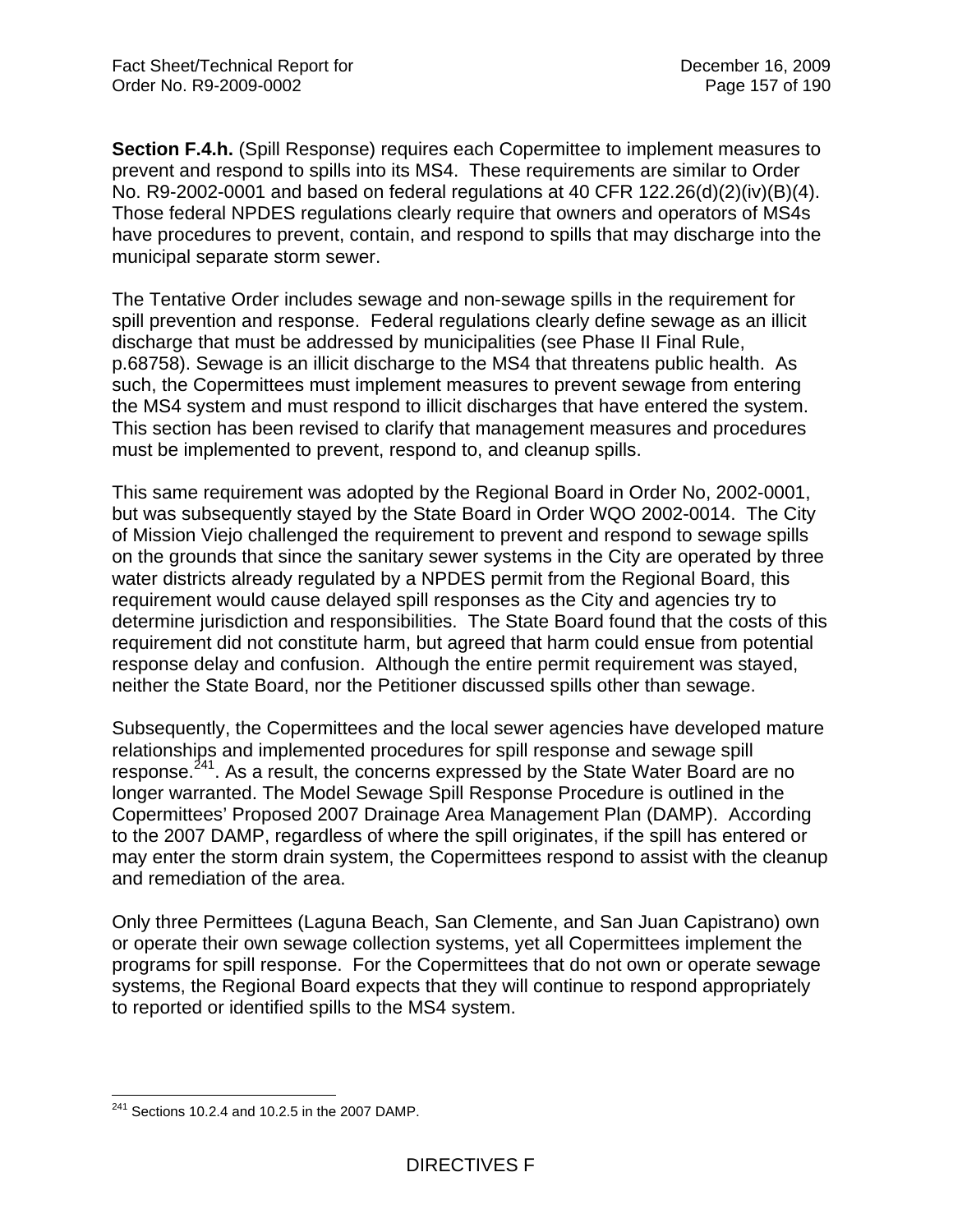Section F.3.a.7 of the Tentative Order includes requirements for measures that must be taken to prevent sewage spills. Examples of measures being implemented by Copermittees include inspections of fats, oils, and grease management at restaurants. Other preventative measures can be implemented during routine planning efforts for new development and redevelopment projects. Similarly, building permit inspections should be used to verify the integrity of the sanitary and storm sewer infrastructure and ensure that cross-connections between the two are avoided.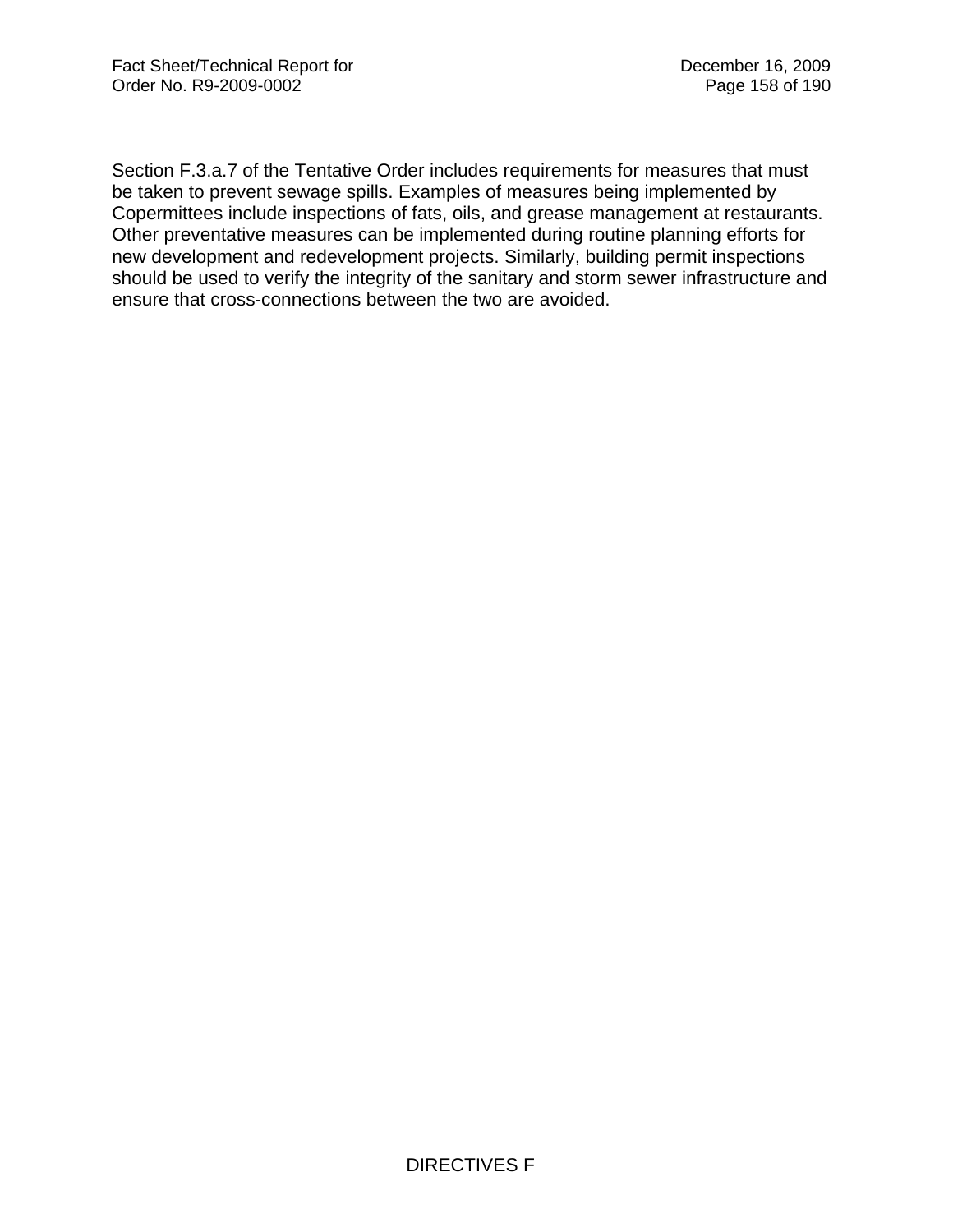## **G. Watershed Runoff Management Programs**

The following legal authority applies to section G:

**Broad Legal Authority**: CWA sections 402(p)(3)(B)(ii-iii), CWC section 13377, and Federal NPDES regulations 40 CFR 122.26(d)(2)(i)(B, C, E, and F) and 40 CFR 122.26(d)(2)(iv).

**Specific Legal Authority**: Federal NPDES regulation 40 CFR 122.26(a)(3)(ii) states: "The Director may […] issue distinct permits for appropriate categories of discharges [...] including, but not limited to [...] all discharges within a system that discharge to the same watershed […]"

Federal NPDES regulations 40 CFR 122.26(a)(3)(v) states: "Permits for all or a portion of all discharges from large or medium municipal separate storm sewer systems that are issued on a system-wide, jurisdiction-wide, watershed, or other basis may specify different conditions relating to different discharges covered by the permit, including different management programs for different drainage areas [watersheds] which contribute storm water to the system."

Federal NPDES regulation 40 CFR 122.26(a)(5) states: "The Director may issue permits for municipal separate storm sewers that are designated under paragraph (a)91)(v) of this section on a system-wide basis, a jurisdiction-wide basis, watershed basis, or other appropriate basis."

Federal NPDES regulation 40 CFR 122.26(d)(2)(iv) states: "Proposed programs may impose controls on a system-wide basis, a watershed basis, a jurisdiction basis, or on individual outfalls."

**Section G.** (Watershed Runoff Management Program) requires Copermittees to continue implementation of their watershed runoff management programs (WRMPs), however the implementation approach has changed. Order No. R9-2002-01 required watershed RMPs to include a collaborative strategy to abate the sources and reduce the discharges causing high priority water quality problems. This strategy was to guide Watershed Copermittee's selection and implementation of Watershed Activities, so that the activities selected and implemented would remove that pollutant contribution responsible for the identified high priority water quality problem. Outcomes of these requirements were not able to demonstrate improvements to water quality.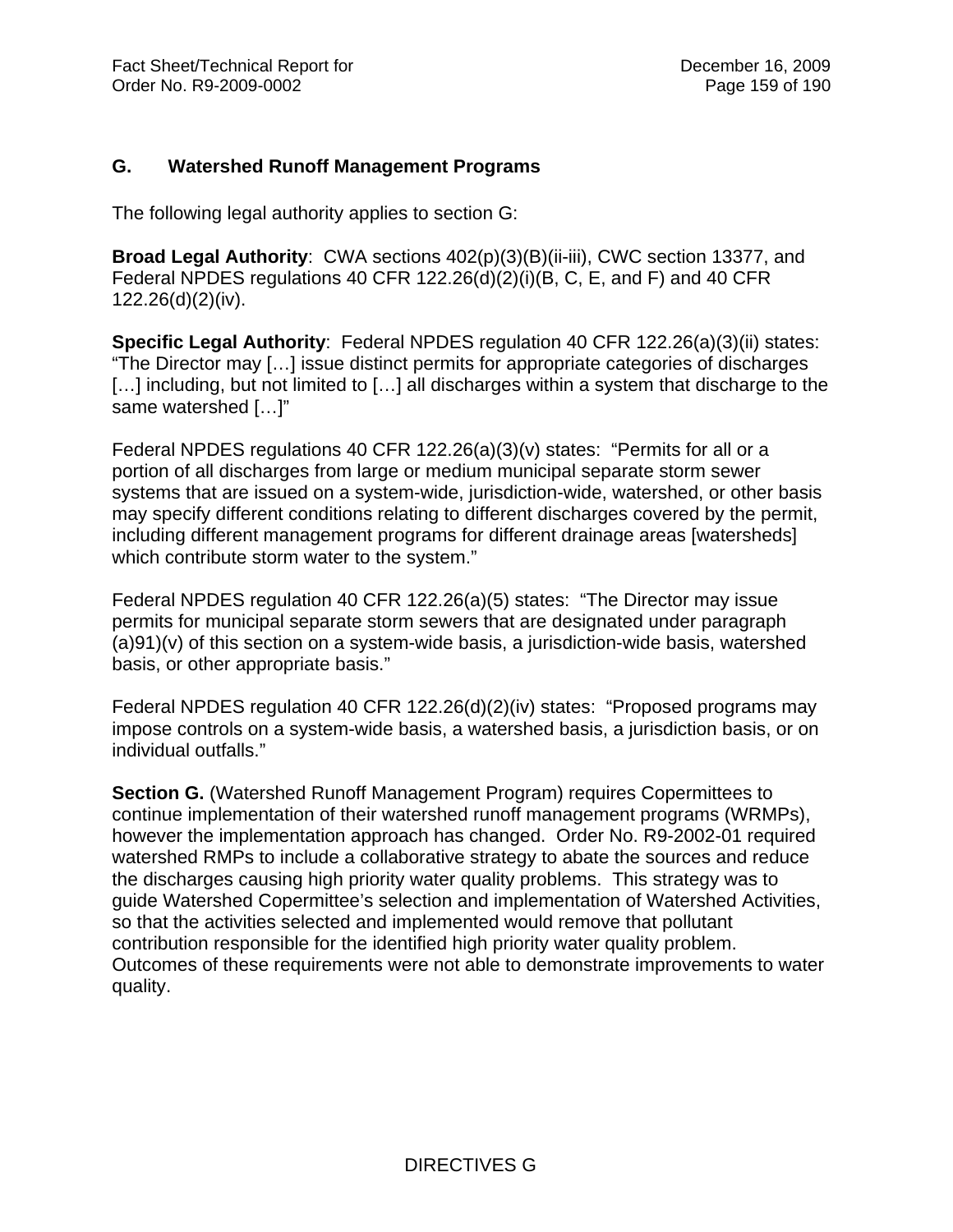Revised language in Order R9-2009-002 attempts to focus watershed copermittee's efforts and resources on addressing the highest water quality problems in the watershed by focusing attention on the health of the receiving water body and the most efficient use of the Watershed Copermittee's time and resources. Order R9- 2009-002 requires the Watershed Copermittee's to follow a workplan approach towards assessing receiving water body conditions, prioritizing the Watershed Management Area's (WMAs) highest priority water quality problems, implementing effective BMPs, and measuring water quality improvement in the receiving water.

**G1.** (Lead Watershed Copermittee Identification) requires the watershed copermittee's to identify a Lead Watershed Copermittee for their WMA.

This requirement is the same to that found in Order 2002-01.

**G.2 a-f.** (Watershed Workplan) requires the Watershed Copermittees to develop and implement a collective watershed strategy to assess and prioritize the water quality problems within the watershed's receiving waters, identify and model sources of the highest priority water quality problem(s), develop a watershed-wide BMP implementation strategy to abate highest priority water quality problems, and a monitoring strategy to evaluate BMP effectiveness and changing water quality prioritization in the WMA. Development of a workplan rather than watershed activities will allow the Copermittees flexibility to iteratively modify their watershed strategy over the course of future planning years as priorities change.

**G.3.** Watershed Workplan Implementation – Watershed Copermittee's shall begin implementing the Watershed Workplan within 30-days of approval by the Regional Board Executive Officer. Since the Copermittees are already familiar with the watershed program requirements implementing the watershed workplan within 30-days of approval by the Regional Board Executive Officer is reasonable.

**G.4.** Copermittee Collaboration – Watershed Copermittees shall collaborate to develop and implement the Watershed Workplan. Watershed Copermittee collaboration shall include frequent regularly scheduled meetings.

This requirement is the same to that found in Order 2002-01.

**G.5.** Public Participation – Watershed Copermittees shall implement a watershedspecific public participation mechanism within each watershed. A required component of the watershed-specific public participation shall be a minimum 30-day public review of the Watershed Workplan. Opportunity for the public to review and comment on the Watershed Workplan must occur before the workplan is implemented.

This requirement is similar to that found in Order 2002-01.

**G.6.** Watershed Workplan Review and Updates **–** Watershed Copermittees shall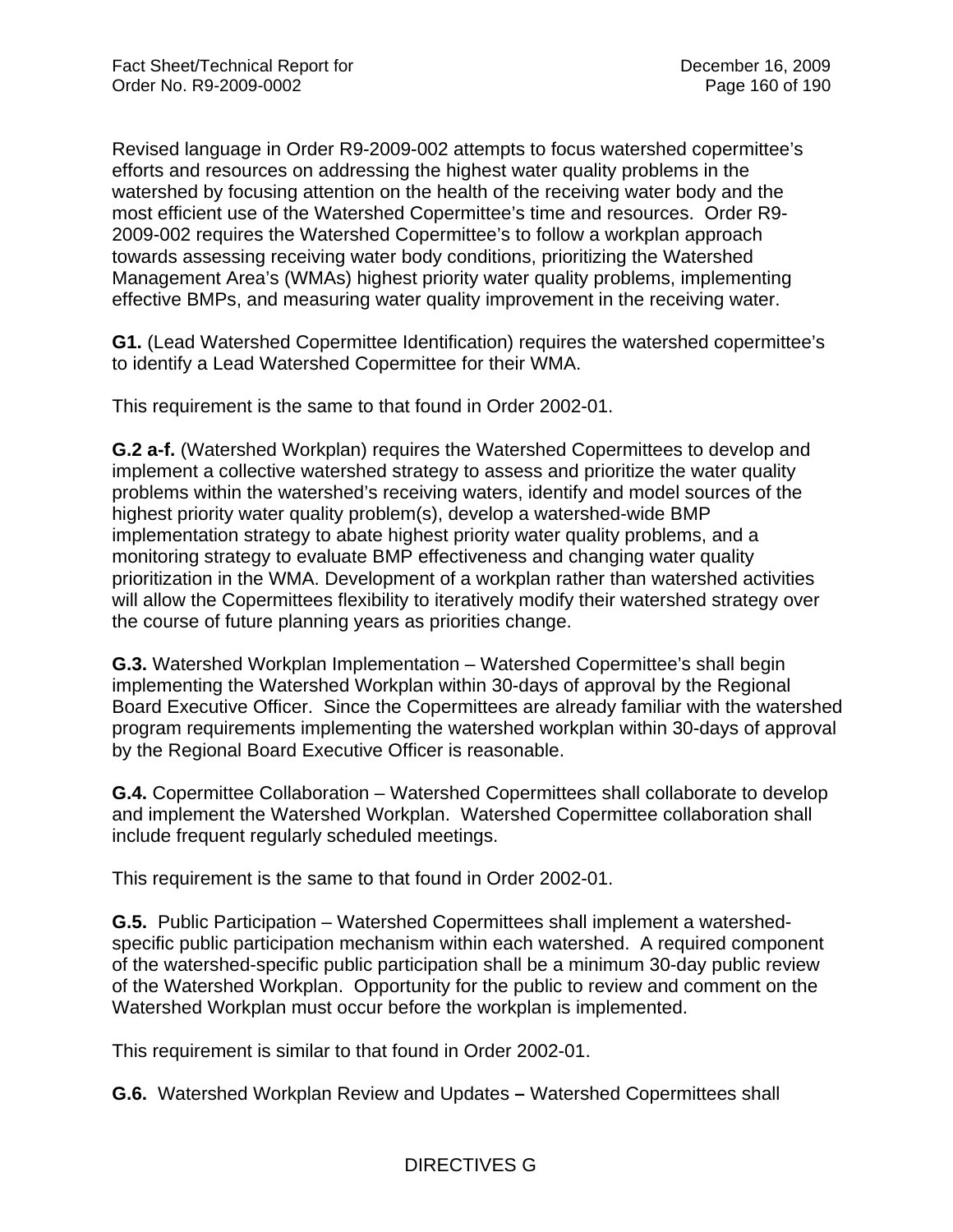review and update the Watershed Workplan annually to identify need changes to the prioritized water quality problem(s) listed in the workplan. All updates to the Watershed Workplan shall be presented during an Annual Watershed Review Meeting. Annual Watershed Review Meetings shall be conducted by the Watershed Copermittees, open to the public and adequately noticed, and occur once every calendar year. Individual Watershed Copermittees shall also review and modify their jurisdictional programs and JRMP Annual Reports, as necessary, so that they are consistent with the updated Watershed Workplan.

This section requires the copermittee's to review and update their workplan each year to incorporate changing priorities and evolving watershed strategies. This requirement is meant to take the place of Order No. 2002-01 requirement to submit Watershed Annual Reports.

**G.7.** Aliso Creek Watershed RMP Provisions. This requirement is the same to that found in Order 2002-01.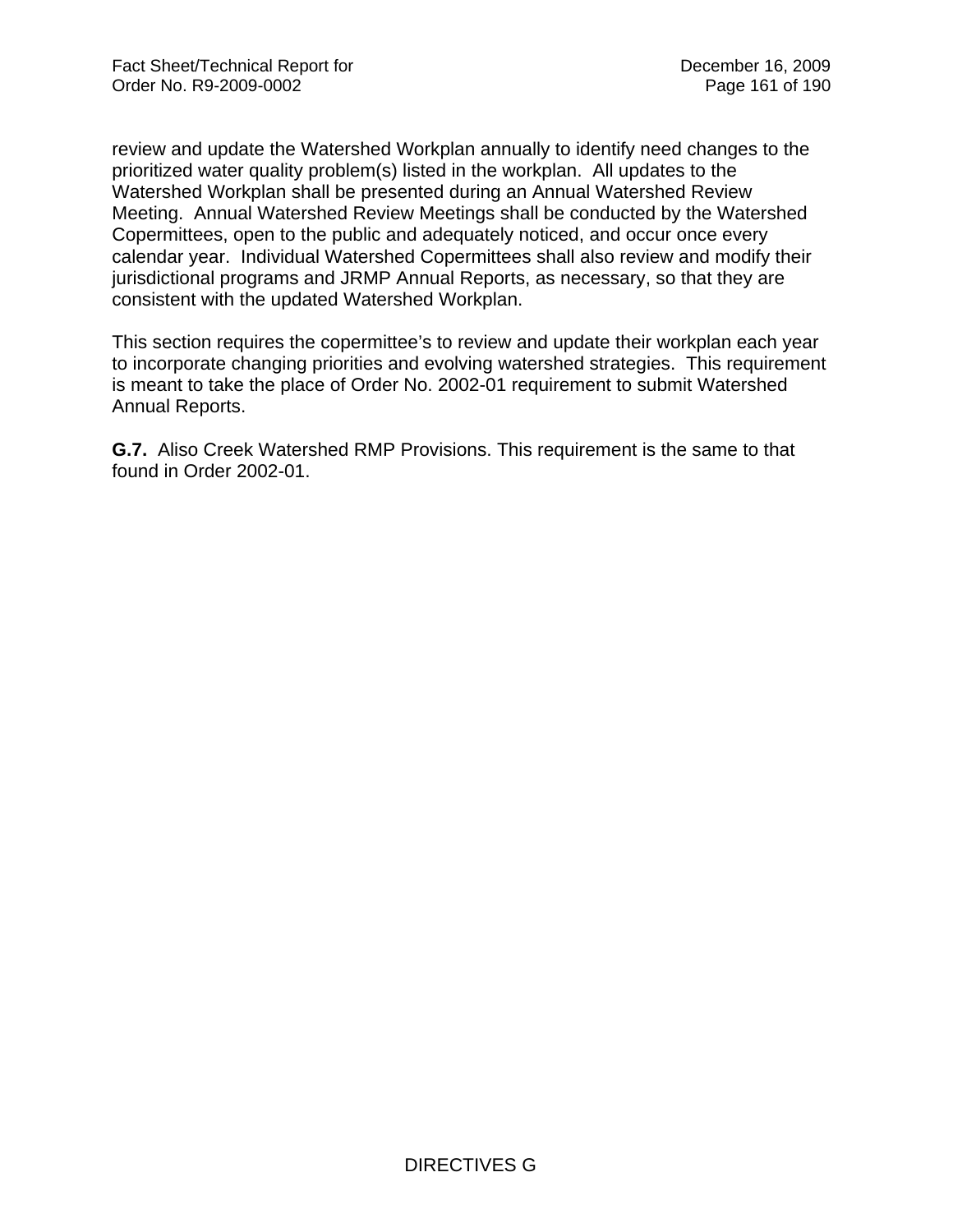## **H. Fiscal Analysis**

 $\overline{a}$ 

The following legal authority applies to section H:

**Broad Legal Authority**: CWA sections 402(p)(3)(B)(ii-iii), CWC section 13377, and Federal NPDES regulations 40 CFR 122.26(d)(2)(i)(B, C, E, and F) and 40 CFR 122.26(d)(2)(iv).

**Specific Legal Authority**: Federal NPDES regulation 40 CFR 122.26(d)(2)(vi) provides that "[The Copermittee must submit] for each fiscal year to be covered by the permit, a fiscal analysis of the necessary capital and operation and maintenance expenditures necessary to accomplish the activities of the programs under paragraphs  $(d)(2)(iii)$  and (iv) of this section. Such analysis shall include a description of the source of funds that are proposed to meet the necessary expenditures, including legal restrictions on the use of such funds."

**Section H** has been expanded in order to develop more useful and meaningful fiscal reporting. The Copermittees have identified a need to assess the current fiscal reporting process and have proposed to prepare a fiscal reporting strategy to better define the expenditure and budget line items included in the fiscal reports.<sup>242</sup> The Regional Board agrees that the process should be improved. A revamped fiscal reporting strategy will provide the Regional Board and the Copermittees with better capability to manage performance of the programs.

The Copermittees' effort is expected to provide standardization of reporting so that figures between Copermittees are comparable, which is one of many types of information which can be used by the Regional Board to better understand Copermittee program implementation. Standardization and comparison of fiscal analysis reporting is supported by the State Board funded NPDES Stormwater Cost Survey, which finds that "standards for reporting costs and stormwater activities are needed to allow accurate cost comparisons to be made between stormwater activities."243 This document also provides guidance regarding categorization of expenditures for tracking and reporting.

The Order establishes criterion for when Copermittees must add narrative evaluations to the tables. This will address some of the variability in reporting and will provide the public and Regional Board with improved understanding of how resources are shifted in response to annual assessments. This will also help ensure that projected annual costs adequately reflect planned program modifications described in the annual reports.

<sup>&</sup>lt;sup>242</sup> Orange County Storm Water Copermittees. 2006. Report of Waste Discharge (San Diego Region), section 2.3.4.<br><sup>243</sup> Currier, et al., 2005. *NPDES Storm Water Cost Survey Final Report*. Prepared for California State Wa 243 Currier, et al., 2005. NPDES Storm Water Cost Survey Final Report. Prepared for California State Water<br>Resources Control Board by Office of Water Programs, California State University, Sacramento. P. 63.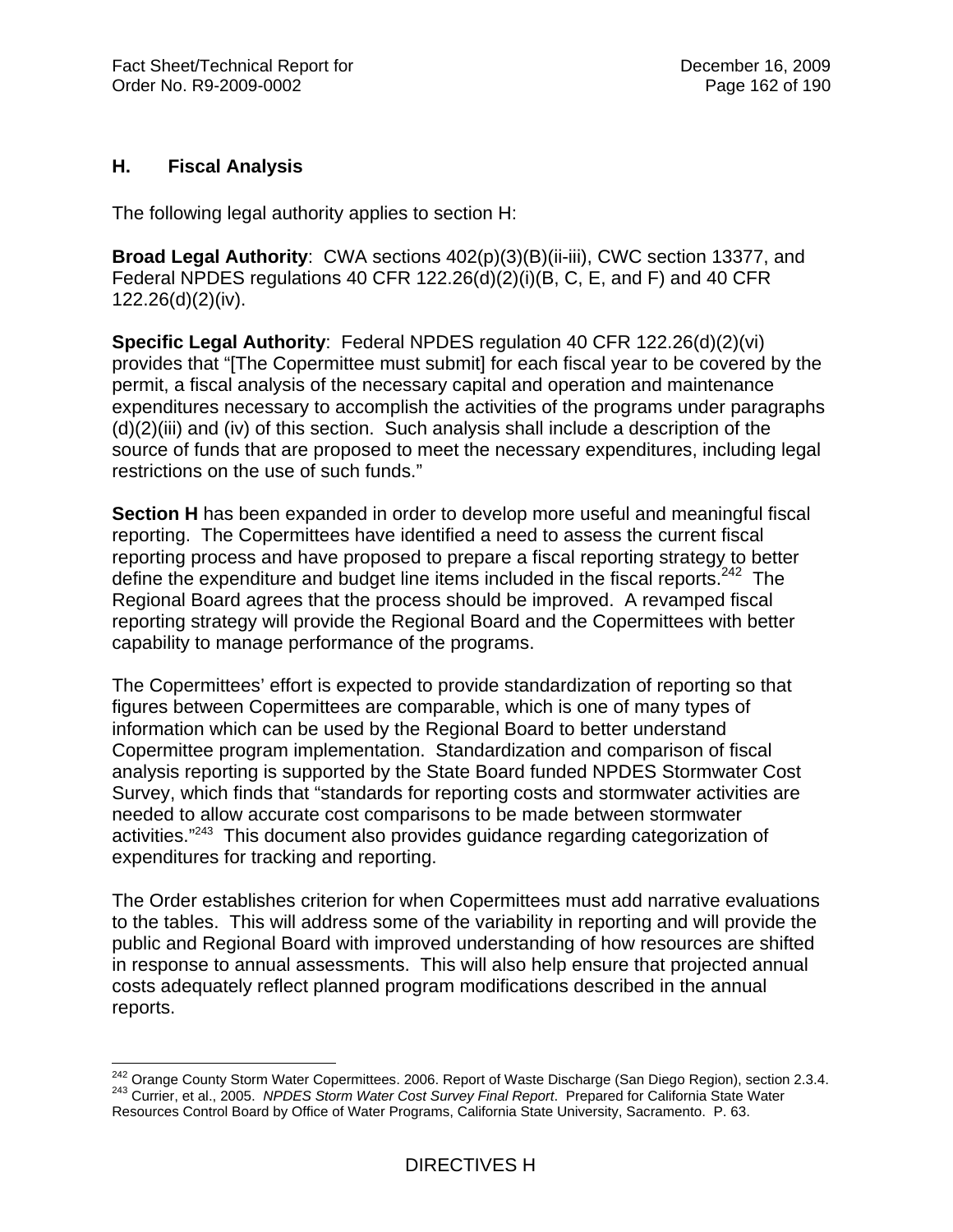The Regional Board has chosen not to require a description of fiscal benefits realized from implementation of the storm water protection program. This is a recommendation from the National Association of Flood and Stormwater Management Agencies.<sup>244</sup> For instance, the current fiscal assessment does not address city-wide fiscal benefits of protection (e.g., public health, tourism, property values, economic activity, beneficial uses, etc.), even though many costs currently reported to the Regional Board are for related activities. This type of assessment may help Copermittees improve the allocation of resources and it may help the Copermittees secure adequate funding for the program. Finally, it will provide a clearer picture of the storm water and non-storm water runoff program to the public and Regional Board. However, qualitative assessments could be overly subjective and most Copermittees likely lack the ability to provide accurate quantitative assessments. The Regional Board encourages Copermittees to consider means for conducting assessments of fiscal benefits derived from the programs. Such assessments could be conducted on a regional scale similar to studies of program costs conducted by the State Water Board<sup>245</sup> or community indicators by the Community Indicators Project.<sup>246</sup>

Currently, each Orange County municipality's annual report includes a table based on a template developed by the principal Copermittee. The template was meant to facilitate reporting consistency among the 13 Copermittees. The annual report table contains estimates of spending during the reported period and estimates of the next year's spending. The tables separate capital costs from operations and maintenance costs and are arranged by program element. In addition to the tables, each municipality reports on the sources of the funds, (e.g., general fund, special fee, grants, etc.) to demonstrate that resources have been secured. There is very heavy reliance on general funds.

Review of the fiscal analysis tables included in the annual reports has not been as straightforward as expected, and the value of the information is moderate. Generally, questions regarding the financial reporting process of individual Permittees have been adequately resolved during meetings to discuss the annual reports. Based on those meetings, the Regional Board staff has found that cities do not use consistent methods to fill in the tables because they use different accounting and budgeting processes, and certain stormwater program expenditures are not easily categorized into the table formats. Furthermore, stormwater permit-related activities involve several departments, which makes it difficult for the storm water manager to gather and decipher actual costs.

 $\overline{a}$ 244 National Association of Flood and Stormwater Management Agencies. 2006. *Guidance for Municipal*  Stormwater Funding. Prepared under a grant provided by the USEPA.<br>
<sup>245</sup> State Water Board, 2005. NPDES Stormwater Cost Survey.<br>
<sup>246</sup> Orange County 2006 Community Indicators Project. 2006. Sponsored by the County of Orang

County Business Council, and the Children and Families Commission of Orange County. Available on-line at www.oc.ca.gov/ceocommunity.asp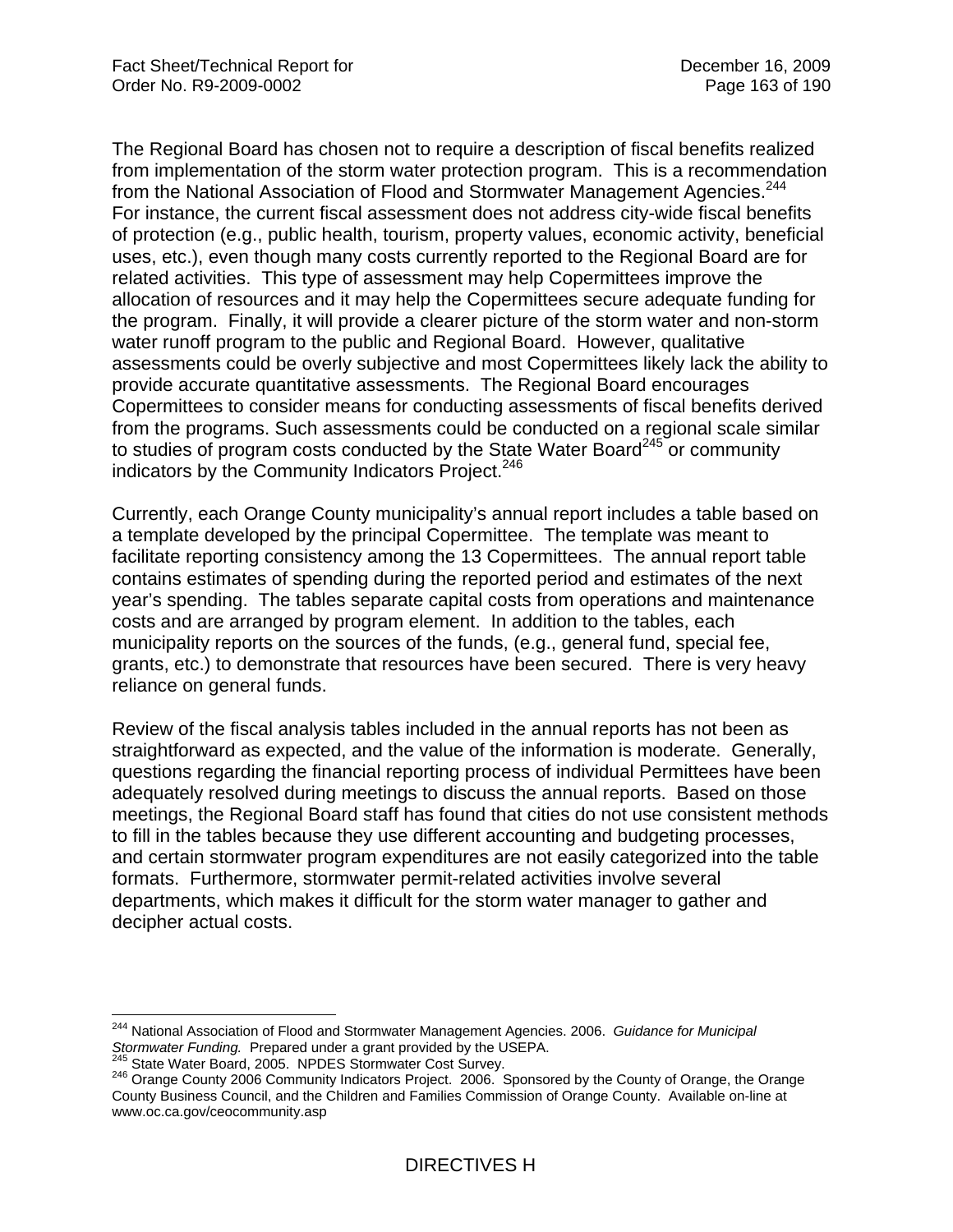These issues also make it difficult for the Copermittees to accurately compartmentalize expenditures within the format. The Copermittees are aware of the reporting discrepancies and have planned to modify the reporting template and guidelines. As a result, the current financial reporting provides estimates at best and cannot be reliably used to compare program implementation among most municipalities.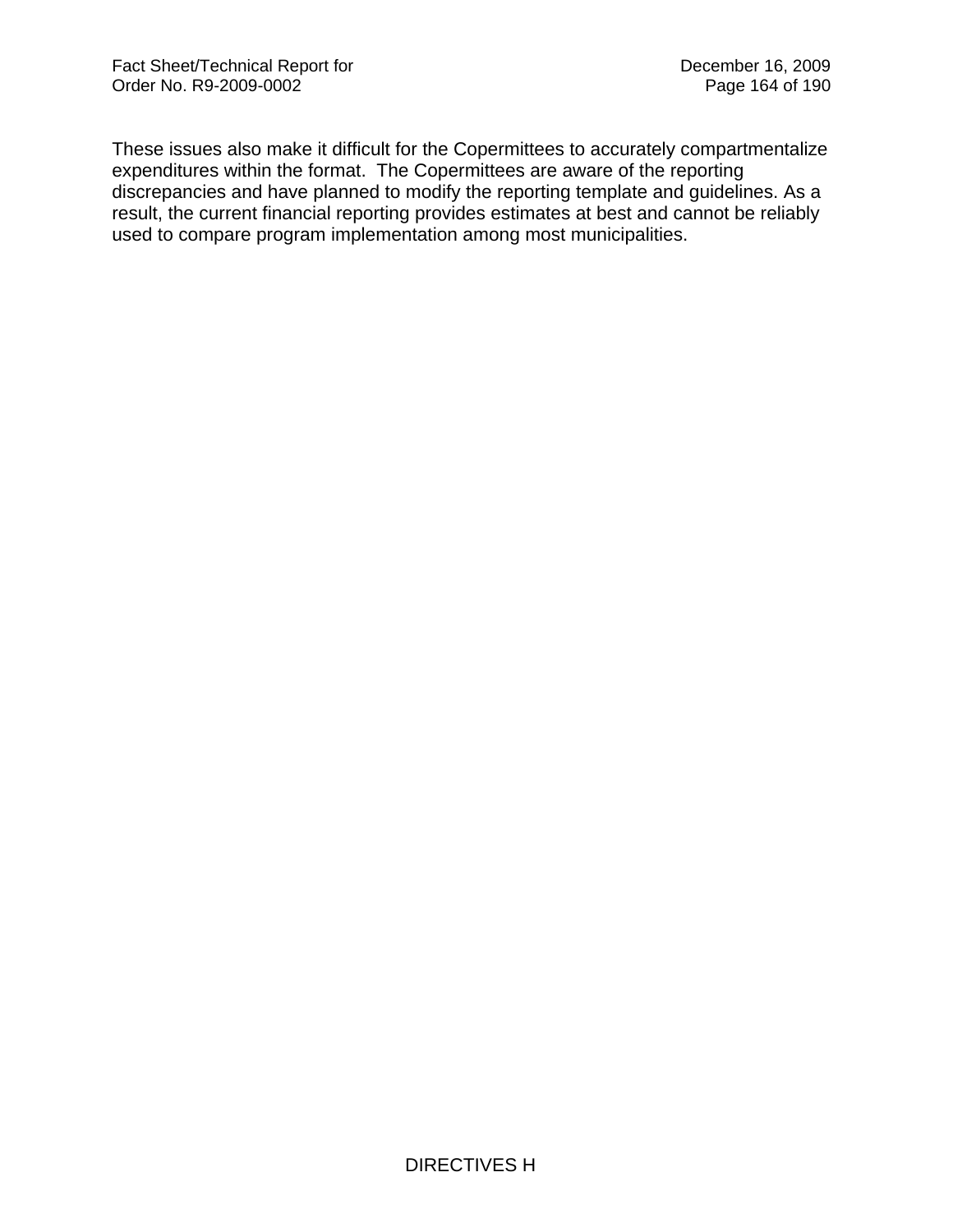#### **I. Total Maximum Daily Loads**

This section has been added to address any TMDLs that are adopted by the Regional Board. See Finding E.10 and Discussion.

## **J. Program Effectiveness Component**

The following legal authority applies to section J:

**Broad Legal Authority**: CWA sections 402(p)(3)(B)(ii-iii), CWC section 13377, and Federal NPDES regulations 40 CFR 122.26(d)(2)(i)(B, C, E, and F) and 40 CFR 122.26(d)(2)(iv).

**Specific Legal Authority**: Federal NPDES regulation 40 CFR 122.26(d)(2)(v) provides that the Copermittees must include "Estimated reductions in loadings of pollutants from discharges of municipal storm sewer constituents from municipal storm sewer systems expected as the result of the municipal storm water quality management program. The assessment shall also identify known impacts of storm water controls on ground water." Under Federal NPDES regulation 40 CFR 122.42(c) applicants must provide annual reports on the progress of their storm water management programs.

**Section J.1** (jurisdictional program effectiveness assessments) of the Order requires the Copermittees to assess the effectiveness of the implementation of their jurisdictional programs and activities. The section requires that the effectiveness strategy of the programs be designed around four classes of objectives and that the results are used to direct program modifications. The section does not specify the assessments to be conducted, but does require that assessment measures conform to the guidance developed by the California Storm Water Quality Association (CASQA). The Orange County Storm Water Program is supportive of the CASQA effort, and use of CASQA assessment techniques is consistent with the methodology proposed in the ROWD.247 248

The section is also consistent with the plan of the Copermittees to improve the efficacy of the assessment process.<sup>249</sup> The Copermittees currently report a series of metrics for spatial and temporal assessments across the County. The Program Effectiveness requirements of the Order provide the Copermittees with the framework for improving their standard assessment metrics.

 $\overline{a}$  $^{247}$  The structure of planned program effectiveness is proposed in section 1.2.2 of the 2007 ROWD. The ROWD then identifies current and potential assessment outcome levels within each major program chapter (e.g., new development, construction, etc.).

<sup>&</sup>lt;sup>248</sup> CASQA 2007. Municipal Stormwater Program Effectiveness Assessment Guidance.<br><sup>249</sup> Orange County Storm Water Copermittees. 2006. Report of Waste Discharge (San Diego Region), section 3.3.2.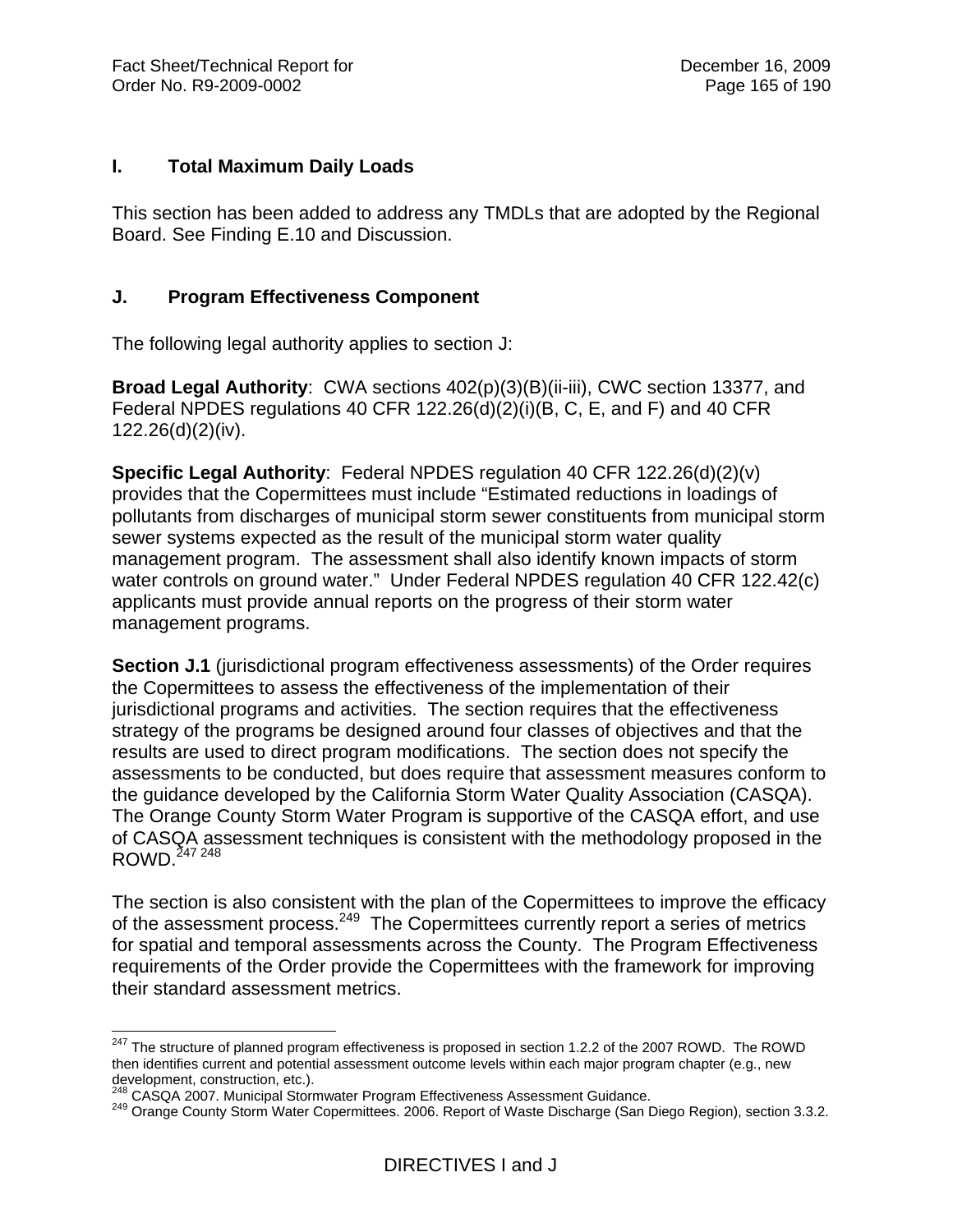The Order provides focus to the assessment methodology by requiring that impaired waterbodies and environmentally-sensitive areas are specifically addressed. In this way, the high priority water quality issues will receive a high level of attention, consistent with USEPA and CASQA guidance for prioritization. The Order provides flexibility to establish the actual metrics for each assessment outcome level. The Order also provides the Copermittees flexibility to develop objectives for the general program components based on the CASQA guidance, as is proposed in the ROWD and DAMP.

In addition, Section J.1 requires that an effectiveness assessment strategy is developed and implemented in response to actions taken by a Copermittee to comply with Section A.3 (Prohibitions and Receiving Water Limitations) of the Order. Section A.3 outlines the procedure for addressing instances when jurisdictional programs implement control actions in response to determinations that discharges from the MS4 are causing or contributing to violations of water quality standards.

This section includes a requirement for the Copermittees to develop and implement a workplan identifying and addressing the highest priority issues in the watershed. The workplan requirement in the JRMP section has been added to ensure Copermittees are allocating resources and effort to address priority problems and pollutants identified in the watershed analysis. This section has been added to ensure Copermittees use the annual watershed water quality assessment to asses, adjust and tailor their JRMP programs.

**Section J.2** (program modification) of the Order requires the Copermittees to improve jurisdictional activities or BMPs when they are found to be ineffective or when water quality impairments are continuing. This requirement fulfills the purpose of conducting effectiveness assessments – to improve and refine the Copermittees' programs. The requirement is consistent with USEPA's Phase II regulations, which state: "If the permittee determines that its original combination of BMPs are not adequate to achieve the objectives of the municipal program, the MS4 should revise its program to implement BMPs that are adequate […]."250

**Section J.3** (reporting) of the Order describes the information required to be submitted in jurisdictional annual reports pertaining to program effectiveness assessments, review, and response. The reporting will demonstrate whether Copermittees have appropriately responded to the effectiveness assessments.

 $\overline{a}$  $^{250}$  Federal Register / Vol. 64, No. 235 / Wednesday, December 8, 1999 / Rules and Regulations. P. 68762.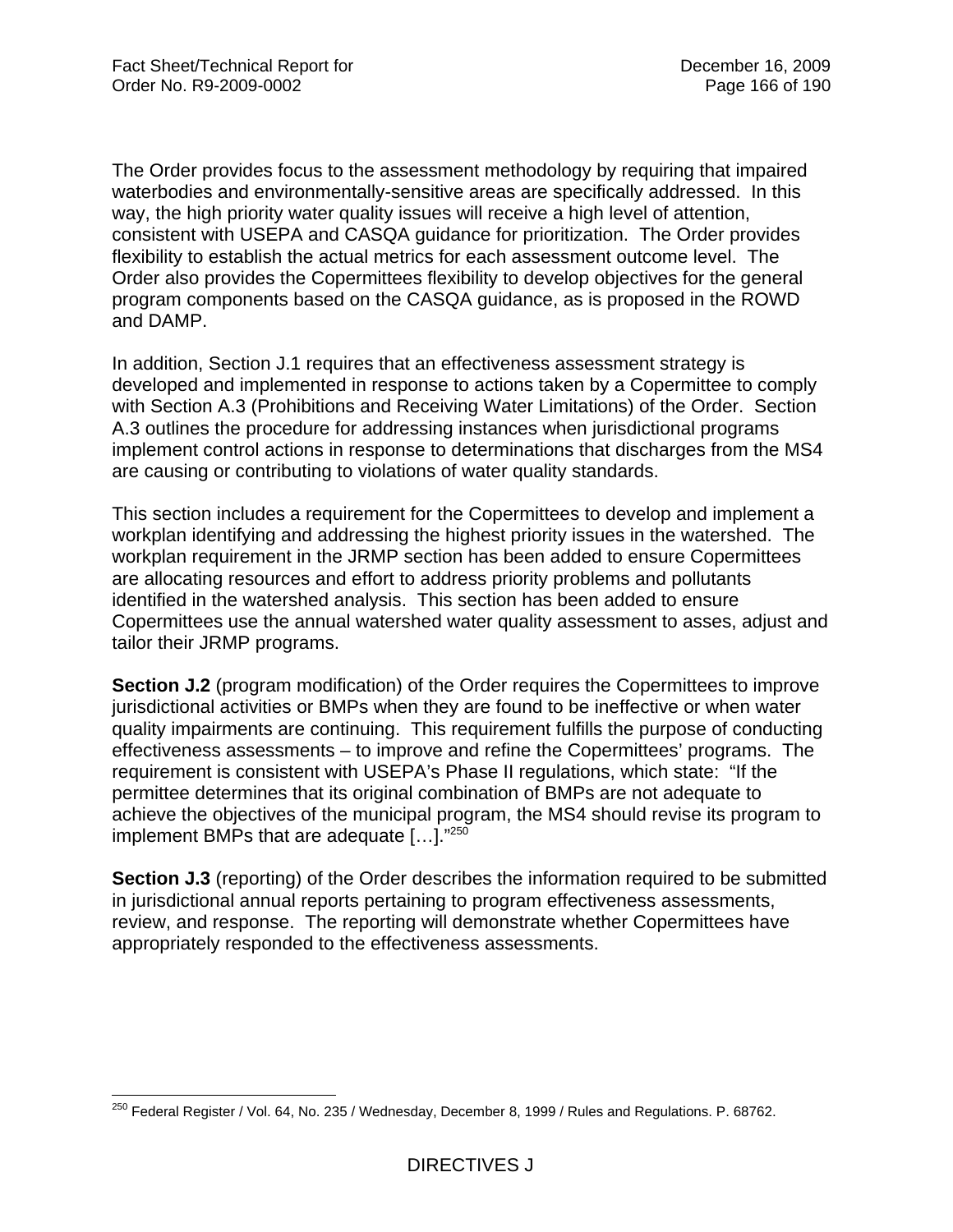# **K. Reporting**

The following legal authority applies to section K:

**Broad Legal Authority**: CWA sections 402(p)(3)(B)(ii-iii), CWC section 13377, and Federal NPDES regulations 40 CFR 122.26(d)(2)(i)(B, C, E, and F) and 40 CFR 122.26(d)(2)(iv).

**Specific Legal Authority**: Federal NPDES regulation 40 CFR 122.42(c) requires that "The operator of a large or medium municipal separate storm sewer system or a municipal separate storm sewer system that has been designated by the director under § 122.26(a)(1)(v) of this part must submit an annual report by the anniversary of the date of the issuance of the permit for such system. The report shall include: (1) The status of implementing the components of the storm water management program that are established as permit conditions; (2) Proposed changes to the storm water management program that are established as permit condition. Such proposed changes shall be consistent with  $\S$  122.26(d)(2)(iii) of this part; (3) Revisions, if necessary, to the assessment of controls and the fiscal analysis reported in the permit application under § 122.26(d)(2)(iv) and (d)(2)(v) of this part; (4) A summary of data, including monitoring data, that is accumulated throughout the reporting year; (5) Annual expenditures and budget for year following each annual report; (6) A summary describing the number and nature of enforcement actions, inspections, and public education programs; (7) Identification of water quality improvements or degradation."

California Water Code section 13267 provides that "the Regional Board may require than any person who has discharged […] shall furnish, under penalty of perjury, technical or monitoring reports which the regional board requires."

**Section K.1** (Jurisdictional Runoff Management Plans and Watershed Workplans) outlines the process and due dates for submitting plans. The information to be included in the Jurisdictional and Watershed plans must be sufficient to demonstrate the capacity to implement the requirements of Section G and Section J, respectively, of the Order.

Two general modifications from Order No. R9-2002-0001 result in reduced reporting effort by the Copermittees. First, in many cases, the requirements of the Order should not necessitate a complete rewrite of the plans, as was basically done in 2003. Only sections of the Order which are new or have been significantly changed should warrant rewriting of plans' sections. Second, the WRMP annual reporting is no longer due in January. Annual reporting will occur during a watershed review meeting conducted some time during the calendar year. The Regional Board plans to work with the Copermittees and provide guidance regarding where JRMPs must be updated in accordance with the Order. This will help ensure that rewriting, reporting, and review efforts are minimized.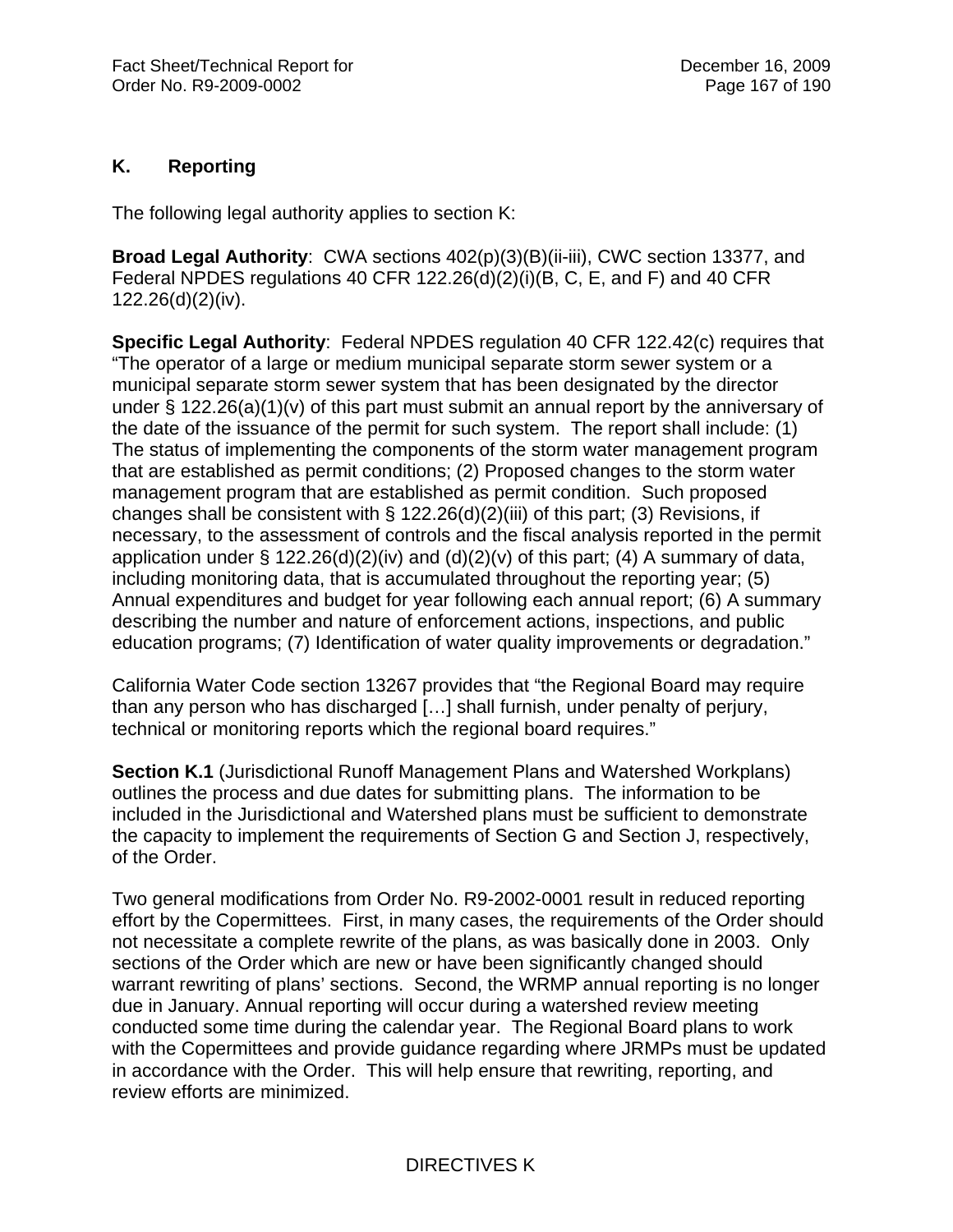The reporting requirements include two significant additions. The first addition is a summary reporting checklist which has been added to the reporting requirements. The checklist has been added to ensure that Copermittees evaluate and demonstrate compliance with all requirements in the Order.

**Section K.2** (Other Required Reports) include requirements for information to be included in the SSMP update and the Report of Waste Discharge for the next permit reissuance. The Order requires submittal of a ROWD prior to the expiration of the Order. The section identifies the minimum information to be included in the ROWD, based on USEPA's May 17, 1996 guidance "Interpretive Policy Memorandum on Reapplication Requirements for Municipal Separate Storm Sewer Systems."

**Section K.3** (Annual Reports) outlines the process and roles of the Copermittees for developing and submitting the JRMP annual report. Information to be included in the annual reports is described in Section K.3.a.3. The due dates have been changed. The JRMP is due approximately six weeks earlier than under Order No. R9-2002- 0001. This change is necessary because the existing timelines prevented efficient response by the Copermittees to comments from the Regional Board and the Copermittees' own review. However, the Copermittees may propose alternate reporting criteria and schedules, as part of their updated JRMP, for the Executive Officer's acceptance.

Each Copermittee is required to maintain records demonstrating that Permit activity requirements have been met, which allows the Regional Board to confirm compliance as needed, such as via inspections, program audits, or requests for information per California Water Code Sections 13225 and 13267.

Reporting requirements in the Order focus on results and responses to the effectiveness assessments conducted by the Copermittees. This will allow the Regional Board to determine how appropriately municipalities adapt and tailor their programs to findings from activities and monitoring results. Assessment of progress toward meeting the objectives is possible because the data collected by the Copermittees under Order No. R9-2002-0001 can be used to establish baseline conditions. Compared to activity-based reporting, this will greatly enhance the ability of the Regional Board, Copermittees, and the public to determine whether the programs are successful.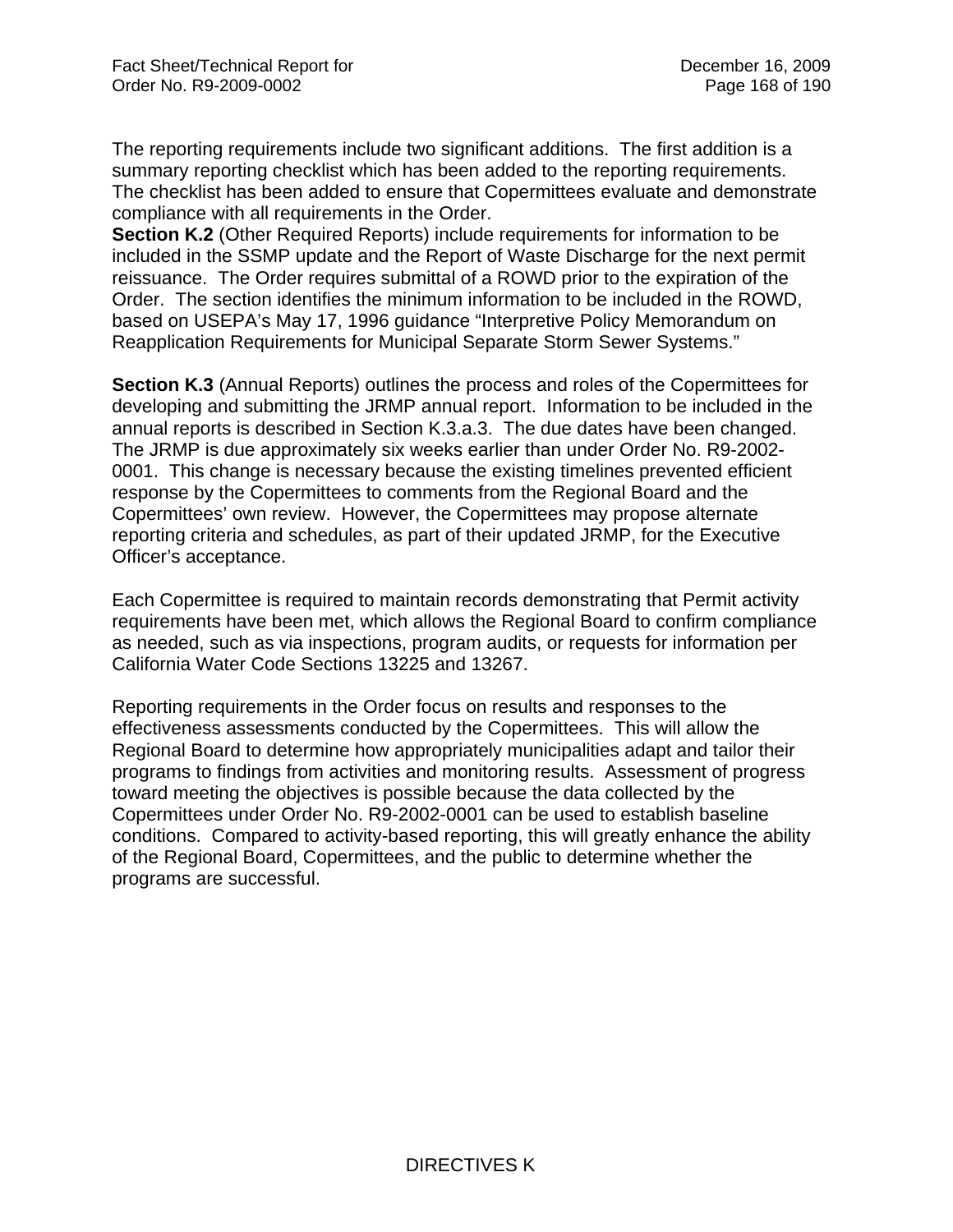The Order reduces the amount of program activity-based reporting from Order No. R9-2002-0001. Under the CASQA assessment model, activity-based reporting includes primarily outcomes that document compliance with permit requirements (Level 1 outcomes), rather than being indicators of the impact of activity implementation. $251$  This approach is consistent with guidance from the USEPA, which notes that annual reports should highlight program effectiveness as well as describing activities.252 This emphasis is also consistent with recommendations from the National Academy of Public Administration in its report to USEPA on Evaluating Environmental Progress, which suggest that reviewing activities data provides limited value when evaluating the effectiveness of programs and resulting environmental conditions.<sup>253</sup>

The Order maintains some reporting requirements for certain activity-based outcomes. These are mostly focused on activities that establish or revise municipal processes related to storm water runoff and management. The processes required by the Order are especially important in situations where sustaining water quality improvements may require activities that extend beyond the five-year period of the NPDES permit.

In addition, the Order maintains many activity-based reporting requirements related to enforcement of local requirements, with an emphasis on the results from such activities. This is intended to facilitate review of the contributions that inspection and enforcement activities have made toward meeting the goals of the Order. Reporting of these types of activities is supported by recommendations from the National Academy of Public Administration in its report to the USEPA: *Evaluating Environmental Progress: How EPA and the States Can Improve the Quality of Enforcement and Compliance Information* (June 2001).254 Other activity-based reporting has been reduced to selected items based on consideration of program priorities.

Another source of prioritization for activity-based reporting is the *Storm Water Panel Recommendations to the California State Water Resources Control Board The Feasibility of Numeric Effluent Limits Applicable to Discharges of Storm Water Associated with Municipal, Industrial and Construction Activities* (June 19, 2006). In particular, the panel highlighted needs to improve the design, maintenance, and inspections of best management practices.

 $\overline{a}$  $251$  Level 1 outcomes under the CASQA guidance include documentation that required activities have been implemented.

<sup>252</sup> USEPA 2007. *MS4 Program Evaluation Guidance.* USEPA Office of Wastewater Management EPA-833-R-07- 003. January 2007 field test version.

<sup>&</sup>lt;sup>253</sup> National Academy of Public Adminstration 2001. Evaluating Environmental Progress: How EPA and the States Can Improve the Quality of Enforcement and Compliance Information (June 2001). http://www.napawash.org 254 The National Academy of Public Administration report is available on-line at http://www.napawash.org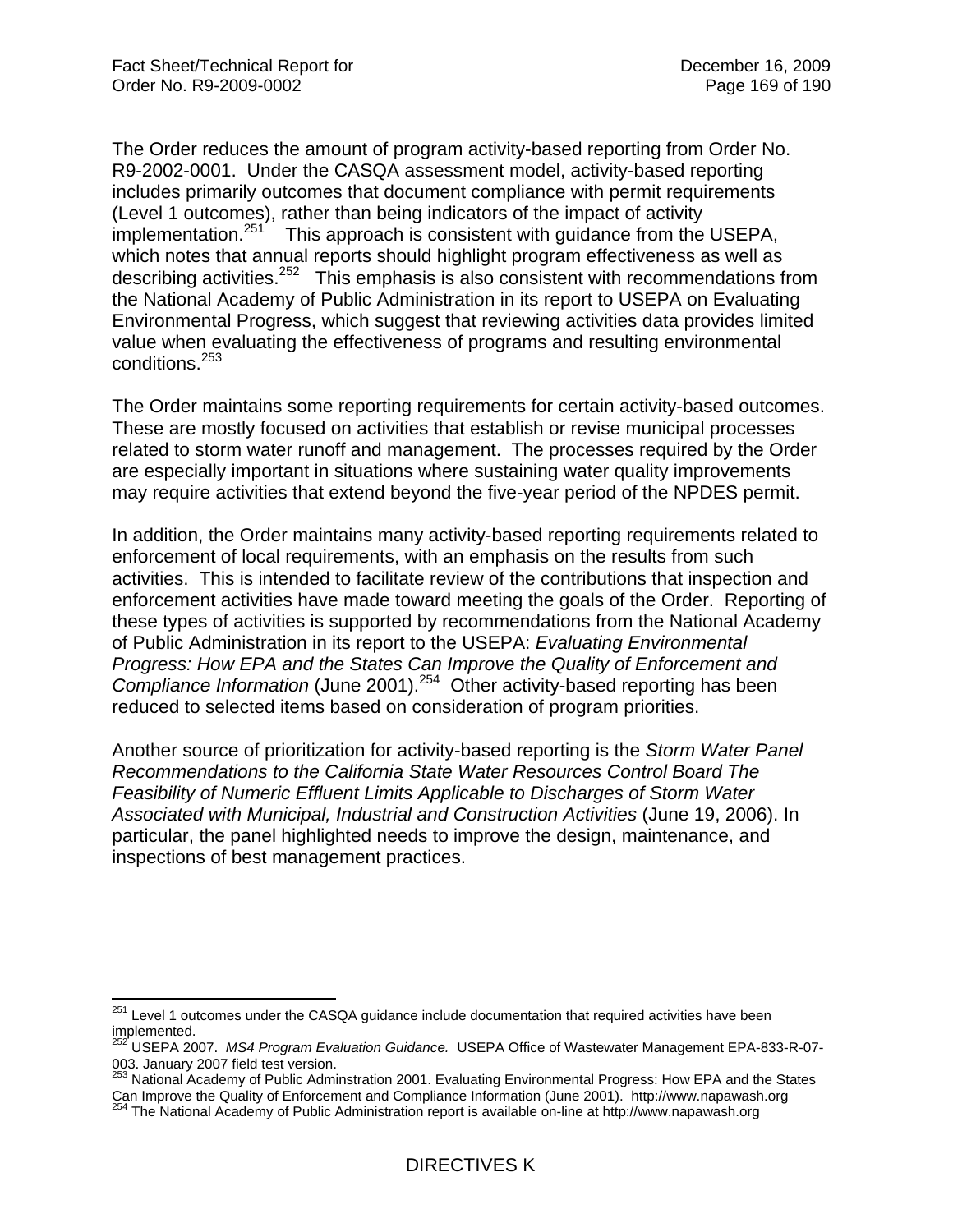## **L. Modification of Programs**

The following legal authority applies to section L:

**Broad Legal Authority**: CWA sections 402(p)(3)(B)(ii-iii), CWC section 13377, and Federal NPDES regulations 40 CFR 122.26(d)(2)(i)(B, C, E, and F) and 40 CFR 122.26(d)(2)(iv).

**Section L** of the Order provides a process for the Copermittees to modify their runoff management programs. This process will be useful so that the Copermittees can continue to refine and improve their programs based on the findings of their annual program effectiveness assessments. The process allows for minor modifications to the Copermittees' programs where the Copermittees can exhibit that the modifications meet or exceed existing legal requirements under the Order. Such a process avoids lengthy and time consuming formal approvals of proposed modifications before the Regional Board, while still ensuring compliance with applicable legal standards and the Order. The process included in the Order is based on a process utilized by the San Francisco Bay Area Regional Water Quality Control Board in their MS4 permit for Alameda County.255

1

<sup>&</sup>lt;sup>255</sup> San Francisco Bay Area Regional Water Quality Control Board, 2003. Order No. R2-2003-0021. P. 45.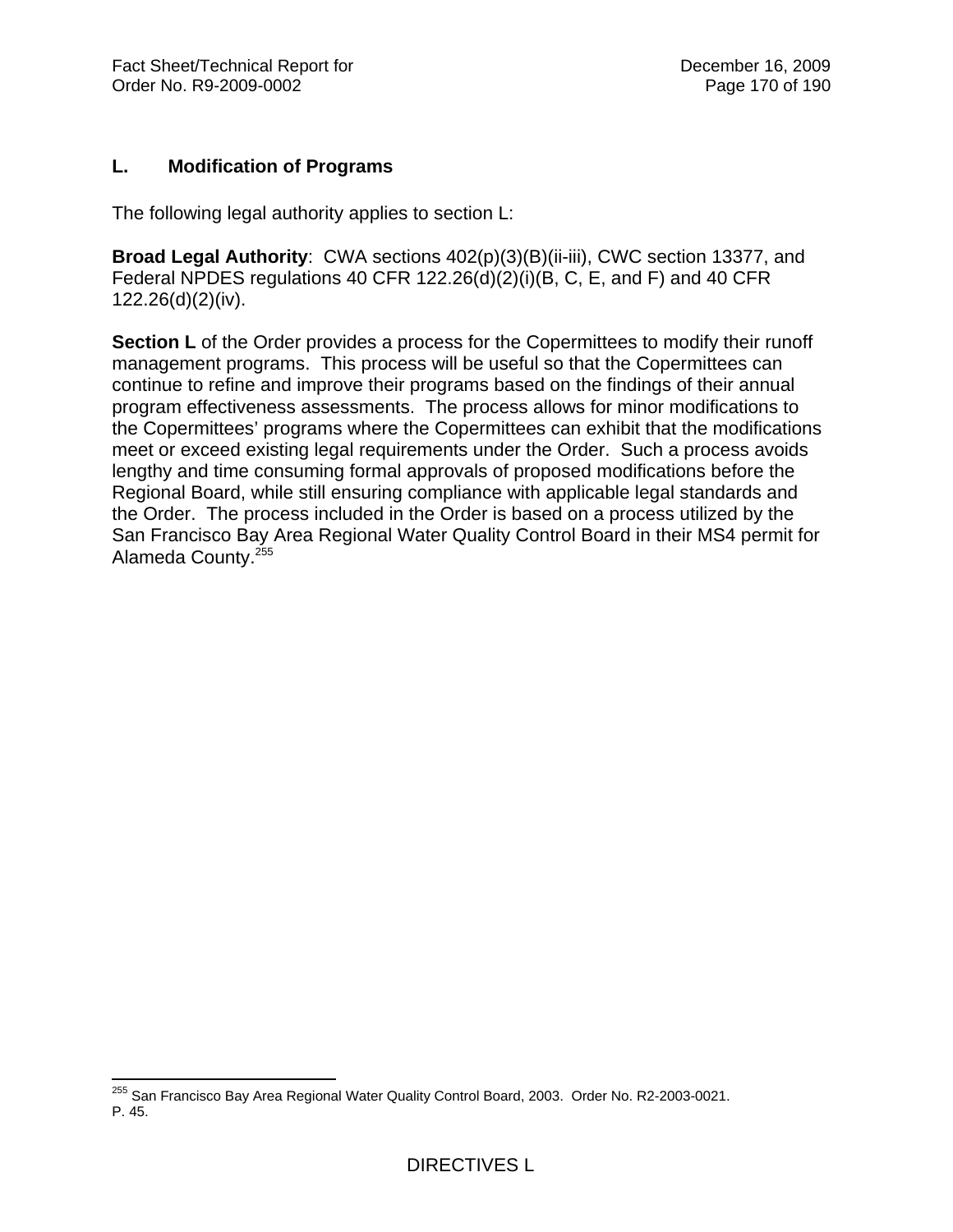## **M. Principal Permittee Responsibilities**

The following legal authority applies to section M:

**Broad Legal Authority**: CWA sections 402(p)(3)(B)(ii-iii), CWC section 13377, and Federal NPDES regulations 40 CFR 122.26(d)(2)(i)(B, C, E, and F) and 40 CFR 122.26(d)(2)(iv).

**Specific Legal Authority**: Federal NPDES regulation 40 CFR 122.26(a)(3)(iii)(C) provides that "A regional authority may be responsible for submitting a permit application."

Federal NPDES regulation 40 CFR 122.26(d)(2)(i)(D) provides that "[The Copermittee must demonstrate that it can control] through interagency agreements among coapplicants the contribution of pollutants from one portion of the municipal system to another portion of the municipal system."

No significant changes were made to this section.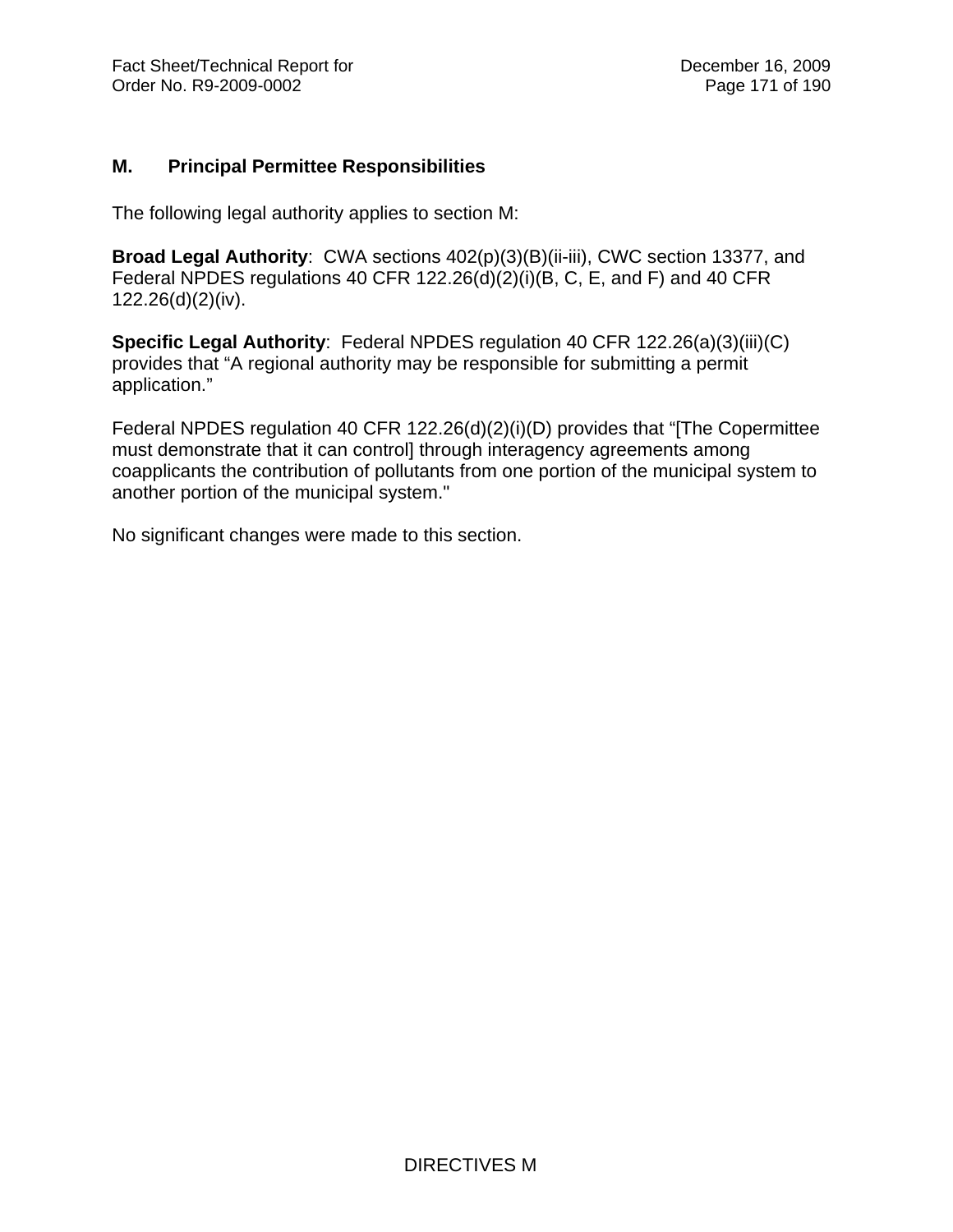#### **N. Receiving Waters Monitoring and Reporting**

#### **The following legal authority applies to section N:**

**Broad Legal Authority**: CWA sections 402, 402(p)(3)(B)(ii-iii), CWC section 13377, and Federal NPDES regulations 40 CFR 122.26(d)(2)(i)(B, C, E, and F) and 40 CFR 122.26(d)(2)(iv).

**Specific Legal Authority**: Copermittees must conduct a comprehensive monitoring program as required under Federal NPDES regulations 40 CFR 122.26(d)(2)(iii) and 122.44.

See section T of this Fact Sheet/Technical Report for a discussion of changes to the Receiving Waters Monitoring and Reporting Program.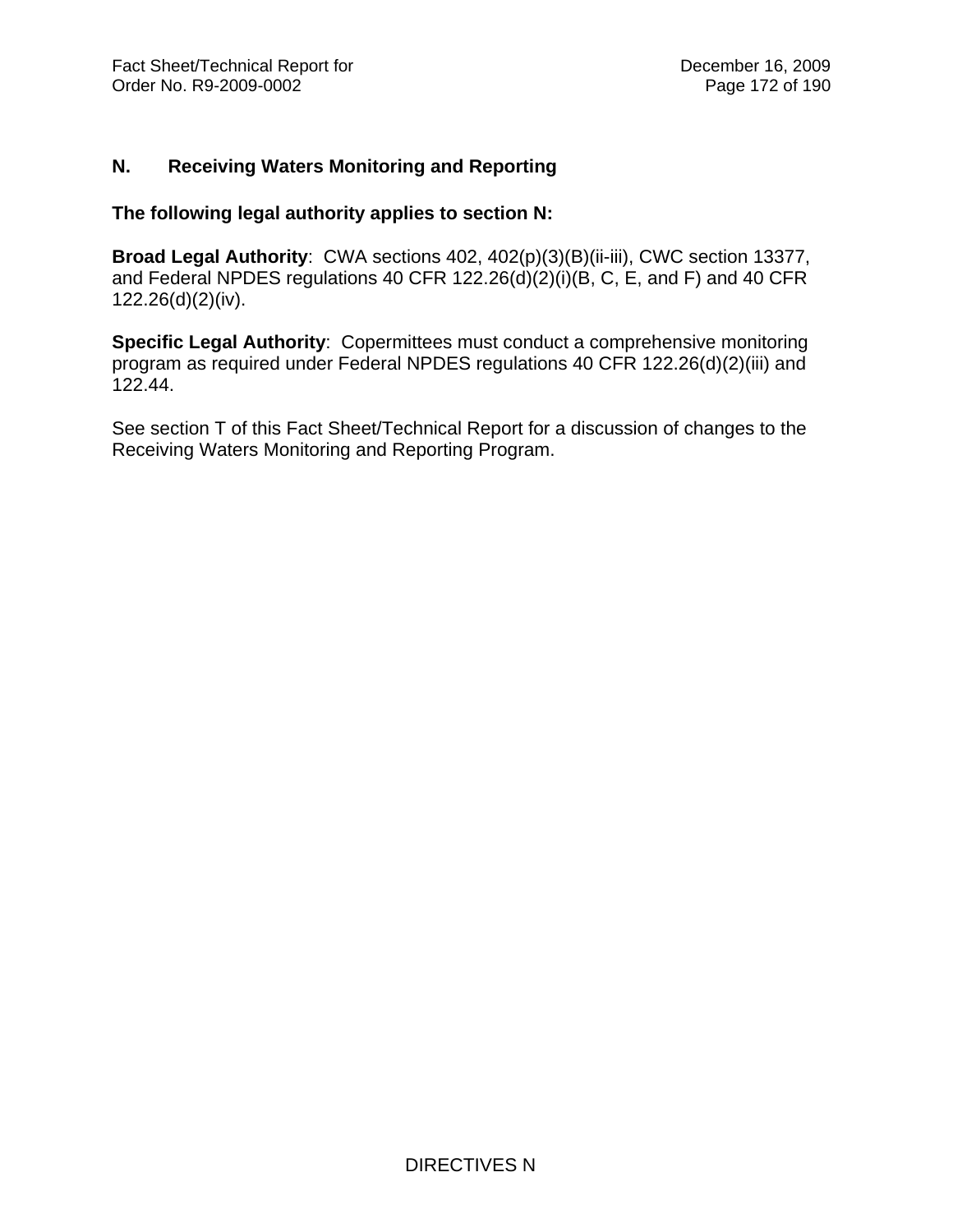## **O. Standard Provisions, Reporting Requirements, And Notifications**

#### **The following legal authority applies to section O:**

**Broad Legal Authority**: CWA sections 402(p)(3)(B)(ii-iii), CWC section 13377, and Federal NPDES regulations 40 CFR 122.26(d)(2)(i)(B, C, E, and F) and 40 CFR 122.26(d)(2)(iv).

**Specific Legal Authority**: Standard provisions, reporting requirements, and notifications are consistent to all NPDES permits and are generally found in Federal NPDES regulation 40 CFR 122.41.

**Section L.2** of the Order has been changed to remove the statement that all plans and reports submitted in compliance with the Order are an enforceable part of the Order. This statement has been removed because it is unnecessary. The Order itself contains sufficient detailed requirements to ensure that compliance with discharge prohibitions, receiving water limitations, non-storm water action levels and the narrative standard of MEP for storm water are achieved. Implementation by the Copermittees of programs in compliance with the Order's requirements, prohibitions, and receiving water limitations is the pertinent compliance standard to be used under the Order, as opposed to assessing compliance by reviewing the Copermittees' implementation of their plans alone.

Rather than being substantive components of the Order itself, the Copermittees' management plans are simply descriptions of their runoff management programs required under the Order. These plans serve as procedural correspondence which guides program implementation and aids the Copermittees and Regional Board in tracking implementation of the programs. In this manner, the plans are not functional equivalents of the Order. For these reasons, the Copermittees' runoff management plans need not be an enforceable part of the Order.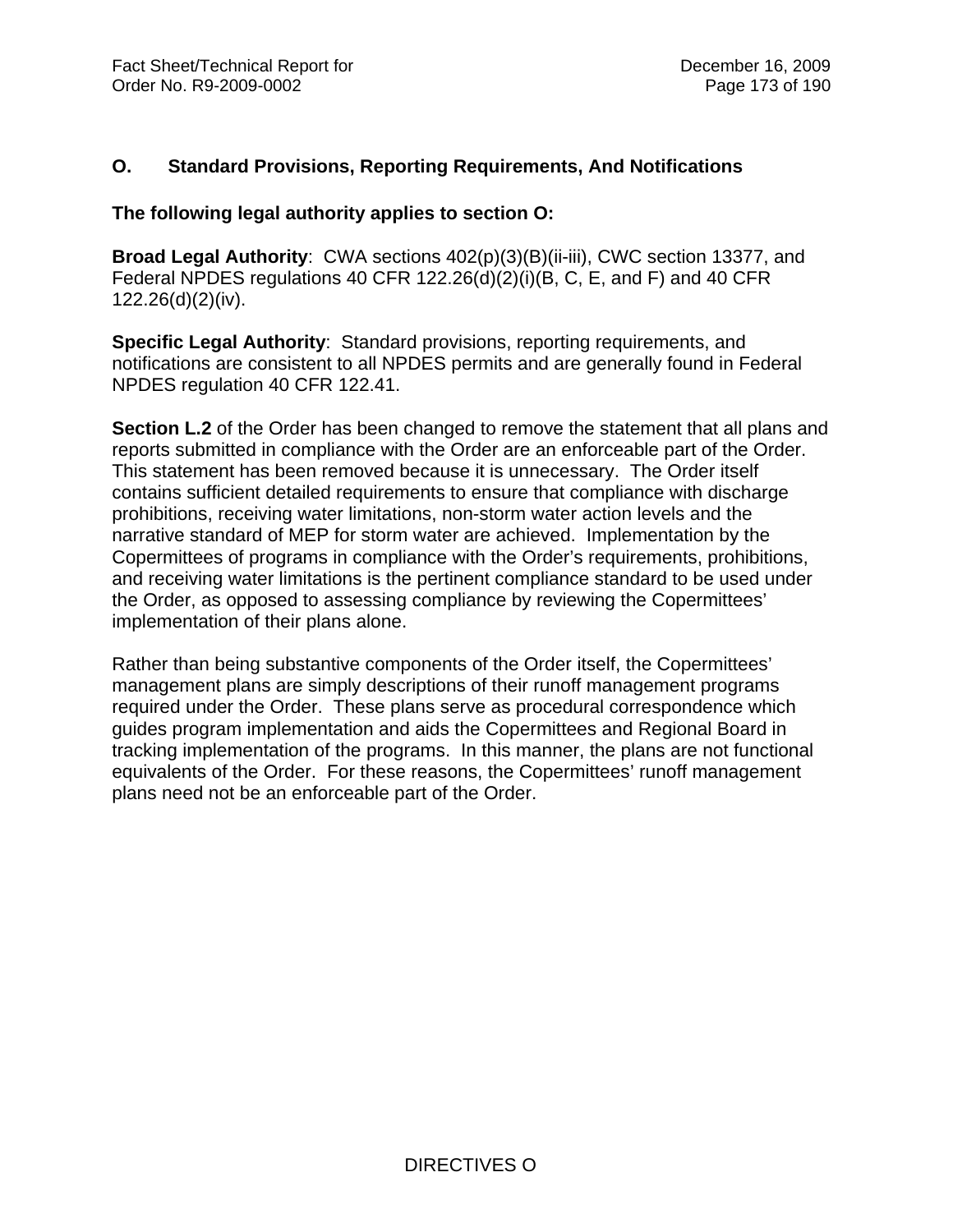## **P. Attachment A – Basin Plan Prohibitions**

The following legal authority applies to Attachment A:

**Broad Legal Authority**: CWA sections 402(p)(3)(B)(ii-iii), CWC section 13377, and Federal NPDES regulations 40 CFR 122.26(d)(2)(i)(B, C, E, and F) and 40 CFR 122.26(d)(2)(iv).

**Specific Legal Authority**: California Water Code Section 13243 provides that "A regional board, in a water quality control plan or in waste discharge requirements, may specify certain conditions or areas where the discharge of waste, or certain types of waste, will not be permitted."

California Water Code Section 13263(a) provides that waste discharge requirements prescribed by the SDRWQCB implement the Basin Plan.

No significant changes were made to this attachment.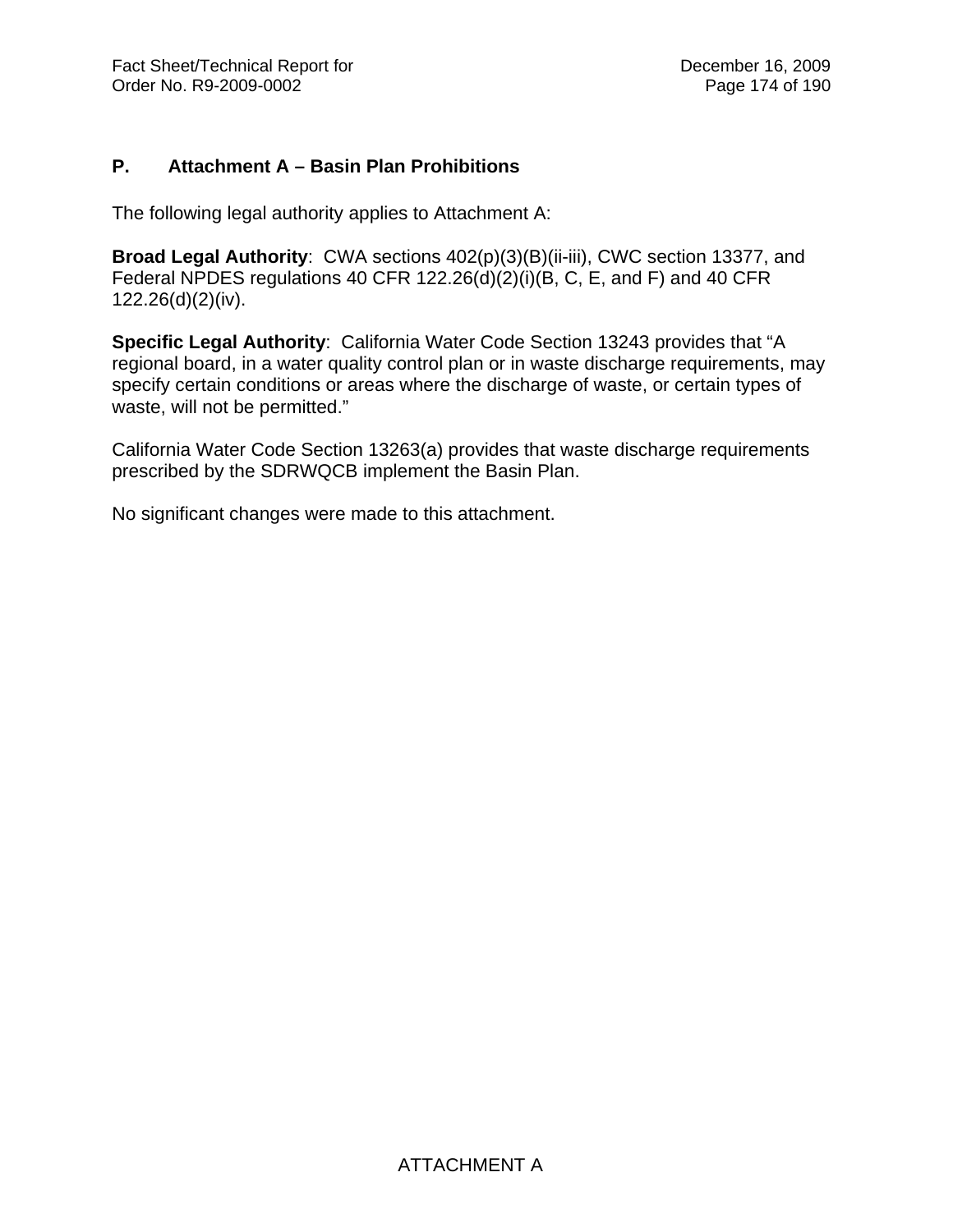# **Q. Attachment B – Standard Provisions**

The following legal authority applies to Attachment B:

**Broad Legal Authority**: CWA sections 402(p)(3)(B)(ii-iii), CWC section 13377, and Federal NPDES regulations 40 CFR 122.26(d)(2)(i)(B, C, E, and F) and 40 CFR 122.26(d)(2)(iv).

**Specific Legal Authority**: Standard provisions, reporting requirements, and notifications are consistent to all NPDES permits and are generally found in Federal NPDES regulation 40 CFR 122.41.

Attachment B includes Standard Provisions which have been developed by the State Board. These Standard Provisions ensure that NPDES permits are consistent and compatible with USEPA's federal regulations. Some Standard Provisions sections specific to publicly owned sewage treatment works are not included in Attachment B.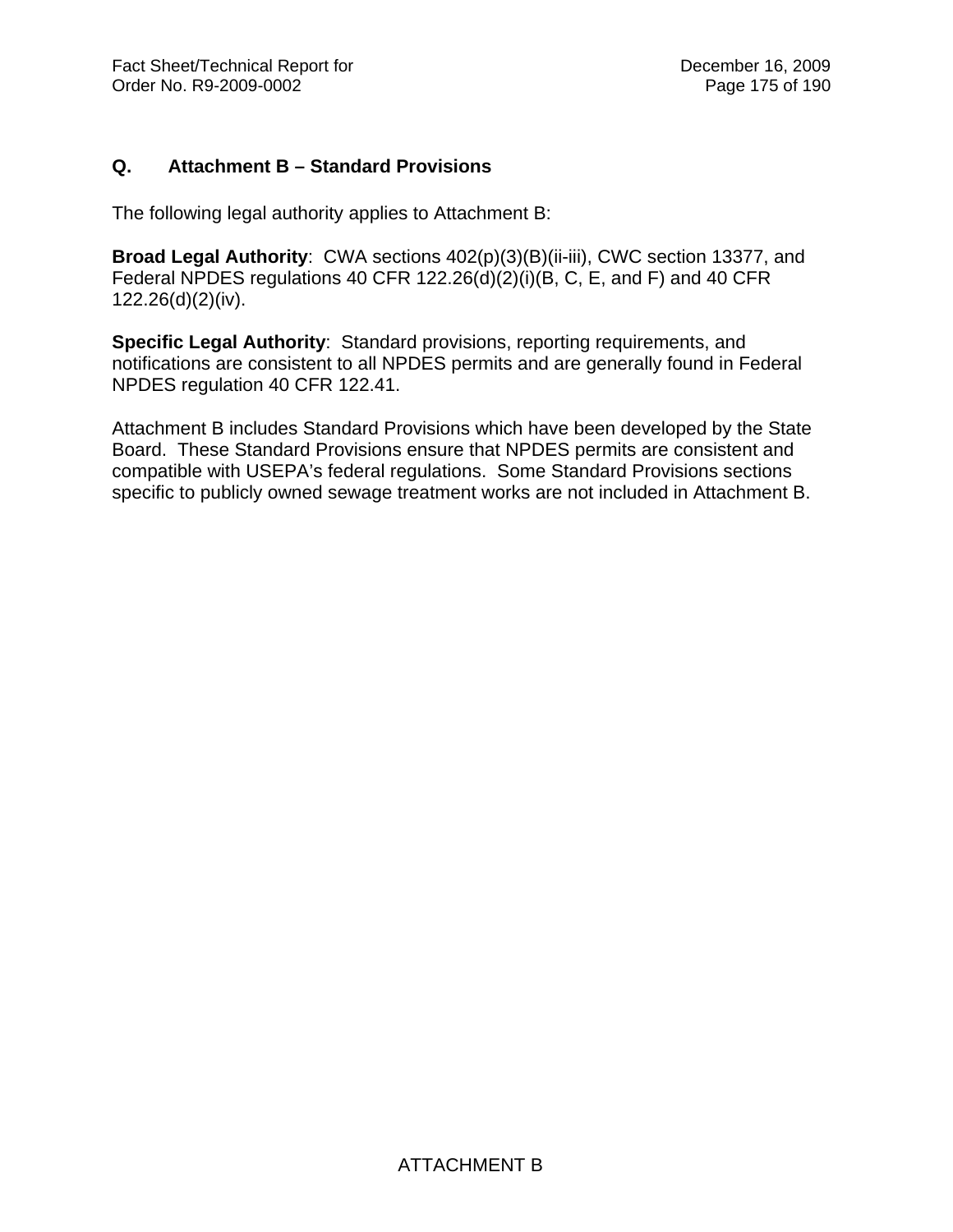# **R. Attachment C – Definitions**

The following legal authority applies to Attachment C:

**Broad Legal Authority**: CWA sections 402(p)(3)(B)(ii-iii), CWC section 13377, and Federal NPDES regulations 40 CFR 122.26(d)(2)(i)(B, C, E, and F) and 40 CFR 122.26(d)(2)(iv).

Attachment C contains definitions for terms found in the Order. In addition, definitions for terms previously defined in Order No. R9-2002-0001 Attachment D, but which are not found in the current Order, have been deleted.

An additional section which includes acronyms and abbreviations has been added. This is to ensure clarity and prevent confusion of terms. Definitions have been added for new terms used in the permit to provide a clear understanding of their meaning and use.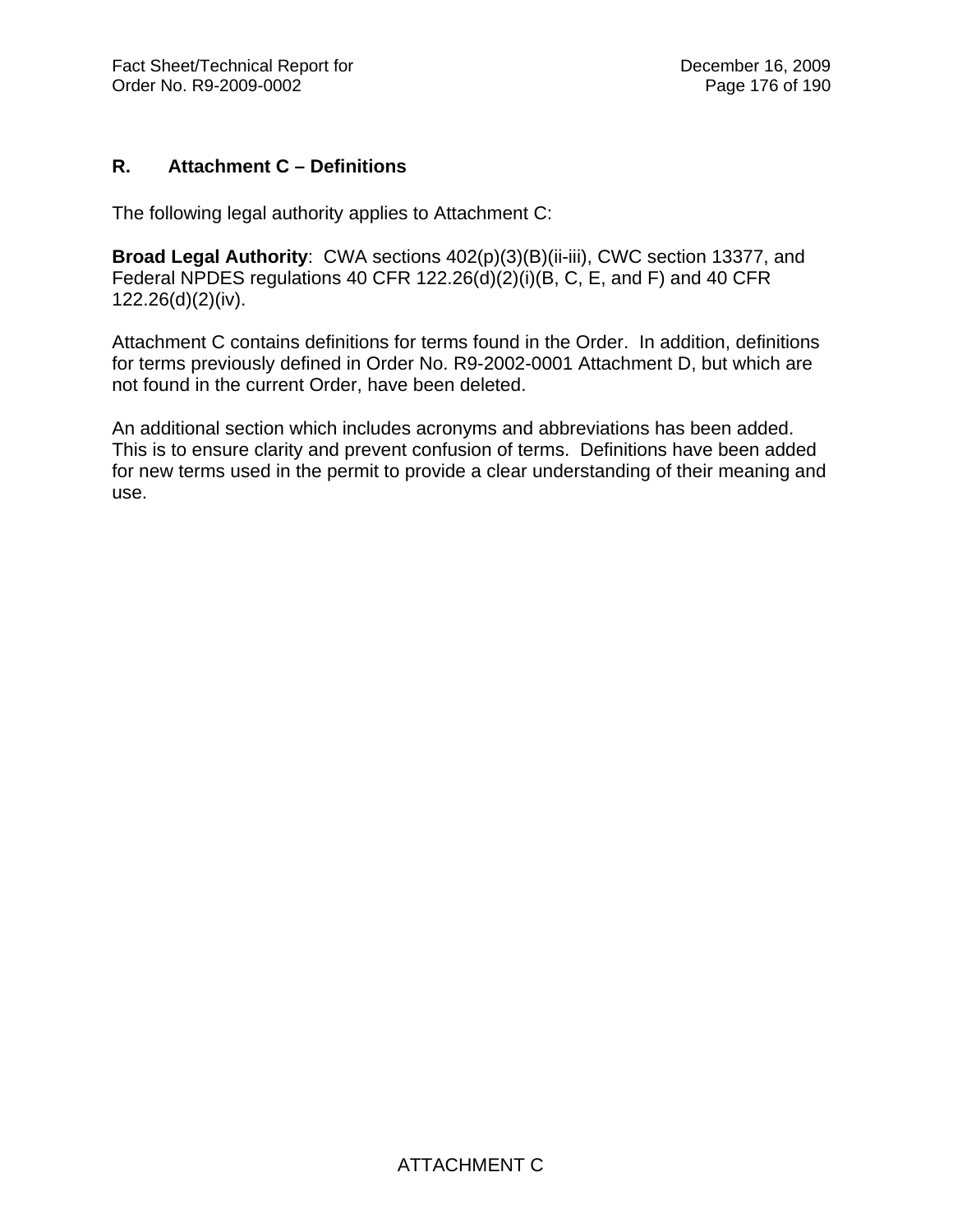# **S. Attachment D – Summary of Submittals**

The following legal authority applies to Attachment D:

**Broad Legal Authority**: CWA sections 402(p)(3)(B)(ii-iii), CWC section 13377, 13383, and Federal NPDES regulations 40 CFR 122.26(d)(2)(i)(B, C, E, and F) and 40 CFR 122.26(d)(2)(iv) and 122.44(i).

**Specific Legal Authority**: Federal NPDES regulation 40 CFR 122.42(c) requires that "The operator of a large or medium municipal separate storm sewer system or a municipal separate storm sewer system that has been designated by the director under § 122.26(a)(1)(v) of this part must submit an annual report by the anniversary of the date of the issuance of the permit for such system. The report shall include: (1) The status of implementing the components of the storm water management program that are established as permit conditions; (2) Proposed changes to the storm water management program that are established as permit condition. Such proposed changes shall be consistent with  $\S$  122.26(d)(2)(iii) of this part; (3) Revisions, if necessary, to the assessment of controls and the fiscal analysis reported in the permit application under  $\S$  122.26(d)(2)(iv) and (d)(2)(v) of this part; (4) A summary of data, including monitoring data, that is accumulated throughout the reporting year; (5) Annual expenditures and budget for year following each annual report; (6) A summary describing the number and nature of enforcement actions, inspections, and public education programs; (7) Identification of water quality improvements or degradation."

California Water Code section 13267 provides that "the regional board may require than any person who has discharged […] shall furnish, under penalty of perjury, technical or monitoring reports which the regional board requires."

Attachment D to the Order provides a table summary of scheduled submittals required by the Order. Unscheduled submittals are no longer added to the table, since there is no proper due date for such submittals. A task summary has not been created for the Order, since the previous task summary was found to be redundant, repeating information found in the submittal summary and elsewhere in the Order.

A Jurisdictional Runoff Management Program (JRMP) Annual Report Checklist has been added to the reporting requirements. This addition is to determine and ensure that all requirements of the permit are being met. A Jurisdictional Runoff Management Program (JRMP) Annual Report Checklist has been added to the reporting requirements. This addition is to determine and ensure that all requirements of the permit are being met.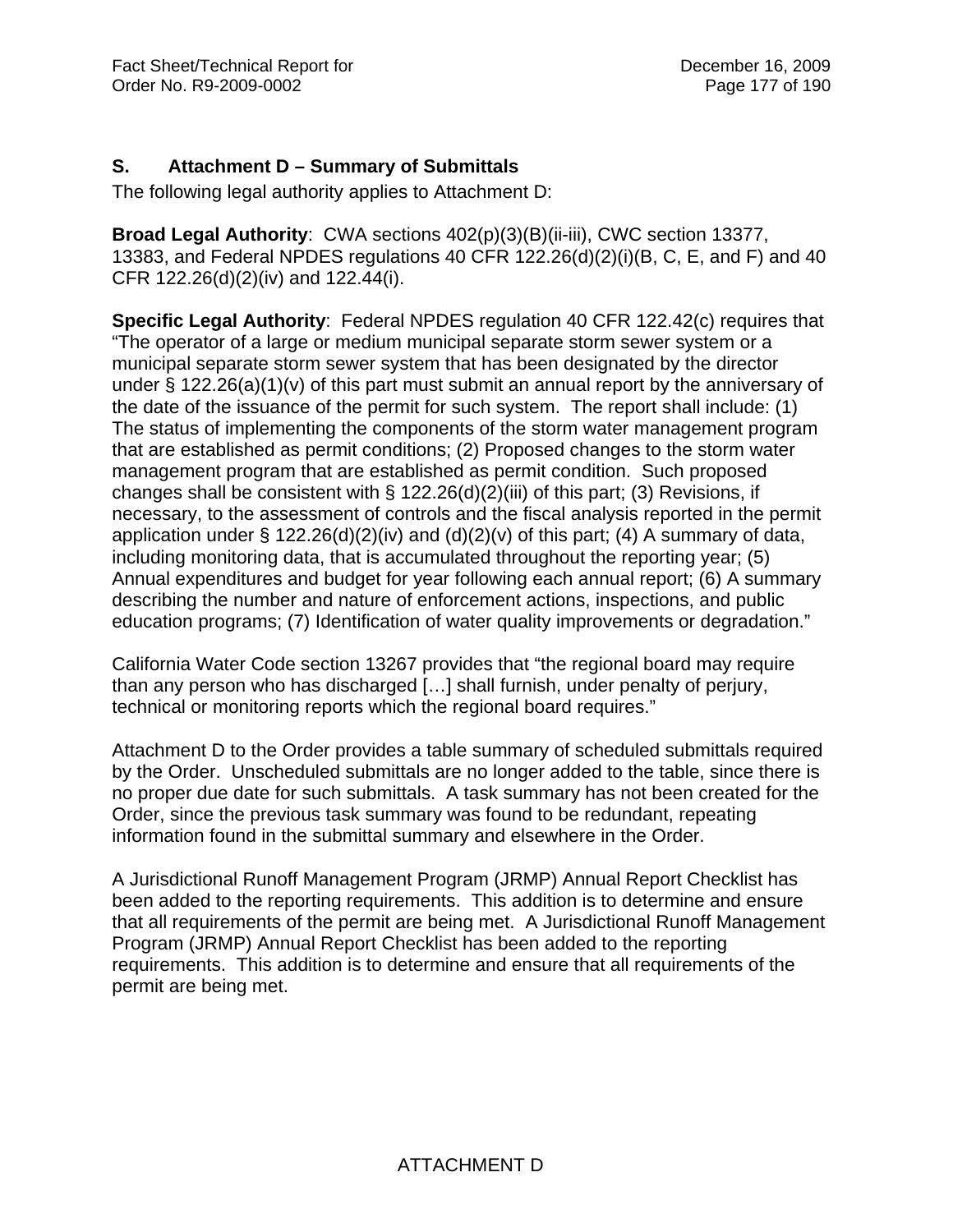## **T. Attachment E - Receiving Waters and MS4 Discharge Monitoring and Reporting Program**

The following legal authority applies to the Receiving Waters and MS4 Discharge Monitoring and Reporting Program:

**Broad Legal Authority**: CWA sections 402, 402(p)(3)(B)(ii-iii), CWC section 13377, and Federal NPDES regulations 40 CFR 122.26(d)(2)(i)(B, C, E, and F) and 40 CFR 122.26(d)(2)(iv), 122.44 and 122.45.

**Specific Legal Authority**: Copermittees must conduct a comprehensive monitoring program as required under Federal NPDES regulations 40 CFR 122.26(d)(2)(iii).

Federal NPDES regulation 40 CFR 122.42(c) requires that "The operator of a large or medium municipal separate storm sewer system or a municipal separate storm sewer system that has been designated by the director under § 122.26(a)(1)(v) of this part must submit an annual report by the anniversary of the date of the issuance of the permit for such system. The report shall include: (1) The status of implementing the components of the storm water management program that are established as permit conditions; (2) Proposed changes to the storm water management program that are established as permit condition. Such proposed changes shall be consistent with § 122.26(d)(2)(iii) of this part; (3) Revisions, if necessary, to the assessment of controls and the fiscal analysis reported in the permit application under §  $122.26(d)(2)(iv)$  and  $(d)(2)(v)$  of this part; (4) A summary of data, including monitoring data, that is accumulated throughout the reporting year; (5) Annual expenditures and budget for year following each annual report; (6) A summary describing the number and nature of enforcement actions, inspections, and public education programs; (7) Identification of water quality improvements or degradation."

California Water Code section 13267 provides that "the regional board may require than any person who has discharged […] shall furnish, under penalty of perjury, technical or monitoring reports which the regional board requires."

# **1. Purpose**

According to USEPA, the benefits of sampling data include, but are not limited to:

- 1. Providing a means for evaluating the environmental risk of storm water discharges by identifying types and amounts of pollutants present;
- 2. Determining the relative potential for storm water discharges to contribute to water quality impacts or water quality standard violations;
- 3. Identifying potential sources of pollutants; and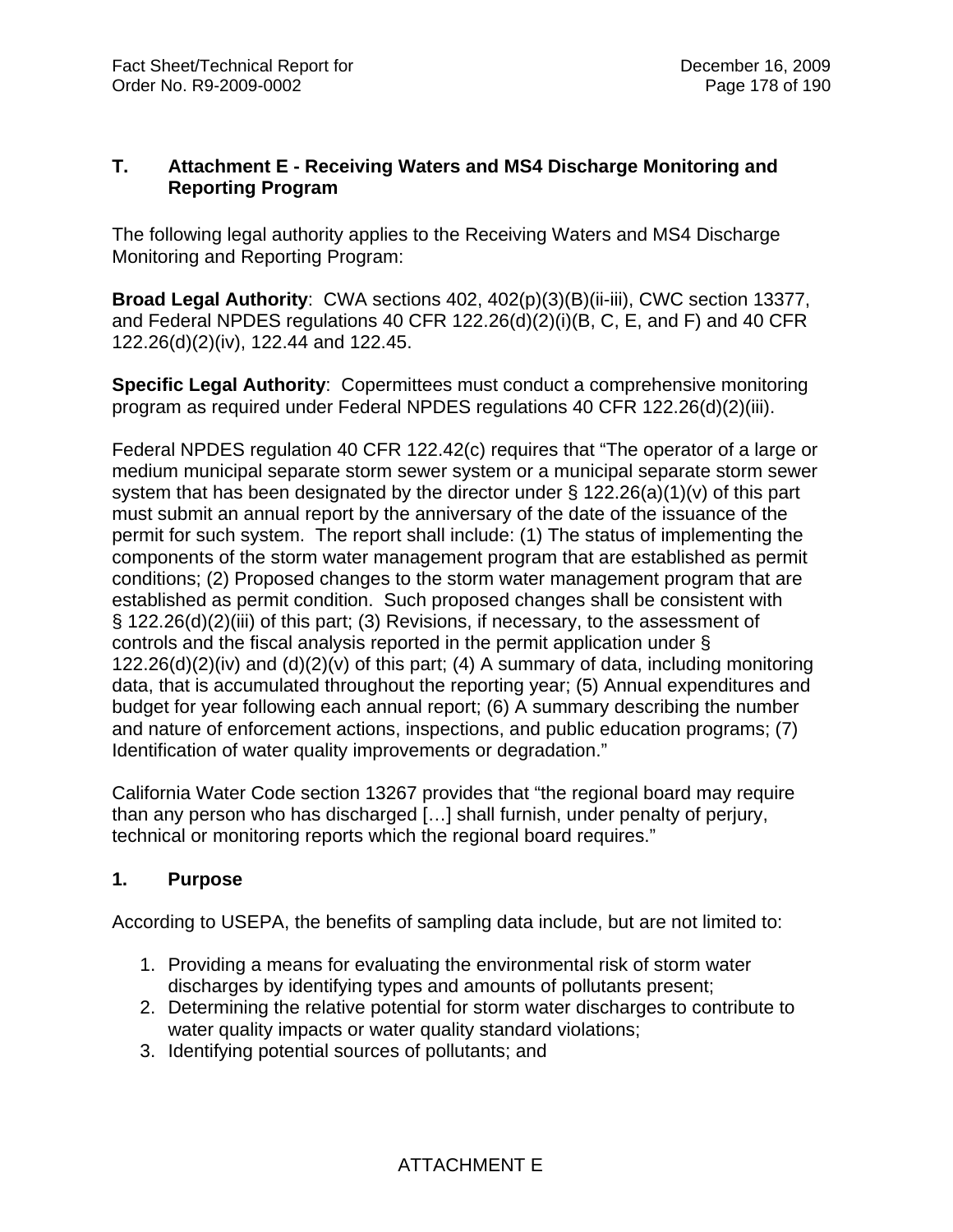4. Eliminating or controlling identified sources more specifically through permit conditions.<sup>256</sup>

Equally important, monitoring programs are an essential link in the improvement of storm water management efforts. Data collected from monitoring programs can be assessed to determine the effectiveness of management programs and practices, which is vital for the success of the iterative approach used to meet the MEP standard for storm water. Specifically, when data indicates that a particular BMP or program component is not effective, improved efforts can be selected and implemented. Also, when water quality data indicate that water quality standards or objectives are being exceeded, particular pollutants, sources, and drainage areas can be identified and targeted for specific management efforts.

Considering the benefits described above, the Receiving Waters Monitoring and Reporting Program (MRP) has been designed to determine impacts to receiving water quality and beneficial uses from storm water runoff and to use the results to refine the Copermittees' storm water runoff management programs for the reduction of storm water pollutant loadings to the MEP. For non-storm water discharges, monitoring has been designed for the identification of prohibited illicit discharges and to determine appropriate actions to take in response to dry weather non-storm water action levels. Additionally, the results from dry weather non-storm water monitoring can be used to evaluate exempted non-storm water discharges as a source or conveyance of pollutants. The primary goals of the MRP include:

- 1. Assess compliance with Order No. R9-2009-0002;
- 2. Measure and improve the effectiveness of the Copermittees' runoff management programs;
- 3. Assess the chemical, physical, and biological impacts of receiving waters from MS4 discharges;
- 4. Characterize storm water runoff discharges;
- 5. Identify sources of specific pollutants;
- 6. Prioritize drainage and sub-drainage areas that need management actions;
- 7. Detect and eliminate illicit discharges and illicit connections to the MS4;
- 8. Assess the overall health of receiving waters; and
- 9. Provide information to implement required BMP improvements

 $\overline{a}$ <sup>256</sup> USEPA, 1992. NPDES Storm Water Sampling Guidance Document. EPA/833-B-92-001.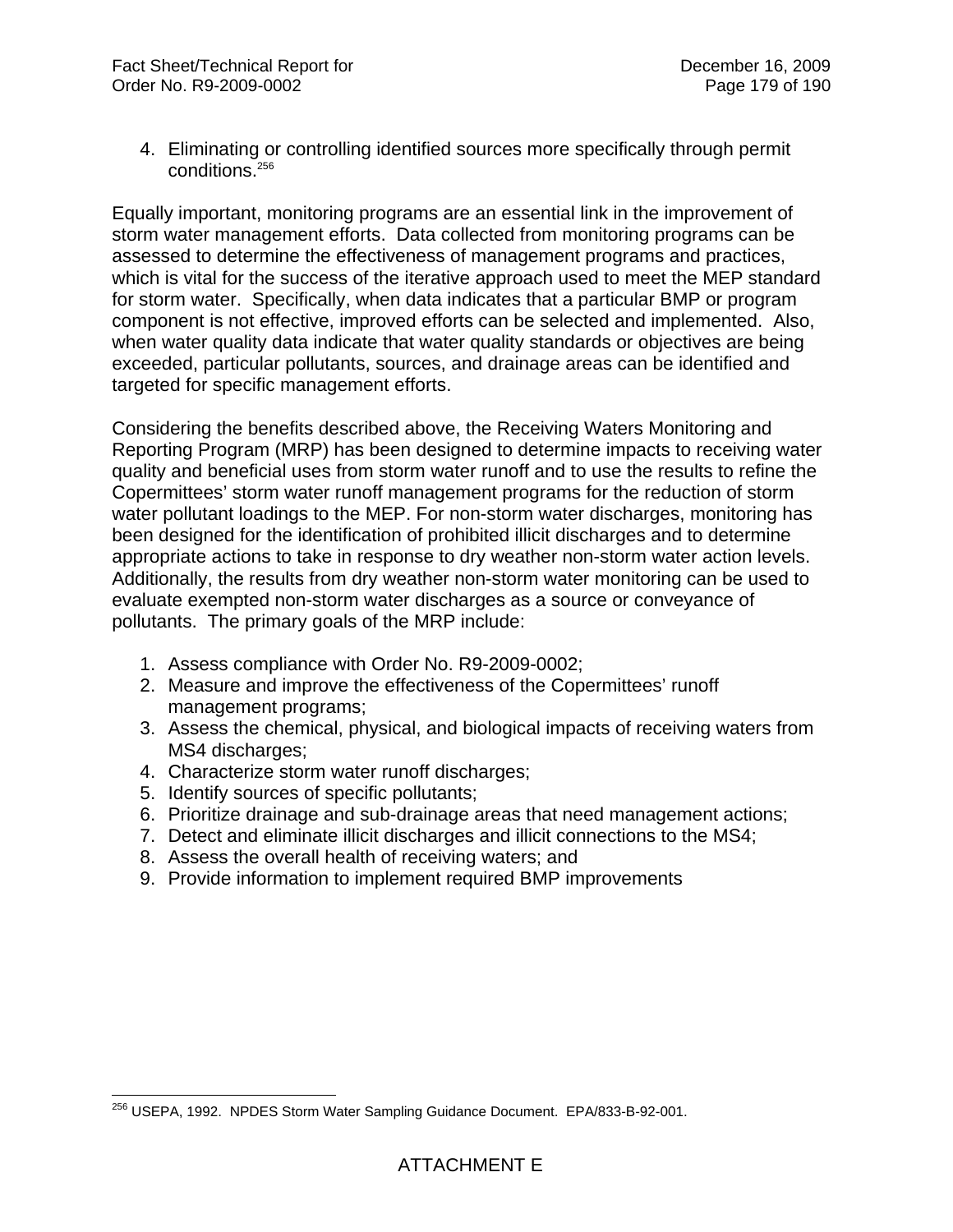Each of the components of the MRP is necessary to meet the objectives listed above. In addition, the MRP has been designed in accordance with the guidance provided by the Southern California Stormwater Monitoring Coalition's Model Monitoring Technical Committee in its August 2004 "Model Monitoring Program for Municipal Separate Storm Sewer Systems in Southern California." This guidance document was developed in response to Senate Bill 72 (Kuehl), which addressed the standardization of sampling and analysis protocols in municipal stormwater monitoring programs. The technical committee which developed the guidance included representatives from Southern California Regional Water Quality Control Boards (including San Diego), municipal storm water Permittees (including the County of Orange), Heal the Bay, and the Southern California Coastal Water Research Project.

As its title suggests, the guidance essentially developed a model municipal storm water monitoring program for use in Southern California. The model program is structured around five fundamental management questions, outlined below. The MRP is designed as an iterative step towards ensuring that the Copermittees' monitoring program can fully answer each of the five management questions.

- 1. Are conditions in receiving waters protective, or likely to be protective, of beneficial uses?
- 2. What is the extent and magnitude of the current or potential receiving water problems?
- 3. What is the relative storm water runoff contribution to the receiving water problem(s)?
- 4. What are the sources of storm water runoff that contribute to receiving water problem(s)?
- 5. Are conditions in receiving waters getting better or worse?

The justifications for each component of the monitoring program are discussed below.

## **2. Monitoring Program**

## Mass Loading Station Monitoring

The intent of current mass loading monitoring as conducted by the Copermittees is to use water chemistry data from storm events and dry weather flows to calculate pollutant loads and to assess water quality with respect to applicable acute and chronic toxicity criteria from the California Toxics Rule (CTR).<sup>257</sup>

 $\overline{a}$  $257$  Orange County Storm Water Permittees. 2006. Report of Waste Discharge, section C-11.3.2.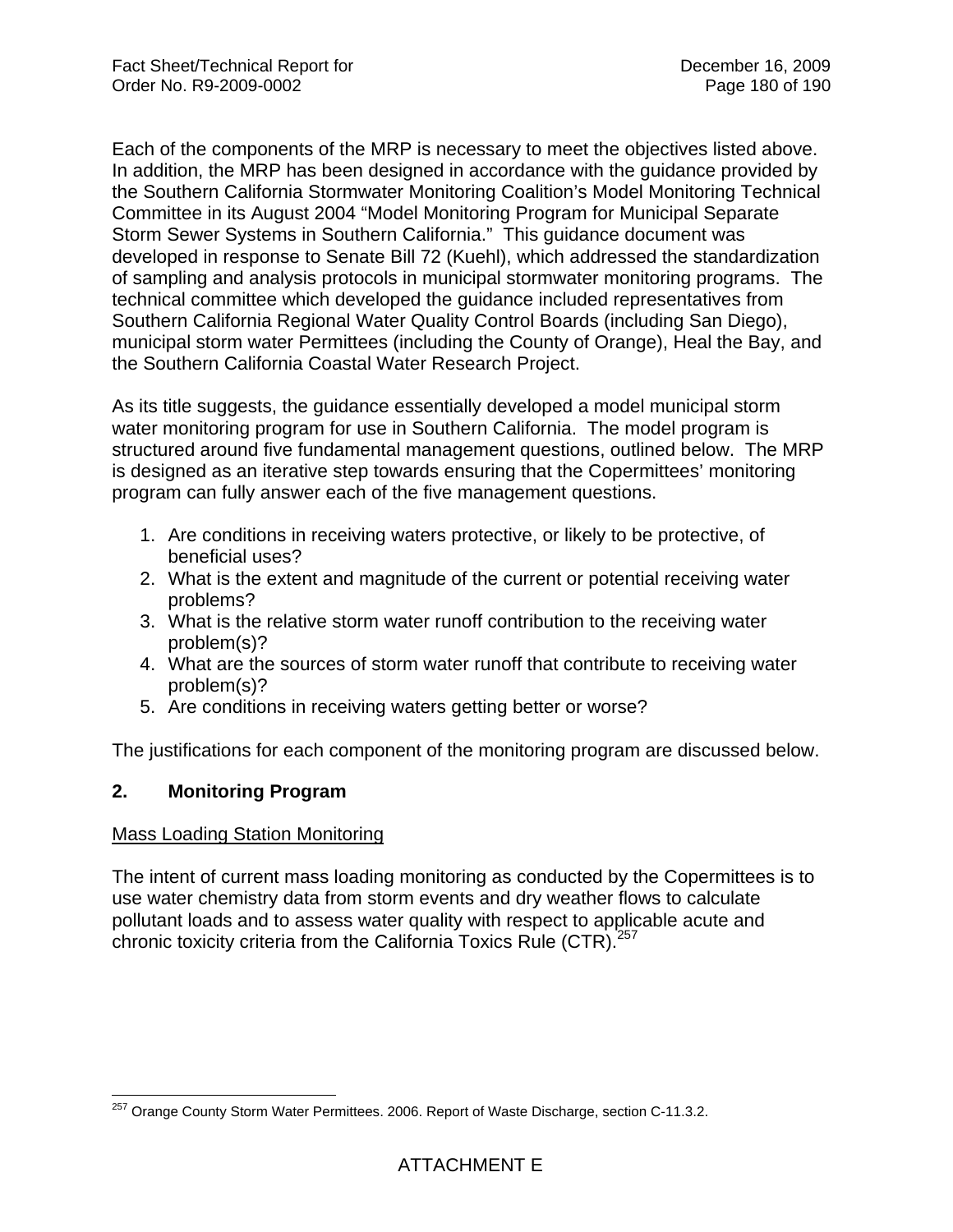**Section II.A.1** of the MRP requires mass loading and toxicity monitoring at monitoring stations located at the bottom of major watersheds within Orange County. The mass loading monitoring will provide data representing event mean concentrations of pollutants, total pollutant loadings, and toxicity conditions from specific drainage areas. Mass loading monitoring stations are recommended by the Model Monitoring Technical Committee in order to answer management questions 1, 2, and 5.<sup>258</sup> The stations are also expected to contribute towards meeting MRP goals 1, 2, 3, 4, 6, and 8. The locations of the mass loading monitoring stations are not changed from Order No. R9-2002-0001. However, the frequency of monitoring has been changed, and some revisions to the constituents have been made.

The frequency of mass loading monitoring in Order No. 2009-0002 has been modified to include two wet and two dry weather events. Currently three wet events have been targeted (though usually two or less have been sampled). This modification is not expected to affect long-term trend analyses for storm events since the monitoring to date has been sporadic.<sup>259</sup> Dry weather monitoring is necessary because dryweather flows in these watersheds are now perennial and changes have been made to the Order for non-storm water discharges. The addition of dry weather monitoring provides a more comprehensive temporal view of the watershed, which will improve the Copermittees' ability to understand the dynamics of annual pollutant loading.

In addition, the required constituents include some revisions to Order No. R9-2002- 0001. The changes are made to be compatible with the federal NPDES regulations and in response to data collected during the current permit term. The changes include:

- 1. All events must now include Biological Oxygen Demand, 5-day Chemical Oxygen Demand, Total Organic Carbon, Dissolved Organic Carbon. These are specifically identified in 40 CFR 122.26(d)(2)(iii)(B), but were omitted from Order No. R9-2002-01.
- 2. Carbamate and Pyrethroid pesticides must initially be monitored in Prima Deshecha and Segunda Deshecha watersheds. If carbamate and/or pyrethroid pesticides are found to correlate with observed acute or chronic toxicity, then sampling and analysis for that pesticide must be added to all stations displaying toxicity. The Copermittees suggest adding these pesticides to Prima and Segunda Deshecha watersheds in an attempt to find a cause for observed persistent toxicity at those stations.  $260$  If these pesticides are found in these watersheds, then they will likely be present in the other developed watersheds of the Region.

<sup>1</sup> <sup>258</sup> Model Monitoring Technical Committee, 2004. Model Monitoring Program for Municipal Separate Storm Sewer Systems in Southern California. Chapter 5.<br><sup>259</sup> Mass loading monitoring has been hampered by technical difficulties. For instance, only four of six stations were

operational during the 2004-05 season, and only three stations were operational during 2002-04 season.<br><sup>260</sup> Orange County Storm Water Permittees. 2006. Report of Waste Discharge, section C-11.4.1.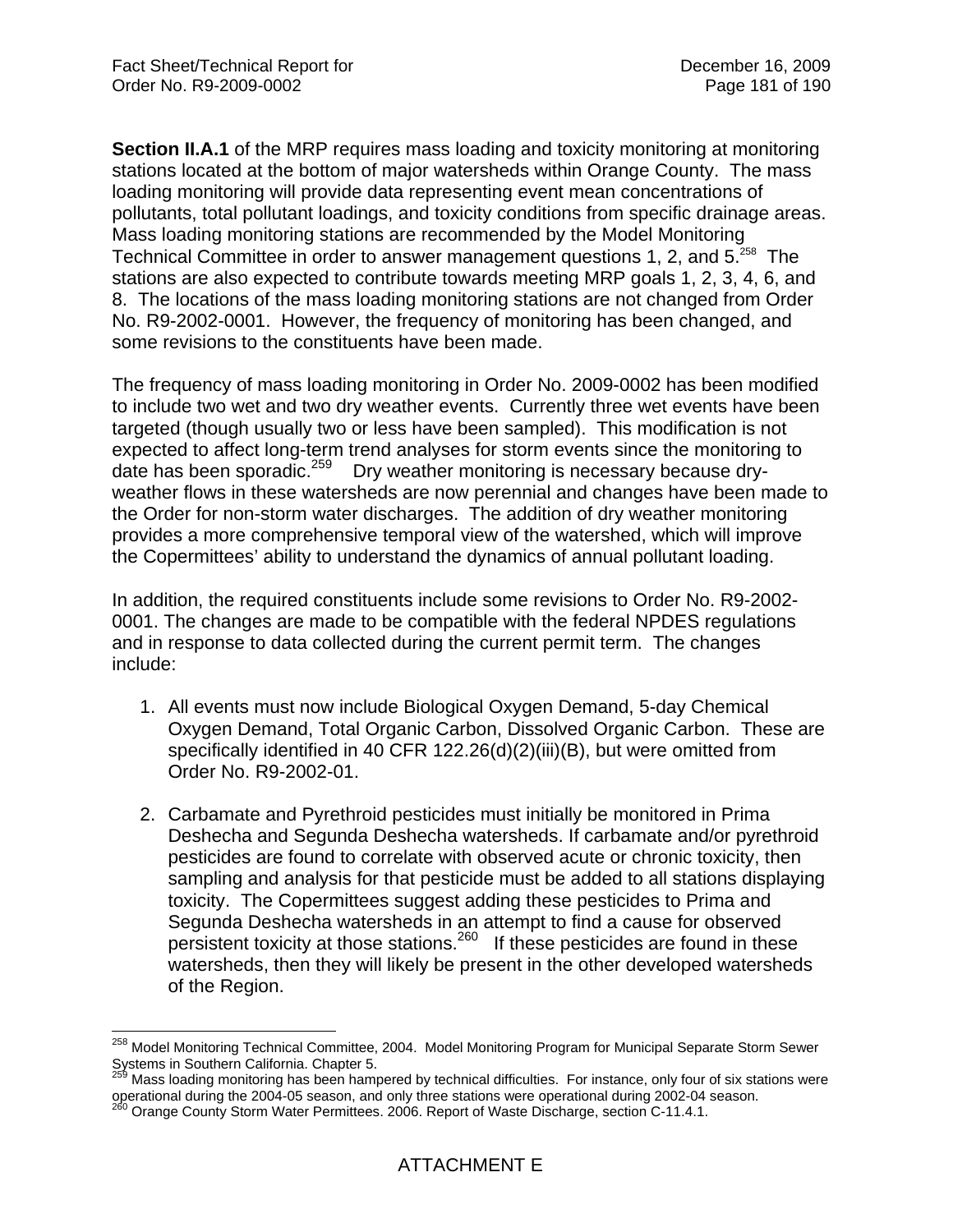- 3. Impaired water body pollutants. Specific pollutants have been added in response to the U.S. Environmental Protection Agency approval of California's 2004-2006 Section 303(d) Water Quality Limited Waters List. Monitoring for these pollutants is specific to the watershed in which the impairment is located.
- 4. Dimethoate monitoring has been eliminated because data collected to date has not observed any significant levels at the mass emissions stations.
- 5. A requirement to collect a grab sample for total petroleum hydrocarbons whenever a sheen is observed has been added at the suggestion of the County of Orange.

#### **Bioassessment**

**Section II.A.2** of the MRP requires the Copermittees to conduct bioassessment monitoring. Bioassessment monitoring is a cost-effective tool that measures the effects of water quality over time.<sup>261</sup> It is an important indicator of stream health and impacts from storm water and non-storm water runoff. It can detect impacts that chemical and toxicity monitoring cannot. USEPA encourages permitting authorities to consider requiring biological monitoring methods to fully characterize the nature and extent of impacts from runoff.<sup>262</sup> Therefore, the Regional Board commonly requires bioassessment monitoring in MS4 and other types of discharge permits.

Bioassessment is the direct measurement of the biological condition, physical condition, and attainment of beneficial uses of receiving waters (typically using benthic macroinvertebrates, periphyton, and fish). Bioassessment monitoring integrates the effects of both water chemistry and physical habitat impacts (e.g., sedimentation or erosion) of various discharges on the biological community native to the receiving waters. Moreover, bioassessment is a direct measurement of the impact of cumulative, sub-lethal doses of pollutants that may be below reasonable water chemistry detection limits, but that still have biological affects.

 $\overline{a}$ <sup>261</sup> California Department of Fish and Game, 2002. California Regional Water Quality Control Board, San Diego Region 2002 Biological Assessment Report: Results of May 2001 Reference Site Study and Preliminary Index of Biotic Integrity.

<sup>&</sup>lt;sup>262</sup> USEPA, 1999. Rapid Bioassessment Protocols for Use in Wadeable Streams and Rivers. EPA 841-B-99-002. P. 2-5.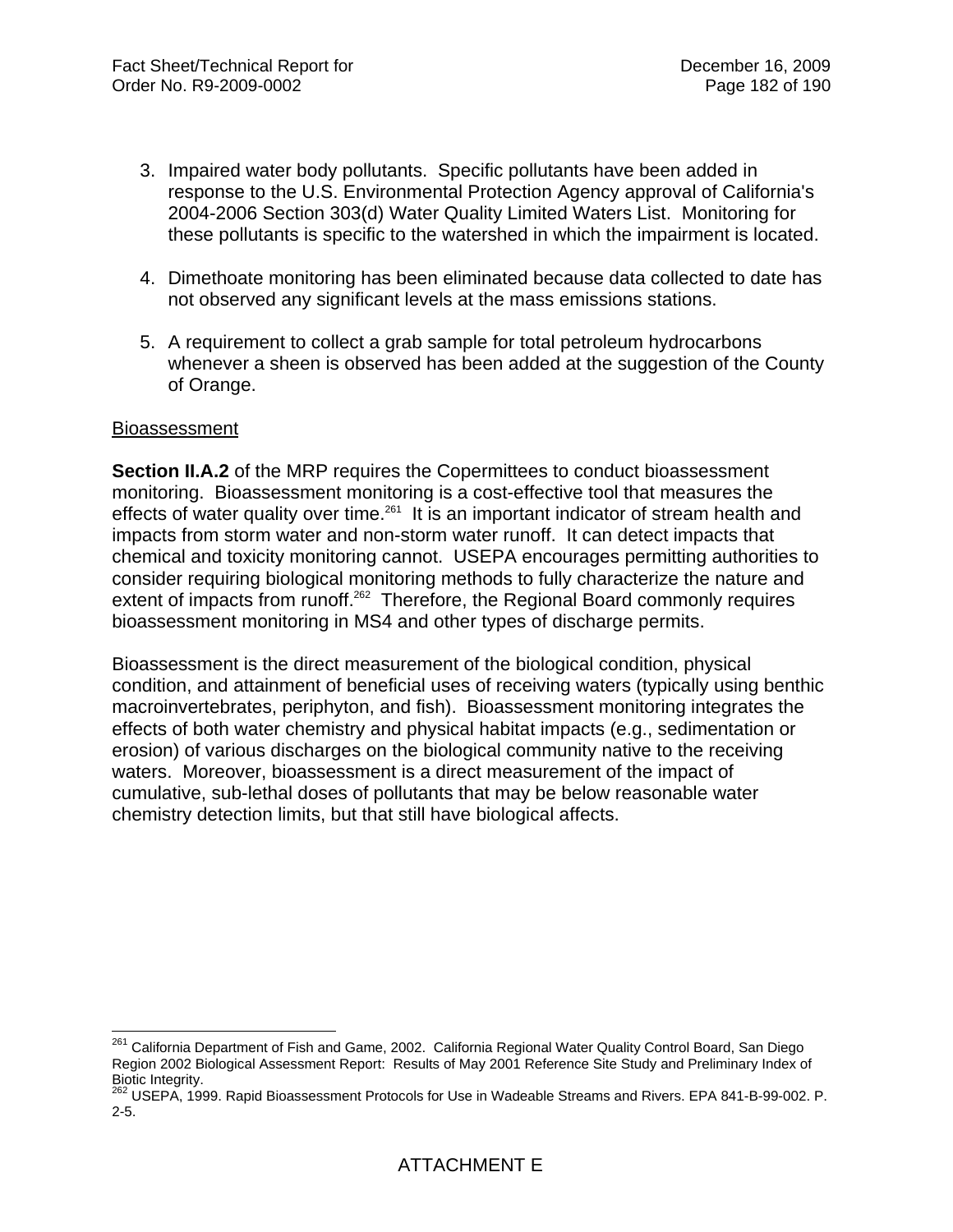1

Because bioassessment focuses on communities of living organisms as integrators of cumulative impacts resulting from water quality or habitat degradation, it defines the ecological risks resulting from storm water and non-storm water MS4 runoff. Bioassessment not only identifies that an impact has occurred, but also measures the effect of the impact and tracks recovery when control or restoration measures have been taken. These features make bioassessment a powerful tool to assess compliance, evaluate the effectiveness of BMPs, and to track both short and long-term trends (MRP goals 1,2,3, and 8). Bioassessment can also help answer management questions 1, 2, and 5.

The Order also identifies the most current established protocol to be used in identifying bioassessment reference stations. The protocol referenced in the Order is specified because it provides a qualitative and repeatable method for identifying reference sites. Moreover, the protocol is well established, since it has been peer reviewed and published.

The Order includes four modifications to the bioassessment monitoring required under Order 2002-0001. These changes include:

- 1. Bioassessment monitoring must utilize the targeted riffle composite approach, which is consistent with the State Board's Surface Water Ambient Monitoring Program (SWAMP) Quality Assurance Management Plan (QAMP), as amended. Through SWAMP, various bioassessment methods were evaluated and it was found that the targeted riffle composite approach was a particularly efficient method, providing accurate data in a cost efficient manner.
- 2. Bioassessment monitoring to include assessment of periphyton (algae). Advantages of bioassessment using periphyton include: (1) they have rapid reproduction rates and very short life cycles, making them valuable indicators of short-term impacts; (2) as primary producers, they are most directly affected by physical and chemical factors; (3) sampling is easy and inexpensive; and (4) algal assemblages are sensitive to some pollutants which may not visibly affect other aquatic assemblages.263 Future bioassessment must use algal IBI scores, when developed.

<sup>&</sup>lt;sup>263</sup> USEPA, 1999. Rapid Bioassessment Protocols for Use in Wadeable Streams and Rivers. EPA 841-B-99-002. P. 3-3.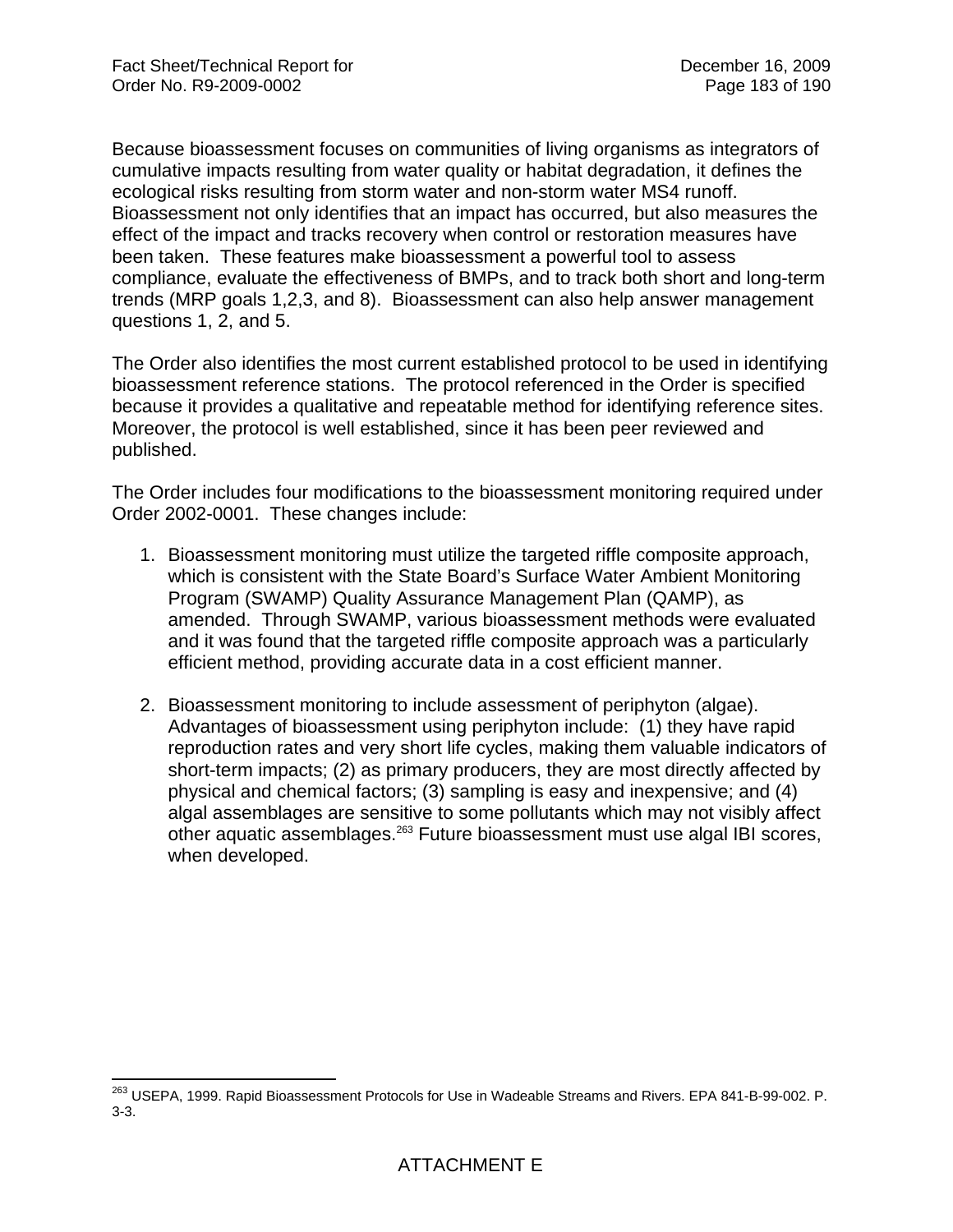- 3. One of the two required annual monitoring events has been eliminated for streams exhibiting perennial flows. The Copermittees suggest this approach in response to analyses that indicate that the physical habitat conditions are better correlated than aquatic chemistry data with IBI scores.<sup>264</sup> The Copermittees analyses indicate that although biological communities are different in the Fall and Spring, both seasonal communities indicate the same common relationships to spatial biological patterns and potential variables that explain the differences. For instance, downstream urbanized locations which exhibit perennial flows display lower IBI scores than reference sites regardless of the season, even if the biological community at a downstream site differs between the Fall and Spring.
- 4. The number of bioassessment stations has been reduced from 12 to six. This will allow resources to be available to implement the Stormwater Monitoring Coalition's program for Regional Monitoring of Southern California's Coastal Watersheds (Section II.D.3). The Regional Monitoring program calls for six sites to be sampled each year and includes each of the basic elements within the Copermittees' bioassessment monitoring program. Although the amount of toxicity tests are reduced, wetland status analyses will also be analyzed. The Regional Monitoring program is discussed in Section II.D.3 below.

#### Follow-up Analyses and Actions

 $\overline{a}$ 

**Section II.A.3** of the MRP requires the Copermittees to use the results of the chemistry, toxicity, and bioassessment monitoring to determine if impacts from MS4 discharges are occurring and when follow-up actions are necessary. The triad approach allows a wide range of measurements to be combined to more efficiently identify pollutants, their sources, and appropriate follow-up actions. Results from the three types of monitoring shall be assessed to evaluate the extent and causes of pollution in receiving waters and to prioritize management actions to eliminate or reduce the sources. The framework provided is to be used to determine conclusions from the data and appropriate follow-up actions. The framework is proposed by the Copermittees and derived from the Model Monitoring Program for Municipal Separate Storm Sewer Systems in Southern California.265 These follow-up actions are expected to primarily help answer management questions 2 and 4, as well as address MRP goals 2, 4, 5, 6 and 7.

<sup>&</sup>lt;sup>264</sup> Orange County Storm Water Copermittees. 2006. Report of Waste Discharge (San Diego Region), section 11 and 2005-06 Annual Report section 11.3

<sup>&</sup>lt;sup>265</sup> Model Monitoring Technical Committee, 2004. Model Monitoring Program for Municipal Separate Storm Sewer Systems in Southern California. P. 5-61.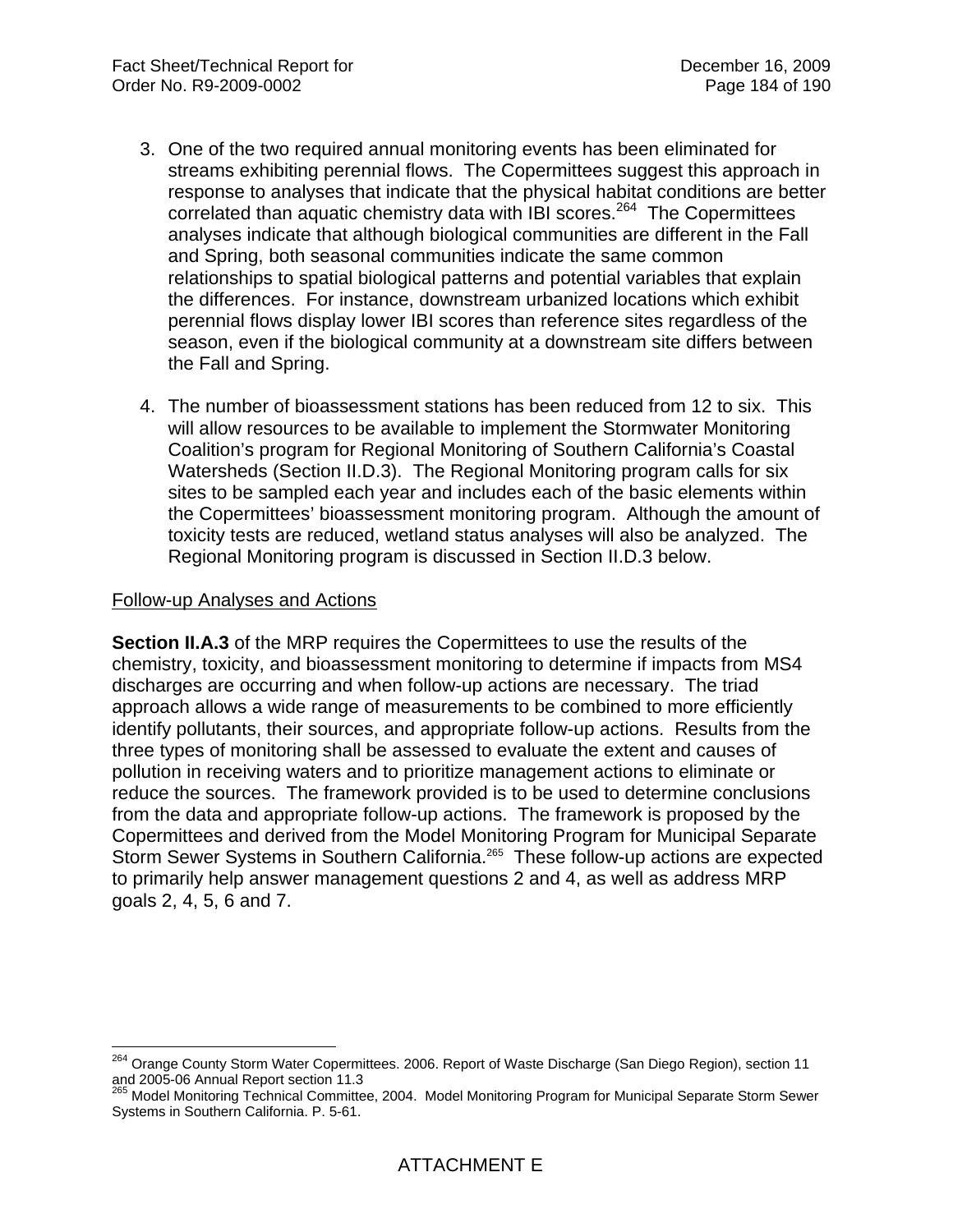When, based on the framework in Table 2 of the M&R Program, data indicates the presence of toxic pollutants in runoff, the Copermittees are required to conduct a Toxicity Identification Evaluation (TIE). A TIE is a set of procedures used to identify the specific chemical(s) responsible for toxicity to aquatic organisms. When discharges are toxic to a test organism, a TIE must be conducted to confirm potential constituents of concern and rule out others, therefore allowing Copermittees to determine and prioritize appropriate management actions. If a sample is toxic to more than one species, it is necessary to determine the toxicant(s) affecting each species. If the type and source of pollutants can be identified based on the data alone and an analysis of potential sources in the drainage area, a TIE is not necessary.

When a TIE identifies a pollutant associated with MS4 discharge as a cause of toxicity, it is then necessary to conduct follow-up actions to identify the causative agents of toxicity, isolate the sources of toxicity, evaluate the effectiveness of toxicity control options, and then confirm the reduction in toxicity. Follow-up actions should analyze all potential source(s) causing toxicity, potential BMPs to eliminate or reduce the pollutants causing toxicity, and suggested monitoring to demonstrate that toxicity has been removed.

## Ambient Coastal Receiving Waters Monitoring

The Copermittees have been implementing a phased Ambient Coastal Monitoring Program that initially involved monitoring chemistry and aquatic toxicity of dry and storm water discharges to ecologically sensitive areas along the coastline. Later, aerial photographs of storm water plumes were taken to estimate the spatial extent of the impact of storm water runoff. The results were used to identify storm drains for source and toxicity identification studies, including sampling of storm water plumes.

**Section II.A.4** of the MRP allows the Copermittees to continue the existing program, while requiring that the special studies be consistent with the MRP goals and that stations be located within Areas of Special Biological Significance.

## Coastal Storm Drain Monitoring

**Section II.A.5** of the MRP has been extensively modified and changed to a Regional Monitoring Program.

**Section II.A.5.a.** Coastal storm drain monitoring has been replaced with a Regional Bacteria Monitoring section. Coastal storm drain monitoring is critical because one of the primary impacts to coastal receiving waters is the loss of recreational beneficial uses resulting from high levels of bacteria in storm water and non-storm water MS4 runoff. The regional monitoring program is expected to help answer management questions 1, 2, 3, 4 and 5, as well as address MRP goals 1, 2, 3, 4, 5, 6, 7, and 8.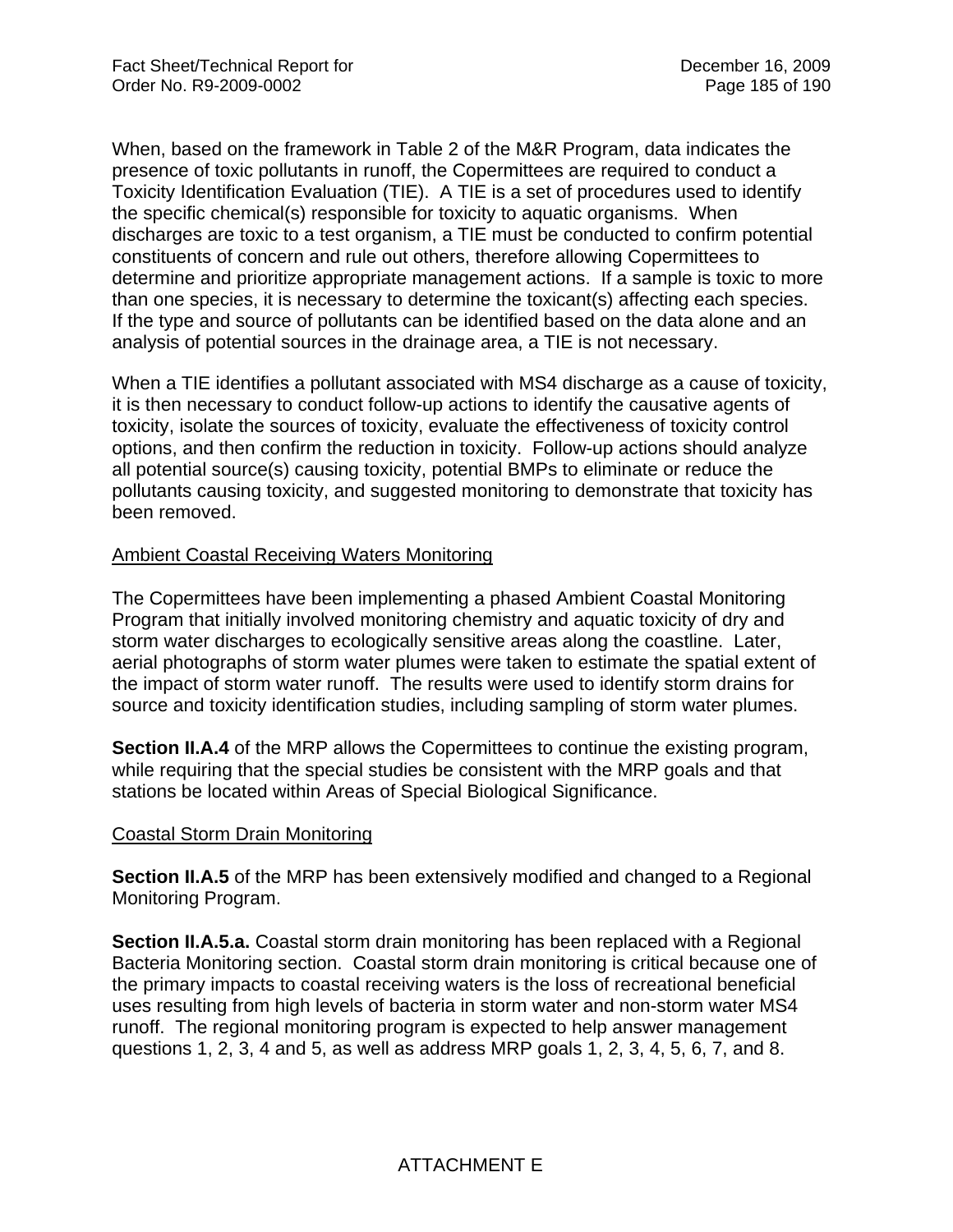The changes to the coastal storm drain monitoring program have been made in response to the Copermittees' request. The Copermittees recommend participation in the regional program to save cost, prevent redundancy, improve notification times and provide more effort toward intensive investigations of problematic storm drains.<sup>266</sup> This section has been modified to allow the Copermittees to participate in the development and subsequent regional bacteria monitoring program upon review and approval from the Executive Officer. An adaptive approach is consistent with the Model Monitoring Technical Committee's recommendations.

#### High Priority Inland Aquatic Habitats

**Section II.A.6** of the MRP has been removed.

## Wet Weather MS4 Runoff Discharge Monitoring

**Section II.B** of the MRP requires the Copermittees to develop and implement a program to monitor and characterize pollutant discharges from MS4 outfalls. Currently the Copermittees do not monitor the discharge of storm water from the MS4 outfalls. As a result, a substantial amount of information regarding the quality of MS4 effluent is unknown. The collection of wet-weather data will enable the Copermittees to assess the effectiveness of existing storm water BMP measures. This data can be used to more effectively target storm water management program efforts. The MRP also requires compliance with Section D of the Order for Storm Water Action Levels.

The monitoring of outfalls is expected to be used to identify storm drains that are discharging pollutants in concentrations that may pose a threat to receiving waters. Source investigations are expected to be conducted as a response to the data.

The MRP provides the Copermittees great flexibility in assigning stations for wetweather monitoring. Copermittees are to choose the number and frequency of monitoring stations, thus determining the overall cost of their program.

The monitoring requirements also include a requirement to measure receiving water hardness when comparing storm water MS4 discharge data to Storm Water Action Levels for priority pollutants (e.g. metals). The effect of these constituents upon receiving waters will vary depending upon the hardness of receiving waters.

<sup>1</sup> <sup>266</sup> Ibid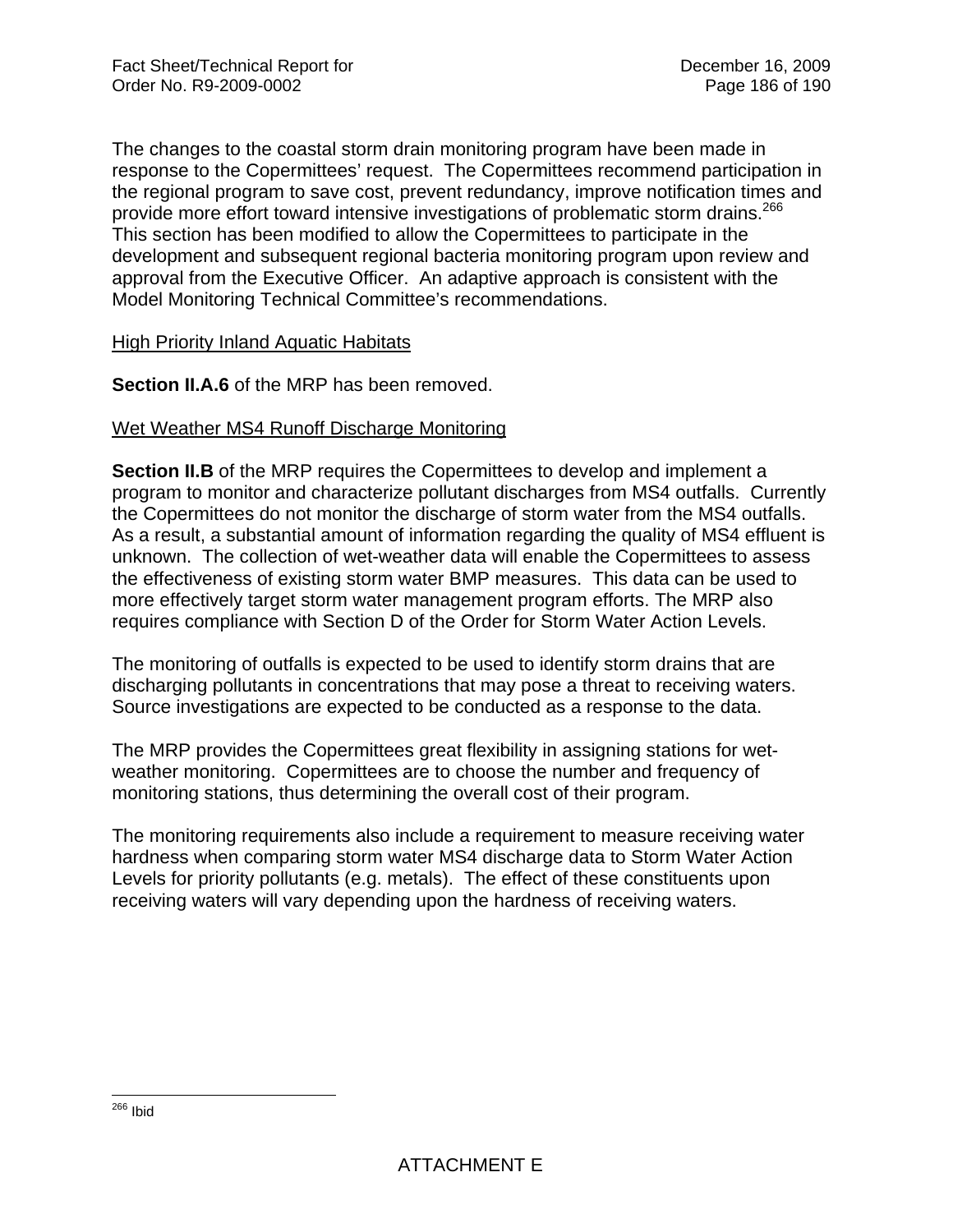**Section II.B.2** requires the Copermittees to develop and implement a program to identify sources of discharges of pollutants causing the high priority water quality problems within each watershed. This requirement should be easily met because of the foundation already developed by the Copermittees in response to Order No. R9-2002-0001. To some extent, the Copermittees do conduct follow-up monitoring in response to dry-weather outfall data. The ROWD and 2007 DAMP describe some guidance that is provided by the County to the Copermittees, and it is expected that the Copermittees will develop follow-up monitoring programs for storm water discharges. The ROWD does recommend that additional training be provided for the municipalities with respect to interpreting and using the data collected by the County. In addition, many of the Copermittees have developed procedures and experience in conducting follow-up investigations in response to the bacteria investigations in the Aliso Creek watershed.<sup>267</sup>

Identification of sources causing high priority water quality problems is a central purpose of storm water runoff management programs. Monitoring which enables the Copermittees to identify sources of water quality problems aids the Copermittees in focusing their management efforts, improving their programs and choosing additional and/or better BMPs. In turn, the Copermittees' programs can abate identified sources, which will improve the quality of storm water runoff discharges and receiving waters. This monitoring is needed to address management question 4. Moreover, in its review of the San Diego County Copermittees' monitoring proposal, Tetra Tech, Inc. finds that "after some years of assessment monitoring, it is time to look more systematically at determining the relative urban contributions and the sources of urban runoff that contribute to identified receiving water problems."268

#### Non-storm Water Dry Weather Action Levels

 $\overline{a}$ 

**Section II.C** of the MRP describes the monitoring to be conducted by the Copermittees to determine compliance with dry weather, non-storm water action levels.

Section II.B.3 has been changed by removal of the Dry Weather Field Screening and Analytical Monitoring and subsequent replacement with section II.C for Dry Weather Non-Storm Water Action Level Monitoring. This change is required to assess compliance with action levels for non-storm water discharges from the MS4 into receiving waters. The required sampling frequency has been changed to allow Copermittees to sample a representative number of discharge points and the sampling methodology has been changed to grab sampling. This is expected to allow Copermittees to maintain a cost-neutral dry weather monitoring program that is similar to their existing IC/ID monitoring program.

<sup>&</sup>lt;sup>267</sup> Copermittees in the Aliso Creek watershed include the County of Orange and the Cities of Aliso Viejo, Laguna Beach, Laguna Hills, Laguna Niguel, Laguna Woods, Lake Forest, and Mission Viejo.

<sup>&</sup>lt;sup>268</sup> Tetra Tech Inc., 2006. Review of San Diego County MS4 Monitoring Program.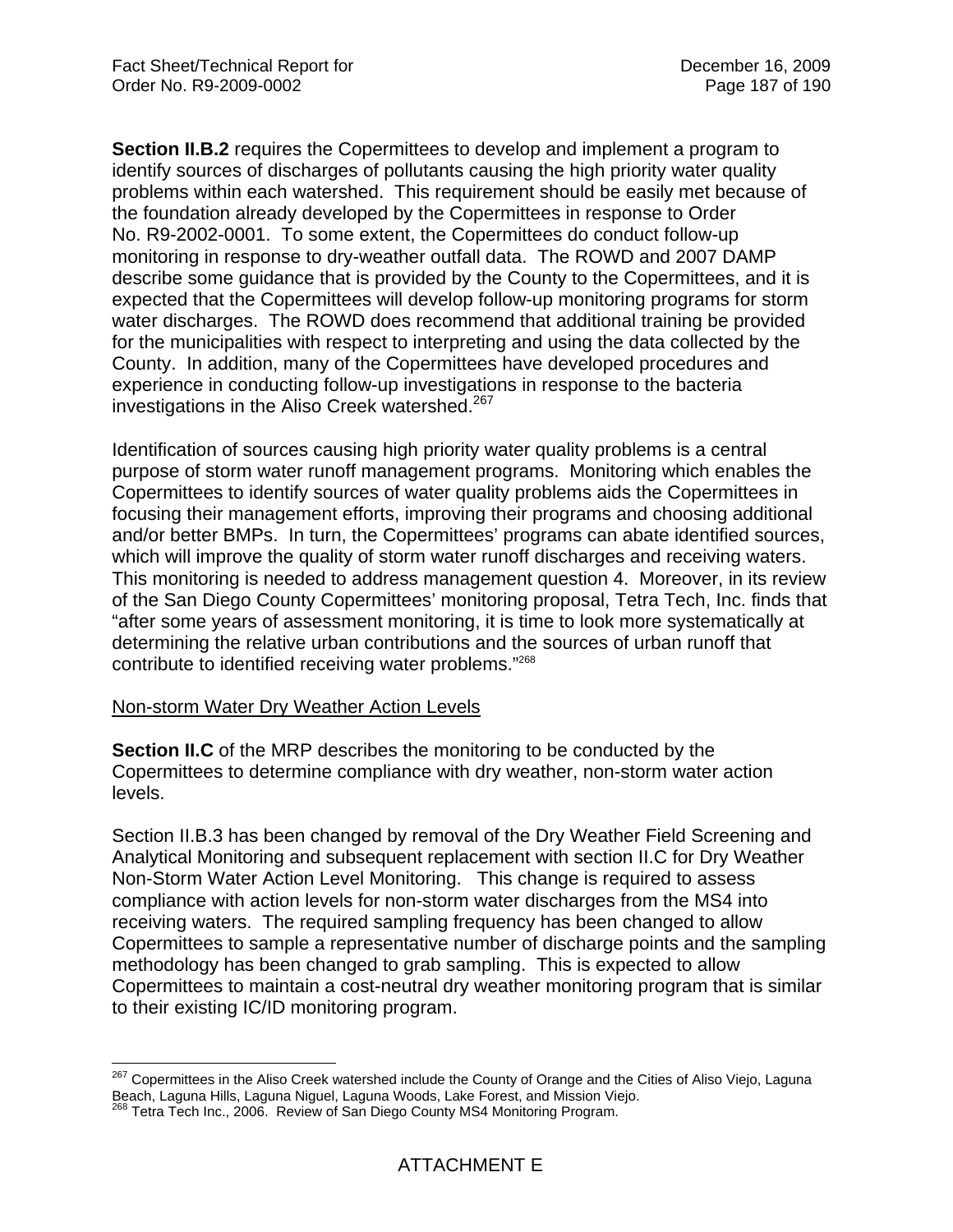# Special Studies

**Section II.D.1** of the MRP absorbs the bacteria monitoring and reporting program currently in place in the Aliso Creek watershed.<sup>269</sup> This monitoring effort has been required by the Regional Board pursuant to authorities provided under California Water Code sections 13225 and 13267. The monitoring and reporting is focused solely on the MS4s in the Aliso Creek watershed and has effectively been integrated already into the Copermittees' programs. Inclusion of it into the MRP is done for organizational purposes and will have no other net effect.

**Section II.D.3** includes a requirement to participate in the program for Regional Monitoring of Southern California's Coastal Watersheds developed by the Stormwater Monitoring Coalition. That program calls for the sampling of six locations within the Permit area each year. All sampling will be SWAMP comparable. Sampling includes water chemistry, aquatic toxicity (*Ceriodaphnia dubia*), physical habitat, benthic macroinvertebrates, wetland status (based on California Rapid Assessment Method protocols), and periphyton.

**Section II.D.4** includes a requirement that the Copermittees conduct a sediment toxicity special study. This study has been added to the Monitoring and Reporting requirements to assess the quality of urban stream sediments and possible contamination due to runoff from the MS4. Toxicity tests focusing on aqueous toxicity may not account for the full toxicity of receiving waters if constituents, such as heavy metals or pesticides, are bound to sediments. Southern California studies have shown that stream sediments can exhibit significant levels of toxic metals and pesticides.270,271

**Section II.D.5** includes a requirement that the Copermittees conduct a Trash and Litter Impairment Investigation (see Finding C.8 and Discussion).

## Monitoring Provisions

**Section II.E** of the MRP includes monitoring provisions which are standard requirements for all municipal storm water permits.

 $\overline{a}$ <sup>269</sup> On October 12, 2005, the Regional Board accepted the revised Aliso Creek watershed bacteria monitoring plan proposal from the MS4 Permittees. The Regional Board concluded that the scope of the current bacteria monitoring in the watershed was no longer warranted and that the proposed changes would constitute an effective interim program until adoption of a Total Maximum Daily Load, requiring a bacteria reduction and assessment program for the watershed. In addition, the Regional Board recognized that as a result of reduced monitoring costs, the municipalities expect to direct additional resources toward implementation of management practices to reduce indicator bacteria and pathogens.

<sup>&</sup>lt;sup>270</sup> Holmes, R.W., Anderson, B.S., Phillips, B.M., Hunt, J.W., Crane, D.B., Mekebri, A. and V. Connor. 2008. Statewide Investigation of the Role of Pyrethroid Pesticides in Sediment Toxicity in California's Urban Waterways. *Environmental Science Technology* 42: 7003-7009..<br><sup>271</sup> Crane, D.B. and C. Younghans-Haug. 1992. Oxadiazon residue concentrations in sediment, fish, and shellfish

from a combined residential/agricultural area in Southern California. *Bulletin of Environmental Contamination and Toxicology.* Volume 48, no. 4.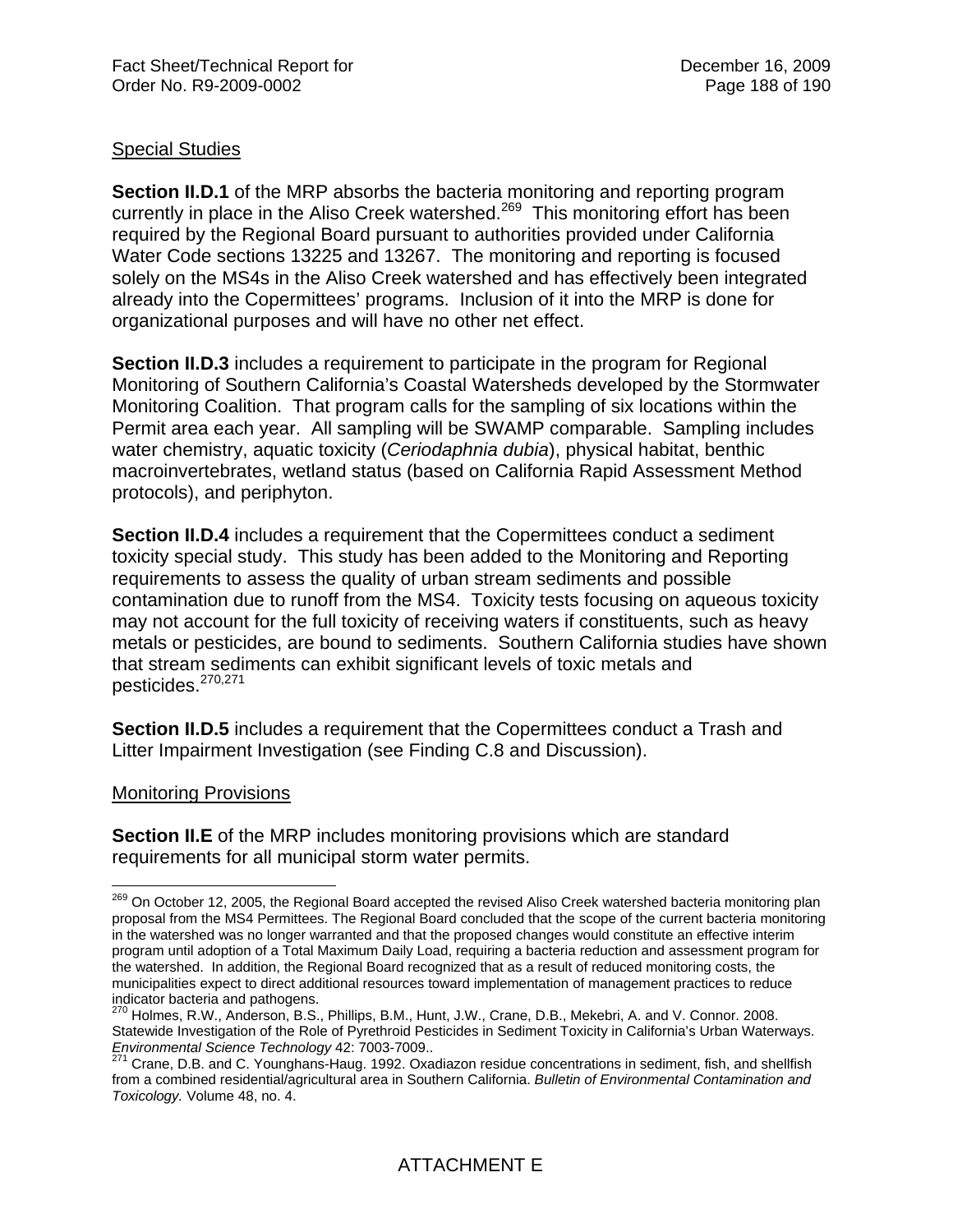# **2. Reporting Program**

**Section III** of the MRP discusses submittal of the Jurisdictional Runoff Management Program Annual Reports and the Receiving Waters Monitoring Annual Reports. In effect, a description of the monitoring program will be submitted with the Jurisdictional RMPs, and the monitoring data and assessment will be submitted one month later. The MRP continues the reporting approach utilized under the requirements of Order No. R9-2002-0001, where Lead Permittees for each watershed submit their annual reports to the Principal Permittee to be unified into one document.

The reporting requirements for the Aliso Creek watershed are also specified in this section. These reporting requirements are identical to the current reporting required by the Regional Board for the bacteria investigation. They are specified in this section because the requirements are more specific than reporting required for other watershed RMPs.